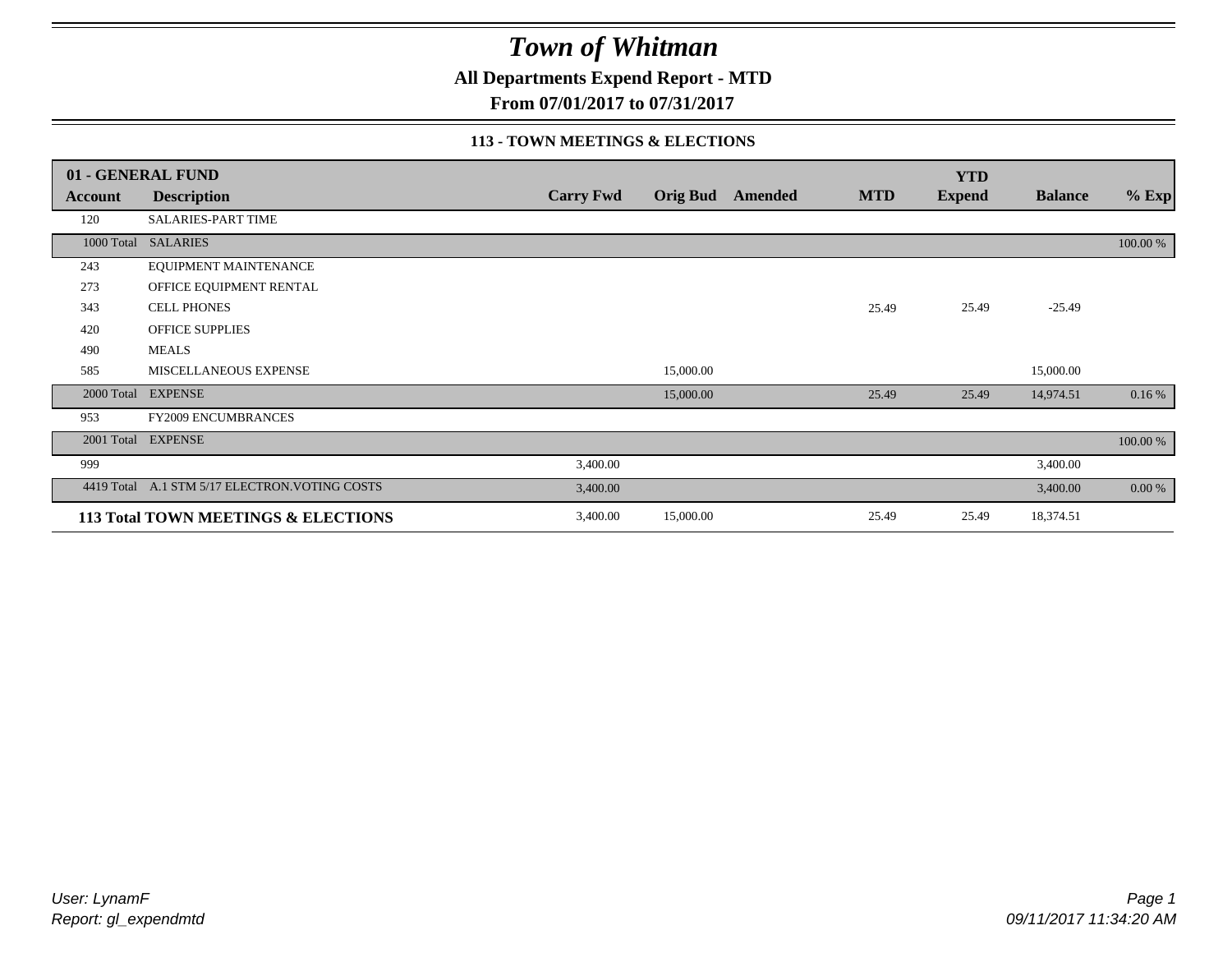### **All Departments Expend Report - MTD**

#### **From 07/01/2017 to 07/31/2017**

#### **114 - MODERATOR**

|         | 01 - GENERAL FUND          |                  |                         |            | YTD           |                |            |
|---------|----------------------------|------------------|-------------------------|------------|---------------|----------------|------------|
| Account | <b>Description</b>         | <b>Carry Fwd</b> | <b>Orig Bud</b> Amended | <b>MTD</b> | <b>Expend</b> | <b>Balance</b> | $%$ Exp    |
| 120     | SALARIES-PART TIME         |                  |                         |            |               |                |            |
|         | 1000 Total SALARIES        |                  |                         |            |               |                | $100.00\%$ |
|         | <b>114 Total MODERATOR</b> |                  |                         |            |               |                |            |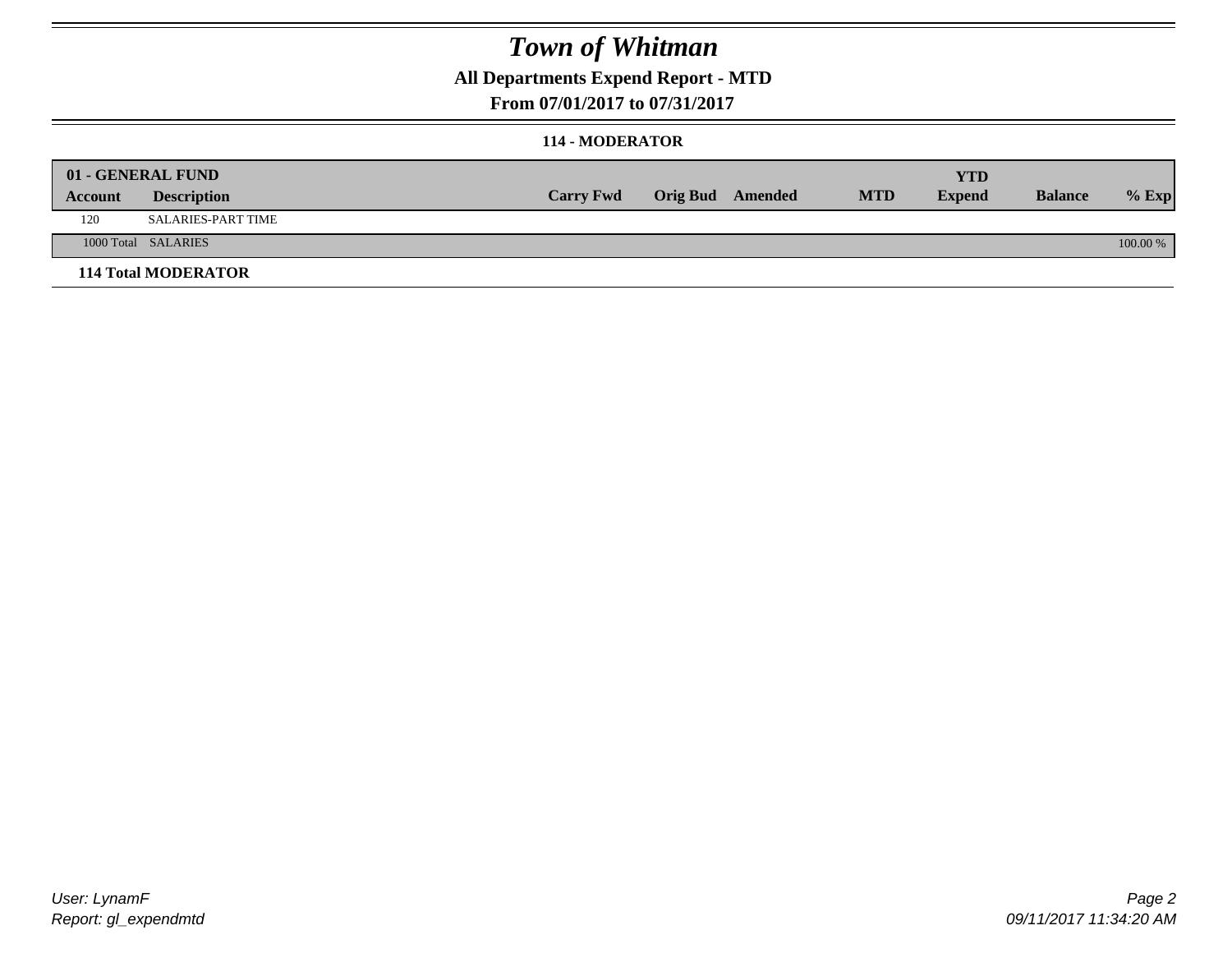### **All Departments Expend Report - MTD**

#### **From 07/01/2017 to 07/31/2017**

#### **122 - SELECTMEN**

|                | 01 - GENERAL FUND            |                  |           |                         |            | <b>YTD</b>    |                |             |
|----------------|------------------------------|------------------|-----------|-------------------------|------------|---------------|----------------|-------------|
| <b>Account</b> | <b>Description</b>           | <b>Carry Fwd</b> |           | <b>Orig Bud</b> Amended | <b>MTD</b> | <b>Expend</b> | <b>Balance</b> | $%$ Exp     |
| 110            | SALARIES-BOARD MEMBERS       |                  |           |                         |            |               |                |             |
| 111            | SALARIES-ADMINSTRATIVE       |                  |           |                         |            |               |                |             |
|                | 1000 Total SALARIES          |                  |           |                         |            |               |                | $100.00~\%$ |
| 115            | <b>SECRETARIAL</b>           |                  | 45,491.00 |                         | 2,624.19   | 2,624.19      | 42,866.81      |             |
|                | 1001 Total SALARIES          |                  | 45,491.00 |                         | 2,624.19   | 2,624.19      | 42,866.81      | 5.76 %      |
| 121            | <b>CLERICAL I</b>            |                  |           |                         |            |               |                |             |
| 123            | RECORDING SECRETARY          |                  | 1,648.00  |                         | 9.01       | 9.01          | 1,638.99       |             |
|                | 1003 Total SALARIES          |                  | 1,648.00  |                         | 9.01       | 9.01          | 1,638.99       | 0.54%       |
| 211            | MUNICIPAL HEARINGS OFFICER   |                  | 2,500.00  |                         | 208.33     | 208.33        | 2,291.67       |             |
|                | 1004 Total SALARIES          |                  | 2,500.00  |                         | 208.33     | 208.33        | 2,291.67       | 8.33 %      |
| 244            | OFFICE EQUIPMENT MAINTENANCE |                  |           |                         |            |               |                |             |
| 304            | <b>ADVERTISING</b>           |                  |           |                         |            |               |                |             |
| 340            | <b>TELEPHONE</b>             |                  |           |                         |            |               |                |             |
| 605            | <b>CONSULTING SERVICES</b>   |                  |           |                         |            |               |                |             |
| 420            | <b>OFFICE SUPPLIES</b>       |                  |           |                         |            |               |                |             |
| 585            | MISCELLANEOUS EXPENSE        |                  | 10,400.00 |                         |            |               | 10,400.00      |             |
| 710            | IN STATE TRAVEL              |                  |           |                         |            |               |                |             |
| 730            | <b>ASSOCIATION DUES</b>      |                  |           |                         | 2,908.00   | 2,908.00      | $-2,908.00$    |             |
| 731            | <b>MEETINGS</b>              |                  |           |                         |            |               |                |             |
| 870            | OFFICE EQUIPMENT             |                  |           |                         |            |               |                |             |
|                | 2000 Total EXPENSE           |                  | 10,400.00 |                         | 2,908.00   | 2,908.00      | 7,492.00       | 27.96 %     |
| 304            | <b>ADVERTISING</b>           |                  |           |                         |            |               |                |             |
|                | 2001 Total EXPENSE           |                  |           |                         |            |               |                | 100.00 %    |
| 306            | <b>BOOKBINDING</b>           |                  |           |                         |            |               |                |             |
| 946            | FY2010 ENCUMBRANCES          |                  |           |                         |            |               |                |             |
|                | 2002 Total EXPENSE           |                  |           |                         |            |               |                | 100.00 %    |
| 711            | EDUC.EXP.-SELECTMEN'S OFFICE |                  |           |                         |            |               |                |             |
|                | 2003 Total EXPENSE           |                  |           |                         |            |               |                | 100.00 %    |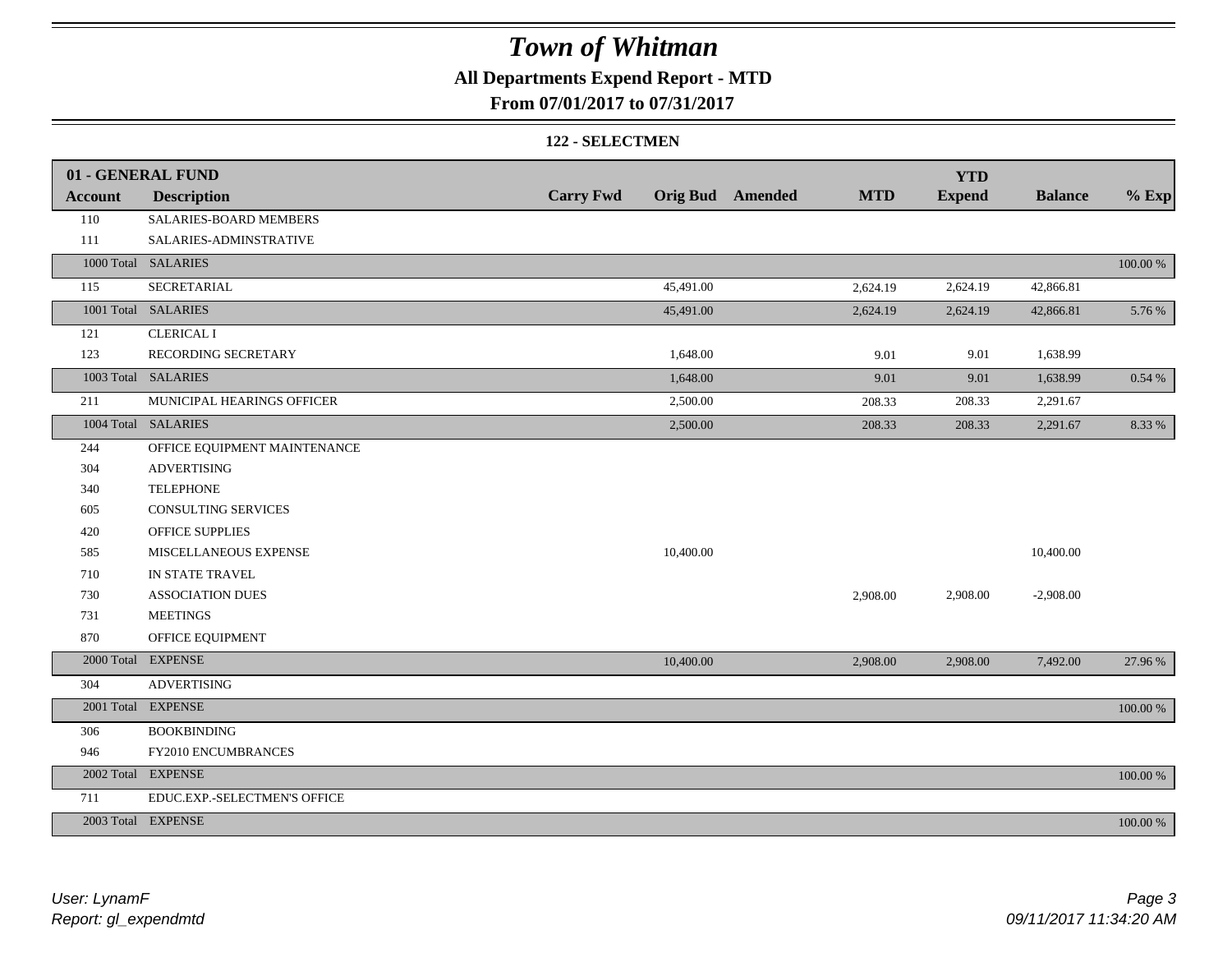### **All Departments Expend Report - MTD**

### **From 07/01/2017 to 07/31/2017**

#### **122 - SELECTMEN**

|                | 01 - GENERAL FUND                                  |                  |           |                         |            | <b>YTD</b>    |                |          |
|----------------|----------------------------------------------------|------------------|-----------|-------------------------|------------|---------------|----------------|----------|
| <b>Account</b> | <b>Description</b>                                 | <b>Carry Fwd</b> |           | <b>Orig Bud</b> Amended | <b>MTD</b> | <b>Expend</b> | <b>Balance</b> | $%$ Exp  |
| 713            | SICK LEAVE BUY-BACK-ALL DEPTS                      |                  | 10,500.00 |                         |            |               | 10,500.00      |          |
| 714            | SICK LEAVE BUY BACK -NON UNION                     |                  |           |                         |            |               |                |          |
| 715            | LONGEVITY-TOWN HALL & NON-UNIO                     |                  | 6,000.00  |                         | 2,575.00   | 2,575.00      | 3,425.00       |          |
| 716            | ASST.DEPT.HEADS - STIPEND                          |                  | 2,500.00  |                         | 2,500.00   | 2,500.00      |                |          |
| 712            | EDUCATION EXPENSE - ALL DEPTS                      |                  | 8,000.00  |                         | 982.05     | 982.05        | 7,017.95       |          |
| 949            | FY2014 ENCUMBRANCES                                |                  |           |                         |            |               |                |          |
|                | 2004 Total EXPENSE                                 |                  | 27,000.00 |                         | 6,057.05   | 6,057.05      | 20,942.95      | 22.43 %  |
| 717            | FIRE/SPRINKLER ALARM SYS.MAINT                     |                  |           |                         |            |               |                |          |
|                | 2005 Total EXPENSE                                 |                  |           |                         |            |               |                | 100.00 % |
| 940            | FY2016 ENCUMBRANCES                                |                  |           |                         |            |               |                |          |
| 945            | FY2013 ENCUMBRANCES                                |                  |           |                         |            |               |                |          |
| 948            | <b>FY07 ENCUMBRANCES</b>                           |                  |           |                         |            |               |                |          |
|                | 2006 Total EXPENSE                                 |                  |           |                         |            |               |                | 100.00 % |
| 999            |                                                    |                  |           |                         |            |               |                |          |
|                | 4403 Total A.14STM.5/16 DEMOLISH 215 SO.AVE.       |                  |           |                         |            |               |                | 100.00 % |
| 999            |                                                    |                  |           |                         |            |               |                |          |
|                | 4409 Total A.7 STM 1/12/15 DEMOLISH 36 EAST AVENUE |                  |           |                         |            |               |                | 100.00 % |
| 123            | RECORDING SECRETARY                                |                  |           |                         |            |               |                |          |
| 999            |                                                    |                  |           |                         |            |               |                |          |
|                | 4424 Total ESTABLISH PETTY CASH - TOWN CLERK       |                  |           |                         |            |               |                | 100.00 % |
| 999            |                                                    |                  |           |                         |            |               |                |          |
|                | 4434 Total A45ATM5/06 MAINT/WHITMN ARMORY          |                  |           |                         |            |               |                | 100.00 % |
| 999            |                                                    |                  |           |                         |            |               |                |          |
|                | 4447 Total A46BATM5/16REPAIR DUVAL ROOF            |                  |           |                         |            |               |                | 100.00 % |
| 999            |                                                    |                  |           |                         |            |               |                |          |
|                | 4454 Total A20ATM5/14 PUR.PRNTR./SELECT.OFF.       |                  |           |                         |            |               |                | 100.00 % |
| 999            |                                                    |                  |           |                         |            |               |                |          |
|                | 4467 Total A.6 ATM5/15 DEBT SERV. HIGH SCH         |                  |           |                         |            |               |                | 100.00 % |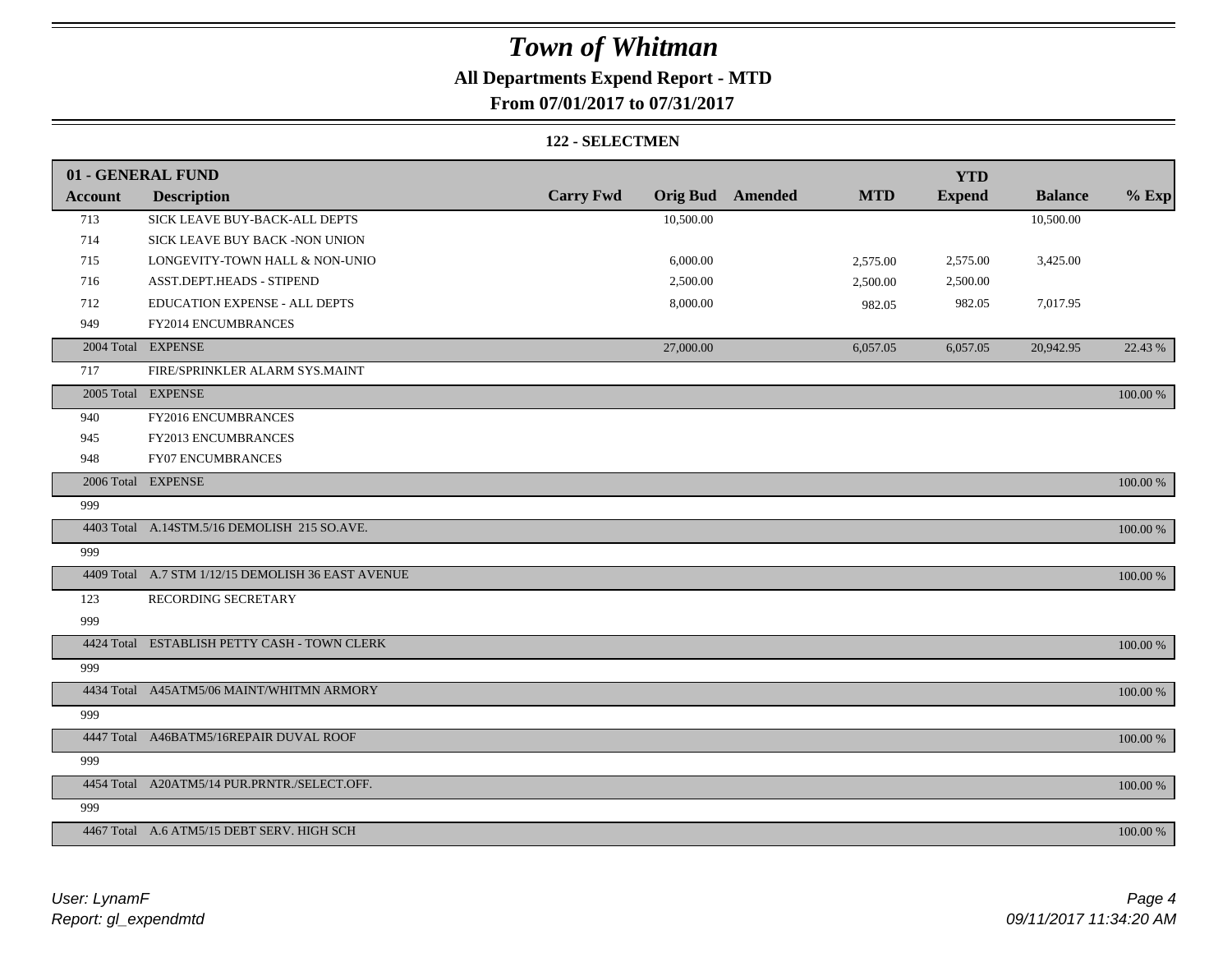### **All Departments Expend Report - MTD**

#### **From 07/01/2017 to 07/31/2017**

#### **122 - SELECTMEN**

|         | 01 - GENERAL FUND                                   |                  |                 |         |            | <b>YTD</b>    |                |          |
|---------|-----------------------------------------------------|------------------|-----------------|---------|------------|---------------|----------------|----------|
| Account | <b>Description</b>                                  | <b>Carry Fwd</b> | <b>Orig Bud</b> | Amended | <b>MTD</b> | <b>Expend</b> | <b>Balance</b> | $%$ Exp  |
| 999     |                                                     | 20,000.00        |                 |         |            |               | 20,000.00      |          |
|         | 4549 Total A.22 ATM 5/16 cons.fees-solar ener.proj. | 20,000.00        |                 |         |            |               | 20,000.00      | 0.00 %   |
| 999     |                                                     |                  |                 |         |            |               |                |          |
|         | 4556 Total ESTABLISH PETTY CASH-POOL PROGRAM        |                  |                 |         |            |               |                | 100.00 % |
|         | <b>122 Total SELECTMEN</b>                          | 20,000.00        | 87,039.00       |         | 11,806.58  | 11,806.58     | 95,232.42      |          |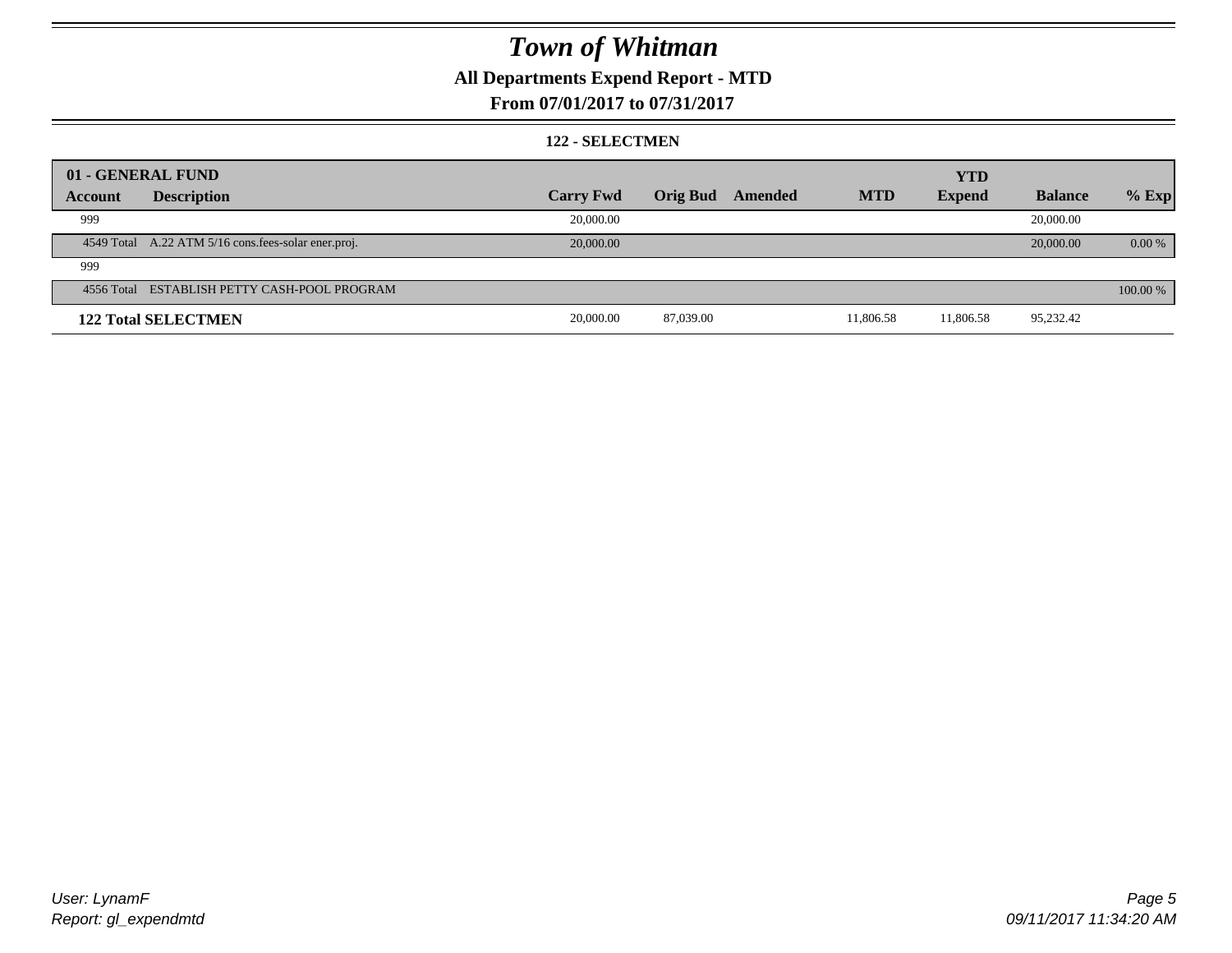**All Departments Expend Report - MTD**

**From 07/01/2017 to 07/31/2017**

#### **123 - TOWN ADMINISTRATOR**

|                | 01 - GENERAL FUND                                   |                  |                 |         |            | <b>YTD</b>    |                |             |
|----------------|-----------------------------------------------------|------------------|-----------------|---------|------------|---------------|----------------|-------------|
| <b>Account</b> | <b>Description</b>                                  | <b>Carry Fwd</b> | <b>Orig Bud</b> | Amended | <b>MTD</b> | <b>Expend</b> | <b>Balance</b> | $%$ Exp     |
| 111            | SALARIES-ADMINSTRATIVE                              |                  | 122,000.00      |         | 7,038.45   | 7,038.45      | 114,961.55     |             |
|                | 1000 Total SALARIES                                 |                  | 122,000.00      |         | 7,038.45   | 7,038.45      | 114,961.55     | 5.76 %      |
| 133            | <b>ASSISTANT</b>                                    |                  | 86,000.00       |         | 4,961.55   | 4,961.55      | 81,038.45      |             |
|                | 1001 Total SALARIES                                 |                  | 86,000.00       |         | 4,961.55   | 4,961.55      | 81,038.45      | 5.76 %      |
| 420            | <b>OFFICE SUPPLIES</b>                              |                  |                 |         |            |               |                |             |
| 585            | MISCELLANEOUS EXPENSE                               |                  |                 |         |            |               |                |             |
| 710            | IN STATE TRAVEL                                     |                  |                 |         |            |               |                |             |
| 730            | <b>ASSOCIATION DUES</b>                             |                  |                 |         |            |               |                |             |
| 731            | <b>MEETINGS</b>                                     |                  |                 |         |            |               |                |             |
|                | 2000 Total EXPENSE                                  |                  |                 |         |            |               |                | $100.00~\%$ |
| 945            | FY2013 ENCUMBRANCES                                 |                  |                 |         |            |               |                |             |
|                | 2001 Total EXPENSE                                  |                  |                 |         |            |               |                | 100.00 %    |
| 999            |                                                     |                  |                 |         |            |               |                |             |
|                | 4404 Total Res.Fnd. Board up Park Ave. School       |                  |                 |         |            |               |                | $100.00~\%$ |
| 999            |                                                     |                  |                 |         |            |               |                |             |
|                | 4405 Total RES.FND.TR-UPDATE STDY DPW BARN/GAR.     |                  |                 |         |            |               |                | $100.00~\%$ |
| 999            |                                                     |                  | 10,000.00       |         |            |               | 10,000.00      |             |
|                | 4406 Total A.37ATM5/17MAINTAIN T.T/FORECL.PROPERTIE |                  | 10,000.00       |         |            |               | 10,000.00      | $0.00~\%$   |
| 999            |                                                     |                  | 5,598.00        |         |            |               | 5,598.00       |             |
|                | 4407 Total PILOT PMT.TO ROCKLAND                    |                  | 5,598.00        |         |            |               | 5,598.00       | $0.00~\%$   |
| 999            |                                                     | 10,000.00        |                 |         |            |               | 10,000.00      |             |
|                | 4408 Total A.26ATM5/14SFTY.&COND.ASSESS.TN.BLDGS.   | 10,000.00        |                 |         |            |               | 10,000.00      | 0.00 %      |
| 999            |                                                     |                  |                 |         |            |               |                |             |
|                | 4447 Total A46BATM5/16REPAIR DUVAL ROOF             |                  |                 |         |            |               |                | 100.00 %    |
| 999            |                                                     |                  | 28,000.00       |         |            |               | 28,000.00      |             |
|                | 4575 Total A35ATM5/17INSTL.CARD ACCESS TN.BLDGS     |                  | 28,000.00       |         |            |               | 28,000.00      | $0.00~\%$   |
| 999            |                                                     |                  |                 |         |            |               |                |             |
|                | 5620 Total A.31ATM5/07 WEB SITE DEVELOPMT           |                  |                 |         |            |               |                | 100.00 %    |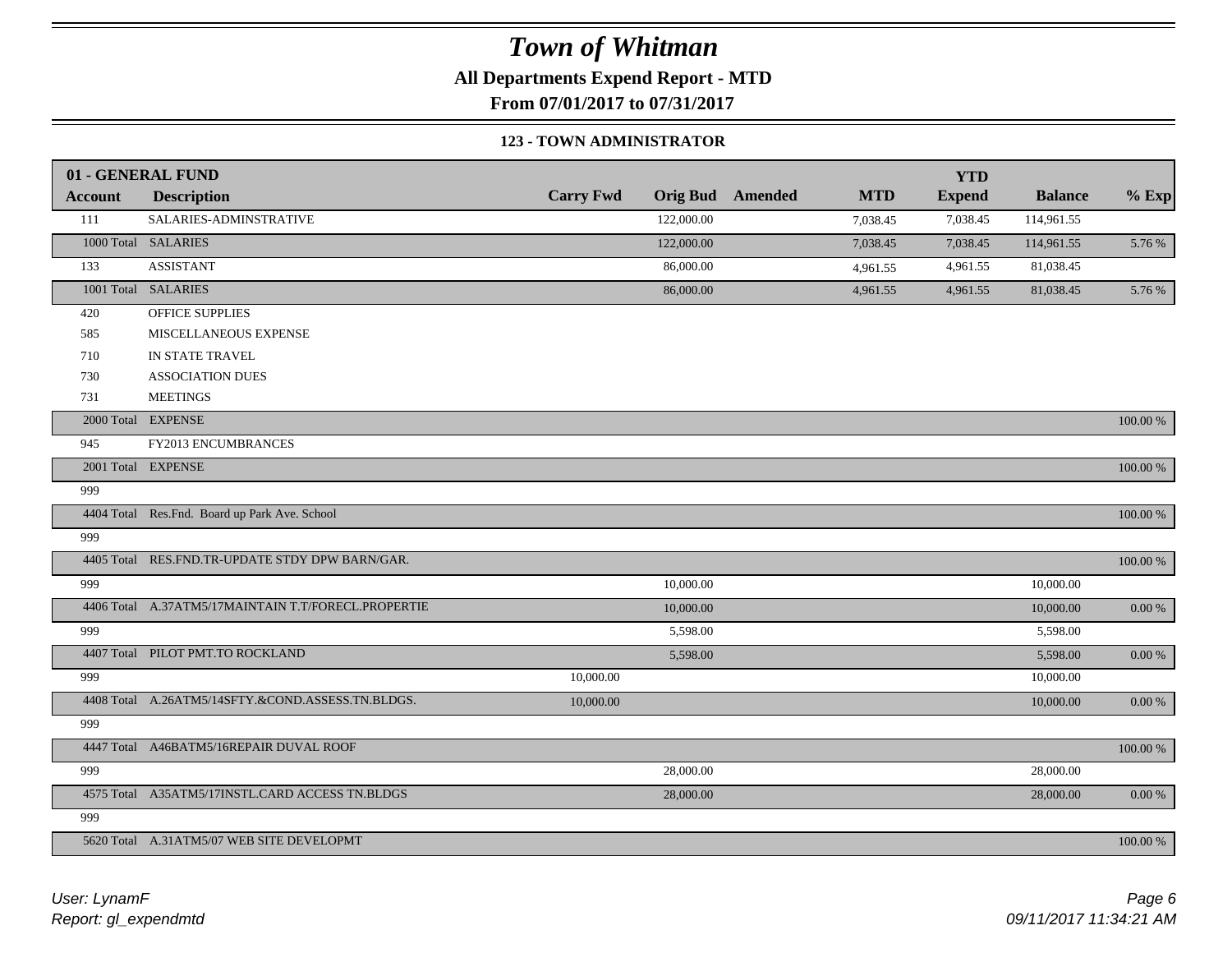**All Departments Expend Report - MTD**

**From 07/01/2017 to 07/31/2017**

#### **123 - TOWN ADMINISTRATOR**

| 01 - GENERAL FUND                    |                  |                  |            | <b>YTD</b>    |                |         |
|--------------------------------------|------------------|------------------|------------|---------------|----------------|---------|
| <b>Description</b><br><b>Account</b> | <b>Carry Fwd</b> | Orig Bud Amended | <b>MTD</b> | <b>Expend</b> | <b>Balance</b> | $%$ Exp |
| <b>123 Total TOWN ADMINISTRATOR</b>  | 10,000.00        | 251,598.00       | 12,000.00  | 12,000.00     | 249,598,00     |         |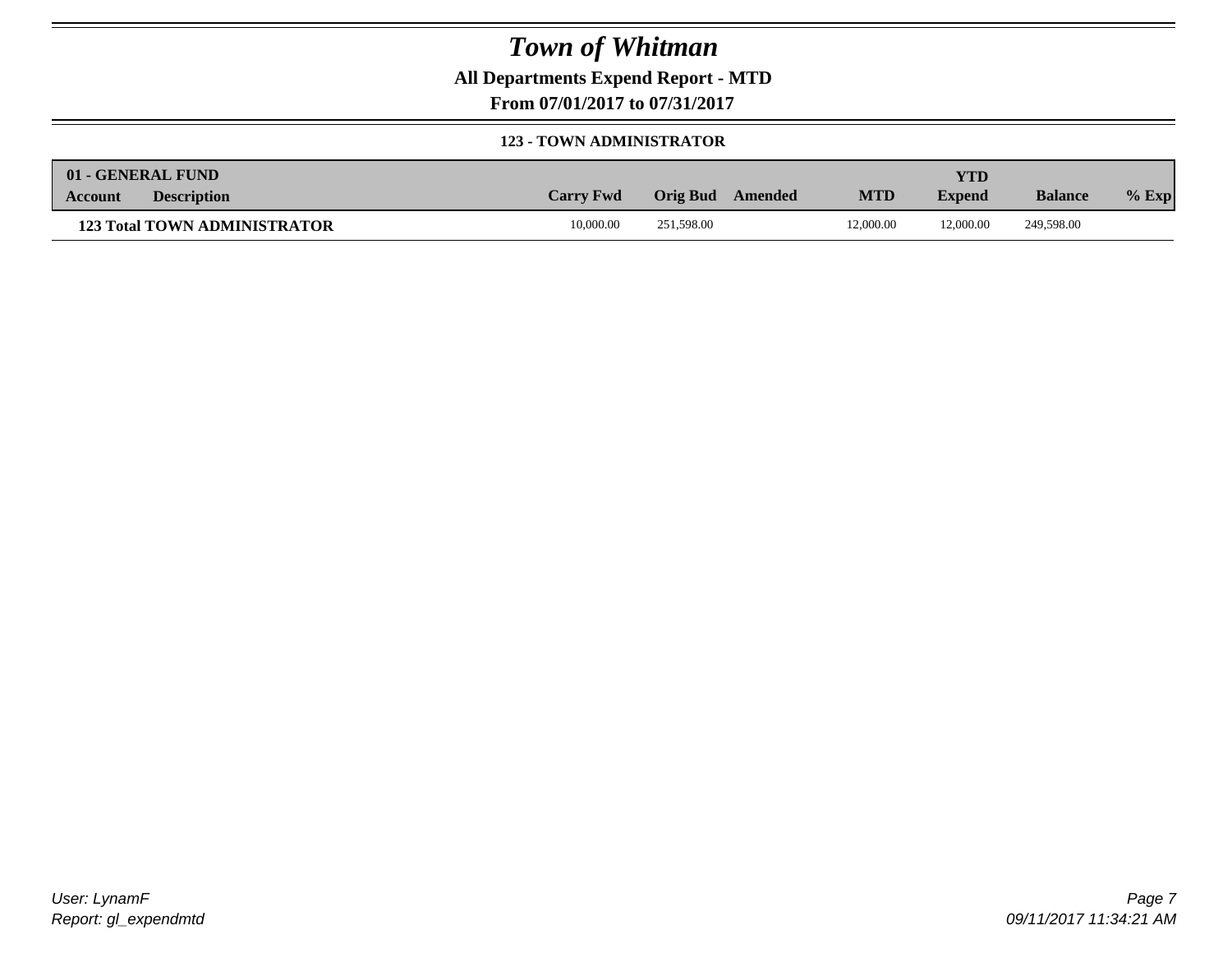### **All Departments Expend Report - MTD**

#### **From 07/01/2017 to 07/31/2017**

#### **129 - BUSINESS MANAGER**

|            | 01 - GENERAL FUND                 |                  |                 |         |            | <b>YTD</b>    |                |          |
|------------|-----------------------------------|------------------|-----------------|---------|------------|---------------|----------------|----------|
| Account    | <b>Description</b>                | <b>Carry Fwd</b> | <b>Orig Bud</b> | Amended | <b>MTD</b> | <b>Expend</b> | <b>Balance</b> | $%$ Exp  |
| 111        | SALARIES-ADMINSTRATIVE            |                  |                 |         |            |               |                |          |
|            | 1000 Total SALARIES               |                  |                 |         |            |               |                | 100.00 % |
| 420        | OFFICE SUPPLIES                   |                  |                 |         |            |               |                |          |
| 585        | MISCELLANEOUS EXPENSE             |                  |                 |         |            |               |                |          |
| 710        | IN STATE TRAVEL                   |                  |                 |         |            |               |                |          |
| 730        | <b>ASSOCIATION DUES</b>           |                  |                 |         |            |               |                |          |
| 731        | <b>MEETINGS</b>                   |                  |                 |         |            |               |                |          |
| 2000 Total | <b>EXPENSE</b>                    |                  |                 |         |            |               |                | 100.00 % |
| 304        | <b>ADVERTISING</b>                |                  |                 |         |            |               |                |          |
| 2001 Total | <b>EXPENSE</b>                    |                  |                 |         |            |               |                | 100.00 % |
| 593        | <b>RECRUITING EXPENSE</b>         |                  |                 |         |            |               |                |          |
|            | 2002 Total EXPENSE                |                  |                 |         |            |               |                | 100.00 % |
| 948        | <b>FY07 ENCUMBRANCES</b>          |                  |                 |         |            |               |                |          |
|            | 2003 Total EXPENSE                |                  |                 |         |            |               |                | 100.00 % |
|            | <b>129 Total BUSINESS MANAGER</b> |                  |                 |         |            |               |                |          |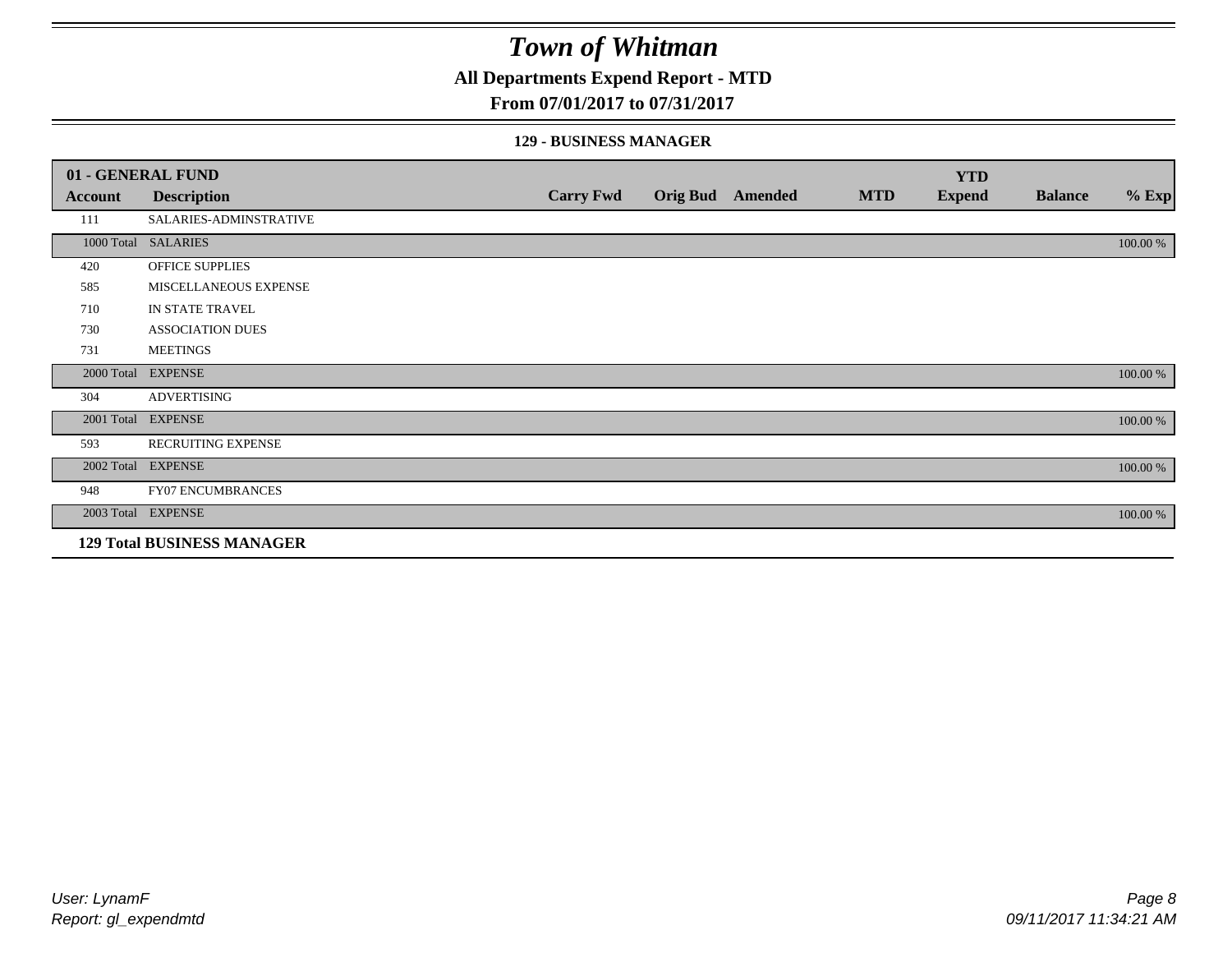**All Departments Expend Report - MTD**

**From 07/01/2017 to 07/31/2017**

#### **131 - FINANCE COMMITTEE**

|                | 01 - GENERAL FUND                  |                                     |                       | <b>YTD</b>    |                |          |
|----------------|------------------------------------|-------------------------------------|-----------------------|---------------|----------------|----------|
| <b>Account</b> | <b>Description</b>                 | <b>Carry Fwd</b><br><b>Orig Bud</b> | <b>MTD</b><br>Amended | <b>Expend</b> | <b>Balance</b> | $%$ Exp  |
| 116            | <b>CLERICAL</b>                    | 3,447.00                            | 74.12                 | 74.12         | 3,372.88       |          |
|                | 1000 Total SALARIES                | 3,447.00                            | 74.12                 | 74.12         | 3,372.88       | 2.15 %   |
| 949            | <b>FY2014 ENCUMBRANCES</b>         |                                     |                       |               |                |          |
|                | 1001 Total SALARIES                |                                     |                       |               |                | 100.00 % |
| 420            | <b>OFFICE SUPPLIES</b>             |                                     |                       |               |                |          |
| 585            | MISCELLANEOUS EXPENSE              | 695.00                              |                       |               | 695.00         |          |
| 730            | <b>ASSOCIATION DUES</b>            |                                     |                       |               |                |          |
| 731            | <b>MEETINGS</b>                    |                                     |                       |               |                |          |
|                | 2000 Total EXPENSE                 | 695.00                              |                       |               | 695.00         | 0.00 %   |
|                | <b>131 Total FINANCE COMMITTEE</b> | 4,142.00                            | 74.12                 | 74.12         | 4,067.88       |          |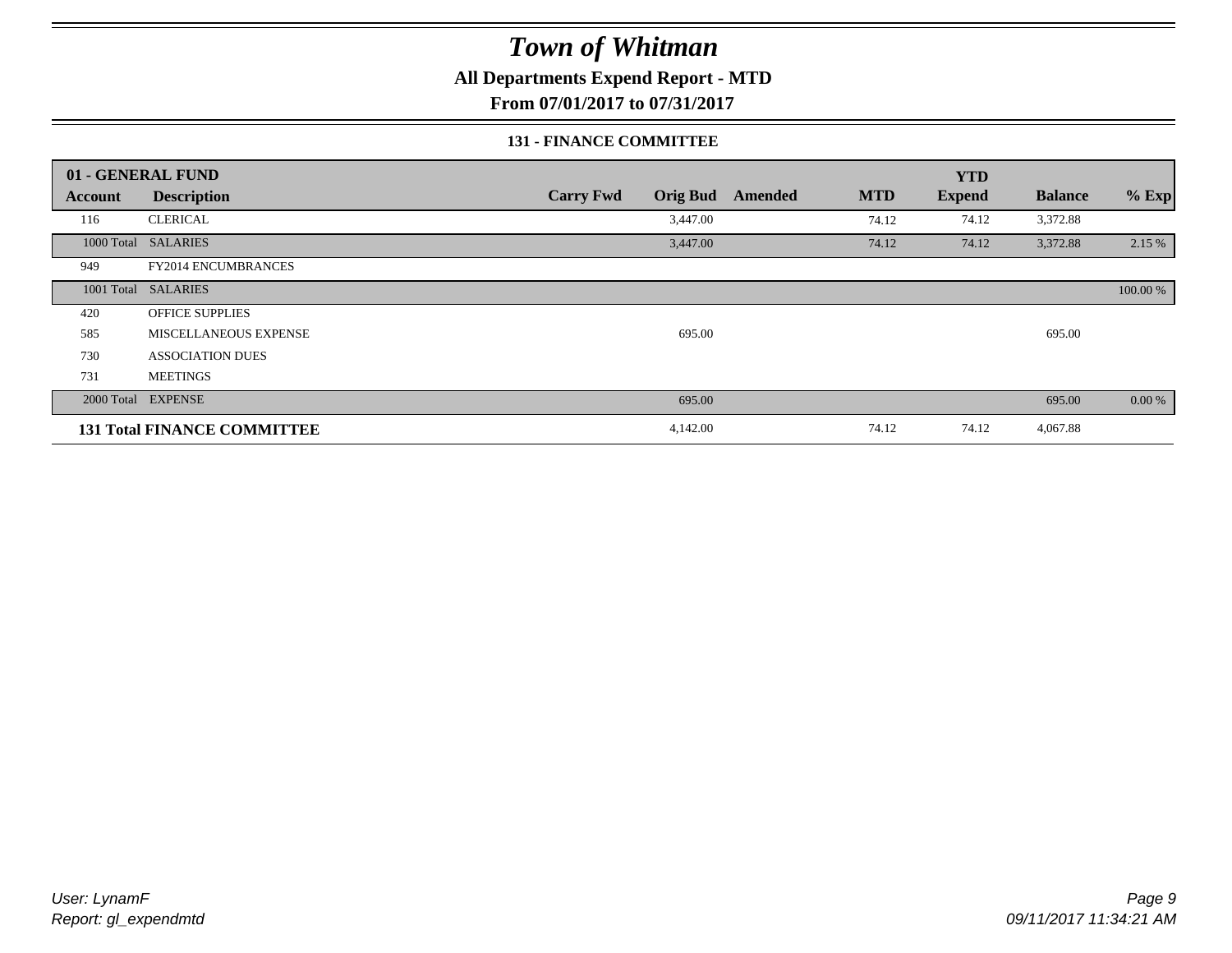### **All Departments Expend Report - MTD**

**From 07/01/2017 to 07/31/2017**

#### **132 - RESERVE FUND**

| 01 - GENERAL FUND                 |                  |                 |         |            | <b>YTD</b>    |                |          |
|-----------------------------------|------------------|-----------------|---------|------------|---------------|----------------|----------|
| <b>Description</b><br>Account     | <b>Carry Fwd</b> | <b>Orig Bud</b> | Amended | <b>MTD</b> | <b>Expend</b> | <b>Balance</b> | $%$ Exp  |
| 999                               |                  | 50,000.00       |         |            |               | 50,000.00      |          |
| 4301 Total RESERVE FUND TRANSFERS |                  | 50,000.00       |         |            |               | 50,000.00      | $0.00\%$ |
| <b>132 Total RESERVE FUND</b>     |                  | 50,000.00       |         |            |               | 50,000.00      |          |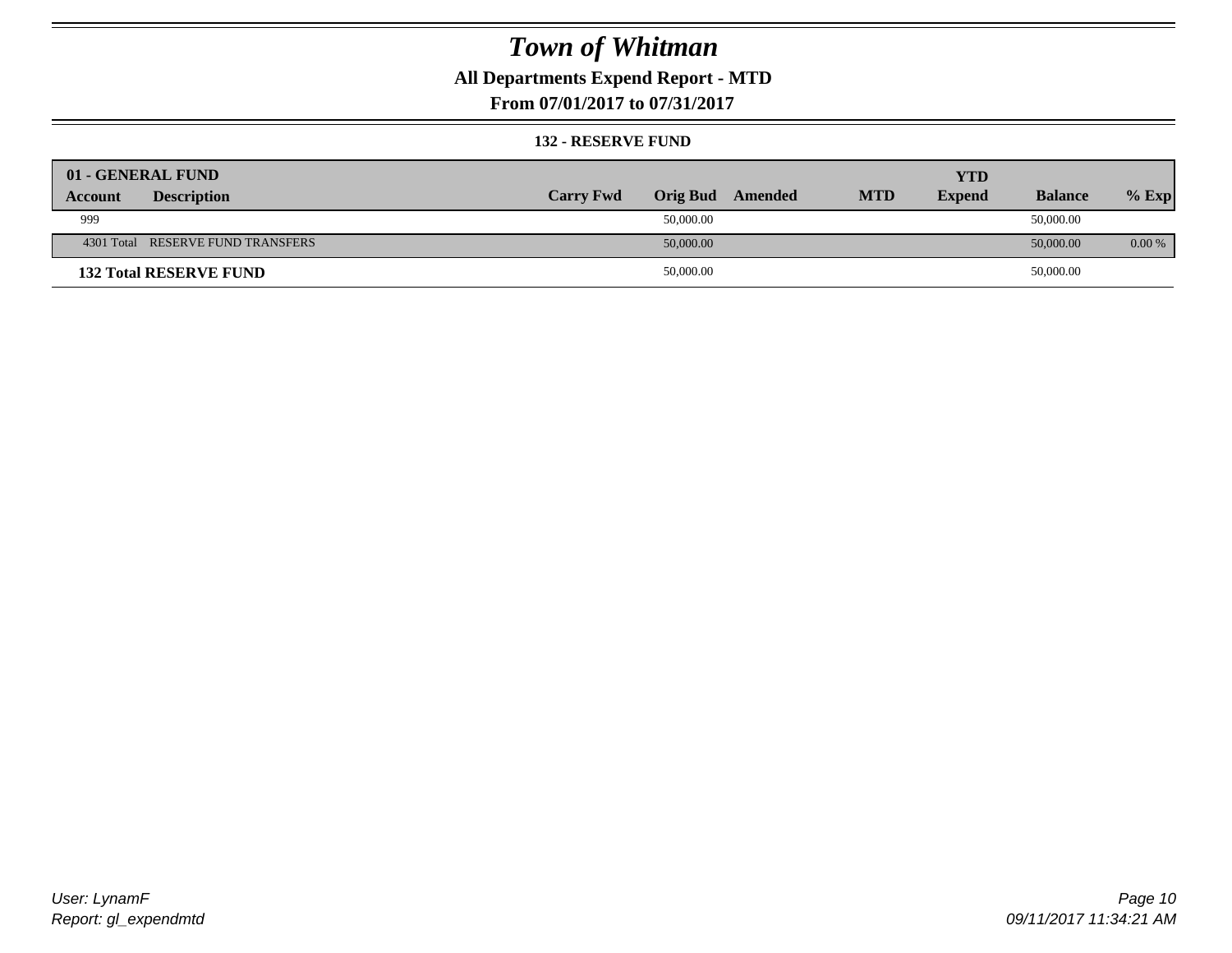### **All Departments Expend Report - MTD**

**From 07/01/2017 to 07/31/2017**

#### **135 - ACCOUNTANT**

|         | 01 - GENERAL FUND            |                                     |                       | <b>YTD</b>    |                |           |
|---------|------------------------------|-------------------------------------|-----------------------|---------------|----------------|-----------|
| Account | <b>Description</b>           | <b>Carry Fwd</b><br><b>Orig Bud</b> | <b>MTD</b><br>Amended | <b>Expend</b> | <b>Balance</b> | $%$ Exp   |
| 112     | <b>SALARIES</b>              | 66,127.00                           | 3,815.01              | 3,815.01      | 62,311.99      |           |
| 146     | SALARIES-LONGEVITY           |                                     |                       |               |                |           |
|         | 1000 Total SALARIES          | 66,127.00                           | 3,815.01              | 3,815.01      | 62,311.99      | 5.76 %    |
| 121     | <b>CLERICAL I</b>            |                                     |                       |               |                |           |
|         | 1001 Total SALARIES          |                                     |                       |               |                | 100.00 %  |
| 116     | <b>CLERICAL</b>              | 40,409.00                           | 2,295.39              | 2,295.39      | 38,113.61      |           |
|         | 1002 Total SALARIES          | 40,409.00                           | 2,295.39              | 2,295.39      | 38,113.61      | 5.68 %    |
| 130     | <b>SALARIES-OVERTIME</b>     |                                     |                       |               |                |           |
|         | 1004 Total SALARIES          |                                     |                       |               |                | 100.00 %  |
| 143     | SALARIES-COLLEGE INCENTIVE   |                                     |                       |               |                |           |
| 186     | <b>CERTIFICATION STIPEND</b> | 1,000.00                            |                       |               | 1,000.00       |           |
|         | 1005 Total SALARIES          | 1,000.00                            |                       |               | 1,000.00       | $0.00 \%$ |
| 244     | OFFICE EQUIPMENT MAINTENANCE |                                     |                       |               |                |           |
| 304     | <b>ADVERTISING</b>           |                                     |                       |               |                |           |
| 340     | <b>TELEPHONE</b>             |                                     |                       |               |                |           |
| 420     | <b>OFFICE SUPPLIES</b>       |                                     |                       |               |                |           |
| 585     | MISCELLANEOUS EXPENSE        | 1,100.00                            |                       |               | 1,100.00       |           |
| 710     | IN STATE TRAVEL              |                                     |                       |               |                |           |
| 730     | <b>ASSOCIATION DUES</b>      |                                     | 60.00                 | 60.00         | $-60.00$       |           |
| 731     | <b>MEETINGS</b>              |                                     |                       |               |                |           |
| 870     | OFFICE EQUIPMENT             |                                     |                       |               |                |           |
|         | 2000 Total EXPENSE           | 1,100.00                            | 60.00                 | 60.00         | 1,040.00       | 5.45 %    |
|         | <b>135 Total ACCOUNTANT</b>  | 108,636.00                          | 6,170.40              | 6,170.40      | 102,465.60     |           |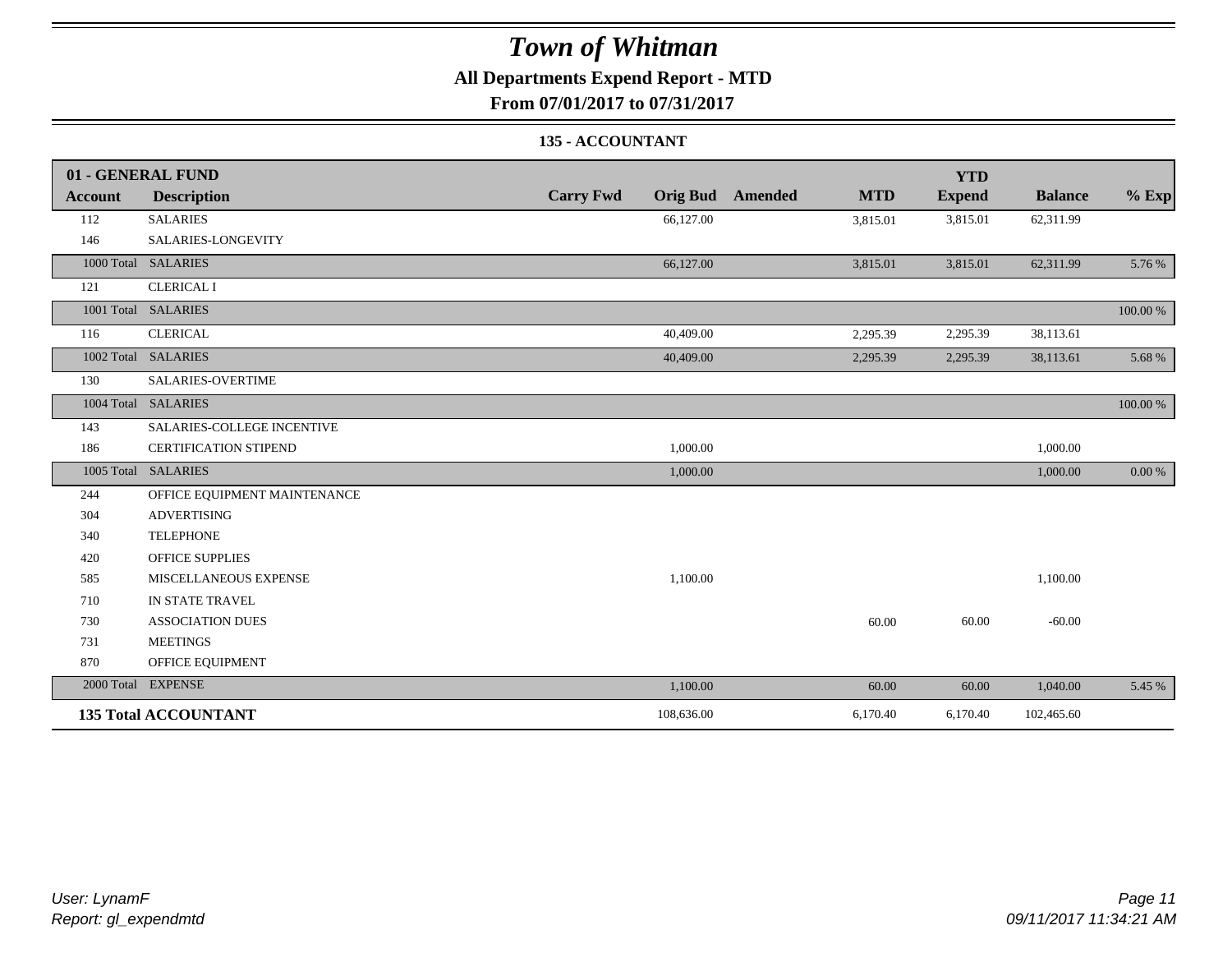**All Departments Expend Report - MTD**

**From 07/01/2017 to 07/31/2017**

#### **136 - AUDIT MUNICIPAL ACCOUNTS**

|            | 01 - GENERAL FUND                         |                  |                 |                |            | <b>YTD</b>    |                |           |
|------------|-------------------------------------------|------------------|-----------------|----------------|------------|---------------|----------------|-----------|
| Account    | <b>Description</b>                        | <b>Carry Fwd</b> | <b>Orig Bud</b> | <b>Amended</b> | <b>MTD</b> | <b>Expend</b> | <b>Balance</b> | $%$ Exp   |
| 252        | <b>SERVICES</b>                           |                  | 45,000.00       |                |            |               | 45,000.00      |           |
|            | 2000 Total EXPENSE                        |                  | 45,000.00       |                |            |               | 45,000.00      | $0.00 \%$ |
| 939        | FY2015 ENCUMBRANCES                       | 2,215.00         |                 |                |            |               | 2,215.00       |           |
| 940        | FY2016 ENCUMBRANCES                       | 6,190.00         |                 |                |            |               | 6,190.00       |           |
| 945        | <b>FY2013 ENCUMBRANCES</b>                |                  |                 |                |            |               |                |           |
| 948        | <b>FY07 ENCUMBRANCES</b>                  |                  |                 |                |            |               |                |           |
| 949        | FY2014 ENCUMBRANCES                       |                  |                 |                |            |               |                |           |
| 953        | <b>FY2009 ENCUMBRANCES</b>                |                  |                 |                |            |               |                |           |
| 958        | <b>FY2005 ENCUMBRANCES</b>                |                  |                 |                |            |               |                |           |
| 959        | <b>FY2006 ENCUMBRANCES</b>                |                  |                 |                |            |               |                |           |
|            | 2001 Total EXPENSE                        | 8,405.00         |                 |                |            |               | 8,405.00       | $0.00 \%$ |
| 999        |                                           |                  |                 |                |            |               |                |           |
| 4421 Total | A.39ATM5/02GASB34FIX.ASSET SYS            |                  |                 |                |            |               |                | 100.00 %  |
| 999        |                                           |                  |                 |                |            |               |                |           |
|            | 4552 Total A.11 STM 5/05 GASB34 FIX.ASSET |                  |                 |                |            |               |                | 100.00 %  |
|            | <b>136 Total AUDIT MUNICIPAL ACCOUNTS</b> | 8,405.00         | 45,000.00       |                |            |               | 53,405.00      |           |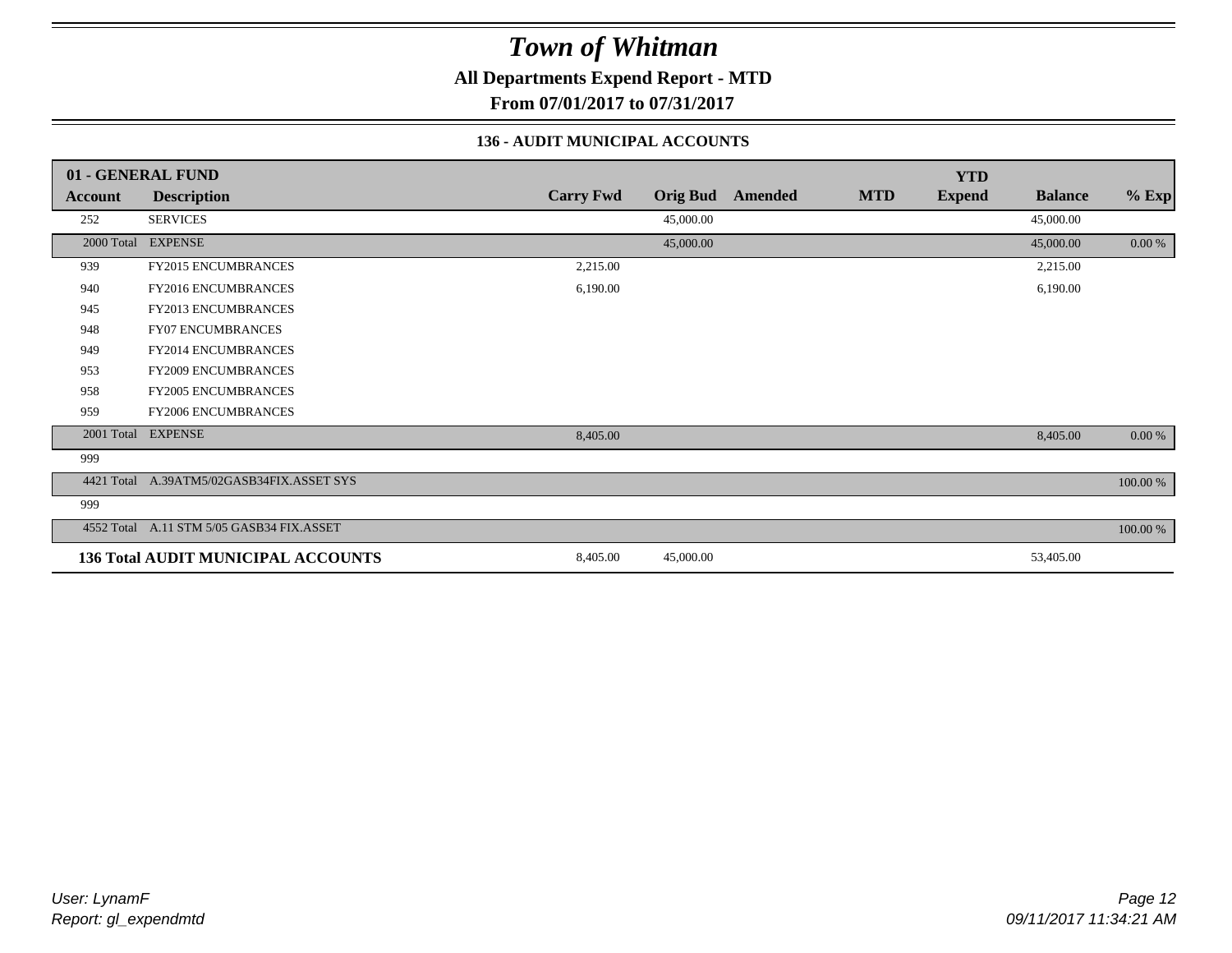**All Departments Expend Report - MTD**

**From 07/01/2017 to 07/31/2017**

#### **137 - CAPITAL IMPROV.ADVISORY COMM.**

|         | 01 - GENERAL FUND                       |                                     |         |            | <b>YTD</b>    |                |          |
|---------|-----------------------------------------|-------------------------------------|---------|------------|---------------|----------------|----------|
| Account | <b>Description</b>                      | <b>Carry Fwd</b><br><b>Orig Bud</b> | Amended | <b>MTD</b> | <b>Expend</b> | <b>Balance</b> | $%$ Exp  |
| 123     | RECORDING SECRETARY                     | 1,500.00                            |         |            |               | 1,500.00       |          |
| 959     | <b>FY2006 ENCUMBRANCES</b>              |                                     |         |            |               |                |          |
|         | 1001 Total SALARIES                     | 1,500.00                            |         |            |               | 1,500.00       | $0.00\%$ |
| 585     | MISCELLANEOUS EXPENSE                   | 200.00                              |         |            |               | 200.00         |          |
|         | 2000 Total EXPENSE                      | 200.00                              |         |            |               | 200.00         | $0.00\%$ |
| 940     | FY2016 ENCUMBRANCES                     |                                     |         |            |               |                |          |
|         | 2001 Total EXPENSE                      |                                     |         |            |               |                | 100.00 % |
| 833     | <b>EQUIPMENT &amp; FURNISHINGS</b>      |                                     |         |            |               |                |          |
| 834     | <b>ISSUANCE COSTS</b>                   |                                     |         |            |               |                |          |
| 835     | CAP.PROJ.-BUDGET ONLY                   |                                     |         |            |               |                |          |
| 836     | <b>FIRE STATION</b>                     |                                     |         |            |               |                |          |
| 837     | TOWN HALL - AIR CONDITIONING            |                                     |         |            |               |                |          |
|         | 4510 Total A.1STM11/08 CAP.PROJ-BLDGS   |                                     |         |            |               |                | 100.00 % |
|         | 137 Total CAPITAL IMPROV.ADVISORY COMM. | 1,700.00                            |         |            |               | 1,700.00       |          |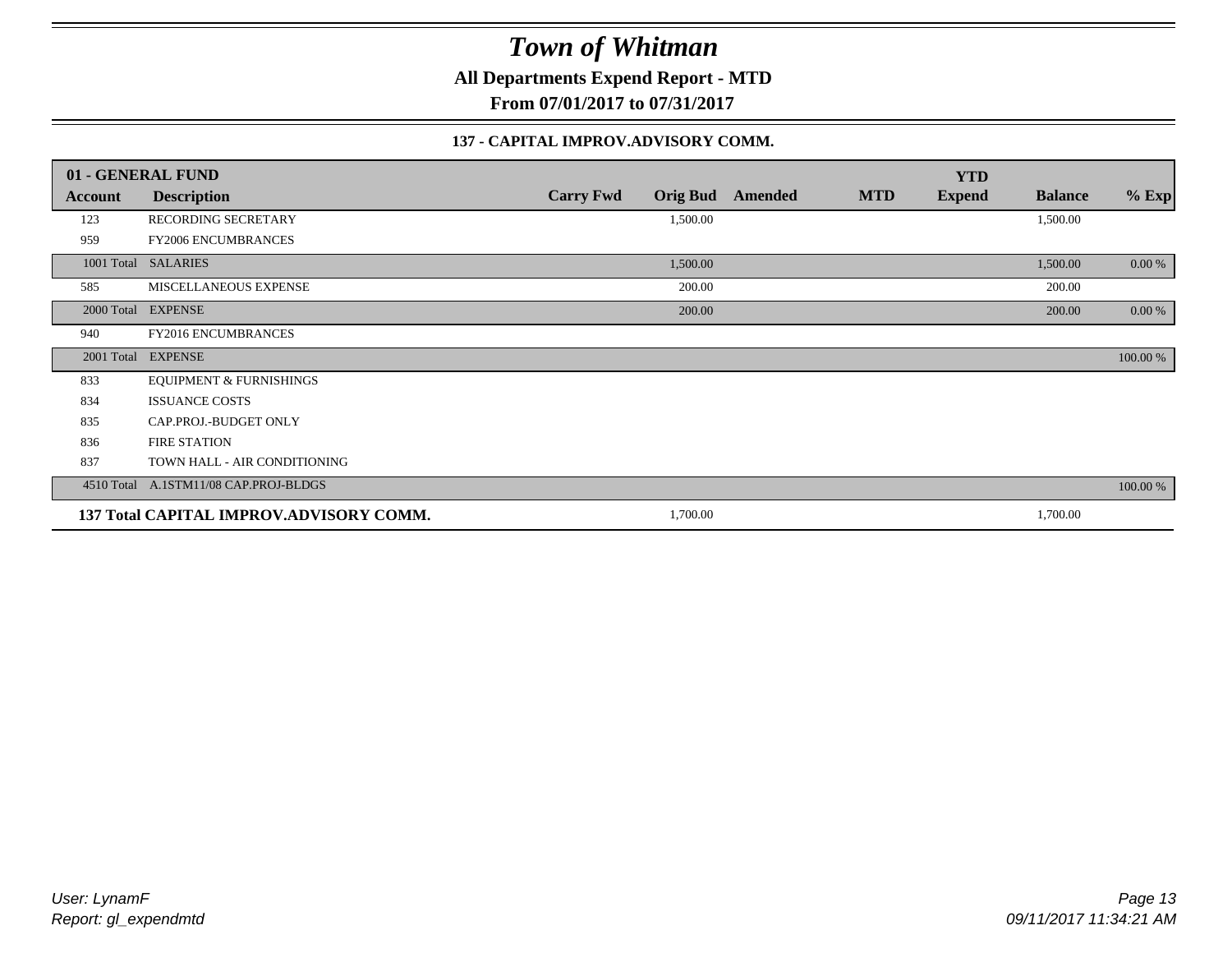**All Departments Expend Report - MTD**

**From 07/01/2017 to 07/31/2017**

#### **138 - BY-LAW STUDY COMMITTEE**

|         | 01 - GENERAL FUND                         |                  |        |                  |            | <b>YTD</b>    |                |          |
|---------|-------------------------------------------|------------------|--------|------------------|------------|---------------|----------------|----------|
| Account | <b>Description</b>                        | <b>Carry Fwd</b> |        | Orig Bud Amended | <b>MTD</b> | <b>Expend</b> | <b>Balance</b> | $%$ Exp  |
| 585     | MISCELLANEOUS EXPENSE                     |                  | 800.00 |                  |            |               | 800.00         |          |
|         | 2000 Total EXPENSE                        |                  | 800.00 |                  |            |               | 800.00         | $0.00\%$ |
| 999     |                                           |                  |        |                  |            |               |                |          |
|         | 4516 Total A.13 ATM 5/00 PUR.BY-LAW BOOKS |                  |        |                  |            |               |                | 100.00 % |
|         | <b>138 Total BY-LAW STUDY COMMITTEE</b>   |                  | 800.00 |                  |            |               | 800.00         |          |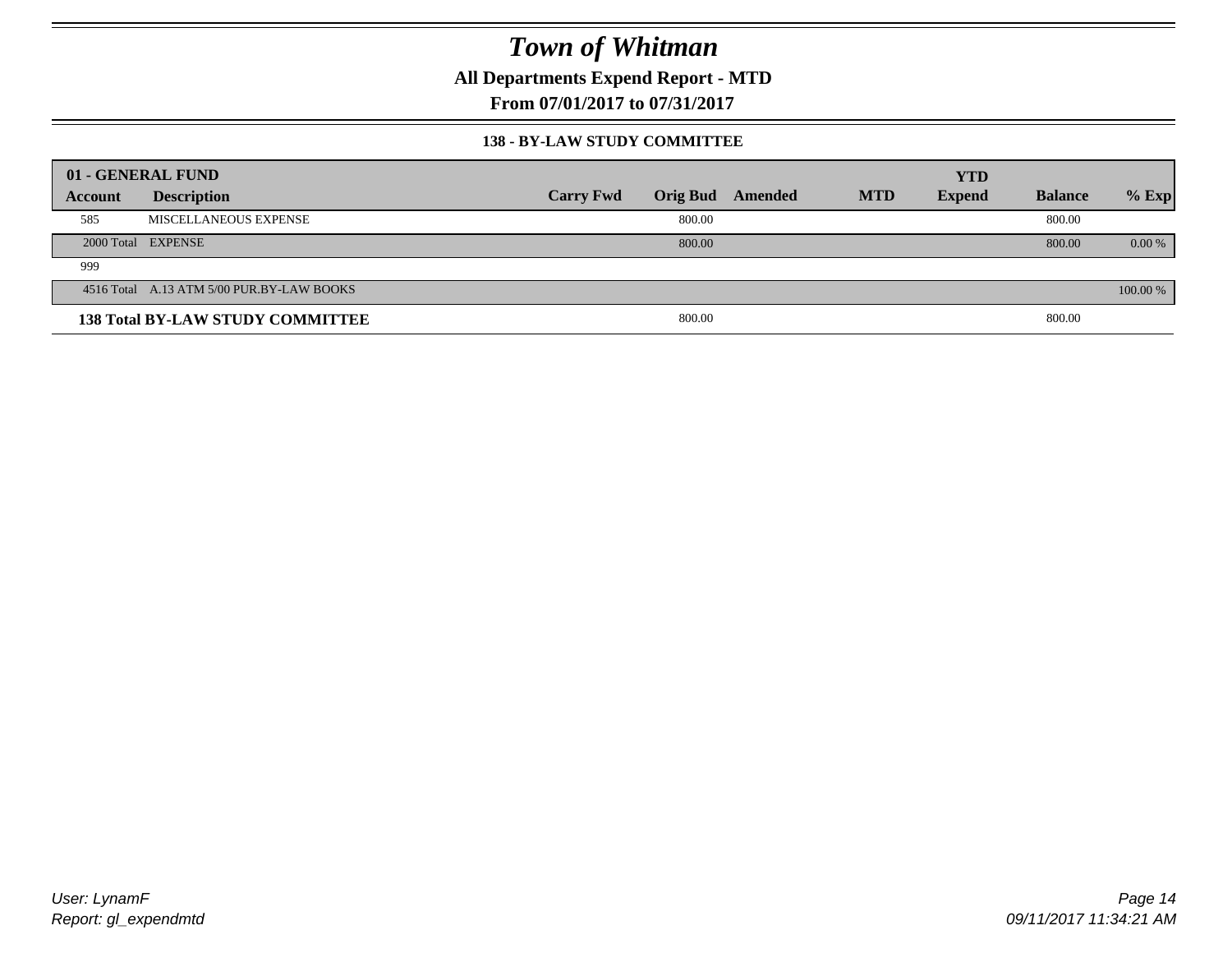### **All Departments Expend Report - MTD**

#### **From 07/01/2017 to 07/31/2017**

#### **141 - ASSESSORS**

|            | 01 - GENERAL FUND            |                  |           |                         |            | <b>YTD</b>    |                |          |
|------------|------------------------------|------------------|-----------|-------------------------|------------|---------------|----------------|----------|
| Account    | <b>Description</b>           | <b>Carry Fwd</b> |           | <b>Orig Bud</b> Amended | <b>MTD</b> | <b>Expend</b> | <b>Balance</b> | $%$ Exp  |
| 110        | SALARIES-BOARD MEMBERS       |                  |           |                         |            |               |                |          |
|            | 1000 Total SALARIES          |                  |           |                         |            |               |                | 100.00 % |
| 112        | <b>SALARIES</b>              |                  | 66,127.00 |                         | 3,815.01   | 3,815.01      | 62,311.99      |          |
| 146        | SALARIES-LONGEVITY           |                  |           |                         |            |               |                |          |
|            | 1001 Total SALARIES          |                  | 66,127.00 |                         | 3,815.01   | 3,815.01      | 62,311.99      | 5.76 %   |
| 116        | <b>CLERICAL</b>              |                  | 40,409.00 |                         | 2,259.51   | 2,259.51      | 38,149.49      |          |
|            | 1002 Total SALARIES          |                  | 40,409.00 |                         | 2,259.51   | 2,259.51      | 38,149.49      | 5.59 %   |
| 121        | <b>CLERICAL I</b>            |                  | 37,707.00 |                         | 2,100.48   | 2,100.48      | 35,606.52      |          |
|            | 1003 Total SALARIES          |                  | 37,707.00 |                         | 2,100.48   | 2,100.48      | 35,606.52      | 5.57 %   |
| 123        | RECORDING SECRETARY          |                  |           |                         |            |               |                |          |
| 126        | <b>CLERICAL II</b>           |                  |           |                         |            |               |                |          |
|            | 1004 Total SALARIES          |                  |           |                         |            |               |                | 100.00 % |
| 123        | RECORDING SECRETARY          |                  |           |                         |            |               |                |          |
|            | 1005 Total SALARIES          |                  |           |                         |            |               |                | 100.00 % |
| 186        | CERTIFICATION STIPEND        |                  |           |                         |            |               |                |          |
|            | 1006 Total SALARIES          |                  |           |                         |            |               |                | 100.00 % |
| 244        | OFFICE EQUIPMENT MAINTENANCE |                  |           |                         |            |               |                |          |
| 306        | <b>BOOKBINDING</b>           |                  |           |                         |            |               |                |          |
| 311        | <b>COMPUTER SERVICES</b>     |                  |           |                         |            |               |                |          |
| 313        | <b>DEEDS &amp; PROBATE</b>   |                  |           |                         |            |               |                |          |
| 340        | <b>TELEPHONE</b>             |                  |           |                         |            |               |                |          |
| 420        | OFFICE SUPPLIES              |                  |           |                         | 19.25      | 19.25         | $-19.25$       |          |
| 585        | MISCELLANEOUS EXPENSE        |                  | 4,500.00  |                         |            |               | 4,500.00       |          |
| 710        | IN STATE TRAVEL              |                  |           |                         |            |               |                |          |
| 730        | <b>ASSOCIATION DUES</b>      |                  |           |                         | 300.00     | 300.00        | $-300.00$      |          |
| 731        | <b>MEETINGS</b>              |                  |           |                         |            |               |                |          |
| 2000 Total | <b>EXPENSE</b>               |                  | 4,500.00  |                         | 319.25     | 319.25        | 4,180.75       | 7.09 %   |
| 312        | <b>REVALUATION</b>           |                  | 24,700.00 |                         |            |               | 24,700.00      |          |
|            | 2001 Total EXPENSE           |                  | 24,700.00 |                         |            |               | 24,700.00      | 0.00 %   |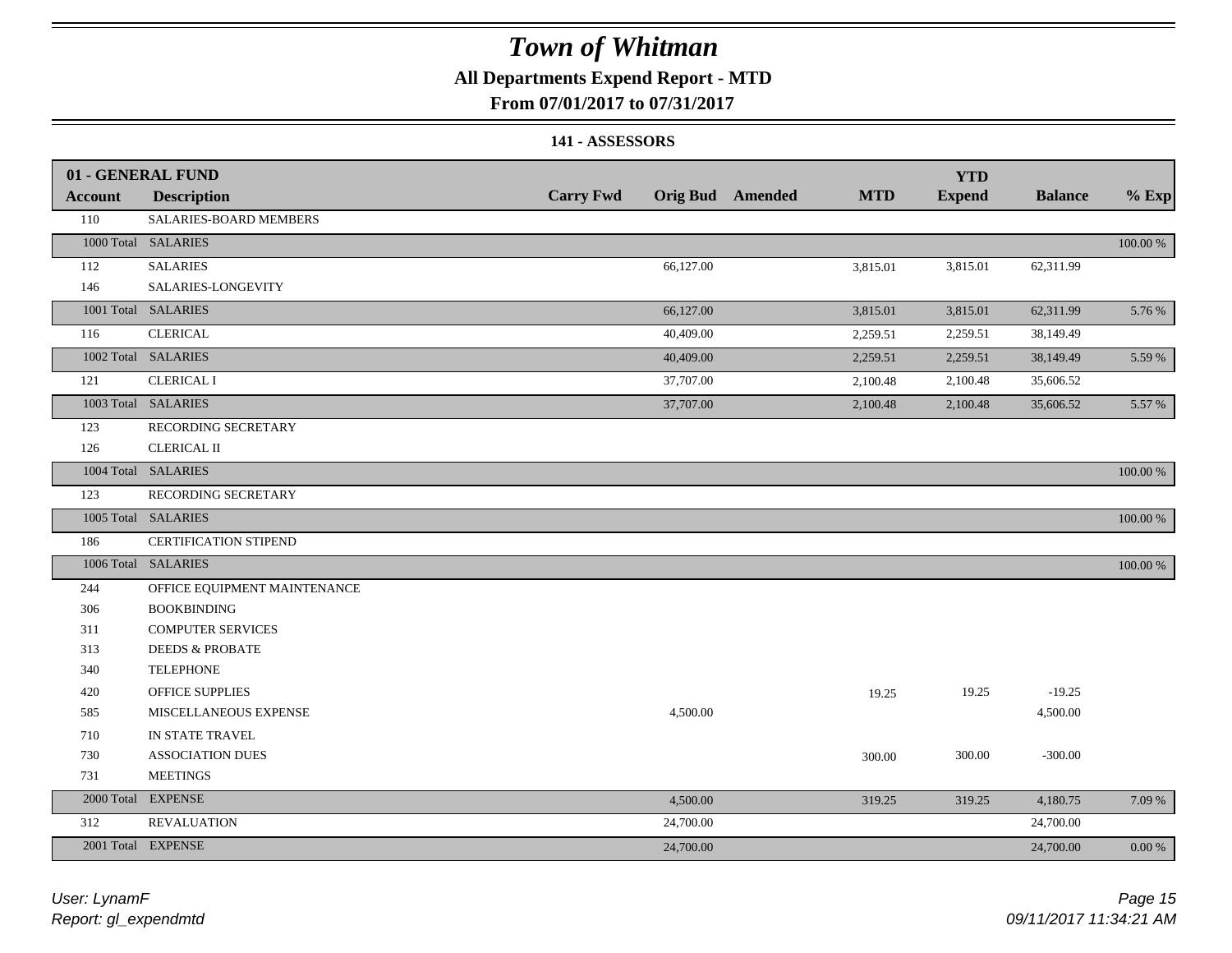### **All Departments Expend Report - MTD**

#### **From 07/01/2017 to 07/31/2017**

#### **141 - ASSESSORS**

|            | 01 - GENERAL FUND                                  |                  |                 |                |            | <b>YTD</b>    |                |          |
|------------|----------------------------------------------------|------------------|-----------------|----------------|------------|---------------|----------------|----------|
| Account    | <b>Description</b>                                 | <b>Carry Fwd</b> | <b>Orig Bud</b> | <b>Amended</b> | <b>MTD</b> | <b>Expend</b> | <b>Balance</b> | $%$ Exp  |
| 939        | <b>FY2015 ENCUMBRANCES</b>                         |                  |                 |                |            |               |                |          |
| 943        | <b>FY2012 ENCUMBRANCES</b>                         |                  |                 |                |            |               |                |          |
| 946        | <b>FY2010 ENCUMBRANCES</b>                         |                  |                 |                |            |               |                |          |
| 949        | FY2014 ENCUMBRANCES                                |                  |                 |                |            |               |                |          |
|            | 2002 Total EXPENSE                                 |                  |                 |                |            |               |                | 100.00 % |
| 999        |                                                    |                  |                 |                |            |               |                |          |
|            | 4410 Total A.15 ATM 5/16 PUR.COPIER-ASSESSORS OFF. |                  |                 |                |            |               |                | 100.00 % |
| 999        |                                                    |                  |                 |                |            |               |                |          |
|            | 4411 Total A.17ATM5/16 PUR.BATT.-POLICE NTWRK      |                  |                 |                |            |               |                | 100.00 % |
| 999        |                                                    |                  |                 |                |            |               |                |          |
| 4424 Total | ESTABLISH PETTY CASH - TOWN CLERK                  |                  |                 |                |            |               |                | 100.00 % |
|            | <b>141 Total ASSESSORS</b>                         |                  | 173,443.00      |                | 8,494.25   | 8,494.25      | 164,948.75     |          |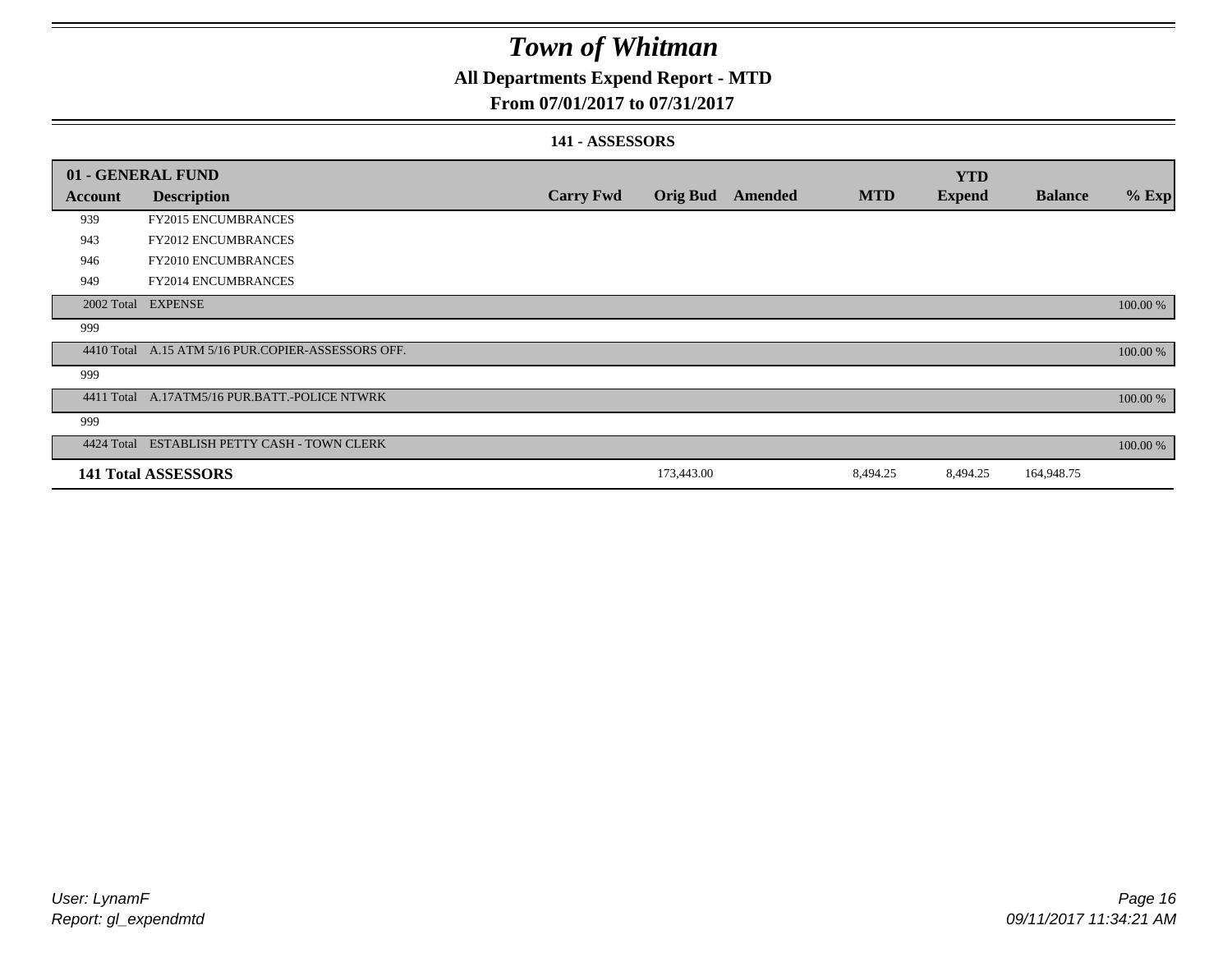### **All Departments Expend Report - MTD**

**From 07/01/2017 to 07/31/2017**

#### **145 - TREASURER**

|                | 01 - GENERAL FUND            |                  |                                       | <b>YTD</b>    |                |           |
|----------------|------------------------------|------------------|---------------------------------------|---------------|----------------|-----------|
| <b>Account</b> | <b>Description</b>           | <b>Carry Fwd</b> | <b>Orig Bud</b> Amended<br><b>MTD</b> | <b>Expend</b> | <b>Balance</b> | $%$ Exp   |
| 112            | <b>SALARIES</b>              | 88,717.00        | 5,118.30                              | 5,118.30      | 83,598.70      |           |
| 146            | SALARIES-LONGEVITY           |                  |                                       |               |                |           |
|                | 1000 Total SALARIES          | 88,717.00        | 5,118.30                              | 5,118.30      | 83,598.70      | 5.76 %    |
| 116            | <b>CLERICAL</b>              | 35,740.00        | 1,978.59                              | 1,978.59      | 33,761.41      |           |
|                | 1001 Total SALARIES          | 35,740.00        | 1,978.59                              | 1,978.59      | 33,761.41      | 5.53 %    |
| 121            | <b>CLERICAL I</b>            | 30,687.00        | 1,939.71                              | 1,939.71      | 28,747.29      |           |
|                | 1002 Total SALARIES          | 30,687.00        | 1,939.71                              | 1,939.71      | 28,747.29      | 6.32 %    |
| 126            | <b>CLERICAL II</b>           | 39,260.00        | 2,195.25                              | 2,195.25      | 37,064.75      |           |
|                | 1003 Total SALARIES          | 39,260.00        | 2,195.25                              | 2,195.25      | 37,064.75      | 5.59 %    |
| 139            | <b>CERTIFICATION STIPEND</b> | 2,000.00         | 2,000.00                              | 2,000.00      |                |           |
|                | 1004 Total SALARIES          | 2,000.00         | 2,000.00                              | 2,000.00      |                | 100.00 %  |
| 244            | OFFICE EQUIPMENT MAINTENANCE |                  |                                       |               |                |           |
| 310            | NOTE CERTIFICATION           |                  |                                       |               |                |           |
| 311            | <b>COMPUTER SERVICES</b>     |                  |                                       |               |                |           |
| 340            | <b>TELEPHONE</b>             |                  |                                       |               |                |           |
| 343            | <b>CELL PHONES</b>           |                  | 50.99                                 | 50.99         | $-50.99$       |           |
| 420            | <b>OFFICE SUPPLIES</b>       |                  |                                       |               |                |           |
| 585            | MISCELLANEOUS EXPENSE        | 19,200.00        | 125.00                                | 125.00        | 19,075.00      |           |
| 710            | IN STATE TRAVEL              |                  |                                       |               |                |           |
| 730            | <b>ASSOCIATION DUES</b>      |                  | 75.00                                 | 75.00         | $-75.00$       |           |
| 731            | <b>MEETINGS</b>              |                  |                                       |               |                |           |
| 741            | SURETY BONDS                 |                  |                                       |               |                |           |
| 870            | OFFICE EQUIPMENT             |                  |                                       |               |                |           |
|                | 2000 Total EXPENSE           | 19,200.00        | 250.99                                | 250.99        | 18,949.01      | 1.30 %    |
| 308            | <b>BANK CHARGES</b>          | 500.00           |                                       |               | 500.00         |           |
| 953            | FY2009 ENCUMBRANCES          |                  |                                       |               |                |           |
|                | 2001 Total EXPENSE           | 500.00           |                                       |               | 500.00         | $0.00 \%$ |
| 946            | FY2010 ENCUMBRANCES          |                  |                                       |               |                |           |
| 959            | FY2006 ENCUMBRANCES          |                  |                                       |               |                |           |
|                | 2002 Total EXPENSE           |                  |                                       |               |                | 100.00 %  |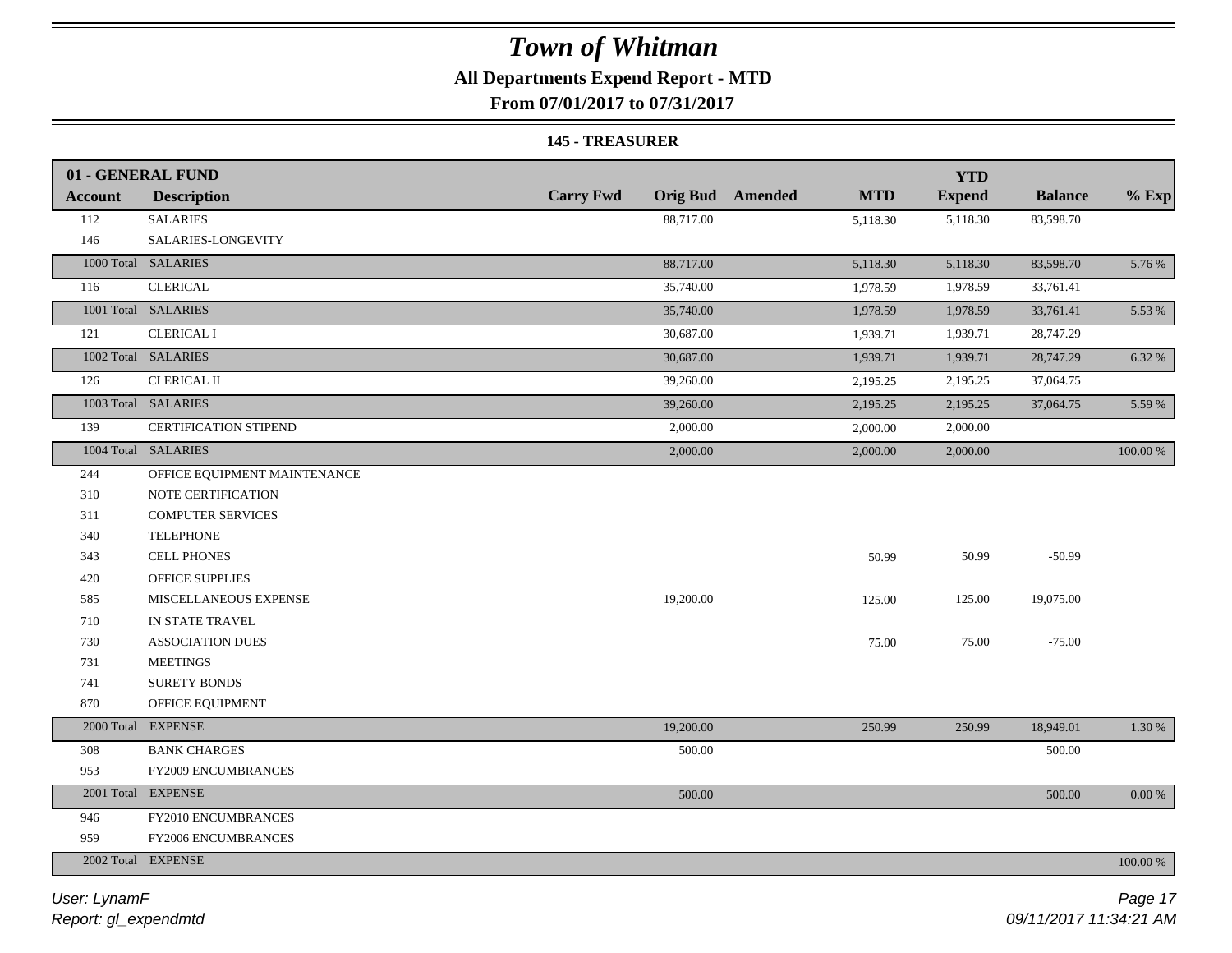### **All Departments Expend Report - MTD**

#### **From 07/01/2017 to 07/31/2017**

#### **145 - TREASURER**

|         | 01 - GENERAL FUND                          |                  |                 |         |            | <b>YTD</b>    |                |          |
|---------|--------------------------------------------|------------------|-----------------|---------|------------|---------------|----------------|----------|
| Account | <b>Description</b>                         | <b>Carry Fwd</b> | <b>Orig Bud</b> | Amended | <b>MTD</b> | <b>Expend</b> | <b>Balance</b> | $%$ Exp  |
| 744     | PENALTY & INTEREST ON PR TAXES             |                  |                 |         |            |               |                |          |
|         | 2003 Total EXPENSE                         |                  |                 |         |            |               |                | 100.00 % |
| 999     |                                            |                  | 7.100.00        |         |            |               | 7,100.00       |          |
|         | 4572 Total A13ATM5/17 GASB45 ACTUARY SERV. |                  | 7,100.00        |         |            |               | 7,100.00       | $0.00\%$ |
|         | <b>145 Total TREASURER</b>                 |                  | 223,204.00      |         | 13,482.84  | 13,482.84     | 209,721.16     |          |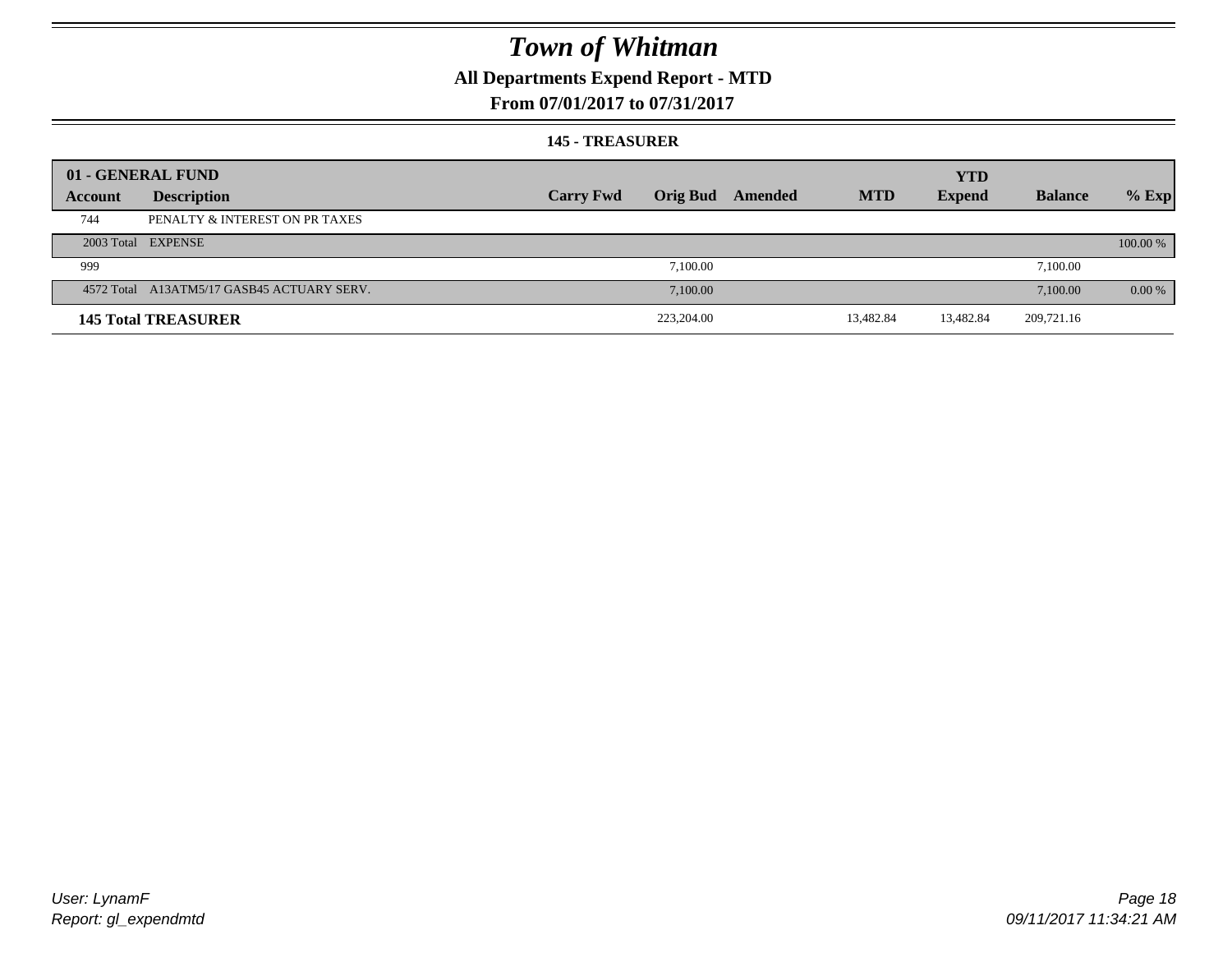### **All Departments Expend Report - MTD**

#### **From 07/01/2017 to 07/31/2017**

#### **146 - COLLECTOR**

| <b>Account</b> | 01 - GENERAL FUND<br><b>Description</b> | <b>Carry Fwd</b> |           | <b>Orig Bud</b> Amended | <b>MTD</b> | <b>YTD</b><br><b>Expend</b> | <b>Balance</b> | $%$ Exp     |
|----------------|-----------------------------------------|------------------|-----------|-------------------------|------------|-----------------------------|----------------|-------------|
| 112            | <b>SALARIES</b>                         |                  |           |                         |            |                             |                |             |
| 146            | SALARIES-LONGEVITY                      |                  |           |                         |            |                             |                |             |
|                | 1000 Total SALARIES                     |                  |           |                         |            |                             |                | $100.00~\%$ |
| 116            | <b>CLERICAL</b>                         |                  | 40,409.00 |                         | 2,259.51   | 2,259.51                    | 38,149.49      |             |
|                | 1001 Total SALARIES                     |                  | 40,409.00 |                         | 2,259.51   | 2,259.51                    | 38,149.49      | 5.59 %      |
| 121            | <b>CLERICAL I</b>                       |                  | 39,260.00 |                         |            | 2,230.11                    | 37,029.89      |             |
|                | 1002 Total SALARIES                     |                  |           |                         | 2,230.11   |                             |                |             |
|                |                                         |                  | 39,260.00 |                         | 2,230.11   | 2,230.11                    | 37,029.89      | 5.68 %      |
| 126            | <b>CLERICAL II</b>                      |                  |           |                         |            |                             |                |             |
|                | 1003 Total SALARIES                     |                  |           |                         |            |                             |                | 100.00 %    |
| 130            | SALARIES-OVERTIME                       |                  | 2,000.00  |                         | 321.47     | 321.47                      | 1,678.53       |             |
|                | 1004 Total SALARIES                     |                  | 2,000.00  |                         | 321.47     | 321.47                      | 1,678.53       | 16.07%      |
| 186            | <b>CERTIFICATION STIPEND</b>            |                  |           |                         |            |                             |                |             |
|                | 1005 Total SALARIES                     |                  |           |                         |            |                             |                | 100.00 %    |
| 244            | OFFICE EQUIPMENT MAINTENANCE            |                  |           |                         |            |                             |                |             |
| 340            | <b>TELEPHONE</b>                        |                  |           |                         |            |                             |                |             |
| 343            | <b>CELL PHONES</b>                      |                  |           |                         |            |                             |                |             |
| 420            | OFFICE SUPPLIES                         |                  |           |                         |            |                             |                |             |
| 585            | MISCELLANEOUS EXPENSE                   |                  |           |                         |            |                             |                |             |
| 710            | IN STATE TRAVEL                         |                  |           |                         |            |                             |                |             |
| 730            | <b>ASSOCIATION DUES</b>                 |                  |           |                         |            |                             |                |             |
| 731            | <b>MEETINGS</b>                         |                  |           |                         |            |                             |                |             |
| 741            | <b>SURETY BONDS</b>                     |                  |           |                         |            |                             |                |             |
| 870            | OFFICE EQUIPMENT                        |                  |           |                         |            |                             |                |             |
|                | 2000 Total EXPENSE                      |                  |           |                         |            |                             |                | 100.00 %    |
| 311            | <b>COMPUTER SERVICES</b>                |                  |           |                         |            |                             |                |             |
|                | 2001 Total EXPENSE                      |                  |           |                         |            |                             |                | $100.00~\%$ |
| 958            | FY2005 ENCUMBRANCES                     |                  |           |                         |            |                             |                |             |
| 939            | FY2015 ENCUMBRANCES                     |                  |           |                         |            |                             |                |             |
| 943            | FY2012 ENCUMBRANCES                     |                  |           |                         |            |                             |                |             |
| 948            | FY07 ENCUMBRANCES                       |                  |           |                         |            |                             |                |             |
|                |                                         |                  |           |                         |            |                             |                |             |

*Report: gl\_expendmtd User: LynamF*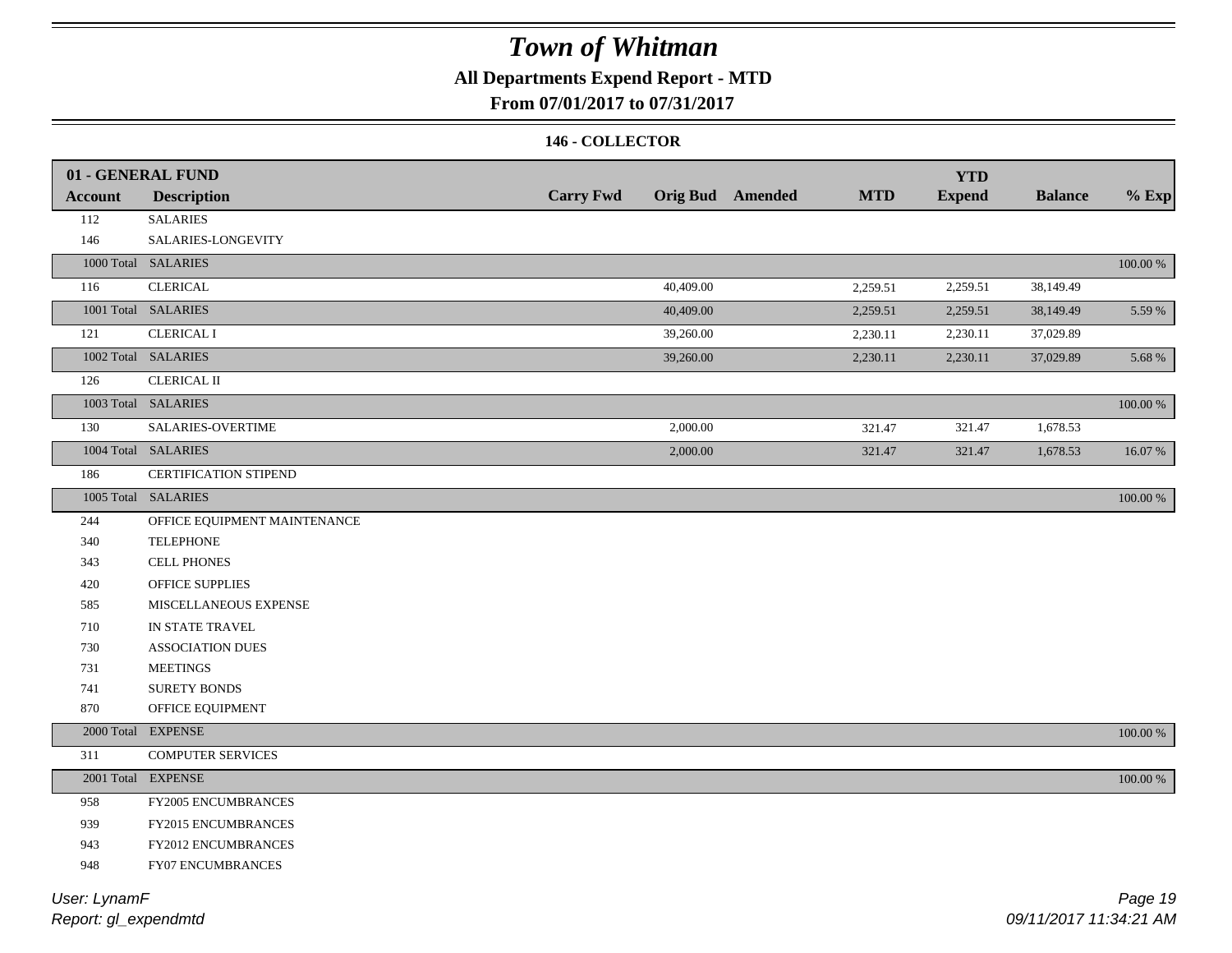### **All Departments Expend Report - MTD**

#### **From 07/01/2017 to 07/31/2017**

#### **146 - COLLECTOR**

|         | 01 - GENERAL FUND                     |                  |           |                  |            | <b>YTD</b>    |                |          |
|---------|---------------------------------------|------------------|-----------|------------------|------------|---------------|----------------|----------|
| Account | <b>Description</b>                    | <b>Carry Fwd</b> |           | Orig Bud Amended | <b>MTD</b> | <b>Expend</b> | <b>Balance</b> | $%$ Exp  |
| 959     | <b>FY2006 ENCUMBRANCES</b>            |                  |           |                  |            |               |                |          |
|         | 2002 Total EXPENSE                    |                  |           |                  |            |               |                | 100.00 % |
| 999     |                                       |                  |           |                  |            |               |                |          |
|         | 4570 Total A.1 STM 5/07 THEFT REFUNDS |                  |           |                  |            |               |                | 100.00 % |
|         | <b>146 Total COLLECTOR</b>            |                  | 81,669.00 |                  | 4,811.09   | 4,811.09      | 76,857.91      |          |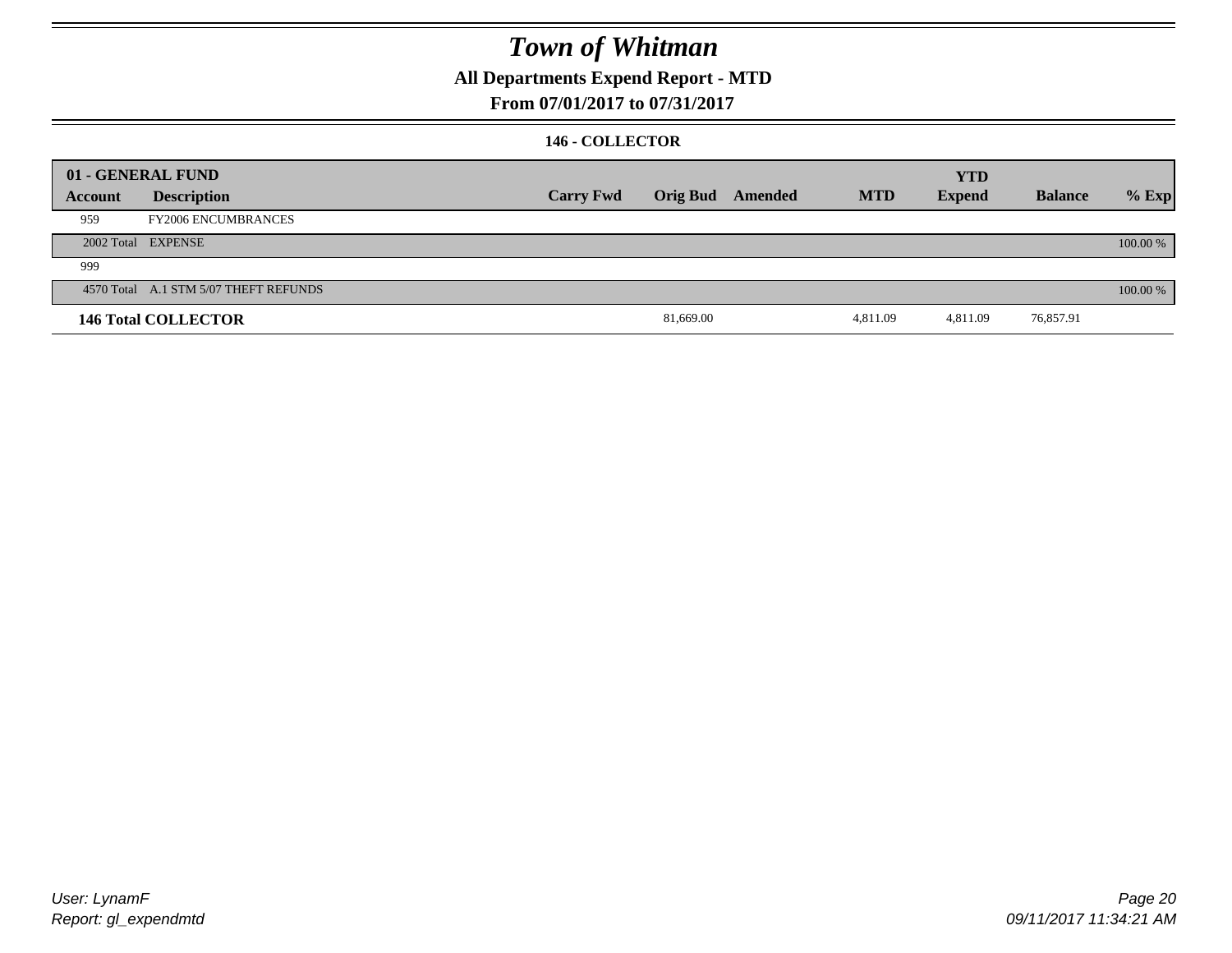### **All Departments Expend Report - MTD**

**From 07/01/2017 to 07/31/2017**

#### **151 - LAW DEPARTMENT**

|                | 01 - GENERAL FUND               |                                     |         | <b>YTD</b>                  |                |          |
|----------------|---------------------------------|-------------------------------------|---------|-----------------------------|----------------|----------|
| <b>Account</b> | <b>Description</b>              | <b>Orig Bud</b><br><b>Carry Fwd</b> | Amended | <b>MTD</b><br><b>Expend</b> | <b>Balance</b> | $%$ Exp  |
| 301            | <b>LEGAL SERVICES</b>           | 145,000.00                          |         |                             | 145,000.00     |          |
| 585            | <b>MISCELLANEOUS EXPENSE</b>    | 15,000.00                           |         |                             | 15,000.00      |          |
|                | 2000 Total EXPENSE              | 160,000.00                          |         |                             | 160,000.00     | 0.00 %   |
| 302            | <b>CLAIMS SETTLEMENT</b>        | 5,000.00                            |         |                             | 5,000.00       |          |
|                | 2001 Total EXPENSE              | 5,000.00                            |         |                             | 5,000.00       | 0.00 %   |
| 943            | <b>FY2012 ENCUMBRANCES</b>      |                                     |         |                             |                |          |
| 940            | <b>FY2016 ENCUMBRANCES</b>      |                                     |         |                             |                |          |
| 945            | FY2013 ENCUMBRANCES             |                                     |         |                             |                |          |
|                | 2002 Total EXPENSE              |                                     |         |                             |                | 100.00 % |
|                | <b>151 Total LAW DEPARTMENT</b> | 165,000.00                          |         |                             | 165,000.00     |          |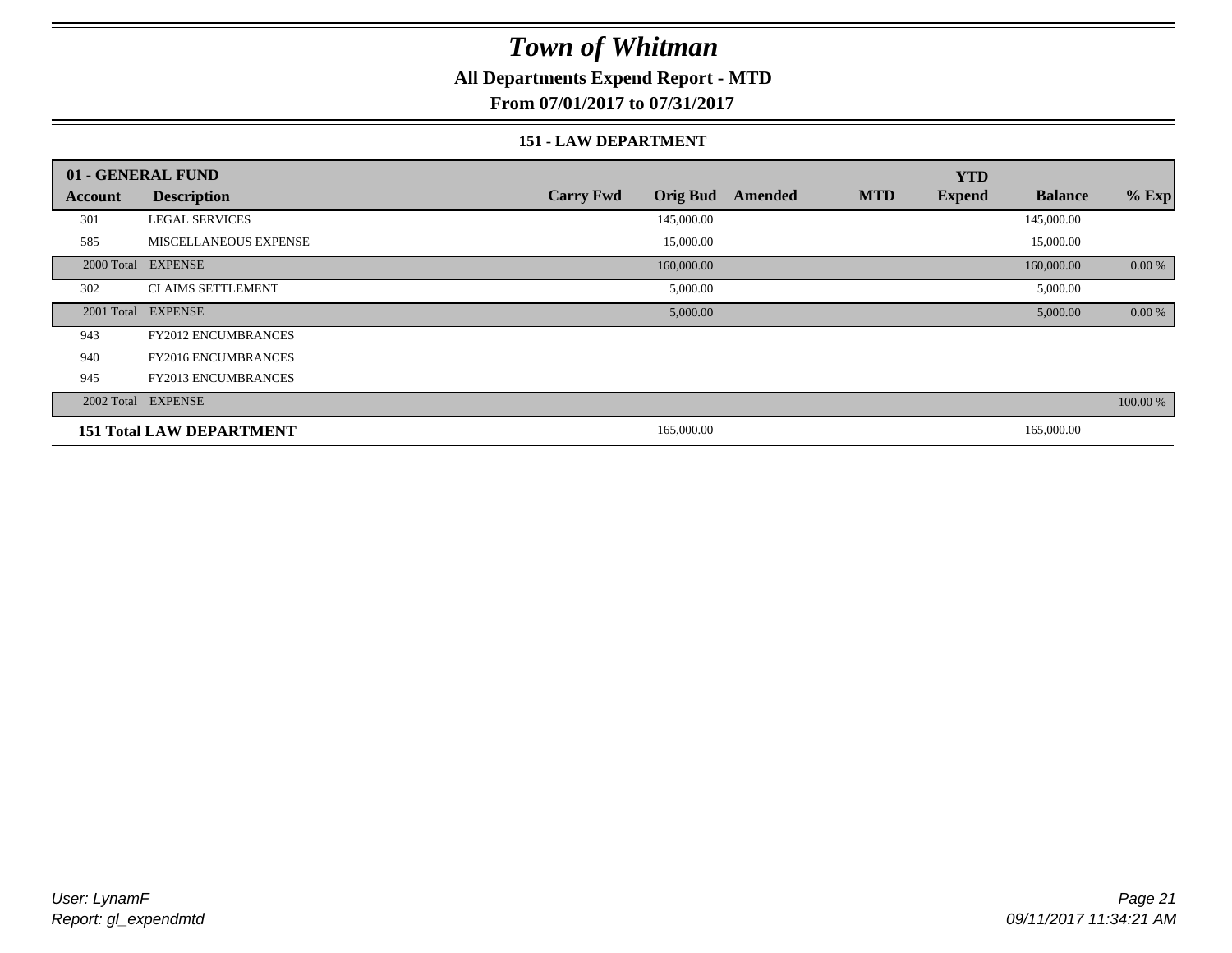### **All Departments Expend Report - MTD**

**From 07/01/2017 to 07/31/2017**

#### **155 - DATA PROCESSING**

|                | 01 - GENERAL FUND                               |                  |                 |                |            | <b>YTD</b>    |                |             |
|----------------|-------------------------------------------------|------------------|-----------------|----------------|------------|---------------|----------------|-------------|
| <b>Account</b> | <b>Description</b>                              | <b>Carry Fwd</b> | <b>Orig Bud</b> | <b>Amended</b> | <b>MTD</b> | <b>Expend</b> | <b>Balance</b> | $%$ Exp     |
| 112            | <b>SALARIES</b>                                 |                  | 123,850.00      |                | 7,145.19   | 7,145.19      | 116,704.81     |             |
|                | 1000 Total SALARIES                             |                  | 123,850.00      |                | 7,145.19   | 7,145.19      | 116,704.81     | 5.76 %      |
| 116            | <b>CLERICAL</b>                                 |                  |                 |                |            |               |                |             |
|                | 1001 Total SALARIES                             |                  |                 |                |            |               |                | $100.00~\%$ |
| 243            | EQUIPMENT MAINTENANCE                           |                  |                 |                | 730.00     | 730.00        | $-730.00$      |             |
| 280            | <b>SUPPORT SERVICES</b>                         |                  |                 |                |            |               |                |             |
| 311            | <b>COMPUTER SERVICES</b>                        |                  |                 |                | 23,769.85  | 23,769.85     | $-23,769.85$   |             |
| 340            | <b>TELEPHONE</b>                                |                  |                 |                |            |               |                |             |
| 343            | <b>CELL PHONES</b>                              |                  |                 |                | 90.98      | 90.98         | $-90.98$       |             |
| 420            | <b>OFFICE SUPPLIES</b>                          |                  |                 |                |            |               |                |             |
| 585            | MISCELLANEOUS EXPENSE                           |                  | 172,427.00      |                |            |               | 172,427.00     |             |
| 269            | DATA PROCESSING SOFTWARE                        |                  |                 |                | 44,499.07  | 44,499.07     | $-44,499.07$   |             |
| 276            | DATA PROCESSING EQUIP.                          |                  |                 |                | 36.30      | 36.30         | $-36.30$       |             |
|                | 2000 Total EXPENSE                              |                  | 172,427.00      |                | 69,126.20  | 69,126.20     | 103,300.80     | 40.09 %     |
| 940            | FY2016 ENCUMBRANCES                             |                  |                 |                |            |               |                |             |
| 941            | FY 2017 ENCUMBRANCES                            | 850.28           |                 |                | 144.90     | 144.90        | 705.38         |             |
| 943            | <b>FY2012 ENCUMBRANCES</b>                      |                  |                 |                |            |               |                |             |
| 948            | <b>FY07 ENCUMBRANCES</b>                        |                  |                 |                |            |               |                |             |
| 949            | FY2014 ENCUMBRANCES                             |                  |                 |                |            |               |                |             |
| 953            | FY2009 ENCUMBRANCES                             |                  |                 |                |            |               |                |             |
| 958            | FY2005 ENCUMBRANCES                             |                  |                 |                |            |               |                |             |
| 945            | FY2013 ENCUMBRANCES                             |                  |                 |                |            |               |                |             |
| 946            | FY2010 ENCUMBRANCES                             |                  |                 |                |            |               |                |             |
|                | 2001 Total EXPENSE                              | 850.28           |                 |                | 144.90     | 144.90        | 705.38         | 17.04 %     |
| 281            | <b>GIS SYSTEM MAINTENANCE</b>                   |                  | 15,000.00       |                |            |               | 15,000.00      |             |
| 941            | FY 2017 ENCUMBRANCES                            |                  |                 |                |            |               |                |             |
|                | 2002 Total EXPENSE                              |                  | 15,000.00       |                |            |               | 15,000.00      | $0.00\ \%$  |
| 999            |                                                 |                  |                 |                |            |               |                |             |
|                | 4402 Total A.16ATM5/16 PUR.WIRELESS NTWK CNTRLR |                  |                 |                |            |               |                | 100.00 %    |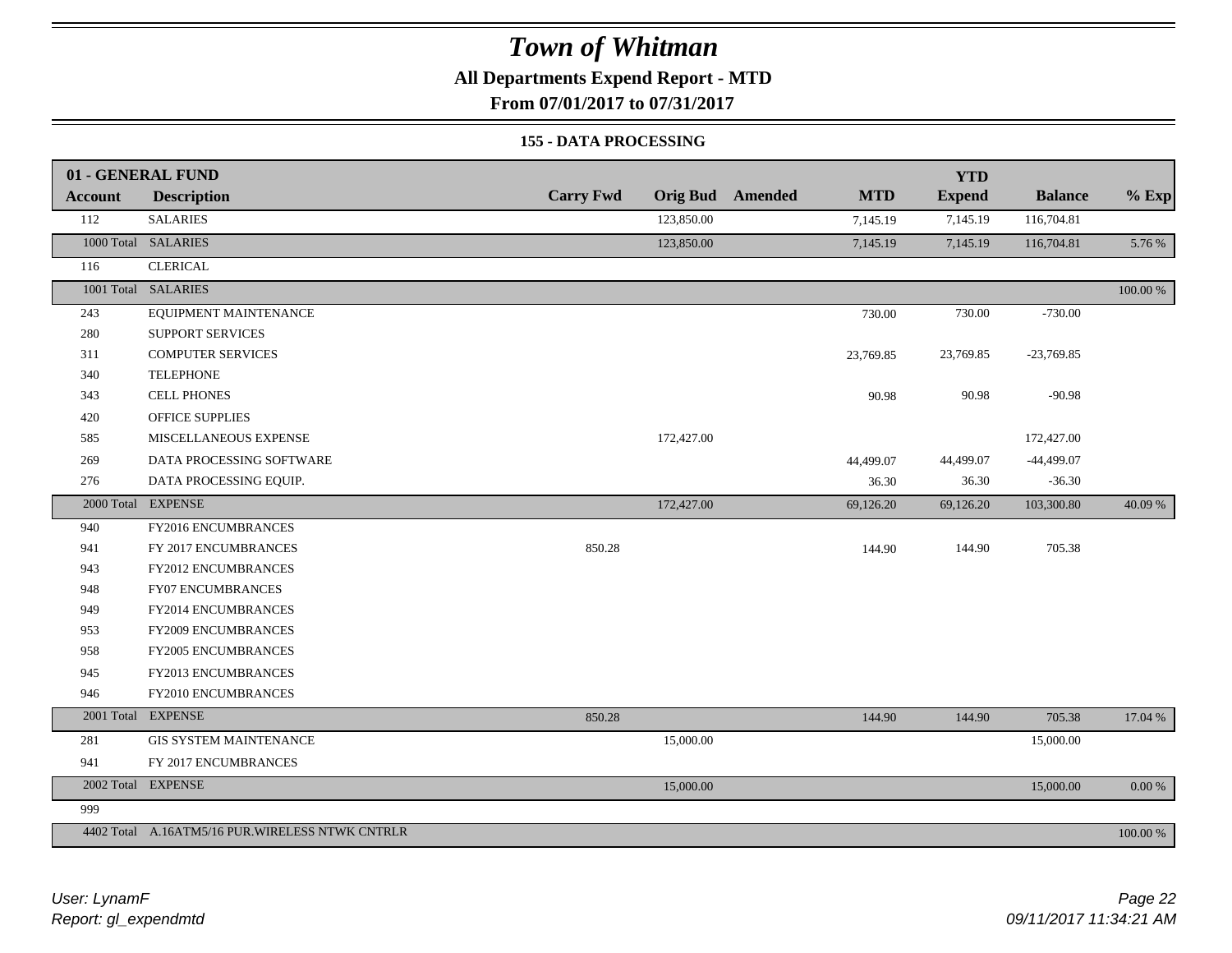### **All Departments Expend Report - MTD**

**From 07/01/2017 to 07/31/2017**

#### **155 - DATA PROCESSING**

|            | 01 - GENERAL FUND                                  |                  |                 |         |            | <b>YTD</b>    |                |           |
|------------|----------------------------------------------------|------------------|-----------------|---------|------------|---------------|----------------|-----------|
| Account    | <b>Description</b>                                 | <b>Carry Fwd</b> | <b>Orig Bud</b> | Amended | <b>MTD</b> | <b>Expend</b> | <b>Balance</b> | $%$ Exp   |
| 999        |                                                    | 1,455.00         |                 |         | 172.47     | 172.47        | 1,282.53       |           |
| 4411 Total | A.17ATM5/16 PUR.BATT.-POLICE NTWRK                 | 1,455.00         |                 |         | 172.47     | 172.47        | 1,282.53       | 11.85 %   |
| 999        |                                                    |                  |                 |         |            |               |                |           |
|            | 4512 Total A.37ATM 5/15 PUR.2 COPIERS/TOWN OFFICES |                  |                 |         |            |               |                | 100.00 %  |
| 999        |                                                    |                  | 11,000.00       |         |            |               | 11,000.00      |           |
| 4519 Total | A.34ATM 5/17 PUR.MULTI-FUNCTION PRINTER            |                  | 11,000.00       |         |            |               | 11,000.00      | 0.00 %    |
| 999        |                                                    |                  | 3,500.00        |         |            |               | 3,500.00       |           |
|            | 4520 Total A33ATM 5/17 PUR.FIREWALLS               |                  | 3,500.00        |         |            |               | 3,500.00       | $0.00 \%$ |
| 999        |                                                    | 3,413.38         |                 |         |            |               | 3,413.38       |           |
| 4526 Total | A.36 ATM5/15PUR.POW.SUPPLY/NETWK.EQ.               | 3,413.38         |                 |         |            |               | 3,413.38       | $0.00 \%$ |
| 999        |                                                    | 8,000.00         |                 |         |            |               | 8,000.00       |           |
|            | 4527 Total A.14ATM5/16 PUR.SFTWR NET.SECURITY      | 8,000.00         |                 |         |            |               | 8,000.00       | 0.00 %    |
| 999        |                                                    |                  | 15,000.00       |         |            |               | 15,000.00      |           |
|            | 4564 Total A36ATM5/17PUR.COMP.EQ.TN.BLDGS          |                  | 15,000.00       |         |            |               | 15,000.00      | $0.00 \%$ |
|            | <b>155 Total DATA PROCESSING</b>                   | 13,718.66        | 340,777.00      |         | 76,588.76  | 76,588.76     | 277,906.90     |           |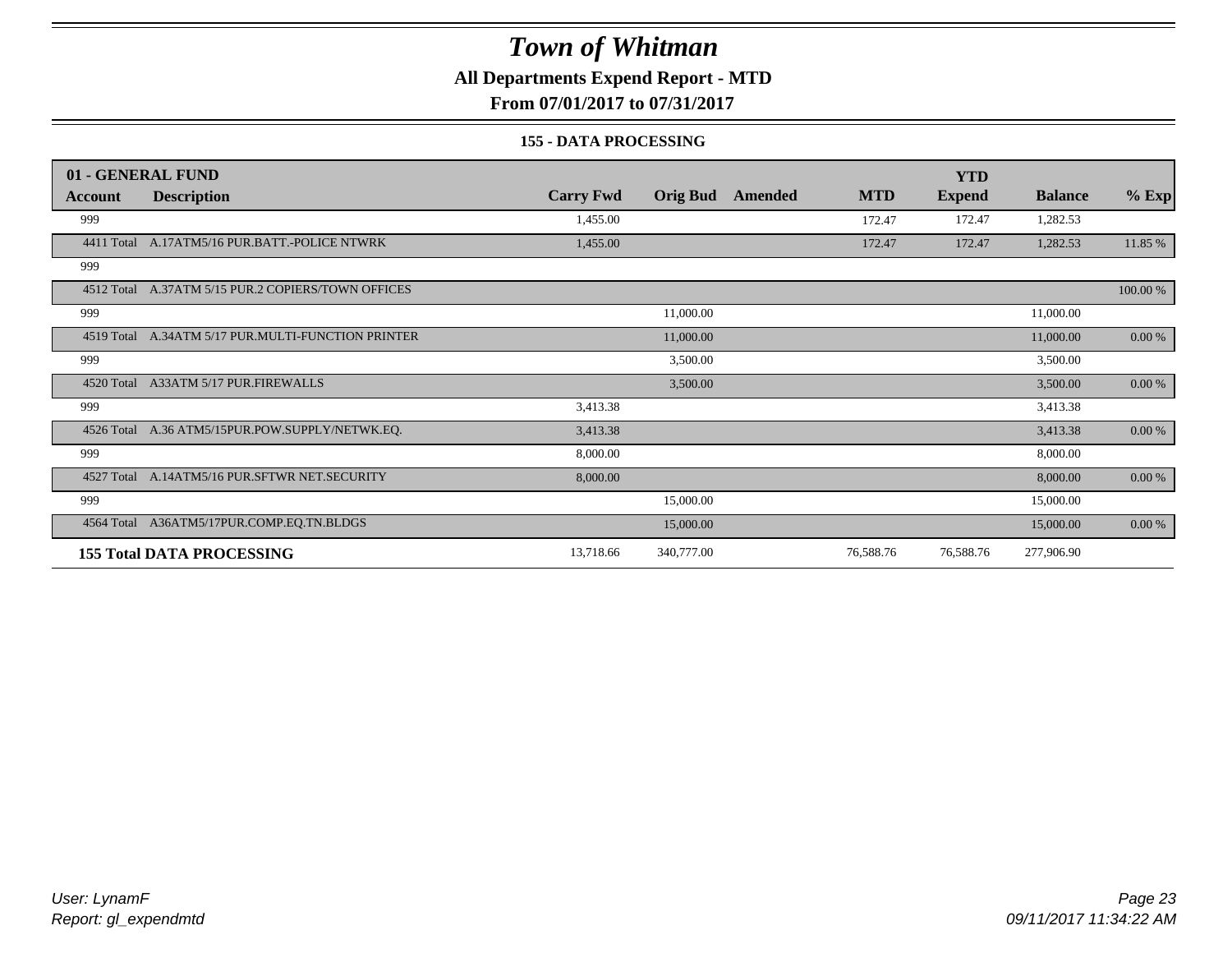**All Departments Expend Report - MTD**

**From 07/01/2017 to 07/31/2017**

#### **158 - TAX TITLE FORECLOSURE-TREAS.**

|         | 01 - GENERAL FUND                             |                  |                 |         |            | <b>YTD</b>    |                |          |
|---------|-----------------------------------------------|------------------|-----------------|---------|------------|---------------|----------------|----------|
| Account | <b>Description</b>                            | <b>Carry Fwd</b> | <b>Orig Bud</b> | Amended | <b>MTD</b> | <b>Expend</b> | <b>Balance</b> | $%$ Exp  |
| 252     | <b>SERVICES</b>                               |                  | 40,000.00       |         |            |               | 40,000.00      |          |
|         | 2000 Total EXPENSE                            |                  | 40,000.00       |         |            |               | 40,000.00      | 0.00 %   |
| 948     | <b>FY07 ENCUMBRANCES</b>                      |                  |                 |         |            |               |                |          |
|         | 2001 Total EXPENSE                            |                  |                 |         |            |               |                | 100.00 % |
|         | <b>158 Total TAX TITLE FORECLOSURE-TREAS.</b> |                  | 40,000.00       |         |            |               | 40,000.00      |          |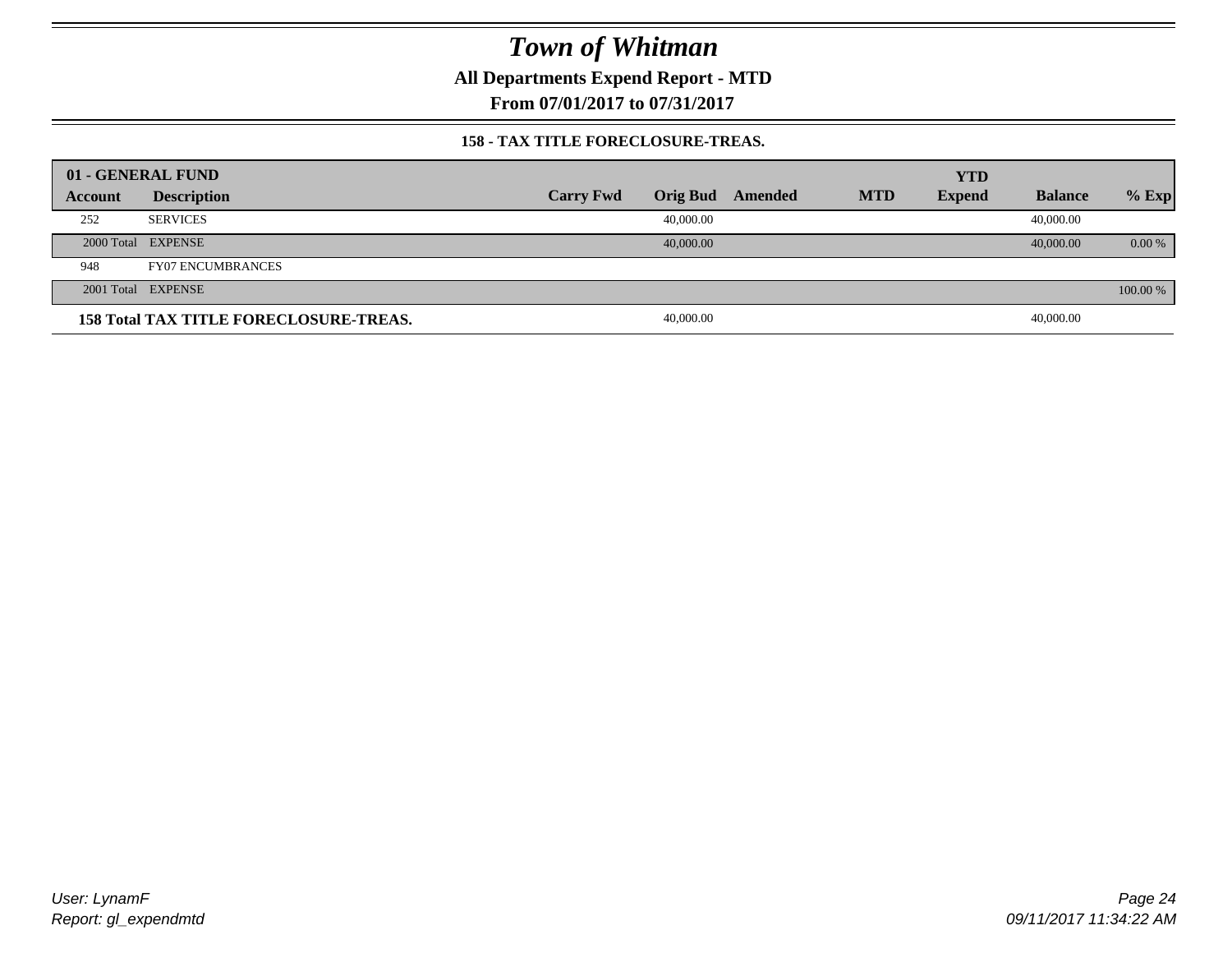**All Departments Expend Report - MTD**

**From 07/01/2017 to 07/31/2017**

#### **159 - TAX TITLE EXPENSE-COLLECTOR**

|         | 01 - GENERAL FUND                            |                  |                         |            | YTD           |                |          |
|---------|----------------------------------------------|------------------|-------------------------|------------|---------------|----------------|----------|
| Account | <b>Description</b>                           | <b>Carry Fwd</b> | <b>Orig Bud</b> Amended | <b>MTD</b> | <b>Expend</b> | <b>Balance</b> | $%$ Exp  |
| 252     | <b>SERVICES</b>                              |                  |                         |            |               |                |          |
|         | 2000 Total EXPENSE                           |                  |                         |            |               |                | 100.00 % |
|         | <b>159 Total TAX TITLE EXPENSE-COLLECTOR</b> |                  |                         |            |               |                |          |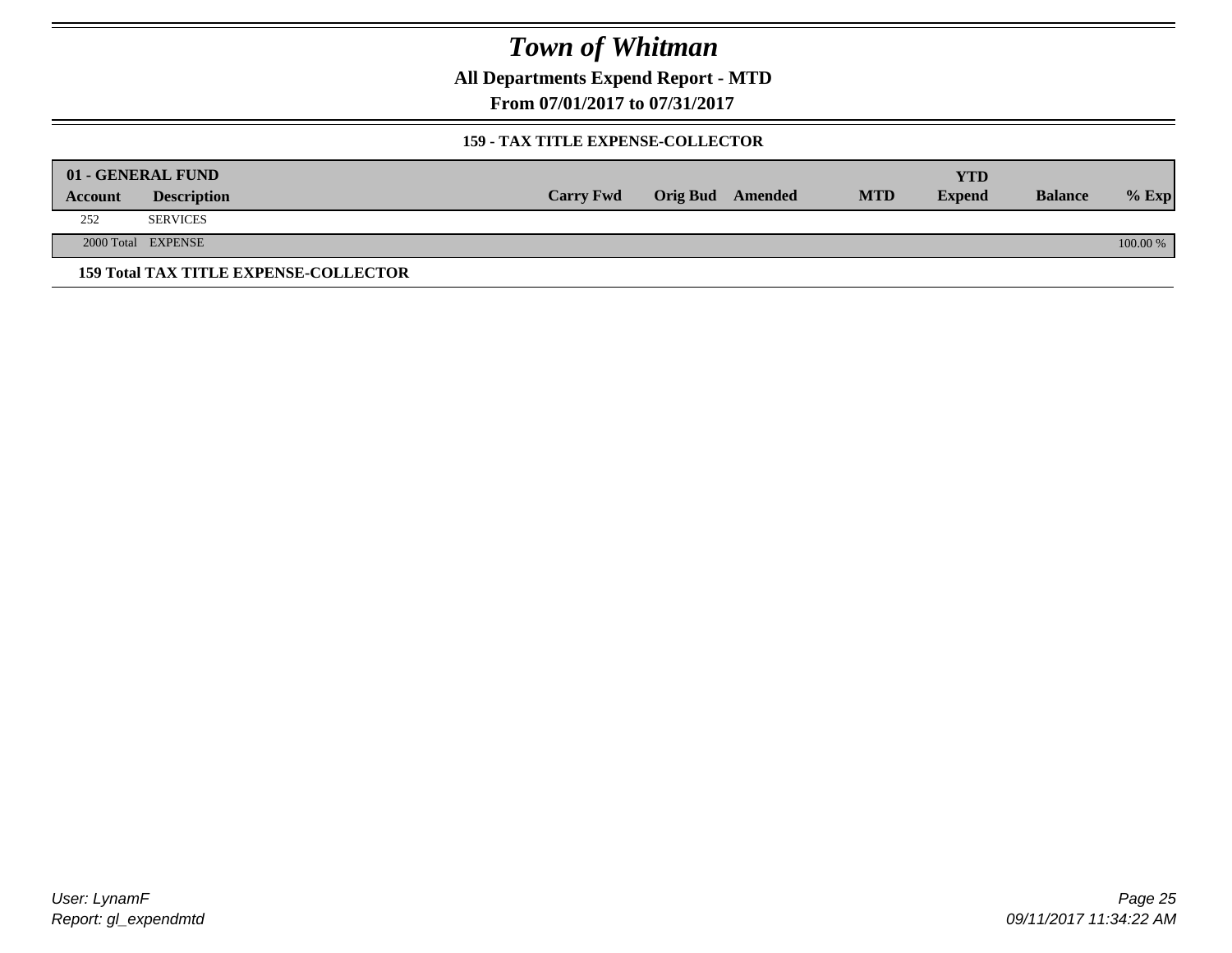### **All Departments Expend Report - MTD**

**From 07/01/2017 to 07/31/2017**

#### **161 - TOWN CLERK**

|                | 01 - GENERAL FUND                  |                  |           |                         |            | <b>YTD</b>    |                |             |
|----------------|------------------------------------|------------------|-----------|-------------------------|------------|---------------|----------------|-------------|
| <b>Account</b> | <b>Description</b>                 | <b>Carry Fwd</b> |           | <b>Orig Bud</b> Amended | <b>MTD</b> | <b>Expend</b> | <b>Balance</b> | $%$ Exp     |
| 112            | <b>SALARIES</b>                    |                  | 66,127.00 |                         | 3,815.01   | 3,815.01      | 62,311.99      |             |
| 146            | SALARIES-LONGEVITY                 |                  |           |                         |            |               |                |             |
|                | 1000 Total SALARIES                |                  | 66,127.00 |                         | 3,815.01   | 3,815.01      | 62,311.99      | 5.76 %      |
| 116            | <b>CLERICAL</b>                    |                  | 40,409.00 |                         | 2,259.51   | 2,259.51      | 38,149.49      |             |
|                | 1001 Total SALARIES                |                  | 40,409.00 |                         | 2,259.51   | 2,259.51      | 38,149.49      | 5.59 %      |
| 126            | <b>CLERICAL II</b>                 |                  | 38,663.00 |                         | 2,164.83   | 2,164.83      | 36,498.17      |             |
|                | 1002 Total SALARIES                |                  | 38,663.00 |                         | 2,164.83   | 2,164.83      | 36,498.17      | 5.59 %      |
| 130            | SALARIES-OVERTIME                  |                  | 1,000.00  |                         |            |               | 1,000.00       |             |
|                | 1004 Total SALARIES                |                  | 1,000.00  |                         |            |               | 1,000.00       | 0.00 %      |
| 142            | <b>CERTIFICATION STIPEND</b>       |                  |           |                         |            |               |                |             |
|                | 1005 Total SALARIES                |                  |           |                         |            |               |                | $100.00~\%$ |
| 244            | OFFICE EQUIPMENT MAINTENANCE       |                  |           |                         |            |               |                |             |
| 306            | <b>BOOKBINDING</b>                 |                  |           |                         |            |               |                |             |
| 314            | <b>MICRO FILM STORAGE</b>          |                  |           |                         |            |               |                |             |
| 340            | <b>TELEPHONE</b>                   |                  |           |                         |            |               |                |             |
| 343            | <b>CELL PHONES</b>                 |                  |           |                         | 25.50      | 25.50         | $-25.50$       |             |
| 736            | TOWN RECORDS RESTORATION           |                  |           |                         |            |               |                |             |
| 420            | <b>OFFICE SUPPLIES</b>             |                  |           |                         |            |               |                |             |
| 585            | MISCELLANEOUS EXPENSE              |                  | 3,950.00  |                         | 18.95      | 18.95         | 3,931.05       |             |
| 732            | <b>DOG LICENSES &amp; SUPPLIES</b> |                  |           |                         |            |               |                |             |
| 710            | IN STATE TRAVEL                    |                  |           |                         | 142.31     | 142.31        | $-142.31$      |             |
| 730            | <b>ASSOCIATION DUES</b>            |                  |           |                         |            |               |                |             |
| 731            | <b>MEETINGS</b>                    |                  |           |                         |            |               |                |             |
| 741            | <b>SURETY BONDS</b>                |                  |           |                         |            |               |                |             |
| 870            | OFFICE EQUIPMENT                   |                  |           |                         |            |               |                |             |
|                | 2000 Total EXPENSE                 |                  | 3,950.00  |                         | 186.76     | 186.76        | 3,763.24       | 4.72 %      |
| 736            | TOWN RECORDS RESTORATION           |                  | 2,500.00  |                         |            |               | 2,500.00       |             |
|                | 2001 Total EXPENSE                 |                  | 2,500.00  |                         |            |               | 2,500.00       | $0.00 \%$   |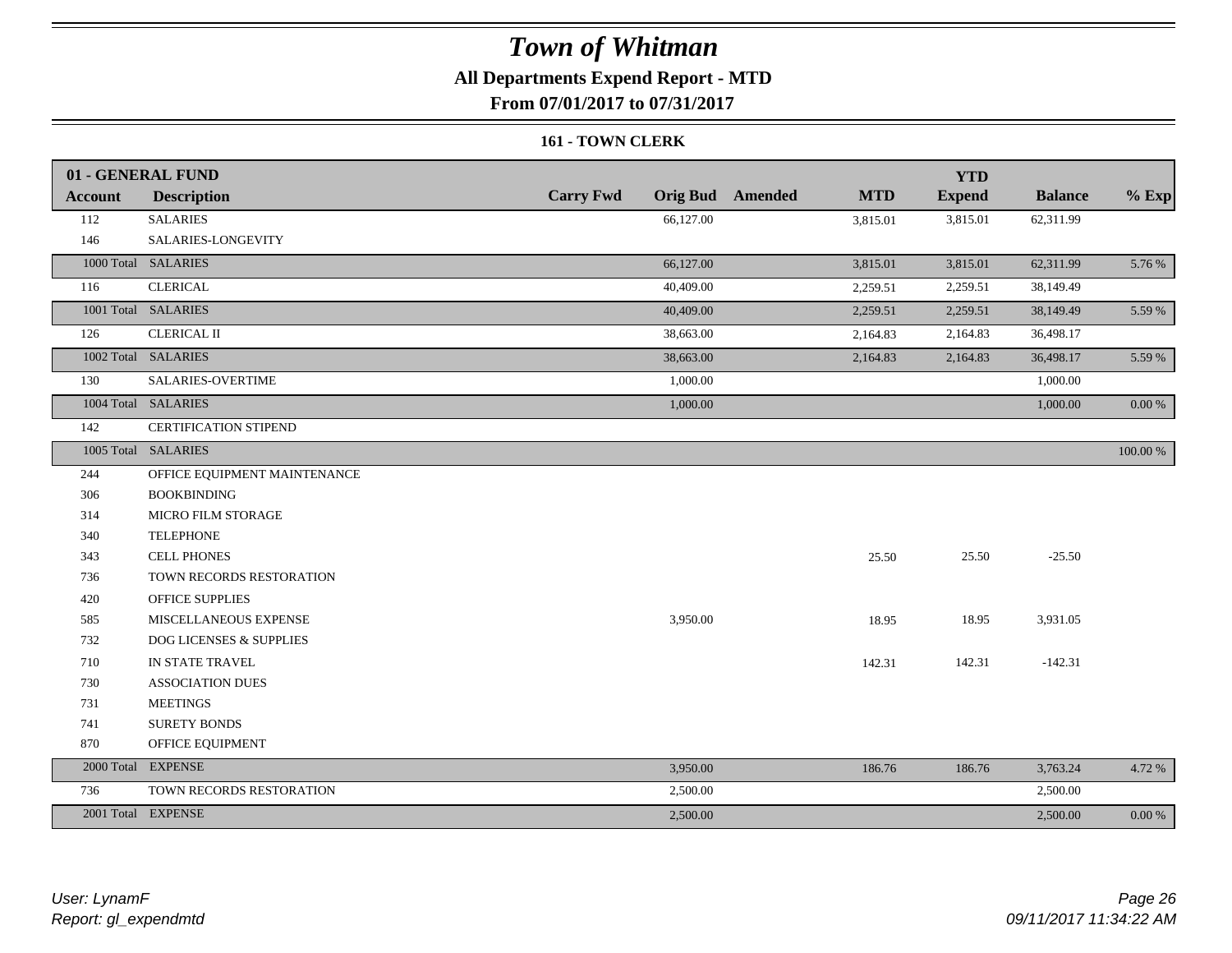### **All Departments Expend Report - MTD**

#### **From 07/01/2017 to 07/31/2017**

#### **161 - TOWN CLERK**

|            | 01 - GENERAL FUND                         |                  |                 |                |            | <b>YTD</b>    |                |          |
|------------|-------------------------------------------|------------------|-----------------|----------------|------------|---------------|----------------|----------|
| Account    | <b>Description</b>                        | <b>Carry Fwd</b> | <b>Orig Bud</b> | <b>Amended</b> | <b>MTD</b> | <b>Expend</b> | <b>Balance</b> | $%$ Exp  |
| 946        | FY2010 ENCUMBRANCES                       |                  |                 |                |            |               |                |          |
| 953        | FY2009 ENCUMBRANCES                       |                  |                 |                |            |               |                |          |
|            | 2002 Total EXPENSE                        |                  |                 |                |            |               |                | 100.00 % |
| 732        | <b>DOG LICENSES &amp; SUPPLIES</b>        |                  |                 |                |            |               |                |          |
|            | 2003 Total EXPENSE                        |                  |                 |                |            |               |                | 100.00 % |
| 999        |                                           |                  |                 |                |            |               |                |          |
| 4422 Total | A30ATM5/07PURCHASE PRINTER                |                  |                 |                |            |               |                | 100.00 % |
| 999        |                                           |                  |                 |                |            |               |                |          |
| 4424 Total | ESTABLISH PETTY CASH - TOWN CLERK         |                  |                 |                |            |               |                | 100.00 % |
| 999        |                                           |                  |                 |                |            |               |                |          |
|            | 4425 Total A.36ATM5/06MICROF.TN.REC.93-05 |                  |                 |                |            |               |                | 100.00 % |
|            | <b>161 Total TOWN CLERK</b>               |                  | 152,649.00      |                | 8,426.11   | 8,426.11      | 144,222.89     |          |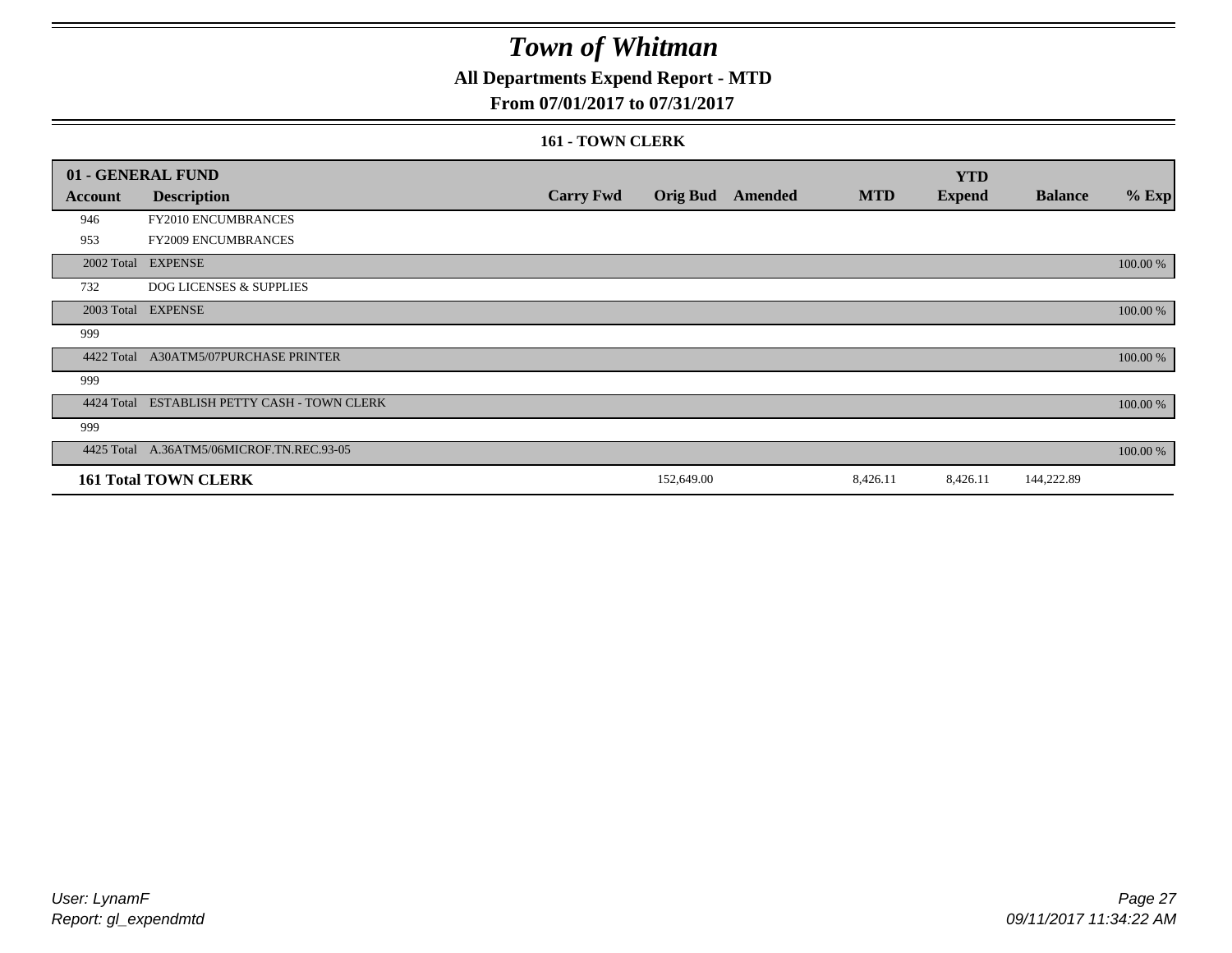### **All Departments Expend Report - MTD**

**From 07/01/2017 to 07/31/2017**

#### **163 - REGISTRARS**

|            | 01 - GENERAL FUND             |                  |                                       | <b>YTD</b>    |                |            |
|------------|-------------------------------|------------------|---------------------------------------|---------------|----------------|------------|
| Account    | <b>Description</b>            | <b>Carry Fwd</b> | <b>Orig Bud</b> Amended<br><b>MTD</b> | <b>Expend</b> | <b>Balance</b> | $%$ Exp    |
| 110        | <b>SALARIES-BOARD MEMBERS</b> | 3,708.00         | 309.00                                | 309.00        | 3,399.00       |            |
| 128        | <b>TOWN CLERK</b>             | 709.00           | 354.50                                | 354.50        | 354.50         |            |
|            | 1000 Total SALARIES           | 4,417.00         | 663.50                                | 663.50        | 3,753.50       | 15.02 %    |
| 121        | <b>CLERICAL I</b>             |                  |                                       |               |                |            |
|            | 1001 Total SALARIES           |                  |                                       |               |                | 100.00 %   |
| 122        | <b>CANVAS LIST SERVICES</b>   | 4,096.00         |                                       |               | 4,096.00       |            |
|            | 1002 Total SALARIES           | 4,096.00         |                                       |               | 4,096.00       | $0.00\ \%$ |
| 244        | OFFICE EQUIPMENT MAINTENANCE  |                  |                                       |               |                |            |
| 340        | <b>TELEPHONE</b>              |                  |                                       |               |                |            |
| 420        | <b>OFFICE SUPPLIES</b>        | 400.00           |                                       |               | 400.00         |            |
| 731        | <b>MEETINGS</b>               |                  |                                       |               |                |            |
| 2000 Total | <b>EXPENSE</b>                | 400.00           |                                       |               | 400.00         | $0.00 \%$  |
| 342        | <b>PRINTING</b>               | 2,000.00         |                                       |               | 2,000.00       |            |
|            | 2001 Total EXPENSE            | 2,000.00         |                                       |               | 2,000.00       | $0.00 \%$  |
| 590        | <b>CENSUS SUPPLIES</b>        | 1,900.00         |                                       |               | 1,900.00       |            |
| 2002 Total | <b>EXPENSE</b>                | 1,900.00         |                                       |               | 1,900.00       | 0.00 %     |
| 943        | <b>FY2012 ENCUMBRANCES</b>    |                  |                                       |               |                |            |
| 945        | FY2013 ENCUMBRANCES           |                  |                                       |               |                |            |
| 946        | FY2010 ENCUMBRANCES           |                  |                                       |               |                |            |
|            | 2003 Total EXPENSE            |                  |                                       |               |                | 100.00 %   |
|            | <b>163 Total REGISTRARS</b>   | 12,813.00        | 663.50                                | 663.50        | 12,149.50      |            |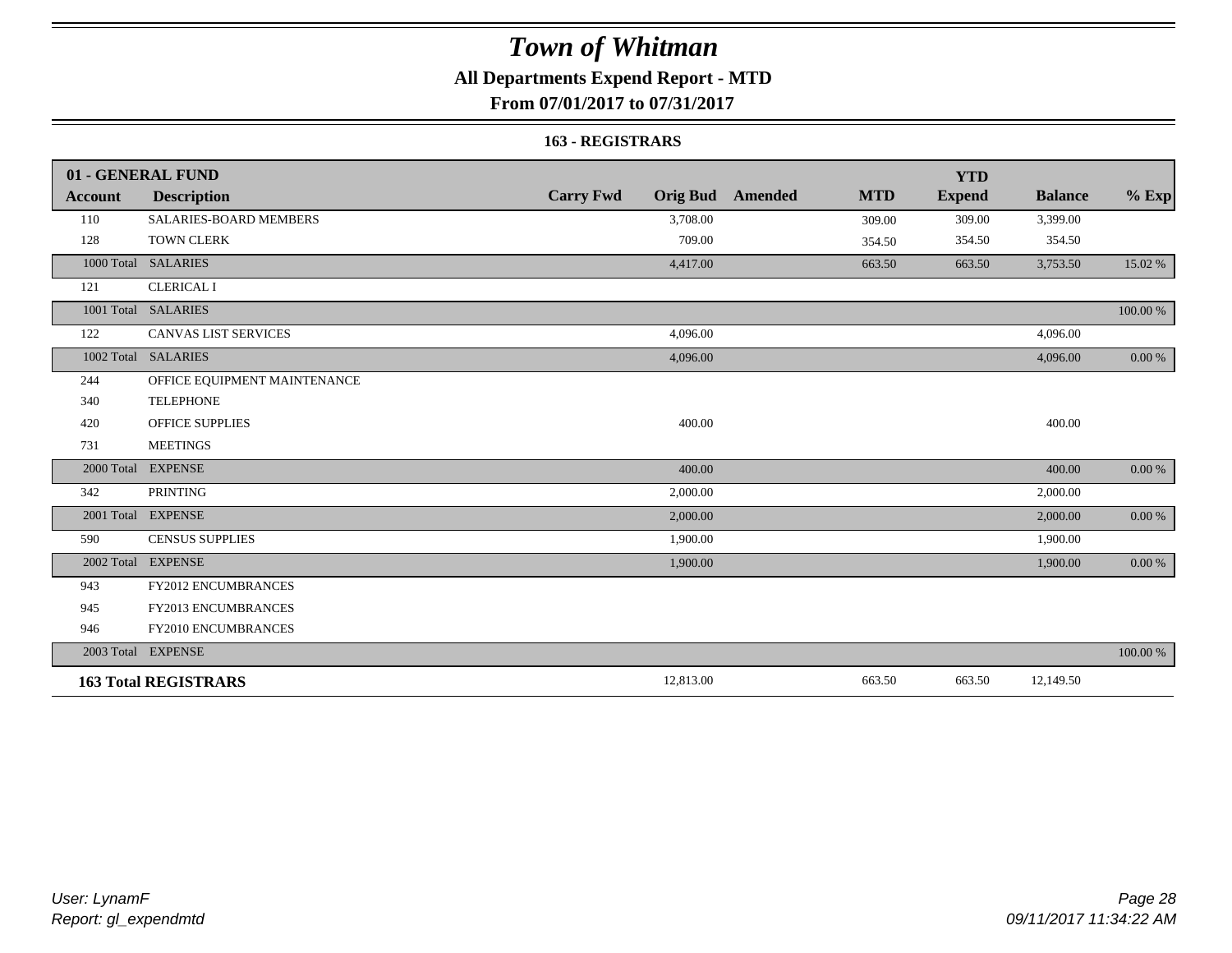**All Departments Expend Report - MTD**

**From 07/01/2017 to 07/31/2017**

#### **171 - CONSERVATION COMMISSION**

|            | 01 - GENERAL FUND                 |                  |                 |                |            | <b>YTD</b>    |                |          |
|------------|-----------------------------------|------------------|-----------------|----------------|------------|---------------|----------------|----------|
| Account    | <b>Description</b>                | <b>Carry Fwd</b> | <b>Orig Bud</b> | <b>Amended</b> | <b>MTD</b> | <b>Expend</b> | <b>Balance</b> | $%$ Exp  |
| 121        | <b>CLERICAL I</b>                 |                  | 1,340.00        |                |            |               | 1,340.00       |          |
|            | 1000 Total SALARIES               |                  | 1,340.00        |                |            |               | 1,340.00       | 0.00 %   |
| 949        | <b>FY2014 ENCUMBRANCES</b>        |                  |                 |                |            |               |                |          |
|            | 1001 Total SALARIES               |                  |                 |                |            |               |                | 100.00 % |
| 304        | <b>ADVERTISING</b>                |                  |                 |                |            |               |                |          |
| 307        | ENGINEERING/ARCHITECTURAL         |                  |                 |                |            |               |                |          |
| 420        | OFFICE SUPPLIES                   |                  |                 |                |            |               |                |          |
| 585        | MISCELLANEOUS EXPENSE             |                  | 580.00          |                |            |               | 580.00         |          |
| 710        | IN STATE TRAVEL                   |                  |                 |                |            |               |                |          |
| 730        | <b>ASSOCIATION DUES</b>           |                  |                 |                | 409.00     | 409.00        | $-409.00$      |          |
| 731        | <b>MEETINGS</b>                   |                  |                 |                |            |               |                |          |
| 2000 Total | <b>EXPENSE</b>                    |                  | 580.00          |                | 409.00     | 409.00        | 171.00         | 70.51 %  |
| 733        | CONS. N.O.I. FEES APPROPRIATED    |                  |                 |                |            |               |                |          |
| 2001 Total | <b>EXPENSE</b>                    |                  |                 |                |            |               |                | 100.00 % |
| 943        | FY2012 ENCUMBRANCES               |                  |                 |                |            |               |                |          |
| 2002 Total | <b>EXPENSE</b>                    |                  |                 |                |            |               |                | 100.00 % |
|            | 171 Total CONSERVATION COMMISSION |                  | 1,920.00        |                | 409.00     | 409.00        | 1,511.00       |          |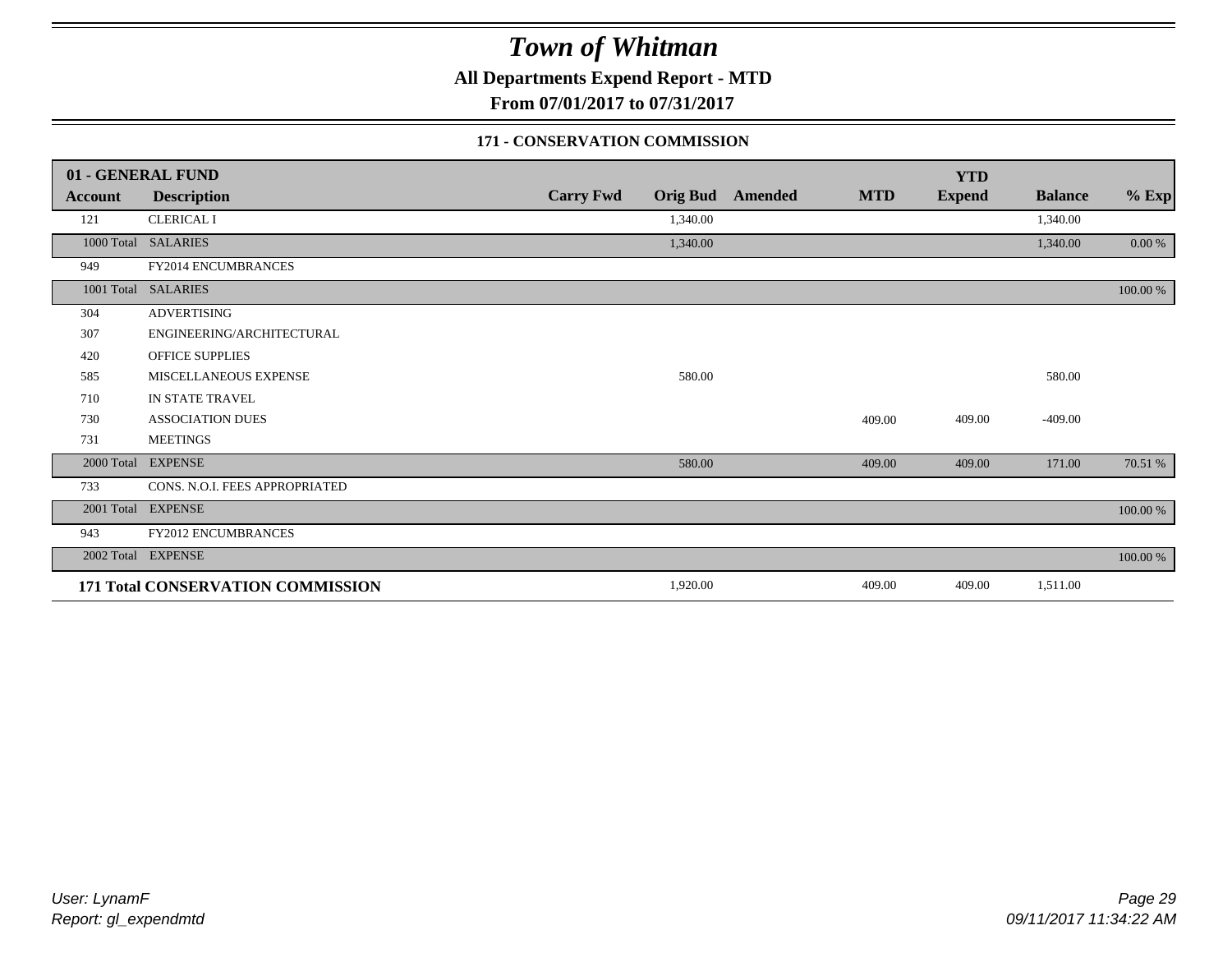### **All Departments Expend Report - MTD**

**From 07/01/2017 to 07/31/2017**

#### **175 - PLANNING BOARD**

|                | 01 - GENERAL FUND               |                                     |                       | <b>YTD</b>    |                |          |
|----------------|---------------------------------|-------------------------------------|-----------------------|---------------|----------------|----------|
| <b>Account</b> | <b>Description</b>              | <b>Carry Fwd</b><br><b>Orig Bud</b> | <b>MTD</b><br>Amended | <b>Expend</b> | <b>Balance</b> | $%$ Exp  |
| 121            | <b>CLERICAL I</b>               | 6,805.00                            | 70.20                 | 70.20         | 6,734.80       |          |
|                | 1000 Total SALARIES             | 6,805.00                            | 70.20                 | 70.20         | 6,734.80       | 1.03 %   |
| 939            | <b>FY2015 ENCUMBRANCES</b>      |                                     |                       |               |                |          |
| 1001 Total     | <b>SALARIES</b>                 |                                     |                       |               |                | 100.00 % |
| 304            | <b>ADVERTISING</b>              |                                     |                       |               |                |          |
| 420            | <b>OFFICE SUPPLIES</b>          |                                     |                       |               |                |          |
| 585            | MISCELLANEOUS EXPENSE           | 400.00                              |                       |               | 400.00         |          |
| 730            | <b>ASSOCIATION DUES</b>         |                                     |                       |               |                |          |
| 2000 Total     | <b>EXPENSE</b>                  | 400.00                              |                       |               | 400.00         | 0.00 %   |
| 121            | <b>CLERICAL I</b>               |                                     |                       |               |                |          |
| 852            | A.21STM11/00 TOWN MASTER PLAN   |                                     |                       |               |                |          |
|                | 2001 Total EXPENSE              |                                     |                       |               |                | 100.00 % |
|                | <b>175 Total PLANNING BOARD</b> | 7,205.00                            | 70.20                 | 70.20         | 7,134.80       |          |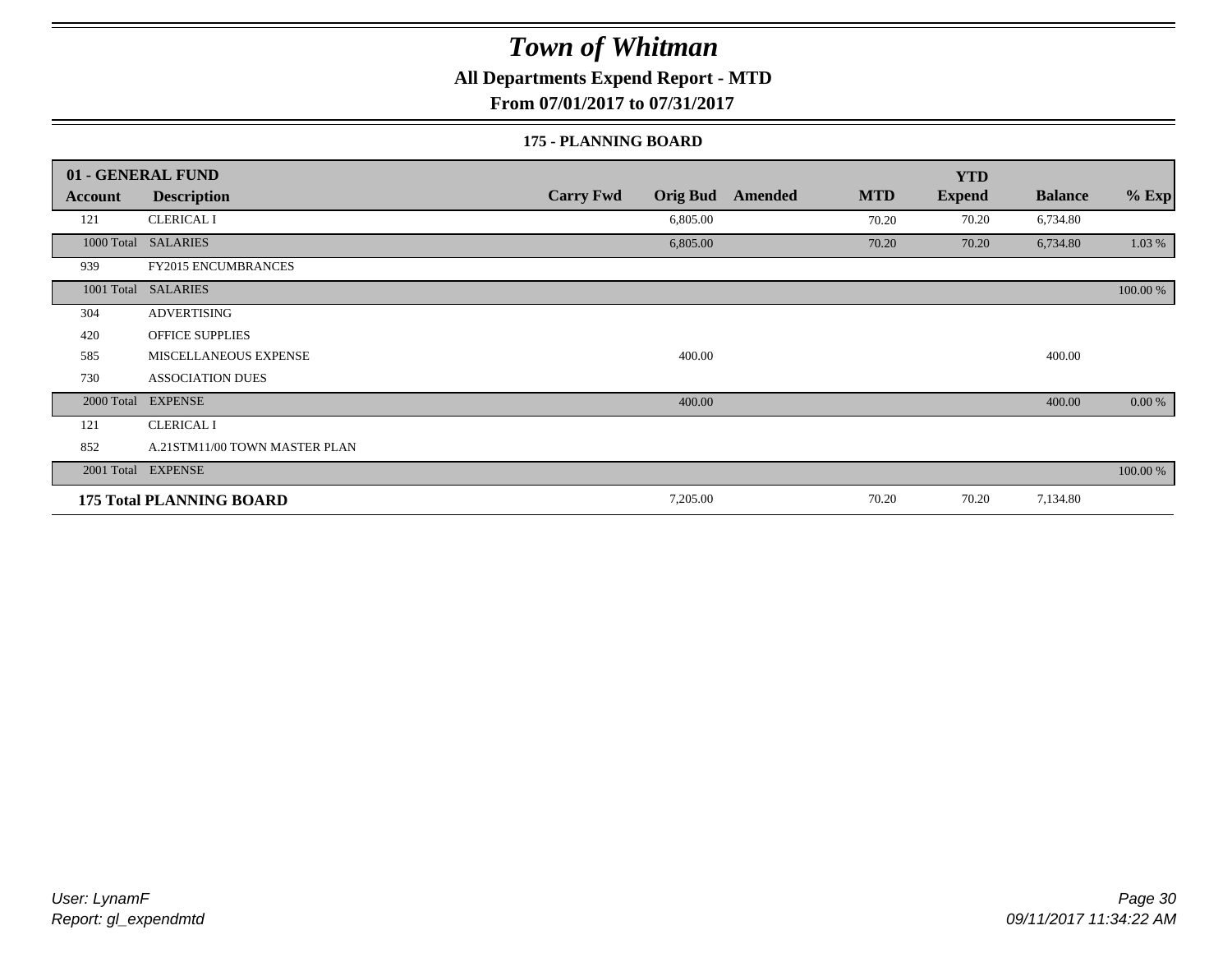**All Departments Expend Report - MTD**

**From 07/01/2017 to 07/31/2017**

#### **176 - ZONING BOARD OF APPEALS**

|            | 01 - GENERAL FUND                        |                  |                 |                |            | <b>YTD</b>    |                |          |
|------------|------------------------------------------|------------------|-----------------|----------------|------------|---------------|----------------|----------|
| Account    | <b>Description</b>                       | <b>Carry Fwd</b> | <b>Orig Bud</b> | <b>Amended</b> | <b>MTD</b> | <b>Expend</b> | <b>Balance</b> | $%$ Exp  |
| 110        | SALARIES-BOARD MEMBERS                   |                  |                 |                |            |               |                |          |
|            | 1000 Total SALARIES                      |                  |                 |                |            |               |                | 100.00 % |
| 121        | <b>CLERICAL I</b>                        |                  | 5,100.00        |                | 272.00     | 272.00        | 4,828.00       |          |
| 1001 Total | <b>SALARIES</b>                          |                  | 5,100.00        |                | 272.00     | 272.00        | 4,828.00       | 5.33 %   |
| 304        | <b>ADVERTISING</b>                       |                  |                 |                |            |               |                |          |
| 420        | <b>OFFICE SUPPLIES</b>                   |                  |                 |                |            |               |                |          |
| 585        | MISCELLANEOUS EXPENSE                    |                  | 500.00          |                |            |               | 500.00         |          |
| 710        | IN STATE TRAVEL                          |                  |                 |                |            |               |                |          |
| 730        | <b>ASSOCIATION DUES</b>                  |                  |                 |                |            |               |                |          |
| 731        | <b>MEETINGS</b>                          |                  |                 |                |            |               |                |          |
| 2000 Total | <b>EXPENSE</b>                           |                  | 500.00          |                |            |               | 500.00         | 0.00 %   |
|            | <b>176 Total ZONING BOARD OF APPEALS</b> |                  | 5,600.00        |                | 272.00     | 272.00        | 5,328.00       |          |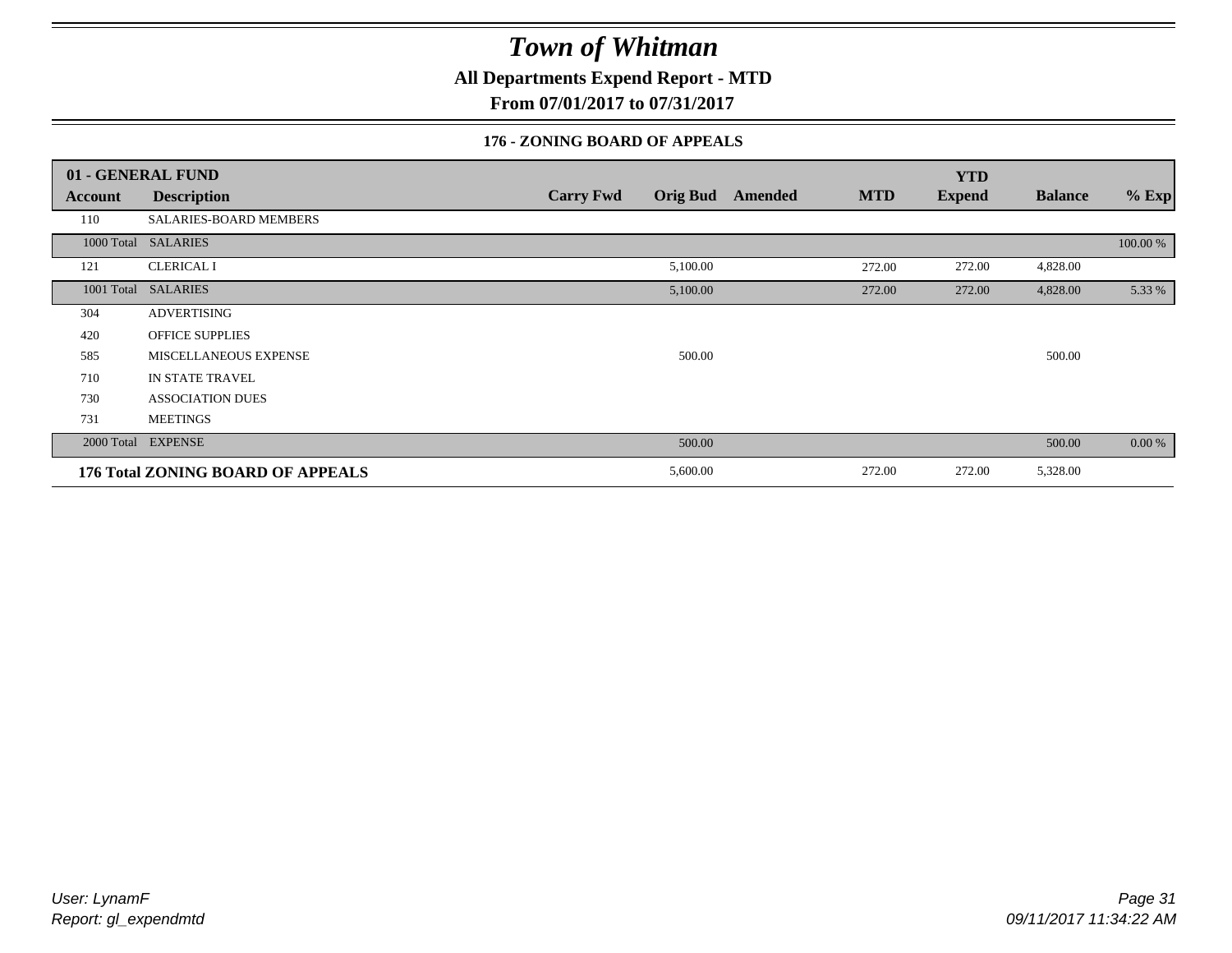**All Departments Expend Report - MTD**

**From 07/01/2017 to 07/31/2017**

#### **189 - AFFIRMATIVE ACTION OFFICER**

|         | 01 - GENERAL FUND                           |                  |        |                  |            | <b>YTD</b>    |                |          |
|---------|---------------------------------------------|------------------|--------|------------------|------------|---------------|----------------|----------|
| Account | <b>Description</b>                          | <b>Carry Fwd</b> |        | Orig Bud Amended | <b>MTD</b> | <b>Expend</b> | <b>Balance</b> | $%$ Exp  |
| 112     | <b>SALARIES</b>                             |                  |        |                  |            |               |                |          |
| 167     | <b>INTERPRETIVE SERVICES</b>                |                  |        |                  |            |               |                |          |
|         | 1000 Total SALARIES                         |                  |        |                  |            |               |                | 100.00 % |
| 167     | <b>INTERPRETIVE SERVICES</b>                |                  | 500.00 |                  |            |               | 500.00         |          |
|         | 2000 Total EXPENSE                          |                  | 500.00 |                  |            |               | 500.00         | 0.00 %   |
|         | <b>189 Total AFFIRMATIVE ACTION OFFICER</b> |                  | 500.00 |                  |            |               | 500.00         |          |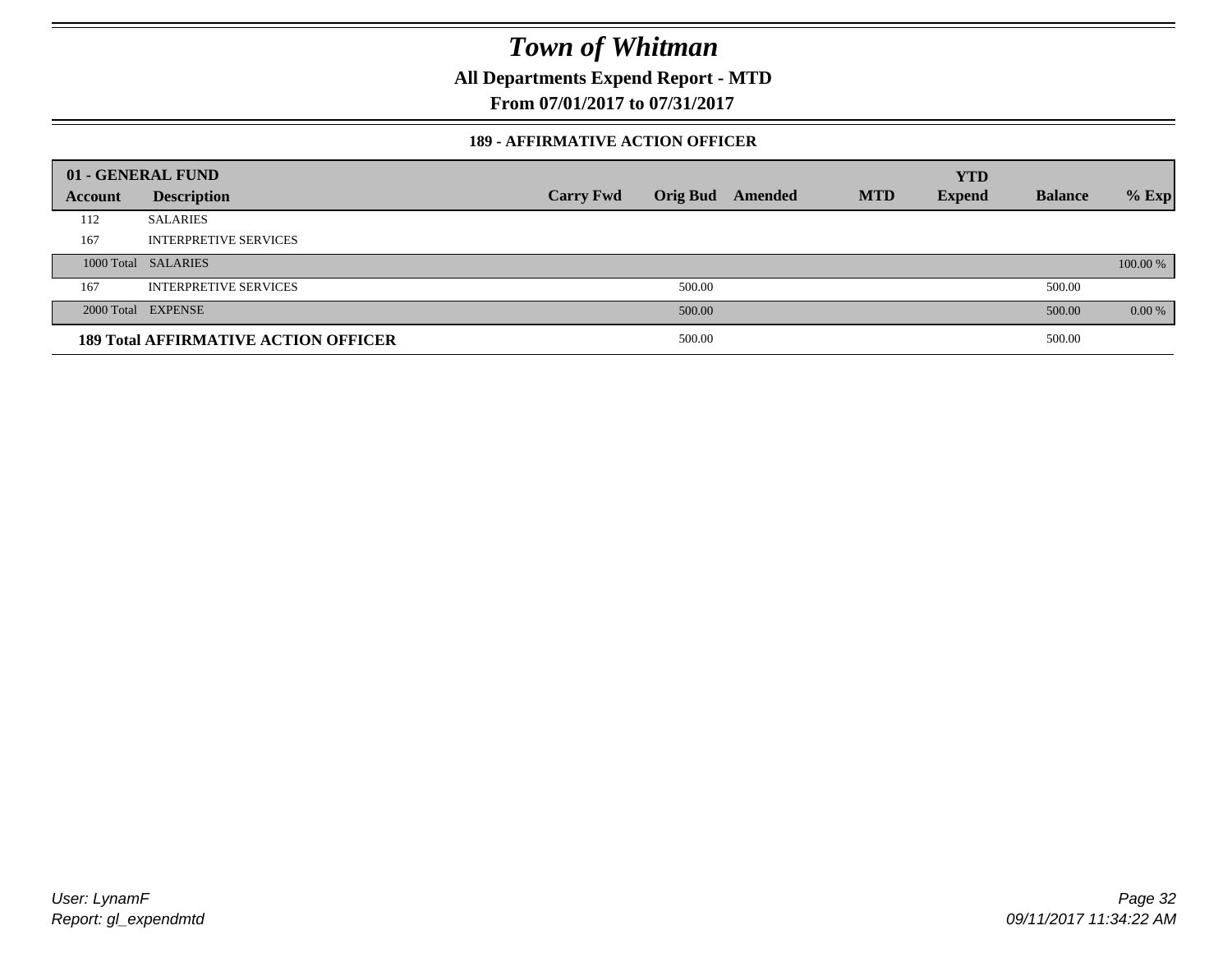**All Departments Expend Report - MTD**

**From 07/01/2017 to 07/31/2017**

#### **192 - TOWN HALL MAINTENANCE**

|            | 01 - GENERAL FUND                        |                  |           |                         |            | <b>YTD</b>    |                |          |
|------------|------------------------------------------|------------------|-----------|-------------------------|------------|---------------|----------------|----------|
| Account    | <b>Description</b>                       | <b>Carry Fwd</b> |           | <b>Orig Bud</b> Amended | <b>MTD</b> | <b>Expend</b> | <b>Balance</b> | $%$ Exp  |
| 112        | <b>SALARIES</b>                          |                  | 49,130.00 |                         | 2,834.40   | 2,834.40      | 46,295.60      |          |
| 117        | <b>CUSTODIAL</b>                         |                  |           |                         |            |               |                |          |
|            | 1000 Total SALARIES                      |                  | 49,130.00 |                         | 2,834.40   | 2,834.40      | 46,295.60      | 5.76 %   |
| 120        | <b>SALARIES-PART TIME</b>                |                  | 5,000.00  |                         |            |               | 5,000.00       |          |
| 130        | SALARIES-OVERTIME                        |                  | 4,000.00  |                         |            |               | 4,000.00       |          |
| 188        | MAINTENANCE TECHNICIAN                   |                  | 23,300.00 |                         | 1,757.44   | 1,757.44      | 21,542.56      |          |
|            | 1001 Total SALARIES                      |                  | 32,300.00 |                         | 1,757.44   | 1,757.44      | 30,542.56      | 5.44 %   |
| 943        | <b>FY2012 ENCUMBRANCES</b>               |                  |           |                         |            |               |                |          |
|            | 1002 Total SALARIES                      |                  |           |                         |            |               |                | 100.00 % |
| 130        | SALARIES-OVERTIME                        |                  |           |                         |            |               |                |          |
|            | 1003 Total SALARIES                      |                  |           |                         |            |               |                | 100.00 % |
| 210        | <b>ELECTRICITY</b>                       |                  |           |                         | 2,445.97   | 2,445.97      | $-2,445.97$    |          |
| 212        | <b>GAS (NATURAL)</b>                     |                  |           |                         | 103.76     | 103.76        | $-103.76$      |          |
| 214        | OIL (HEATING)                            |                  |           |                         |            |               |                |          |
| 243        | EQUIPMENT MAINTENANCE                    |                  |           |                         |            |               |                |          |
| 340        | <b>TELEPHONE</b>                         |                  |           |                         |            |               |                |          |
| 343        | <b>CELL PHONES</b>                       |                  |           |                         | 50.99      | 50.99         | $-50.99$       |          |
| 430        | <b>BUILDING MAINTENANCE &amp; REPAIR</b> |                  |           |                         |            |               |                |          |
| 450        | <b>CUSTODIAL SUPPLIES</b>                |                  |           |                         | 227.58     | 227.58        | $-227.58$      |          |
| 481        | <b>GASOLINE</b>                          |                  |           |                         |            |               |                |          |
| 585        | MISCELLANEOUS EXPENSE                    |                  | 90,000.00 |                         | 75.00      | 75.00         | 89,925.00      |          |
| 2000 Total | <b>EXPENSE</b>                           |                  | 90,000.00 |                         | 2,903.30   | 2,903.30      | 87,096.70      | 3.22 %   |
| 221        | <b>CUSTODIAL SERVICES</b>                |                  | 45,320.00 |                         | 150.58     | 150.58        | 45,169.42      |          |
| 239        | ELEVATOR MAINTENANCE                     |                  | 7,000.00  |                         | 200.00     | $200.00\,$    | 6,800.00       |          |
|            | 2001 Total EXPENSE                       |                  | 52,320.00 |                         | 350.58     | 350.58        | 51,969.42      | 0.67%    |
| 948        | <b>FY07 ENCUMBRANCES</b>                 |                  |           |                         |            |               |                |          |
| 949        | <b>FY2014 ENCUMBRANCES</b>               |                  |           |                         |            |               |                |          |
| 941        | FY 2017 ENCUMBRANCES                     | 9.50             |           |                         | 9.50       | 9.50          |                |          |
| 939        | FY2015 ENCUMBRANCES                      |                  |           |                         |            |               |                |          |
| 940        | FY2016 ENCUMBRANCES                      |                  |           |                         |            |               |                |          |
|            |                                          |                  |           |                         |            |               |                |          |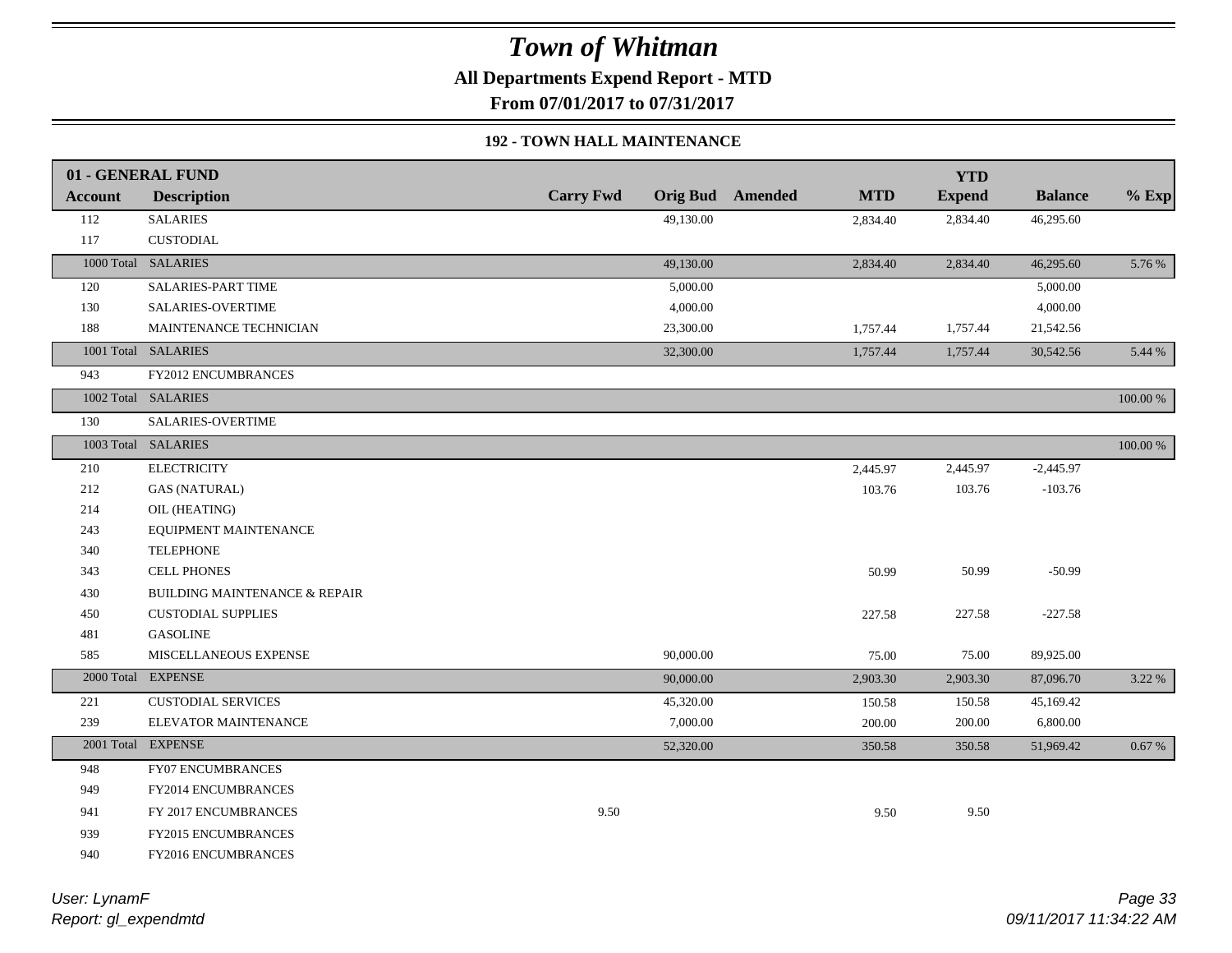**All Departments Expend Report - MTD**

**From 07/01/2017 to 07/31/2017**

#### **192 - TOWN HALL MAINTENANCE**

|                | 01 - GENERAL FUND                                   |                  |            |                         |            | <b>YTD</b>    |                |           |
|----------------|-----------------------------------------------------|------------------|------------|-------------------------|------------|---------------|----------------|-----------|
| <b>Account</b> | <b>Description</b>                                  | <b>Carry Fwd</b> |            | <b>Orig Bud</b> Amended | <b>MTD</b> | <b>Expend</b> | <b>Balance</b> | $%$ Exp   |
| 943            | <b>FY2012 ENCUMBRANCES</b>                          |                  |            |                         |            |               |                |           |
|                | 2002 Total EXPENSE                                  | 9.50             |            |                         | 9.50       | 9.50          |                | 100.00 %  |
| 999            |                                                     |                  |            |                         |            |               |                |           |
|                | 4400 Total A.41ATM 5/05T.HALL BRICK REPOI           |                  |            |                         |            |               |                | 100.00 %  |
| 999            |                                                     |                  | 18,000.00  |                         |            |               | 18,000.00      |           |
|                | 4415 Total A.15ATM5/17REPLACE T.HALL FIRE PANEL     |                  | 18,000.00  |                         |            |               | 18,000.00      | $0.00 \%$ |
| 999            |                                                     |                  |            |                         |            |               |                |           |
|                | 4417 Total A.6STM9/15/03PAVE T.H.PKG.LOT            |                  |            |                         |            |               |                | 100.00 %  |
| 999            |                                                     |                  |            |                         |            |               |                |           |
| 999            |                                                     |                  |            |                         |            |               |                |           |
|                | 4418 Total A.37B ATM5/03REPLACE T.H.DOOR            |                  |            |                         |            |               |                | 100.00 %  |
| 999            |                                                     |                  |            |                         |            |               |                |           |
|                | 4420 Total A.2STM 5/6/02REPLACE T/H DOORS           |                  |            |                         |            |               |                | 100.00 %  |
| 999            |                                                     |                  |            |                         |            |               |                |           |
|                | 4435 Total A27A ATM5/16TN.KEN.-REP.FLR.INST.FENC    |                  |            |                         |            |               |                | 100.00 %  |
| 999            |                                                     |                  |            |                         |            |               |                |           |
|                | 4462 Total A.32ATM5/5/13 Pur/Install T.H. Generator |                  |            |                         |            |               |                | 100.00 %  |
| 999            |                                                     |                  |            |                         |            |               |                |           |
|                | 4464 Total A.9 STM 5/14 REWIRE TOWN KENNEL          |                  |            |                         |            |               |                | 100.00 %  |
| 999            |                                                     |                  |            |                         |            |               |                |           |
|                | 4468 Total A.28 PUR.DOCMT.STOR.SYS-TN.HALL          |                  |            |                         |            |               |                | 100.00 %  |
| 999            |                                                     |                  |            |                         |            |               |                |           |
|                | 4553 Total A.16 STM 5/05 RE-KEY ACCESS TO           |                  |            |                         |            |               |                | 100.00 %  |
|                | <b>192 Total TOWN HALL MAINTENANCE</b>              | 9.50             | 241,750.00 |                         | 7,855.22   | 7,855.22      | 233,904.28     |           |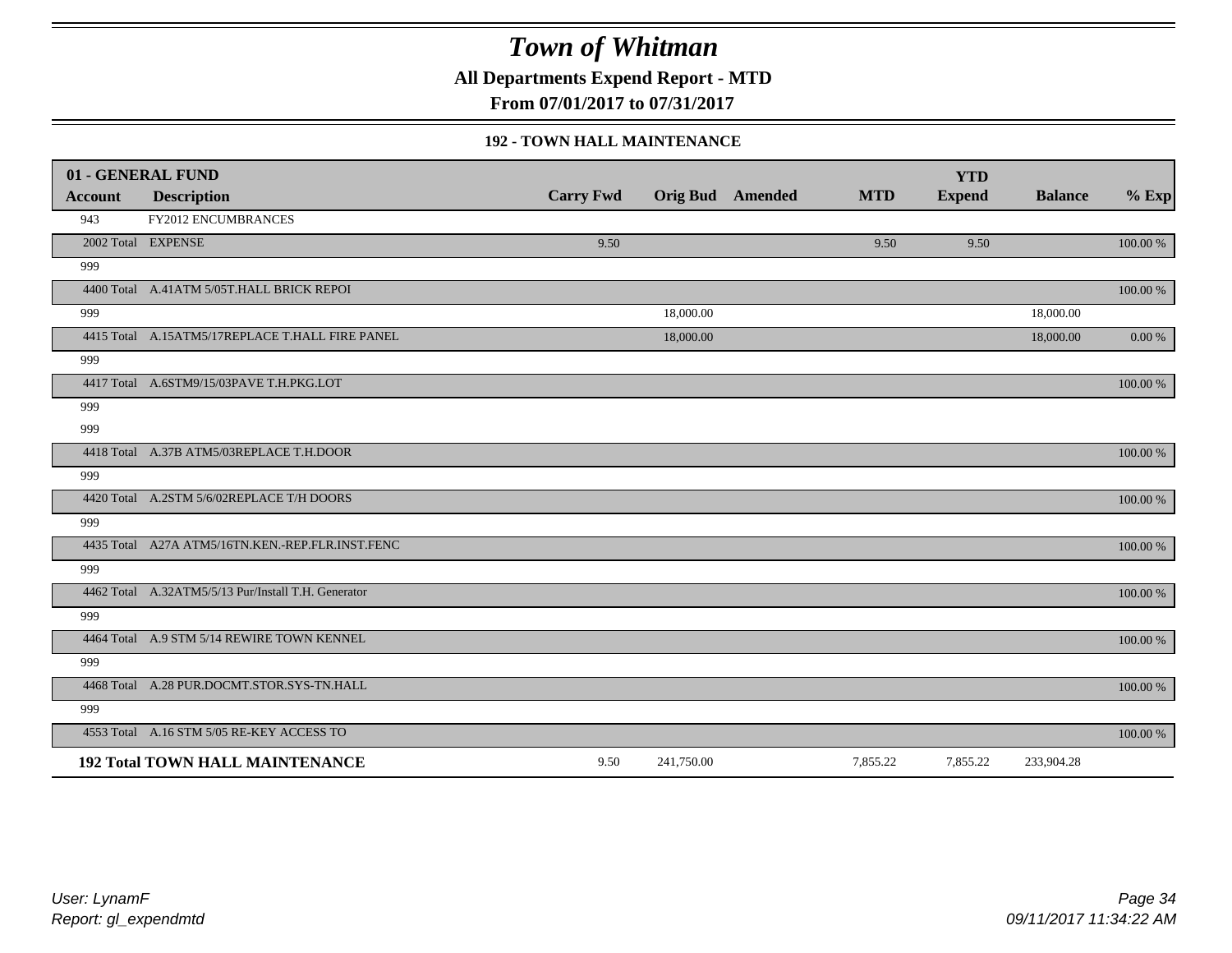### **All Departments Expend Report - MTD**

**From 07/01/2017 to 07/31/2017**

#### **193 - FACILITIES MANAGER**

|         | 01 - GENERAL FUND                   |                  |                 |         |            | <b>YTD</b>    |                |         |
|---------|-------------------------------------|------------------|-----------------|---------|------------|---------------|----------------|---------|
| Account | <b>Description</b>                  | <b>Carry Fwd</b> | <b>Orig Bud</b> | Amended | <b>MTD</b> | <b>Expend</b> | <b>Balance</b> | $%$ Exp |
| 137     | <b>FACILITIES MANAGER</b>           |                  | 13.422.00       |         | 774.36     | 774.36        | 12,647.64      |         |
|         | 1000 Total SALARIES                 |                  | 13,422.00       |         | 774.36     | 774.36        | 12,647.64      | 5.76 %  |
|         | <b>193 Total FACILITIES MANAGER</b> |                  | 13,422.00       |         | 774.36     | 774.36        | 12,647.64      |         |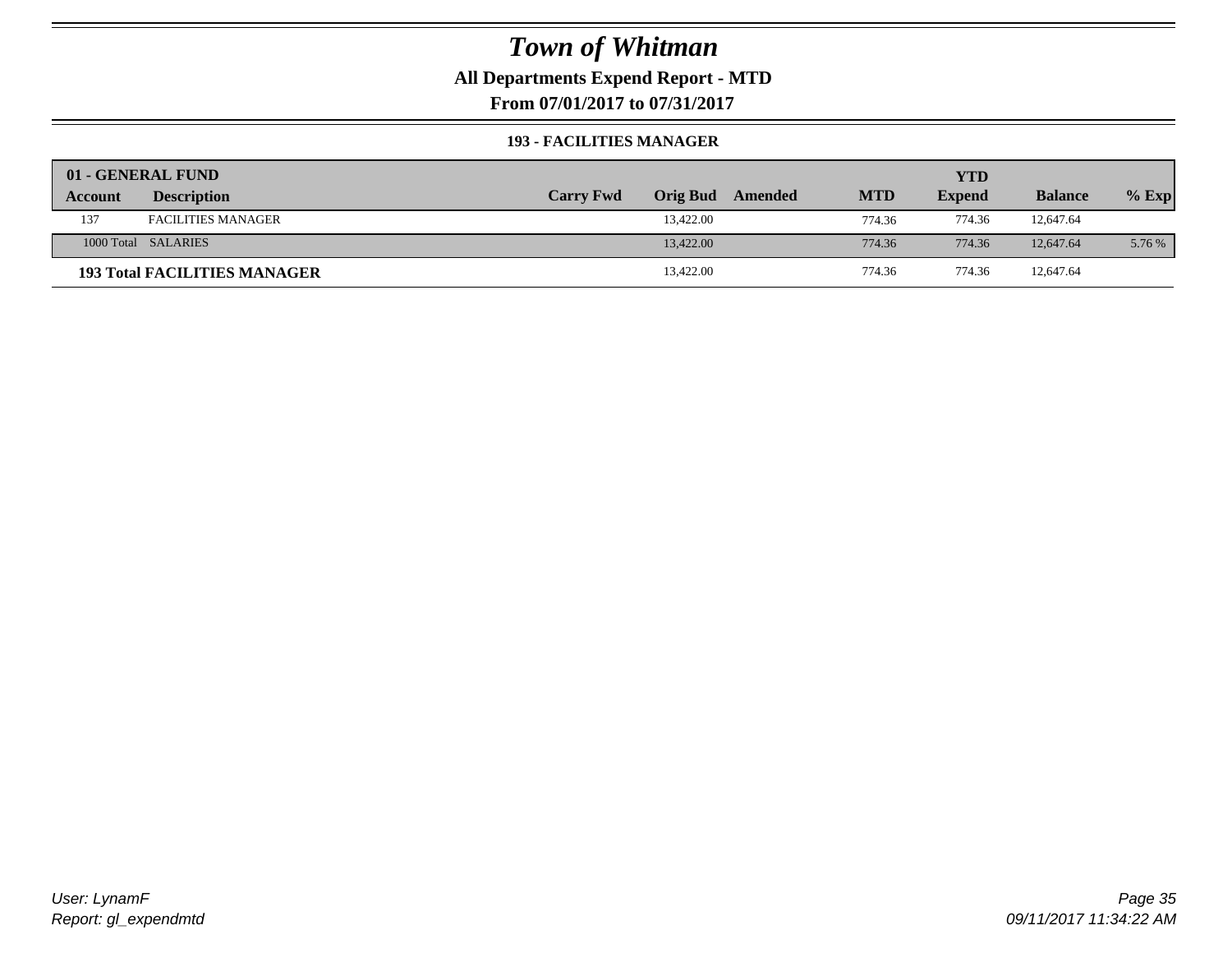### **All Departments Expend Report - MTD**

#### **From 07/01/2017 to 07/31/2017**

#### **195 - TOWN REPORTS**

|         | 01 - GENERAL FUND             |                  |          |                         |            | <b>YTD</b>    |                |          |
|---------|-------------------------------|------------------|----------|-------------------------|------------|---------------|----------------|----------|
| Account | <b>Description</b>            | <b>Carry Fwd</b> |          | <b>Orig Bud</b> Amended | <b>MTD</b> | <b>Expend</b> | <b>Balance</b> | $%$ Exp  |
| 252     | <b>SERVICES</b>               |                  |          |                         |            |               |                |          |
| 342     | PRINTING                      |                  | 7,000.00 |                         |            |               | 7,000.00       |          |
|         | 2000 Total EXPENSE            |                  | 7,000.00 |                         |            |               | 7,000.00       | $0.00\%$ |
| 945     | <b>FY2013 ENCUMBRANCES</b>    |                  |          |                         |            |               |                |          |
| 958     | <b>FY2005 ENCUMBRANCES</b>    |                  |          |                         |            |               |                |          |
|         | 2001 Total EXPENSE            |                  |          |                         |            |               |                | 100.00 % |
|         | <b>195 Total TOWN REPORTS</b> |                  | 7,000.00 |                         |            |               | 7,000.00       |          |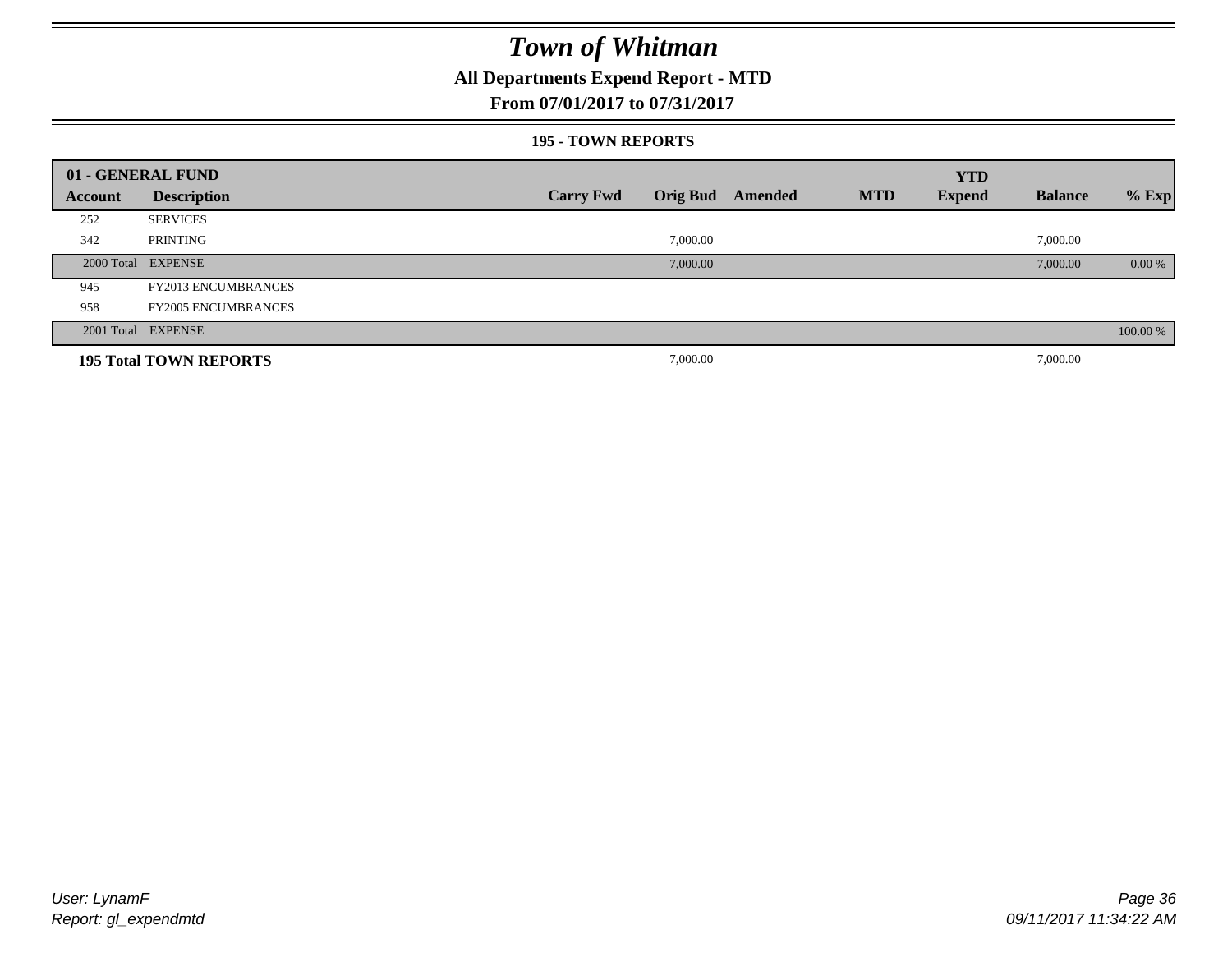### **All Departments Expend Report - MTD**

**From 07/01/2017 to 07/31/2017**

#### **196 - MAILING & DUPLICATING**

|            | 01 - GENERAL FUND                          |                                     |         | <b>YTD</b>                  |                |          |
|------------|--------------------------------------------|-------------------------------------|---------|-----------------------------|----------------|----------|
| Account    | <b>Description</b>                         | <b>Carry Fwd</b><br><b>Orig Bud</b> | Amended | <b>MTD</b><br><b>Expend</b> | <b>Balance</b> | $%$ Exp  |
| 277        | POSTAGE METER RENTAL                       |                                     |         |                             |                |          |
| 279        | MAILING EQUIPMENT MAINTENANCE              | 4,200.00                            |         |                             | 4,200.00       |          |
| 344        | <b>POSTAGE</b>                             | 39,000.00                           |         |                             | 39,000.00      |          |
| 585        | MISCELLANEOUS EXPENSE                      |                                     |         | 225.00<br>225.00            | $-225.00$      |          |
| 2000 Total | <b>EXPENSE</b>                             | 43,200.00                           |         | 225.00<br>225.00            | 42,975.00      | 0.52 %   |
| 278        | LEASE/PUR.MAINT.POSTAL METER               |                                     |         |                             |                |          |
| 2001 Total | <b>EXPENSE</b>                             |                                     |         |                             |                | 100.00 % |
| 275        | PHOTOCOPIER MAINTENANCE                    |                                     |         |                             |                |          |
| 421        | <b>DUPLICATING SUPPLIES</b>                | 9,000.00                            |         |                             | 9,000.00       |          |
| 2002 Total | <b>EXPENSE</b>                             | 9,000.00                            |         |                             | 9,000.00       | 0.00 %   |
| 940        | FY2016 ENCUMBRANCES                        |                                     |         |                             |                |          |
| 941        | FY 2017 ENCUMBRANCES                       |                                     |         |                             |                |          |
|            | 2003 Total EXPENSE                         |                                     |         |                             |                | 100.00 % |
| 999        |                                            |                                     |         |                             |                |          |
|            | 4401 Total A.34 ATM 5/06 PUR.MAILING MACH  |                                     |         |                             |                | 100.00 % |
|            | <b>196 Total MAILING &amp; DUPLICATING</b> | 52,200.00                           |         | 225.00<br>225.00            | 51,975.00      |          |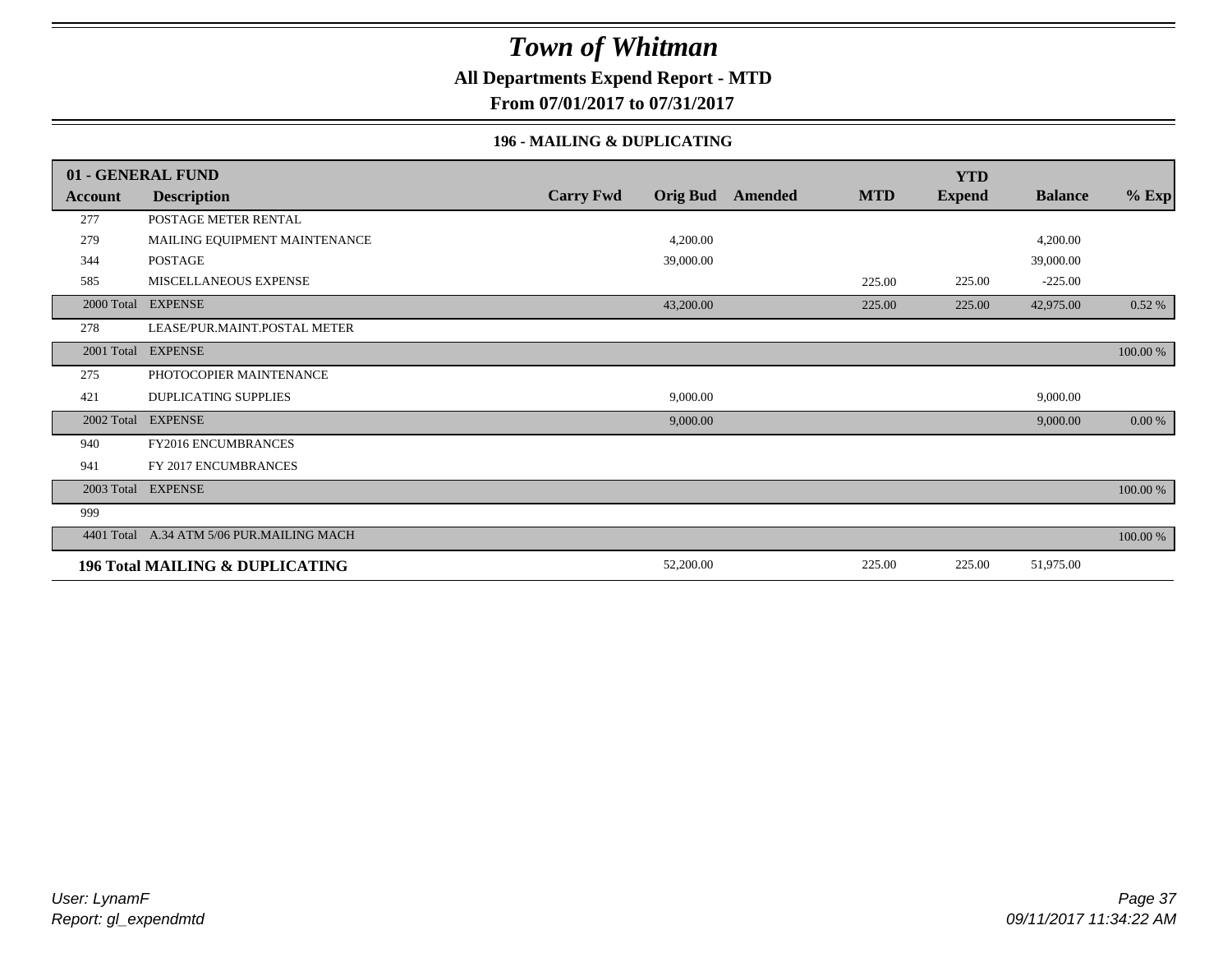**All Departments Expend Report - MTD**

**From 07/01/2017 to 07/31/2017**

#### **197 - CENTRAL TELEPHONE SYSTEM**

|            | 01 - GENERAL FUND                                |                  |                 |         |            | <b>YTD</b>    |                |             |
|------------|--------------------------------------------------|------------------|-----------------|---------|------------|---------------|----------------|-------------|
| Account    | <b>Description</b>                               | <b>Carry Fwd</b> | <b>Orig Bud</b> | Amended | <b>MTD</b> | <b>Expend</b> | <b>Balance</b> | $%$ Exp     |
| 340        | <b>TELEPHONE</b>                                 |                  | 36,000.00       |         | 4,727.01   | 4,727.01      | 31,272.99      |             |
| 343        | <b>CELL PHONES</b>                               |                  |                 |         | 91.00      | 91.00         | $-91.00$       |             |
| 2000 Total | <b>EXPENSE</b>                                   |                  | 36,000.00       |         | 4,818.01   | 4,818.01      | 31,181.99      | 13.38 %     |
| 340        | <b>TELEPHONE</b>                                 |                  |                 |         |            |               |                |             |
| 939        | FY2015 ENCUMBRANCES                              |                  |                 |         |            |               |                |             |
| 946        | FY2010 ENCUMBRANCES                              |                  |                 |         |            |               |                |             |
|            | 2001 Total EXPENSE                               |                  |                 |         |            |               |                | 100.00 %    |
| 939        | FY2015 ENCUMBRANCES                              |                  |                 |         |            |               |                |             |
| 940        | <b>FY2016 ENCUMBRANCES</b>                       |                  |                 |         |            |               |                |             |
| 943        | <b>FY2012 ENCUMBRANCES</b>                       |                  |                 |         |            |               |                |             |
| 945        | FY2013 ENCUMBRANCES                              |                  |                 |         |            |               |                |             |
| 948        | <b>FY07 ENCUMBRANCES</b>                         |                  |                 |         |            |               |                |             |
| 949        | FY2014 ENCUMBRANCES                              |                  |                 |         |            |               |                |             |
| 953        | <b>FY2009 ENCUMBRANCES</b>                       |                  |                 |         |            |               |                |             |
| 959        | FY2006 ENCUMBRANCES                              |                  |                 |         |            |               |                |             |
| 941        | FY 2017 ENCUMBRANCES                             |                  |                 |         |            |               |                |             |
|            | 2002 Total EXPENSE                               |                  |                 |         |            |               |                | $100.00~\%$ |
| 999        |                                                  |                  |                 |         |            |               |                |             |
|            | 4402 Total A.16ATM5/16 PUR. WIRELESS NTWK CNTRLR |                  |                 |         |            |               |                | 100.00 %    |
|            | <b>197 Total CENTRAL TELEPHONE SYSTEM</b>        |                  | 36,000.00       |         | 4,818.01   | 4,818.01      | 31,181.99      |             |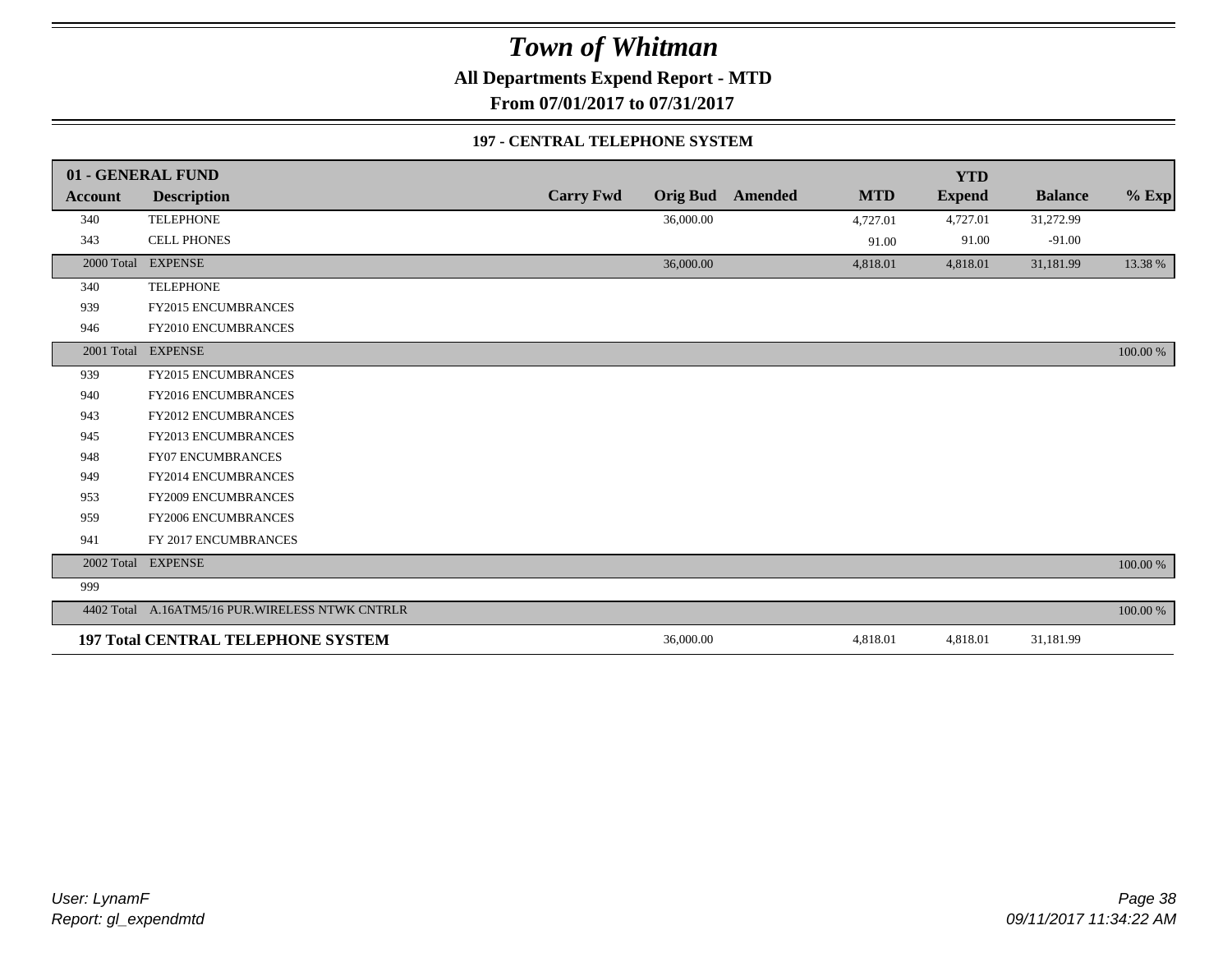**All Departments Expend Report - MTD**

### **From 07/01/2017 to 07/31/2017**

#### **199 - FAIR HOUSING COMMITTEE**

|         | 01 - GENERAL FUND                       |                  |                         |            | <b>YTD</b>    |                |          |
|---------|-----------------------------------------|------------------|-------------------------|------------|---------------|----------------|----------|
| Account | <b>Description</b>                      | <b>Carry Fwd</b> | <b>Orig Bud</b> Amended | <b>MTD</b> | <b>Expend</b> | <b>Balance</b> | $%$ Exp  |
| 111     | <b>SALARIES-ADMINSTRATIVE</b>           |                  |                         |            |               |                |          |
|         | 1000 Total SALARIES                     |                  |                         |            |               |                | 100.00 % |
| 121     | <b>CLERICAL I</b>                       |                  |                         |            |               |                |          |
|         | 1001 Total SALARIES                     |                  |                         |            |               |                | 100.00 % |
| 420     | <b>OFFICE SUPPLIES</b>                  |                  |                         |            |               |                |          |
| 585     | MISCELLANEOUS EXPENSE                   |                  |                         |            |               |                |          |
|         | 2000 Total EXPENSE                      |                  |                         |            |               |                | 100.00 % |
|         | <b>199 Total FAIR HOUSING COMMITTEE</b> |                  |                         |            |               |                |          |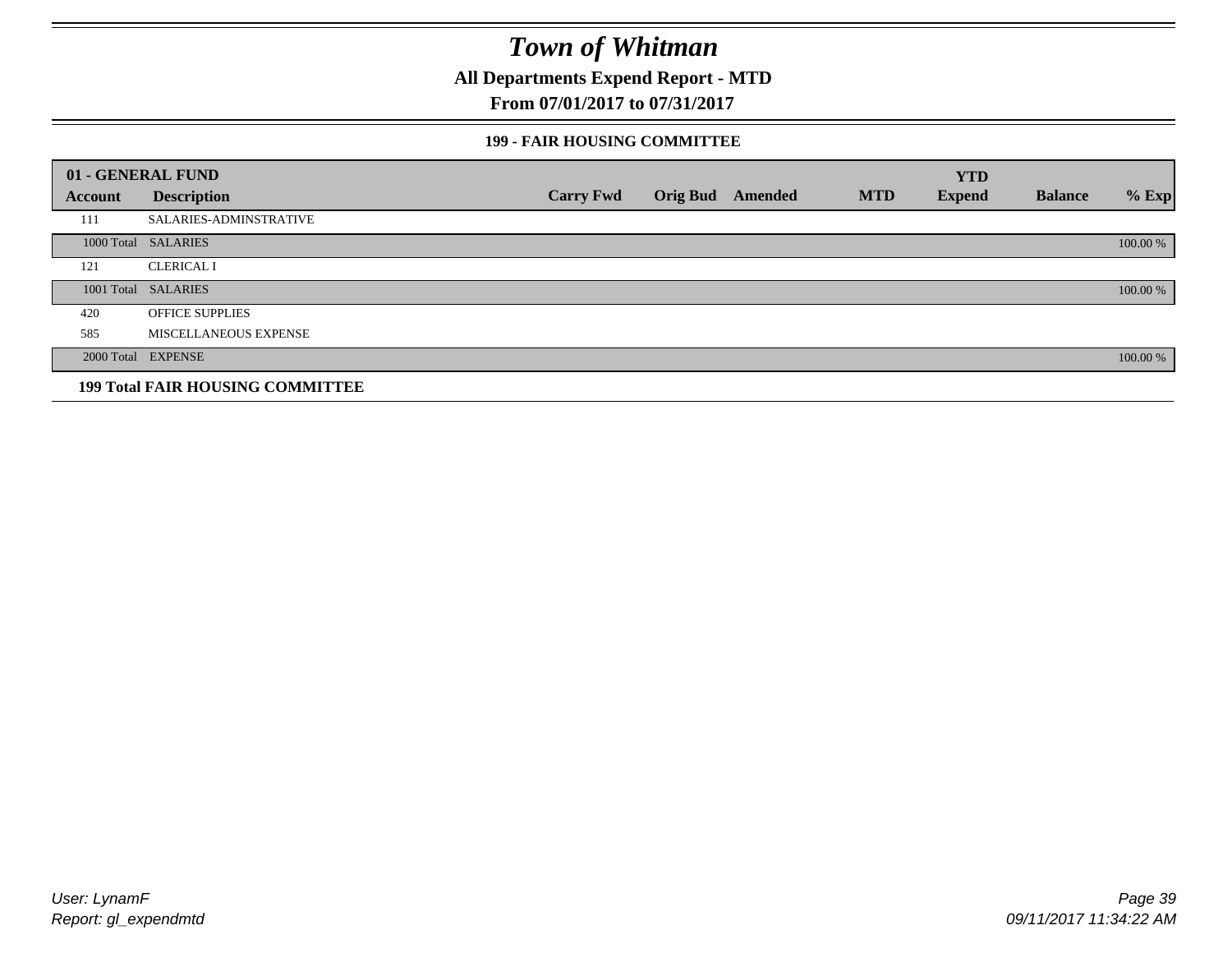## **All Departments Expend Report - MTD**

### **From 07/01/2017 to 07/31/2017**

|                | 01 - GENERAL FUND                |                                     |                              | <b>YTD</b>    |                |             |
|----------------|----------------------------------|-------------------------------------|------------------------------|---------------|----------------|-------------|
| <b>Account</b> | <b>Description</b>               | <b>Carry Fwd</b><br><b>Orig Bud</b> | <b>Amended</b><br><b>MTD</b> | <b>Expend</b> | <b>Balance</b> | $%$ Exp     |
| 111            | SALARIES-ADMINSTRATIVE           | 169,958.00                          | 10,244.05                    | 10,244.05     | 159,713.95     |             |
| 282            | DEPUTY CHIEF-SALARY              | 133,551.00                          | 8,049.64                     | 8,049.64      | 125,501.36     |             |
|                | 1000 Total SALARIES              | 303,509.00                          | 18,293.69                    | 18,293.69     | 285, 215. 31   | 6.02 %      |
| 112            | <b>SALARIES</b>                  | 2,441,276.00                        | 90,560.28                    | 90,560.28     | 2,350,715.72   |             |
| 130            | SALARIES-OVERTIME                |                                     | 30,823.23                    | 30,823.23     | $-30,823.23$   |             |
| 132            | <b>SALARIES-RESERVE SERVICES</b> |                                     |                              |               |                |             |
| 134            | <b>SALARIES-DPW COVERAGE</b>     |                                     |                              |               |                |             |
| 135            | <b>SALARIES-COURT TIME</b>       |                                     | 1,636.69                     | 1,636.69      | $-1,636.69$    |             |
| 143            | SALARIES-COLLEGE INCENTIVE       |                                     | 13,101.79                    | 13,101.79     | $-13,101.79$   |             |
| 145            | SALARIES-HOLIDAY                 |                                     |                              |               |                |             |
| 146            | SALARIES-LONGEVITY               |                                     |                              |               |                |             |
| 147            | SALARIES-SHIFT DIFFERENTIAL      |                                     | 4,499.09                     | 4,499.09      | $-4,499.09$    |             |
| 148            | SERVICE TRAINING                 |                                     | 1,424.60                     | 1,424.60      | $-1,424.60$    |             |
| 149            | SERVICE TRAINING-COLLEGE INCEN   |                                     |                              |               |                |             |
| 188            | MAINTENANCE TECHNICIAN           |                                     |                              |               |                |             |
|                | 1001 Total SALARIES              | 2,441,276.00                        | 142,045.68                   | 142,045.68    | 2,299,230.32   | 5.81 %      |
| 130            | SALARIES-OVERTIME                |                                     |                              |               |                |             |
|                | 1002 Total SALARIES              |                                     |                              |               |                | 100.00 %    |
| 132            | SALARIES-RESERVE SERVICES        |                                     |                              |               |                |             |
|                | 1003 Total SALARIES              |                                     |                              |               |                | $100.00~\%$ |
| 134            | SALARIES-DPW COVERAGE            |                                     |                              |               |                |             |
|                | 1004 Total SALARIES              |                                     |                              |               |                | 100.00 %    |
| 135            | SALARIES-COURT TIME              |                                     |                              |               |                |             |
|                | 1005 Total SALARIES              |                                     |                              |               |                | 100.00 %    |
| 140            | SALARIES-CHIEF-COLLEGE INCENT.   |                                     |                              |               |                |             |
| 284            | DEPUTY CHIEF-COLLEGE INCENTIVE   |                                     |                              |               |                |             |
|                | 1006 Total SALARIES              |                                     |                              |               |                | 100.00 %    |
| 141            | SALARIES-CHIEF-HOLIDAY           |                                     |                              |               |                |             |
| 283            | DEPUTY CHIEF-HOLIDAY PAY         |                                     |                              |               |                |             |
|                | 1007 Total SALARIES              |                                     |                              |               |                | 100.00 %    |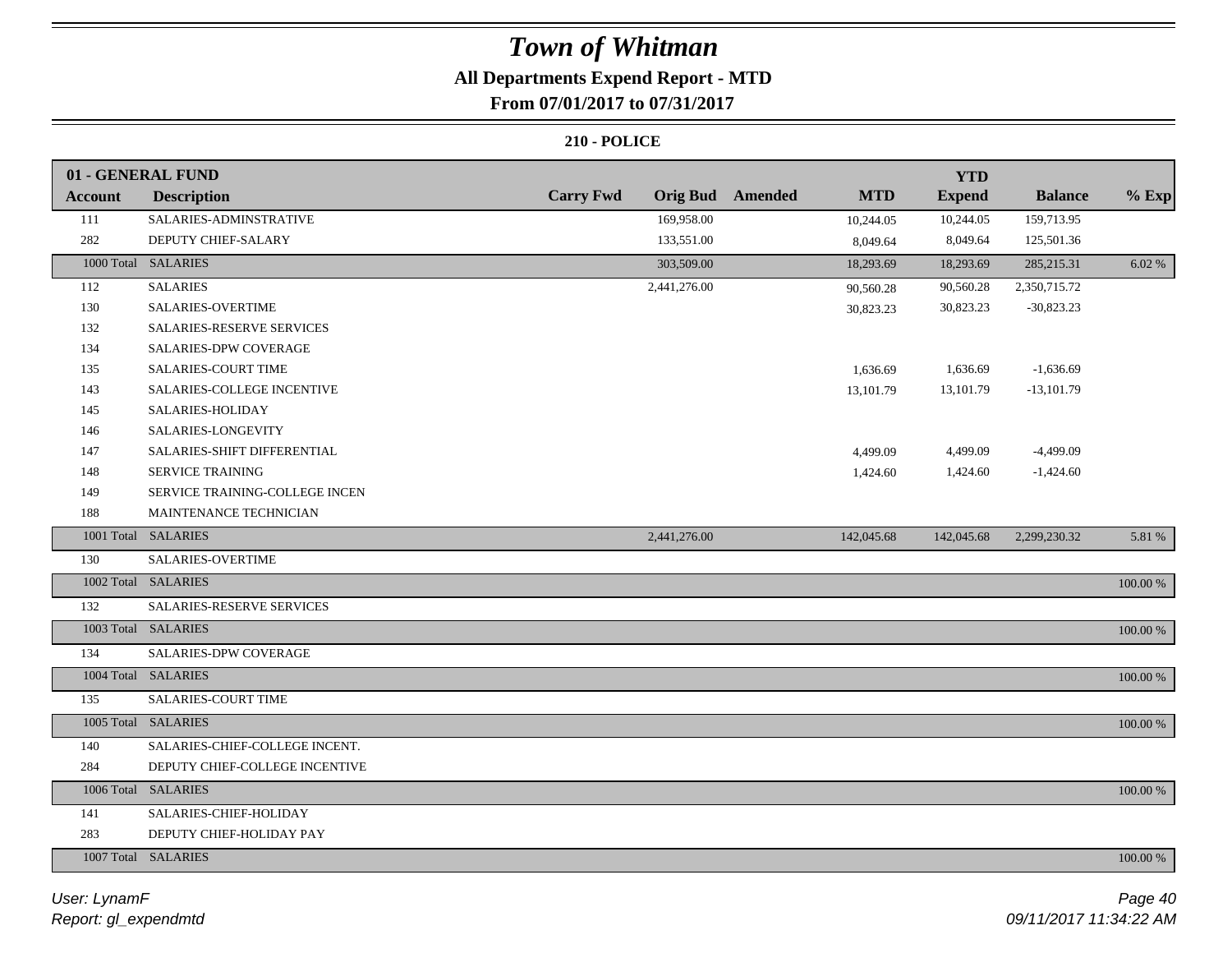## **All Departments Expend Report - MTD**

### **From 07/01/2017 to 07/31/2017**

#### **210 - POLICE**

|                | 01 - GENERAL FUND              |                  |           |                         |            | <b>YTD</b>    |                |          |
|----------------|--------------------------------|------------------|-----------|-------------------------|------------|---------------|----------------|----------|
| <b>Account</b> | <b>Description</b>             | <b>Carry Fwd</b> |           | <b>Orig Bud</b> Amended | <b>MTD</b> | <b>Expend</b> | <b>Balance</b> | $%$ Exp  |
| 143            | SALARIES-COLLEGE INCENTIVE     |                  |           |                         |            |               |                |          |
|                | 1008 Total SALARIES            |                  |           |                         |            |               |                | 100.00 % |
| 145            | SALARIES-HOLIDAY               |                  |           |                         |            |               |                |          |
|                | 1009 Total SALARIES            |                  |           |                         |            |               |                | 100.00 % |
| 146            | SALARIES-LONGEVITY             |                  |           |                         |            |               |                |          |
|                | 1010 Total SALARIES            |                  |           |                         |            |               |                | 100.00 % |
| 147            | SALARIES-SHIFT DIFFERENTIAL    |                  |           |                         |            |               |                |          |
|                | 1011 Total SALARIES            |                  |           |                         |            |               |                | 100.00 % |
| 148            | <b>SERVICE TRAINING</b>        |                  |           |                         |            |               |                |          |
|                | 1012 Total SALARIES            |                  |           |                         |            |               |                | 100.00 % |
| 149            | SERVICE TRAINING-COLLEGE INCEN |                  |           |                         |            |               |                |          |
|                | 1013 Total SALARIES            |                  |           |                         |            |               |                | 100.00 % |
| 152            | CELL WATCH                     |                  |           |                         |            |               |                |          |
|                | 1014 Total SALARIES            |                  |           |                         |            |               |                | 100.00 % |
| 158            | KEEPER OF THE JAILS            |                  |           |                         |            |               |                |          |
|                | 1015 Total SALARIES            |                  |           |                         |            |               |                | 100.00 % |
| 116            | <b>CLERICAL</b>                |                  | 47,015.00 |                         | 2,712.39   | 2,712.39      | 44,302.61      |          |
| 120            | SALARIES-PART TIME             |                  | 20,914.00 |                         | 1,179.93   | 1,179.93      | 19,734.07      |          |
|                | 1016 Total SALARIES            |                  | 67,929.00 |                         | 3,892.32   | 3,892.32      | 64,036.68      | 5.72 %   |
| 117            | <b>CUSTODIAL</b>               |                  |           |                         |            |               |                |          |
|                | 1017 Total SALARIES            |                  |           |                         |            |               |                | 100.00 % |
| 210            | <b>ELECTRICITY</b>             |                  |           |                         |            |               |                |          |
| 242            | <b>VEHICLE MAINTENANCE</b>     |                  |           |                         |            |               |                |          |
| 243            | EQUIPMENT MAINTENANCE          |                  |           |                         | 23.95      | 23.95         | $-23.95$       |          |
| 275            | PHOTOCOPIER MAINTENANCE        |                  |           |                         |            |               |                |          |
| 303            | RESERVE OFFICERS - STIPEND     |                  |           |                         |            |               |                |          |
| 305            | <b>INSTRUCTIONAL</b>           |                  |           |                         | 745.00     | 745.00        | $-745.00$      |          |
| 311            | <b>COMPUTER SERVICES</b>       |                  |           |                         | 5,070.93   | 5,070.93      | $-5,070.93$    |          |
| 340            | <b>TELEPHONE</b>               |                  |           |                         |            |               |                |          |

*Report: gl\_expendmtd User: LynamF*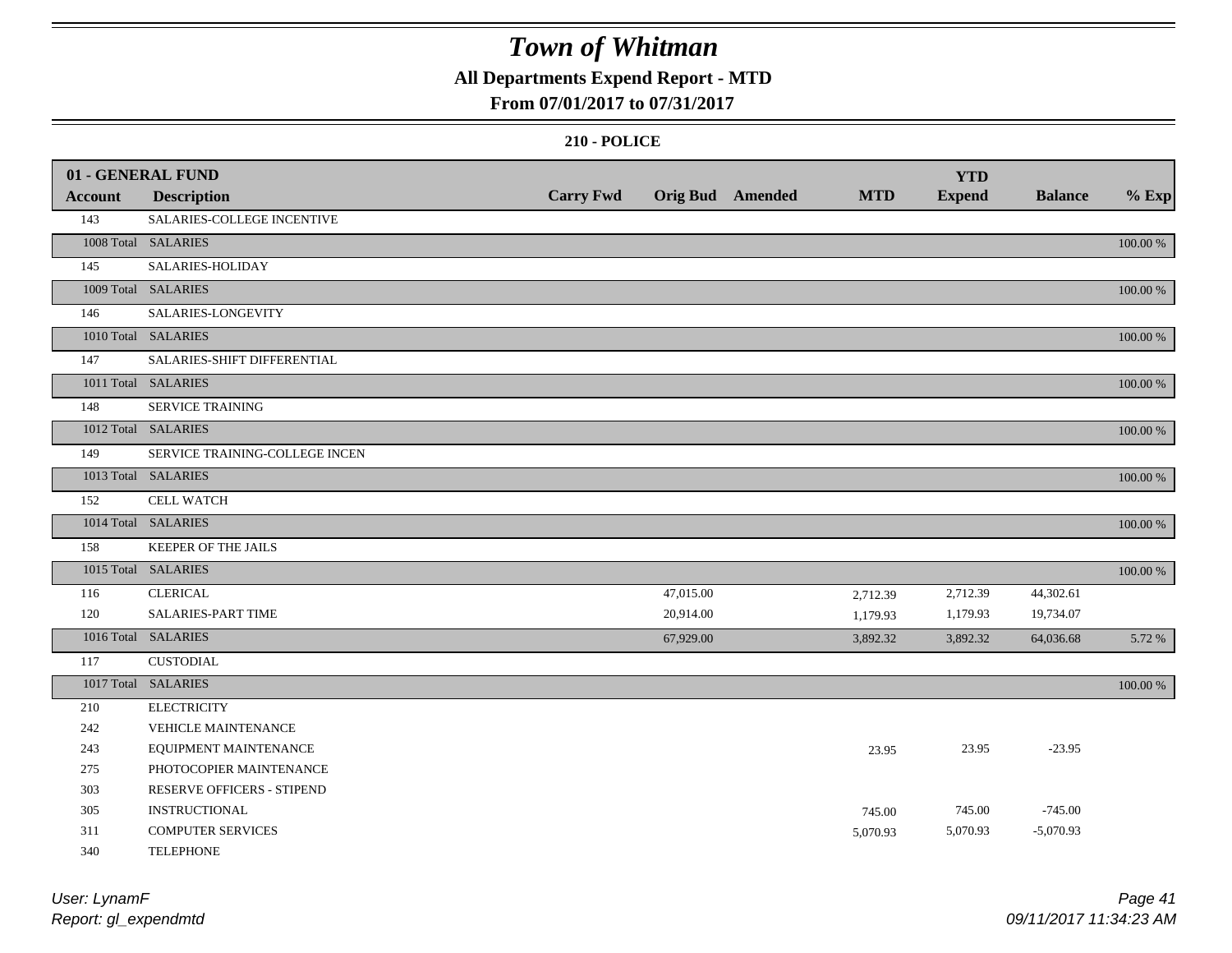## **All Departments Expend Report - MTD**

### **From 07/01/2017 to 07/31/2017**

|                | 01 - GENERAL FUND                                 |                  |            |                         |            | <b>YTD</b>    |                |          |
|----------------|---------------------------------------------------|------------------|------------|-------------------------|------------|---------------|----------------|----------|
| <b>Account</b> | <b>Description</b>                                | <b>Carry Fwd</b> |            | <b>Orig Bud</b> Amended | <b>MTD</b> | <b>Expend</b> | <b>Balance</b> | $%$ Exp  |
| 343            | <b>CELL PHONES</b>                                |                  |            |                         | 825.81     | 825.81        | $-825.81$      |          |
| 420            | <b>OFFICE SUPPLIES</b>                            |                  |            |                         | 630.78     | 630.78        | $-630.78$      |          |
| 430            | BUILDING MAINTENANCE & REPAIR                     |                  |            |                         | 6,289.83   | 6,289.83      | $-6,289.83$    |          |
| 450            | <b>CUSTODIAL SUPPLIES</b>                         |                  |            |                         | 554.56     | 554.56        | $-554.56$      |          |
| 481            | <b>GASOLINE</b>                                   |                  |            |                         | 2,451.81   | 2,451.81      | $-2,451.81$    |          |
| 582            | <b>UNIFORMS</b>                                   |                  |            |                         | 2,365.85   | 2,365.85      | $-2,365.85$    |          |
| 583            | <b>CRIME PREVENTION</b>                           |                  |            |                         | 65.90      | 65.90         | $-65.90$       |          |
| 585            | MISCELLANEOUS EXPENSE                             |                  | 215,000.00 |                         | 6,713.00   | 6,713.00      | 208,287.00     |          |
| 320            | HEALTH CLUB MEMBERSHIPS                           |                  |            |                         |            |               |                |          |
| 596            | <b>OCCUPANCY-UTILITIES</b>                        |                  |            |                         |            |               |                |          |
| 730            | <b>ASSOCIATION DUES</b>                           |                  |            |                         | 3,400.00   | 3,400.00      | $-3,400.00$    |          |
| 731            | <b>MEETINGS</b>                                   |                  |            |                         |            |               |                |          |
|                | 2000 Total EXPENSE                                |                  | 215,000.00 |                         | 29,137.42  | 29,137.42     | 185,862.58     | 13.55 %  |
| 596            | OCCUPANCY-UTILITIES                               |                  | 57,200.00  |                         | 3,790.99   | 3,790.99      | 53,409.01      |          |
| 595            | DRUG ENFORCEMENT EXPENSE                          |                  |            |                         |            |               |                |          |
|                | 2001 Total EXPENSE                                |                  | 57,200.00  |                         | 3,790.99   | 3,790.99      | 53,409.01      | 6.62 %   |
| 939            | FY2015 ENCUMBRANCES                               |                  |            |                         |            |               |                |          |
| 953            | <b>FY2009 ENCUMBRANCES</b>                        |                  |            |                         |            |               |                |          |
| 958            | FY2005 ENCUMBRANCES                               |                  |            |                         |            |               |                |          |
| 948            | <b>FY07 ENCUMBRANCES</b>                          |                  |            |                         |            |               |                |          |
| 959            | <b>FY2006 ENCUMBRANCES</b>                        |                  |            |                         |            |               |                |          |
| 287            | <b>AUXILIARY POLICE EXPENSE</b>                   |                  |            |                         |            |               |                |          |
| 949            | FY2014 ENCUMBRANCES                               |                  |            |                         |            |               |                |          |
| 940            | FY2016 ENCUMBRANCES                               |                  |            |                         |            |               |                |          |
| 945            | FY2013 ENCUMBRANCES                               |                  |            |                         |            |               |                |          |
|                | 2002 Total EXPENSE                                |                  |            |                         |            |               |                | 100.00 % |
| 739            | <b>AUXILIARY POLICE</b>                           |                  | 3,833.00   |                         | 39.99      | 39.99         | 3,793.01       |          |
|                | 2003 Total EXPENSE                                |                  | 3,833.00   |                         | 39.99      | 39.99         | 3,793.01       | 1.04%    |
| 999            |                                                   |                  | 63,557.66  |                         | 62,355.12  | 62,355.12     | 1,202.54       |          |
|                | 4426 Total A.20ATM5/17PUR26MOTOROLA POLICE RADIOS |                  | 63,557.66  |                         | 62,355.12  | 62,355.12     | 1,202.54       | 98.10 %  |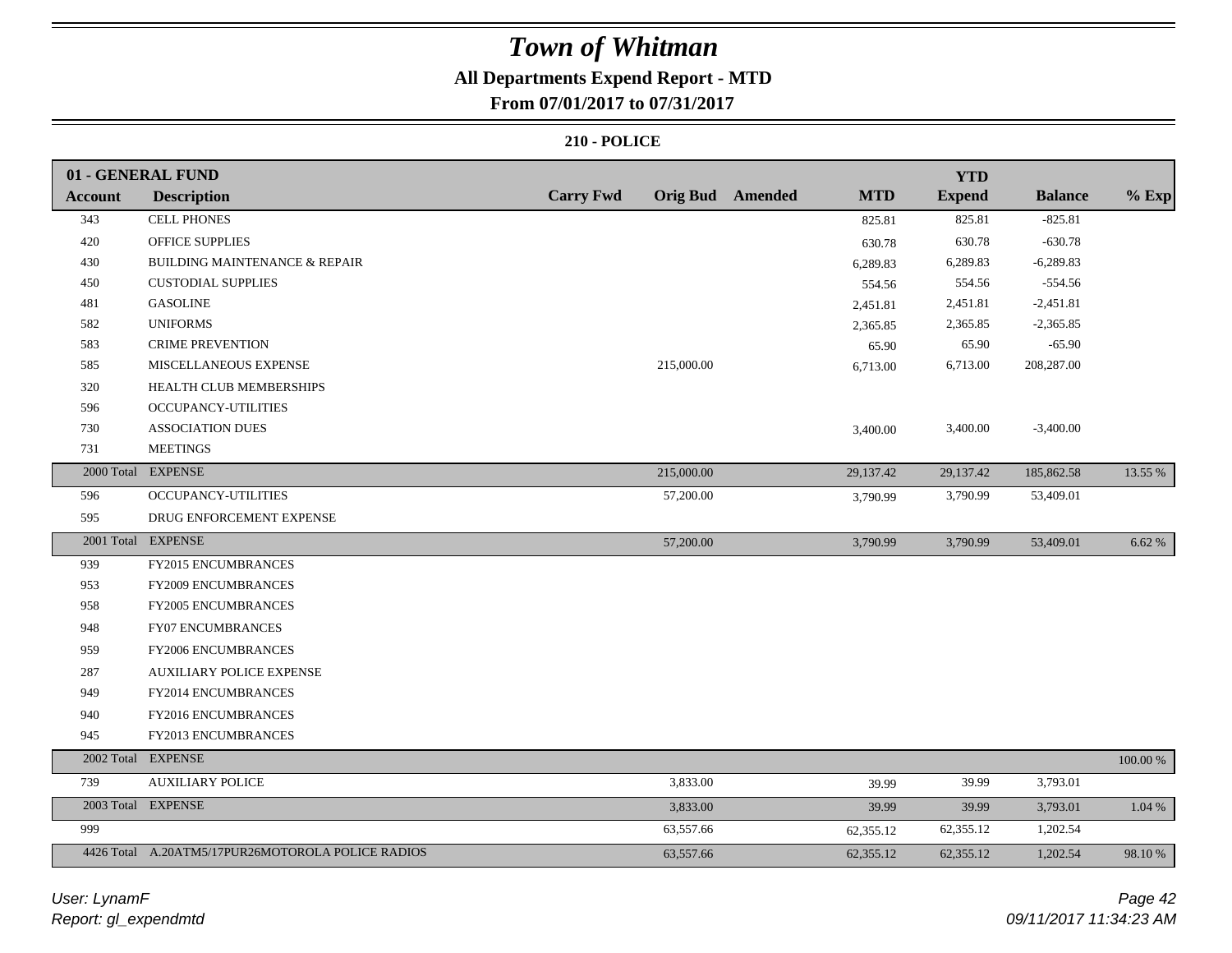## **All Departments Expend Report - MTD**

### **From 07/01/2017 to 07/31/2017**

|                | 01 - GENERAL FUND                                 |                  |                  |            | <b>YTD</b>    |                |            |
|----------------|---------------------------------------------------|------------------|------------------|------------|---------------|----------------|------------|
| <b>Account</b> | <b>Description</b>                                | <b>Carry Fwd</b> | Orig Bud Amended | <b>MTD</b> | <b>Expend</b> | <b>Balance</b> | $%$ Exp    |
| 999            |                                                   |                  |                  |            |               |                |            |
|                | 4427 Total A24ATM5/15LEA/PUR CRUIS(3RD OF 3)      |                  |                  |            |               |                | 100.00 %   |
| 999            |                                                   |                  |                  |            |               |                |            |
|                | 4428 Total A25ATM5/15 LEA/PUR CRUIS.1OF3          |                  |                  |            |               |                | 100.00 %   |
| 999            |                                                   | 3,285.00         |                  |            |               | 3,285.00       |            |
|                | 4429 Total A34ATM5/16PUR.45 BULLET PROOF VESTS    | 3,285.00         |                  |            |               | 3,285.00       | $0.00\ \%$ |
| 999            |                                                   |                  | 10,080.00        |            |               | 10,080.00      |            |
|                | 4430 Total A22ATM5/17 PUR.BODY ARMOR KITS         |                  | 10,080.00        |            |               | 10,080.00      | 0.00 %     |
| 999            |                                                   |                  |                  |            |               |                |            |
|                | 4431 Total A17 ATM5/11BULLET PROOF VESTS          |                  |                  |            |               |                | 100.00 %   |
| 999            |                                                   |                  |                  |            |               |                |            |
|                | 4432 Total A.14ATM5/14PUR.ELECTROSHOCK WEAPONS    |                  |                  |            |               |                | 100.00 %   |
| 999            |                                                   |                  |                  |            |               |                |            |
|                | 4433 Total A23ATM5/13 LEA/PUR AN.CNTRL.VEH.(3/3)  |                  |                  |            |               |                | 100.00 %   |
| 999            |                                                   |                  |                  |            |               |                |            |
|                | 4444 Total A25 ATM5/14 PUR. VOICE RECORD. SYS.    |                  |                  |            |               |                | 100.00 %   |
| 999            |                                                   |                  | 11,050.54        | 11,050.54  | 11,050.54     |                |            |
|                | 4445 Total A.21ATM5/17 PUR.6 TASERS-POLICE        |                  | 11,050.54        | 11,050.54  | 11,050.54     |                | 100.00 %   |
| 999            |                                                   |                  |                  |            |               |                |            |
|                | 4446 Total A12 ATM5/16 PUR.6 POLICE TASERS        |                  |                  |            |               |                | 100.00 %   |
| 999            |                                                   |                  |                  |            |               |                |            |
|                | 4513 Total A7 STM5/14PUR&INSTL.3VidTac VIDEO SYS. |                  |                  |            |               |                | 100.00 %   |
| 999            |                                                   |                  |                  |            |               |                |            |
|                | 4514 Total A26 ATM 5/15 LEASE MOTORCYCLE          |                  |                  |            |               |                | 100.00 %   |
| 999            |                                                   |                  | 4,400.00         | 4,400.00   | 4,400.00      |                |            |
|                | 4524 Total A18ATM5/17LEASE / HARLEY-DAV (1YR)     |                  | 4,400.00         | 4,400.00   | 4,400.00      |                | 100.00 %   |
| 999            |                                                   |                  | 30,260.77        |            |               | 30,260.77      |            |
|                | 4544 Total A.16ATM 5/17L/P 2016 FORD SUV(2)2ND/3  |                  | 30,260.77        |            |               | 30,260.77      | $0.00\ \%$ |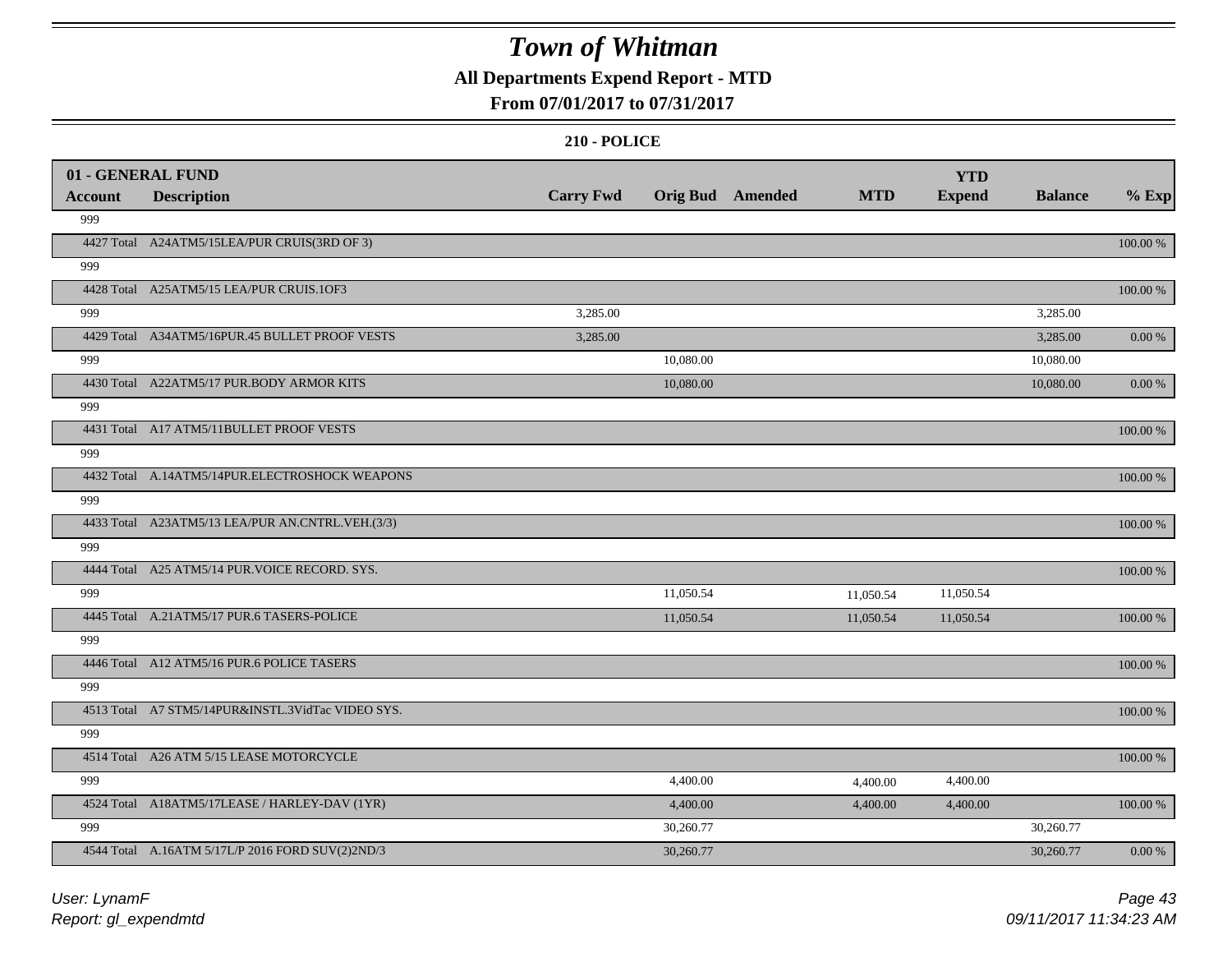## **All Departments Expend Report - MTD**

### **From 07/01/2017 to 07/31/2017**

|         | 01 - GENERAL FUND                              |                  |                 |         |            | <b>YTD</b>    |                |           |
|---------|------------------------------------------------|------------------|-----------------|---------|------------|---------------|----------------|-----------|
| Account | <b>Description</b>                             | <b>Carry Fwd</b> | <b>Orig Bud</b> | Amended | <b>MTD</b> | <b>Expend</b> | <b>Balance</b> | $%$ Exp   |
| 999     |                                                |                  |                 |         |            |               |                |           |
|         | 4545 Total A.33ATM 5/16 L/P 2014CRUIS.3RD/3    |                  |                 |         |            |               |                | 100.00 %  |
| 999     |                                                |                  |                 |         |            |               |                |           |
|         | 4546 Total A13ATM5/16PUR 2 MOBILE DATA TERM    |                  |                 |         |            |               |                | 100.00 %  |
| 999     |                                                |                  |                 |         |            |               |                |           |
|         | 4550 Total A.24 ATM 5/15 L/P CRUISER 2ND 0F 3  |                  |                 |         |            |               |                | 100.00 %  |
| 999     |                                                |                  | 13,732.91       |         |            |               | 13,732.91      |           |
|         | 4551 Total A.19 ATM 5/17 L/P FORD EXPLORER 1/3 |                  | 13,732.91       |         |            |               | 13,732.91      | 0.00 %    |
| 999     |                                                |                  | 11,332.69       |         |            |               | 11,332.69      |           |
|         | 4571 Total A.17ATM5/17L/P 2015 CRUIS.3/3       |                  | 11,332.69       |         |            |               | 11,332.69      | $0.00 \%$ |
|         | <b>210 Total POLICE</b>                        | 3,285.00         | 3,233,161.57    |         | 275,005.75 | 275,005.75    | 2,961,440.82   |           |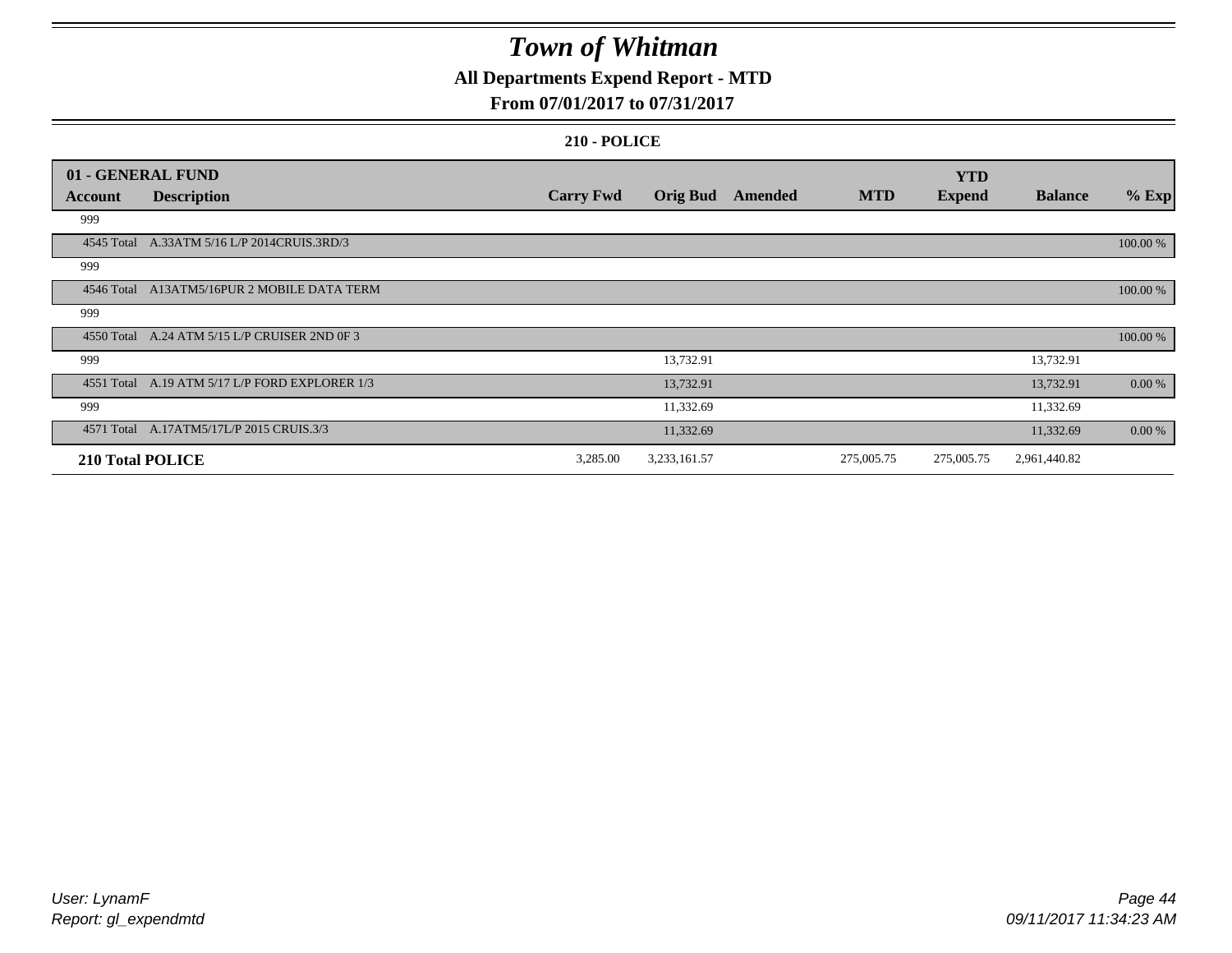## **All Departments Expend Report - MTD**

### **From 07/01/2017 to 07/31/2017**

#### **220 - FIRE**

|                | 01 - GENERAL FUND              |                  |                 |         |            | <b>YTD</b>    |                |             |
|----------------|--------------------------------|------------------|-----------------|---------|------------|---------------|----------------|-------------|
| <b>Account</b> | <b>Description</b>             | <b>Carry Fwd</b> | <b>Orig Bud</b> | Amended | <b>MTD</b> | <b>Expend</b> | <b>Balance</b> | $%$ Exp     |
| 111            | SALARIES-ADMINSTRATIVE         |                  | 157,500.00      |         | 9,493.16   | 9,493.16      | 148,006.84     |             |
|                | 1000 Total SALARIES            |                  | 157,500.00      |         | 9,493.16   | 9,493.16      | 148,006.84     | 6.02 %      |
| 112            | <b>SALARIES</b>                |                  | 2,887,814.00    |         | 95,281.59  | 95,281.59     | 2,792,532.41   |             |
| 130            | <b>SALARIES-OVERTIME</b>       |                  |                 |         | 56,143.18  | 56,143.18     | $-56,143.18$   |             |
| 138            | SICK LEAVE BUY-BACK            |                  |                 |         |            |               |                |             |
| 143            | SALARIES-COLLEGE INCENTIVE     |                  |                 |         |            |               |                |             |
| 145            | SALARIES-HOLIDAY               |                  |                 |         |            |               |                |             |
| 146            | SALARIES-LONGEVITY             |                  |                 |         |            |               |                |             |
| 940            | FY2016 ENCUMBRANCES            |                  |                 |         |            |               |                |             |
| 941            | FY 2017 ENCUMBRANCES           | 18,645.62        |                 |         | 2,709.66   | 2,709.66      | 15,935.96      |             |
| 949            | FY2014 ENCUMBRANCES            |                  |                 |         |            |               |                |             |
| 959            | FY2006 ENCUMBRANCES            |                  |                 |         |            |               |                |             |
|                | 1001 Total SALARIES            | 18,645.62        | 2,887,814.00    |         | 154,134.43 | 154,134.43    | 2,752,325.19   | 5.30 %      |
| 140            | SALARIES-CHIEF-COLLEGE INCENT. |                  |                 |         |            |               |                |             |
|                | 1002 Total SALARIES            |                  |                 |         |            |               |                | 100.00 %    |
| 141            | SALARIES-CHIEF-HOLIDAY         |                  |                 |         |            |               |                |             |
|                | 1003 Total SALARIES            |                  |                 |         |            |               |                | $100.00~\%$ |
| 121            | <b>CLERICAL I</b>              |                  | 40,439.00       |         | 2,332.80   | 2,332.80      | 38,106.20      |             |
|                | 1004 Total SALARIES            |                  | 40,439.00       |         | 2,332.80   | 2,332.80      | 38,106.20      | 5.76 %      |
| 130            | SALARIES-OVERTIME              |                  |                 |         |            |               |                |             |
|                | 1005 Total SALARIES            |                  |                 |         |            |               |                | $100.00~\%$ |
| 138            | SICK LEAVE BUY-BACK            |                  |                 |         |            |               |                |             |
|                | 1007 Total SALARIES            |                  |                 |         |            |               |                | $100.00~\%$ |
| 210            | <b>ELECTRICITY</b>             |                  |                 |         |            |               |                |             |
| 212            | <b>GAS (NATURAL)</b>           |                  |                 |         |            |               |                |             |
| 214            | OIL (HEATING)                  |                  |                 |         |            |               |                |             |
| 242            | <b>VEHICLE MAINTENANCE</b>     |                  |                 |         | 6,589.32   | 6,589.32      | $-6,589.32$    |             |
| 243            | EQUIPMENT MAINTENANCE          |                  |                 |         | 1,295.00   | 1,295.00      | $-1,295.00$    |             |
| 271            | <b>VEHICLE RENTAL</b>          |                  |                 |         |            |               |                |             |
| 305            | <b>INSTRUCTIONAL</b>           |                  |                 |         |            |               |                |             |

*Report: gl\_expendmtd User: LynamF*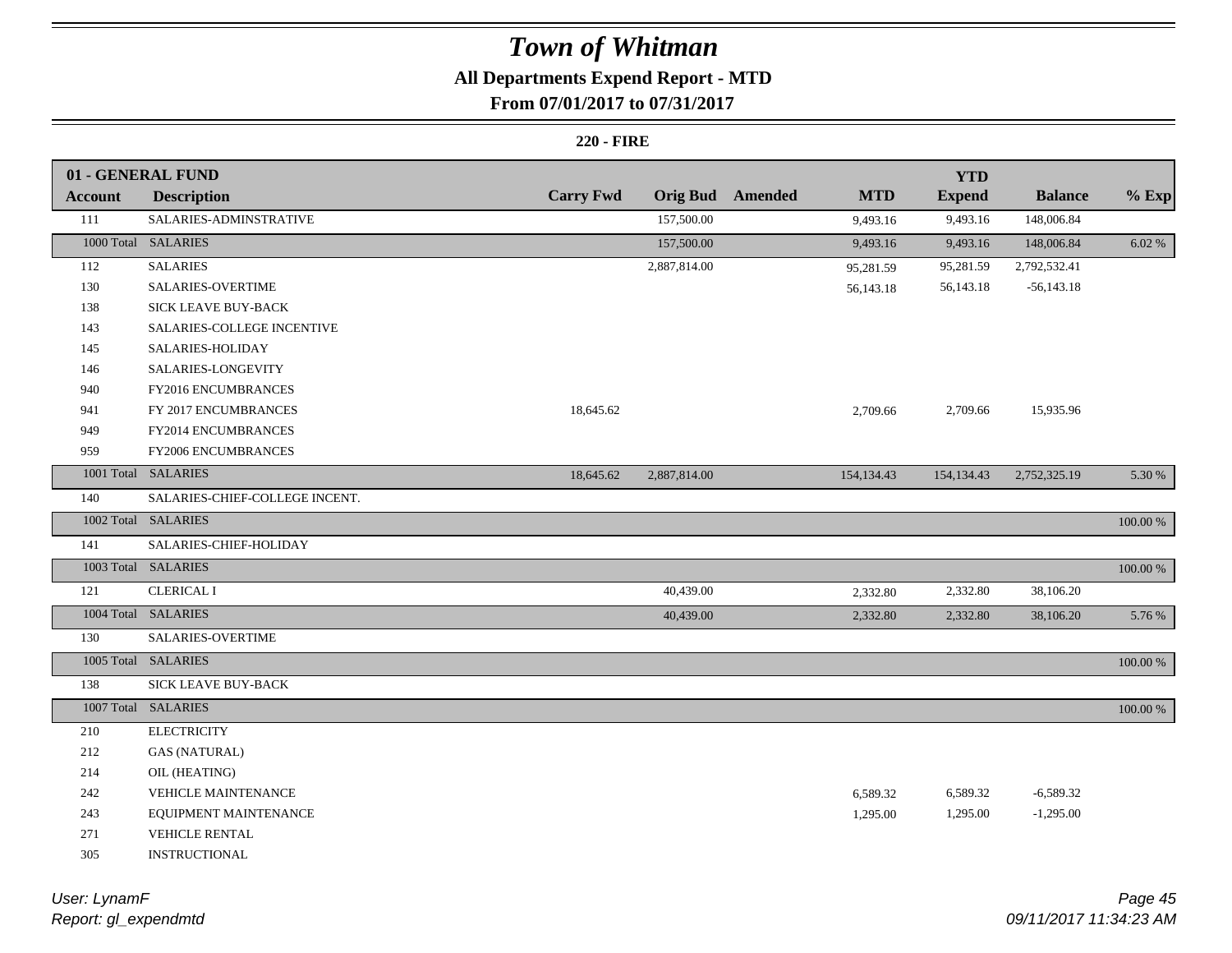## **All Departments Expend Report - MTD**

### **From 07/01/2017 to 07/31/2017**

#### **220 - FIRE**

|                | 01 - GENERAL FUND                        |                  |            |                         |            | <b>YTD</b>    |                |            |
|----------------|------------------------------------------|------------------|------------|-------------------------|------------|---------------|----------------|------------|
| <b>Account</b> | <b>Description</b>                       | <b>Carry Fwd</b> |            | <b>Orig Bud</b> Amended | <b>MTD</b> | <b>Expend</b> | <b>Balance</b> | $%$ Exp    |
| 340            | <b>TELEPHONE</b>                         |                  |            |                         |            |               |                |            |
| 341            | <b>AMBULANCE LICENSES</b>                |                  |            |                         | 300.00     | 300.00        | $-300.00$      |            |
| 343            | <b>CELL PHONES</b>                       |                  |            |                         | 364.07     | 364.07        | $-364.07$      |            |
| 420            | <b>OFFICE SUPPLIES</b>                   |                  |            |                         |            |               |                |            |
| 430            | <b>BUILDING MAINTENANCE &amp; REPAIR</b> |                  |            |                         | 2,211.48   | 2,211.48      | $-2,211.48$    |            |
| 481            | <b>GASOLINE</b>                          |                  |            |                         | 1,233.46   | 1,233.46      | $-1,233.46$    |            |
| 580            | FIRE SUPPLIES/PROTECT GEAR               |                  |            |                         |            |               |                |            |
| 581            | AMBULANCE SUPPLIES & EXPENSE             |                  |            |                         |            |               |                |            |
| 582            | <b>UNIFORMS</b>                          |                  |            |                         | 1,400.00   | 1,400.00      | $-1,400.00$    |            |
| 585            | MISCELLANEOUS EXPENSE                    |                  | 200,000.00 |                         | 157.50     | 157.50        | 199,842.50     |            |
| 320            | HEALTH CLUB MEMBERSHIPS                  |                  |            |                         |            |               |                |            |
| 717            | FIRE/SPRINKLER ALARM SYS.MAINT           |                  |            |                         |            |               |                |            |
| 730            | <b>ASSOCIATION DUES</b>                  |                  |            |                         | 1,324.00   | 1,324.00      | $-1,324.00$    |            |
| 731            | <b>MEETINGS</b>                          |                  |            |                         |            |               |                |            |
|                | 2000 Total EXPENSE                       |                  | 200,000.00 |                         | 14,874.83  | 14,874.83     | 185, 125. 17   | 7.43 %     |
| 354            | FIRE / SPRINKLER ALARM SYSTEM            |                  | 12,500.00  |                         | 1,488.75   | 1,488.75      | 11,011.25      |            |
|                | 2001 Total EXPENSE                       |                  | 12,500.00  |                         | 1,488.75   | 1,488.75      | 11,011.25      | 11.91 %    |
| 948            | FY07 ENCUMBRANCES                        |                  |            |                         |            |               |                |            |
| 939            | FY2015 ENCUMBRANCES                      |                  |            |                         |            |               |                |            |
| 940            | FY2016 ENCUMBRANCES                      |                  |            |                         |            |               |                |            |
| 941            | FY 2017 ENCUMBRANCES                     | 2,616.00         |            |                         |            |               | 2,616.00       |            |
| 943            | FY2012 ENCUMBRANCES                      |                  |            |                         |            |               |                |            |
| 945            | FY2013 ENCUMBRANCES                      |                  |            |                         |            |               |                |            |
| 946            | FY2010 ENCUMBRANCES                      |                  |            |                         |            |               |                |            |
| 949            | <b>FY2014 ENCUMBRANCES</b>               |                  |            |                         |            |               |                |            |
| 953            | FY2009 ENCUMBRANCES                      |                  |            |                         |            |               |                |            |
| 958            | FY2005 ENCUMBRANCES                      |                  |            |                         |            |               |                |            |
| 959            | FY2006 ENCUMBRANCES                      |                  |            |                         |            |               |                |            |
|                | 2002 Total EXPENSE                       | 2,616.00         |            |                         |            |               | 2,616.00       | $0.00\ \%$ |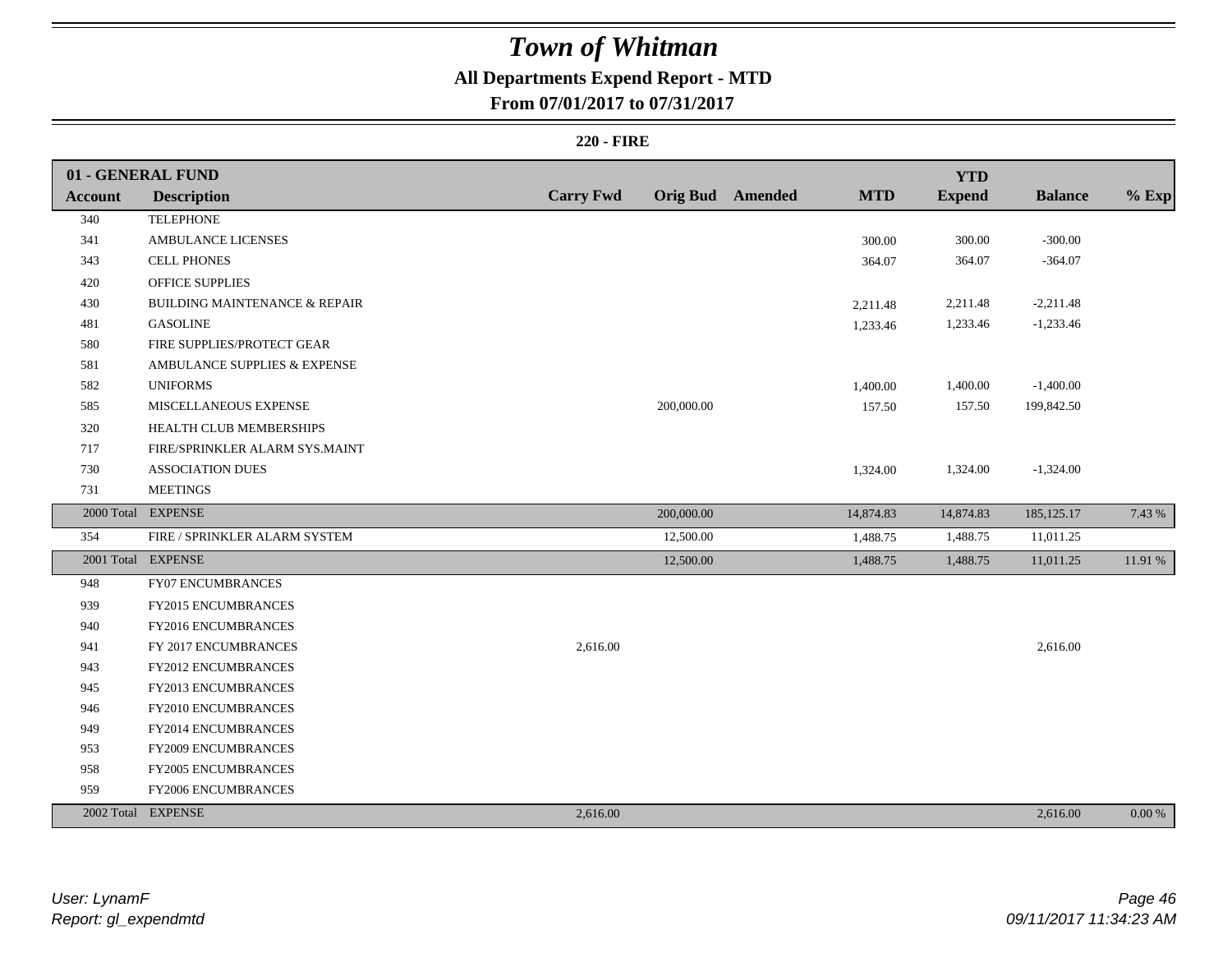## **All Departments Expend Report - MTD**

### **From 07/01/2017 to 07/31/2017**

#### **220 - FIRE**

|         | 01 - GENERAL FUND                                  |                  |                 |         |            | <b>YTD</b>    |                |             |
|---------|----------------------------------------------------|------------------|-----------------|---------|------------|---------------|----------------|-------------|
| Account | <b>Description</b>                                 | <b>Carry Fwd</b> | <b>Orig Bud</b> | Amended | <b>MTD</b> | <b>Expend</b> | <b>Balance</b> | $%$ Exp     |
| 382     | ARMORY BUILDING MAINTENANCE                        |                  | 10,000.00       |         |            |               | 10,000.00      |             |
|         | 2003 Total EXPENSE                                 |                  | 10,000.00       |         |            |               | 10,000.00      | $0.00\ \%$  |
| 353     | REGIONAL DISPATCH                                  |                  | 53,045.00       |         | 12,875.00  | 12,875.00     | 40,170.00      |             |
|         | 2004 Total EXPENSE                                 |                  | 53,045.00       |         | 12,875.00  | 12,875.00     | 40,170.00      | 24.27 %     |
| 999     |                                                    |                  |                 |         |            |               |                |             |
|         | 4436 Total A.2 STM 5/4/15 PUR.FIRE/CHF AUTO        |                  |                 |         |            |               |                | 100.00 %    |
| 999     |                                                    |                  |                 |         |            |               |                |             |
|         | 4437 Total A20ATM5/15LEA/PUR2015PUMP.ENG.1/8       |                  |                 |         |            |               |                | 100.00 %    |
| 580     | FIRE SUPPLIES/PROTECT GEAR                         |                  | 20,000.00       |         |            |               | 20,000.00      |             |
|         | 4438 Total A.23ATM 5/17EQUIP NEW FIREFIGHTERS      |                  | 20,000.00       |         |            |               | 20,000.00      | 0.00 %      |
| 999     |                                                    |                  | 70,926.90       |         | 70,926.90  | 70,926.90     |                |             |
|         | 4439 Total A24ATM5/17L/P 2015 PUMP.ENG.3/8         |                  | 70,926.90       |         | 70,926.90  | 70,926.90     |                | 100.00 %    |
| 999     |                                                    |                  |                 |         |            |               |                |             |
|         | 4440 Total A21ATM 5/09 PUR.FIRE/CHF AUTO           |                  |                 |         |            |               |                | $100.00~\%$ |
| 999     |                                                    |                  |                 |         |            |               |                |             |
|         | 4441 Total A11ATM5/16 FUND REGIONAL DISPATCH       |                  |                 |         |            |               |                | 100.00 %    |
| 999     |                                                    |                  |                 |         |            |               |                |             |
|         | 4442 Total A.42 ATM5/16 PUR.PROT.EQ./FIRE DEPT     |                  |                 |         |            |               |                | 100.00 %    |
| 999     |                                                    |                  | 22,204.00       |         |            |               | 22,204.00      |             |
|         | 4443 Total A27ATM5/17 SELF CONT.BR.APPAR.10%MTCH   |                  | 22,204.00       |         |            |               | 22,204.00      | 0.00 %      |
| 999     |                                                    |                  |                 |         |            |               |                |             |
|         | 4502 Total A19ATM5/15 LEA/PUR&EQUIP. AMB. (5/5)    |                  |                 |         |            |               |                | 100.00 %    |
| 999     |                                                    |                  |                 |         |            |               |                |             |
|         | 4517 Total A.39ATM5/16PUR.DEFIBRILLATORS           |                  |                 |         |            |               |                | 100.00 %    |
| 999     |                                                    |                  |                 |         |            |               |                |             |
|         | 4518 Total A.29 ATM 5/14 FUND REGIONAL DISPATCH    |                  |                 |         |            |               |                | $100.00~\%$ |
| 999     |                                                    |                  | 60,000.00       |         |            |               | 60,000.00      |             |
|         | 4528 Total A25ATM5/17 REFURBISH FIRE DEPT. VEHICLE |                  | 60,000.00       |         |            |               | 60,000.00      | $0.00~\%$   |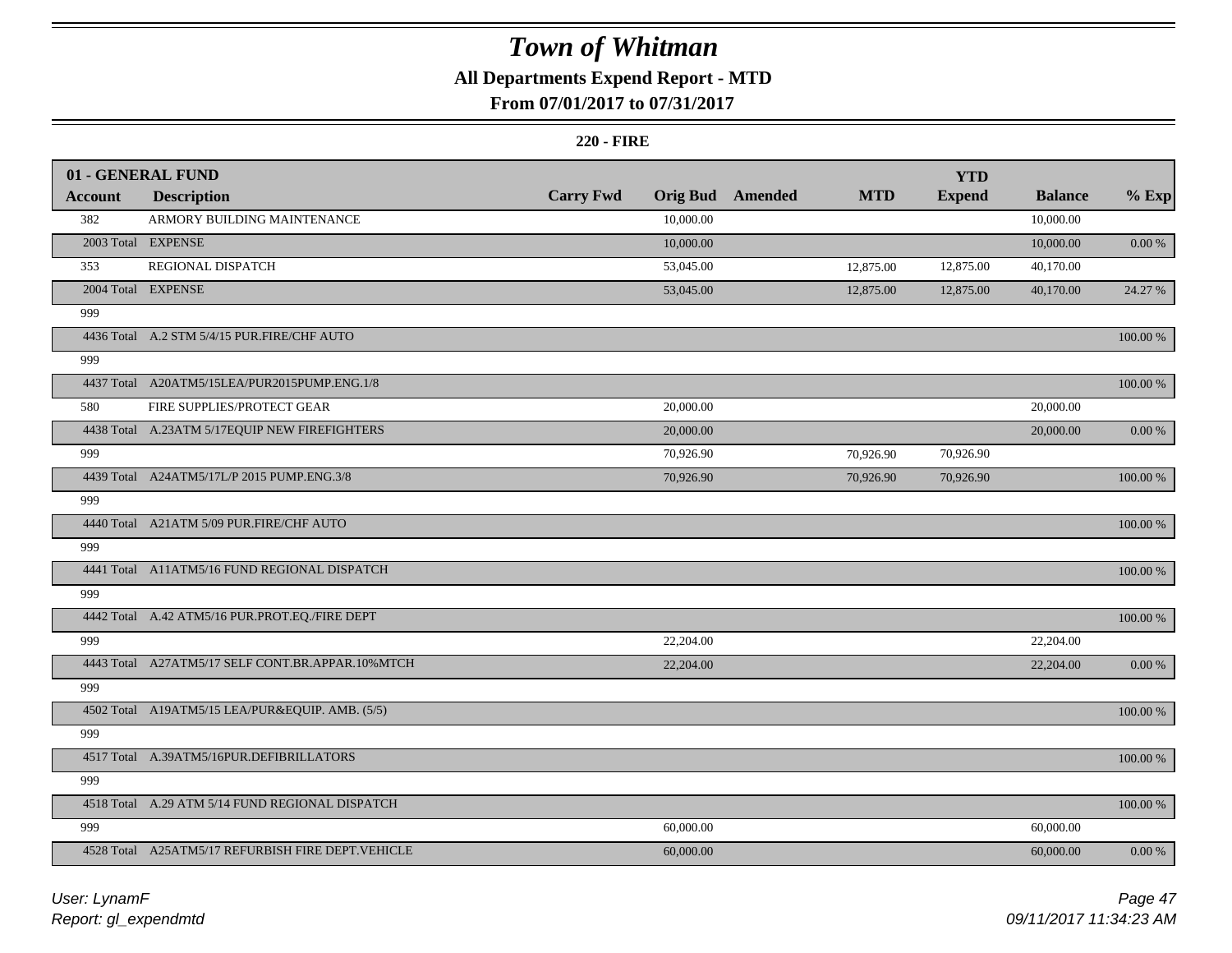## **All Departments Expend Report - MTD**

### **From 07/01/2017 to 07/31/2017**

#### **220 - FIRE**

|                | 01 - GENERAL FUND                                 |                  |                 |         |            | <b>YTD</b>    |                |             |
|----------------|---------------------------------------------------|------------------|-----------------|---------|------------|---------------|----------------|-------------|
| <b>Account</b> | <b>Description</b>                                | <b>Carry Fwd</b> | <b>Orig Bud</b> | Amended | <b>MTD</b> | <b>Expend</b> | <b>Balance</b> | $%$ Exp     |
| 999            |                                                   |                  |                 |         |            |               |                |             |
|                | 4530 Total A.16ATM5/14 PUR EMS REPORTING SOFTWARE |                  |                 |         |            |               |                | 100.00 %    |
| 999            |                                                   |                  | 40,050.28       |         | 39,955.74  | 39,955.74     | 94.54          |             |
| 4547 Total     | A.26 STM5/17 LEA/PUR.2017 AMB. 1/5                |                  | 40,050.28       |         | 39,955.74  | 39,955.74     | 94.54          | 99.76 %     |
| 999            |                                                   |                  |                 |         |            |               |                |             |
|                | 4554 Total A.38ATM5/16PUR.JAWS OF LIFE TOOLS      |                  |                 |         |            |               |                | $100.00~\%$ |
| 999            |                                                   |                  |                 |         |            |               |                |             |
|                | 4558 Total A19ATM5/14 REPL. FIRE STA.HEAT UNITS   |                  |                 |         |            |               |                | 100.00 %    |
| 999            |                                                   |                  |                 |         |            |               |                |             |
|                | 4559 Total A.40ATM5/16LEA/PUR&EQ.2012.AMB.4/4     |                  |                 |         |            |               |                | 100.00 %    |
| 999            |                                                   |                  |                 |         |            |               |                |             |
|                | 4566 Total A.18ATM5/15LEA/PUR&EQ.2012AMB.3/4      |                  |                 |         |            |               |                | 100.00 %    |
| 999            |                                                   |                  |                 |         |            |               |                |             |
|                | 4567 Total A.37ATM 5/16PUR2.AMB.STRCHS&STRUC.SYS  |                  |                 |         |            |               |                | $100.00~\%$ |
| 999            |                                                   |                  |                 |         |            |               |                |             |
|                | 4568 Total A.18ATM 5/14 PUR/EQ.FIRE COMMAND VEH.  |                  |                 |         |            |               |                | $100.00~\%$ |
| 220 Total FIRE |                                                   | 21,261.62        | 3,574,479.18    |         | 306,081.61 | 306,081.61    | 3,289,659.19   |             |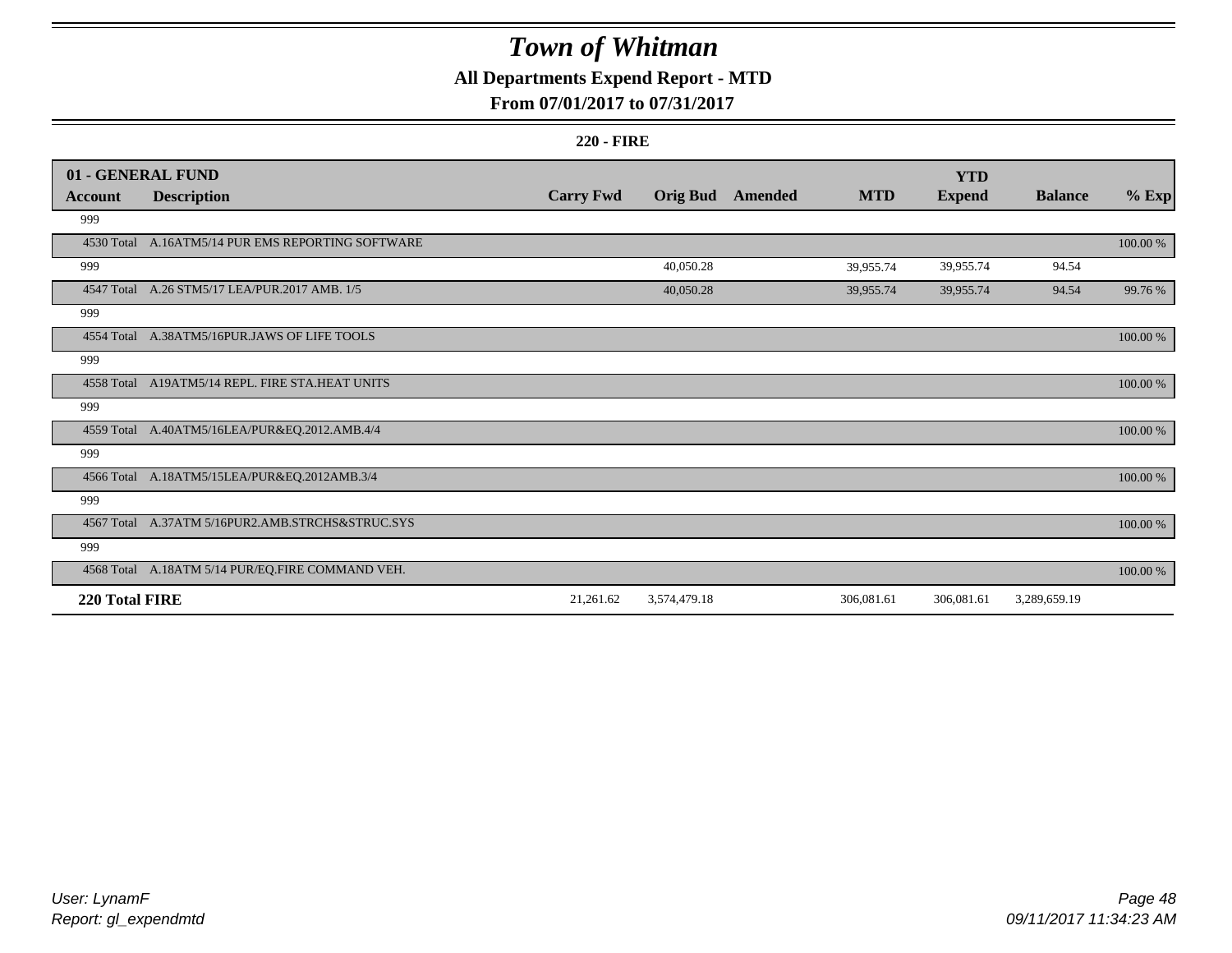**All Departments Expend Report - MTD**

**From 07/01/2017 to 07/31/2017**

#### **221 - FIRE ALARM MAINTENANCE**

|                | 01 - GENERAL FUND                         |                  |                 |                |            | <b>YTD</b>    |                |          |
|----------------|-------------------------------------------|------------------|-----------------|----------------|------------|---------------|----------------|----------|
| <b>Account</b> | <b>Description</b>                        | <b>Carry Fwd</b> | <b>Orig Bud</b> | <b>Amended</b> | <b>MTD</b> | <b>Expend</b> | <b>Balance</b> | $%$ Exp  |
| 585            | MISCELLANEOUS EXPENSE                     |                  |                 |                |            |               |                |          |
|                | 2000 Total EXPENSE                        |                  |                 |                |            |               |                | 100.00 % |
| 945            | FY2013 ENCUMBRANCES                       |                  |                 |                |            |               |                |          |
| 946            | FY2010 ENCUMBRANCES                       |                  |                 |                |            |               |                |          |
| 949            | <b>FY2014 ENCUMBRANCES</b>                |                  |                 |                |            |               |                |          |
|                | 2001 Total EXPENSE                        |                  |                 |                |            |               |                | 100.00 % |
| 999            |                                           |                  |                 |                |            |               |                |          |
|                | 4423 Total A.4STM5/6/02FIRE ALMS.TN.BLDGS |                  |                 |                |            |               |                | 100.00 % |
|                | <b>221 Total FIRE ALARM MAINTENANCE</b>   |                  |                 |                |            |               |                |          |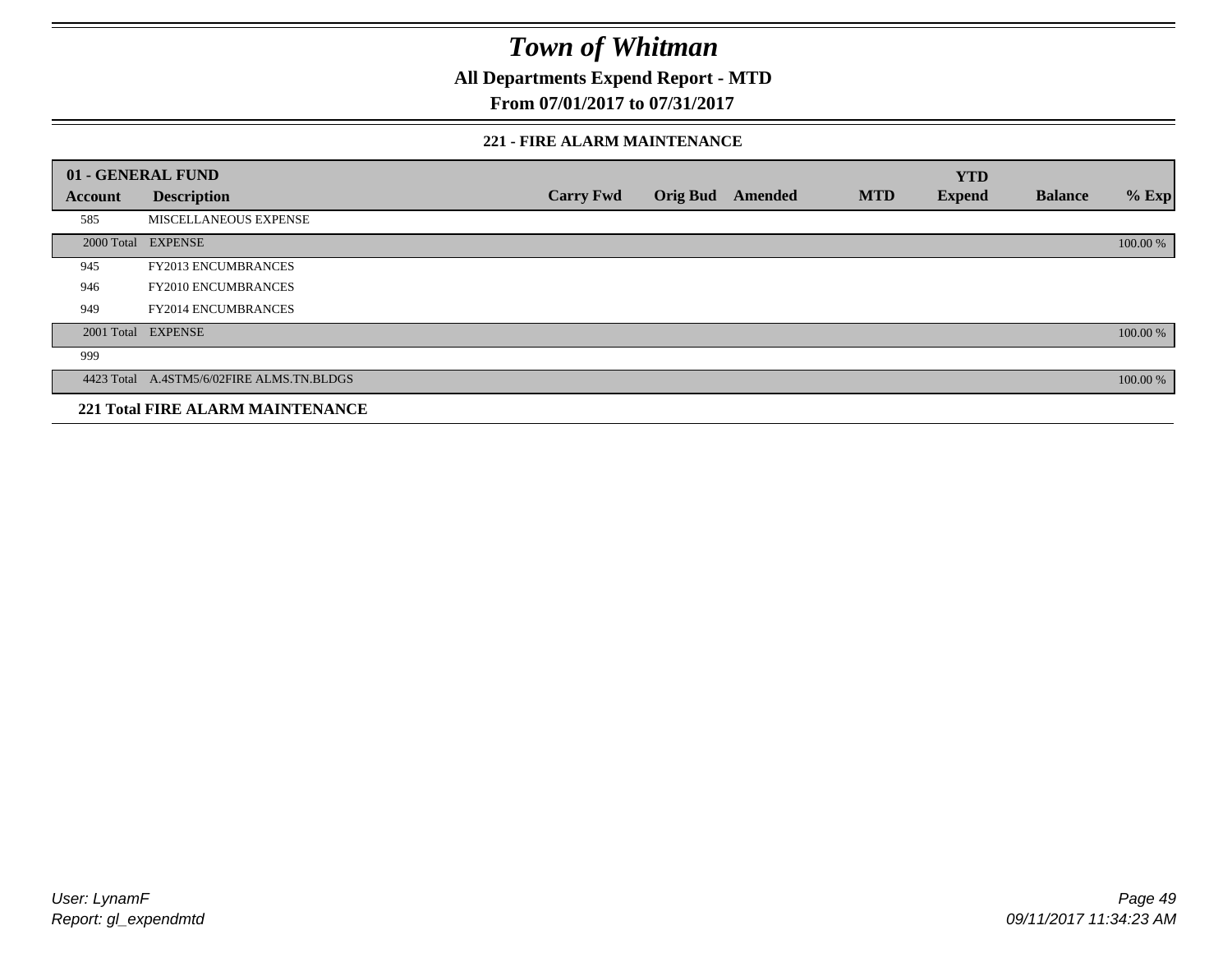## **All Departments Expend Report - MTD**

#### **From 07/01/2017 to 07/31/2017**

#### **222 - FOREST FIRES**

|                | 01 - GENERAL FUND             |                  |                 |                |            | <b>YTD</b>    |                |          |
|----------------|-------------------------------|------------------|-----------------|----------------|------------|---------------|----------------|----------|
| <b>Account</b> | <b>Description</b>            | <b>Carry Fwd</b> | <b>Orig Bud</b> | <b>Amended</b> | <b>MTD</b> | <b>Expend</b> | <b>Balance</b> | $%$ Exp  |
| 112            | <b>SALARIES</b>               |                  |                 |                |            |               |                |          |
|                | 1000 Total SALARIES           |                  |                 |                |            |               |                | 100.00 % |
| 585            | <b>MISCELLANEOUS EXPENSE</b>  |                  | 2,000.00        |                |            |               | 2,000.00       |          |
| 2000 Total     | <b>EXPENSE</b>                |                  | 2,000.00        |                |            |               | 2,000.00       | 0.00 %   |
| 943            | <b>FY2012 ENCUMBRANCES</b>    |                  |                 |                |            |               |                |          |
| 945            | <b>FY2013 ENCUMBRANCES</b>    |                  |                 |                |            |               |                |          |
| 946            | <b>FY2010 ENCUMBRANCES</b>    |                  |                 |                |            |               |                |          |
|                | 2001 Total EXPENSE            |                  |                 |                |            |               |                | 100.00 % |
|                | <b>222 Total FOREST FIRES</b> |                  | 2,000.00        |                |            |               | 2,000.00       |          |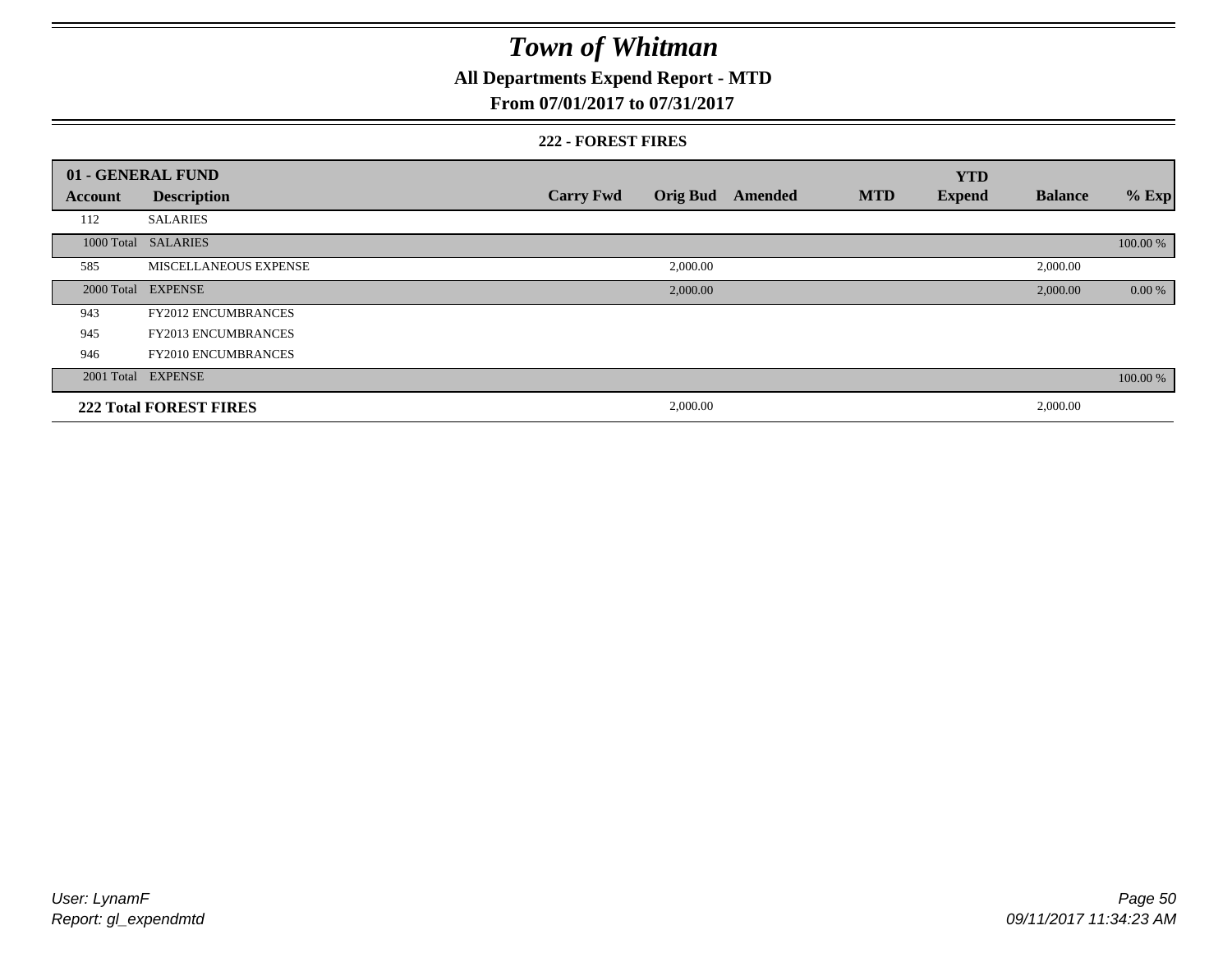**All Departments Expend Report - MTD**

**From 07/01/2017 to 07/31/2017**

#### **230 - RIGHT TO KNOW LAW BUDGET**

|         | 01 - GENERAL FUND                  |                  |                         |            | YTD           |                |            |
|---------|------------------------------------|------------------|-------------------------|------------|---------------|----------------|------------|
| Account | <b>Description</b>                 | <b>Carry Fwd</b> | <b>Orig Bud</b> Amended | <b>MTD</b> | <b>Expend</b> | <b>Balance</b> | $%$ Exp    |
| 585     | MISCELLANEOUS EXPENSE              |                  |                         |            |               |                |            |
|         | 2000 Total EXPENSE                 |                  |                         |            |               |                | $100.00\%$ |
|         | 230 Total RIGHT TO KNOW LAW BUDGET |                  |                         |            |               |                |            |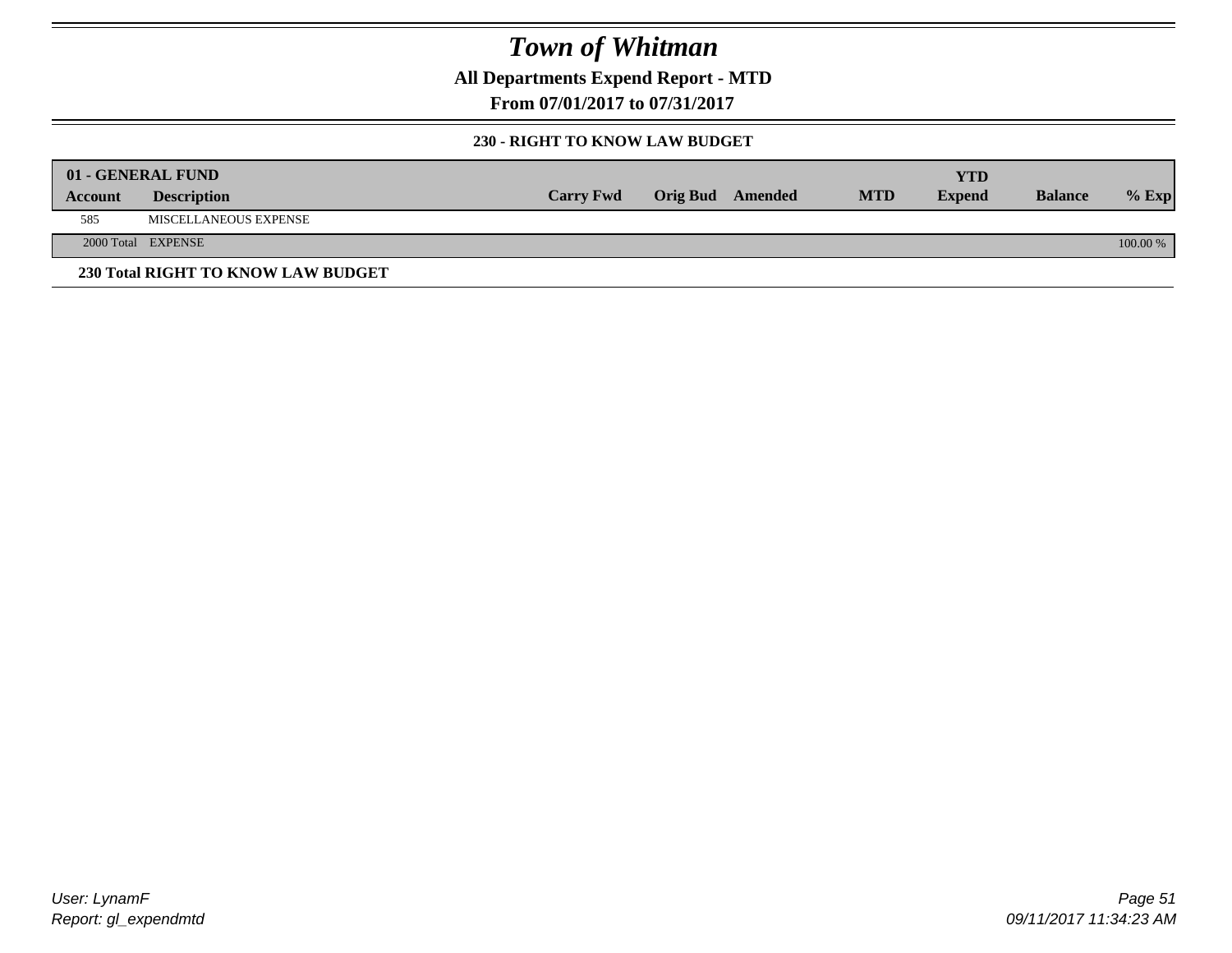**All Departments Expend Report - MTD**

**From 07/01/2017 to 07/31/2017**

#### **231 - AMBULANCE REPAIR**

| 01 - GENERAL FUND |                                   |                  |           |                  |            | <b>YTD</b>    |                |          |
|-------------------|-----------------------------------|------------------|-----------|------------------|------------|---------------|----------------|----------|
| Account           | <b>Description</b>                | <b>Carry Fwd</b> |           | Orig Bud Amended | <b>MTD</b> | <b>Expend</b> | <b>Balance</b> | $%$ Exp  |
| 585               | MISCELLANEOUS EXPENSE             |                  | 25,000.00 |                  |            |               | 25,000.00      |          |
|                   | 2000 Total EXPENSE                |                  | 25,000.00 |                  |            |               | 25,000.00      | 0.00 %   |
| 939               | <b>FY2015 ENCUMBRANCES</b>        |                  |           |                  |            |               |                |          |
|                   | 2001 Total EXPENSE                |                  |           |                  |            |               |                | 100.00 % |
|                   | <b>231 Total AMBULANCE REPAIR</b> |                  | 25,000.00 |                  |            |               | 25,000.00      |          |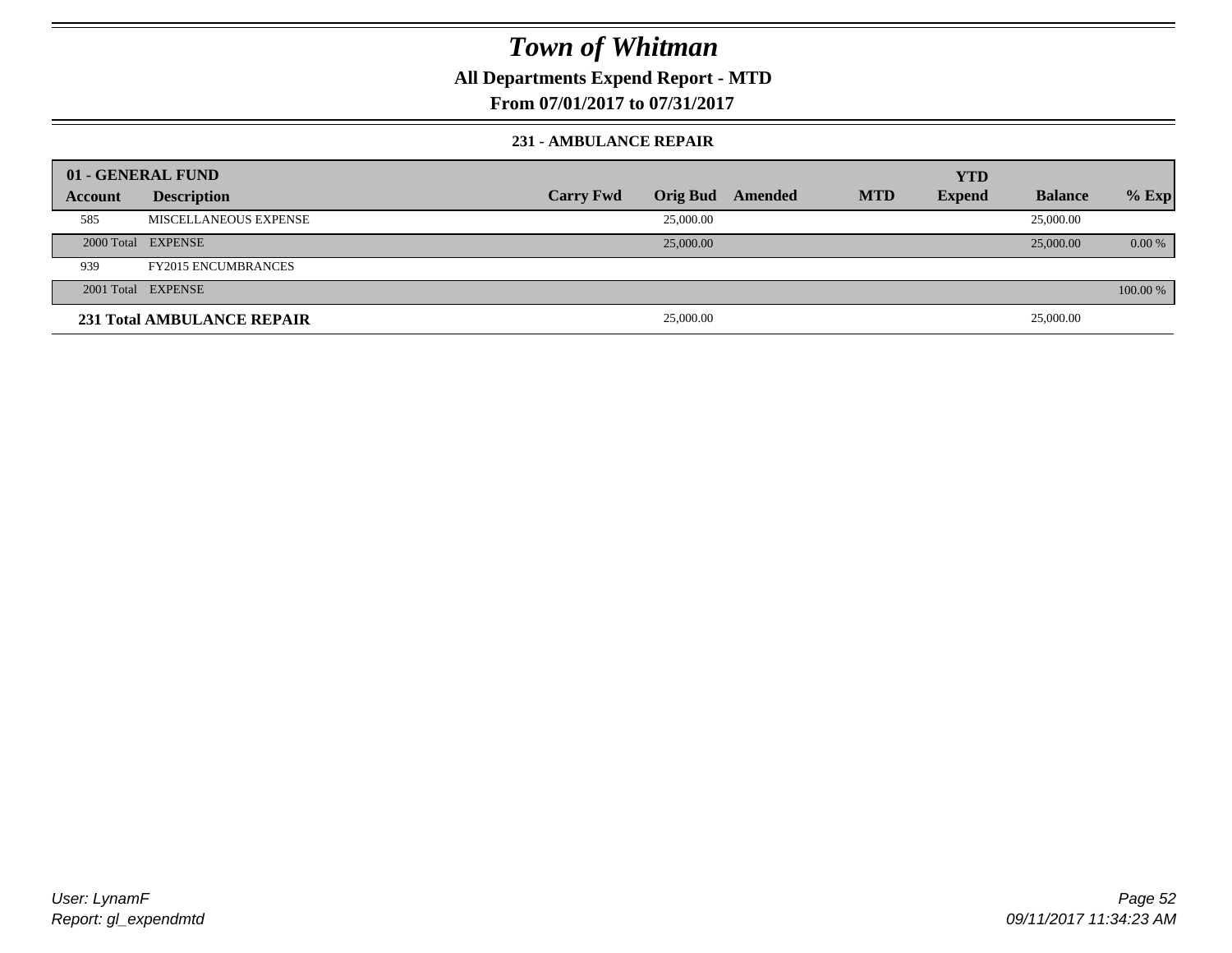**All Departments Expend Report - MTD**

**From 07/01/2017 to 07/31/2017**

#### **233 - AMBULANCE BILLING**

|            | 01 - GENERAL FUND           |                  |                 |         |            | <b>YTD</b>    |                |          |
|------------|-----------------------------|------------------|-----------------|---------|------------|---------------|----------------|----------|
| Account    | <b>Description</b>          | <b>Carry Fwd</b> | <b>Orig Bud</b> | Amended | <b>MTD</b> | <b>Expend</b> | <b>Balance</b> | $%$ Exp  |
| 252        | <b>SERVICES</b>             |                  | 28,000.00       |         |            |               | 28,000.00      |          |
| 2000 Total | <b>EXPENSE</b>              |                  | 28,000.00       |         |            |               | 28,000.00      | 0.00 %   |
| 941        | FY 2017 ENCUMBRANCES        | 3,254.58         |                 |         | 3,254.58   | 3,254.58      |                |          |
| 943        | <b>FY2012 ENCUMBRANCES</b>  |                  |                 |         |            |               |                |          |
| 945        | <b>FY2013 ENCUMBRANCES</b>  |                  |                 |         |            |               |                |          |
| 946        | <b>FY2010 ENCUMBRANCES</b>  |                  |                 |         |            |               |                |          |
| 949        | <b>FY2014 ENCUMBRANCES</b>  |                  |                 |         |            |               |                |          |
| 959        | FY2006 ENCUMBRANCES         |                  |                 |         |            |               |                |          |
|            | 2001 Total EXPENSE          | 3,254.58         |                 |         | 3,254.58   | 3,254.58      |                | 100.00 % |
|            | 233 Total AMBULANCE BILLING | 3,254.58         | 28,000.00       |         | 3,254.58   | 3,254.58      | 28,000.00      |          |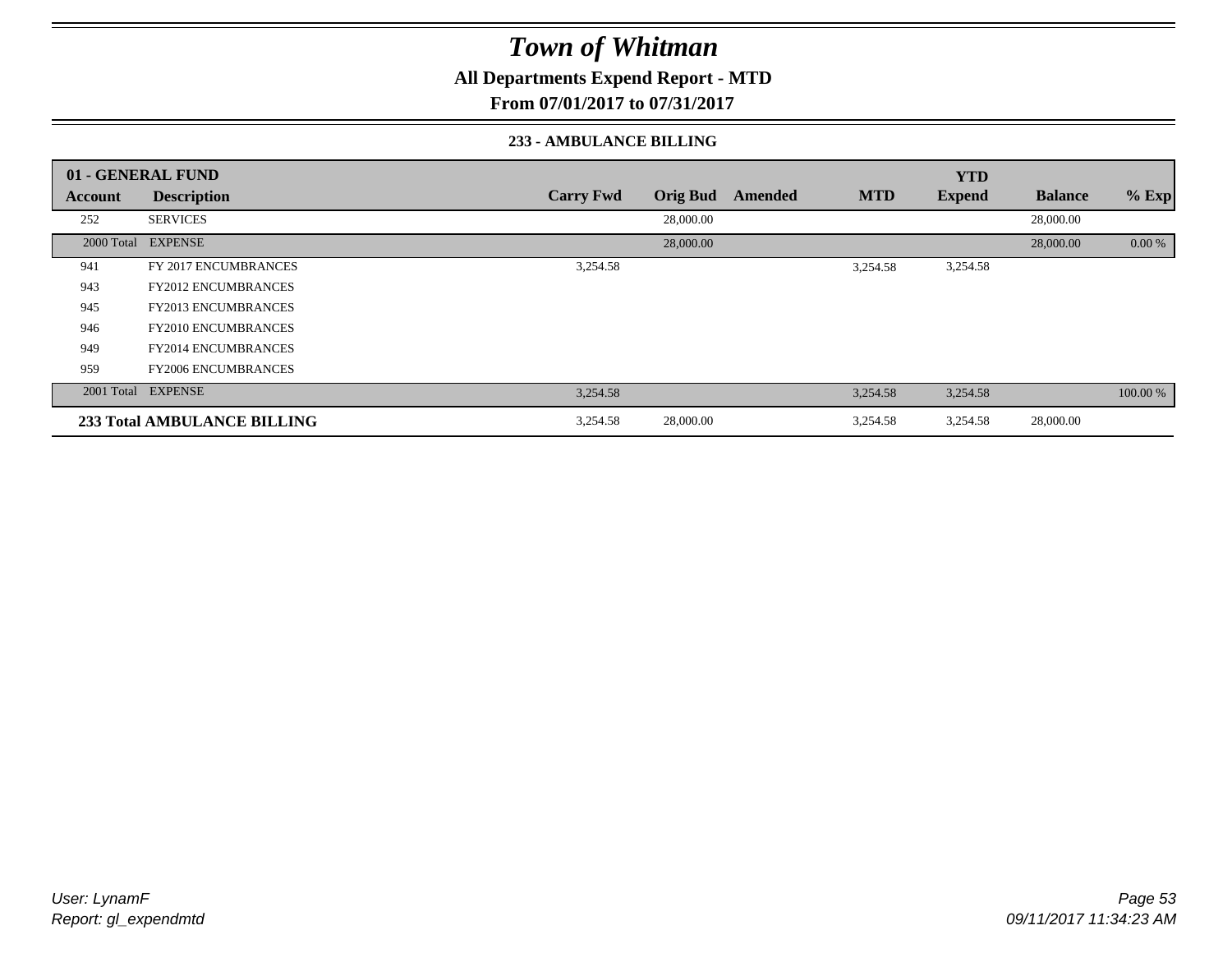**All Departments Expend Report - MTD**

**From 07/01/2017 to 07/31/2017**

#### **241 - BUILDING INSPECTOR**

|                | 01 - GENERAL FUND                   |                  |           |                         |            | <b>YTD</b>    |                |            |
|----------------|-------------------------------------|------------------|-----------|-------------------------|------------|---------------|----------------|------------|
| <b>Account</b> | <b>Description</b>                  | <b>Carry Fwd</b> |           | <b>Orig Bud</b> Amended | <b>MTD</b> | <b>Expend</b> | <b>Balance</b> | $%$ Exp    |
| 120            | SALARIES-PART TIME                  |                  | 64,201.00 |                         | 3,703.89   | 3,703.89      | 60,497.11      |            |
|                | 1000 Total SALARIES                 |                  | 64,201.00 |                         | 3,703.89   | 3,703.89      | 60,497.11      | 5.76 %     |
| 121            | <b>CLERICAL I</b>                   |                  | 46,257.00 |                         | 2,627.55   | 2,627.55      | 43,629.45      |            |
|                | 1001 Total SALARIES                 |                  | 46,257.00 |                         | 2,627.55   | 2,627.55      | 43,629.45      | 5.68 %     |
| 126            | <b>CLERICAL II</b>                  |                  |           |                         |            |               |                |            |
|                | 1002 Total SALARIES                 |                  |           |                         |            |               |                | 100.00 %   |
| 133            | <b>ASSISTANT</b>                    |                  | 1,700.00  |                         |            |               | 1,700.00       |            |
|                | 1003 Total SALARIES                 |                  | 1,700.00  |                         |            |               | 1,700.00       | $0.00\,\%$ |
| 242            | VEHICLE MAINTENANCE                 |                  |           |                         |            |               |                |            |
| 340            | <b>TELEPHONE</b>                    |                  |           |                         |            |               |                |            |
| 343            | <b>CELL PHONES</b>                  |                  |           |                         | 50.99      | 50.99         | $-50.99$       |            |
| 420            | <b>OFFICE SUPPLIES</b>              |                  |           |                         |            |               |                |            |
| 481            | <b>GASOLINE</b>                     |                  |           |                         |            |               |                |            |
| 585            | MISCELLANEOUS EXPENSE               |                  | 4,869.00  |                         |            |               | 4,869.00       |            |
| 730            | <b>ASSOCIATION DUES</b>             |                  |           |                         |            |               |                |            |
| 731            | <b>MEETINGS</b>                     |                  |           |                         |            |               |                |            |
| 746            | <b>AUTO EXPENSE</b>                 |                  |           |                         | 64.73      | 64.73         | $-64.73$       |            |
|                | 2000 Total EXPENSE                  |                  | 4,869.00  |                         | 115.72     | 115.72        | 4,753.28       | 2.37 %     |
| 710            | IN STATE TRAVEL                     |                  |           |                         |            |               |                |            |
| 746            | <b>AUTO EXPENSE</b>                 |                  | 800.00    |                         |            |               | 800.00         |            |
|                | 2001 Total EXPENSE                  |                  | 800.00    |                         |            |               | 800.00         | 0.00 %     |
| 940            | FY2016 ENCUMBRANCES                 |                  |           |                         |            |               |                |            |
| 943            | FY2012 ENCUMBRANCES                 |                  |           |                         |            |               |                |            |
| 939            | FY2015 ENCUMBRANCES                 |                  |           |                         |            |               |                |            |
| 949            | FY2014 ENCUMBRANCES                 |                  |           |                         |            |               |                |            |
|                | 2002 Total EXPENSE                  |                  |           |                         |            |               |                | 100.00 %   |
| 750            | RS.FD.-DEMO.BARN-655 WASHINGTON ST. |                  |           |                         |            |               |                |            |
|                | 2003 Total EXPENSE                  |                  |           |                         |            |               |                | 100.00 %   |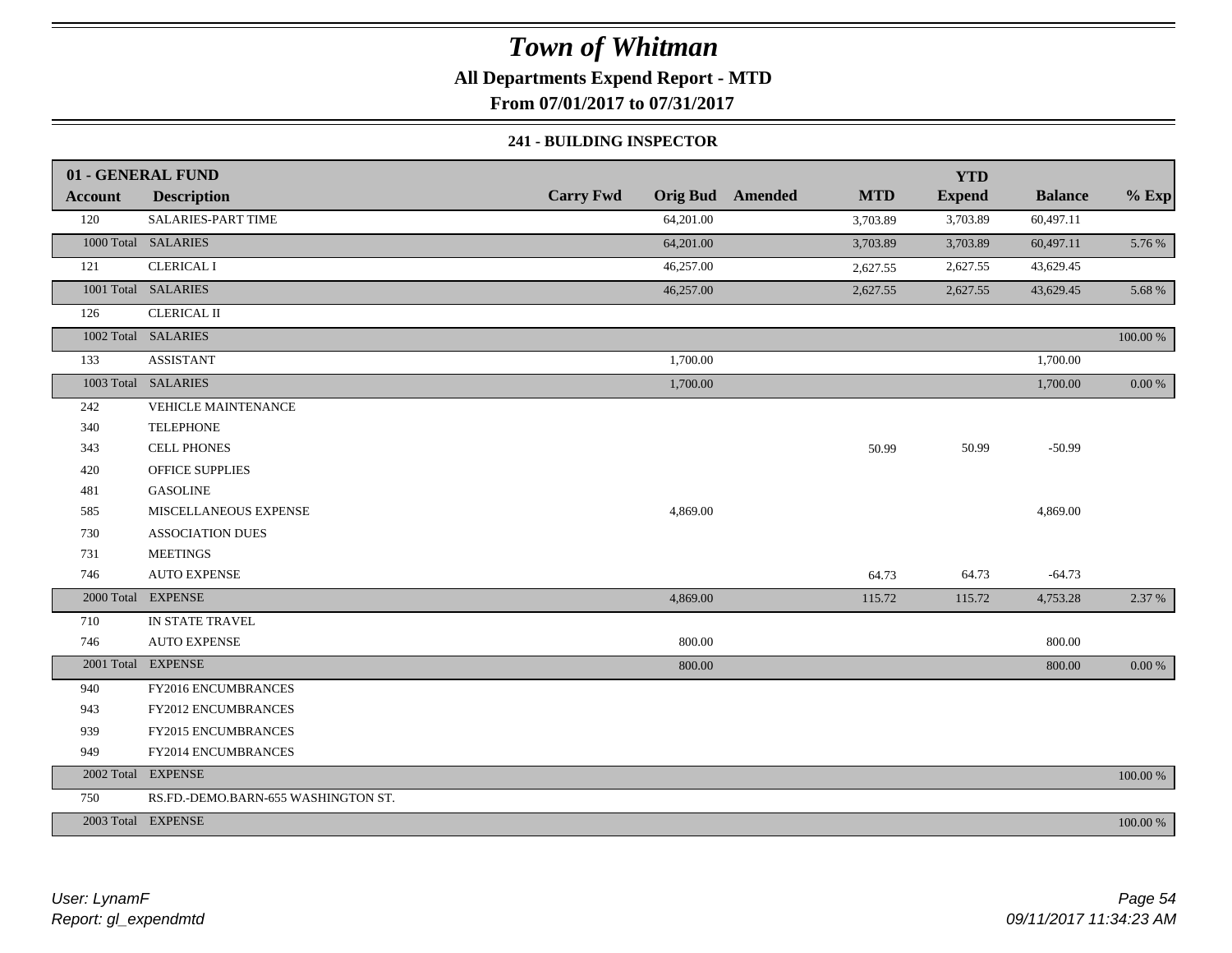### **All Departments Expend Report - MTD**

### **From 07/01/2017 to 07/31/2017**

#### **241 - BUILDING INSPECTOR**

|         | 01 - GENERAL FUND                     |                  |            |         |            | <b>YTD</b>    |                |            |
|---------|---------------------------------------|------------------|------------|---------|------------|---------------|----------------|------------|
| Account | <b>Description</b>                    | <b>Carry Fwd</b> | Orig Bud   | Amended | <b>MTD</b> | <b>Expend</b> | <b>Balance</b> | $%$ Exp    |
| 753     | RS.FD.-COND.PROP.- 64 STAR ST.        |                  |            |         |            |               |                |            |
| 754     | RES. FND. TR. - BOARD UP 35 EAST AVE. |                  |            |         |            |               |                |            |
|         | 2004 Total EXPENSE                    |                  |            |         |            |               |                | $100.00\%$ |
|         | 241 Total BUILDING INSPECTOR          |                  | 117,827.00 |         | 6,447.16   | 6,447.16      | 111,379.84     |            |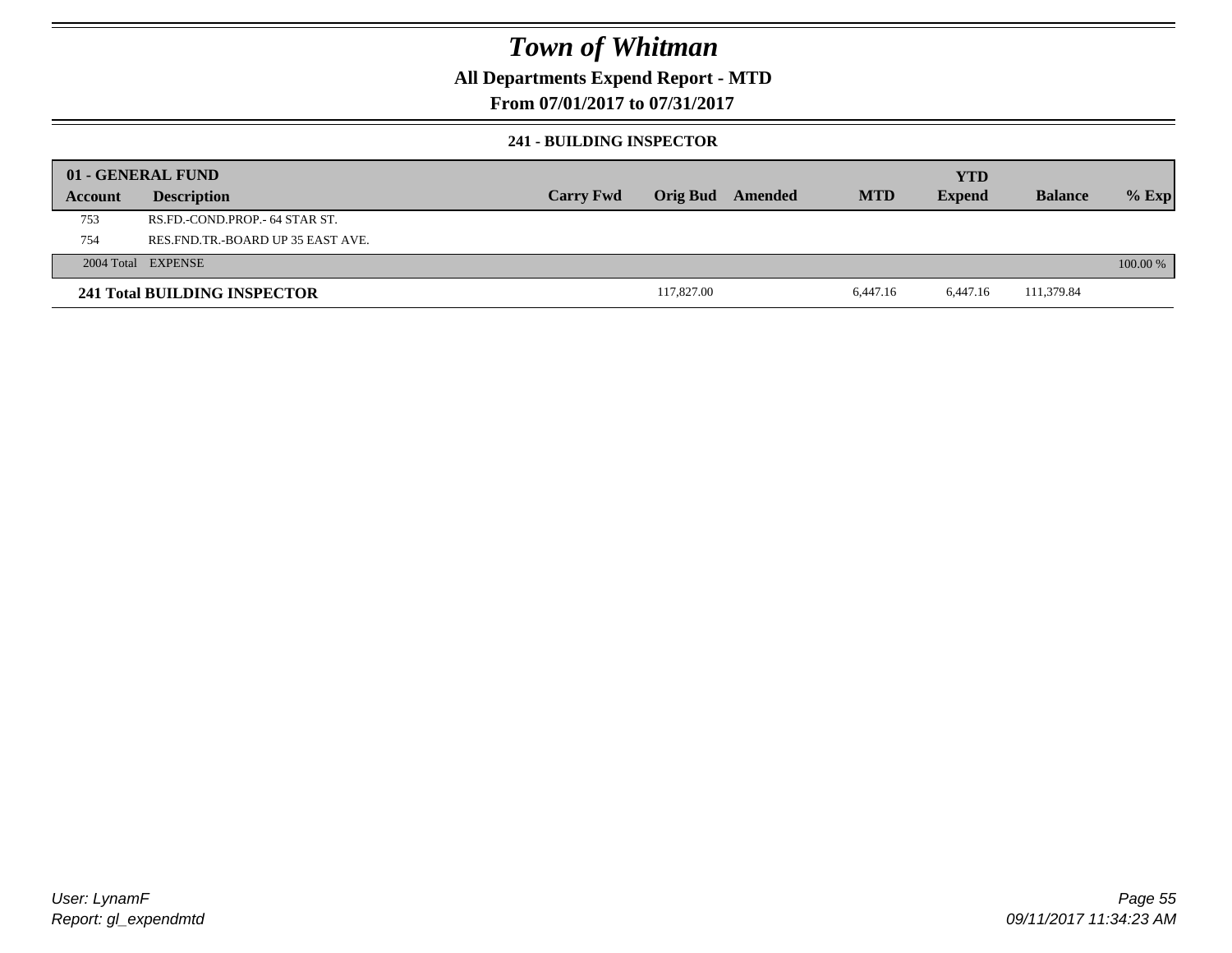### **All Departments Expend Report - MTD**

**From 07/01/2017 to 07/31/2017**

#### **242 - GAS INSPECTOR**

|                | 01 - GENERAL FUND              |                                     |                       | <b>YTD</b>    |                |         |
|----------------|--------------------------------|-------------------------------------|-----------------------|---------------|----------------|---------|
| <b>Account</b> | <b>Description</b>             | <b>Orig Bud</b><br><b>Carry Fwd</b> | <b>MTD</b><br>Amended | <b>Expend</b> | <b>Balance</b> | $%$ Exp |
| 120            | <b>SALARIES-PART TIME</b>      | 4,571.00                            | 380.92                | 380.92        | 4,190.08       |         |
|                | 1000 Total SALARIES            | 4,571.00                            | 380.92                | 380.92        | 4,190.08       | 8.33 %  |
| 420            | <b>OFFICE SUPPLIES</b>         |                                     |                       |               |                |         |
| 585            | <b>MISCELLANEOUS EXPENSE</b>   | 400.00                              |                       |               | 400.00         |         |
| 710            | IN STATE TRAVEL                |                                     |                       |               |                |         |
| 731            | <b>MEETINGS</b>                |                                     |                       |               |                |         |
|                | 2000 Total EXPENSE             | 400.00                              |                       |               | 400.00         | 0.00 %  |
|                | <b>242 Total GAS INSPECTOR</b> | 4,971.00                            | 380.92                | 380.92        | 4,590.08       |         |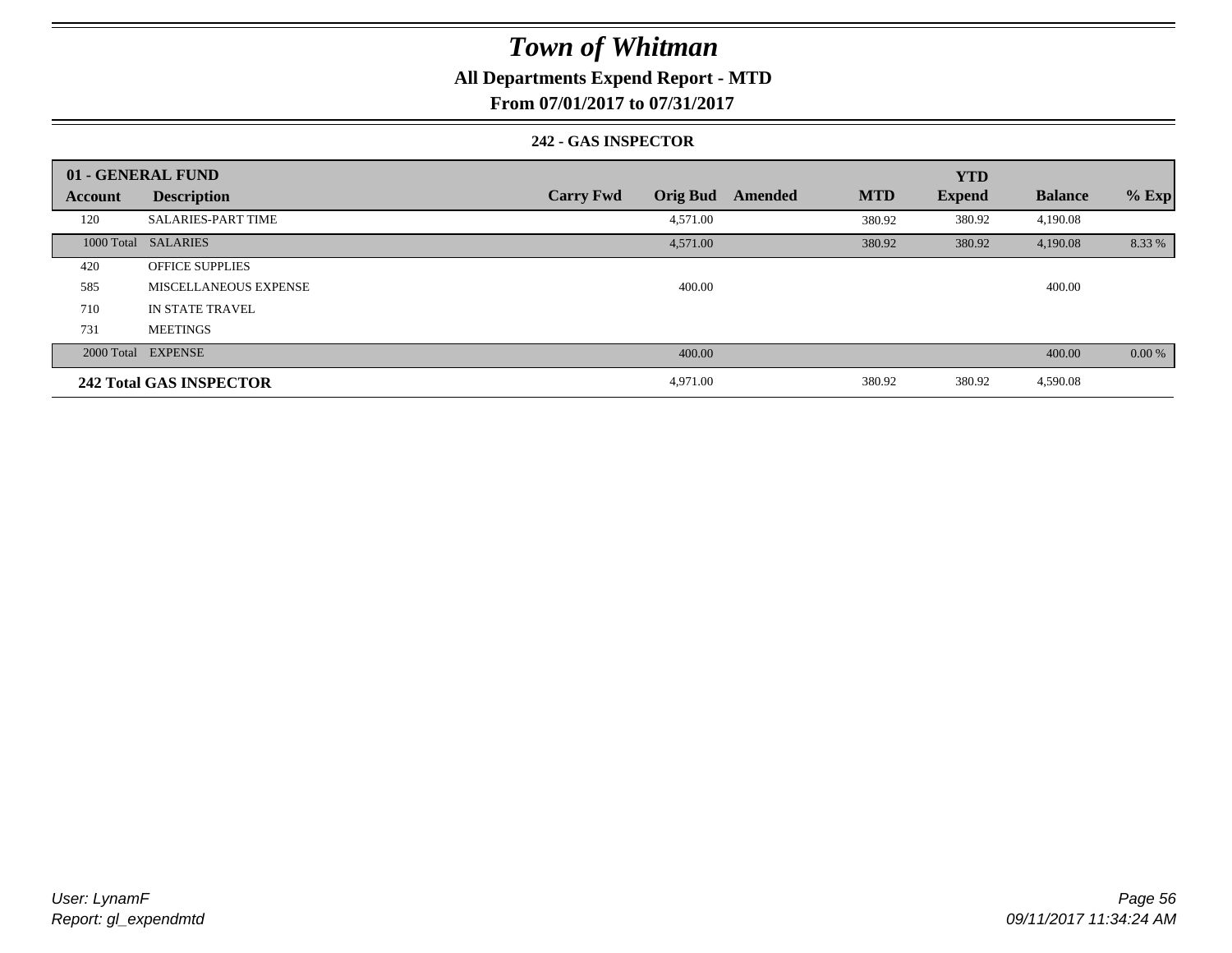### **All Departments Expend Report - MTD**

**From 07/01/2017 to 07/31/2017**

#### **243 - PLUMBING INSPECTOR**

|                | 01 - GENERAL FUND                   |                                     |                       | <b>YTD</b>    |                |         |
|----------------|-------------------------------------|-------------------------------------|-----------------------|---------------|----------------|---------|
| <b>Account</b> | <b>Description</b>                  | <b>Carry Fwd</b><br><b>Orig Bud</b> | <b>MTD</b><br>Amended | <b>Expend</b> | <b>Balance</b> | $%$ Exp |
| 120            | <b>SALARIES-PART TIME</b>           | 11,106.00                           | 925.50                | 925.50        | 10,180.50      |         |
|                | 1000 Total SALARIES                 | 11,106.00                           | 925.50                | 925.50        | 10,180.50      | 8.33 %  |
| 420            | <b>OFFICE SUPPLIES</b>              |                                     |                       |               |                |         |
| 585            | MISCELLANEOUS EXPENSE               | 500.00                              |                       |               | 500.00         |         |
| 710            | IN STATE TRAVEL                     |                                     |                       |               |                |         |
| 731            | <b>MEETINGS</b>                     |                                     |                       |               |                |         |
|                | 2000 Total EXPENSE                  | 500.00                              |                       |               | 500.00         | 0.00 %  |
|                | <b>243 Total PLUMBING INSPECTOR</b> | 11,606.00                           | 925.50                | 925.50        | 10,680.50      |         |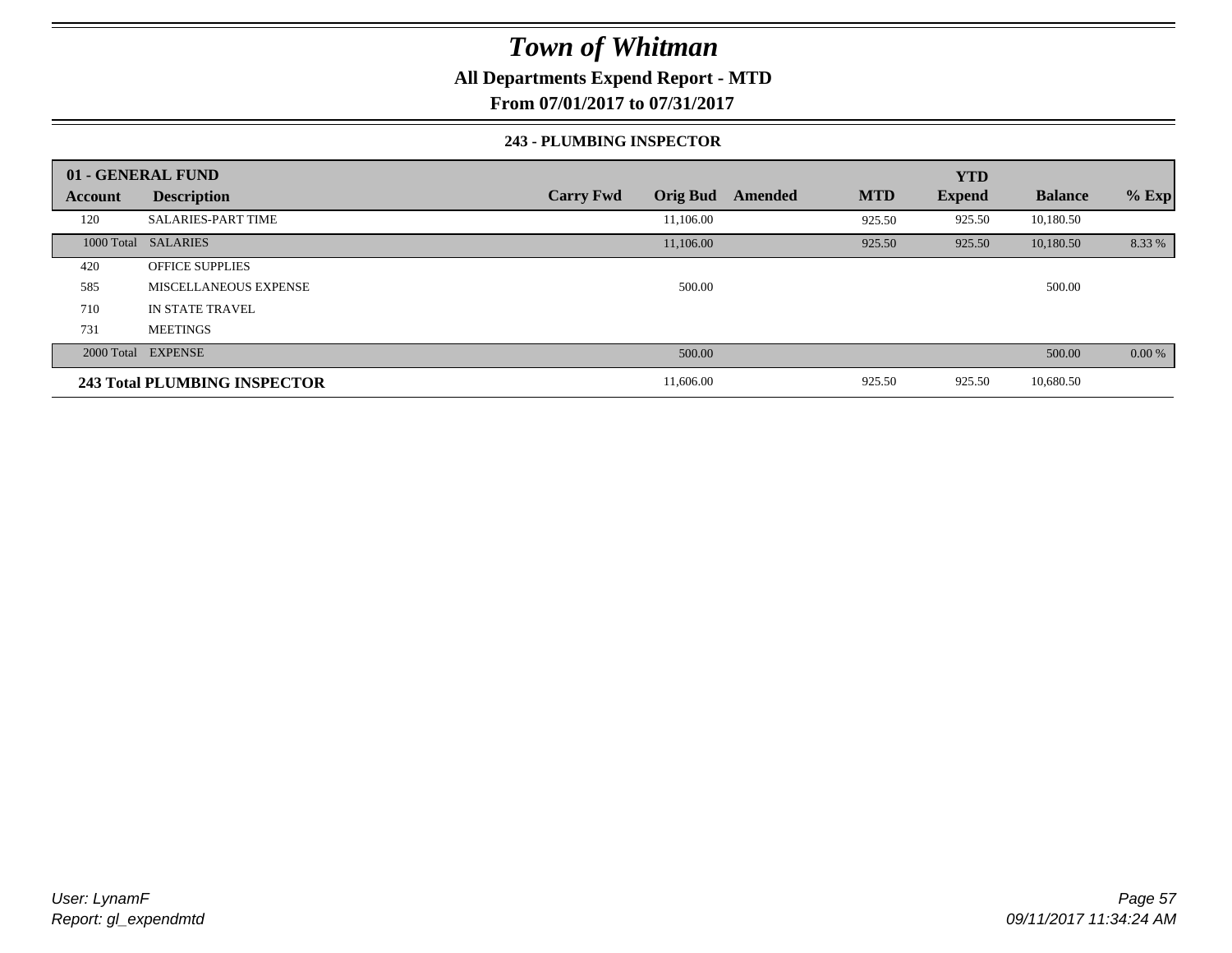**All Departments Expend Report - MTD**

**From 07/01/2017 to 07/31/2017**

#### **244 - SEALER OF WEIGHTS & MEASURES**

|                | 01 - GENERAL FUND                        |                  |                 |         |            | <b>YTD</b>    |                |          |
|----------------|------------------------------------------|------------------|-----------------|---------|------------|---------------|----------------|----------|
| <b>Account</b> | <b>Description</b>                       | <b>Carry Fwd</b> | <b>Orig Bud</b> | Amended | <b>MTD</b> | <b>Expend</b> | <b>Balance</b> | $%$ Exp  |
| 120            | SALARIES-PART TIME                       |                  | 4,526.00        |         |            |               | 4,526.00       |          |
|                | 1000 Total SALARIES                      |                  | 4,526.00        |         |            |               | 4,526.00       | 0.00 %   |
| 420            | <b>OFFICE SUPPLIES</b>                   |                  |                 |         |            |               |                |          |
| 585            | MISCELLANEOUS EXPENSE                    |                  | 550.00          |         |            |               | 550.00         |          |
| 710            | IN STATE TRAVEL                          |                  |                 |         |            |               |                |          |
| 730            | <b>ASSOCIATION DUES</b>                  |                  |                 |         |            |               |                |          |
| 731            | <b>MEETINGS</b>                          |                  |                 |         |            |               |                |          |
| 2000 Total     | <b>EXPENSE</b>                           |                  | 550.00          |         |            |               | 550.00         | 0.00 %   |
| 243            | EQUIPMENT MAINTENANCE                    |                  | 125.00          |         |            |               | 125.00         |          |
| 2001 Total     | <b>EXPENSE</b>                           |                  | 125.00          |         |            |               | 125.00         | 0.00 %   |
| 949            | <b>FY2014 ENCUMBRANCES</b>               |                  |                 |         |            |               |                |          |
|                | 2002 Total EXPENSE                       |                  |                 |         |            |               |                | 100.00 % |
| 999            |                                          |                  |                 |         |            |               |                |          |
|                | 3801 Total RESERVE FND.TRAN. - EQUIPMENT |                  |                 |         |            |               |                | 100.00 % |
|                | 244 Total SEALER OF WEIGHTS & MEASURES   |                  | 5,201.00        |         |            |               | 5,201.00       |          |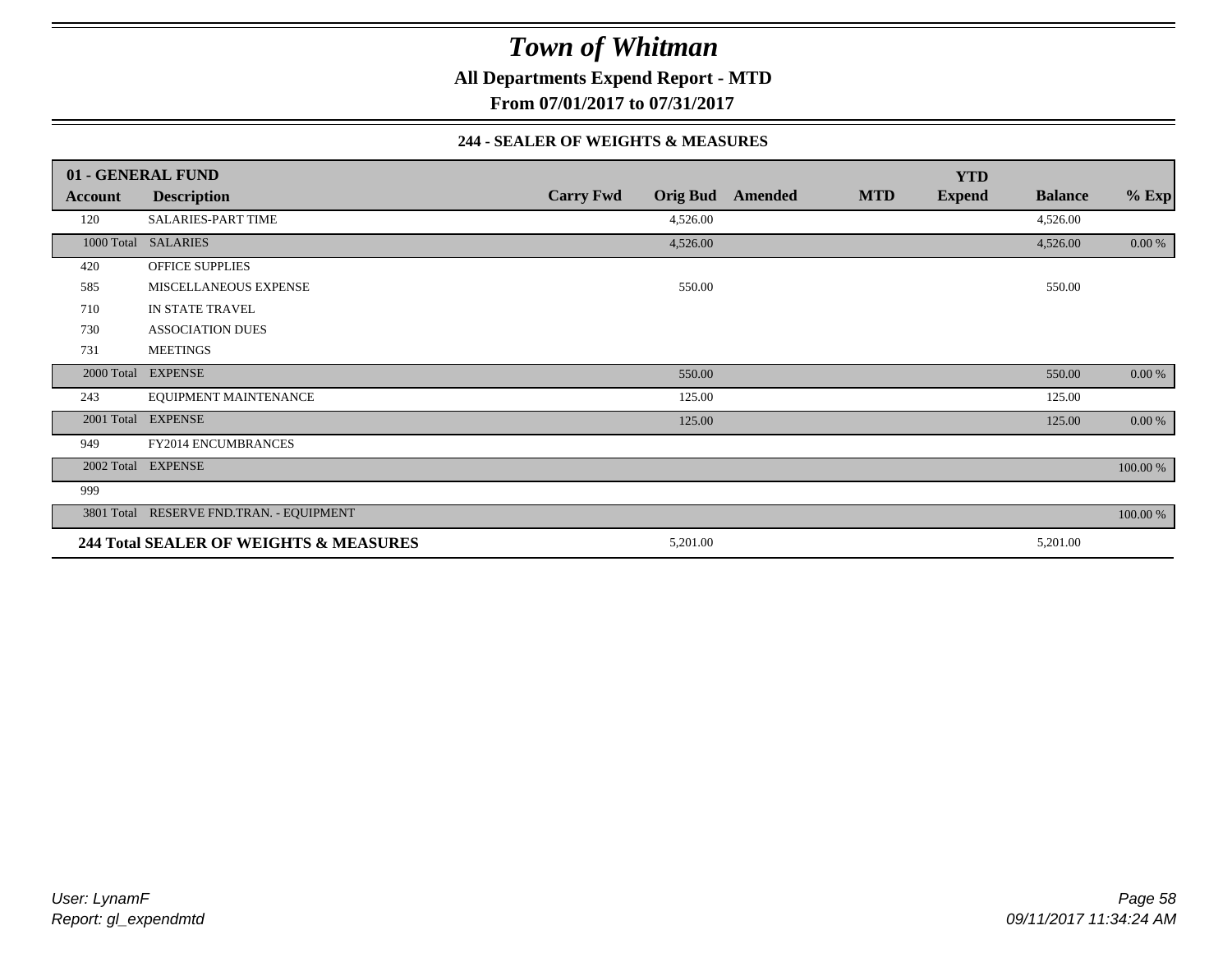**All Departments Expend Report - MTD**

**From 07/01/2017 to 07/31/2017**

#### **245 - ELECTRICAL INSPECTOR**

|         | 01 - GENERAL FUND                     |                                     |                       | <b>YTD</b>    |                |          |
|---------|---------------------------------------|-------------------------------------|-----------------------|---------------|----------------|----------|
| Account | <b>Description</b>                    | <b>Orig Bud</b><br><b>Carry Fwd</b> | <b>MTD</b><br>Amended | <b>Expend</b> | <b>Balance</b> | $%$ Exp  |
| 120     | <b>SALARIES-PART TIME</b>             | 16,454.00                           | 1,371.17              | 1,371.17      | 15,082.83      |          |
| 219     | <b>EMERGENCY RESPONSE</b>             | 1,200.00                            |                       |               | 1,200.00       |          |
|         | 1000 Total SALARIES                   | 17,654.00                           | 1,371.17              | 1,371.17      | 16,282.83      | 7.76 %   |
| 340     | <b>TELEPHONE</b>                      |                                     |                       |               |                |          |
| 343     | <b>CELL PHONES</b>                    |                                     |                       |               |                |          |
| 420     | <b>OFFICE SUPPLIES</b>                |                                     |                       |               |                |          |
| 585     | MISCELLANEOUS EXPENSE                 | 2,600.00                            |                       |               | 2,600.00       |          |
| 710     | IN STATE TRAVEL                       |                                     |                       |               |                |          |
| 948     | <b>FY07 ENCUMBRANCES</b>              |                                     |                       |               |                |          |
|         | 2000 Total EXPENSE                    | 2,600.00                            |                       |               | 2,600.00       | 0.00 %   |
| 948     | <b>FY07 ENCUMBRANCES</b>              |                                     |                       |               |                |          |
|         | 2001 Total EXPENSE                    |                                     |                       |               |                | 100.00 % |
|         | <b>245 Total ELECTRICAL INSPECTOR</b> | 20,254.00                           | 1,371.17              | 1,371.17      | 18,882.83      |          |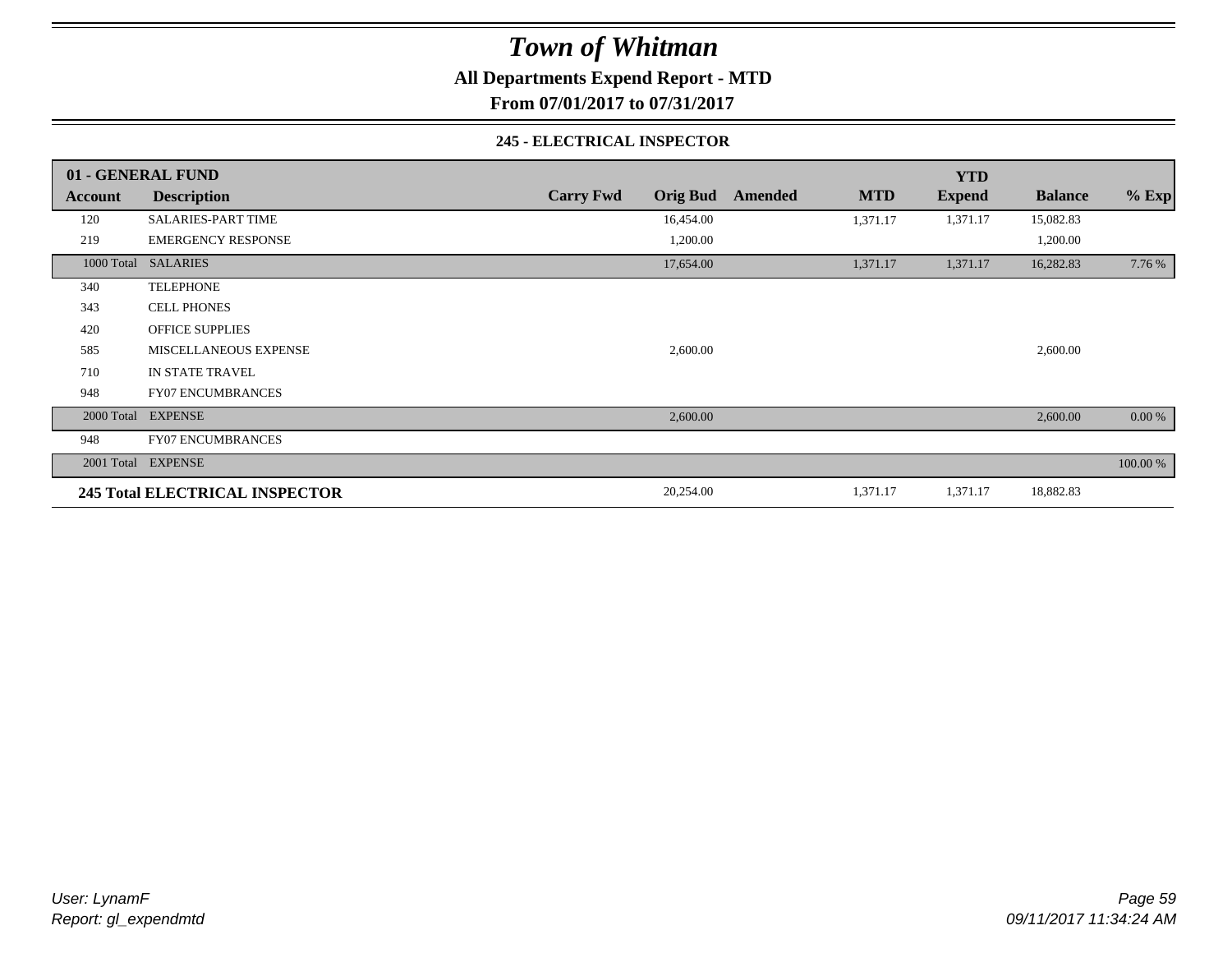## **All Departments Expend Report - MTD**

### **From 07/01/2017 to 07/31/2017**

#### **291 - CIVIL DEFENSE**

|         | 01 - GENERAL FUND              |                  |           |                         |            | <b>YTD</b>    |                |            |
|---------|--------------------------------|------------------|-----------|-------------------------|------------|---------------|----------------|------------|
| Account | <b>Description</b>             | <b>Carry Fwd</b> |           | <b>Orig Bud</b> Amended | <b>MTD</b> | <b>Expend</b> | <b>Balance</b> | $%$ Exp    |
| 112     | <b>SALARIES</b>                |                  |           |                         |            |               |                |            |
|         | 1000 Total SALARIES            |                  |           |                         |            |               |                | 100.00 %   |
| 116     | <b>CLERICAL</b>                |                  | 3,742.00  |                         |            |               | 3,742.00       |            |
|         | 1001 Total SALARIES            |                  | 3,742.00  |                         |            |               | 3,742.00       | $0.00\,\%$ |
| 242     | VEHICLE MAINTENANCE            |                  |           |                         |            |               |                |            |
| 243     | EQUIPMENT MAINTENANCE          |                  |           |                         |            |               |                |            |
| 311     | <b>COMPUTER SERVICES</b>       |                  |           |                         |            |               |                |            |
| 340     | <b>TELEPHONE</b>               |                  |           |                         |            |               |                |            |
| 343     | <b>CELL PHONES</b>             |                  |           |                         | 39.99      | 39.99         | $-39.99$       |            |
| 748     | <b>GENERATOR MAINTENANCE</b>   |                  |           |                         |            |               |                |            |
| 420     | <b>OFFICE SUPPLIES</b>         |                  |           |                         |            |               |                |            |
| 582     | <b>UNIFORMS</b>                |                  |           |                         |            |               |                |            |
| 585     | MISCELLANEOUS EXPENSE          |                  | 3,500.00  |                         |            |               | 3,500.00       |            |
| 730     | <b>ASSOCIATION DUES</b>        |                  |           |                         |            |               |                |            |
| 740     | <b>INSURANCE PREMIUMS</b>      |                  |           |                         |            |               |                |            |
|         | 2000 Total EXPENSE             |                  | 3,500.00  |                         | 39.99      | 39.99         | 3,460.01       | 1.14 %     |
| 311     | <b>COMPUTER SERVICES</b>       |                  |           |                         |            |               |                |            |
| 343     | <b>CELL PHONES</b>             |                  |           |                         |            |               |                |            |
| 739     | <b>AUXILIARY POLICE</b>        |                  |           |                         |            |               |                |            |
|         | 2001 Total EXPENSE             |                  |           |                         |            |               |                | 100.00 %   |
| 943     | FY2012 ENCUMBRANCES            |                  |           |                         |            |               |                |            |
| 946     | FY2010 ENCUMBRANCES            |                  |           |                         |            |               |                |            |
| 949     | FY2014 ENCUMBRANCES            |                  |           |                         |            |               |                |            |
|         | 2002 Total EXPENSE             |                  |           |                         |            |               |                | 100.00 %   |
| 748     | GENERATOR MAINTENANCE          |                  | 7,300.00  |                         | 1,300.00   | 1,300.00      | 6,000.00       |            |
|         | 2003 Total EXPENSE             |                  | 7,300.00  |                         | 1,300.00   | 1,300.00      | 6,000.00       | 17.80 %    |
|         | <b>291 Total CIVIL DEFENSE</b> |                  | 14,542.00 |                         | 1,339.99   | 1,339.99      | 13,202.01      |            |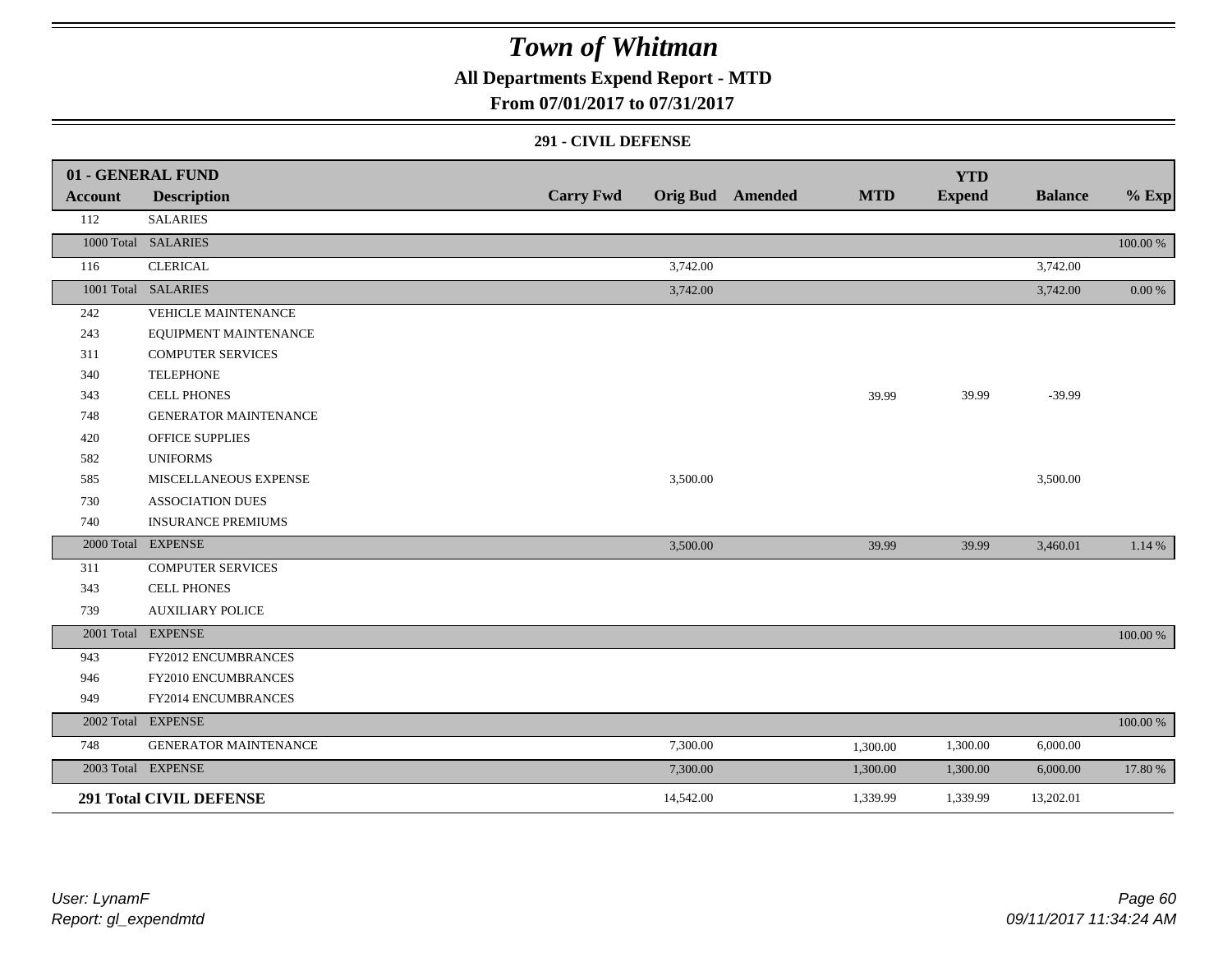**All Departments Expend Report - MTD**

**From 07/01/2017 to 07/31/2017**

### **292 - SMALL ANIMAL CONTROL**

|                | 01 - GENERAL FUND                                  |                  |           |                         |            | <b>YTD</b>    |                |           |
|----------------|----------------------------------------------------|------------------|-----------|-------------------------|------------|---------------|----------------|-----------|
| <b>Account</b> | <b>Description</b>                                 | <b>Carry Fwd</b> |           | <b>Orig Bud</b> Amended | <b>MTD</b> | <b>Expend</b> | <b>Balance</b> | $%$ Exp   |
| 112            | <b>SALARIES</b>                                    |                  | 29,195.00 |                         |            |               | 29,195.00      |           |
|                | 1000 Total SALARIES                                |                  | 29,195.00 |                         |            |               | 29,195.00      | 0.00 %    |
| 120            | SALARIES-PART TIME                                 |                  | 15,641.00 |                         | 899.85     | 899.85        | 14,741.15      |           |
|                | 1001 Total SALARIES                                |                  | 15,641.00 |                         | 899.85     | 899.85        | 14,741.15      | 5.75 %    |
| 210            | <b>ELECTRICITY</b>                                 |                  |           |                         | 120.02     | 120.02        | $-120.02$      |           |
| 212            | <b>GAS (NATURAL)</b>                               |                  |           |                         | 21.00      | 21.00         | $-21.00$       |           |
| 242            | <b>VEHICLE MAINTENANCE</b>                         |                  |           |                         |            |               |                |           |
| 340            | <b>TELEPHONE</b>                                   |                  |           |                         |            |               |                |           |
| 343            | <b>CELL PHONES</b>                                 |                  |           |                         |            |               |                |           |
| 430            | <b>BUILDING MAINTENANCE &amp; REPAIR</b>           |                  |           |                         |            |               |                |           |
| 481            | <b>GASOLINE</b>                                    |                  |           |                         |            |               |                |           |
| 585            | MISCELLANEOUS EXPENSE                              |                  | 10,234.00 |                         |            |               | 10,234.00      |           |
| 586            | <b>CARE OF ANIMALS</b>                             |                  |           |                         |            |               |                |           |
| 730            | <b>ASSOCIATION DUES</b>                            |                  |           |                         |            |               |                |           |
|                | 2000 Total EXPENSE                                 |                  | 10,234.00 |                         | 141.02     | 141.02        | 10,092.98      | 1.37 %    |
| 200            | <b>BURIAL OF DEAD ANIMALS</b>                      |                  | 4,088.00  |                         |            |               | 4,088.00       |           |
|                | 2001 Total EXPENSE                                 |                  | 4,088.00  |                         |            |               | 4,088.00       | 0.00 %    |
| 941            | FY 2017 ENCUMBRANCES                               | 390.00           |           |                         | 390.00     | 390.00        |                |           |
| 945            | FY2013 ENCUMBRANCES                                |                  |           |                         |            |               |                |           |
| 940            | FY2016 ENCUMBRANCES                                |                  |           |                         |            |               |                |           |
|                | 2002 Total EXPENSE                                 | 390.00           |           |                         | 390.00     | 390.00        |                | 100.00 %  |
| 999            |                                                    |                  |           |                         |            |               |                |           |
|                | 4433 Total A23ATM5/13 LEA/PUR AN.CNTRL.VEH.(3/3)   |                  |           |                         |            |               |                | 100.00 %  |
| 999            |                                                    | 11,300.00        |           |                         |            |               | 11,300.00      |           |
|                | 4435 Total A27A ATM5/16TN.KEN.-REP.FLR.INST.FENC   | 11,300.00        |           |                         |            |               | 11,300.00      | $0.00 \%$ |
| 999            |                                                    |                  |           |                         |            |               |                |           |
|                | 4463 Total A.17ATM5/13 REP.TO ANIMAL CONT.FACILITY |                  |           |                         |            |               |                | 100.00 %  |
| 999            |                                                    |                  |           |                         |            |               |                |           |
|                | 4464 Total A.9 STM 5/14 REWIRE TOWN KENNEL         |                  |           |                         |            |               |                | 100.00 %  |
|                |                                                    |                  |           |                         |            |               |                |           |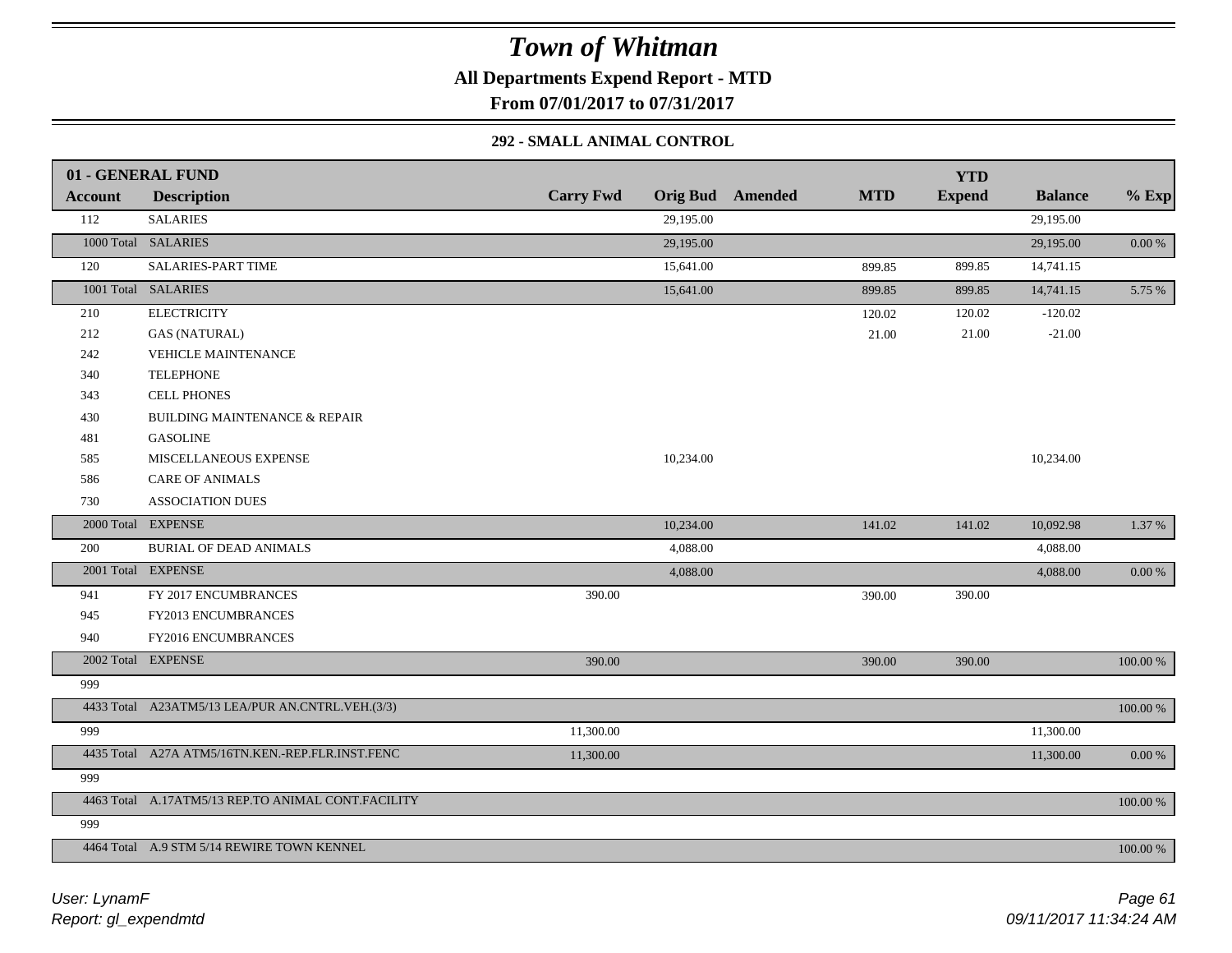**All Departments Expend Report - MTD**

**From 07/01/2017 to 07/31/2017**

#### **292 - SMALL ANIMAL CONTROL**

|                | 01 - GENERAL FUND                     |                  |           |         |            | YTD           |                |         |
|----------------|---------------------------------------|------------------|-----------|---------|------------|---------------|----------------|---------|
| <b>Account</b> | <b>Description</b>                    | <b>Carry Fwd</b> | Orig Bud  | Amended | <b>MTD</b> | <b>Expend</b> | <b>Balance</b> | $%$ Exp |
|                | <b>292 Total SMALL ANIMAL CONTROL</b> | 1.690.00         | 59.158.00 |         | .430.87    | .430.87       | 69,417.13      |         |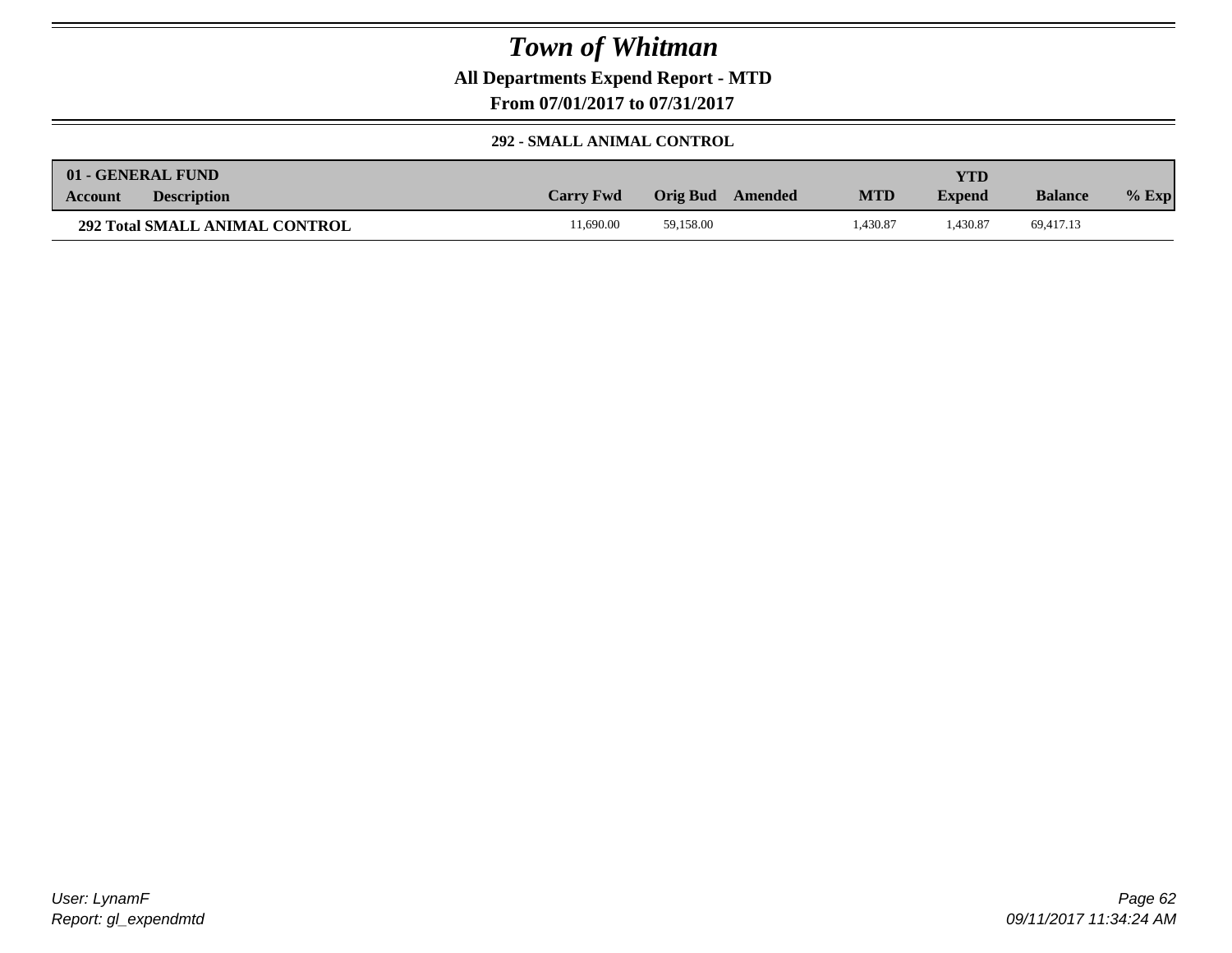**All Departments Expend Report - MTD**

**From 07/01/2017 to 07/31/2017**

#### **300 - SCHOOL DEPARTMENT**

|         | 01 - GENERAL FUND                                   |                  |           |                         |            | <b>YTD</b>    |                |            |
|---------|-----------------------------------------------------|------------------|-----------|-------------------------|------------|---------------|----------------|------------|
| Account | <b>Description</b>                                  | <b>Carry Fwd</b> |           | <b>Orig Bud</b> Amended | <b>MTD</b> | <b>Expend</b> | <b>Balance</b> | $%$ Exp    |
| 718     | HOLT SCHOOL-MAINTENANCE & EXP.                      |                  |           |                         |            |               |                |            |
|         | 2000 Total EXPENSE                                  |                  |           |                         |            |               |                | 100.00 %   |
| 940     | FY2016 ENCUMBRANCES                                 |                  |           |                         |            |               |                |            |
| 945     | FY2013 ENCUMBRANCES                                 |                  |           |                         |            |               |                |            |
|         | 2001 Total EXPENSE                                  |                  |           |                         |            |               |                | 100.00 %   |
| 999     |                                                     |                  |           |                         |            |               |                |            |
|         | 4444 Total A25 ATM5/14 PUR. VOICE RECORD. SYS.      |                  |           |                         |            |               |                | 100.00 %   |
| 999     |                                                     | 300,000.00       |           |                         |            |               | 300,000.00     |            |
|         | 4447 Total A46BATM5/16REPAIR DUVAL ROOF             | 300,000.00       |           |                         |            |               | 300,000.00     | $0.00\ \%$ |
| 999     |                                                     | 5,142.25         |           |                         |            |               | 5,142.25       |            |
|         | 4449 Total A46A ATM5/16ENG.&DESIGN DUVAL ROOF       | 5,142.25         |           |                         |            |               | 5,142.25       | $0.00\ \%$ |
| 999     |                                                     |                  |           |                         |            |               |                |            |
|         | 4450 Total A.51ATM5/16 PUR.ACOUST.MAT.CON&DUV       |                  |           |                         |            |               |                | 100.00 %   |
| 999     |                                                     | 8,000.00         |           |                         |            |               | 8,000.00       |            |
|         | 4458 Total A.19ATM5/12ENERG.MGMT.UPGR. MIDDLE SCH.  | 8,000.00         |           |                         |            |               | 8,000.00       | $0.00\ \%$ |
| 999     |                                                     |                  |           |                         |            |               |                |            |
|         | 4461 Total A.10ATM5/14PUR.&INST.FREEZER@CONLEY SCH  |                  |           |                         |            |               |                | 100.00 %   |
| 999     |                                                     |                  |           |                         |            |               |                |            |
|         | 4540 Total A.50ATM5/16REPLACE CARPETS CONL&MID.     |                  |           |                         |            |               |                | 100.00 %   |
| 999     |                                                     |                  | 25,000.00 |                         |            |               | 25,000.00      |            |
|         | 4574 Total A.S2 ATM5/17 MIDDLE SCH.GYM FLOOR        |                  | 25,000.00 |                         |            |               | 25,000.00      | $0.00\ \%$ |
| 999     |                                                     |                  | 12,000.00 |                         |            |               | 12,000.00      |            |
|         | 4580 Total A.S3ATM5/17PHS.ED.CURT.&PORT.BLCH.MID.SC |                  | 12,000.00 |                         |            |               | 12,000.00      | $0.00\ \%$ |
| 999     |                                                     |                  | 16,000.00 |                         |            |               | 16,000.00      |            |
|         | 4581 Total A.S4ATM5/17EXT.DOORS-DUV,CON.MID.        |                  | 16,000.00 |                         |            |               | 16,000.00      | 0.00 %     |
| 999     |                                                     |                  | 13,000.00 |                         |            |               | 13,000.00      |            |
|         | 4582 Total A.S6ATM5/17 SEAL PLAYGRDS.DUV,CON,MID.   |                  | 13,000.00 |                         |            |               | 13,000.00      | $0.00\ \%$ |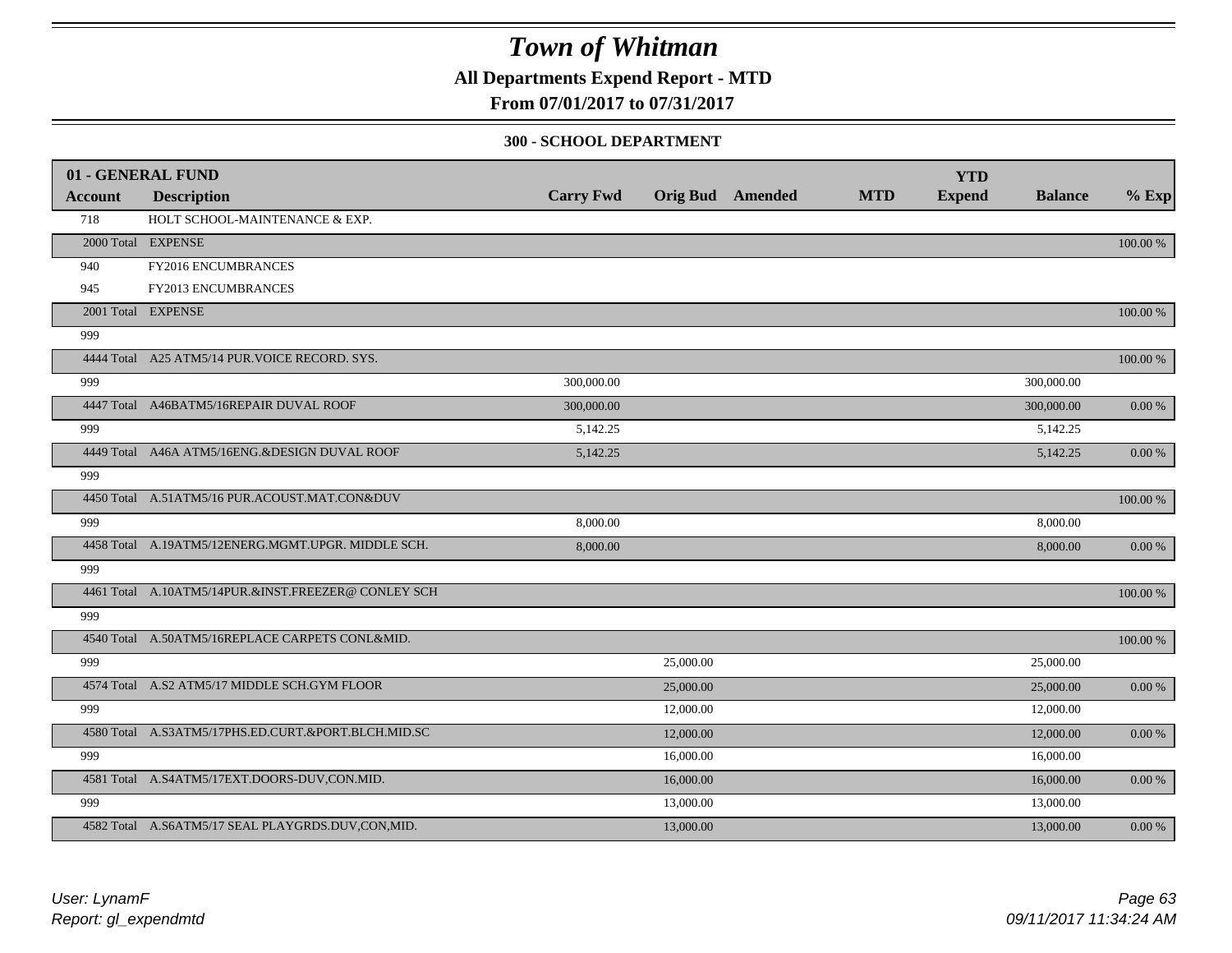**All Departments Expend Report - MTD**

**From 07/01/2017 to 07/31/2017**

#### **300 - SCHOOL DEPARTMENT**

|                | 01 - GENERAL FUND                            |                  |                 |         |            | <b>YTD</b>    |                |          |
|----------------|----------------------------------------------|------------------|-----------------|---------|------------|---------------|----------------|----------|
| <b>Account</b> | <b>Description</b>                           | <b>Carry Fwd</b> | <b>Orig Bud</b> | Amended | <b>MTD</b> | <b>Expend</b> | <b>Balance</b> | $%$ Exp  |
| 999            |                                              |                  | 20,000.00       |         |            |               | 20,000.00      |          |
|                | 4583 Total A.S7ATM5/17REPAIR SIDEWALKS-DUVAL |                  | 20,000.00       |         |            |               | 20,000.00      | $0.00\%$ |
|                | <b>300 Total SCHOOL DEPARTMENT</b>           | 313,142.25       | 86,000.00       |         |            |               | 399,142.25     |          |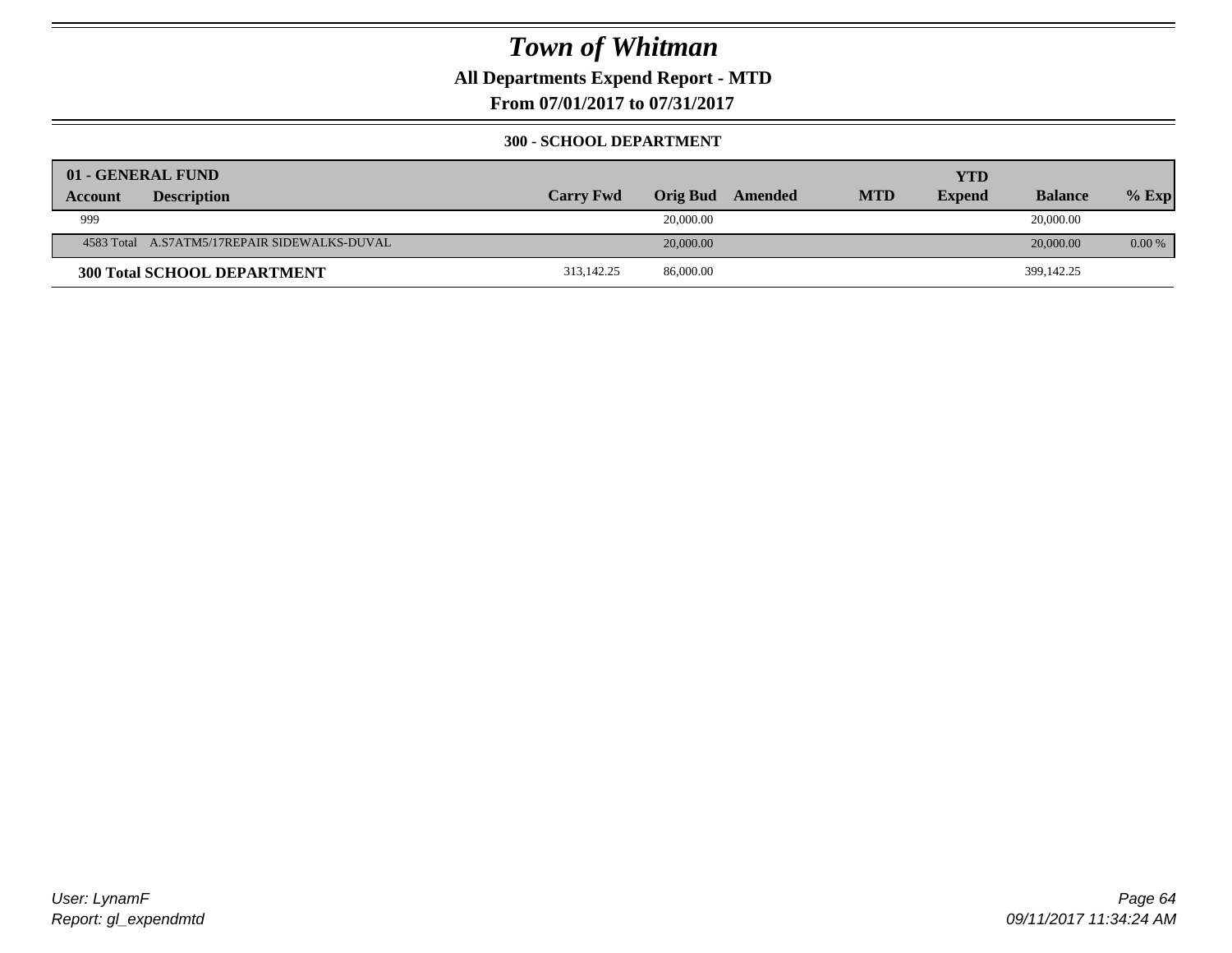### **All Departments Expend Report - MTD**

**From 07/01/2017 to 07/31/2017**

#### **301 - VOCATIONAL TRAINING**

|                | 01 - GENERAL FUND                    |                  |                 |         |            | <b>YTD</b>    |                |          |
|----------------|--------------------------------------|------------------|-----------------|---------|------------|---------------|----------------|----------|
| <b>Account</b> | <b>Description</b>                   | <b>Carry Fwd</b> | <b>Orig Bud</b> | Amended | <b>MTD</b> | <b>Expend</b> | <b>Balance</b> | $%$ Exp  |
| 319            | SO.SH.VO.TEC.ADD'L APP.              |                  |                 |         |            |               |                |          |
| 321            | SOUTH SHORE VOCATIONAL-TECH.         |                  | 1,429,657.00    |         | 357,414.25 | 357,414.25    | 1,072,242.75   |          |
| 2000 Total     | <b>EXPENSE</b>                       |                  | 1,429,657.00    |         | 357,414.25 | 357,414.25    | 1,072,242.75   | 25.00 %  |
| 112            | <b>SALARIES</b>                      |                  |                 |         |            |               |                |          |
| 322            | OTHER VOCATIONAL TUITION             |                  | 266,000.00      |         |            |               | 266,000.00     |          |
| 2001 Total     | <b>EXPENSE</b>                       |                  | 266,000.00      |         |            |               | 266,000.00     | 0.00 %   |
| 710            | <b>IN STATE TRAVEL</b>               |                  | 49,000.00       |         |            |               | 49,000.00      |          |
| 2002 Total     | <b>EXPENSE</b>                       |                  | 49,000.00       |         |            |               | 49,000.00      | 0.00 %   |
| 946            | <b>FY2010 ENCUMBRANCES</b>           |                  |                 |         |            |               |                |          |
|                | 2003 Total EXPENSE                   |                  |                 |         |            |               |                | 100.00 % |
|                | <b>301 Total VOCATIONAL TRAINING</b> |                  | 1,744,657.00    |         | 357,414.25 | 357,414.25    | 1,387,242.75   |          |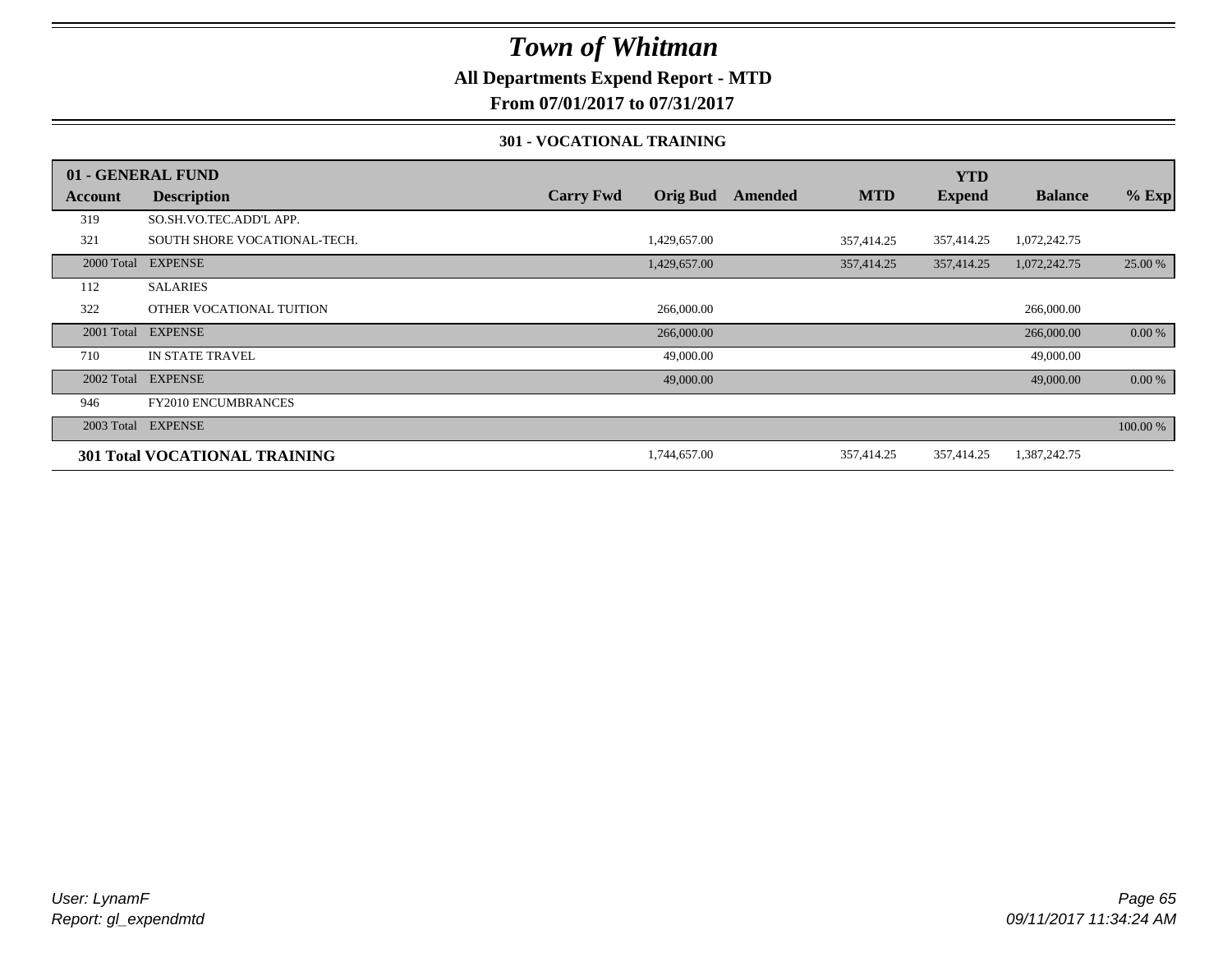## *Town of Whitman* **All Departments Expend Report - MTD**

**From 07/01/2017 to 07/31/2017**

#### **320 - WHITMAN-HANSON REGIONAL**

|                | 01 - GENERAL FUND                                |                  |               |                         |              | <b>YTD</b>    |                |             |
|----------------|--------------------------------------------------|------------------|---------------|-------------------------|--------------|---------------|----------------|-------------|
| <b>Account</b> | <b>Description</b>                               | <b>Carry Fwd</b> |               | <b>Orig Bud</b> Amended | <b>MTD</b>   | <b>Expend</b> | <b>Balance</b> | $%$ Exp     |
| 324            | <b>CROSSING GUARDS</b>                           |                  | 38,262.00     |                         |              |               | 38,262.00      |             |
|                | 1000 Total SALARIES                              |                  | 38,262.00     |                         |              |               | 38,262.00      | $0.00 \%$   |
| 305            | <b>INSTRUCTIONAL</b>                             |                  | 12,064,192.00 |                         | 3,016,048.00 | 3,016,048.00  | 9,048,144.00   |             |
|                | 2000 Total EXPENSE                               |                  | 12,064,192.00 |                         | 3,016,048.00 | 3,016,048.00  | 9,048,144.00   | 25.00 %     |
| 323            | NON-MANDATED BUSSING                             |                  | 365,362.00    |                         | 91,340.50    | 91,340.50     | 274,021.50     |             |
| 943            | FY2012 ENCUMBRANCES                              |                  |               |                         |              |               |                |             |
|                | 2001 Total EXPENSE                               |                  | 365,362.00    |                         | 91,340.50    | 91,340.50     | 274,021.50     | 25.00 %     |
| 324            | <b>CROSSING GUARDS</b>                           |                  |               |                         |              |               |                |             |
|                | 2002 Total EXPENSE                               |                  |               |                         |              |               |                | 100.00 %    |
| 999            |                                                  |                  |               |                         |              |               |                |             |
|                | 4452 Total A.53ATM5/16REPAIR WALKWAYS -WHRS      |                  |               |                         |              |               |                | 100.00 %    |
| 999            |                                                  | 15,525.00        |               |                         |              |               | 15,525.00      |             |
|                | 4453 Total A54ATM5/16REPL.BLCHER CHAIR LIFT WHRS | 15,525.00        |               |                         |              |               | 15,525.00      | $0.00~\%$   |
| 999            |                                                  |                  |               |                         |              |               |                |             |
|                | 4455 Total A7STM 5/16 REPL.HOT WTR. SYS.WHRHS    |                  |               |                         |              |               |                | 100.00 %    |
| 999            |                                                  |                  |               |                         |              |               |                |             |
|                | 4457 Total A.31 ATM 5/15 PUR.TECH.EQ.ELEM.SCHS.  |                  |               |                         |              |               |                | 100.00 %    |
| 999            |                                                  |                  |               |                         |              |               |                |             |
|                | 4459 Total A.8STM5/17 PUR.W.H.R.SCHL LUNCH VAN   |                  |               |                         |              |               |                | 100.00 %    |
| 999            |                                                  |                  |               |                         |              |               |                |             |
|                | 4460 Total A.52ATM5/16RECONSTR.TENNIS CTS.WHRS   |                  |               |                         |              |               |                | $100.00~\%$ |
| 999            |                                                  |                  |               |                         |              |               |                |             |
|                | 4465 Total A.23 ATM 5/16 DEBT SERV.HIGH SCH.     |                  |               |                         |              |               |                | 100.00 %    |
| 999            |                                                  |                  | 478,603.35    |                         | 478,603.35   | 478,603.35    |                |             |
|                | 4466 Total A.9 ATM 5/17 DEBT SERV. HIGH SCHOOL   |                  | 478,603.35    |                         | 478,603.35   | 478,603.35    |                | 100.00 %    |
| 999            |                                                  |                  |               |                         |              |               |                |             |
|                | 4467 Total A.6 ATM5/15 DEBT SERV. HIGH SCH       |                  |               |                         |              |               |                | 100.00 %    |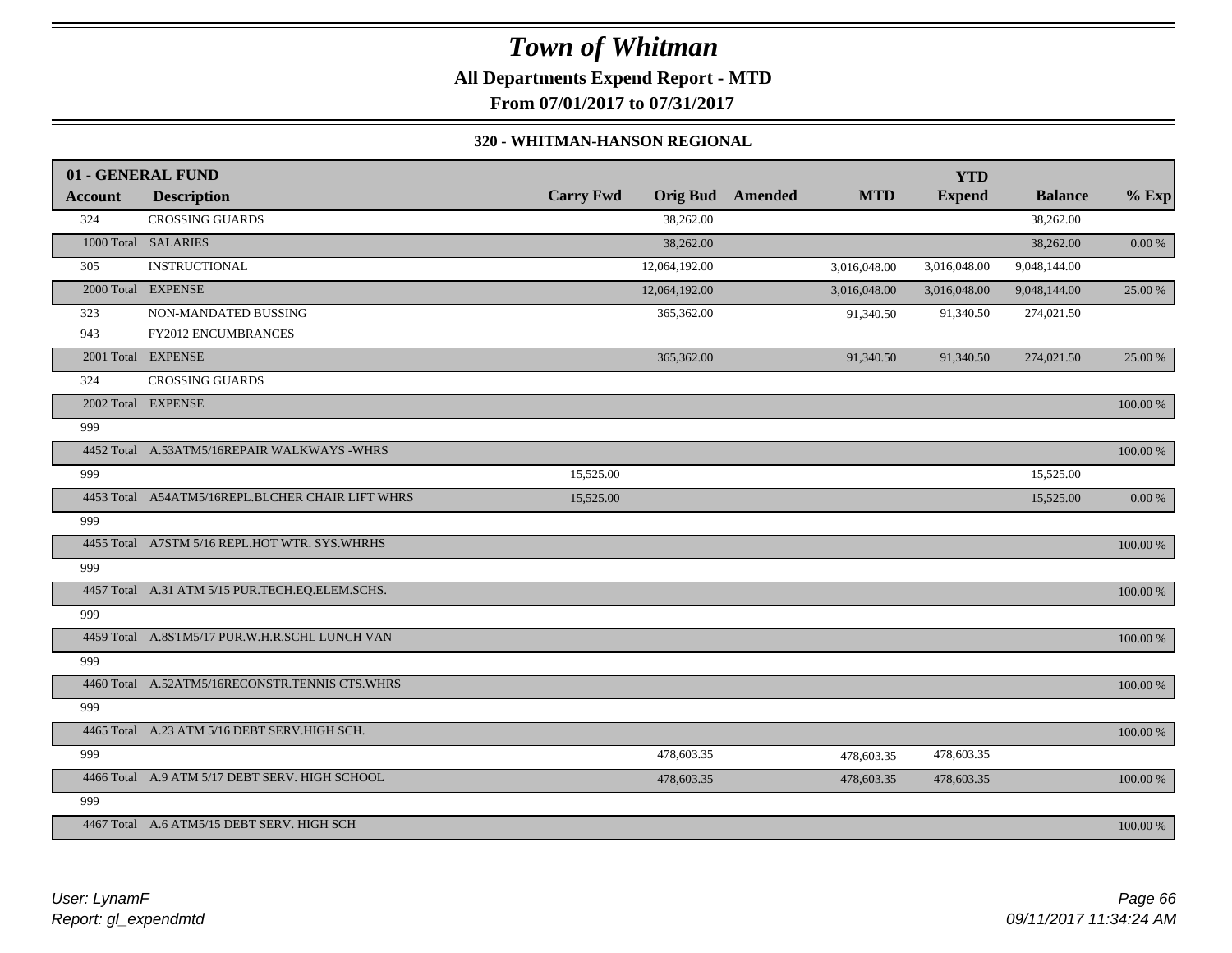### **All Departments Expend Report - MTD**

**From 07/01/2017 to 07/31/2017**

#### **320 - WHITMAN-HANSON REGIONAL**

|                | 01 - GENERAL FUND                               |                  |                 |         |              | <b>YTD</b>    |                |           |
|----------------|-------------------------------------------------|------------------|-----------------|---------|--------------|---------------|----------------|-----------|
| <b>Account</b> | <b>Description</b>                              | <b>Carry Fwd</b> | <b>Orig Bud</b> | Amended | <b>MTD</b>   | <b>Expend</b> | <b>Balance</b> | $%$ Exp   |
| 999            |                                                 |                  |                 |         |              |               |                |           |
| 4555 Total     | ESTABLISH PETTY CASH-PARK PROGRAM               |                  |                 |         |              |               |                | 100.00 %  |
| 999            |                                                 |                  | 253,087.00      |         |              |               | 253,087.00     |           |
|                | 4590 Total A.S8ATM5/17 RESTORE TURF-HIGH SCHOOL |                  | 253,087.00      |         |              |               | 253,087.00     | $0.00 \%$ |
| 999            |                                                 |                  | 23,820.00       |         |              |               | 23,820.00      |           |
| 4591 Total     | A.S10ATM 5/17REP.POTHOLES&CRAKS-H.S.            |                  | 23,820.00       |         |              |               | 23,820.00      | $0.00 \%$ |
| 999            |                                                 |                  | 11,910.00       |         |              |               | 11,910.00      |           |
| 4592 Total     | A.S11ATM5/17CROSSING LIGHTS-H.S.                |                  | 11,910.00       |         |              |               | 11,910.00      | 0.00 %    |
| 999            |                                                 |                  | 14,887.00       |         |              |               | 14,887.00      |           |
|                | 4593 Total A.S13ATM5/17ENVELOPE REPAIRS-H.S.    |                  | 14,887.00       |         |              |               | 14,887.00      | $0.00 \%$ |
| 999            |                                                 |                  | 20,842.00       |         |              |               | 20,842.00      |           |
|                | 4594 Total A.S14ATM5/17 HOT WATER HEATER -H.S.  |                  | 20,842.00       |         |              |               | 20,842.00      | 0.00 %    |
|                | 320 Total WHITMAN-HANSON REGIONAL               | 15,525.00        | 13,270,965.35   |         | 3,585,991.85 | 3,585,991.85  | 9,700,498.50   |           |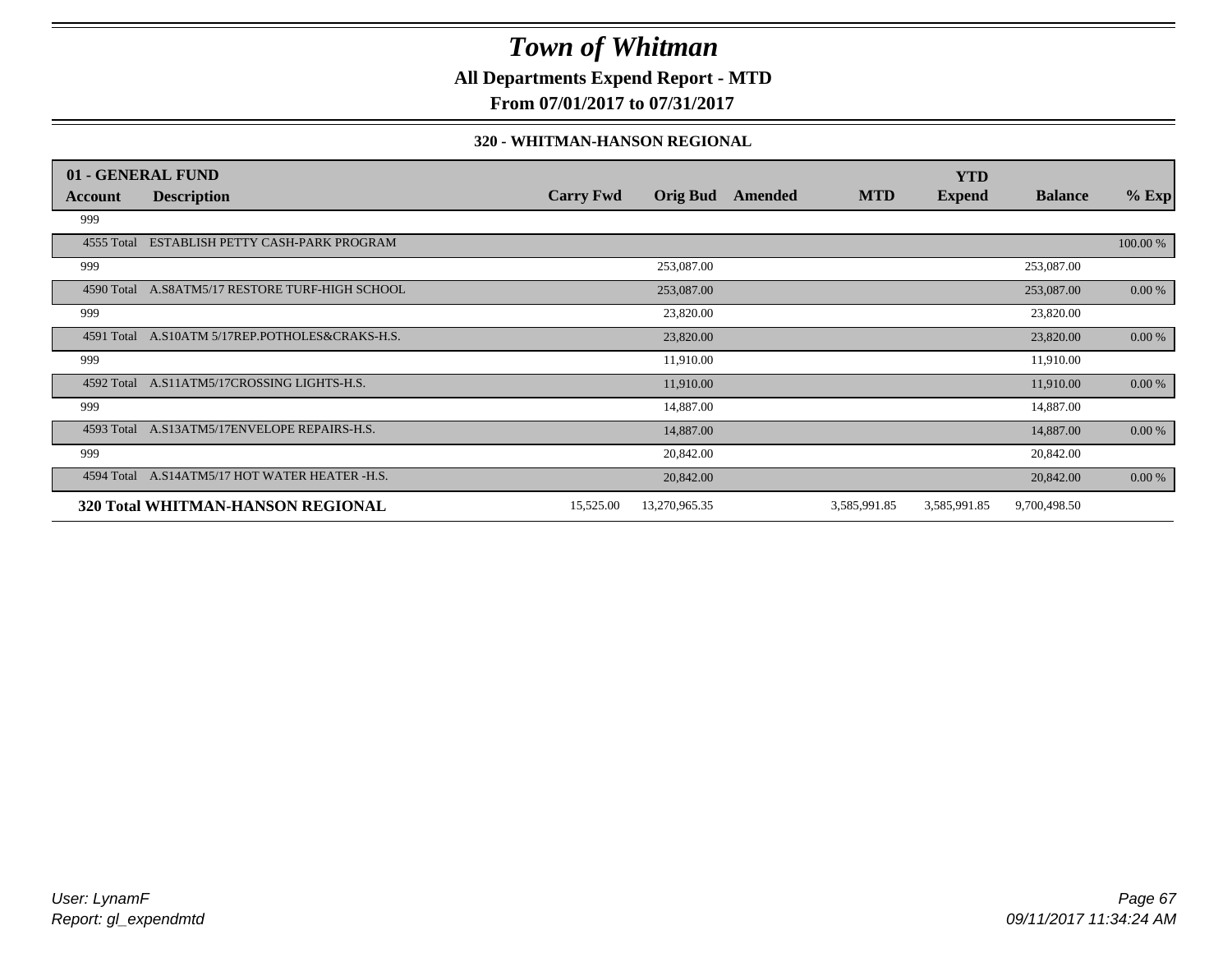### **All Departments Expend Report - MTD**

### **From 07/01/2017 to 07/31/2017**

#### **294 - DPW-TREE DEPARTMENT**

|         | 01 - GENERAL FUND              |                  |                         |            | <b>YTD</b>    |                |          |
|---------|--------------------------------|------------------|-------------------------|------------|---------------|----------------|----------|
| Account | <b>Description</b>             | <b>Carry Fwd</b> | <b>Orig Bud</b> Amended | <b>MTD</b> | <b>Expend</b> | <b>Balance</b> | $%$ Exp  |
| 247     | <b>INSECT CONTROL</b>          |                  |                         |            |               |                |          |
| 460     | <b>GROUNDSKEEPING SUPPLIES</b> |                  |                         |            |               |                |          |
| 585     | MISCELLANEOUS EXPENSE          |                  |                         |            |               |                |          |
|         | 2000 Total EXPENSE             |                  |                         |            |               |                | 100.00 % |
|         | 294 Total DPW-TREE DEPARTMENT  |                  |                         |            |               |                |          |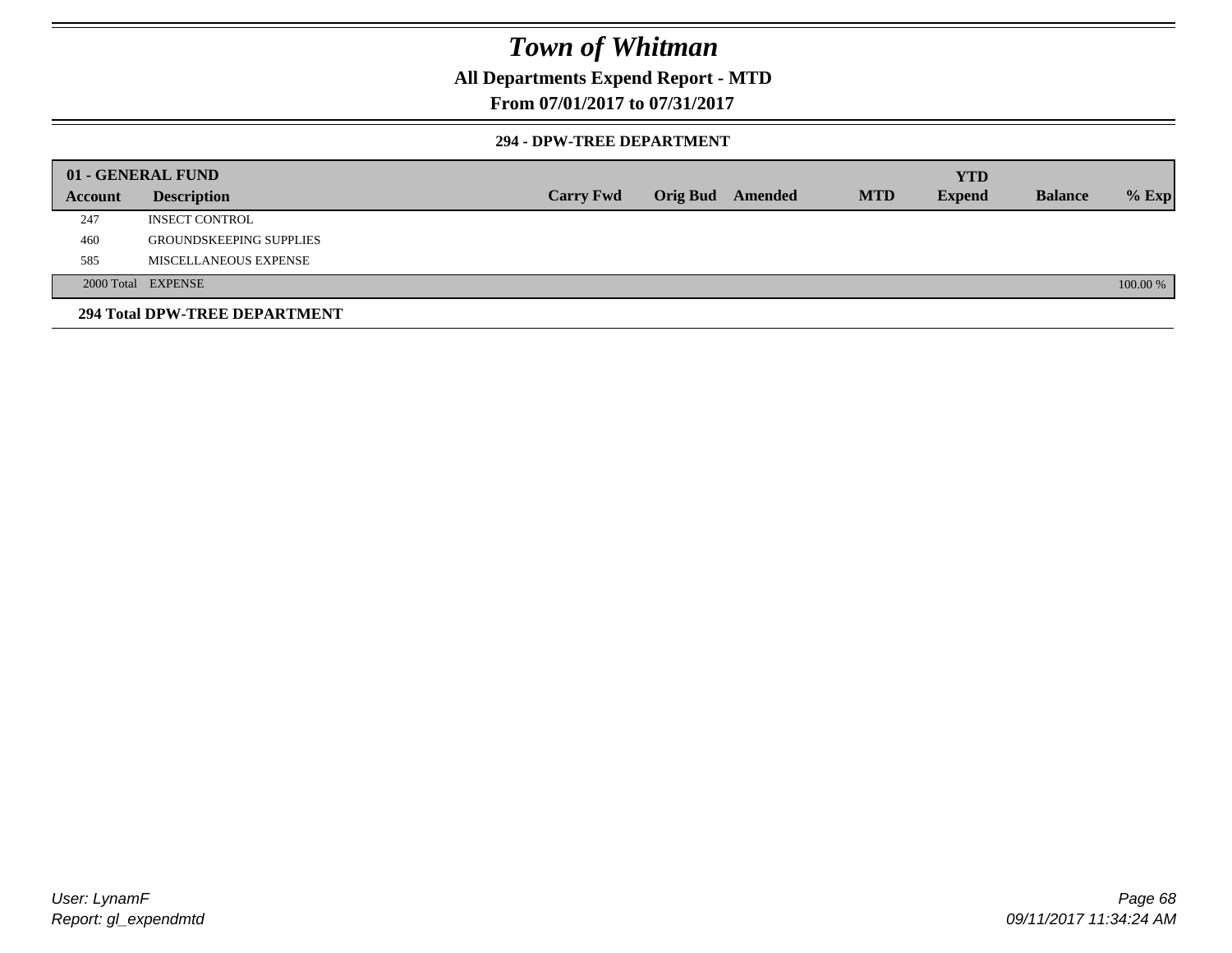## **All Departments Expend Report - MTD**

**From 07/01/2017 to 07/31/2017**

#### **400 - DPW SALARIES**

|            | 01 - GENERAL FUND                  |                                     |                       | <b>YTD</b>    |                |          |
|------------|------------------------------------|-------------------------------------|-----------------------|---------------|----------------|----------|
| Account    | <b>Description</b>                 | <b>Carry Fwd</b><br><b>Orig Bud</b> | <b>MTD</b><br>Amended | <b>Expend</b> | <b>Balance</b> | $%$ Exp  |
| 113        | DIVISIONAL LABOR-REGULAR           | 470,491.00                          | 23,929.80             | 23,929.80     | 446,561.20     |          |
| 114        | DIVISIONAL LABOR-O.T.              |                                     | 3,084.26              | 3,084.26      | $-3,084.26$    |          |
| 116        | <b>CLERICAL</b>                    | 42,825.00                           | 2,470.65              | 2,470.65      | 40,354.35      |          |
| 123        | RECORDING SECRETARY                | 1,666.00                            | 113.28                | 113.28        | 1,552.72       |          |
| 144        | <b>EDUCATION INCENTIVE</b>         |                                     |                       |               |                |          |
| 146        | SALARIES-LONGEVITY                 | 1,675.00                            |                       |               | 1,675.00       |          |
| 222        | CDL LIC. / STIPEND                 |                                     |                       |               |                |          |
| 939        | <b>FY2015 ENCUMBRANCES</b>         |                                     |                       |               |                |          |
|            | 1000 Total SALARIES                | 516,657.00                          | 29,597.99             | 29,597.99     | 487,059.01     | 5.72 %   |
| 119        | SALARY-ASSIST.SUPERINTENDENT       | 96,458.00                           | 5,813.91              | 5,813.91      | 90,644.09      |          |
| 222        | CDL LIC. / STIPEND                 | 960.00                              | 960.00                | 960.00        |                |          |
| 234        | SALARIES - UNUSED SICK & VAC. TIME |                                     |                       |               |                |          |
| 1001 Total | <b>SALARIES</b>                    | 97,418.00                           | 6,773.91              | 6,773.91      | 90,644.09      | 6.95 %   |
| 138        | SICK LEAVE BUY-BACK                |                                     |                       |               |                |          |
|            | 1002 Total SALARIES                |                                     |                       |               |                | 100.00 % |
|            | <b>400 Total DPW SALARIES</b>      | 614,075.00                          | 36,371.90             | 36,371.90     | 577,703.10     |          |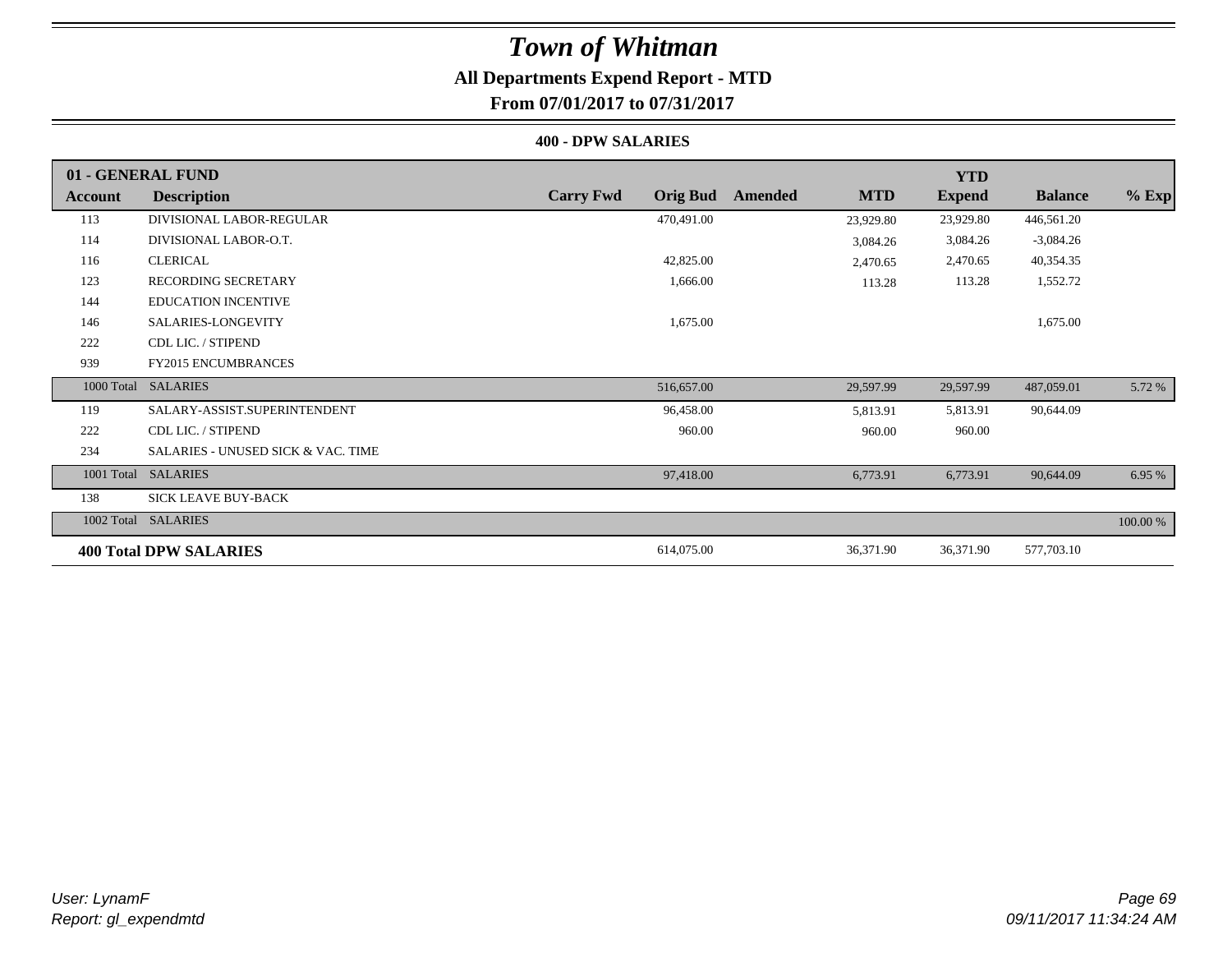## **All Departments Expend Report - MTD**

## **From 07/01/2017 to 07/31/2017**

#### **402 - DPW-DIVISIONAL EXPENSE**

| 01 - GENERAL FUND |                                |                  |                  |            | <b>YTD</b>    |                |             |
|-------------------|--------------------------------|------------------|------------------|------------|---------------|----------------|-------------|
| <b>Account</b>    | <b>Description</b>             | <b>Carry Fwd</b> | Orig Bud Amended | <b>MTD</b> | <b>Expend</b> | <b>Balance</b> | $%$ Exp     |
| 247               | <b>INSECT CONTROL</b>          |                  |                  |            |               |                |             |
| $460\,$           | GROUNDSKEEPING SUPPLIES        |                  |                  |            |               |                |             |
| 582               | <b>UNIFORMS</b>                |                  |                  |            |               |                |             |
| 585               | MISCELLANEOUS EXPENSE          |                  | 172,100.00       |            |               | 172,100.00     |             |
|                   | 2294 Total DPW-TREE DEPARTMENT |                  | 172,100.00       |            |               | 172,100.00     | $0.00\%$    |
| 144               | <b>EDUCATION INCENTIVE</b>     |                  |                  |            |               |                |             |
| 244               | OFFICE EQUIPMENT MAINTENANCE   |                  |                  |            |               |                |             |
| 340               | <b>TELEPHONE</b>               |                  |                  |            |               |                |             |
| 343               | <b>CELL PHONES</b>             |                  |                  | 370.92     | 370.92        | $-370.92$      |             |
| 948               | FY07 ENCUMBRANCES              |                  |                  |            |               |                |             |
| 949               | FY2014 ENCUMBRANCES            |                  |                  |            |               |                |             |
| 420               | OFFICE SUPPLIES                |                  |                  |            |               |                |             |
| 422               | COPY EXPENSE                   |                  |                  |            |               |                |             |
| 582               | <b>UNIFORMS</b>                |                  |                  | 400.00     | 400.00        | $-400.00$      |             |
| 585               | MISCELLANEOUS EXPENSE          |                  |                  |            |               |                |             |
| 939               | FY2015 ENCUMBRANCES            |                  |                  |            |               |                |             |
| 730               | <b>ASSOCIATION DUES</b>        |                  |                  |            |               |                |             |
| 870               | OFFICE EQUIPMENT               |                  |                  |            |               |                |             |
| 2405 Total        | DPW-ADMINISTRATION             |                  |                  | 770.92     | 770.92        | $-770.92$      | $100.00~\%$ |
| 530               | <b>CHEMICALS</b>               |                  |                  |            |               |                |             |
| 582               | <b>UNIFORMS</b>                |                  |                  |            |               |                |             |
| 585               | MISCELLANEOUS EXPENSE          |                  |                  |            |               |                |             |
| 730               | <b>ASSOCIATION DUES</b>        |                  |                  |            |               |                |             |
| 731               | <b>MEETINGS</b>                |                  |                  |            |               |                |             |
| 943               | FY2012 ENCUMBRANCES            |                  |                  |            |               |                |             |
|                   | 2411 Total DPW-ENGINEERING     |                  |                  |            |               |                | $100.00\%$  |
| 245               | ROADWAY MAINTENANCE            |                  |                  |            |               |                |             |
| 248               | STREET SIGNS & MARKINGS        |                  |                  |            |               |                |             |
| $250\,$           | <b>DRAINAGE</b>                |                  |                  |            |               |                |             |
| 272               | EQUIPMENT RENTAL               |                  |                  |            |               |                |             |
| 582               | <b>UNIFORMS</b>                |                  |                  | 340.83     | 340.83        | $-340.83$      |             |
| User: LynamF      |                                |                  |                  |            |               |                | Page 70     |

*Report: gl\_expendmtd*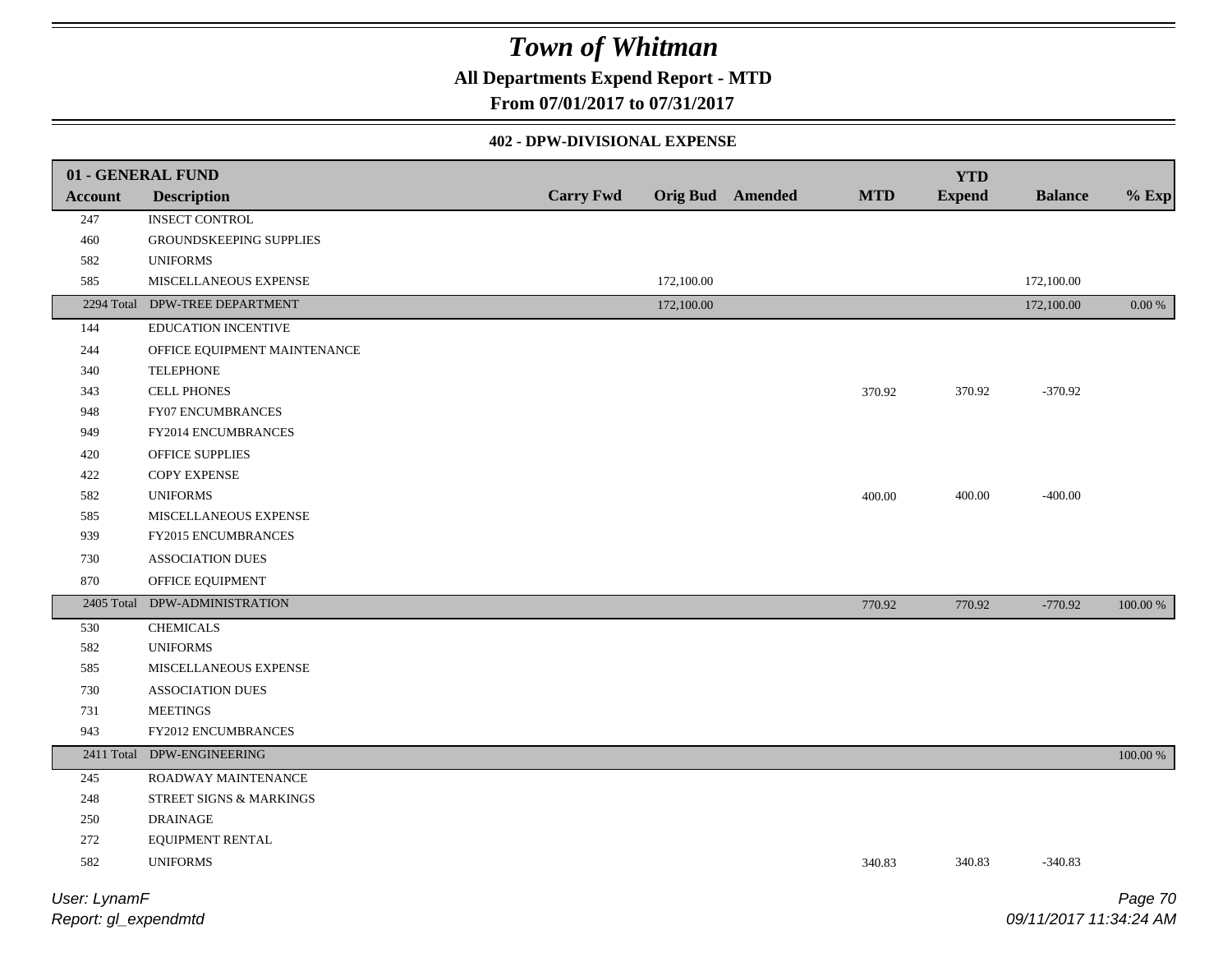**All Departments Expend Report - MTD**

**From 07/01/2017 to 07/31/2017**

#### **402 - DPW-DIVISIONAL EXPENSE**

|                | 01 - GENERAL FUND                         |                  |            |                         |            | <b>YTD</b>    |                |          |
|----------------|-------------------------------------------|------------------|------------|-------------------------|------------|---------------|----------------|----------|
| <b>Account</b> | <b>Description</b>                        | <b>Carry Fwd</b> |            | <b>Orig Bud</b> Amended | <b>MTD</b> | <b>Expend</b> | <b>Balance</b> | $%$ Exp  |
| 585            | MISCELLANEOUS EXPENSE                     |                  |            |                         | 75.00      | 75.00         | $-75.00$       |          |
|                | 2422 Total DPW-HIGHWAY CONSTRUCT. & MAINT |                  |            |                         | 415.83     | 415.83        | $-415.83$      | 100.00 % |
| 582            | <b>UNIFORMS</b>                           |                  |            |                         |            |               |                |          |
| 585            | MISCELLANEOUS EXPENSE                     |                  |            |                         |            |               |                |          |
|                | 2427 Total FUEL DEPOT MAINTENANCE         |                  |            |                         |            |               |                | 100.00 % |
| 210            | <b>ELECTRICITY</b>                        |                  |            |                         |            |               |                |          |
| 212            | <b>GAS (NATURAL)</b>                      |                  |            |                         |            |               |                |          |
| 214            | OIL (HEATING)                             |                  |            |                         |            |               |                |          |
| 430            | <b>BUILDING MAINTENANCE &amp; REPAIR</b>  |                  |            |                         | 166.12     | 166.12        | $-166.12$      |          |
| 530            | <b>CHEMICALS</b>                          |                  |            |                         |            |               |                |          |
| 582            | <b>UNIFORMS</b>                           |                  |            |                         |            |               |                |          |
| 585            | MISCELLANEOUS EXPENSE                     |                  |            |                         |            |               |                |          |
| 2428 Total     | DPW-BUILDING & YARD MAINT.                |                  |            |                         | 166.12     | 166.12        | $-166.12$      | 100.00 % |
| 242            | <b>VEHICLE MAINTENANCE</b>                |                  |            |                         | 569.20     | 569.20        | $-569.20$      |          |
| 481            | <b>GASOLINE</b>                           |                  |            |                         | 3,479.40   | 3,479.40      | $-3,479.40$    |          |
| 582            | <b>UNIFORMS</b>                           |                  |            |                         |            |               |                |          |
| 585            | MISCELLANEOUS EXPENSE                     |                  |            |                         |            |               |                |          |
| 945            | FY2013 ENCUMBRANCES                       |                  |            |                         |            |               |                |          |
|                | 2429 Total DPW-EQUIPMENT MAINTENANCE      |                  |            |                         | 4,048.60   | 4,048.60      | $-4,048.60$    | 100.00 % |
| 272            | EQUIPMENT RENTAL                          |                  |            |                         |            |               |                |          |
| 311            | <b>COMPUTER SERVICES</b>                  |                  |            |                         |            |               |                |          |
|                | 2450 Total DPW-WATER                      |                  |            |                         |            |               |                | 100.00 % |
| 241            | RECREATIONAL FACILITIES MAINT.            |                  |            |                         |            |               |                |          |
| 460            | GROUNDSKEEPING SUPPLIES                   |                  |            |                         |            |               |                |          |
| 582            | <b>UNIFORMS</b>                           |                  |            |                         |            |               |                |          |
| 585            | MISCELLANEOUS EXPENSE                     |                  |            |                         | 95.52      | 95.52         | $-95.52$       |          |
|                | 2650 Total DPW-PARK MAINTENANCE           |                  |            |                         | 95.52      | 95.52         | $-95.52$       | 100.00 % |
|                | <b>402 Total DPW-DIVISIONAL EXPENSE</b>   |                  | 172,100.00 |                         | 5,496.99   | 5,496.99      | 166,603.01     |          |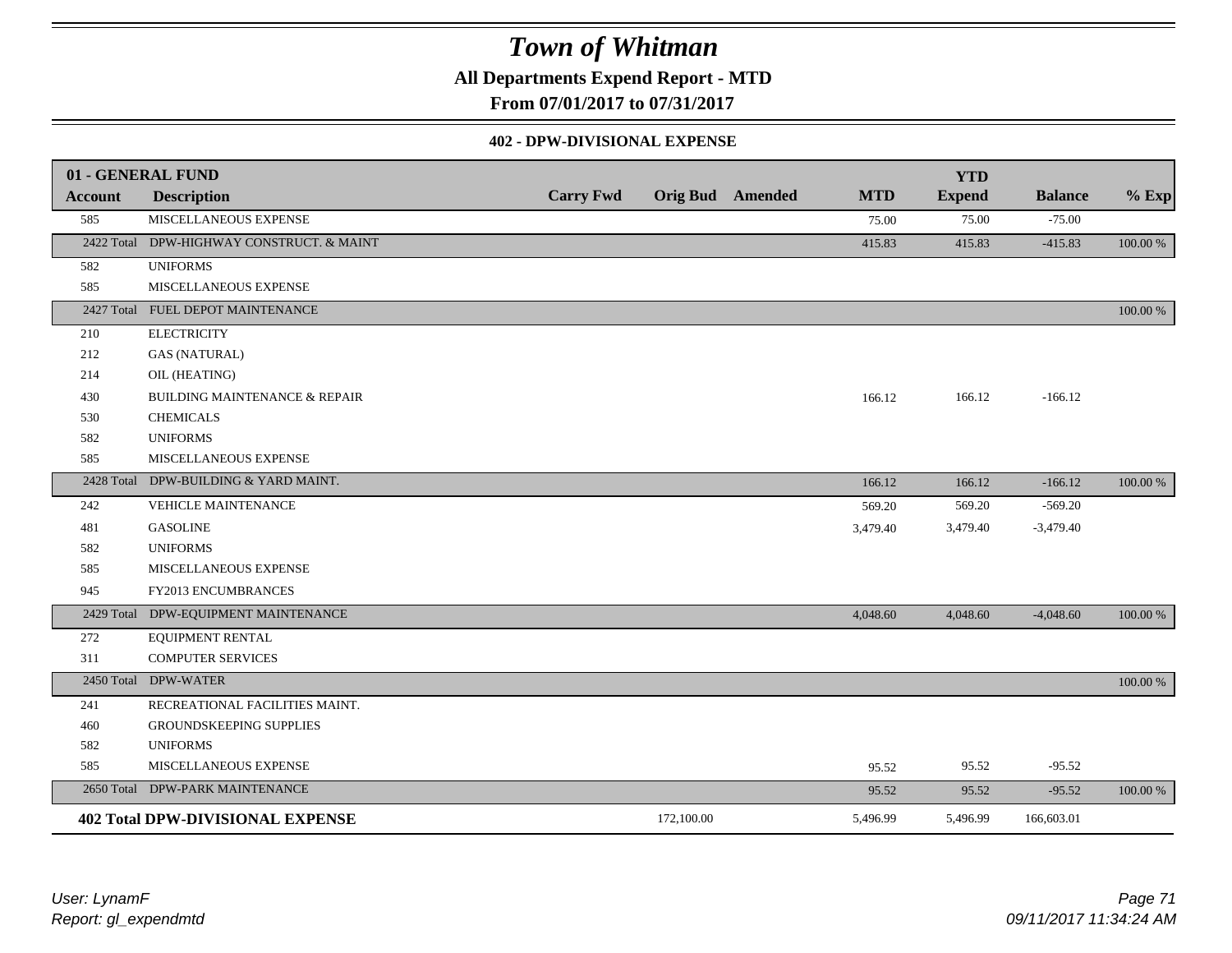**All Departments Expend Report - MTD**

**From 07/01/2017 to 07/31/2017**

#### **403 - DPW - SPECIAL ARTICLES**

| 01 - GENERAL FUND |                                                     |                  |           |                         |            | <b>YTD</b>    |                |             |
|-------------------|-----------------------------------------------------|------------------|-----------|-------------------------|------------|---------------|----------------|-------------|
| Account           | <b>Description</b>                                  | <b>Carry Fwd</b> |           | <b>Orig Bud</b> Amended | <b>MTD</b> | <b>Expend</b> | <b>Balance</b> | $%$ Exp     |
| 999               |                                                     |                  | 42,105.55 |                         |            |               | 42,105.55      |             |
|                   | 4498 Total A.32ATM5/17LEA/PUR.2017SDWALK PLOW       |                  | 42,105.55 |                         |            |               | 42,105.55      | $0.00\,\%$  |
| 999               |                                                     |                  |           |                         |            |               |                |             |
|                   | 4503 Total A16ATM 5/15 PUR.PICKUP TRUCK W/PLOW      |                  |           |                         |            |               |                | $100.00~\%$ |
| 999               |                                                     |                  |           |                         |            |               |                |             |
|                   | 4504 Total A14ATM 5/15 INSTALL TRAFFIC CNTRL.SIGNAL |                  |           |                         |            |               |                | 100.00 %    |
| 999               |                                                     |                  |           |                         |            |               |                |             |
|                   | 4505 Total A17ATM 5/15 PUR.48" LAWN MOWER           |                  |           |                         |            |               |                | 100.00 %    |
| 999               |                                                     |                  |           |                         |            |               |                |             |
|                   | 4506 Total A.9ATM5/16 CH.90 REPAIR STS.& S/WALKS    |                  |           |                         |            |               |                | 100.00 %    |
| 999               |                                                     |                  |           |                         |            |               |                |             |
|                   | 4507 Total A10ATM5/16Pur&instdump trk.body&lift     |                  |           |                         |            |               |                | 100.00 %    |
| 999               |                                                     |                  |           |                         |            |               |                |             |
|                   | 4508 Total A.23ATM5/14PUR.3 SOLAR TRAFIC BEACONS    |                  |           |                         |            |               |                | 100.00 %    |
| 999               |                                                     |                  |           |                         |            |               |                |             |
|                   | 4509 Total A.27 ATM 5/09 PUR.11FT.POW.REV.PLOW      |                  |           |                         |            |               |                | 100.00 %    |
| 999               |                                                     |                  |           |                         |            |               |                |             |
|                   | 4525 Total A.25ATM5/13CONSTRUCT STS&SIDEWKS         |                  |           |                         |            |               |                | 100.00 %    |
| 999               |                                                     |                  |           |                         |            |               |                |             |
|                   | 4529 Total A31ATM 5/17CH90 REPAIR STS.& S/WALKS     |                  |           |                         |            |               |                | 100.00 %    |
| 999               |                                                     |                  |           |                         |            |               |                |             |
|                   | 4531 Total A13 ATM 5/15 CH90 REPAIR STS.& S/WALKS   |                  |           |                         |            |               |                | 100.00 %    |
| 999               |                                                     |                  |           |                         |            |               |                |             |
|                   | 4535 Total A24ATM5/10CH90PUR.PRE-MIX HEATER TRAILER |                  |           |                         |            |               |                | $100.00~\%$ |
| 999               |                                                     |                  |           |                         |            |               |                |             |
|                   | 4537 Total A15 ATM 5/15 CH 90 REPAIR STS.& S/WALKS  |                  |           |                         |            |               |                | 100.00 %    |
| 999               |                                                     |                  |           |                         |            |               |                |             |
|                   | 4541 Total A.39 ATM 5/04STS - WHIT. WDS             |                  |           |                         |            |               |                | 100.00 %    |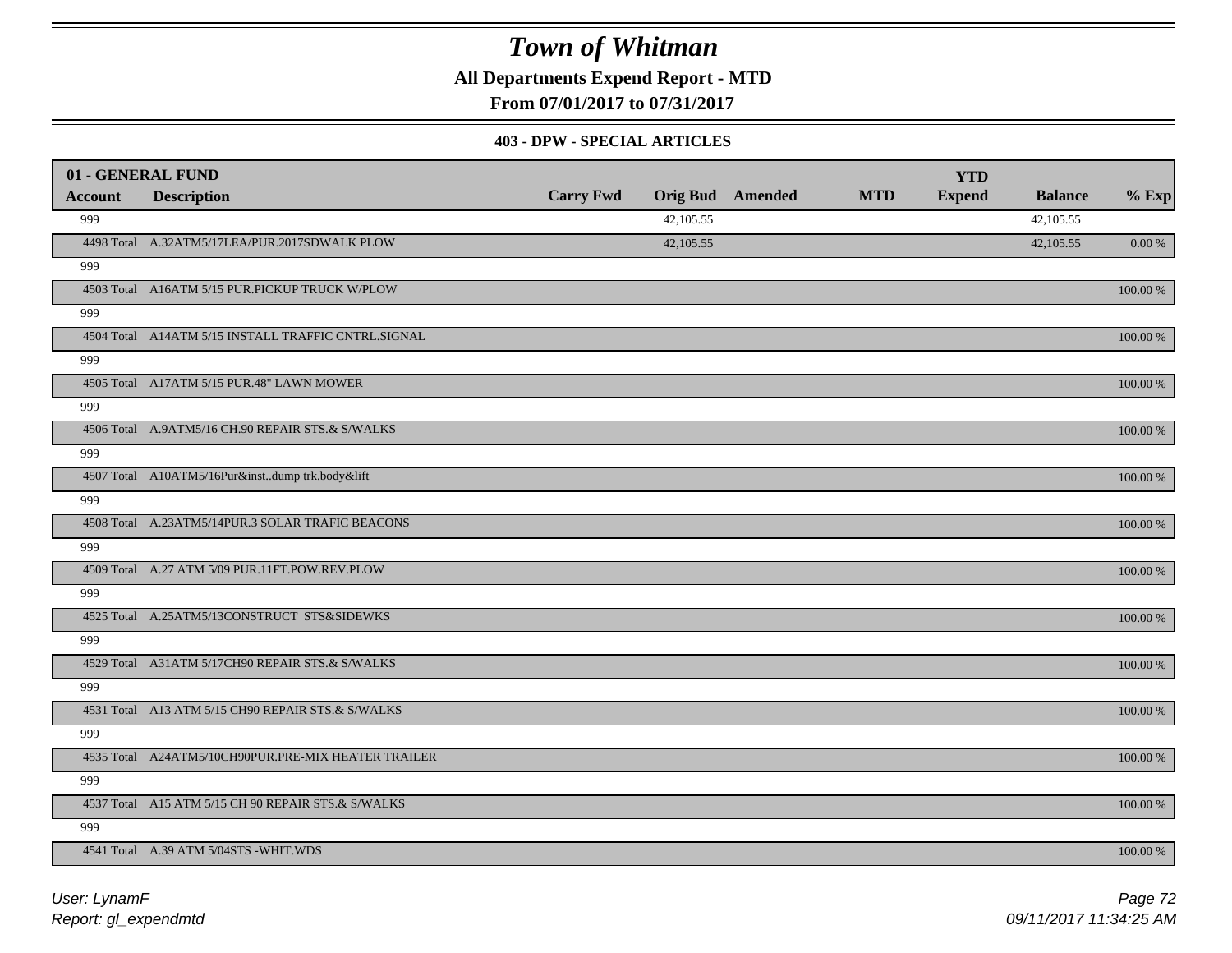**All Departments Expend Report - MTD**

### **From 07/01/2017 to 07/31/2017**

#### **403 - DPW - SPECIAL ARTICLES**

| 01 - GENERAL FUND |                                           |                  |                 |         |            | <b>YTD</b>    |                |          |
|-------------------|-------------------------------------------|------------------|-----------------|---------|------------|---------------|----------------|----------|
| Account           | <b>Description</b>                        | <b>Carry Fwd</b> | <b>Orig Bud</b> | Amended | <b>MTD</b> | <b>Expend</b> | <b>Balance</b> | $%$ Exp  |
| 999               |                                           |                  |                 |         |            |               |                |          |
|                   | 4542 Total A.40ATM5/04 PREP.STS.FOR ACCEP |                  |                 |         |            |               |                | 100.00 % |
| 999               |                                           | 15,690.50        |                 |         |            |               | 15,690.50      |          |
|                   | 4561 Total A.27B ATM 5/16 DPW SITE EVAL.  | 15,690.50        |                 |         |            |               | 15,690.50      | 0.00 %   |
| 999               |                                           |                  |                 |         |            |               |                |          |
|                   | 4569 Total A32ATM5/06LOADER&ROLLER&STS.   |                  |                 |         |            |               |                | 100.00 % |
| 999               |                                           |                  |                 |         |            |               |                |          |
|                   | 4576 Total ESTABLISH PETTY CASH-DPW       |                  |                 |         |            |               |                | 100.00 % |
|                   | <b>403 Total DPW - SPECIAL ARTICLES</b>   | 15,690.50        | 42,105.55       |         |            |               | 57,796.05      |          |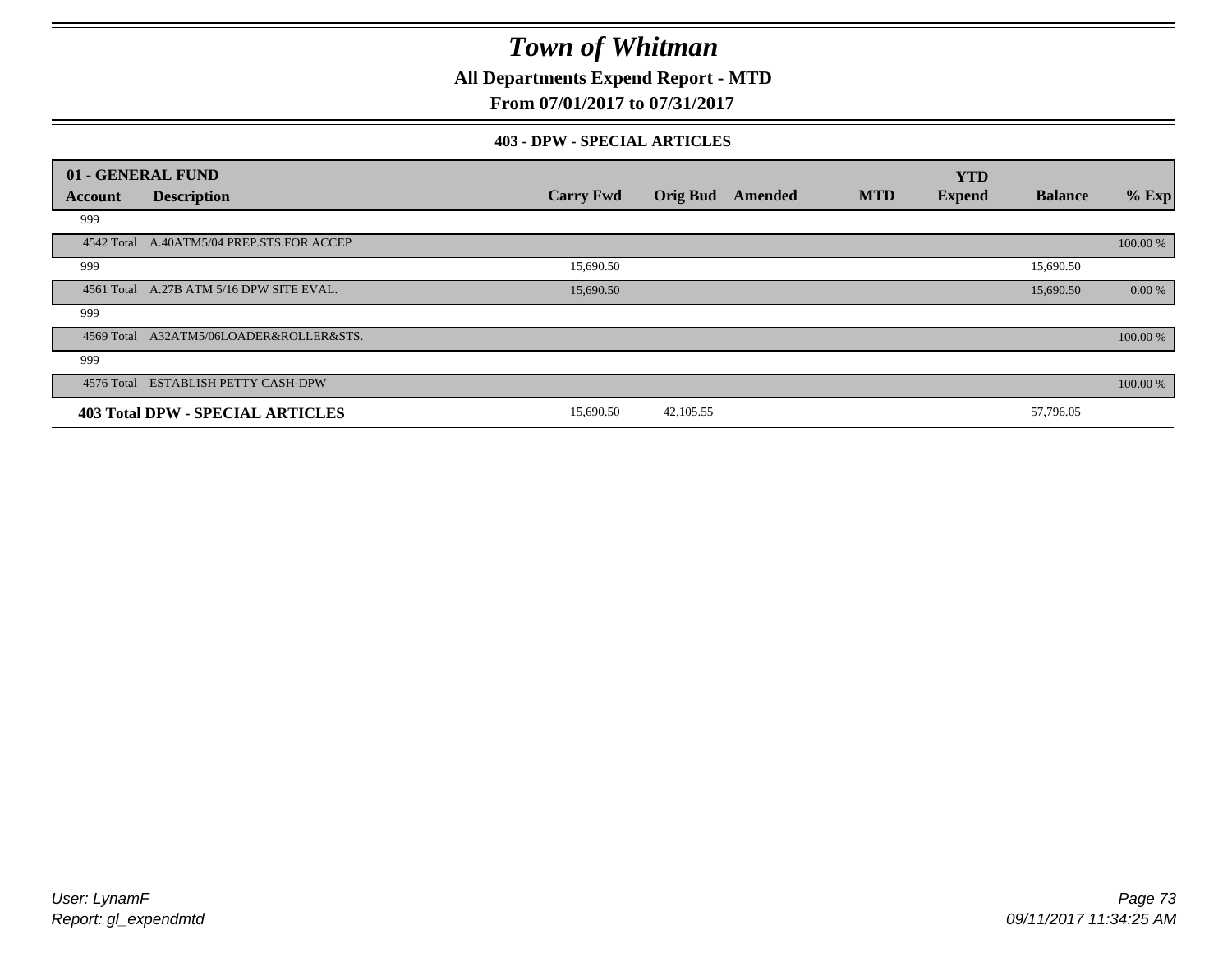### **All Departments Expend Report - MTD**

### **From 07/01/2017 to 07/31/2017**

#### **405 - DPW-ADMINSTRATION**

|         | 01 - GENERAL FUND                  |                  |                  |            | <b>YTD</b>    |                |          |
|---------|------------------------------------|------------------|------------------|------------|---------------|----------------|----------|
| Account | <b>Description</b>                 | <b>Carry Fwd</b> | Orig Bud Amended | <b>MTD</b> | <b>Expend</b> | <b>Balance</b> | $%$ Exp  |
| 111     | SALARIES-ADMINSTRATIVE             |                  |                  |            |               |                |          |
|         | 1000 Total SALARIES                |                  |                  |            |               |                | 100.00 % |
| 244     | OFFICE EQUIPMENT MAINTENANCE       |                  |                  |            |               |                |          |
| 340     | <b>TELEPHONE</b>                   |                  |                  |            |               |                |          |
| 871     | OPERATING EQUIPMENT                |                  |                  |            |               |                |          |
| 877     | DEP ADMINISTRATIVE ASSESSMENT      |                  |                  |            |               |                |          |
| 420     | <b>OFFICE SUPPLIES</b>             |                  |                  |            |               |                |          |
| 422     | <b>COPY EXPENSE</b>                |                  |                  |            |               |                |          |
| 585     | MISCELLANEOUS EXPENSE              |                  |                  |            |               |                |          |
| 730     | <b>ASSOCIATION DUES</b>            |                  |                  |            |               |                |          |
| 870     | OFFICE EQUIPMENT                   |                  |                  |            |               |                |          |
|         | 2000 Total EXPENSE                 |                  |                  |            |               |                | 100.00 % |
|         | <b>405 Total DPW-ADMINSTRATION</b> |                  |                  |            |               |                |          |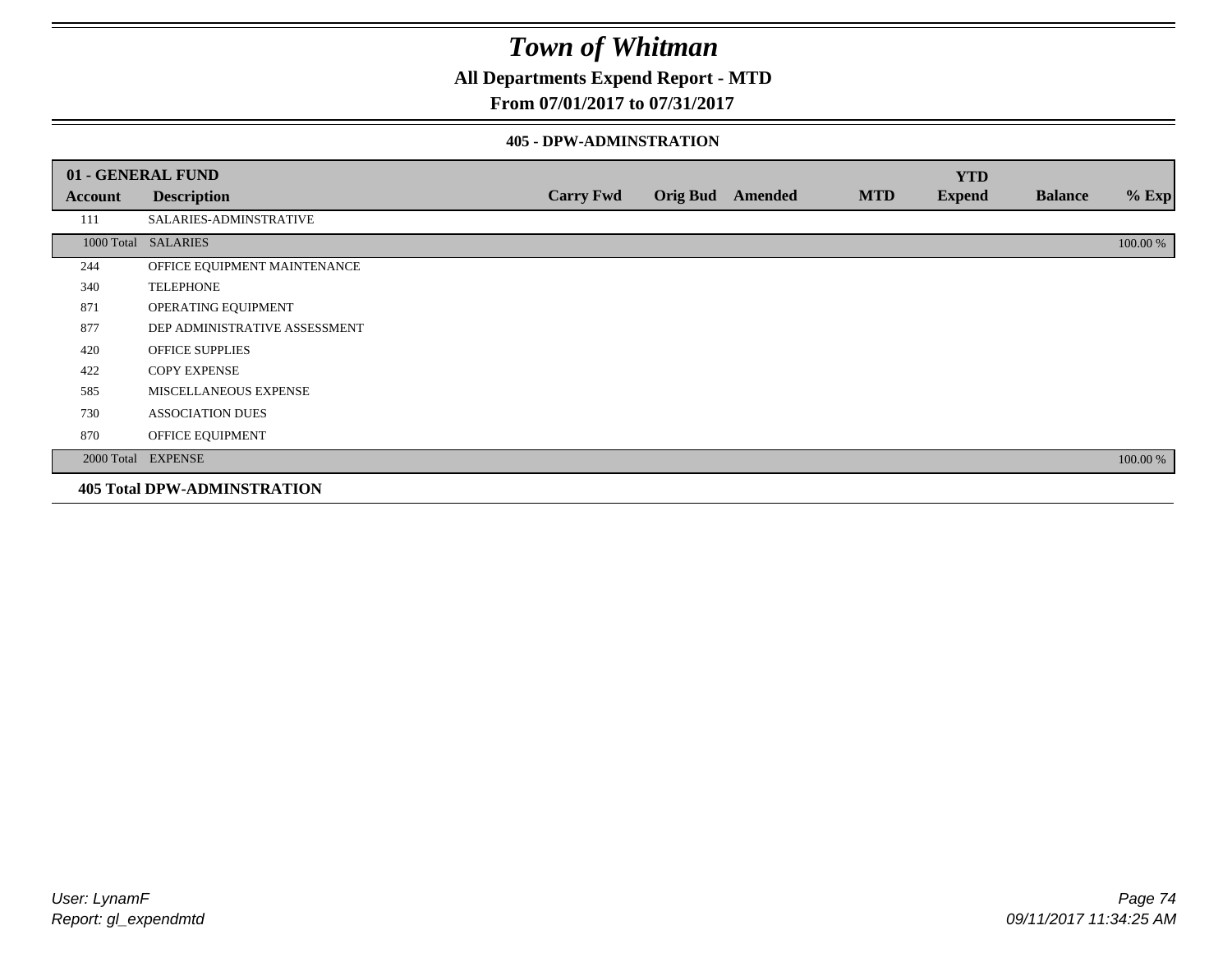**All Departments Expend Report - MTD**

**From 07/01/2017 to 07/31/2017**

### **414 - DPW-POLICE COVERAGE**

|         | 01 - GENERAL FUND             |                  |                 |         |            | <b>YTD</b>    |                |          |
|---------|-------------------------------|------------------|-----------------|---------|------------|---------------|----------------|----------|
| Account | <b>Description</b>            | <b>Carry Fwd</b> | <b>Orig Bud</b> | Amended | <b>MTD</b> | <b>Expend</b> | <b>Balance</b> | $%$ Exp  |
| 134     | <b>SALARIES-DPW COVERAGE</b>  |                  | 19,000.00       |         |            |               | 19,000.00      |          |
|         | 1000 Total SALARIES           |                  | 19,000.00       |         |            |               | 19,000.00      | $0.00\%$ |
| 941     | FY 2017 ENCUMBRANCES          | 3.220.00         |                 |         | 3.220.00   | 3,220.00      |                |          |
|         | 2001 Total EXPENSE            | 3.220.00         |                 |         | 3.220.00   | 3.220.00      |                | 100.00 % |
|         | 414 Total DPW-POLICE COVERAGE | 3.220.00         | 19,000.00       |         | 3.220.00   | 3.220.00      | 19,000.00      |          |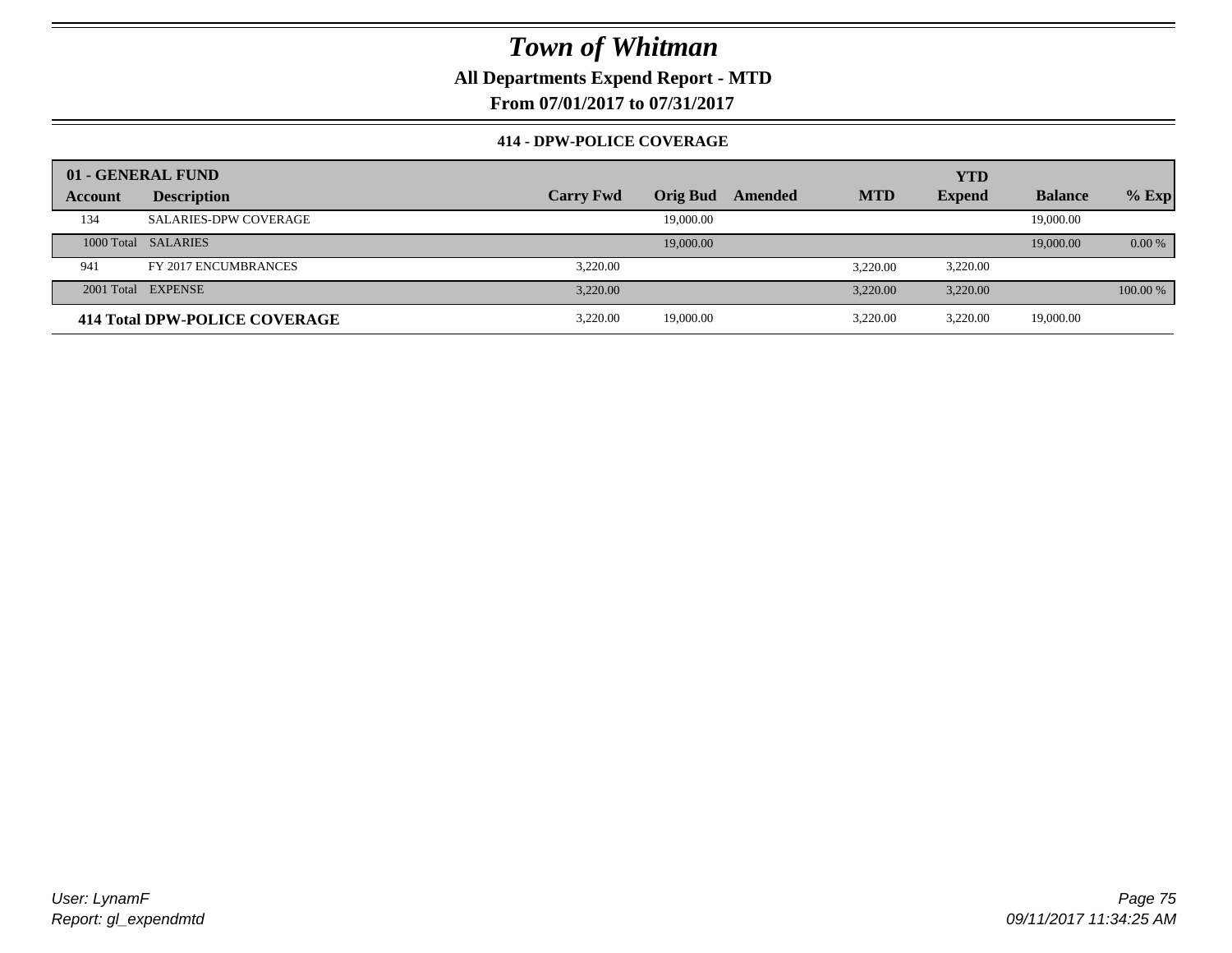**All Departments Expend Report - MTD**

### **From 07/01/2017 to 07/31/2017**

#### **423 - SNOW & ICE CONTROL**

|                | 01 - GENERAL FUND            |                  |                 |         |            | <b>YTD</b>    |                |          |
|----------------|------------------------------|------------------|-----------------|---------|------------|---------------|----------------|----------|
| <b>Account</b> | <b>Description</b>           | <b>Carry Fwd</b> | <b>Orig Bud</b> | Amended | <b>MTD</b> | <b>Expend</b> | <b>Balance</b> | $%$ Exp  |
| 114            | DIVISIONAL LABOR-O.T.        |                  |                 |         |            |               |                |          |
|                | 1000 Total SALARIES          |                  |                 |         |            |               |                | 100.00 % |
| 272            | <b>EQUIPMENT RENTAL</b>      |                  |                 |         |            |               |                |          |
| 530            | <b>CHEMICALS</b>             |                  |                 |         |            |               |                |          |
| 585            | <b>MISCELLANEOUS EXPENSE</b> |                  | 120,000.00      |         | 294.98     | 294.98        | 119,705.02     |          |
|                | 2000 Total EXPENSE           |                  | 120,000.00      |         | 294.98     | 294.98        | 119,705.02     | 0.24%    |
|                | 423 Total SNOW & ICE CONTROL |                  | 120,000.00      |         | 294.98     | 294.98        | 119,705.02     |          |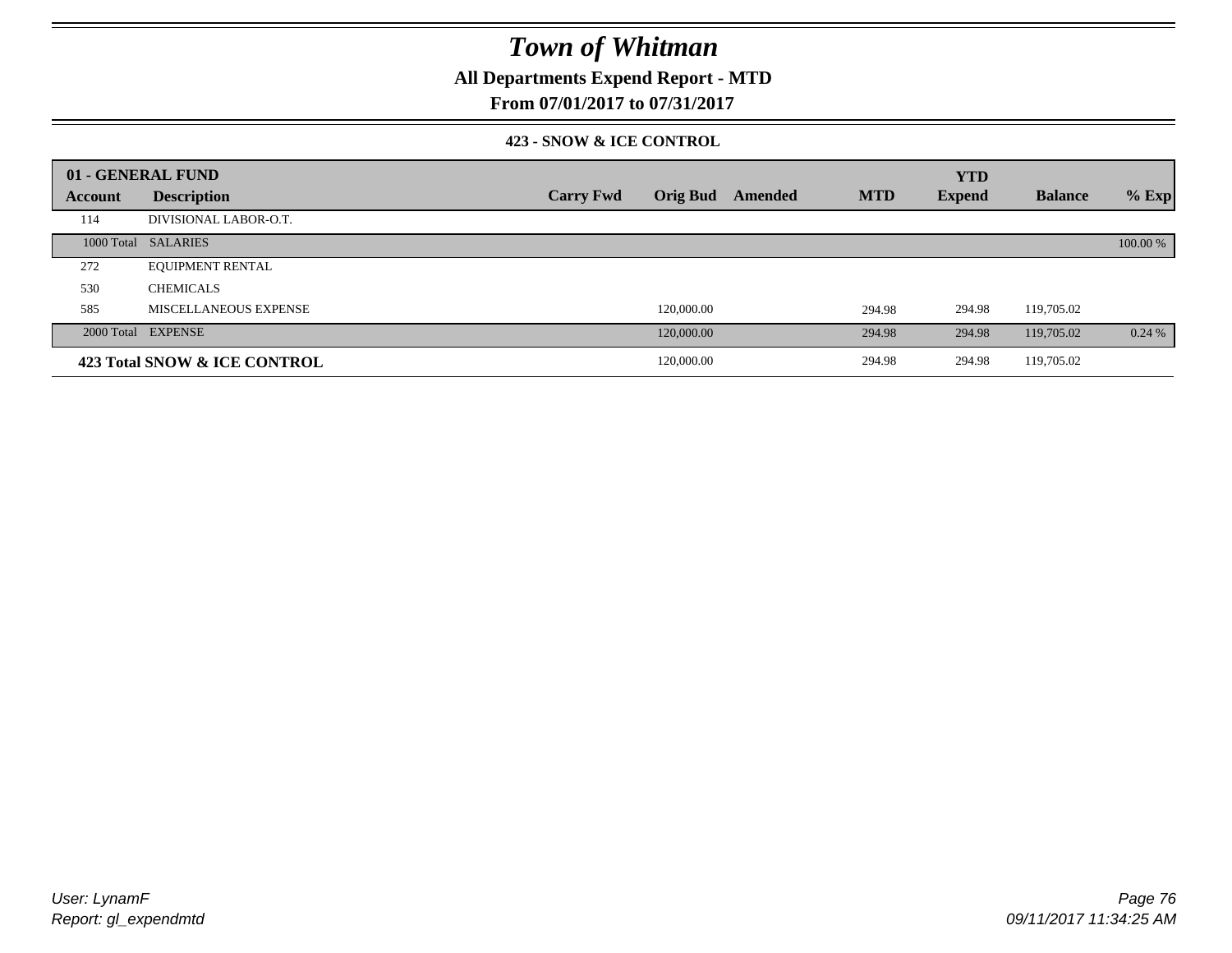## **All Departments Expend Report - MTD**

**From 07/01/2017 to 07/31/2017**

#### **424 - STREET LIGHTS**

|         | 01 - GENERAL FUND              |                  |                 |         |            | <b>YTD</b>    |                |          |
|---------|--------------------------------|------------------|-----------------|---------|------------|---------------|----------------|----------|
| Account | <b>Description</b>             | <b>Carry Fwd</b> | <b>Orig Bud</b> | Amended | <b>MTD</b> | <b>Expend</b> | <b>Balance</b> | $%$ Exp  |
| 210     | <b>ELECTRICITY</b>             |                  | 140,000.00      |         | 526.62     | 526.62        | 139,473.38     |          |
|         | 2000 Total EXPENSE             |                  | 140,000.00      |         | 526.62     | 526.62        | 139,473.38     | 0.37%    |
| 940     | <b>FY2016 ENCUMBRANCES</b>     |                  |                 |         |            |               |                |          |
| 945     | <b>FY2013 ENCUMBRANCES</b>     |                  |                 |         |            |               |                |          |
| 953     | <b>FY2009 ENCUMBRANCES</b>     |                  |                 |         |            |               |                |          |
|         | 2001 Total EXPENSE             |                  |                 |         |            |               |                | 100.00 % |
|         | <b>424 Total STREET LIGHTS</b> |                  | 140,000.00      |         | 526.62     | 526.62        | 139,473.38     |          |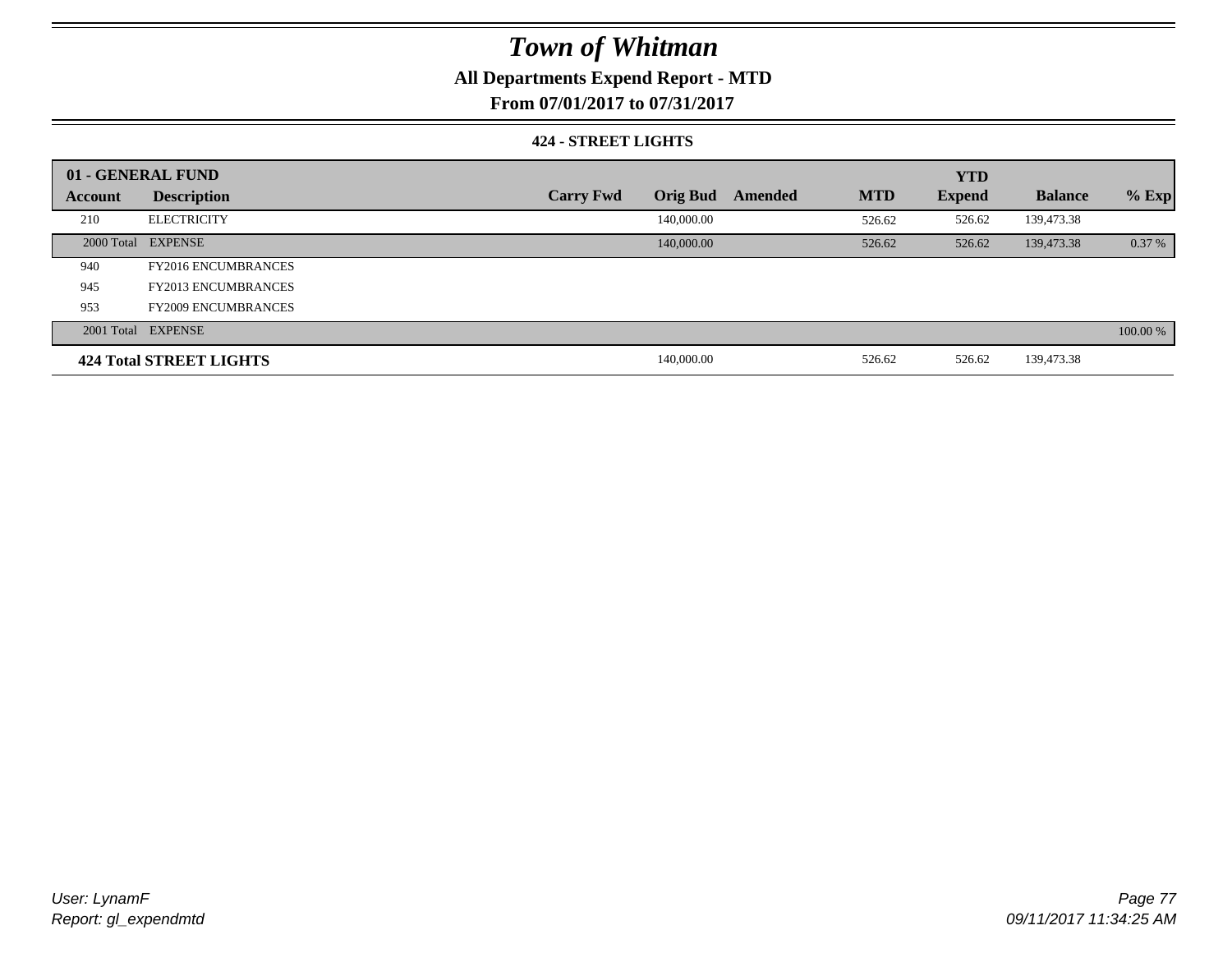**All Departments Expend Report - MTD**

**From 07/01/2017 to 07/31/2017**

#### **433 - DPW-WASTE COLLECTION & DISP.**

|                | 01 - GENERAL FUND                         |                  |                 |         |            | <b>YTD</b>    |                |          |
|----------------|-------------------------------------------|------------------|-----------------|---------|------------|---------------|----------------|----------|
| <b>Account</b> | <b>Description</b>                        | <b>Carry Fwd</b> | <b>Orig Bud</b> | Amended | <b>MTD</b> | <b>Expend</b> | <b>Balance</b> | $%$ Exp  |
| 112            | <b>SALARIES</b>                           |                  |                 |         |            |               |                |          |
| 380            | <b>DISPOSAL COSTS</b>                     |                  | 1,121,059.00    |         |            |               | 1,121,059.00   |          |
| 585            | <b>MISCELLANEOUS EXPENSE</b>              |                  |                 |         | 4,850.00   | 4,850.00      | $-4,850.00$    |          |
| 2000 Total     | <b>EXPENSE</b>                            |                  | 1,121,059.00    |         | 4,850.00   | 4,850.00      | 1,116,209.00   | 0.43%    |
| 939            | <b>FY2015 ENCUMBRANCES</b>                |                  |                 |         |            |               |                |          |
| 943            | <b>FY2012 ENCUMBRANCES</b>                |                  |                 |         |            |               |                |          |
| 945            | FY2013 ENCUMBRANCES                       |                  |                 |         |            |               |                |          |
| 2001 Total     | <b>EXPENSE</b>                            |                  |                 |         |            |               |                | 100.00 % |
| 999            |                                           |                  |                 |         |            |               |                |          |
|                | 4496 Total A.9STM6/5/97PUR.RECYCLING BINS |                  |                 |         |            |               |                | 100.00 % |
|                | 433 Total DPW-WASTE COLLECTION & DISP.    |                  | 1,121,059.00    |         | 4,850.00   | 4,850.00      | 1,116,209.00   |          |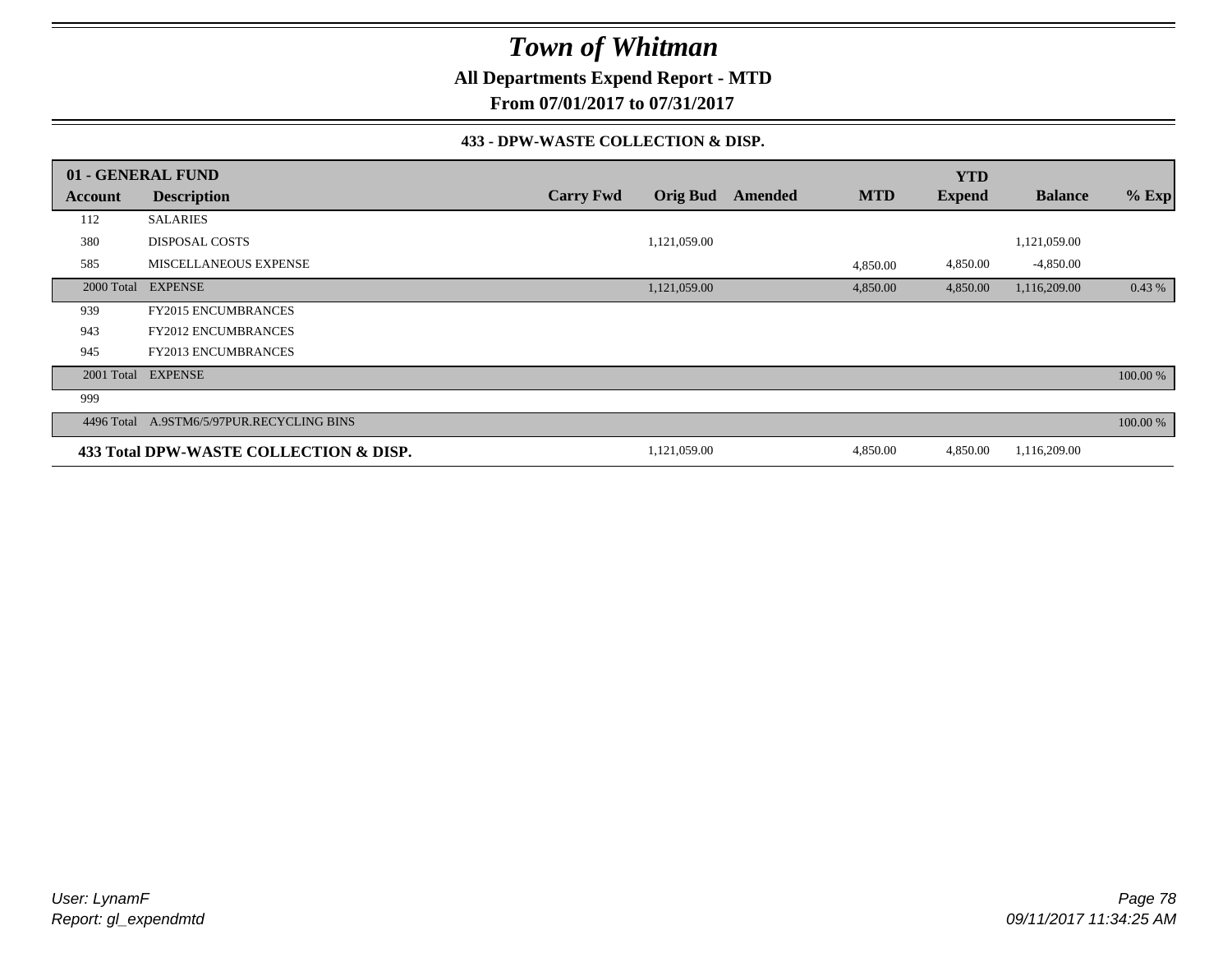## **All Departments Expend Report - MTD**

### **From 07/01/2017 to 07/31/2017**

#### **452 - WATER PURCHASE**

|         | 01 - GENERAL FUND               |                  |                 |         |            | <b>YTD</b>    |                |          |
|---------|---------------------------------|------------------|-----------------|---------|------------|---------------|----------------|----------|
| Account | <b>Description</b>              | <b>Carry Fwd</b> | <b>Orig Bud</b> | Amended | <b>MTD</b> | <b>Expend</b> | <b>Balance</b> | $%$ Exp  |
| 230     | <b>WATER PURCHASE</b>           |                  |                 |         |            |               |                |          |
| 585     | MISCELLANEOUS EXPENSE           |                  |                 |         |            |               |                |          |
|         | 2000 Total EXPENSE              |                  |                 |         |            |               |                | 100.00 % |
| 940     | <b>FY2016 ENCUMBRANCES</b>      |                  |                 |         |            |               |                |          |
| 949     | <b>FY2014 ENCUMBRANCES</b>      |                  |                 |         |            |               |                |          |
|         | 2001 Total EXPENSE              |                  |                 |         |            |               |                | 100.00 % |
|         | <b>452 Total WATER PURCHASE</b> |                  |                 |         |            |               |                |          |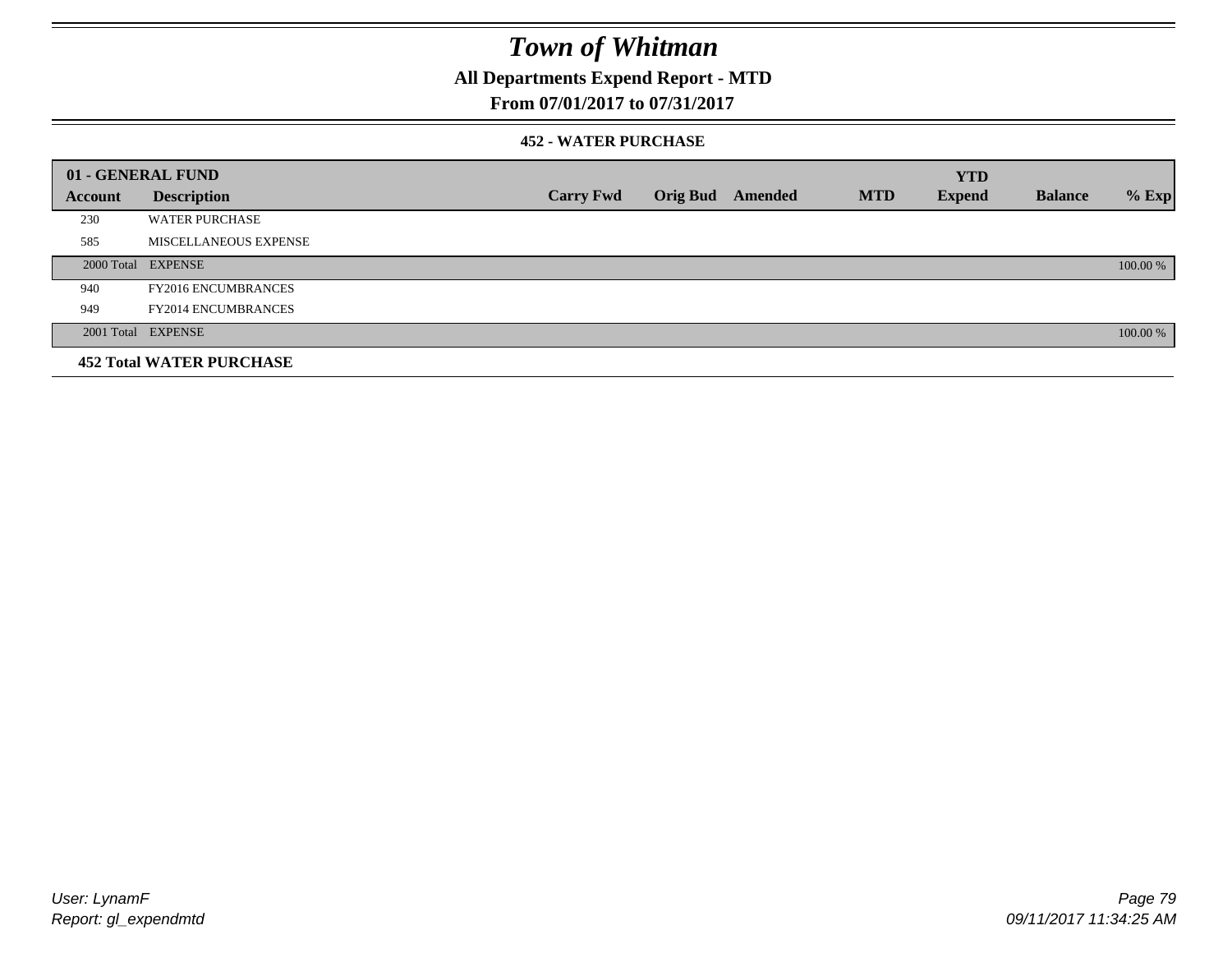**All Departments Expend Report - MTD**

**From 07/01/2017 to 07/31/2017**

### **492 - CARE OF SOLDIERS GRAVES**

|         | 01 - GENERAL FUND                    |                  |          |         |            | YTD           |                |          |
|---------|--------------------------------------|------------------|----------|---------|------------|---------------|----------------|----------|
| Account | <b>Description</b>                   | <b>Carry Fwd</b> | Orig Bud | Amended | <b>MTD</b> | <b>Expend</b> | <b>Balance</b> | $%$ Exp  |
| 240     | <b>BUILDING &amp; GROUNDS MAINT.</b> |                  | 1,500.00 |         | 1.500.00   | 1,500.00      |                |          |
|         | 2000 Total EXPENSE                   |                  | 1.500.00 |         | 1.500.00   | 1,500.00      |                | 100.00 % |
|         | 492 Total CARE OF SOLDIERS GRAVES    |                  | 1,500.00 |         | 1,500.00   | 1,500.00      |                |          |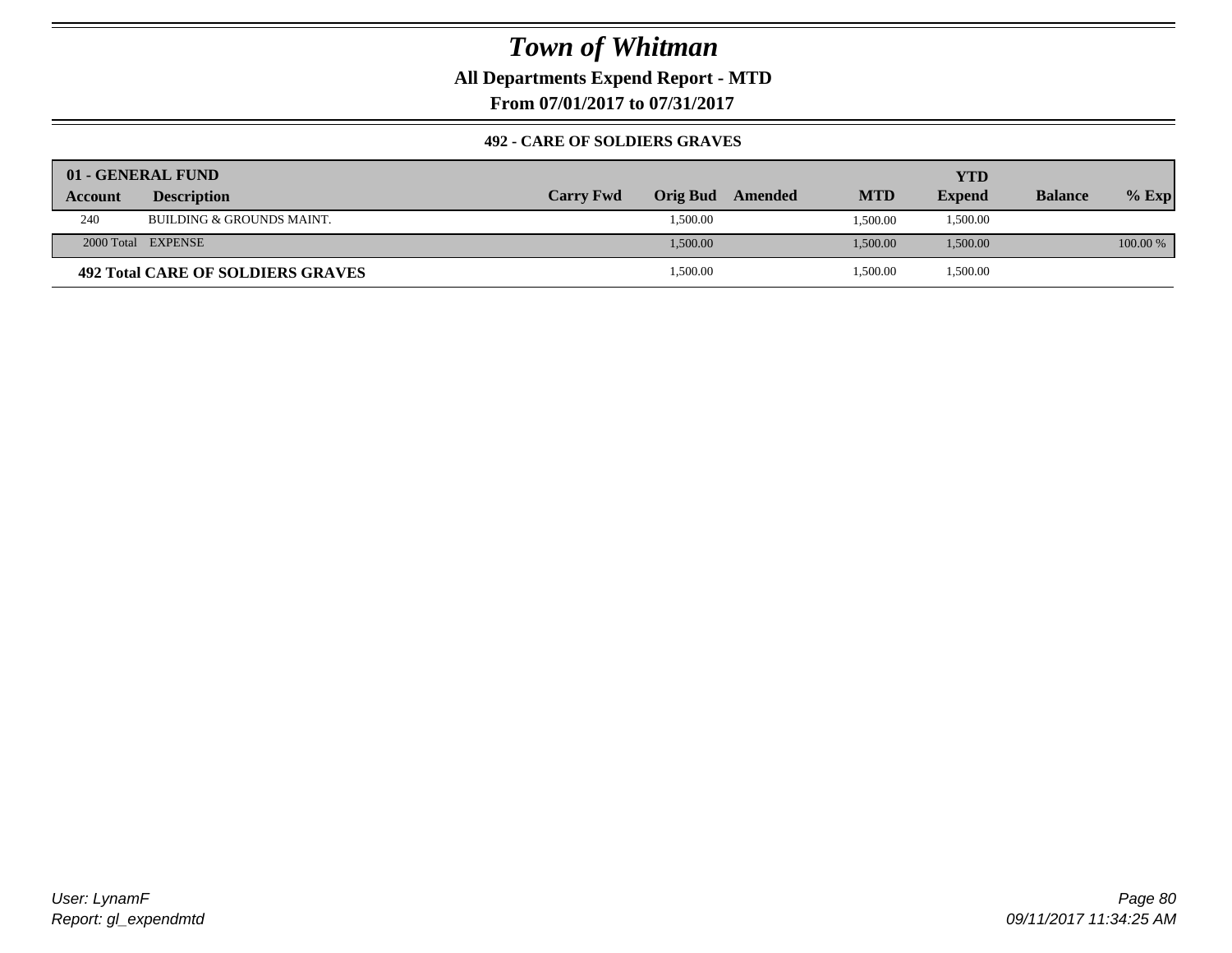### **All Departments Expend Report - MTD**

**From 07/01/2017 to 07/31/2017**

#### **510 - BOARD OF HEALTH**

|                | 01 - GENERAL FUND            |                  |                                       | <b>YTD</b>    |                |            |
|----------------|------------------------------|------------------|---------------------------------------|---------------|----------------|------------|
| <b>Account</b> | <b>Description</b>           | <b>Carry Fwd</b> | <b>Orig Bud</b> Amended<br><b>MTD</b> | <b>Expend</b> | <b>Balance</b> | $%$ Exp    |
| 110            | SALARIES-BOARD MEMBERS       |                  |                                       |               |                |            |
|                | 1001 Total SALARIES          |                  |                                       |               |                | 100.00 %   |
| 120            | SALARIES-PART TIME           | 39,343.00        | 2,174.12                              | 2,174.12      | 37,168.88      |            |
|                | 1002 Total SALARIES          | 39,343.00        | 2,174.12                              | 2,174.12      | 37,168.88      | 5.52 %     |
| 121            | <b>CLERICAL I</b>            | 24,867.00        | 1,434.60                              | 1,434.60      | 23,432.40      |            |
|                | 1003 Total SALARIES          | 24,867.00        | 1,434.60                              | 1,434.60      | 23,432.40      | 5.76 %     |
| 123            | RECORDING SECRETARY          | 3,501.00         | 77.67                                 | 77.67         | 3,423.33       |            |
|                | 1004 Total SALARIES          | 3,501.00         | 77.67                                 | 77.67         | 3,423.33       | 2.21 %     |
| 133            | <b>ASSISTANT</b>             | 1,800.00         | 52.00                                 | 52.00         | 1,748.00       |            |
|                | 1005 Total SALARIES          | 1,800.00         | 52.00                                 | 52.00         | 1,748.00       | 2.88 %     |
| 126            | <b>CLERICAL II</b>           | 1,366.00         |                                       |               | 1,366.00       |            |
|                | 1006 Total SALARIES          | 1,366.00         |                                       |               | 1,366.00       | $0.00\ \%$ |
| 482            | RESERVE FUND TRANS.-SALARIES |                  |                                       |               |                |            |
| 483            | RESERVE FUND TRANS.-VACATION |                  |                                       |               |                |            |
|                | 1019 Total SALARIES          |                  |                                       |               |                | 100.00 %   |
| 150            | <b>ANIMAL INSPECTOR</b>      | 804.00           |                                       |               | 804.00         |            |
| 151            | <b>BURIAL DEAD ANIMALS</b>   |                  |                                       |               |                |            |
| 315            | <b>BURIAL AGENT</b>          | 275.00           |                                       |               | 275.00         |            |
| 316            | <b>LABORATORY FEES</b>       |                  |                                       |               |                |            |
| 340            | <b>TELEPHONE</b>             |                  |                                       |               |                |            |
| 343            | <b>CELL PHONES</b>           |                  |                                       |               |                |            |
| 420            | <b>OFFICE SUPPLIES</b>       |                  |                                       |               |                |            |
| 501            | <b>CLINIC EXPENSE</b>        |                  |                                       |               |                |            |
| 585            | MISCELLANEOUS EXPENSE        | 2,500.00         | 55.11                                 | 55.11         | 2,444.89       |            |
| 730            | <b>ASSOCIATION DUES</b>      |                  | 150.00                                | 150.00        | $-150.00$      |            |
| 731            | <b>MEETINGS</b>              |                  |                                       |               |                |            |
| 737            | RABID ANIMAL EXPENSE         | 200.00           |                                       |               | 200.00         |            |
| 738            | HOUSEHOLD HAZARDOUS WASTE    | 3,000.00         |                                       |               | 3,000.00       |            |
|                | 2000 Total EXPENSE           | 6,779.00         | 205.11                                | 205.11        | 6,573.89       | 3.02 %     |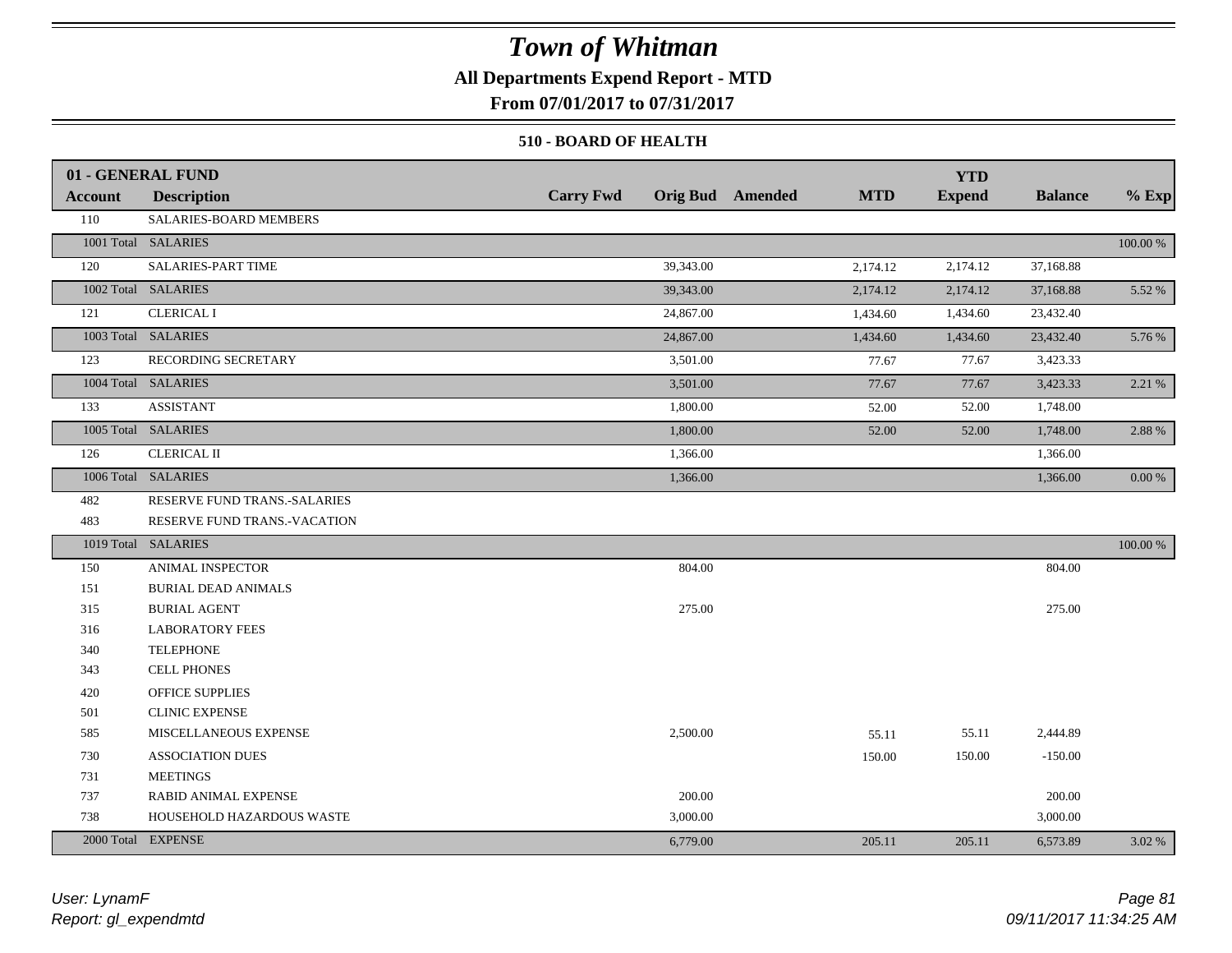### **All Departments Expend Report - MTD**

**From 07/01/2017 to 07/31/2017**

#### **510 - BOARD OF HEALTH**

|                | 01 - GENERAL FUND                              |                  |                 |                |            | <b>YTD</b>    |                |          |
|----------------|------------------------------------------------|------------------|-----------------|----------------|------------|---------------|----------------|----------|
| <b>Account</b> | <b>Description</b>                             | <b>Carry Fwd</b> | <b>Orig Bud</b> | <b>Amended</b> | <b>MTD</b> | <b>Expend</b> | <b>Balance</b> | $%$ Exp  |
| 710            | IN STATE TRAVEL                                |                  | 1,443.00        |                |            |               | 1,443.00       |          |
|                | 2001 Total EXPENSE                             |                  | 1,443.00        |                |            |               | 1,443.00       | 0.00 %   |
| 940            | FY2016 ENCUMBRANCES                            |                  |                 |                |            |               |                |          |
|                | 2002 Total EXPENSE                             |                  |                 |                |            |               |                | 100.00 % |
| 999            |                                                |                  |                 |                |            |               |                |          |
|                | 4448 Total A5 ATM 5/15 HAZARDOUS WSTE.DAY      |                  |                 |                |            |               |                | 100.00 % |
| 999            |                                                | 2,648.96         |                 |                |            |               | 2,648.96       |          |
|                | 4451 Total A.6 ATM 5/16 HAZ.WASTE.DAY          | 2,648.96         |                 |                |            |               | 2,648.96       | 0.00 %   |
| 999            |                                                |                  |                 |                |            |               |                |          |
|                | 4456 Total A.27ATM5/14 HAZ.WASTE DAY           |                  |                 |                |            |               |                | 100.00 % |
| 999            |                                                |                  |                 |                |            |               |                |          |
|                | 4459 Total A.8STM5/17 PUR.W.H.R.SCHL LUNCH VAN |                  |                 |                |            |               |                | 100.00 % |
| 999            |                                                |                  | 1,500.00        |                |            |               | 1,500.00       |          |
|                | 4543 Total A.14 ATM5/17 B.O.H.SITE TRAINING    |                  | 1,500.00        |                |            |               | 1,500.00       | 0.00 %   |
|                | <b>510 Total BOARD OF HEALTH</b>               | 2,648.96         | 80,599.00       |                | 3,943.50   | 3,943.50      | 79,304.46      |          |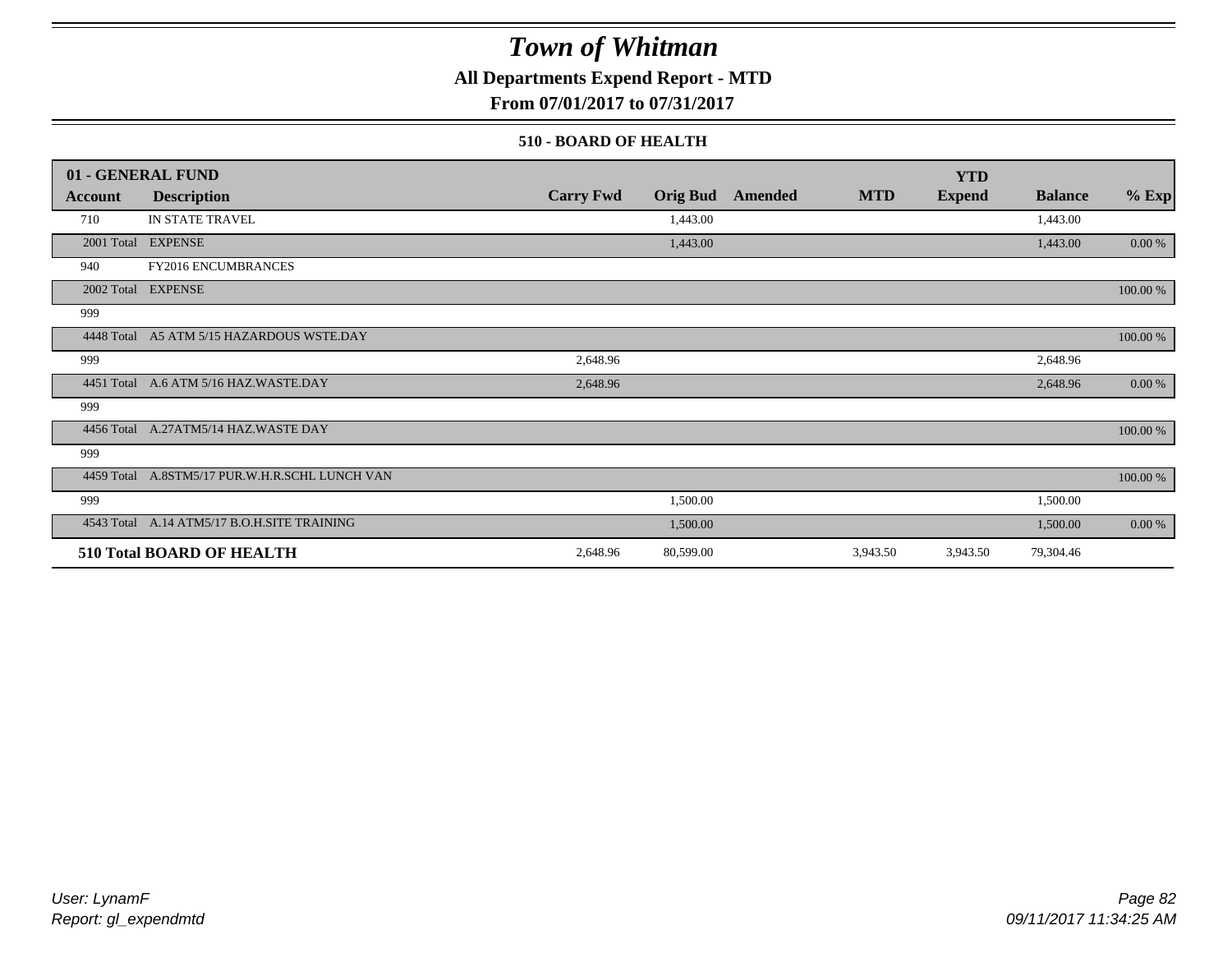**All Departments Expend Report - MTD**

**From 07/01/2017 to 07/31/2017**

#### **519 - BOH-SEWER HOOK-UP INSPECTORS**

|         | 01 - GENERAL FUND                      |                  |                  |            | YTD           |                |          |
|---------|----------------------------------------|------------------|------------------|------------|---------------|----------------|----------|
| Account | <b>Description</b>                     | <b>Carry Fwd</b> | Orig Bud Amended | <b>MTD</b> | <b>Expend</b> | <b>Balance</b> | $%$ Exp  |
| 120     | SALARIES-PART TIME                     |                  |                  |            |               |                |          |
|         | 1000 Total SALARIES                    |                  |                  |            |               |                | 100.00 % |
|         | 519 Total BOH-SEWER HOOK-UP INSPECTORS |                  |                  |            |               |                |          |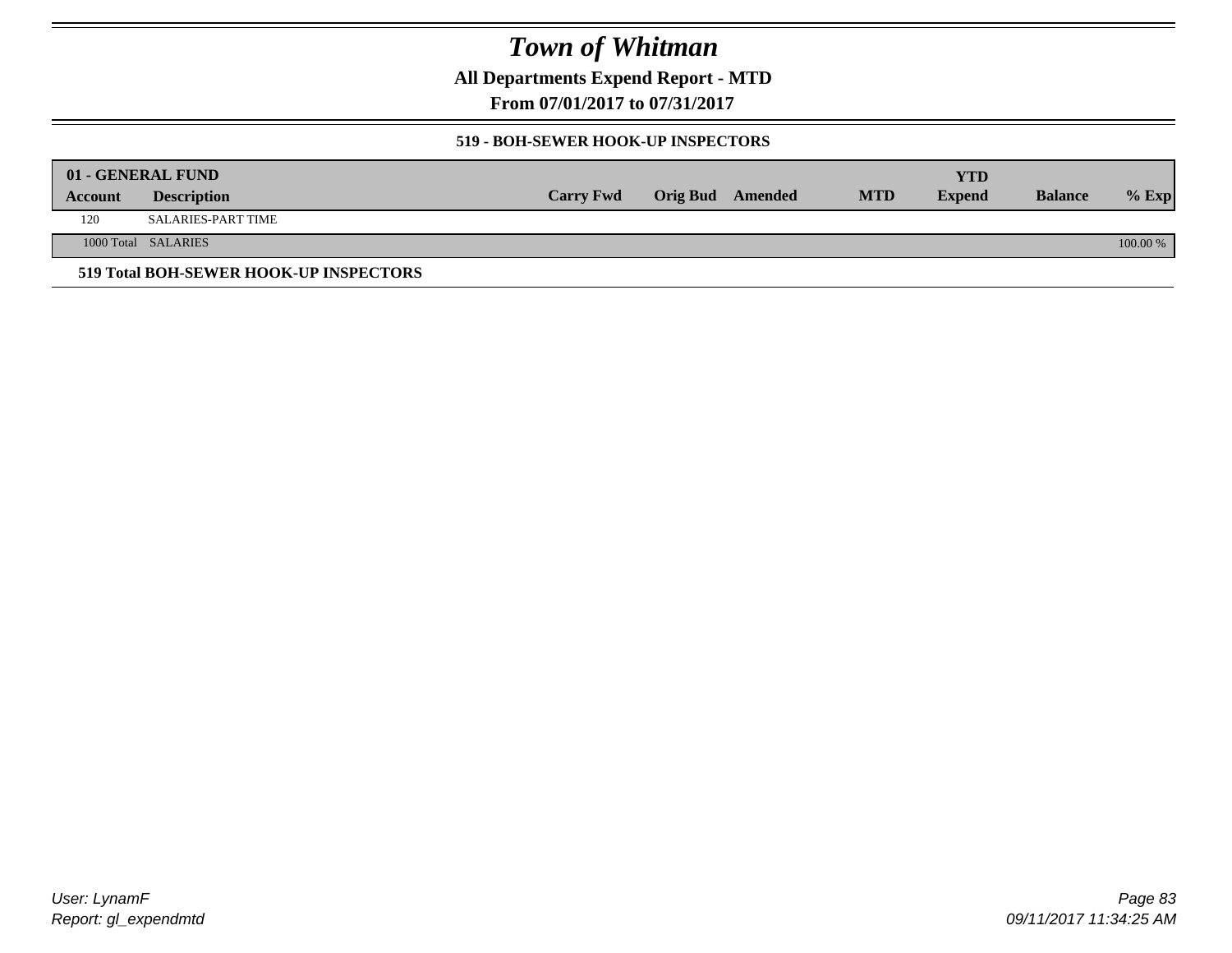## **All Departments Expend Report - MTD**

### **From 07/01/2017 to 07/31/2017**

#### **522 - VISITING NURSE**

| 01 - GENERAL FUND |                            |                  |                 |         |            | <b>YTD</b>    |                |          |
|-------------------|----------------------------|------------------|-----------------|---------|------------|---------------|----------------|----------|
| Account           | <b>Description</b>         | <b>Carry Fwd</b> | <b>Orig Bud</b> | Amended | <b>MTD</b> | <b>Expend</b> | <b>Balance</b> | $%$ Exp  |
| 300               | MEDICAL & DENTAL EXPENSE   |                  | 18,025.00       |         |            |               | 18,025.00      |          |
|                   | 2000 Total EXPENSE         |                  | 18,025,00       |         |            |               | 18,025.00      | $0.00\%$ |
| 946               | <b>FY2010 ENCUMBRANCES</b> |                  |                 |         |            |               |                |          |
|                   | 2001 Total EXPENSE         |                  |                 |         |            |               |                | 100.00 % |
|                   | 522 Total VISITING NURSE   |                  | 18,025.00       |         |            |               | 18,025.00      |          |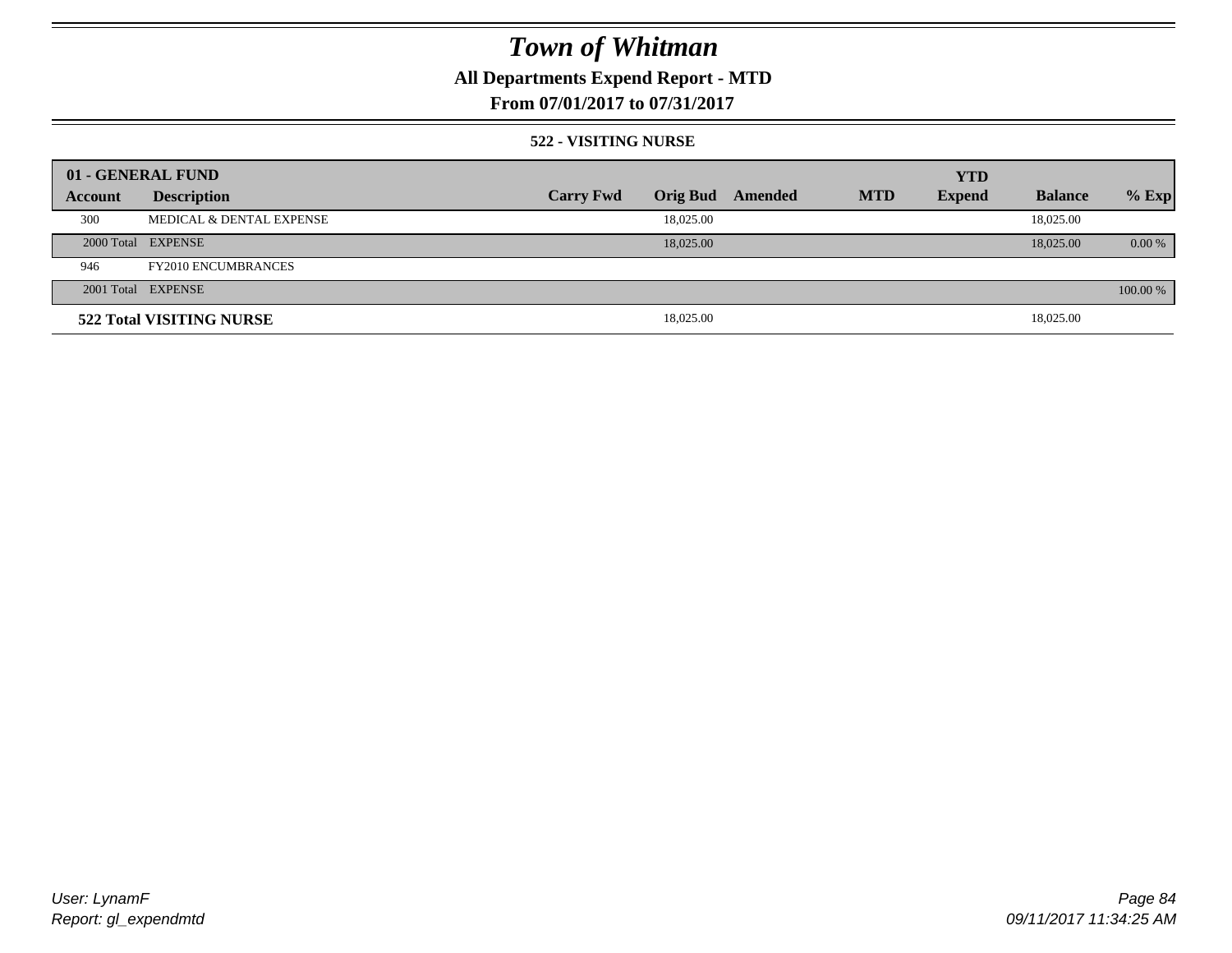## **All Departments Expend Report - MTD**

### **From 07/01/2017 to 07/31/2017**

#### **524 - DENTAL**

|         | 01 - GENERAL FUND       |                  |                  |            | <b>YTD</b>    |                |          |
|---------|-------------------------|------------------|------------------|------------|---------------|----------------|----------|
| Account | <b>Description</b>      | <b>Carry Fwd</b> | Orig Bud Amended | <b>MTD</b> | <b>Expend</b> | <b>Balance</b> | $%$ Exp  |
| 730     | <b>ASSOCIATION DUES</b> |                  |                  |            |               |                |          |
|         | 2000 Total EXPENSE      |                  |                  |            |               |                | 100.00 % |
|         | <b>524 Total DENTAL</b> |                  |                  |            |               |                |          |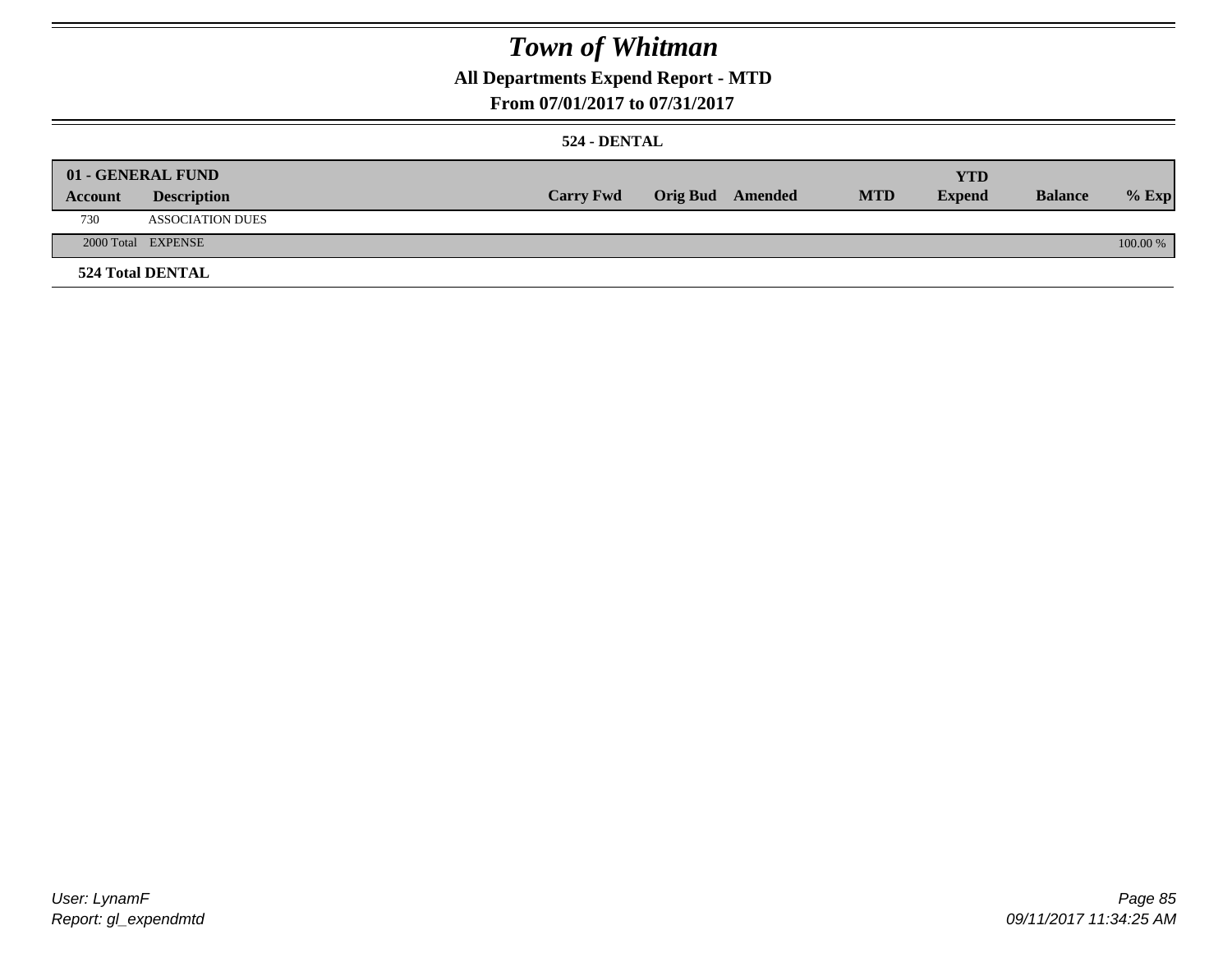### **All Departments Expend Report - MTD**

**From 07/01/2017 to 07/31/2017**

#### **541 - COUNCIL ON AGING**

|                | 01 - GENERAL FUND                        |                                     |                       | <b>YTD</b>    |                |             |
|----------------|------------------------------------------|-------------------------------------|-----------------------|---------------|----------------|-------------|
| <b>Account</b> | <b>Description</b>                       | <b>Carry Fwd</b><br><b>Orig Bud</b> | <b>MTD</b><br>Amended | <b>Expend</b> | <b>Balance</b> | $%$ Exp     |
| 111            | SALARIES-ADMINSTRATIVE                   | 66,127.00                           | 3,815.01              | 3,815.01      | 62,311.99      |             |
| 138            | SICK LEAVE BUY-BACK                      |                                     |                       |               |                |             |
| 146            | SALARIES-LONGEVITY                       |                                     |                       |               |                |             |
|                | 1000 Total SALARIES                      | 66,127.00                           | 3,815.01              | 3,815.01      | 62,311.99      | 5.76 %      |
| 121            | <b>CLERICAL I</b>                        | 41,001.00                           | 2,344.12              | 2,344.12      | 38,656.88      |             |
|                | 1001 Total SALARIES                      | 41,001.00                           | 2,344.12              | 2,344.12      | 38,656.88      | 5.71 %      |
| 117            | <b>CUSTODIAL</b>                         |                                     |                       |               |                |             |
|                | 1002 Total SALARIES                      |                                     |                       |               |                | $100.00~\%$ |
| 157            | <b>BUS DRIVER</b>                        | 35,051.00                           | 1,563.71              | 1,563.71      | 33,487.29      |             |
|                | 1003 Total SALARIES                      | 35,051.00                           | 1,563.71              | 1,563.71      | 33,487.29      | 4.46 %      |
| 129            | ADDITIONAL CLERICAL                      | 32,979.00                           | 1,902.60              | 1,902.60      | 31,076.40      |             |
|                | 1004 Total SALARIES                      | 32,979.00                           | 1,902.60              | 1,902.60      | 31,076.40      | 5.76 %      |
| 131            | SOCIAL WORKER                            | 32,466.00                           | 1,872.99              | 1,872.99      | 30,593.01      |             |
|                | 1005 Total SALARIES                      | 32,466.00                           | 1,872.99              | 1,872.99      | 30,593.01      | 5.76 %      |
| 210            | <b>ELECTRICITY</b>                       |                                     |                       |               |                |             |
| 212            | <b>GAS (NATURAL)</b>                     |                                     |                       |               |                |             |
| 242            | <b>VEHICLE MAINTENANCE</b>               |                                     |                       |               |                |             |
| 340            | <b>TELEPHONE</b>                         |                                     |                       |               |                |             |
| 343            | <b>CELL PHONES</b>                       |                                     | 83.13                 | 83.13         | $-83.13$       |             |
| 420            | <b>OFFICE SUPPLIES</b>                   |                                     |                       |               |                |             |
| 481            | <b>GASOLINE</b>                          |                                     |                       |               |                |             |
| 585            | MISCELLANEOUS EXPENSE                    | 15,157.00                           |                       |               | 15,157.00      |             |
| 430            | <b>BUILDING MAINTENANCE &amp; REPAIR</b> |                                     |                       |               |                |             |
| 710            | IN STATE TRAVEL                          |                                     |                       |               |                |             |
| 730            | <b>ASSOCIATION DUES</b>                  |                                     |                       |               |                |             |
| 731            | <b>MEETINGS</b>                          |                                     |                       |               |                |             |
| 870            | OFFICE EQUIPMENT                         |                                     |                       |               |                |             |
|                | 2000 Total EXPENSE                       | 15,157.00                           | 83.13                 | 83.13         | 15,073.87      | 0.54%       |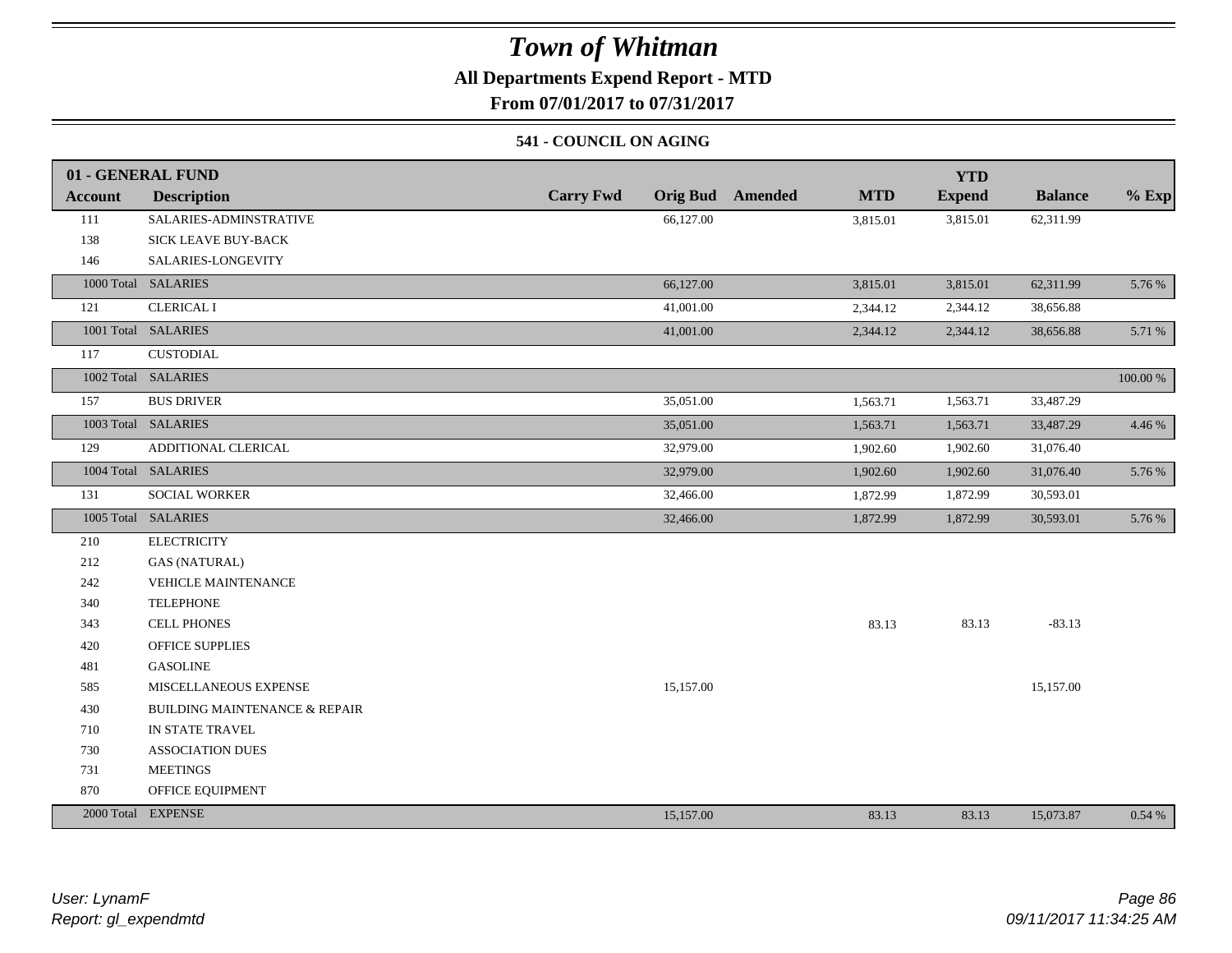### **All Departments Expend Report - MTD**

### **From 07/01/2017 to 07/31/2017**

#### **541 - COUNCIL ON AGING**

|            | 01 - GENERAL FUND                                  |                  |                 |         |            | <b>YTD</b>    |                |          |
|------------|----------------------------------------------------|------------------|-----------------|---------|------------|---------------|----------------|----------|
| Account    | <b>Description</b>                                 | <b>Carry Fwd</b> | <b>Orig Bud</b> | Amended | <b>MTD</b> | <b>Expend</b> | <b>Balance</b> | $%$ Exp  |
| 940        | FY2016 ENCUMBRANCES                                |                  |                 |         |            |               |                |          |
| 941        | FY 2017 ENCUMBRANCES                               |                  |                 |         |            |               |                |          |
| 943        | <b>FY2012 ENCUMBRANCES</b>                         |                  |                 |         |            |               |                |          |
| 945        | <b>FY2013 ENCUMBRANCES</b>                         |                  |                 |         |            |               |                |          |
|            | 2002 Total EXPENSE                                 |                  |                 |         |            |               |                | 100.00 % |
| 999        |                                                    |                  |                 |         |            |               |                |          |
| 4492 Total | A.6 STM 5/7/12 PUR.CHAIRS-SENIOR CTR.              |                  |                 |         |            |               |                | 100.00 % |
| 999        |                                                    |                  |                 |         |            |               |                |          |
|            | 4493 Total A19 ATM 5/12 C.O.A. BUILDING REPAIRS    |                  |                 |         |            |               |                | 100.00 % |
| 999        |                                                    | 3,061.00         |                 |         | 3,061.00   | 3,061.00      |                |          |
|            | 4494 Total A.5STM5/17TOWN SHR.WHL CHR.EQ.BUS       | 3,061.00         |                 |         | 3,061.00   | 3,061.00      |                | 100.00 % |
| 999        |                                                    |                  |                 |         |            |               |                |          |
|            | 4534 Total A.3 STM 11/13 CH90 REPAIR STS.& S/WALKS |                  |                 |         |            |               |                | 100.00 % |
| 999        |                                                    |                  |                 |         |            |               |                |          |
|            | 4557 Total A.17 ATM 5/13 REPAVE COA PARKING LOT    |                  |                 |         |            |               |                | 100.00 % |
| 999        |                                                    |                  |                 |         |            |               |                |          |
|            | 4563 Total A.27A ATM 5/16 AIR COND. SEN.CTR.       |                  |                 |         |            |               |                | 100.00 % |
|            | 541 Total COUNCIL ON AGING                         | 3,061.00         | 222,781.00      |         | 14,642.56  | 14,642.56     | 211,199.44     |          |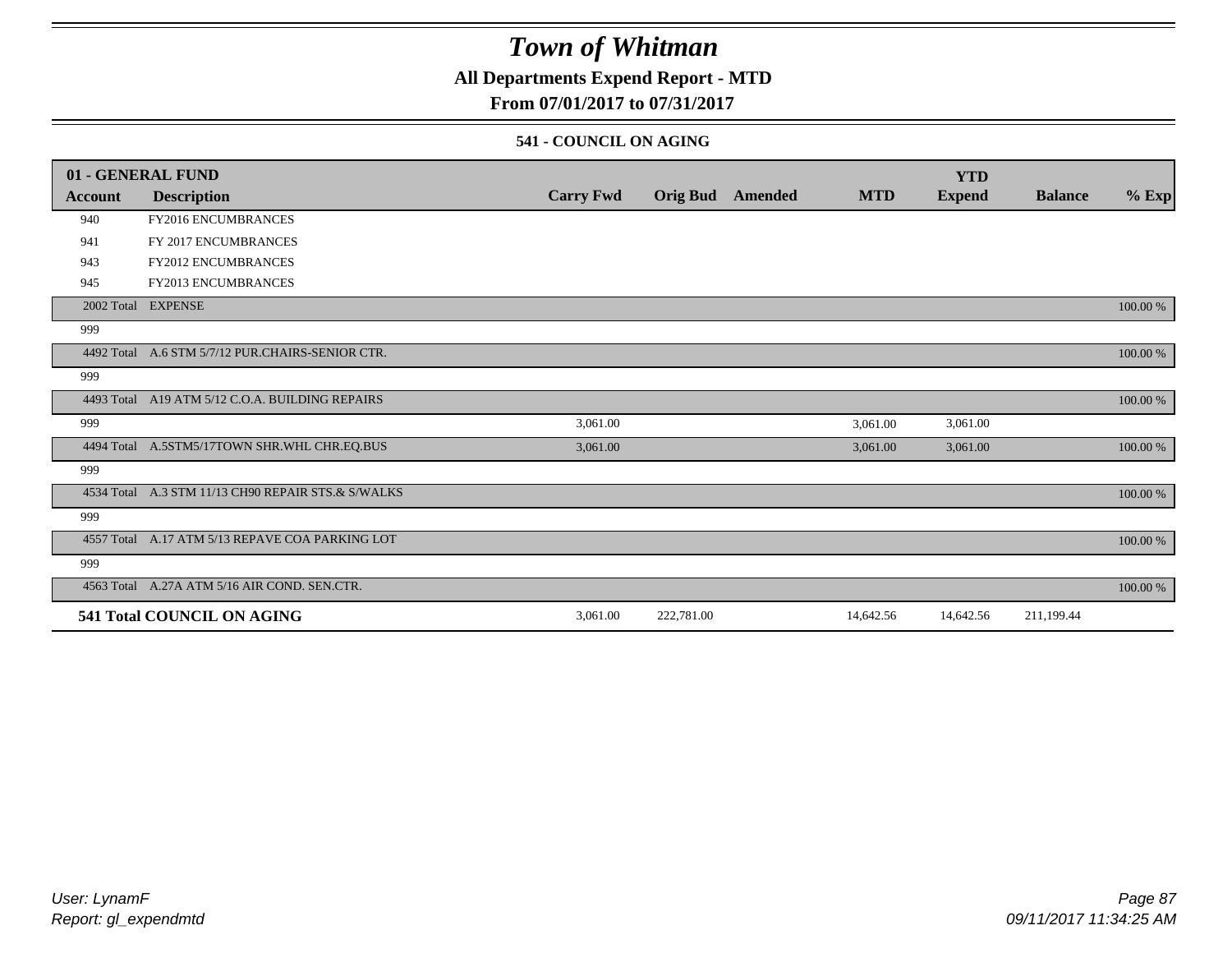**All Departments Expend Report - MTD**

**From 07/01/2017 to 07/31/2017**

#### **543 - VETERANS SERVICES**

|            | 01 - GENERAL FUND                  |                  |           |                         |            | <b>YTD</b>    |                |           |
|------------|------------------------------------|------------------|-----------|-------------------------|------------|---------------|----------------|-----------|
| Account    | <b>Description</b>                 | <b>Carry Fwd</b> |           | <b>Orig Bud</b> Amended | <b>MTD</b> | <b>Expend</b> | <b>Balance</b> | $%$ Exp   |
| 112        | <b>SALARIES</b>                    |                  |           |                         |            |               |                |           |
| 1000 Total | <b>SALARIES</b>                    |                  |           |                         |            |               |                | 100.00 %  |
| 120        | SALARIES-PART TIME                 |                  |           |                         |            |               |                |           |
| 1001 Total | <b>SALARIES</b>                    |                  |           |                         |            |               |                | 100.00 %  |
| 330        | <b>DISTRICT SERVICES</b>           |                  | 45,100.00 |                         |            |               | 45,100.00      |           |
| 340        | <b>TELEPHONE</b>                   |                  |           |                         |            |               |                |           |
| 343        | <b>CELL PHONES</b>                 |                  |           |                         | 50.99      | 50.99         | $-50.99$       |           |
| 420        | <b>OFFICE SUPPLIES</b>             |                  |           |                         |            |               |                |           |
| 585        | MISCELLANEOUS EXPENSE              |                  | 1,500.00  |                         |            |               | 1,500.00       |           |
| 730        | <b>ASSOCIATION DUES</b>            |                  |           |                         |            |               |                |           |
| 731        | <b>MEETINGS</b>                    |                  |           |                         |            |               |                |           |
| 2000 Total | <b>EXPENSE</b>                     |                  | 46,600.00 |                         | 50.99      | 50.99         | 46,549.01      | $0.10 \%$ |
| 710        | IN STATE TRAVEL                    |                  | 1,000.00  |                         |            |               | 1,000.00       |           |
| 2001 Total | <b>EXPENSE</b>                     |                  | 1,000.00  |                         |            |               | 1,000.00       | 0.00 %    |
| 999        |                                    |                  |           |                         |            |               |                |           |
| 4412 Total | TRI-TOWN PARADE                    |                  |           |                         |            |               |                | 100.00 %  |
|            | <b>543 Total VETERANS SERVICES</b> |                  | 47,600.00 |                         | 50.99      | 50.99         | 47,549.01      |           |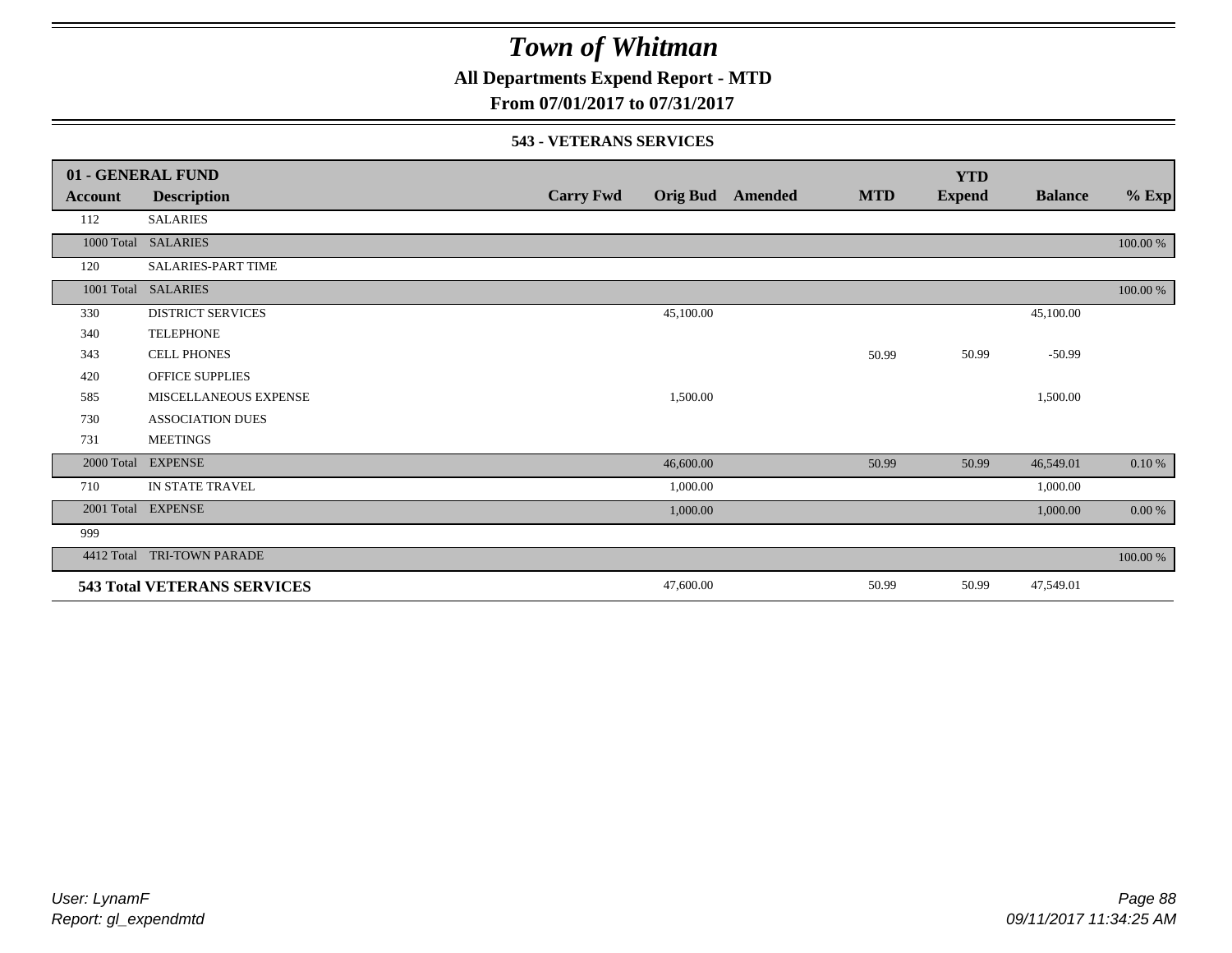### **All Departments Expend Report - MTD**

**From 07/01/2017 to 07/31/2017**

#### **544 - VETERANS BENEFITS**

|         | 01 - GENERAL FUND                  |                  |                            |            | <b>YTD</b>    |                |         |
|---------|------------------------------------|------------------|----------------------------|------------|---------------|----------------|---------|
| Account | <b>Description</b>                 | <b>Carry Fwd</b> | <b>Orig Bud</b><br>Amended | <b>MTD</b> | <b>Expend</b> | <b>Balance</b> | $%$ Exp |
| 585     | <b>MISCELLANEOUS EXPENSE</b>       |                  |                            |            |               |                |         |
| 770     | <b>SUBSISTENCE</b>                 |                  | 200,000.00                 | 12,275.92  | 12,275.92     | 187,724.08     |         |
| 771     | <b>FOOD</b>                        |                  |                            |            |               |                |         |
| 772     | <b>FUEL</b>                        |                  |                            |            |               |                |         |
| 773     | <b>HOSPITAL</b>                    |                  |                            |            |               |                |         |
| 774     | <b>MEDICAL CARE</b>                |                  |                            |            |               |                |         |
| 775     | <b>MEDICAL SUPPLIES</b>            |                  |                            |            |               |                |         |
| 776     | <b>HOUSING</b>                     |                  |                            |            |               |                |         |
|         | 2000 Total EXPENSE                 |                  | 200,000.00                 | 12,275.92  | 12,275.92     | 187,724.08     | 6.13 %  |
|         | <b>544 Total VETERANS BENEFITS</b> |                  | 200,000.00                 | 12,275.92  | 12,275.92     | 187,724.08     |         |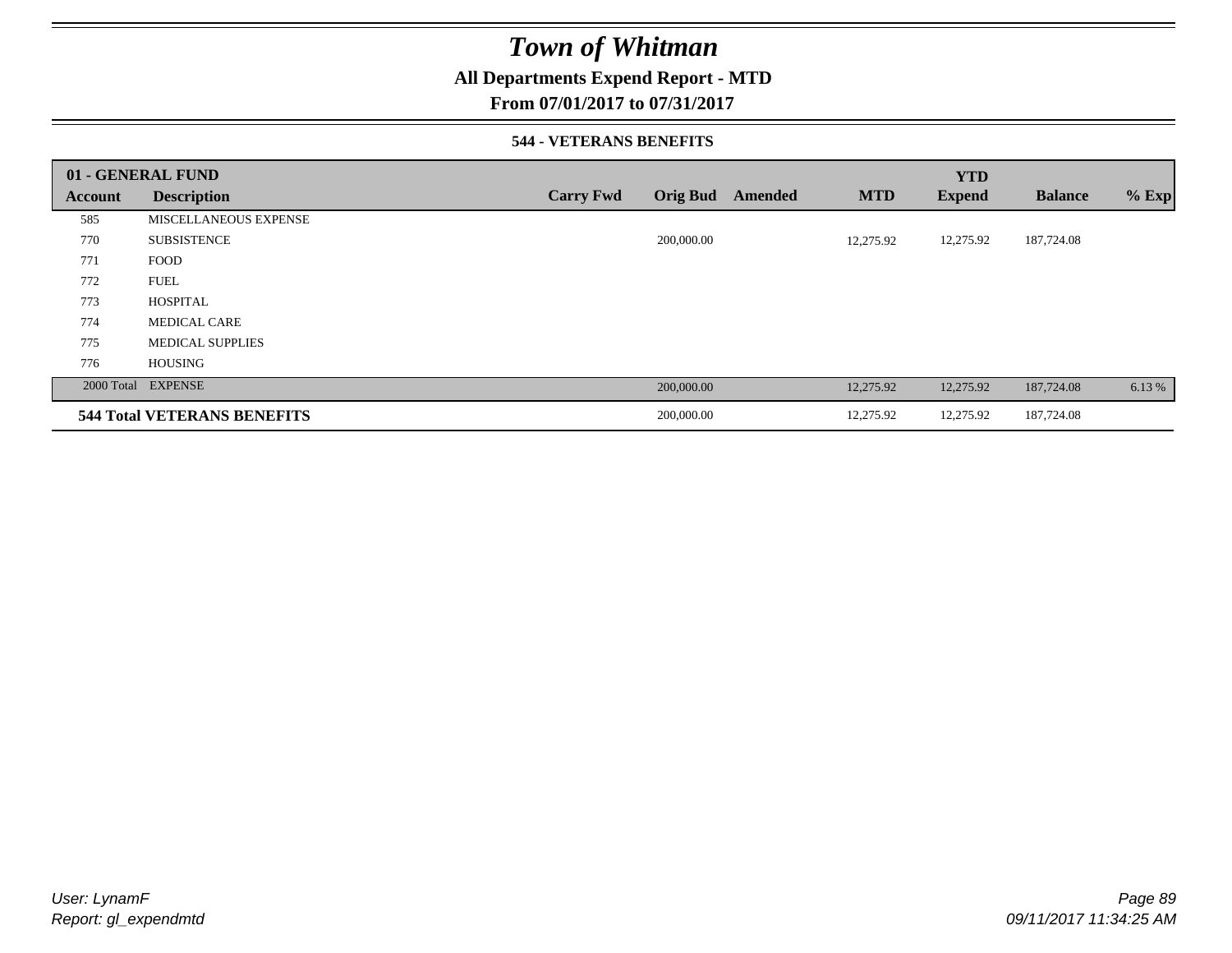## **All Departments Expend Report - MTD**

### **From 07/01/2017 to 07/31/2017**

### **545 - DAV RENTAL**

|         | 01 - GENERAL FUND           |                  |                         |            | <b>YTD</b>    |                |          |
|---------|-----------------------------|------------------|-------------------------|------------|---------------|----------------|----------|
| Account | <b>Description</b>          | <b>Carry Fwd</b> | <b>Orig Bud</b> Amended | <b>MTD</b> | <b>Expend</b> | <b>Balance</b> | $%$ Exp  |
| 270     | BUILDING RENTAL             |                  |                         |            |               |                |          |
|         | 2000 Total EXPENSE          |                  |                         |            |               |                | 100.00 % |
|         | <b>545 Total DAV RENTAL</b> |                  |                         |            |               |                |          |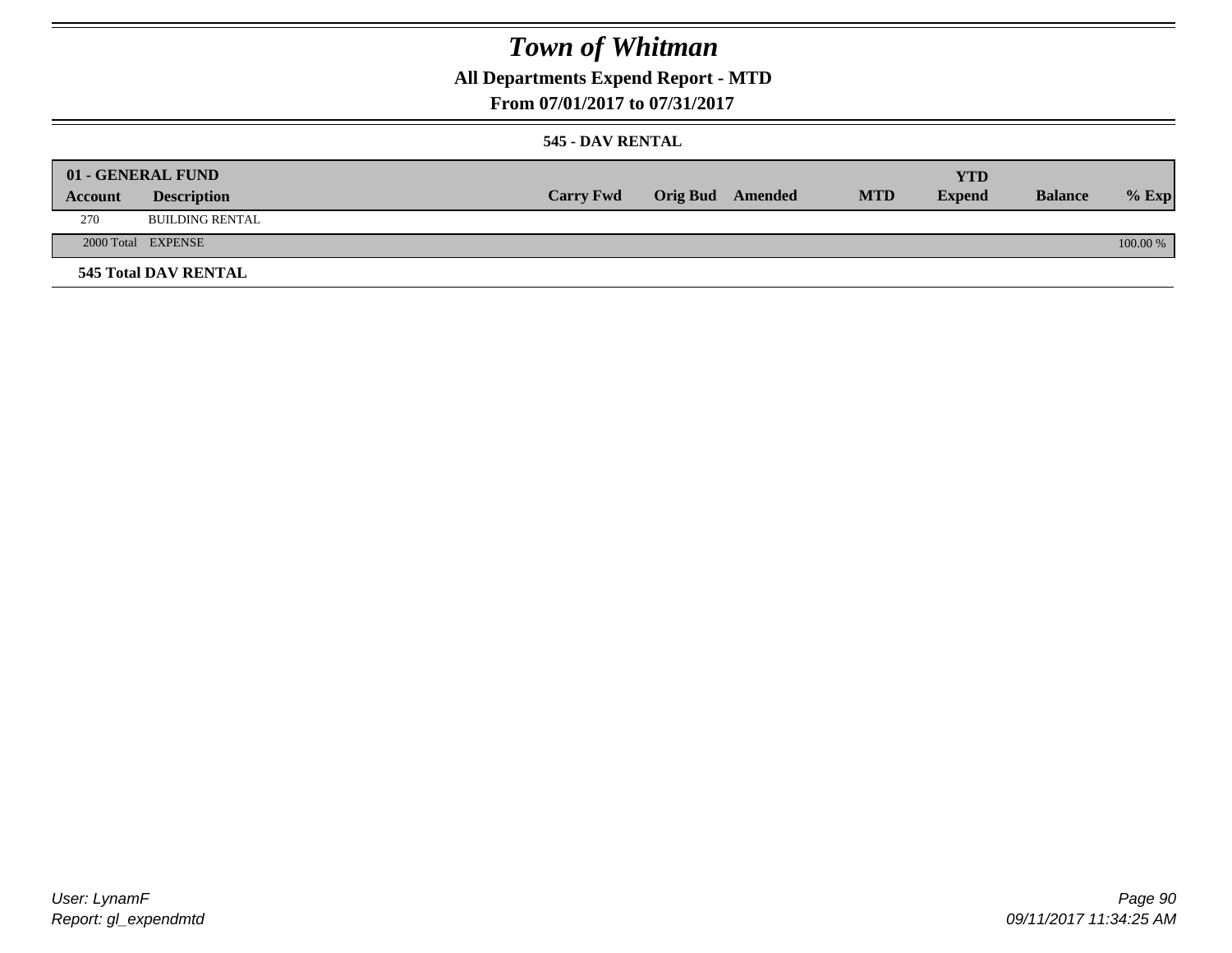### **All Departments Expend Report - MTD**

### **From 07/01/2017 to 07/31/2017**

#### **550 - MISC. HUMAN SERVICES**

|         | 01 - GENERAL FUND                             |                  |                 |                |            | <b>YTD</b>    |                |          |
|---------|-----------------------------------------------|------------------|-----------------|----------------|------------|---------------|----------------|----------|
| Account | <b>Description</b>                            | <b>Carry Fwd</b> | <b>Orig Bud</b> | <b>Amended</b> | <b>MTD</b> | <b>Expend</b> | <b>Balance</b> | $%$ Exp  |
| 939     | <b>FY2015 ENCUMBRANCES</b>                    |                  |                 |                |            |               |                |          |
| 943     | <b>FY2012 ENCUMBRANCES</b>                    |                  |                 |                |            |               |                |          |
| 945     | <b>FY2013 ENCUMBRANCES</b>                    |                  |                 |                |            |               |                |          |
| 999     |                                               |                  | 12,000.00       |                |            |               | 12,000.00      |          |
|         | 4414 Total ART.2 ATM 5/12 WHITMAN COUNS.      |                  | 12,000.00       |                |            |               | 12,000.00      | 0.00 %   |
| 999     |                                               |                  | 500.00          |                |            |               | 500.00         |          |
|         | 4416 Total A.2 ATM 5/12 PLYMOUTH CTY.EXT.     |                  | 500.00          |                |            |               | 500.00         | 0.00 %   |
| 999     |                                               |                  |                 |                |            |               |                |          |
|         | 4522 Total WINTER RAPID REC. PR.fy14-M.D.O.T. |                  |                 |                |            |               |                | 100.00 % |
|         | 550 Total MISC. HUMAN SERVICES                |                  | 12,500.00       |                |            |               | 12,500.00      |          |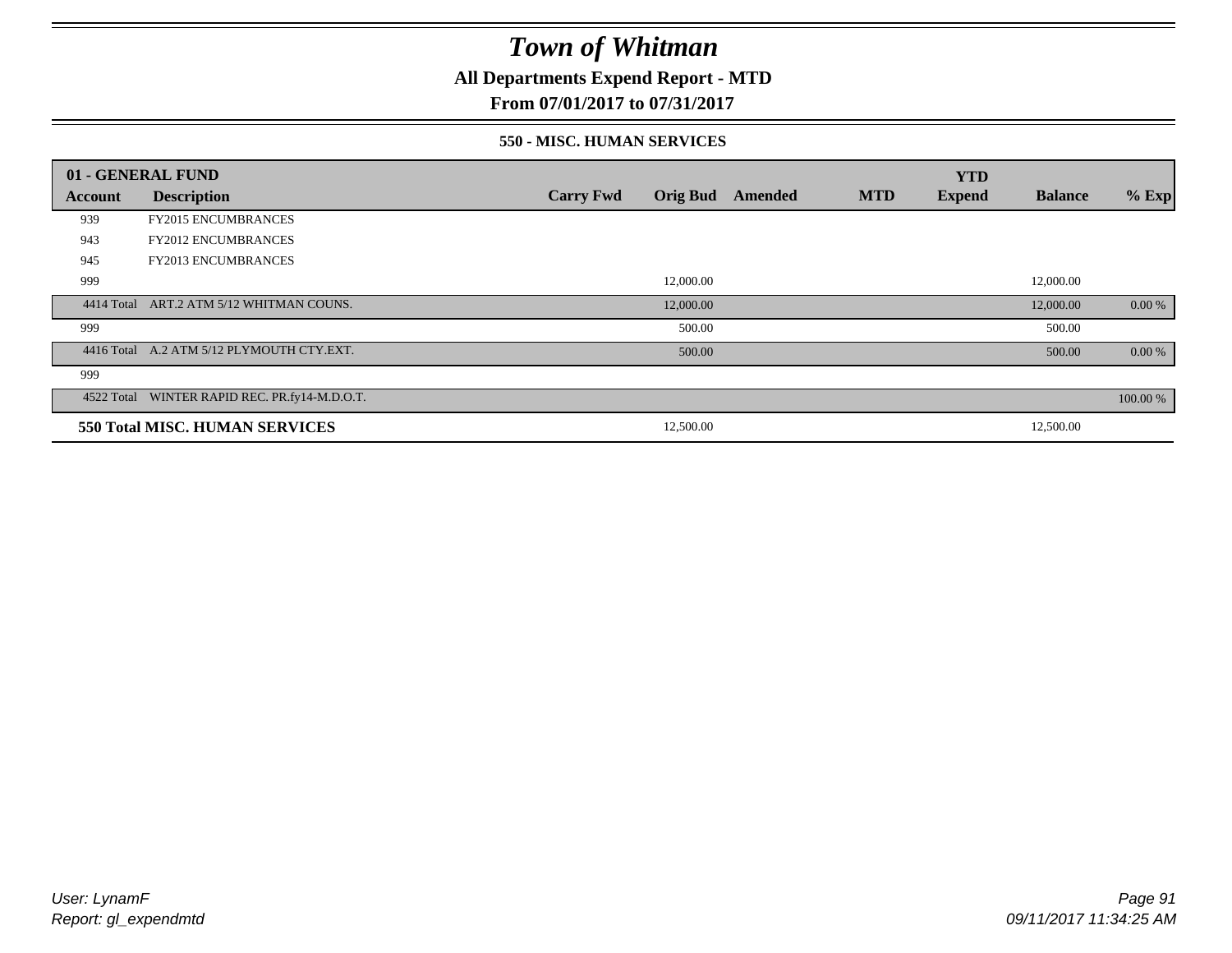## **All Departments Expend Report - MTD**

**From 07/01/2017 to 07/31/2017**

#### **610 - LIBRARY**

|                | 01 - GENERAL FUND                        |                                     |                       | <b>YTD</b>    |                |          |
|----------------|------------------------------------------|-------------------------------------|-----------------------|---------------|----------------|----------|
| <b>Account</b> | <b>Description</b>                       | <b>Carry Fwd</b><br><b>Orig Bud</b> | <b>MTD</b><br>Amended | <b>Expend</b> | <b>Balance</b> | $%$ Exp  |
| 111            | SALARIES-ADMINSTRATIVE                   | 67,095.00                           | 3,870.87              | 3,870.87      | 63,224.13      |          |
| 138            | SICK LEAVE BUY-BACK                      |                                     |                       |               |                |          |
| 146            | SALARIES-LONGEVITY                       | 1,200.00                            | 1,200.00              | 1,200.00      |                |          |
|                | 1000 Total SALARIES                      | 68,295.00                           | 5,070.87              | 5,070.87      | 63,224.13      | 7.42 %   |
| 153            | SALARY-REF.LIBRARIAN-P.T.                |                                     |                       |               |                |          |
|                | 1001 Total SALARIES                      |                                     |                       |               |                | 100.00 % |
| 154            | SALARY-ASSISTANT DIRECTOR                | 48,539.00                           | 2,800.32              | 2,800.32      | 45,738.68      |          |
|                | 1002 Total SALARIES                      | 48,539.00                           | 2,800.32              | 2,800.32      | 45,738.68      | 5.76 %   |
| 155            | SALARY-CIRCULATION SUPERVISOR            | 45,751.00                           | 2,577.75              | 2,577.75      | 43,173.25      |          |
|                | 1003 Total SALARIES                      | 45,751.00                           | 2,577.75              | 2,577.75      | 43,173.25      | 5.63 %   |
| 156            | SALARY-YOUTH SERV. LIBRARIAN             | 44,032.00                           | 2,495.85              | 2,495.85      | 41,536.15      |          |
|                | 1004 Total SALARIES                      | 44,032.00                           | 2,495.85              | 2,495.85      | 41,536.15      | 5.66 %   |
| 159            | SALARY-LIBRARY TECHNICIANS-P.T.          | 71,975.00                           | 3,501.68              | 3,501.68      | 68,473.32      |          |
|                | 1005 Total SALARIES                      | 71,975.00                           | 3,501.68              | 3,501.68      | 68,473.32      | 4.86 %   |
| 117            | <b>CUSTODIAL</b>                         |                                     |                       |               |                |          |
|                | 1006 Total SALARIES                      |                                     |                       |               |                | 100.00 % |
| 220            | SENIOR LIBRARY TECHNICIAN                | 40,179.00                           | 2,263.80              | 2,263.80      | 37,915.20      |          |
|                | 1007 Total SALARIES                      | 40,179.00                           | 2,263.80              | 2,263.80      | 37,915.20      | 5.63 %   |
| 949            | FY2014 ENCUMBRANCES                      |                                     |                       |               |                |          |
|                | 1008 Total SALARIES                      |                                     |                       |               |                | 100.00 % |
| 210            | <b>ELECTRICITY</b>                       |                                     |                       |               |                |          |
| 212            | <b>GAS (NATURAL)</b>                     |                                     |                       |               |                |          |
| 244            | OFFICE EQUIPMENT MAINTENANCE             |                                     | 1,778.64              | 1,778.64      | $-1,778.64$    |          |
| 311            | <b>COMPUTER SERVICES</b>                 |                                     |                       |               |                |          |
| 340            | <b>TELEPHONE</b>                         |                                     |                       |               |                |          |
| 589            | CATALOGING                               |                                     |                       |               |                |          |
| 420            | <b>OFFICE SUPPLIES</b>                   |                                     |                       |               |                |          |
| 430            | <b>BUILDING MAINTENANCE &amp; REPAIR</b> |                                     |                       |               |                |          |
| 585            | MISCELLANEOUS EXPENSE                    | 44,094.00                           |                       |               | 44,094.00      |          |
|                |                                          |                                     |                       |               |                |          |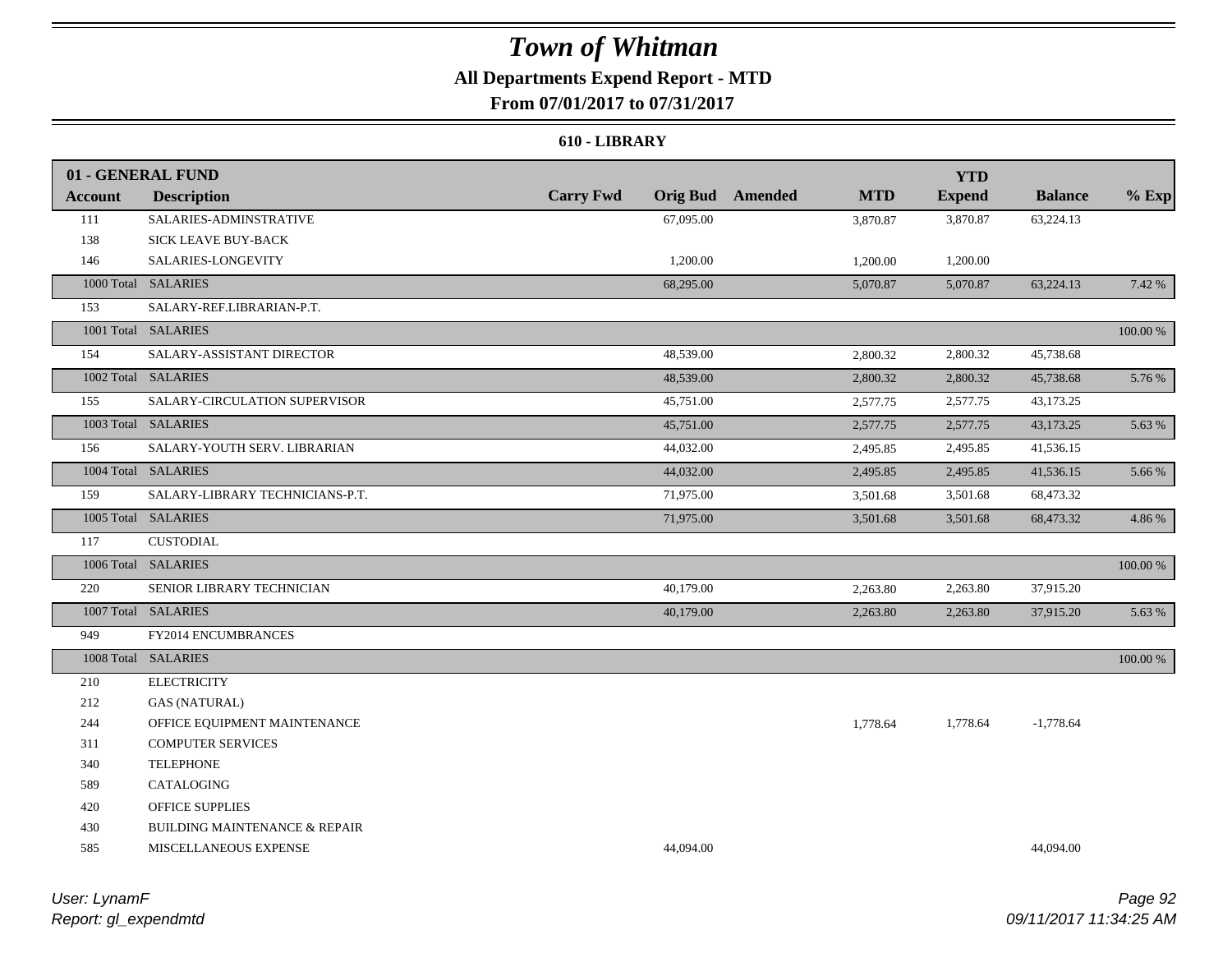## **All Departments Expend Report - MTD**

### **From 07/01/2017 to 07/31/2017**

#### **610 - LIBRARY**

|                | 01 - GENERAL FUND                               |                  |           |                         |            | <b>YTD</b>    |                |          |
|----------------|-------------------------------------------------|------------------|-----------|-------------------------|------------|---------------|----------------|----------|
| <b>Account</b> | <b>Description</b>                              | <b>Carry Fwd</b> |           | <b>Orig Bud</b> Amended | <b>MTD</b> | <b>Expend</b> | <b>Balance</b> | $%$ Exp  |
| 587            | <b>BOOKS</b>                                    |                  |           |                         | 2,726.13   | 2,726.13      | $-2,726.13$    |          |
| 588            | <b>PERIODICALS</b>                              |                  |           |                         |            |               |                |          |
| 939            | <b>FY2015 ENCUMBRANCES</b>                      |                  |           |                         |            |               |                |          |
| 710            | IN STATE TRAVEL                                 |                  |           |                         |            |               |                |          |
| 730            | <b>ASSOCIATION DUES</b>                         |                  |           |                         |            |               |                |          |
| 731            | <b>MEETINGS</b>                                 |                  |           |                         |            |               |                |          |
|                | 2000 Total EXPENSE                              |                  | 44,094.00 |                         | 4,504.77   | 4,504.77      | 39,589.23      | 10.21 %  |
| 210            | <b>ELECTRICITY</b>                              |                  | 23,692.00 |                         |            |               | 23,692.00      |          |
| 212            | <b>GAS (NATURAL)</b>                            |                  |           |                         |            |               |                |          |
| 213            | MAINTENANCE CONTRACTS                           |                  |           |                         |            |               |                |          |
| 240            | BUILDING & GROUNDS MAINT.                       |                  |           |                         |            |               |                |          |
|                | 2001 Total EXPENSE                              |                  | 23,692.00 |                         |            |               | 23,692.00      | 0.00 %   |
| 940            | FY2016 ENCUMBRANCES                             |                  |           |                         |            |               |                |          |
| 946            | FY2010 ENCUMBRANCES                             |                  |           |                         |            |               |                |          |
|                | 2002 Total EXPENSE                              |                  |           |                         |            |               |                | 100.00 % |
| 940            | FY2016 ENCUMBRANCES                             |                  |           |                         |            |               |                |          |
|                | 2003 Total EXPENSE                              |                  |           |                         |            |               |                | 100.00 % |
| 215            | <b>OCLN MEMBERSHIP</b>                          |                  | 22,053.00 |                         | 22,052.59  | 22,052.59     | 0.41           |          |
| 943            | FY2012 ENCUMBRANCES                             |                  |           |                         |            |               |                |          |
|                | 2004 Total EXPENSE                              |                  | 22,053.00 |                         | 22,052.59  | 22,052.59     | 0.41           | 99.99 %  |
| 949            | FY2014 ENCUMBRANCES                             |                  |           |                         |            |               |                |          |
| 943            | FY2012 ENCUMBRANCES                             |                  |           |                         |            |               |                |          |
| 945            | FY2013 ENCUMBRANCES                             |                  |           |                         |            |               |                |          |
|                | 2009 Total EXPENSE                              |                  |           |                         |            |               |                | 100.00 % |
| 999            |                                                 |                  |           |                         |            |               |                |          |
|                | 4490 Total A19 ATM 5/12 REPAIR&PAINT LIBRARY    |                  |           |                         |            |               |                | 100.00 % |
| 999            |                                                 |                  |           |                         |            |               |                |          |
|                | 4501 Total A.17 ATM 5/13 PAINT & REPAIR LIBRARY |                  |           |                         |            |               |                | 100.00 % |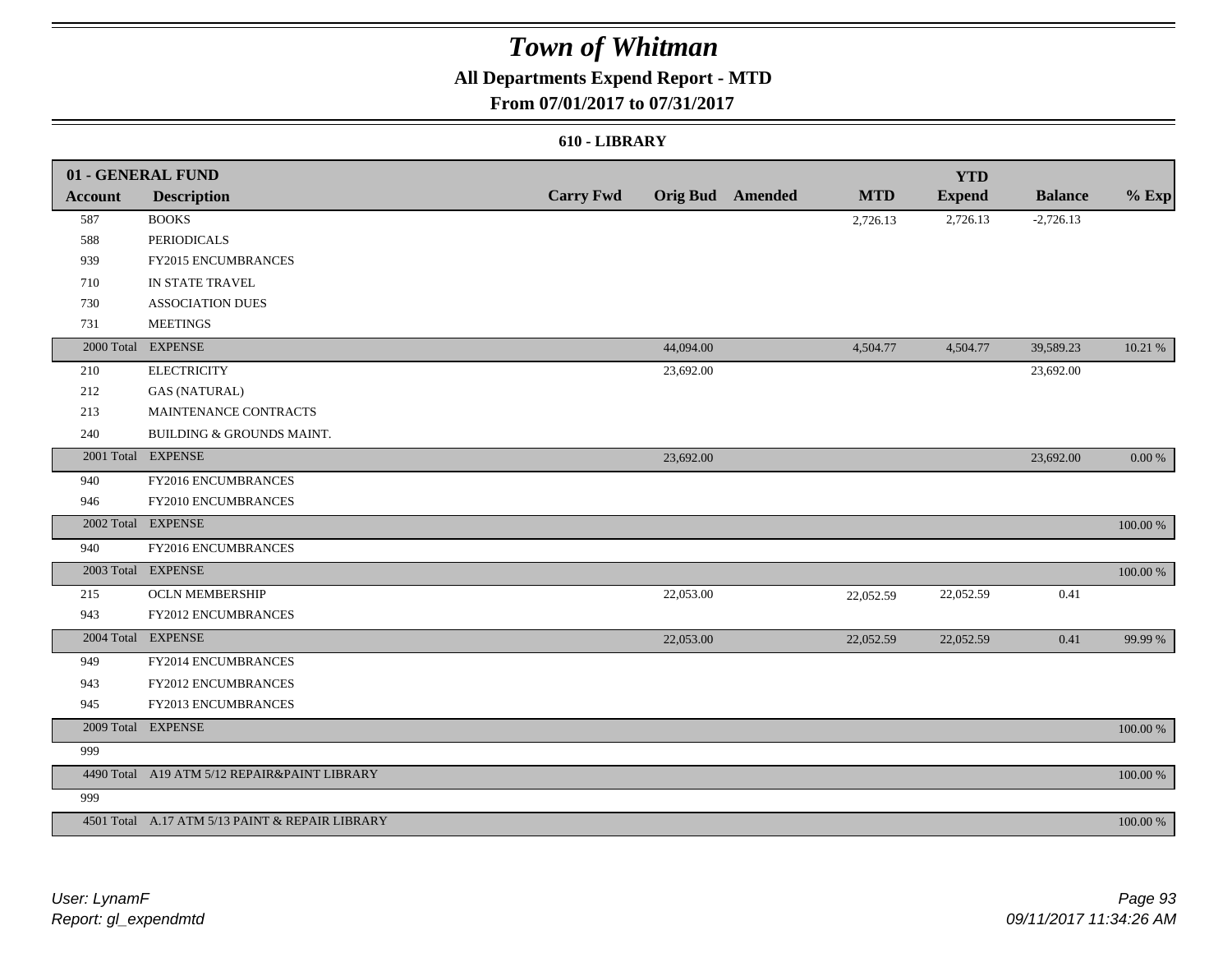## **All Departments Expend Report - MTD**

### **From 07/01/2017 to 07/31/2017**

#### **610 - LIBRARY**

|         | 01 - GENERAL FUND                            |                  |            |                  |            | <b>YTD</b>    |                |          |
|---------|----------------------------------------------|------------------|------------|------------------|------------|---------------|----------------|----------|
| Account | <b>Description</b>                           | <b>Carry Fwd</b> |            | Orig Bud Amended | <b>MTD</b> | <b>Expend</b> | <b>Balance</b> | $%$ Exp  |
| 999     |                                              |                  |            |                  |            |               |                |          |
|         | 4523 Total A.10STM5/2/11 REPAIR HEATING SYS. |                  |            |                  |            |               |                | 100.00 % |
| 999     |                                              |                  |            |                  |            |               |                |          |
|         | 4573 Total A.10ATM5/14 PAVE LIB. PARKING LOT |                  |            |                  |            |               |                | 100.00 % |
|         | <b>610 Total LIBRARY</b>                     |                  | 408,610.00 |                  | 45,267.63  | 45,267.63     | 363, 342. 37   |          |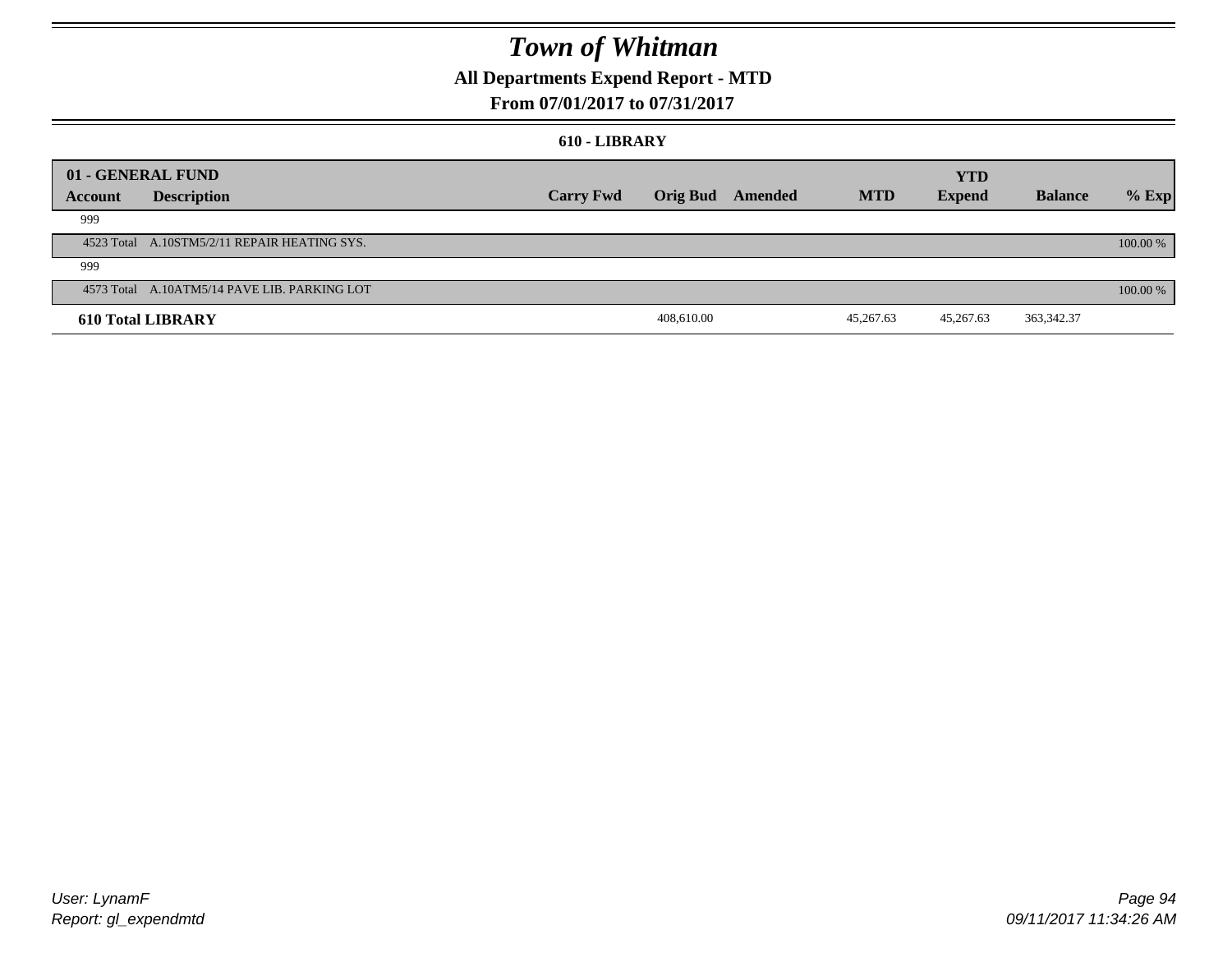## **All Departments Expend Report - MTD**

**From 07/01/2017 to 07/31/2017**

#### **630 - RECREATION**

|                | 01 - GENERAL FUND                        |                  |           |                         |            | <b>YTD</b>    |                |             |
|----------------|------------------------------------------|------------------|-----------|-------------------------|------------|---------------|----------------|-------------|
| <b>Account</b> | <b>Description</b>                       | <b>Carry Fwd</b> |           | <b>Orig Bud</b> Amended | <b>MTD</b> | <b>Expend</b> | <b>Balance</b> | $%$ Exp     |
| 111            | SALARIES-ADMINSTRATIVE                   |                  | 17,795.00 |                         | 1,482.92   | 1,482.92      | 16,312.08      |             |
|                | 1000 Total SALARIES                      |                  | 17,795.00 |                         | 1,482.92   | 1,482.92      | 16,312.08      | 8.33 %      |
| 124            | SALARIES-POOL                            |                  | 8,000.00  |                         | 8,000.00   | 8,000.00      |                |             |
|                | 1001 Total SALARIES                      |                  | 8,000.00  |                         | 8,000.00   | 8,000.00      |                | 100.00 %    |
| 120            | <b>SALARIES-PART TIME</b>                |                  |           |                         |            |               |                |             |
|                | 1002 Total SALARIES                      |                  |           |                         |            |               |                | 100.00 %    |
| 125            | SALARIES-WINTER PROGRAM                  |                  |           |                         |            |               |                |             |
|                | 1003 Total SALARIES                      |                  |           |                         |            |               |                | 100.00 %    |
| 127            | PARK PROGRAM                             |                  |           |                         |            |               |                |             |
|                | 1004 Total SALARIES                      |                  |           |                         |            |               |                | 100.00 %    |
| 210            | <b>ELECTRICITY</b>                       |                  |           |                         | 57.96      | 57.96         | $-57.96$       |             |
| 340            | <b>TELEPHONE</b>                         |                  |           |                         |            |               |                |             |
| 430            | <b>BUILDING MAINTENANCE &amp; REPAIR</b> |                  |           |                         | 26.92      | 26.92         | $-26.92$       |             |
| 584            | RECREATIONAL SUPPLIES                    |                  |           |                         |            |               |                |             |
| 585            | MISCELLANEOUS EXPENSE                    |                  | 6,100.00  |                         | 52.86      | 52.86         | 6,047.14       |             |
| 591            | FOURTH OF JULY                           |                  |           |                         | 2,025.00   | 2,025.00      | $-2,025.00$    |             |
| 710            | IN STATE TRAVEL                          |                  |           |                         |            |               |                |             |
| 730            | <b>ASSOCIATION DUES</b>                  |                  |           |                         |            |               |                |             |
| 731            | <b>MEETINGS</b>                          |                  |           |                         |            |               |                |             |
| 749            | POOL MAINTENANCE                         |                  |           |                         | 1,222.32   | 1,222.32      | $-1,222.32$    |             |
|                | 2000 Total EXPENSE                       |                  | 6,100.00  |                         | 3,385.06   | 3,385.06      | 2,714.94       | 55.49 %     |
| 939            | FY2015 ENCUMBRANCES                      |                  |           |                         |            |               |                |             |
| 948            | FY07 ENCUMBRANCES                        |                  |           |                         |            |               |                |             |
| 959            | FY2006 ENCUMBRANCES                      |                  |           |                         |            |               |                |             |
|                | 2001 Total EXPENSE                       |                  |           |                         |            |               |                | $100.00~\%$ |
| 999            |                                          |                  |           |                         |            |               |                |             |
|                | 4412 Total TRI-TOWN PARADE               |                  |           |                         |            |               |                | 100.00 %    |
| 999            |                                          |                  |           |                         |            |               |                |             |
|                | 4413 Total RES.FD.TR.POOL FILTER REPAIRS |                  |           |                         |            |               |                | 100.00 %    |

*Report: gl\_expendmtd User: LynamF*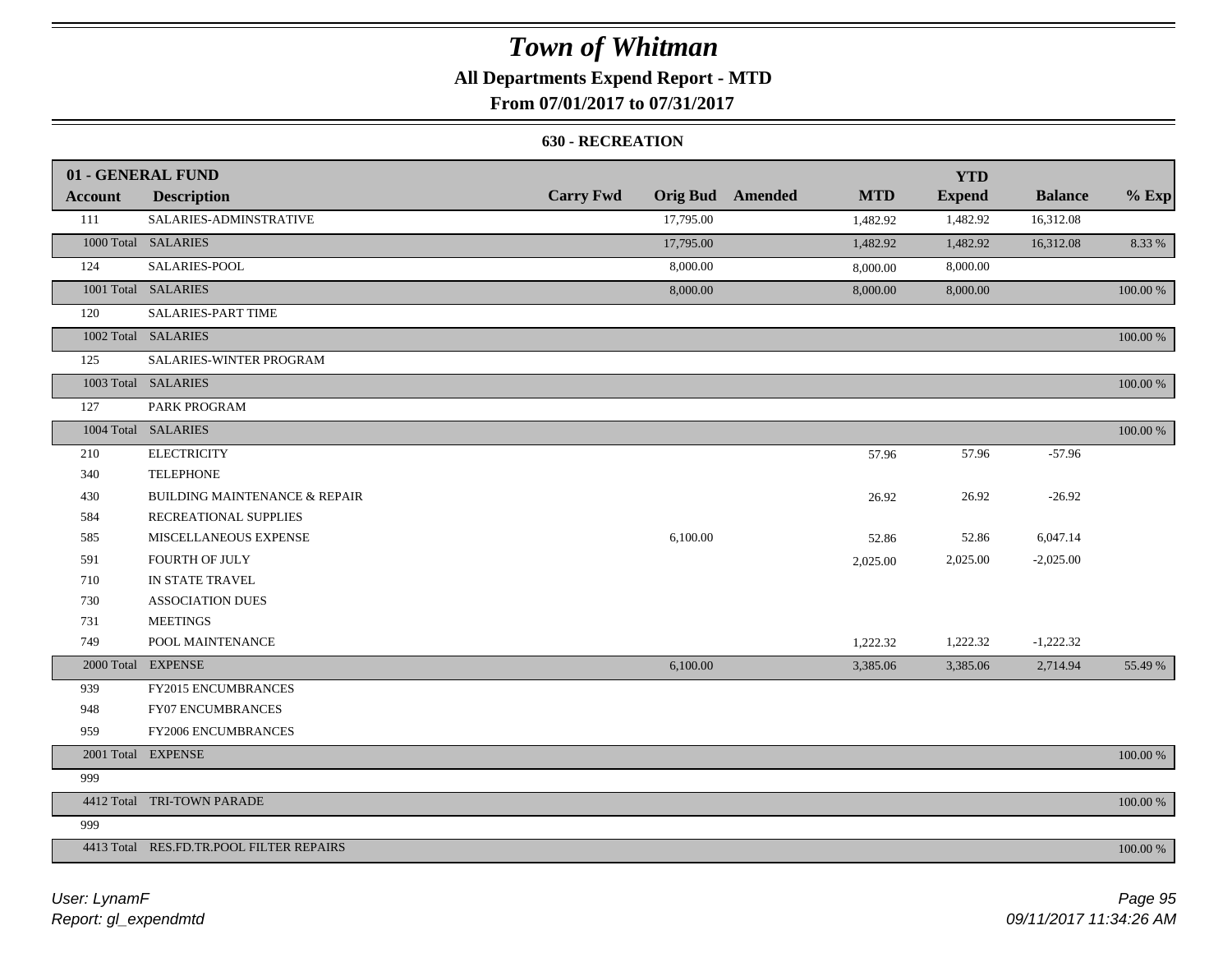## **All Departments Expend Report - MTD**

### **From 07/01/2017 to 07/31/2017**

#### **630 - RECREATION**

| 01 - GENERAL FUND |                                              |                  |                 |         |            | <b>YTD</b>    |                |          |
|-------------------|----------------------------------------------|------------------|-----------------|---------|------------|---------------|----------------|----------|
| Account           | <b>Description</b>                           | <b>Carry Fwd</b> | <b>Orig Bud</b> | Amended | <b>MTD</b> | <b>Expend</b> | <b>Balance</b> | % Exp    |
| 999               |                                              |                  |                 |         |            |               |                |          |
| 4489 Total        | A18STM11/00 PLAYGROUND REPAIRS               |                  |                 |         |            |               |                | 100.00 % |
| 999               |                                              |                  |                 |         |            |               |                |          |
| 4491 Total        | A14STM5/6/13REP/UPGR.POOL FILTRATION SYS     |                  |                 |         |            |               |                | 100.00 % |
| 999               |                                              |                  |                 |         |            |               |                |          |
|                   | 4555 Total ESTABLISH PETTY CASH-PARK PROGRAM |                  |                 |         |            |               |                | 100.00 % |
| 999               |                                              |                  |                 |         |            |               |                |          |
|                   | 4556 Total ESTABLISH PETTY CASH-POOL PROGRAM |                  |                 |         |            |               |                | 100.00 % |
|                   | <b>630 Total RECREATION</b>                  |                  | 31,895.00       |         | 12,867.98  | 12,867.98     | 19,027.02      |          |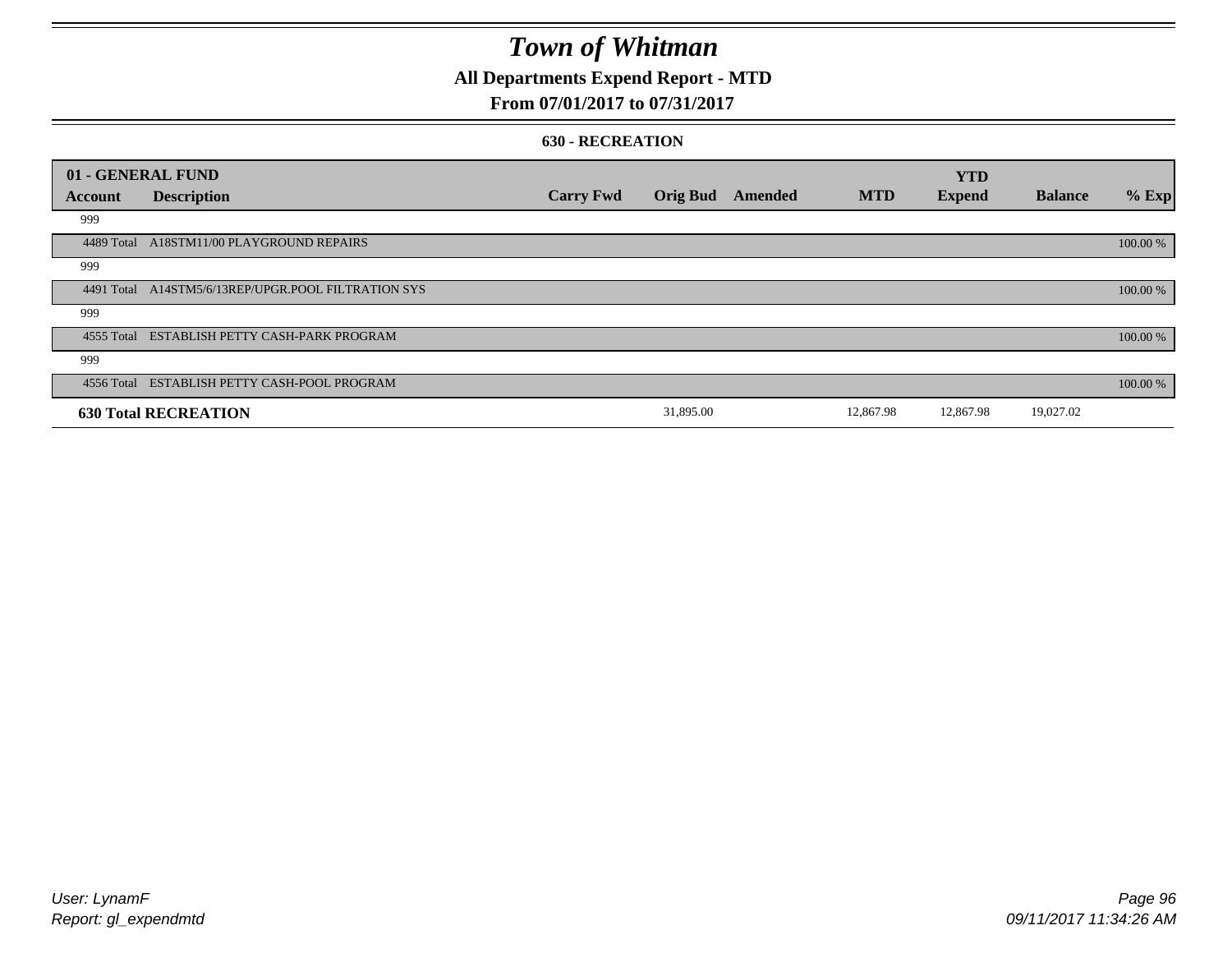**All Departments Expend Report - MTD**

**From 07/01/2017 to 07/31/2017**

### **650 - DPW-BANDSTAND & PARK MAINTENANCE**

|            | 01 - GENERAL FUND                          |                  |                 |         |            | <b>YTD</b>    |                |          |
|------------|--------------------------------------------|------------------|-----------------|---------|------------|---------------|----------------|----------|
| Account    | <b>Description</b>                         | <b>Carry Fwd</b> | <b>Orig Bud</b> | Amended | <b>MTD</b> | <b>Expend</b> | <b>Balance</b> | $%$ Exp  |
| 241        | RECREATIONAL FACILITIES MAINT.             |                  |                 |         |            |               |                |          |
| 460        | <b>GROUNDSKEEPING SUPPLIES</b>             |                  |                 |         |            |               |                |          |
| 585        | MISCELLANEOUS EXPENSE                      |                  | 2,000.00        |         |            |               | 2,000.00       |          |
|            | 2000 Total EXPENSE                         |                  | 2,000.00        |         |            |               | 2,000.00       | 0.00 %   |
| 999        |                                            | 9,748.66         |                 |         |            |               | 9,748.66       |          |
| 4485 Total | A.40ATM05/07PARK GRTS-TN.MATCH             | 9,748.66         |                 |         |            |               | 9,748.66       | 0.00 %   |
| 999        |                                            | 79,913.66        |                 |         | 6,065.73   | 6,065.73      | 73,847.93      |          |
| 4486 Total | A6 STM5/17 TOWN PARK UPGRADES              | 79,913.66        |                 |         | 6,065.73   | 6,065.73      | 73,847.93      | 7.59 %   |
| 999        |                                            |                  |                 |         |            |               |                |          |
| 4487 Total | A.19STM11/00 MSTR PLAN-TN.PARK             |                  |                 |         |            |               |                | 100.00 % |
| 999        |                                            |                  |                 |         |            |               |                |          |
| 4488 Total | A10STM5/14TOWN PARK ADA IMPROVE            |                  |                 |         |            |               |                | 100.00 % |
|            | 650 Total DPW-BANDSTAND & PARK MAINTENANCE | 89,662.32        | 2,000.00        |         | 6,065.73   | 6,065.73      | 85,596.59      |          |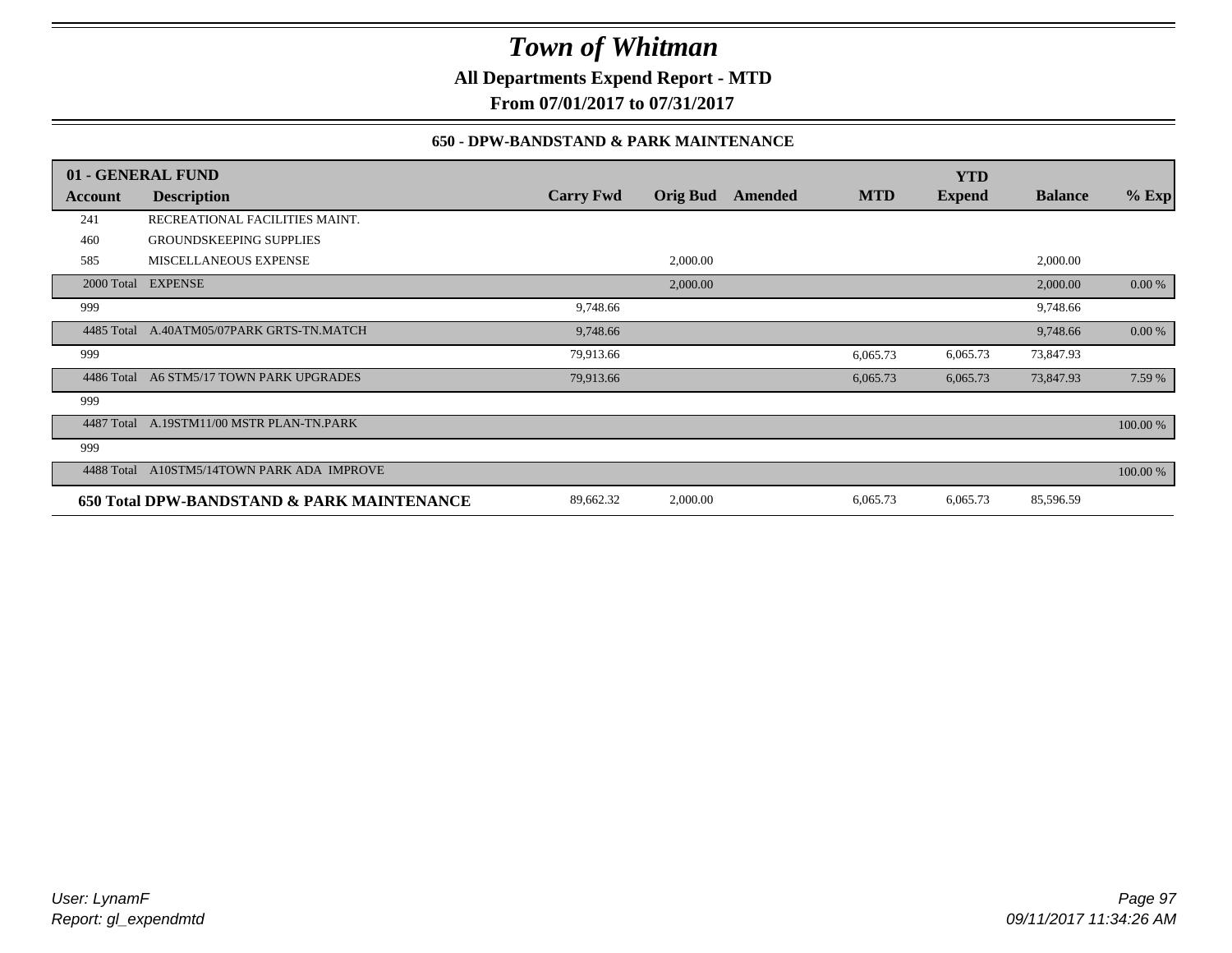**All Departments Expend Report - MTD**

**From 07/01/2017 to 07/31/2017**

#### **651 - BANDSTAND MAINTENANCE**

| 01 - GENERAL FUND |                                            |                  |                         |            | <b>YTD</b>    |                |          |
|-------------------|--------------------------------------------|------------------|-------------------------|------------|---------------|----------------|----------|
| <b>Account</b>    | <b>Description</b>                         | <b>Carry Fwd</b> | <b>Orig Bud</b> Amended | <b>MTD</b> | <b>Expend</b> | <b>Balance</b> | $%$ Exp  |
| 585               | MISCELLANEOUS EXPENSE                      |                  |                         |            |               |                |          |
|                   | 2000 Total EXPENSE                         |                  |                         |            |               |                | 100.00 % |
| 999               |                                            |                  |                         |            |               |                |          |
|                   | 4488 Total A10STM5/14TOWN PARK ADA IMPROVE |                  |                         |            |               |                | 100.00 % |
|                   | <b>651 Total BANDSTAND MAINTENANCE</b>     |                  |                         |            |               |                |          |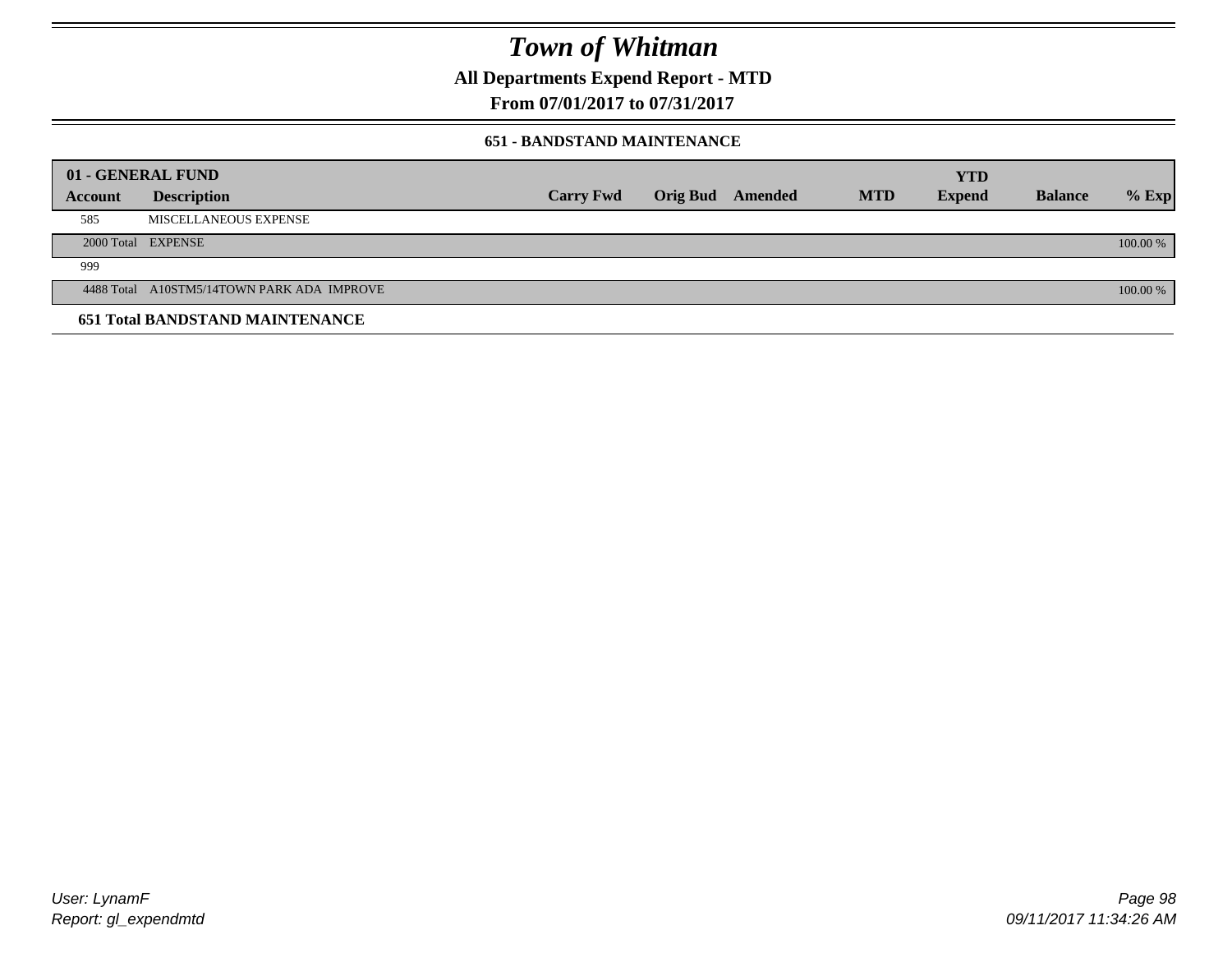### **All Departments Expend Report - MTD**

### **From 07/01/2017 to 07/31/2017**

#### **691 - HISTORICAL COMMISSION**

| 01 - GENERAL FUND |                                                 |                  |                 |         |            | <b>YTD</b>    |                |          |
|-------------------|-------------------------------------------------|------------------|-----------------|---------|------------|---------------|----------------|----------|
| Account           | <b>Description</b>                              | <b>Carry Fwd</b> | <b>Orig Bud</b> | Amended | <b>MTD</b> | <b>Expend</b> | <b>Balance</b> | $%$ Exp  |
| 420               | OFFICE SUPPLIES                                 |                  |                 |         |            |               |                |          |
| 585               | MISCELLANEOUS EXPENSE                           |                  | 500.00          |         |            |               | 500.00         |          |
| 730               | <b>ASSOCIATION DUES</b>                         |                  |                 |         |            |               |                |          |
| 731               | <b>MEETINGS</b>                                 |                  |                 |         |            |               |                |          |
| 2000 Total        | <b>EXPENSE</b>                                  |                  | 500.00          |         |            |               | 500.00         | 0.00 %   |
| 945               | <b>FY2013 ENCUMBRANCES</b>                      |                  |                 |         |            |               |                |          |
| 953               | <b>FY2009 ENCUMBRANCES</b>                      |                  |                 |         |            |               |                |          |
|                   | 2001 Total EXPENSE                              |                  |                 |         |            |               |                | 100.00 % |
| 999               |                                                 |                  |                 |         |            |               |                |          |
|                   | 4484 Total A.3STM5/13TN.HALL HIST.REG.MTCH.FNDS |                  |                 |         |            |               |                | 100.00 % |
|                   | 691 Total HISTORICAL COMMISSION                 |                  | 500.00          |         |            |               | 500.00         |          |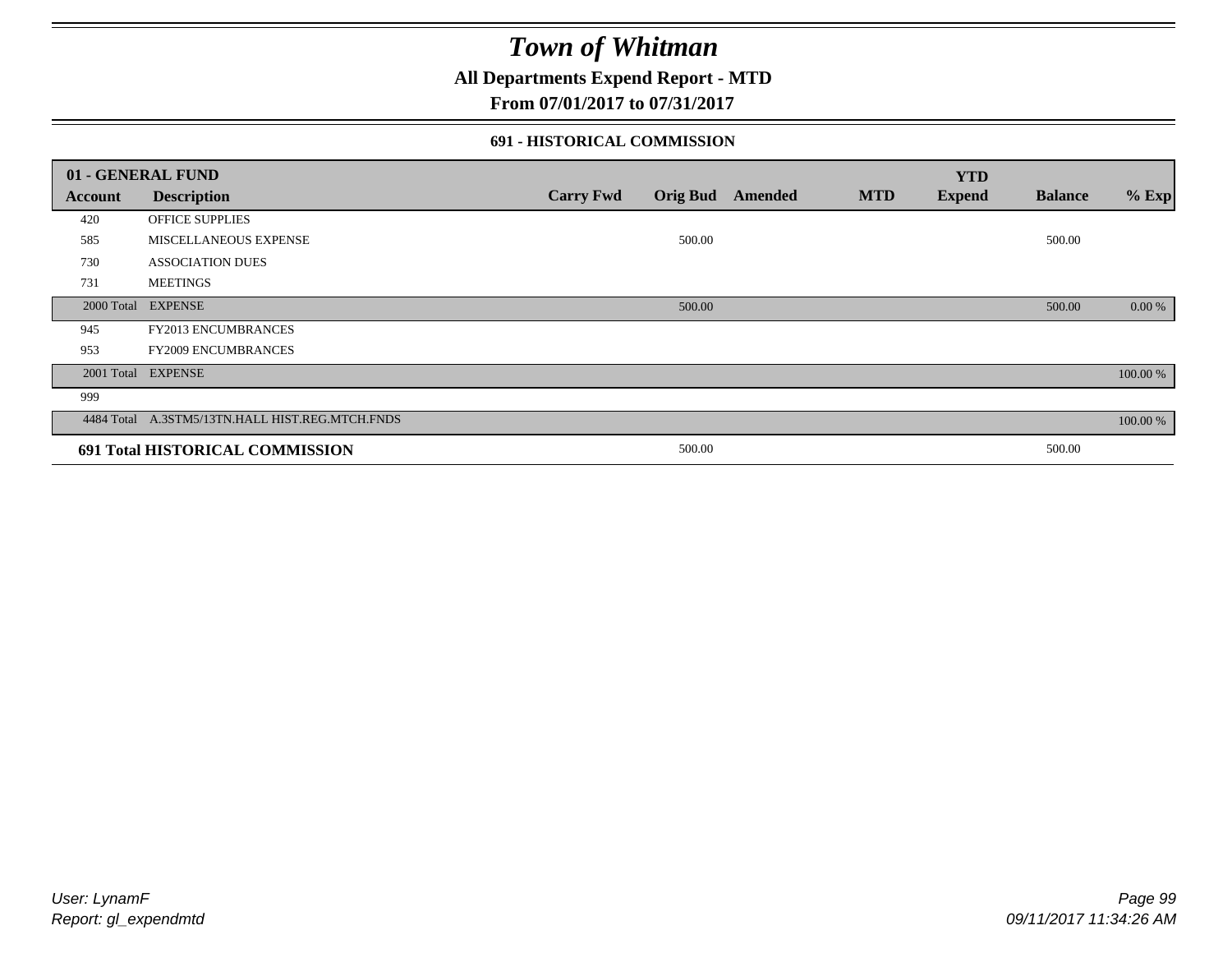## **All Departments Expend Report - MTD**

**From 07/01/2017 to 07/31/2017**

#### **692 - MEMORIAL DAY**

|         | 01 - GENERAL FUND             |                  |                 |         |            | <b>YTD</b>    |                |          |
|---------|-------------------------------|------------------|-----------------|---------|------------|---------------|----------------|----------|
| Account | <b>Description</b>            | <b>Carry Fwd</b> | <b>Orig Bud</b> | Amended | <b>MTD</b> | <b>Expend</b> | <b>Balance</b> | $%$ Exp  |
| 585     | MISCELLANEOUS EXPENSE         |                  | 2.200.00        |         |            |               | 2,200.00       |          |
|         | 2000 Total EXPENSE            |                  | 2,200.00        |         |            |               | 2,200.00       | 0.00 %   |
| 945     | <b>FY2013 ENCUMBRANCES</b>    |                  |                 |         |            |               |                |          |
|         | 2001 Total EXPENSE            |                  |                 |         |            |               |                | 100.00 % |
|         | <b>692 Total MEMORIAL DAY</b> |                  | 2,200.00        |         |            |               | 2,200.00       |          |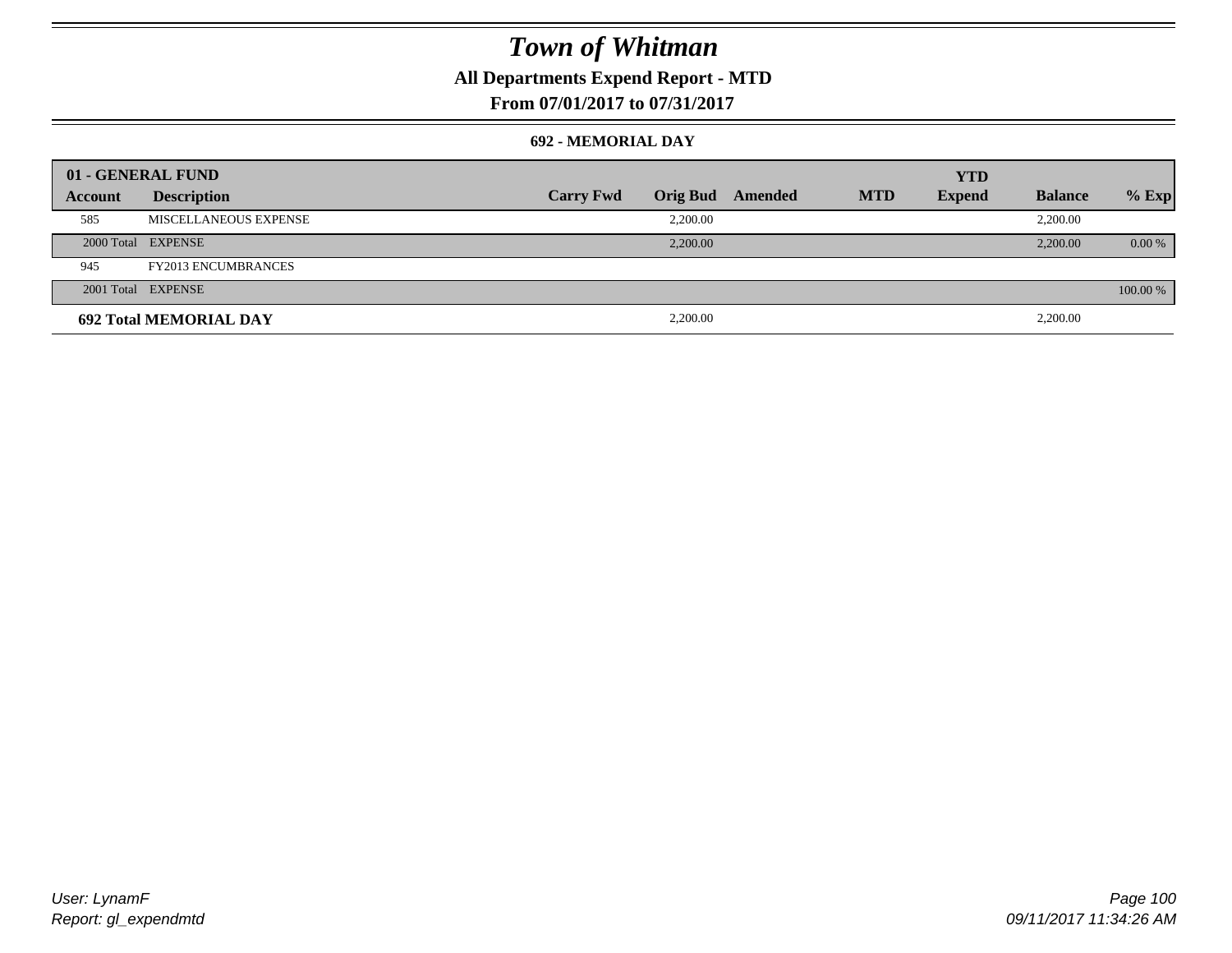**All Departments Expend Report - MTD**

**From 07/01/2017 to 07/31/2017**

#### **693 - 125TH ANNIVERSARY CELEBRATION**

|         | 01 - GENERAL FUND                       |                  |                         |            | YTD           |                |          |
|---------|-----------------------------------------|------------------|-------------------------|------------|---------------|----------------|----------|
| Account | <b>Description</b>                      | <b>Carry Fwd</b> | <b>Orig Bud</b> Amended | <b>MTD</b> | <b>Expend</b> | <b>Balance</b> | $%$ Exp  |
| 585     | MISCELLANEOUS EXPENSE                   |                  |                         |            |               |                |          |
|         | 2000 Total EXPENSE                      |                  |                         |            |               |                | 100.00 % |
|         | 693 Total 125TH ANNIVERSARY CELEBRATION |                  |                         |            |               |                |          |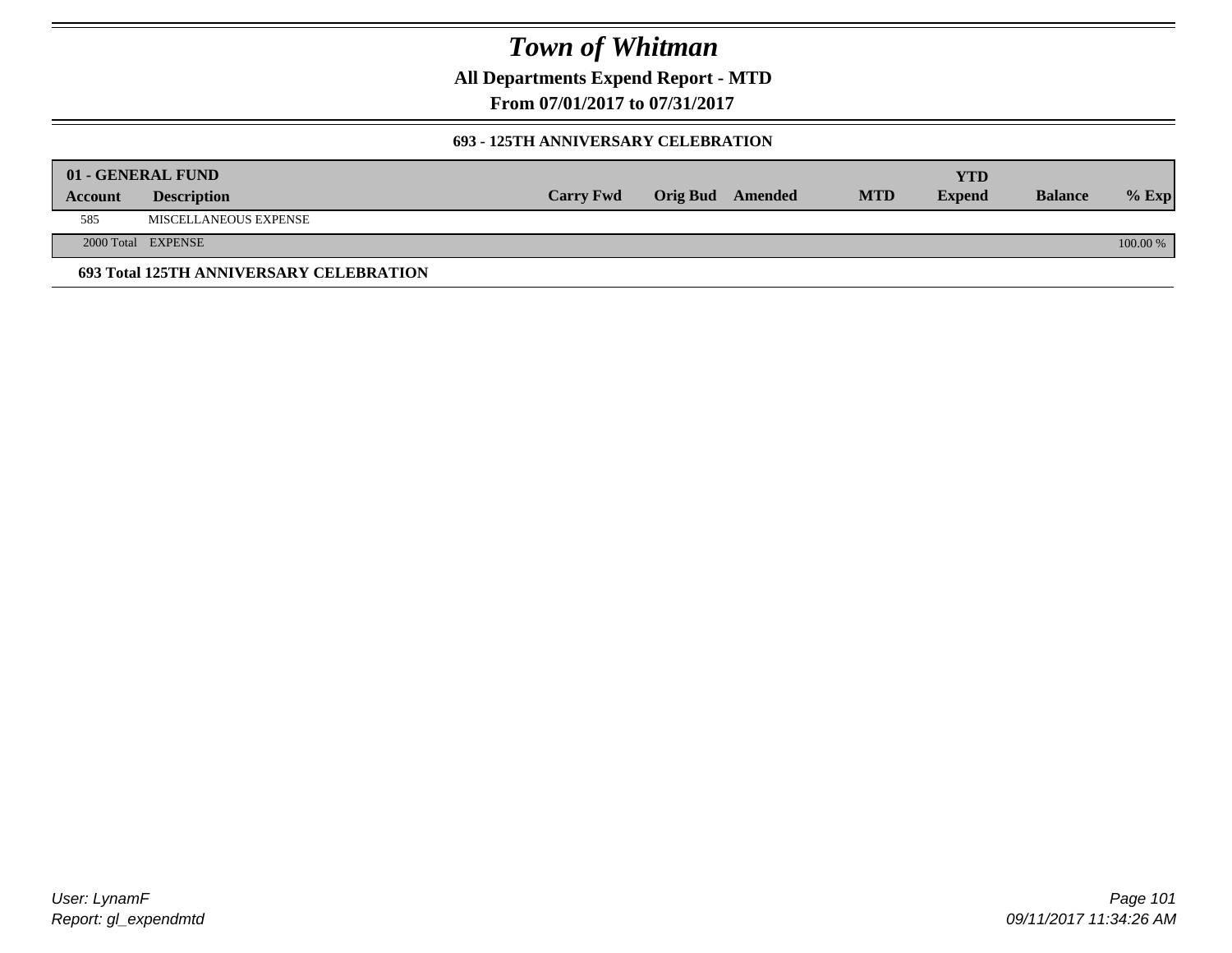### **All Departments Expend Report - MTD**

### **From 07/01/2017 to 07/31/2017**

#### **710 - RETIREMENT OF DEBT**

|                | 01 - GENERAL FUND                                 |                  |            |                  |            | <b>YTD</b>    |                |          |
|----------------|---------------------------------------------------|------------------|------------|------------------|------------|---------------|----------------|----------|
| <b>Account</b> | <b>Description</b>                                | <b>Carry Fwd</b> |            | Orig Bud Amended | <b>MTD</b> | <b>Expend</b> | <b>Balance</b> | $%$ Exp  |
| 910            | MAT.PRIN.L.T.DEBT 6/1/2008                        |                  |            |                  |            |               |                |          |
| 911            | INT.LONG TERM DEBT WTR/SWR                        |                  |            |                  |            |               |                |          |
| 912            | MAT.PRIN.-L.TERM DEBT TN.BLDGS                    |                  |            |                  |            |               |                |          |
| 919            | <b>INT.LONG TERM DEBT - WATER</b>                 |                  |            |                  |            |               |                |          |
| 921            | MAT.PRIN.-REVENUE ANT.NOTES                       |                  |            |                  |            |               |                |          |
| 2000 Total     | <b>EXPENSE</b>                                    |                  |            |                  |            |               |                | 100.00 % |
| 912            | MAT.PRIN.-L.TERM DEBT TN.BLDGS                    |                  |            |                  |            |               |                |          |
| 922            | MAT.PRIN.-BANS-TH/POL/FIRE STA                    |                  |            |                  |            |               |                |          |
| 923            | PRINCIPAL LONG TERM - SEWER                       |                  |            |                  |            |               |                |          |
| 925            | <b>INTEREST TEMPORARY LOANS</b>                   |                  |            |                  |            |               |                |          |
|                | 2001 Total EXPENSE                                |                  |            |                  |            |               |                | 100.00 % |
| 924            | <b>DEBT MISCELLANEOUS - WATER</b>                 |                  |            |                  |            |               |                |          |
|                | 2002 Total EXPENSE                                |                  |            |                  |            |               |                | 100.00 % |
| 928            | A. 8 ATM 5/14 TITLE V LOAN PMT.                   |                  |            |                  |            |               |                |          |
| 929            | A.7 ATM 5/16 TITLE V LOAN PMN                     |                  |            |                  |            |               |                |          |
| 934            | A.11 ATM 5/17 TITLE V DEBT SERV                   |                  | 6,623.20   |                  | 5,873.20   | 5,873.20      | 750.00         |          |
| 936            | A.10 ATM 5/15 TITLE V LOAN PMN                    |                  |            |                  |            |               |                |          |
|                | 2003 Total EXPENSE                                |                  | 6,623.20   |                  | 5,873.20   | 5,873.20      | 750.00         | 88.67 %  |
| 912            | MAT.PRIN.-L.TERM DEBT TN.BLDGS                    |                  |            |                  |            |               |                |          |
| 916            | <b>INTEREST LONG TERM DEBT</b>                    |                  |            |                  |            |               |                |          |
|                | 4601 Total A.7 ATM 5/14 DEBT TN.BLDGS.POLICE STA. |                  |            |                  |            |               |                | 100.00 % |
| 912            | MAT.PRIN.-L.TERM DEBT TN.BLDGS                    |                  |            |                  |            |               |                |          |
| 916            | <b>INTEREST LONG TERM DEBT</b>                    |                  |            |                  |            |               |                |          |
|                | 4602 Total A.8 ATM 5/15 DEBT SERV. TN.BLDGS.      |                  |            |                  |            |               |                | 100.00 % |
| 912            | MAT.PRIN.-L.TERM DEBT TN.BLDGS                    |                  |            |                  |            |               |                |          |
| 916            | <b>INTEREST LONG TERM DEBT</b>                    |                  |            |                  |            |               |                |          |
|                | 4603 Total A.24 ATM5/16 DEBT SERV.TN.BLDGS        |                  |            |                  |            |               |                | 100.00 % |
| 912            | MAT.PRIN.-L.TERM DEBT TN.BLDGS                    |                  | 165,000.00 |                  |            |               | 165,000.00     |          |
| 916            | INTEREST LONG TERM DEBT                           |                  | 5,208.75   |                  |            |               | 5,208.75       |          |
|                | 4604 Total A.10 ATM5/17 DEBT TN.BLDGS.            |                  | 170,208.75 |                  |            |               | 170,208.75     | 0.00 %   |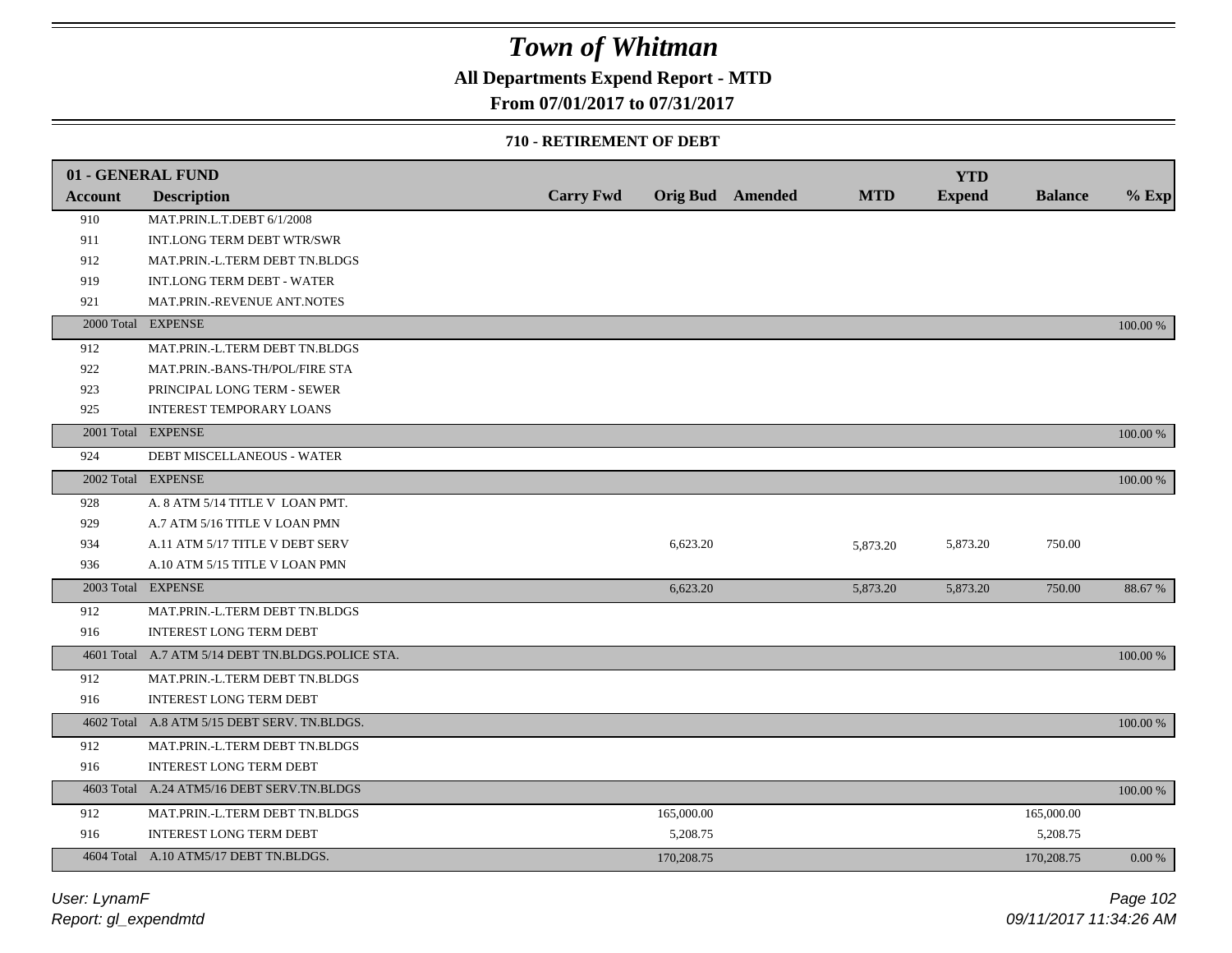### **All Departments Expend Report - MTD**

**From 07/01/2017 to 07/31/2017**

#### **710 - RETIREMENT OF DEBT**

|         | 01 - GENERAL FUND                                |                  |                 |         |            | <b>YTD</b>    |                |          |
|---------|--------------------------------------------------|------------------|-----------------|---------|------------|---------------|----------------|----------|
| Account | <b>Description</b>                               | <b>Carry Fwd</b> | <b>Orig Bud</b> | Amended | <b>MTD</b> | <b>Expend</b> | <b>Balance</b> | $%$ Exp  |
| 912     | MAT PRIN -L TERM DEBT TN BLDGS                   |                  |                 |         |            |               |                |          |
| 916     | INTEREST LONG TERM DEBT                          |                  |                 |         |            |               |                |          |
|         | 4605 Total A.25ATM5/16DEBT SERV.TN.BLDGS-POL.STA |                  |                 |         |            |               |                | 100.00 % |
|         | <b>710 Total RETIREMENT OF DEBT</b>              |                  | 176,831.95      |         | 5,873.20   | 5,873.20      | 170,958.75     |          |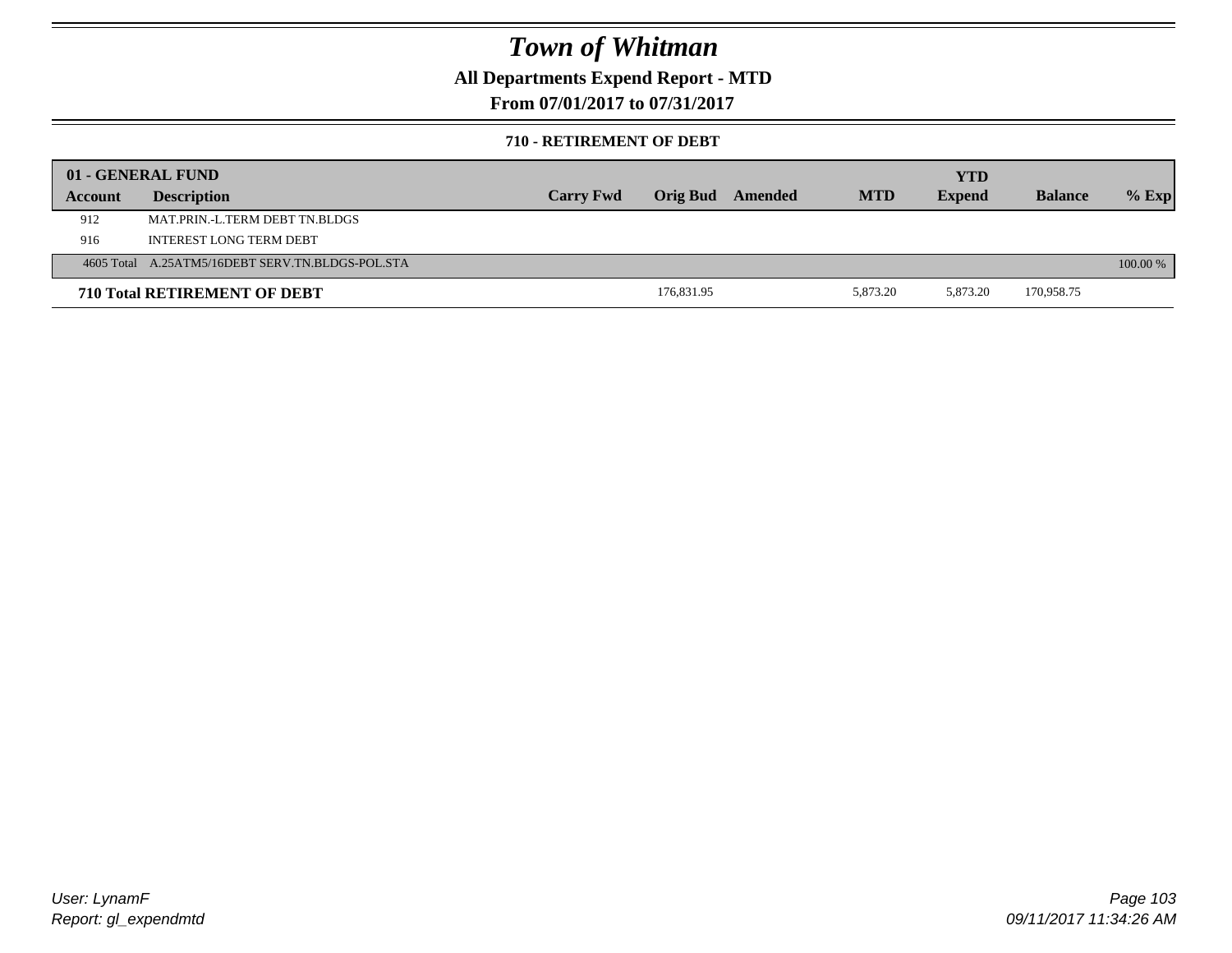### **All Departments Expend Report - MTD**

### **From 07/01/2017 to 07/31/2017**

#### **751 - INTEREST-LONG TERM DEBT**

|         | 01 - GENERAL FUND                 |                  |  |                  |            | <b>YTD</b>    |                |          |
|---------|-----------------------------------|------------------|--|------------------|------------|---------------|----------------|----------|
| Account | <b>Description</b>                | <b>Carry Fwd</b> |  | Orig Bud Amended | <b>MTD</b> | <b>Expend</b> | <b>Balance</b> | $%$ Exp  |
| 916     | <b>INTEREST LONG TERM DEBT</b>    |                  |  |                  |            |               |                |          |
| 917     | INTEREST LONG TERM DEBT-T.HALL    |                  |  |                  |            |               |                |          |
| 918     | INT.LONG TERM DEBT-LIBRARY        |                  |  |                  |            |               |                |          |
|         | 2000 Total EXPENSE                |                  |  |                  |            |               |                | 100.00 % |
|         | 751 Total INTEREST-LONG TERM DEBT |                  |  |                  |            |               |                |          |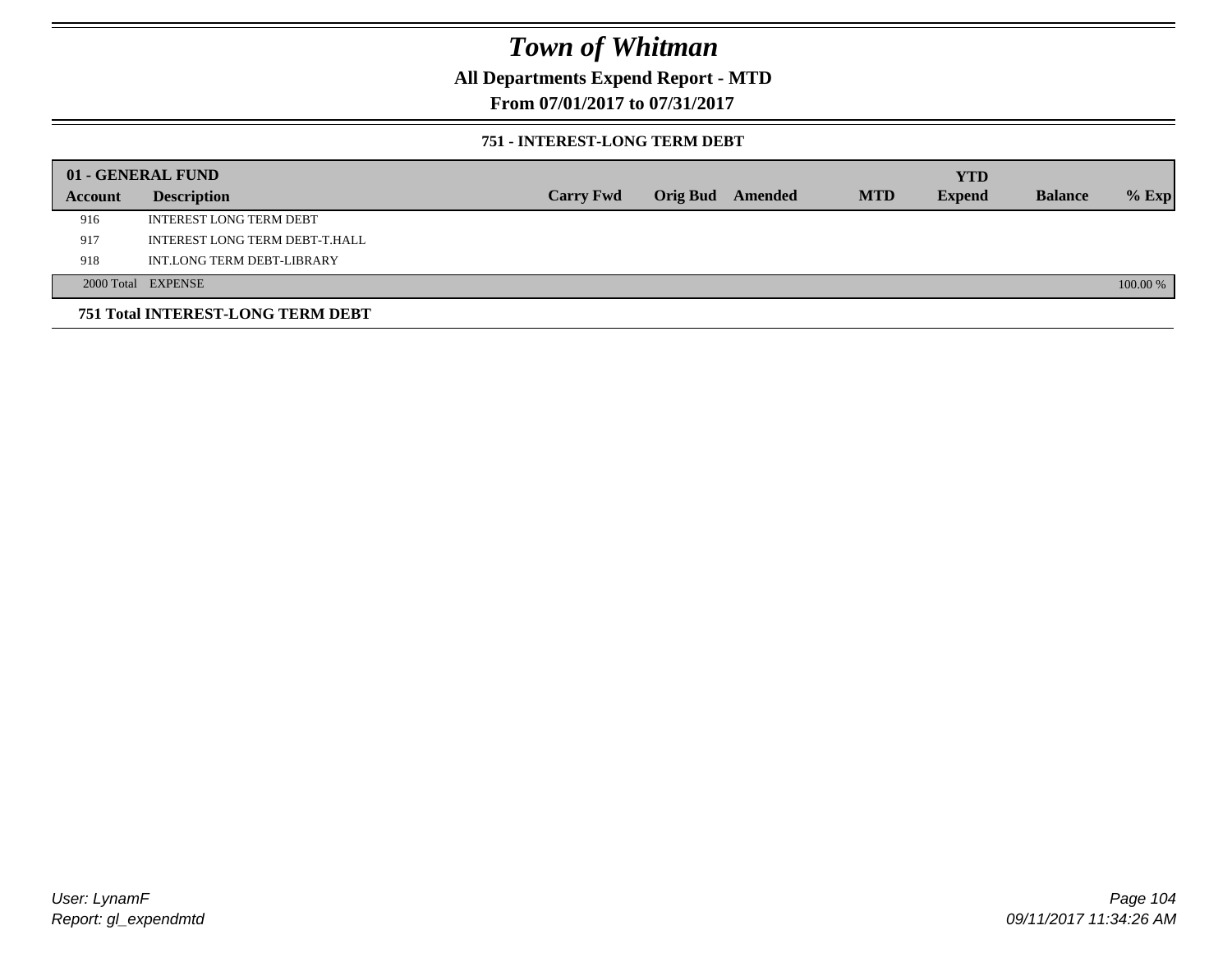### **All Departments Expend Report - MTD**

**From 07/01/2017 to 07/31/2017**

#### **752 - INTEREST-SHORT TERM DEBT**

|                | 01 - GENERAL FUND                  |                  |                 |         |            | <b>YTD</b>    |                |          |
|----------------|------------------------------------|------------------|-----------------|---------|------------|---------------|----------------|----------|
| <b>Account</b> | <b>Description</b>                 | <b>Carry Fwd</b> | <b>Orig Bud</b> | Amended | <b>MTD</b> | <b>Expend</b> | <b>Balance</b> | $%$ Exp  |
| 925            | INTEREST TEMPORARY LOANS           |                  |                 |         |            |               |                |          |
| 927            | <b>INTEREST ON TAX ABATEMENTS</b>  |                  |                 |         |            |               |                |          |
| 951            | <b>DEBT ISSUANCE EXPENSE</b>       |                  |                 |         |            |               |                |          |
|                | 2000 Total EXPENSE                 |                  |                 |         |            |               |                | 100.00 % |
|                | 752 Total INTEREST-SHORT TERM DEBT |                  |                 |         |            |               |                |          |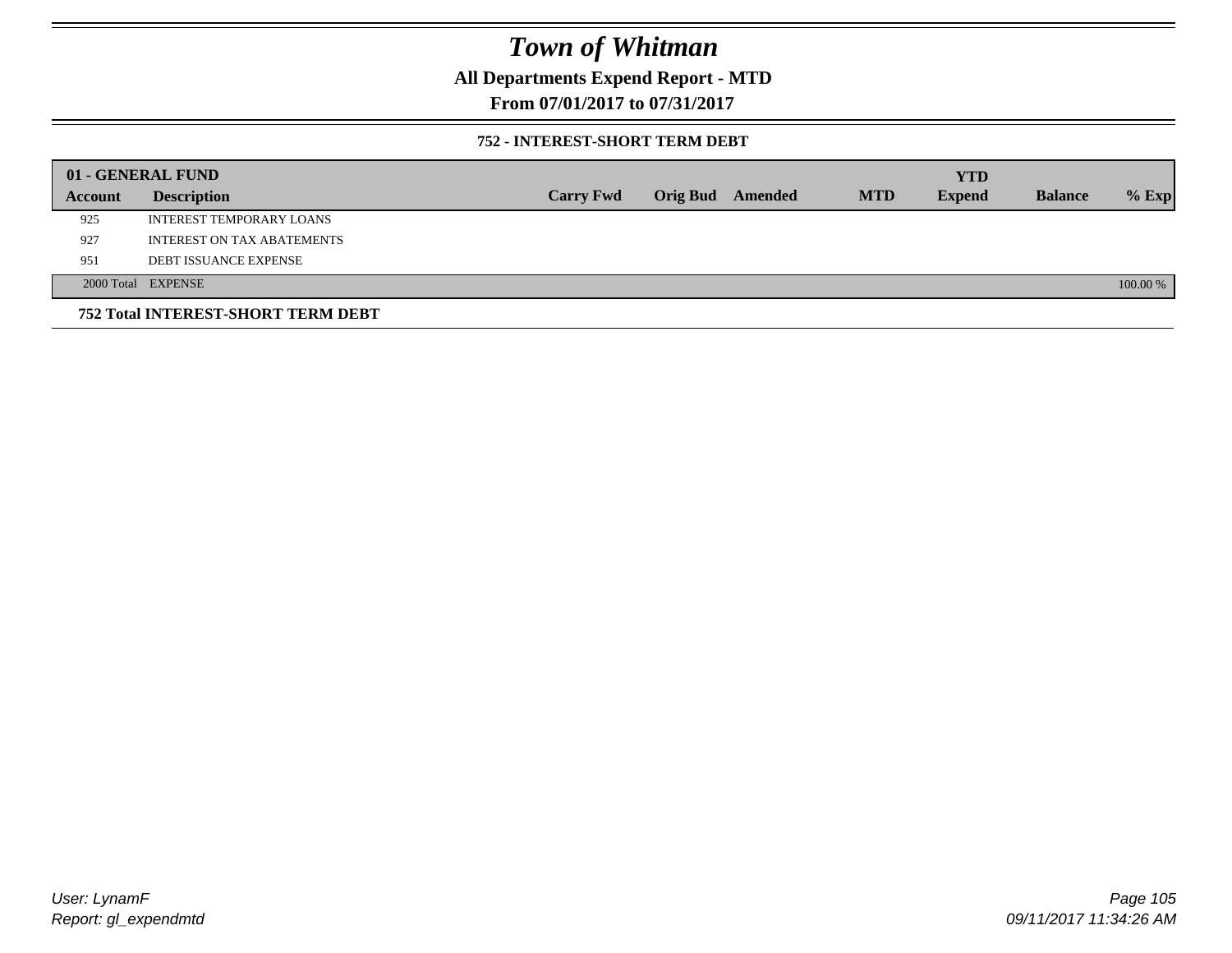**All Departments Expend Report - MTD**

**From 07/01/2017 to 07/31/2017**

#### **760 - AGENCY & REGISTRATION FEES**

|         | 01 - GENERAL FUND                    |                  |                  |            | YTD           |                |          |
|---------|--------------------------------------|------------------|------------------|------------|---------------|----------------|----------|
| Account | <b>Description</b>                   | <b>Carry Fwd</b> | Orig Bud Amended | <b>MTD</b> | <b>Expend</b> | <b>Balance</b> | $%$ Exp  |
| 252     | <b>SERVICES</b>                      |                  |                  |            |               |                |          |
|         | 2000 Total EXPENSE                   |                  |                  |            |               |                | 100.00 % |
|         | 760 Total AGENCY & REGISTRATION FEES |                  |                  |            |               |                |          |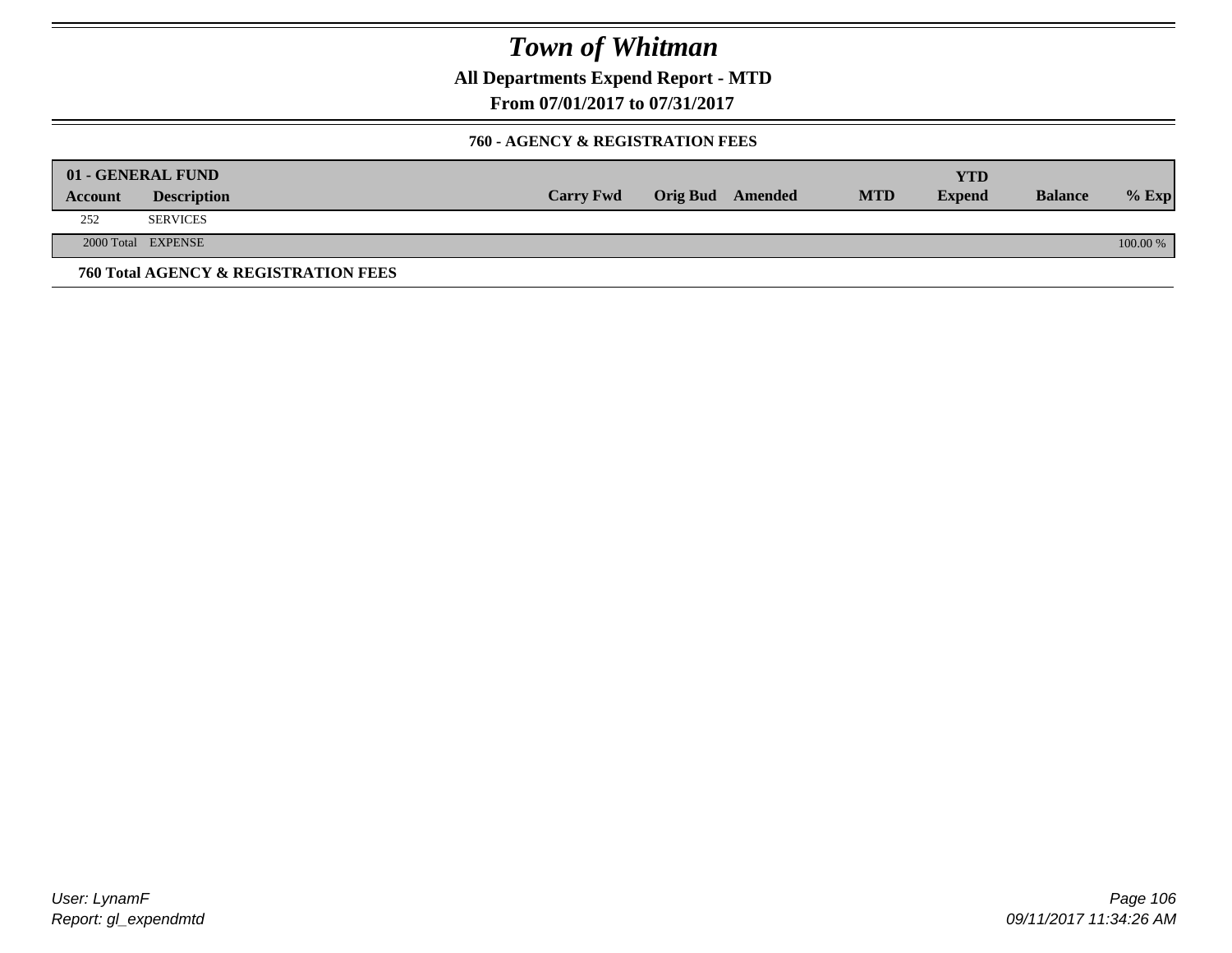### **All Departments Expend Report - MTD**

### **From 07/01/2017 to 07/31/2017**

#### **761 - DEBT ISSUE EXPENSE**

|         | 01 - GENERAL FUND                       |                  |          |                  |            | <b>YTD</b>    |                |          |
|---------|-----------------------------------------|------------------|----------|------------------|------------|---------------|----------------|----------|
| Account | <b>Description</b>                      | <b>Carry Fwd</b> |          | Orig Bud Amended | <b>MTD</b> | <b>Expend</b> | <b>Balance</b> | $%$ Exp  |
| 252     | <b>SERVICES</b>                         |                  | 2,000.00 |                  |            |               | 2,000.00       |          |
| 255     | PRIOR YEAR ADJUSTMENT                   |                  |          |                  |            |               |                |          |
| 298     | RES. FND. TRAN. TITLE V DEBT ISSUE EXP. |                  |          |                  |            |               |                |          |
|         | 2000 Total EXPENSE                      |                  | 2,000.00 |                  |            |               | 2,000.00       | $0.00\%$ |
|         | <b>761 Total DEBT ISSUE EXPENSE</b>     |                  | 2,000.00 |                  |            |               | 2,000.00       |          |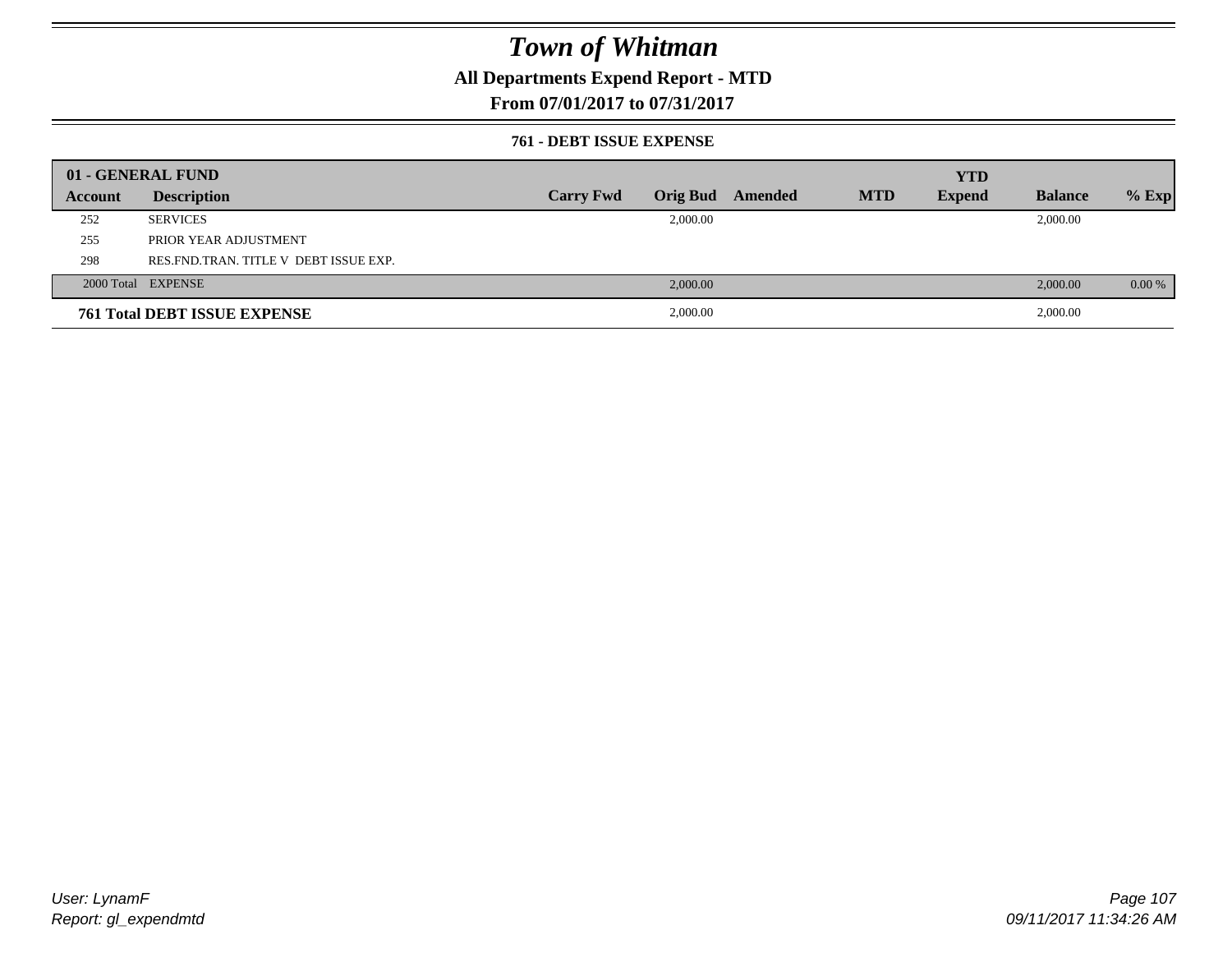### **All Departments Expend Report - MTD**

**From 07/01/2017 to 07/31/2017**

#### **820 - STATE ASSESSMENTS**

|            | 01 - GENERAL FUND                  |                  |                 |         |            | <b>YTD</b>    |                |          |
|------------|------------------------------------|------------------|-----------------|---------|------------|---------------|----------------|----------|
| Account    | <b>Description</b>                 | <b>Carry Fwd</b> | <b>Orig Bud</b> | Amended | <b>MTD</b> | <b>Expend</b> | <b>Balance</b> | $%$ Exp  |
| 640        | AIR POLLUTION CONTROL DISTRICT     |                  |                 |         | 331.00     | 331.00        | $-331.00$      |          |
| 2002 Total | <b>EXPENSE</b>                     |                  |                 |         | 331.00     | 331.00        | $-331.00$      | 100.00 % |
| 642        | OLD COLONY PLANNING COUNCIL        |                  |                 |         | 448.00     | 448.00        | $-448.00$      |          |
| 2003 Total | <b>EXPENSE</b>                     |                  |                 |         | 448.00     | 448.00        | $-448.00$      | 100.00 % |
| 644        | REGIONAL TRANSPORTATION AUTH.      |                  |                 |         | 1,900.00   | 1,900.00      | $-1,900.00$    |          |
| 2005 Total | <b>EXPENSE</b>                     |                  |                 |         | 1,900.00   | 1,900.00      | $-1,900.00$    | 100.00 % |
| 645        | RMV NON-RENEWAL SURCHARGE          |                  |                 |         | 1,819.00   | 1,819.00      | $-1,819.00$    |          |
| 2006 Total | <b>EXPENSE</b>                     |                  |                 |         | 1,819.00   | 1,819.00      | $-1,819.00$    | 100.00 % |
| 646        | MOSQUITO CONTROL                   |                  |                 |         | 2,303.00   | 2,303.00      | $-2,303.00$    |          |
| 2007 Total | <b>EXPENSE</b>                     |                  |                 |         | 2,303.00   | 2,303.00      | $-2,303.00$    | 100.00 % |
| 647        | <b>MBTA</b>                        |                  |                 |         | 6,215.00   | 6,215.00      | $-6,215.00$    |          |
| 2009 Total | <b>EXPENSE</b>                     |                  |                 |         | 6,215.00   | 6,215.00      | $-6,215.00$    | 100.00 % |
|            | <b>820 Total STATE ASSESSMENTS</b> |                  |                 |         | 13,016.00  | 13,016.00     | $-13,016.00$   |          |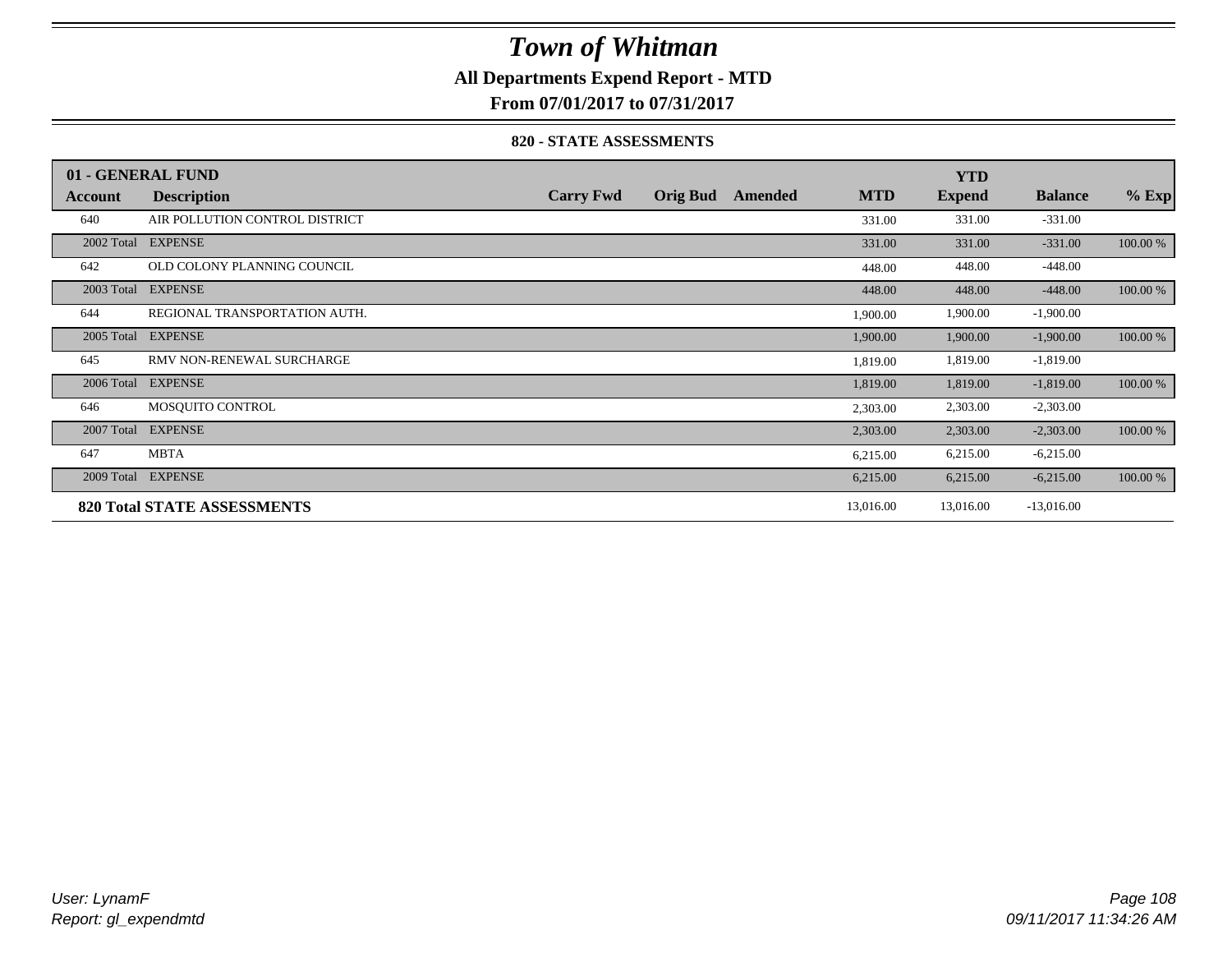**All Departments Expend Report - MTD**

**From 07/01/2017 to 07/31/2017**

#### **830 - COUNTY ASSESSMENT**

|         | 01 - GENERAL FUND                  |                  |                         |            | <b>YTD</b> |                |          |
|---------|------------------------------------|------------------|-------------------------|------------|------------|----------------|----------|
| Account | <b>Description</b>                 | <b>Carry Fwd</b> | <b>Orig Bud</b> Amended | <b>MTD</b> | Expend     | <b>Balance</b> | $%$ Exp  |
| 622     | <b>COUNTY TAX</b>                  |                  |                         |            |            |                |          |
|         | 2000 Total EXPENSE                 |                  |                         |            |            |                | 100.00 % |
|         | <b>830 Total COUNTY ASSESSMENT</b> |                  |                         |            |            |                |          |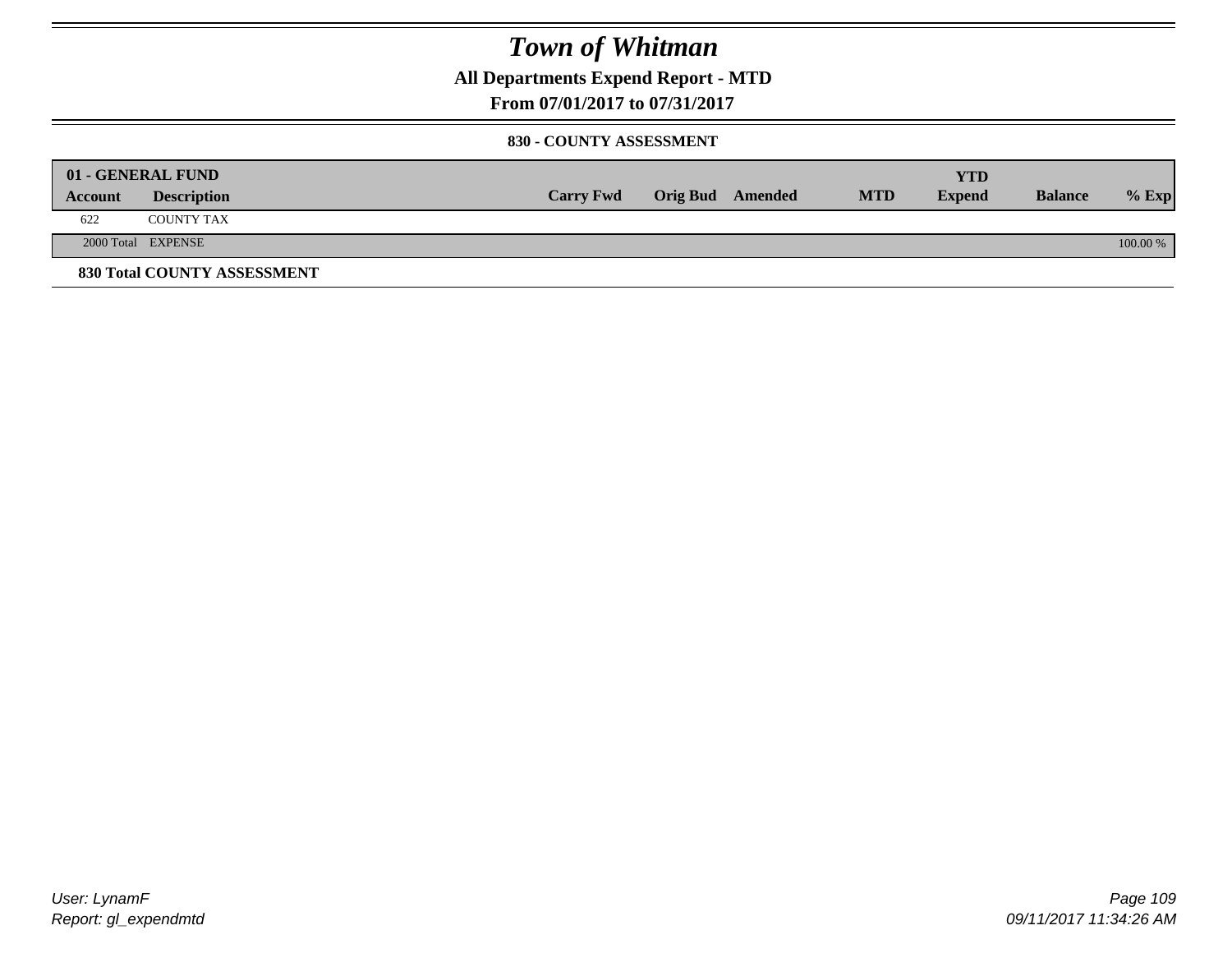### **All Departments Expend Report - MTD**

#### **From 07/01/2017 to 07/31/2017**

#### **870 - AGENCY**

| Account | 01 - GENERAL FUND<br><b>Description</b> | <b>Carry Fwd</b> | <b>Orig Bud</b> Amended | <b>MTD</b> | <b>YTD</b><br><b>Expend</b> | <b>Balance</b> | $%$ Exp  |
|---------|-----------------------------------------|------------------|-------------------------|------------|-----------------------------|----------------|----------|
| 899     | EXCHANGE ACCOUNT                        |                  |                         |            |                             |                |          |
|         | 2002 Total EXPENSE                      |                  |                         |            |                             |                | 100.00 % |
|         | <b>870 Total AGENCY</b>                 |                  |                         |            |                             |                |          |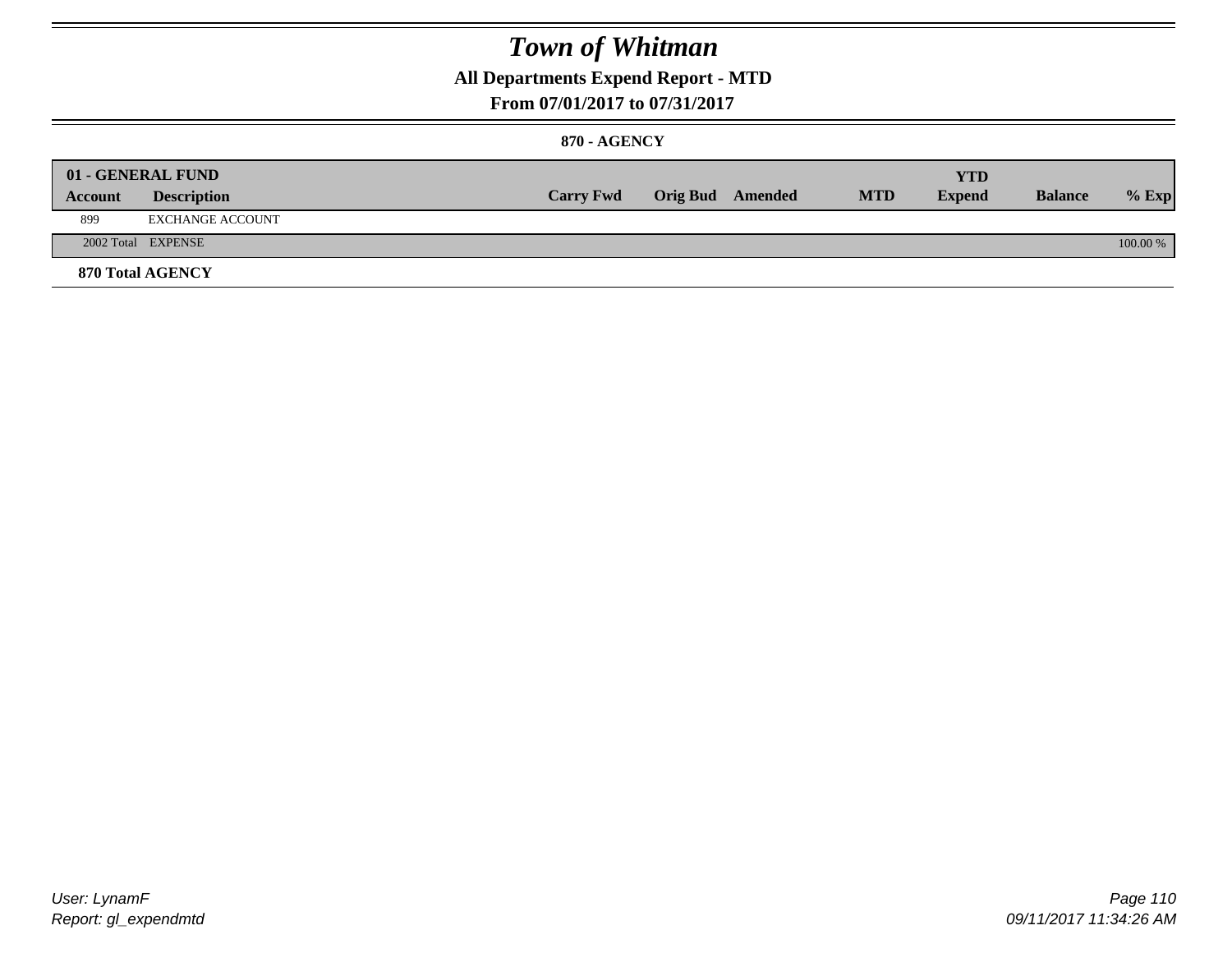**All Departments Expend Report - MTD**

**From 07/01/2017 to 07/31/2017**

#### **877 - OFF-SITE STOR.RECORDS RETENT.**

|         | 01 - GENERAL FUND                       |                  |                         |            | YTD           |                |          |
|---------|-----------------------------------------|------------------|-------------------------|------------|---------------|----------------|----------|
| Account | <b>Description</b>                      | <b>Carry Fwd</b> | <b>Orig Bud</b> Amended | <b>MTD</b> | <b>Expend</b> | <b>Balance</b> | $%$ Exp  |
| 585     | MISCELLANEOUS EXPENSE                   |                  |                         |            |               |                |          |
|         | 2000 Total EXPENSE                      |                  |                         |            |               |                | 100.00 % |
|         | 877 Total OFF-SITE STOR.RECORDS RETENT. |                  |                         |            |               |                |          |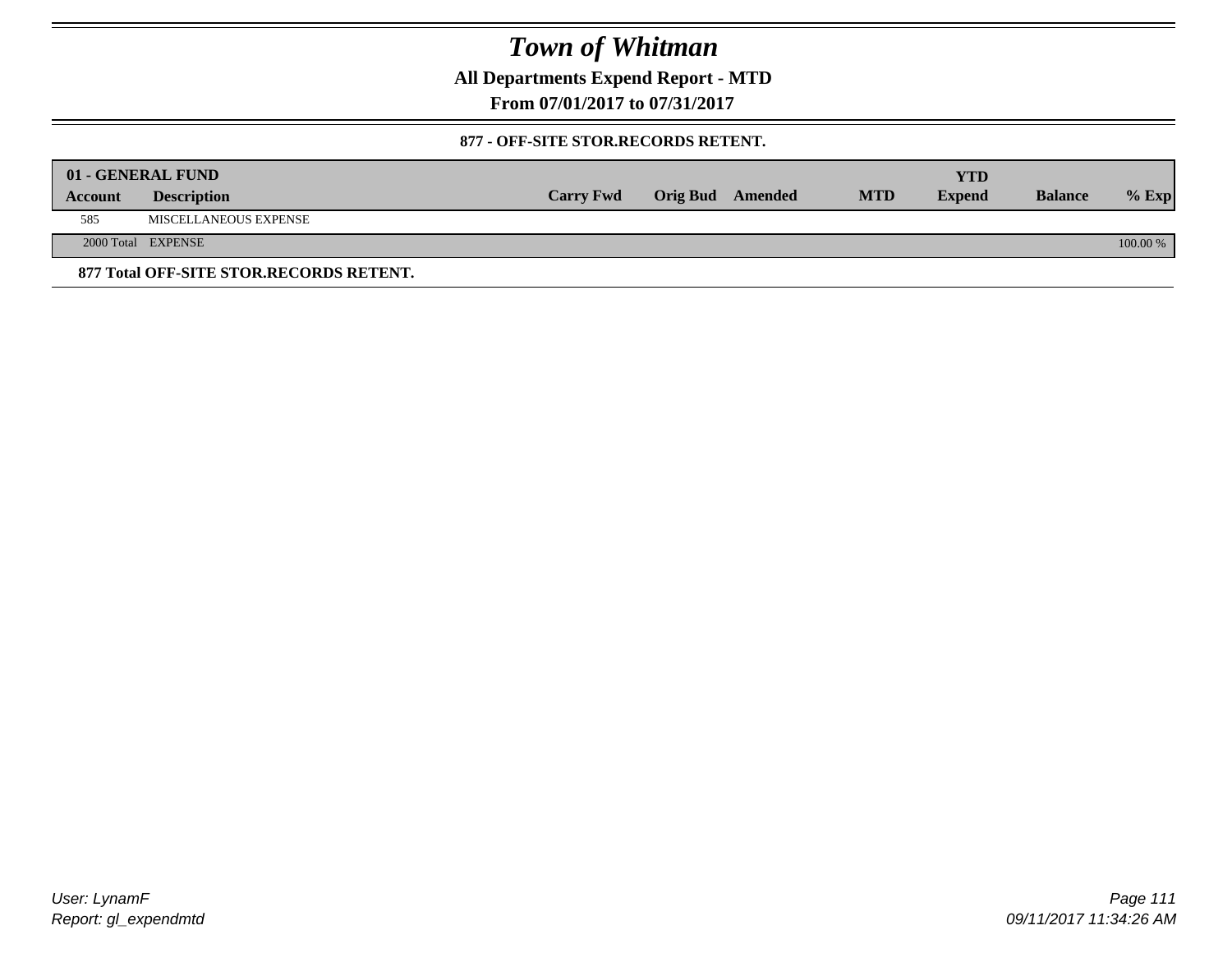### **All Departments Expend Report - MTD**

**From 07/01/2017 to 07/31/2017**

#### **878 - OTHER FINANCING USES**

|         | 01 - GENERAL FUND                     |                  |                 |         |            | <b>YTD</b>    |                |         |
|---------|---------------------------------------|------------------|-----------------|---------|------------|---------------|----------------|---------|
| Account | <b>Description</b>                    | <b>Carry Fwd</b> | <b>Orig Bud</b> | Amended | <b>MTD</b> | <b>Expend</b> | <b>Balance</b> | $%$ Exp |
| 401     | WTR/SWR CAPITAL PROJ. FIND            |                  |                 |         |            |               |                |         |
| 403     | <b>CAPITAL PROJECT FUND</b>           |                  |                 |         |            |               |                |         |
| 404     | <b>SPECIAL REVENUE FUND</b>           |                  |                 |         |            |               |                |         |
| 405     | WATER/SEWER ENTERPRISE FUND           |                  | 11.017.00       |         |            |               | 11.017.00      |         |
| 406     | <b>TRUST FUNDS</b>                    |                  | 140,000.00      |         |            |               | 140,000.00     |         |
| 407     | <b>AGENCY FUND</b>                    |                  |                 |         |            |               |                |         |
|         | 2100 Total INTERFUND TRANSFERS        |                  | 151,017.00      |         |            |               | 151,017.00     | 0.00 %  |
|         | <b>878 Total OTHER FINANCING USES</b> |                  | 151,017.00      |         |            |               | 151,017.00     |         |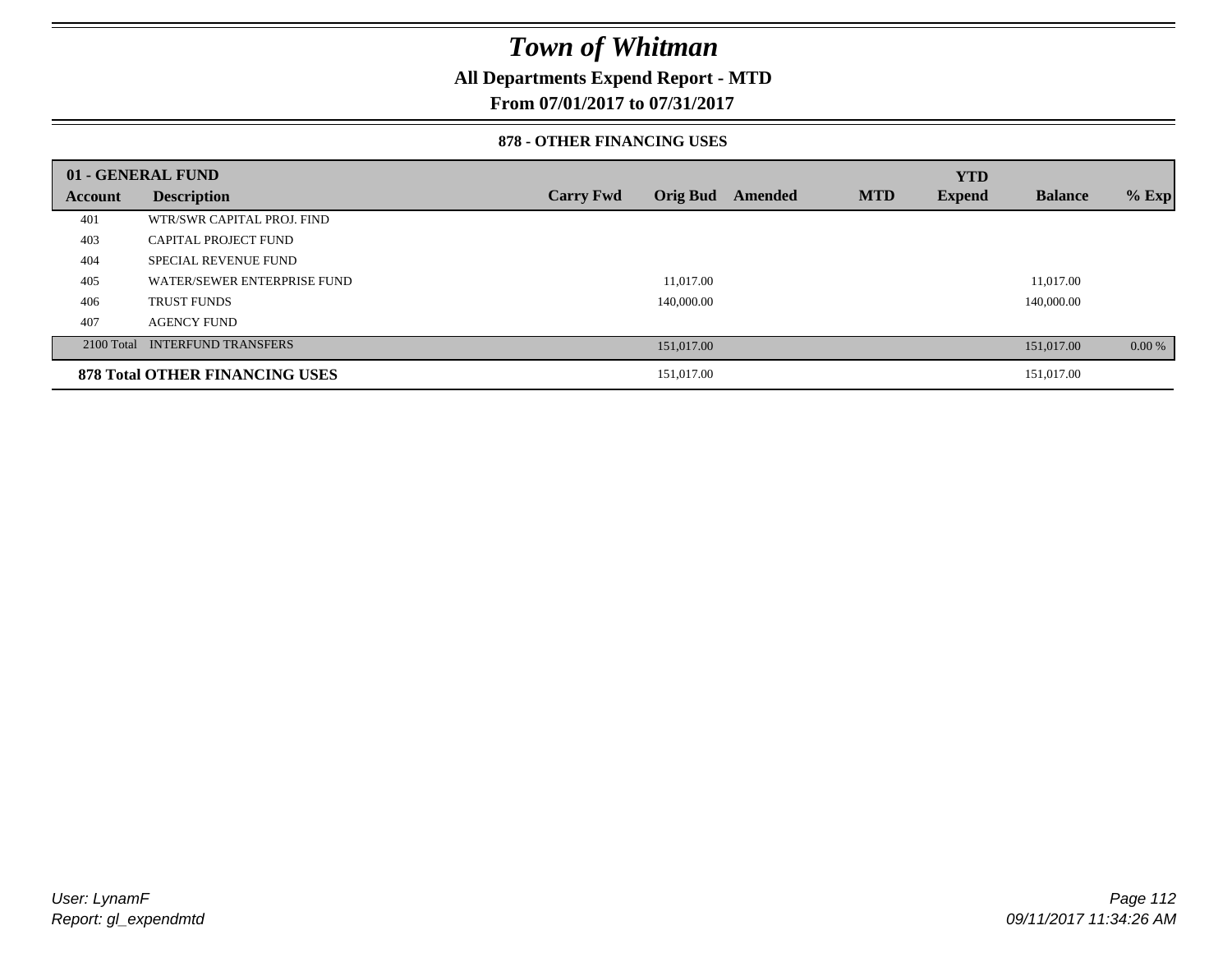### **All Departments Expend Report - MTD**

#### **From 07/01/2017 to 07/31/2017**

#### **910 - UNPAID BILLS**

|         | 01 - GENERAL FUND            |                  |                  |            | <b>YTD</b>    |                |          |
|---------|------------------------------|------------------|------------------|------------|---------------|----------------|----------|
| Account | <b>Description</b>           | <b>Carry Fwd</b> | Orig Bud Amended | <b>MTD</b> | <b>Expend</b> | <b>Balance</b> | $%$ Exp  |
| 112     | <b>SALARIES</b>              |                  |                  |            |               |                |          |
|         | 1000 Total SALARIES          |                  |                  |            |               |                | 100.00 % |
| 585     | <b>MISCELLANEOUS EXPENSE</b> |                  |                  |            |               |                |          |
|         | 2000 Total EXPENSE           |                  |                  |            |               |                | 100.00 % |
| 945     | <b>FY2013 ENCUMBRANCES</b>   |                  |                  |            |               |                |          |
|         | 2001 Total EXPENSE           |                  |                  |            |               |                | 100.00 % |
|         | 910 Total UNPAID BILLS       |                  |                  |            |               |                |          |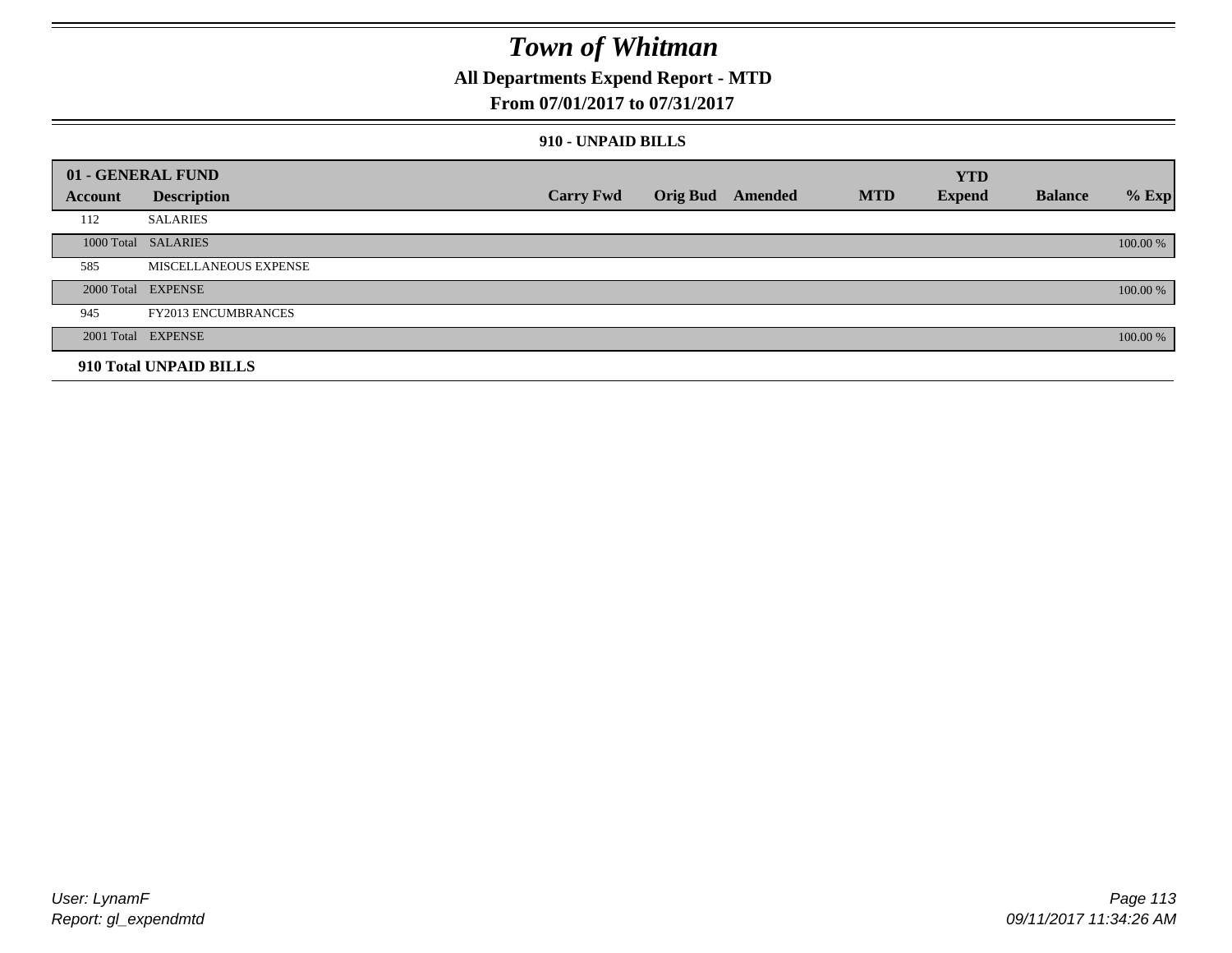### **All Departments Expend Report - MTD**

**From 07/01/2017 to 07/31/2017**

#### **911 - RETIREMENT**

|         | 01 - GENERAL FUND          |                  |                 |         |              | <b>YTD</b>    |                |          |
|---------|----------------------------|------------------|-----------------|---------|--------------|---------------|----------------|----------|
| Account | <b>Description</b>         | <b>Carry Fwd</b> | <b>Orig Bud</b> | Amended | <b>MTD</b>   | <b>Expend</b> | <b>Balance</b> | $%$ Exp  |
| 170     | <b>COUNTY RETIREMENT</b>   |                  | 1,878,591.00    |         | 1.878.591.00 | 1,878,591.00  |                |          |
|         | 2000 Total EXPENSE         |                  | 1,878,591.00    |         | 1,878,591.00 | 1,878,591.00  |                | 100.00 % |
| 169     | STATE RETIREMENT-SECT.59A  |                  |                 |         |              |               |                |          |
|         | 2001 Total EXPENSE         |                  |                 |         |              |               |                | 100.00 % |
| 943     | <b>FY2012 ENCUMBRANCES</b> |                  |                 |         |              |               |                |          |
|         | 2002 Total EXPENSE         |                  |                 |         |              |               |                | 100.00 % |
|         | 911 Total RETIREMENT       |                  | 1.878.591.00    |         | 1.878.591.00 | 1,878,591.00  |                |          |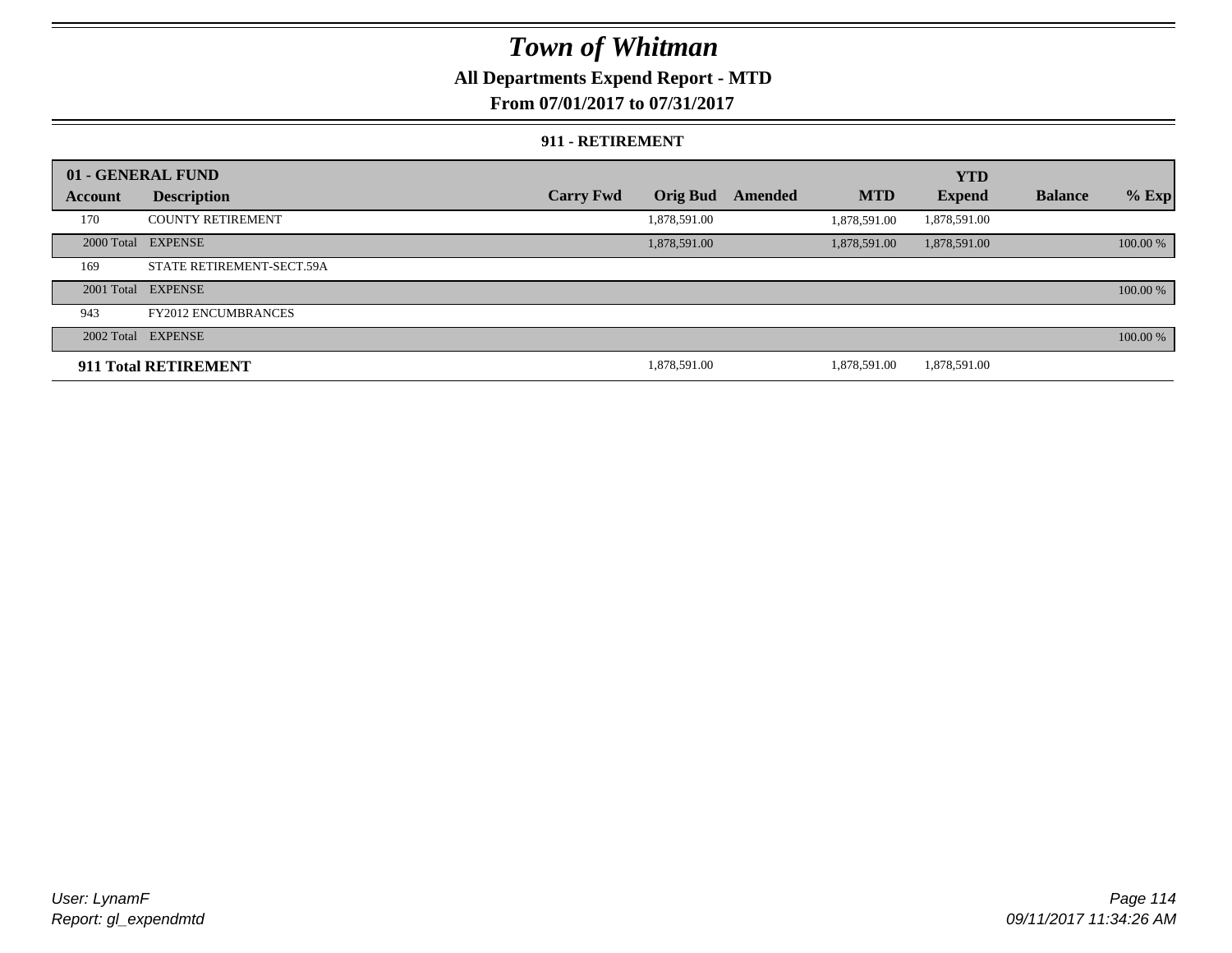**All Departments Expend Report - MTD**

**From 07/01/2017 to 07/31/2017**

#### **912 - WORKER'S COMPENSATION**

|         | 01 - GENERAL FUND               |                  |                  |            | <b>YTD</b>    |                |          |
|---------|---------------------------------|------------------|------------------|------------|---------------|----------------|----------|
| Account | <b>Description</b>              | <b>Carry Fwd</b> | Orig Bud Amended | <b>MTD</b> | <b>Expend</b> | <b>Balance</b> | $%$ Exp  |
| 171     | <b>WORKER'S COMPENSATION</b>    |                  |                  |            |               |                |          |
|         | 2000 Total EXPENSE              |                  |                  |            |               |                | 100.00 % |
|         | 912 Total WORKER'S COMPENSATION |                  |                  |            |               |                |          |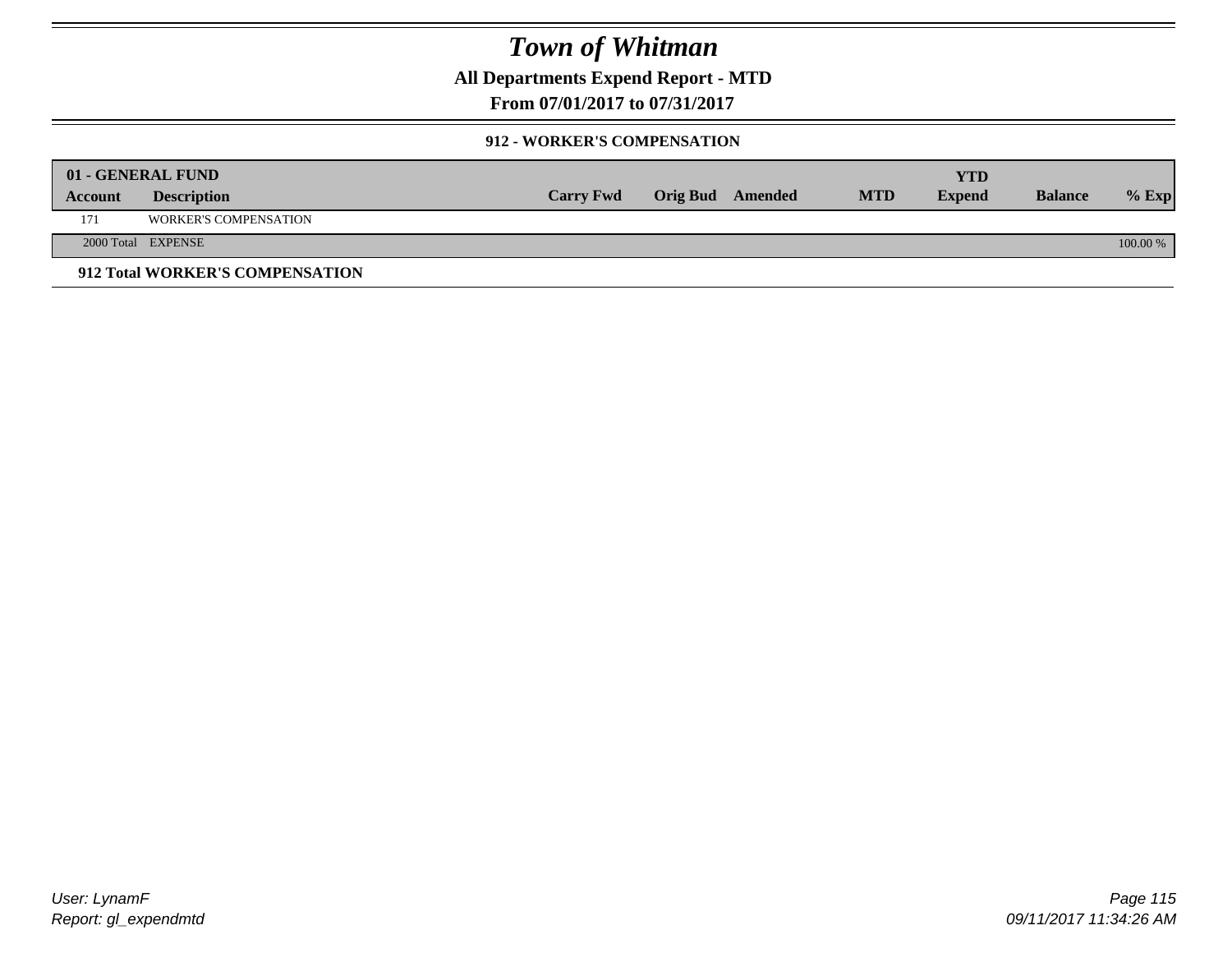**All Departments Expend Report - MTD**

**From 07/01/2017 to 07/31/2017**

#### **913 - UNEMPLOYMENT COMPENSATION**

|         | 01 - GENERAL FUND                   |                  |                 |         |            | <b>YTD</b>    |                |          |
|---------|-------------------------------------|------------------|-----------------|---------|------------|---------------|----------------|----------|
| Account | <b>Description</b>                  | <b>Carry Fwd</b> | <b>Orig Bud</b> | Amended | <b>MTD</b> | <b>Expend</b> | <b>Balance</b> | % Exp    |
| 172     | UNEMPLOYMENT INSURANCE              |                  | 8,000.00        |         |            |               | 8,000.00       |          |
|         | 2000 Total EXPENSE                  |                  | 8,000.00        |         |            |               | 8,000.00       | 0.00 %   |
| 939     | <b>FY2015 ENCUMBRANCES</b>          |                  |                 |         |            |               |                |          |
| 940     | <b>FY2016 ENCUMBRANCES</b>          |                  |                 |         |            |               |                |          |
| 948     | <b>FY07 ENCUMBRANCES</b>            |                  |                 |         |            |               |                |          |
| 958     | <b>FY2005 ENCUMBRANCES</b>          |                  |                 |         |            |               |                |          |
| 959     | <b>FY2006 ENCUMBRANCES</b>          |                  |                 |         |            |               |                |          |
| 943     | <b>FY2012 ENCUMBRANCES</b>          |                  |                 |         |            |               |                |          |
|         | 2001 Total EXPENSE                  |                  |                 |         |            |               |                | 100.00 % |
|         | 913 Total UNEMPLOYMENT COMPENSATION |                  | 8,000.00        |         |            |               | 8,000.00       |          |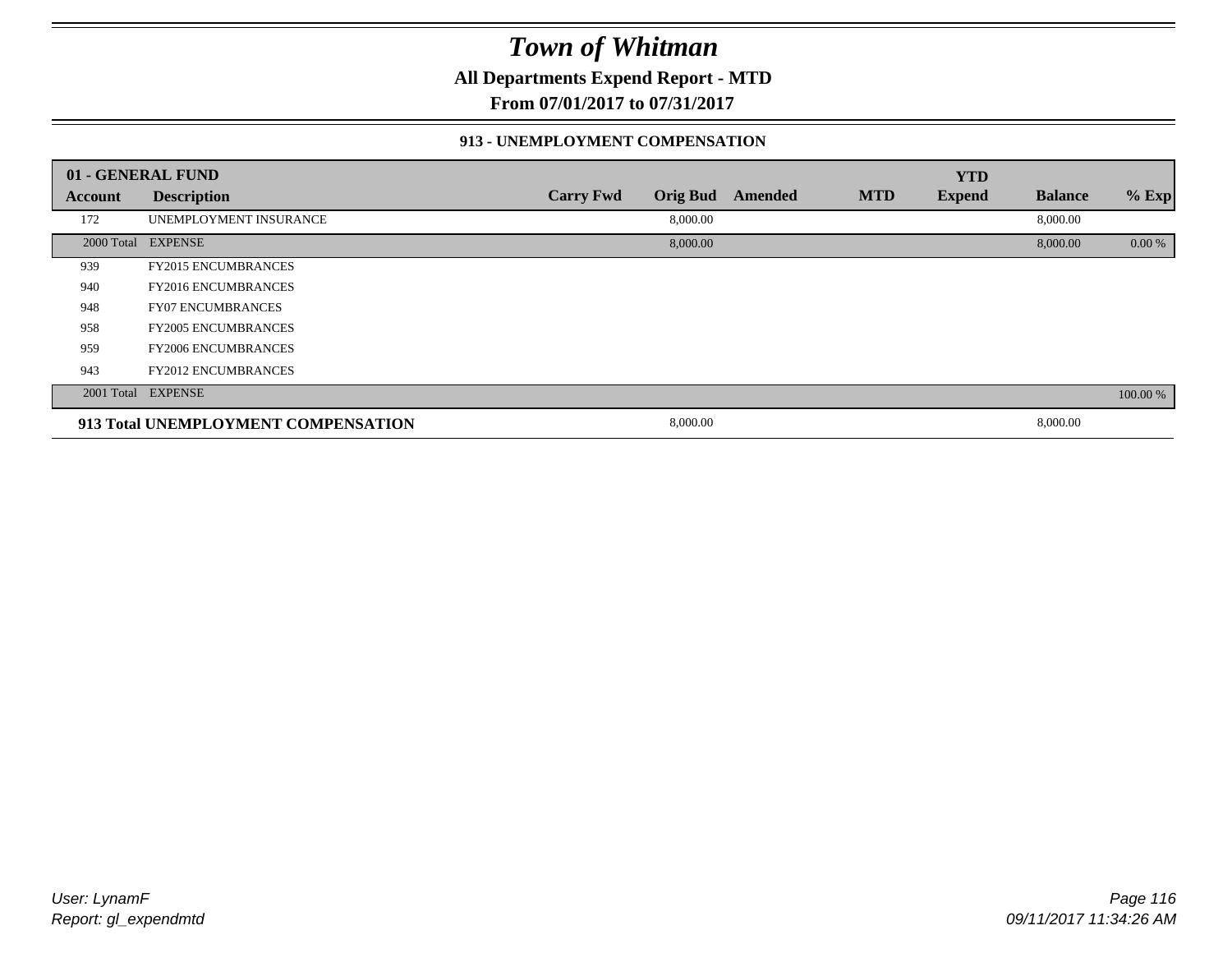**All Departments Expend Report - MTD**

**From 07/01/2017 to 07/31/2017**

#### **914 - HEALTH/LIFE INSURANCE-TOWN MATCH**

|            | 01 - GENERAL FUND                          |                  |                 |         |            | <b>YTD</b>    |                |         |
|------------|--------------------------------------------|------------------|-----------------|---------|------------|---------------|----------------|---------|
| Account    | <b>Description</b>                         | <b>Carry Fwd</b> | <b>Orig Bud</b> | Amended | <b>MTD</b> | <b>Expend</b> | <b>Balance</b> | $%$ Exp |
| 175        | LIFE INSURANCE                             |                  |                 |         | 738.47     | 738.47        | $-738.47$      |         |
| 180        | <b>FLEX BENEFITS FEES</b>                  |                  |                 |         |            |               |                |         |
| 181        | MANDATORY DEF.COMP.EXP.                    |                  |                 |         |            |               |                |         |
| 174        | <b>HEALTH INSURANCE</b>                    |                  | 1,491,000.00    |         | 104,860.38 | 104,860.38    | 1,386,139.62   |         |
| 2000 Total | <b>EXPENSE</b>                             |                  | 1,491,000.00    |         | 105,598.85 | 105,598.85    | 1,385,401.15   | 7.08 %  |
| 941        | FY 2017 ENCUMBRANCES                       | 350.00           |                 |         |            |               | 350.00         |         |
| 945        | FY2013 ENCUMBRANCES                        |                  |                 |         |            |               |                |         |
| 949        | <b>FY2014 ENCUMBRANCES</b>                 |                  |                 |         |            |               |                |         |
| 953        | <b>FY2009 ENCUMBRANCES</b>                 |                  |                 |         |            |               |                |         |
| 958        | <b>FY2005 ENCUMBRANCES</b>                 |                  |                 |         |            |               |                |         |
| 943        | <b>FY2012 ENCUMBRANCES</b>                 |                  |                 |         |            |               |                |         |
| 2001 Total | <b>EXPENSE</b>                             | 350.00           |                 |         |            |               | 350.00         | 0.00 %  |
|            | 914 Total HEALTH/LIFE INSURANCE-TOWN MATCH | 350.00           | 1,491,000.00    |         | 105,598.85 | 105,598.85    | 1,385,751.15   |         |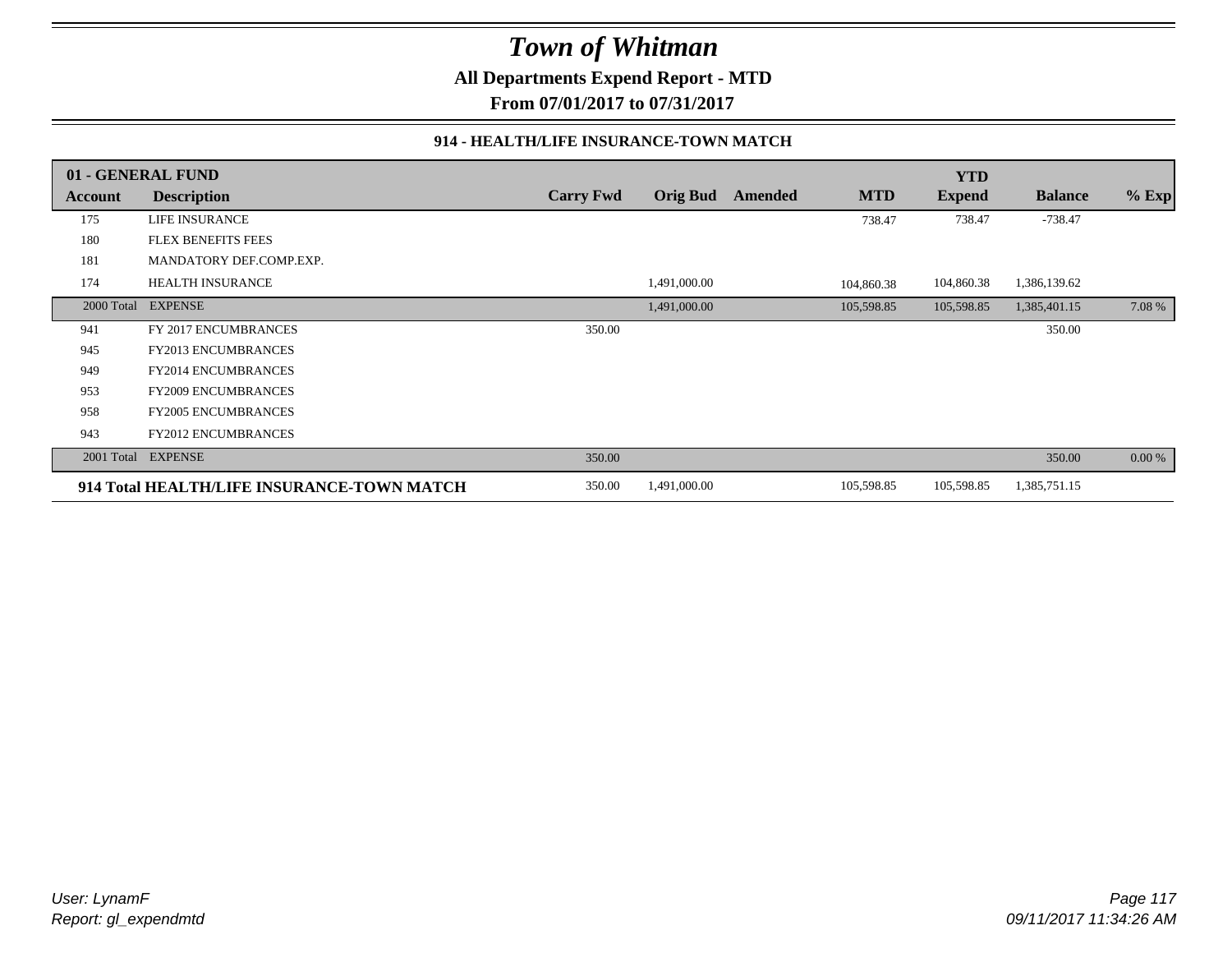**All Departments Expend Report - MTD**

**From 07/01/2017 to 07/31/2017**

#### **915 - OPEIU SICK LEAVE BUY-OUT**

|         | 01 - GENERAL FUND                  |                  |                         |            | YTD           |                |          |
|---------|------------------------------------|------------------|-------------------------|------------|---------------|----------------|----------|
| Account | <b>Description</b>                 | <b>Carry Fwd</b> | <b>Orig Bud</b> Amended | <b>MTD</b> | <b>Expend</b> | <b>Balance</b> | $%$ Exp  |
| 112     | <b>SALARIES</b>                    |                  |                         |            |               |                |          |
|         | 1000 Total SALARIES                |                  |                         |            |               |                | 100.00 % |
|         | 915 Total OPEIU SICK LEAVE BUY-OUT |                  |                         |            |               |                |          |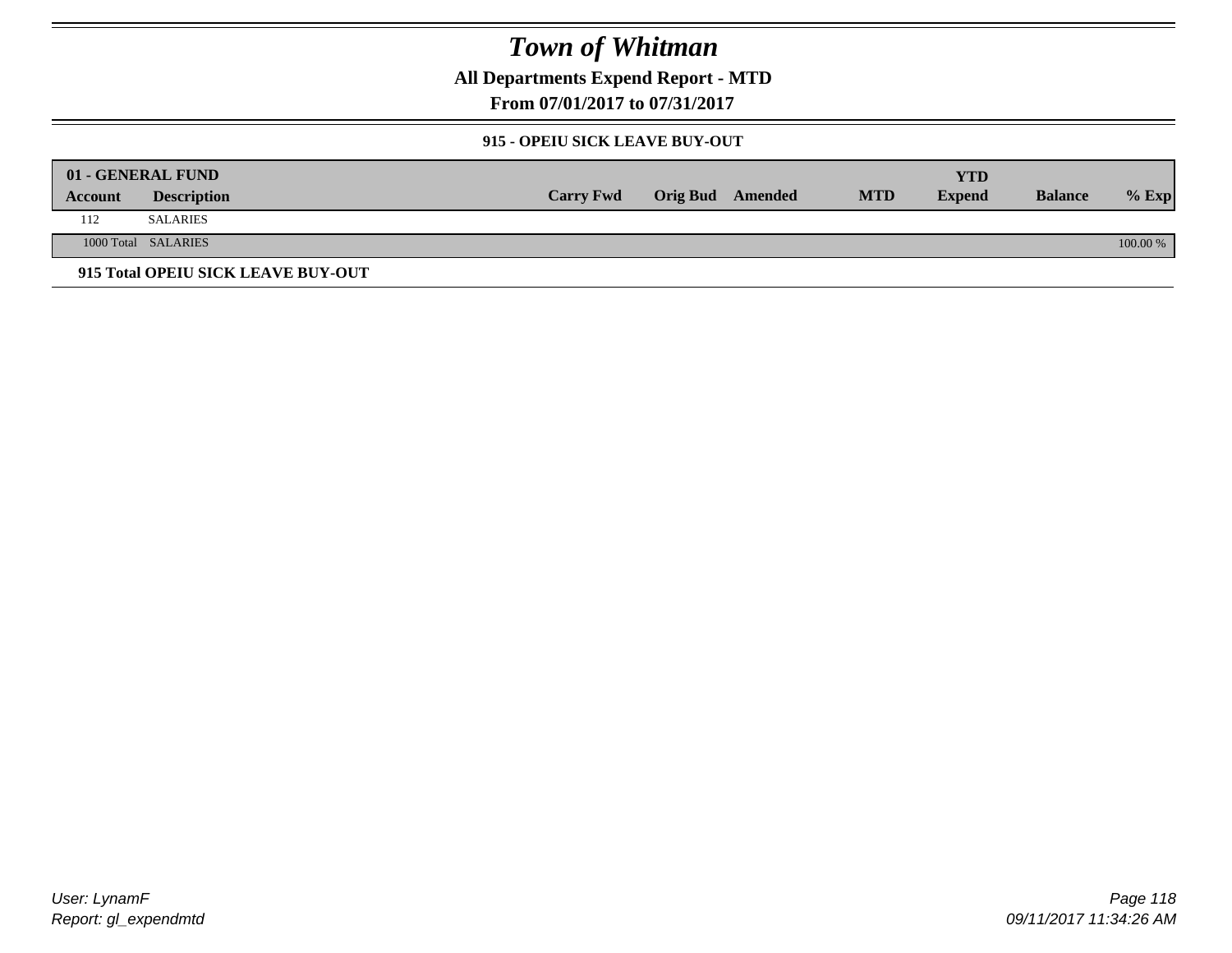**All Departments Expend Report - MTD**

**From 07/01/2017 to 07/31/2017**

#### **916 - OPEIU FY01 RETROACTIVE**

|         | 01 - GENERAL FUND                |                  |                  |            | YTD           |                |          |
|---------|----------------------------------|------------------|------------------|------------|---------------|----------------|----------|
| Account | <b>Description</b>               | <b>Carry Fwd</b> | Orig Bud Amended | <b>MTD</b> | <b>Expend</b> | <b>Balance</b> | $%$ Exp  |
| 112     | <b>SALARIES</b>                  |                  |                  |            |               |                |          |
|         | 1000 Total SALARIES              |                  |                  |            |               |                | 100.00 % |
|         | 916 Total OPEIU FY01 RETROACTIVE |                  |                  |            |               |                |          |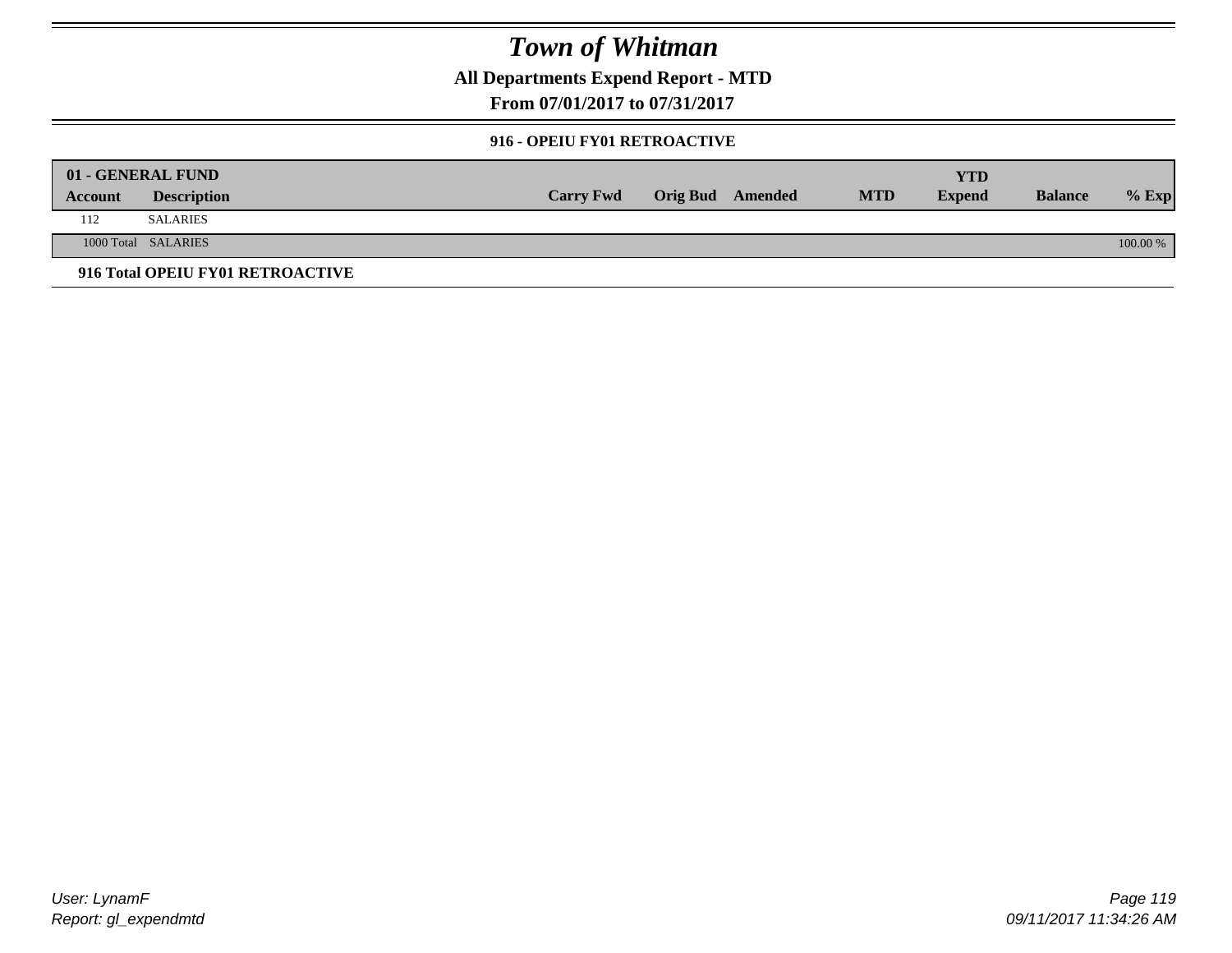**All Departments Expend Report - MTD**

**From 07/01/2017 to 07/31/2017**

#### **917 - OPEIU DEPARTMENT HEAD COVERAGE**

|         | 01 - GENERAL FUND                        |                  |                  |            | YTD           |                |          |
|---------|------------------------------------------|------------------|------------------|------------|---------------|----------------|----------|
| Account | <b>Description</b>                       | <b>Carry Fwd</b> | Orig Bud Amended | <b>MTD</b> | <b>Expend</b> | <b>Balance</b> | $%$ Exp  |
| 112     | <b>SALARIES</b>                          |                  |                  |            |               |                |          |
|         | 1000 Total SALARIES                      |                  |                  |            |               |                | 100.00 % |
|         | 917 Total OPEIU DEPARTMENT HEAD COVERAGE |                  |                  |            |               |                |          |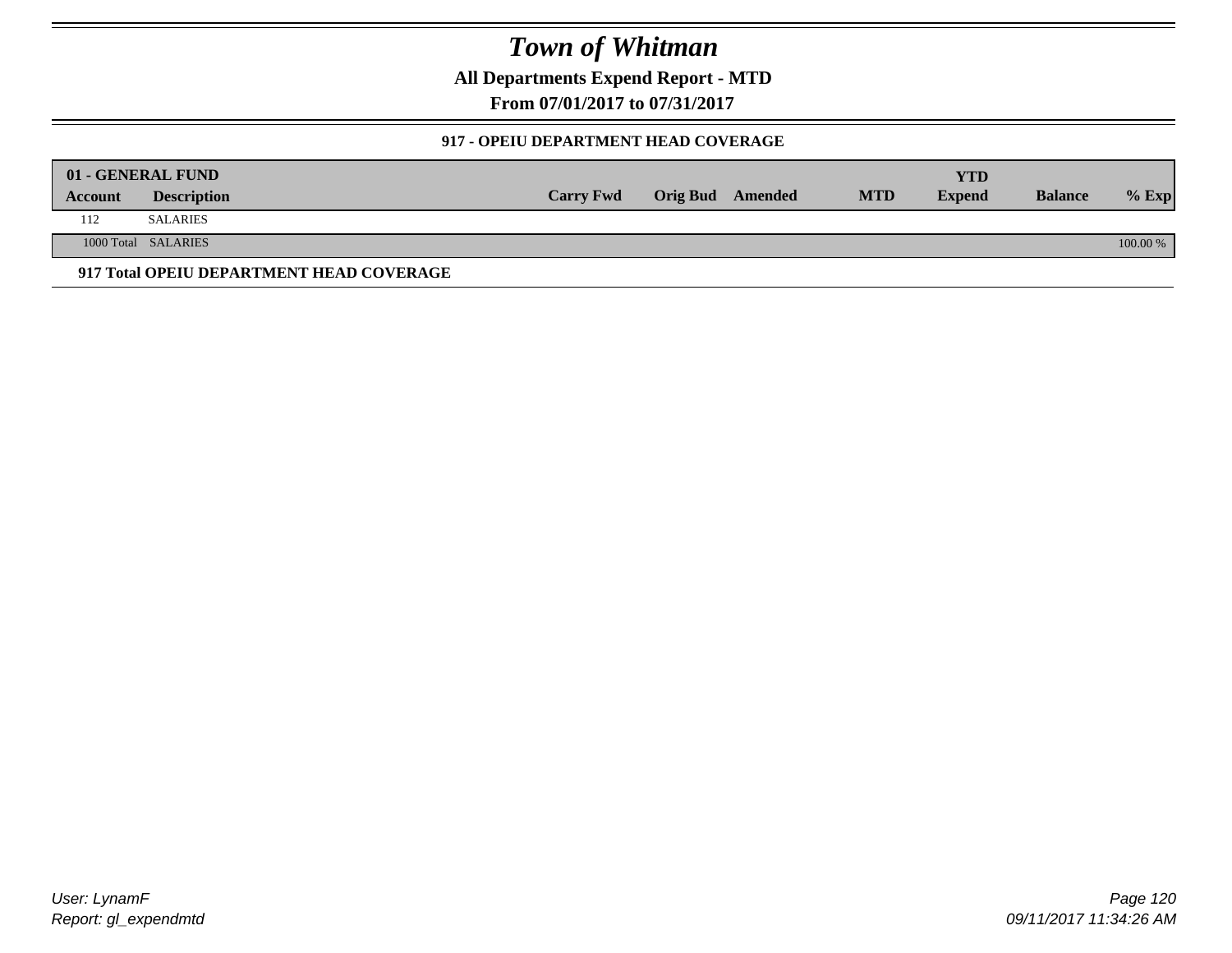**All Departments Expend Report - MTD**

**From 07/01/2017 to 07/31/2017**

#### **919 - PAYROLL TAXES - TOWN MATCH**

|         | 01 - GENERAL FUND                    |                  |                 |         |            | <b>YTD</b>    |                |          |
|---------|--------------------------------------|------------------|-----------------|---------|------------|---------------|----------------|----------|
| Account | <b>Description</b>                   | <b>Carry Fwd</b> | <b>Orig Bud</b> | Amended | <b>MTD</b> | <b>Expend</b> | <b>Balance</b> | $%$ Exp  |
| 177     | F.I.C.A.                             |                  |                 |         |            |               |                |          |
| 181     | MANDATORY DEF.COMP.EXP.              |                  |                 |         |            |               |                |          |
| 176     | <b>MEDICARE TAX</b>                  |                  | 127,000.00      |         | 7,765.00   | 7,765.00      | 119,235.00     |          |
|         | 2000 Total EXPENSE                   |                  | 127,000.00      |         | 7,765.00   | 7,765.00      | 119,235.00     | 6.11 %   |
| 941     | FY 2017 ENCUMBRANCES                 |                  |                 |         |            |               |                |          |
|         | 2001 Total EXPENSE                   |                  |                 |         |            |               |                | 100.00 % |
|         | 919 Total PAYROLL TAXES - TOWN MATCH |                  | 127,000.00      |         | 7,765.00   | 7,765.00      | 119,235.00     |          |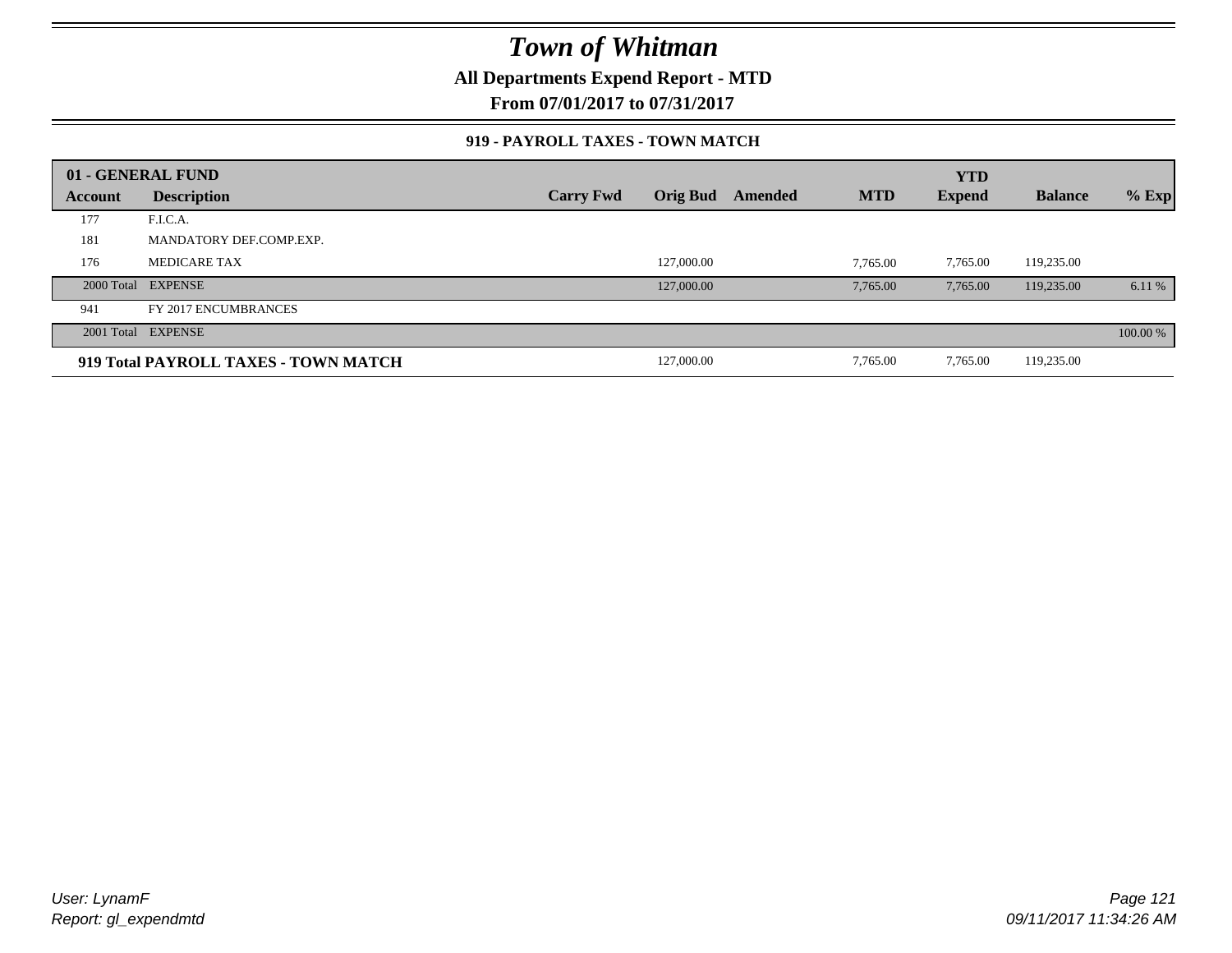### **All Departments Expend Report - MTD**

**From 07/01/2017 to 07/31/2017**

#### **945 - LIABILITY INSURANCE**

|         | 01 - GENERAL FUND                |                  |                 |         |            | <b>YTD</b>    |                |          |
|---------|----------------------------------|------------------|-----------------|---------|------------|---------------|----------------|----------|
| Account | <b>Description</b>               | <b>Carry Fwd</b> | <b>Orig Bud</b> | Amended | <b>MTD</b> | <b>Expend</b> | <b>Balance</b> | $%$ Exp  |
| 740     | <b>INSURANCE PREMIUMS</b>        |                  | 338,000.00      |         | 208,258.00 | 208,258.00    | 129,742.00     |          |
| 742     | <b>INSURANCE SEMINARS</b>        |                  |                 |         |            |               |                |          |
| 743     | <b>INSURANCE-BID ADVERTISING</b> |                  |                 |         |            |               |                |          |
|         | 2000 Total EXPENSE               |                  | 338,000.00      |         | 208,258.00 | 208,258.00    | 129,742.00     | 61.61 %  |
| 939     | <b>FY2015 ENCUMBRANCES</b>       |                  |                 |         |            |               |                |          |
| 943     | <b>FY2012 ENCUMBRANCES</b>       |                  |                 |         |            |               |                |          |
| 945     | <b>FY2013 ENCUMBRANCES</b>       |                  |                 |         |            |               |                |          |
|         | 2001 Total EXPENSE               |                  |                 |         |            |               |                | 100.00 % |
|         | 945 Total LIABILITY INSURANCE    |                  | 338,000.00      |         | 208,258.00 | 208,258.00    | 129,742.00     |          |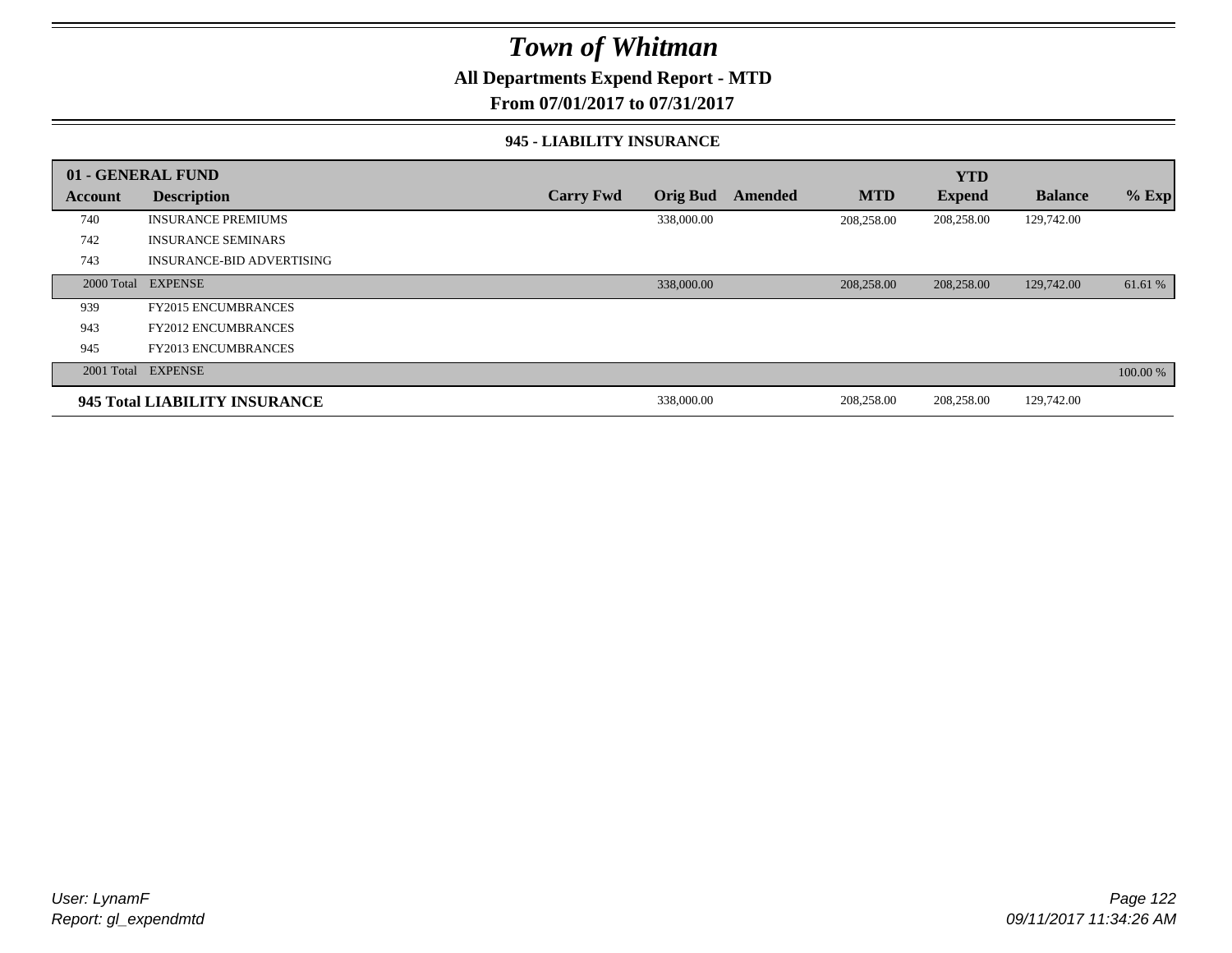**All Departments Expend Report - MTD**

**From 07/01/2017 to 07/31/2017**

#### **996 - TRANSFERS TO TRUST FUNDS**

|         | 01 - GENERAL FUND                         |                  |                 |         |            | <b>YTD</b>    |                |            |
|---------|-------------------------------------------|------------------|-----------------|---------|------------|---------------|----------------|------------|
| Account | <b>Description</b>                        | <b>Carry Fwd</b> | <b>Orig Bud</b> | Amended | <b>MTD</b> | <b>Expend</b> | <b>Balance</b> | $%$ Exp    |
| 999     |                                           |                  |                 |         |            |               |                |            |
|         | 4001 Total A8 ATM 5/16 O.P.E.B.TRUST FUND |                  |                 |         |            |               |                | $100.00\%$ |
| 999     |                                           |                  |                 |         |            |               |                |            |
|         | 4002 Total ART.1 STM 1/17/95              |                  |                 |         |            |               |                | 100.00 %   |
|         | 996 Total TRANSFERS TO TRUST FUNDS        |                  |                 |         |            |               |                |            |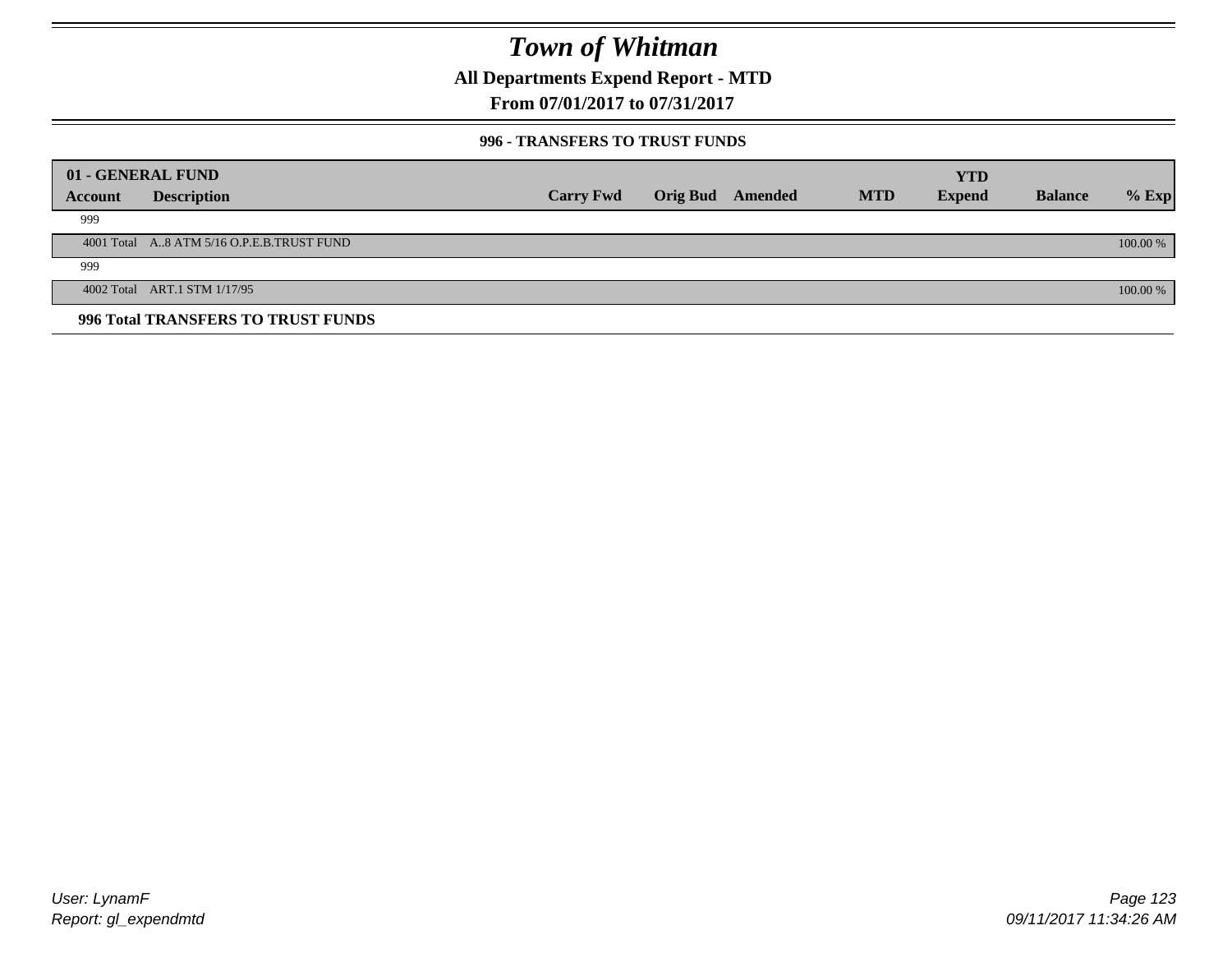**All Departments Expend Report - MTD**

**From 07/01/2017 to 07/31/2017**

#### **997 - TRANSFERS TO AGENCY FUND**

|         | 01 - GENERAL FUND                  |                  |               |         |              | <b>YTD</b>    |                 |          |
|---------|------------------------------------|------------------|---------------|---------|--------------|---------------|-----------------|----------|
| Account | <b>Description</b>                 | <b>Carry Fwd</b> | Orig Bud      | Amended | <b>MTD</b>   | <b>Expend</b> | <b>Balance</b>  | $%$ Exp  |
| 999     |                                    |                  |               |         |              |               |                 |          |
|         | 4003 Total PRIOR YEAR ADJUSTMENT   |                  |               |         |              |               |                 | 100.00 % |
|         | 997 Total TRANSFERS TO AGENCY FUND |                  |               |         |              |               |                 |          |
|         | 01 Total GENERAL FUND              | 538,324.39       | 31,745,878.60 |         | 7,063,087.43 | 7,063,087.43  | 25, 221, 115.56 |          |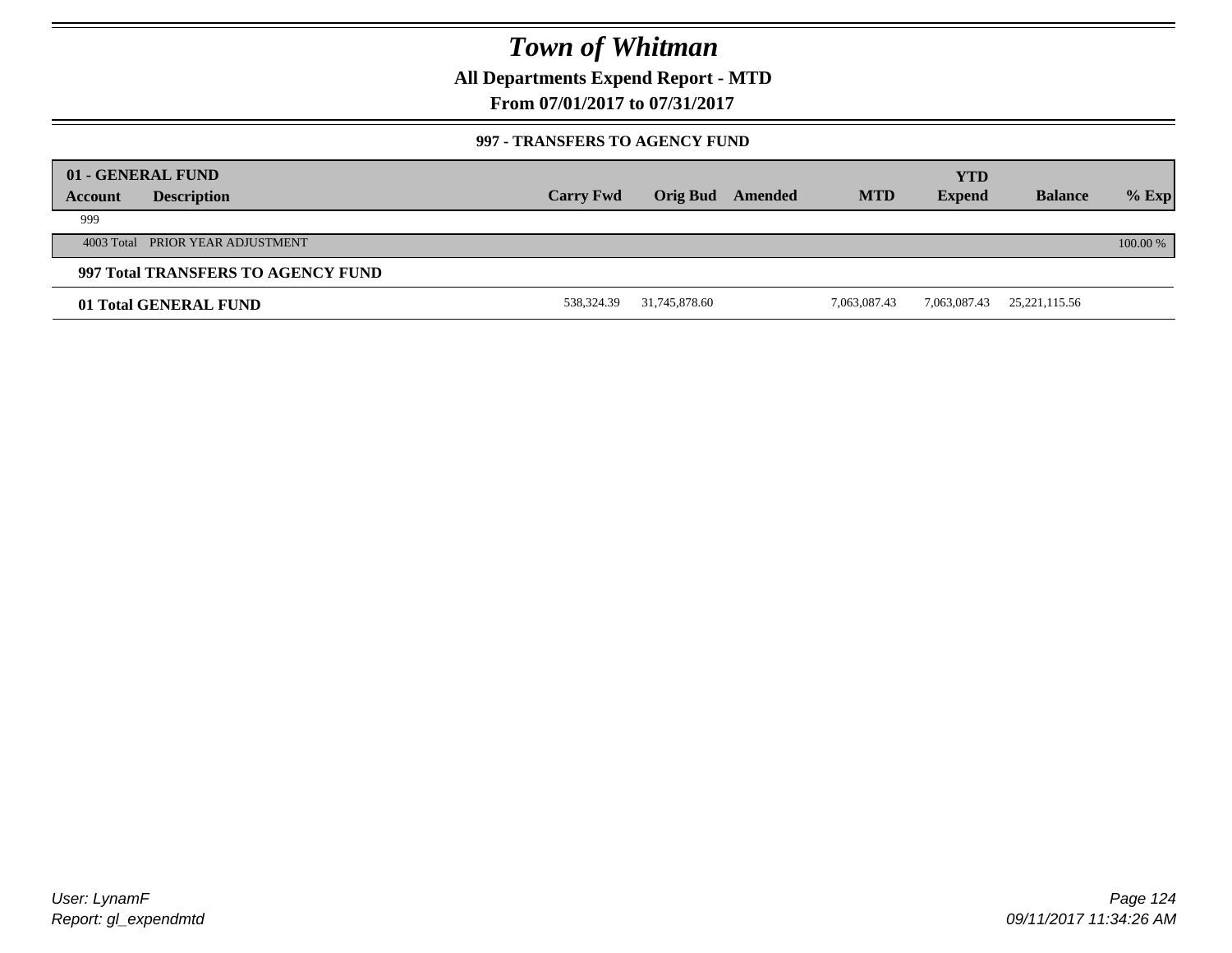**All Departments Expend Report - MTD**

**From 07/01/2017 to 07/31/2017**

#### **853 - PLANNING BOARD REVOLVING CH53G**

|         | <b>05 - SPECIAL REVENUE FUND</b>         |                  |                  |            | <b>YTD</b>    |                |             |
|---------|------------------------------------------|------------------|------------------|------------|---------------|----------------|-------------|
| Account | <b>Description</b>                       | <b>Carry Fwd</b> | Orig Bud Amended | <b>MTD</b> | <b>Expend</b> | <b>Balance</b> | $%$ Exp     |
| 359     | PL.BD.REV.WINDSOR EST.C44S53G            |                  |                  |            |               |                |             |
|         | 2004 Total EXPENSE                       |                  |                  |            |               |                | 100.00 %    |
| 360     | PL.BD.REV. DANECCA EST.C44S53G           |                  |                  |            |               |                |             |
|         | 2005 Total EXPENSE                       |                  |                  |            |               |                | 100.00 %    |
| 361     | PL.BD.REV.BUTTERNUT CH44 S53G            |                  |                  |            |               |                |             |
|         | 2007 Total EXPENSE                       |                  |                  |            |               |                | 100.00 %    |
| 362     | PL.BD.REV.OAKDALE FM.I C44S53G           |                  |                  |            |               |                |             |
|         | 2008 Total EXPENSE                       |                  |                  |            |               |                | $100.00~\%$ |
| 358     | PLANNG.BD.REV.R.R.AVE.CH44S53G           |                  |                  |            |               |                |             |
|         | 2009 Total EXPENSE                       |                  |                  |            |               |                | 100.00 %    |
| 364     | PLANNING BOARD                           |                  |                  |            |               |                |             |
|         | 2010 Total EXPENSE                       |                  |                  |            |               |                | $100.00~\%$ |
| 365     | PL.BD.RV.VICTORIA EST.CH44S53G           |                  |                  |            |               |                |             |
|         | 2011 Total EXPENSE                       |                  |                  |            |               |                | 100.00 %    |
| 369     | PL.BD.REV.MEADOWBROOK CH44S53G           |                  |                  |            |               |                |             |
|         | 2016 Total EXPENSE                       |                  |                  |            |               |                | 100.00 %    |
| 370     | PL.BD.RV.CATHERINE RD.CH44S53G           |                  |                  |            |               |                |             |
|         | 2017 Total EXPENSE                       |                  |                  |            |               |                | 100.00 %    |
| 371     | PL.BD.RV.J.YOUNG EST.CH44S53G            |                  |                  |            |               |                |             |
|         | 2018 Total EXPENSE                       |                  |                  |            |               |                | $100.00~\%$ |
| 372     | PL.BD.REV.ERIN ST.EXT.C44S53G            |                  |                  |            |               |                |             |
|         | 2019 Total EXPENSE                       |                  |                  |            |               |                | 100.00 %    |
| 373     | PL.BD.RV.HIGHLND ST.EX.C44S53G           |                  |                  |            |               |                |             |
|         | 2020 Total EXPENSE                       |                  |                  |            |               |                | 100.00 %    |
| 357     | PLANNG.BD.REV.HARV.LN.CH44S53G           |                  |                  |            |               |                |             |
|         | 2021 Total EXPENSE                       |                  |                  |            |               |                | 100.00 %    |
|         | 853 Total PLANNING BOARD REVOLVING CH53G |                  |                  |            |               |                |             |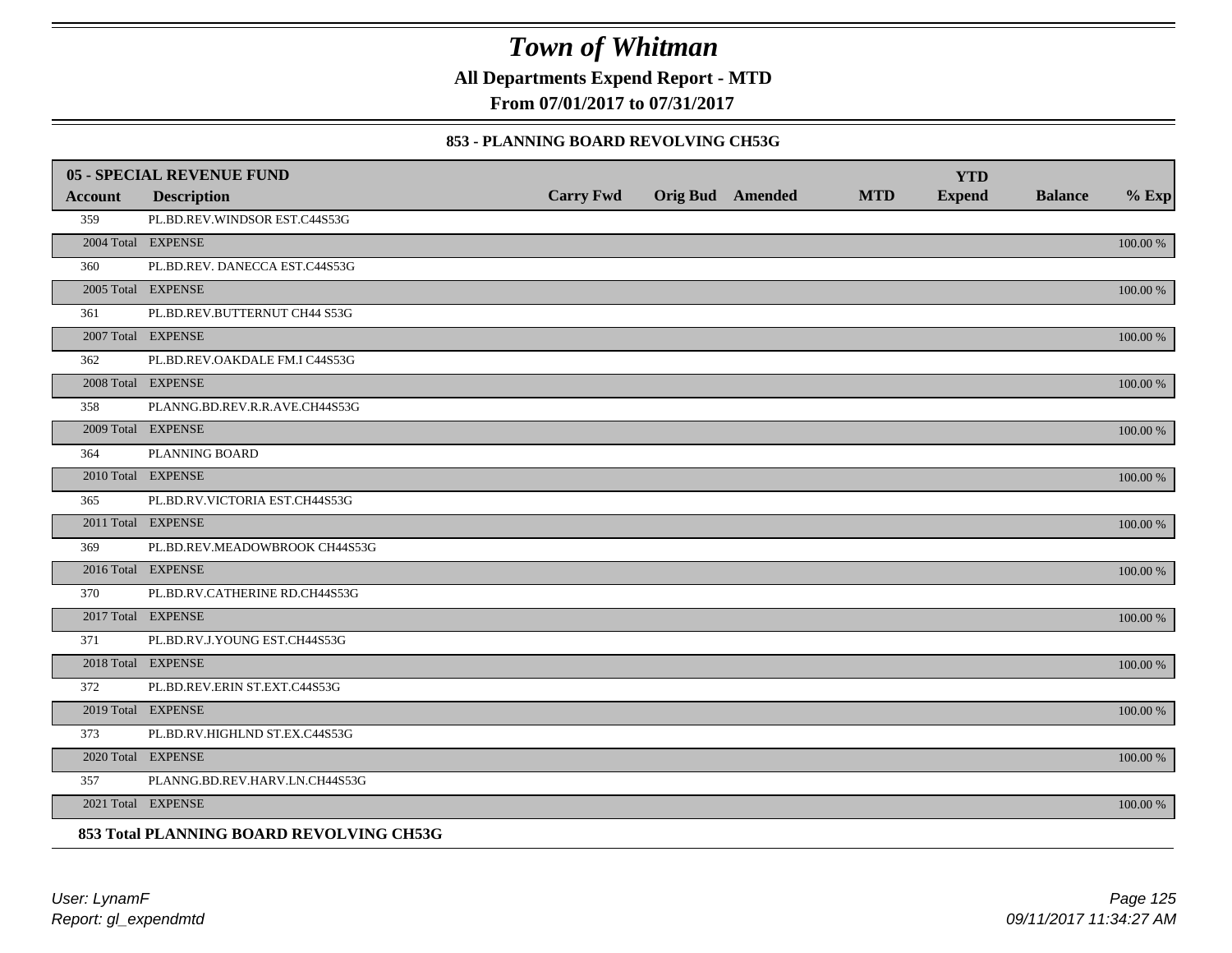**All Departments Expend Report - MTD**

**From 07/01/2017 to 07/31/2017**

#### **855 - REVOLVING ACCOUNTS CH53E 1/2**

|            | 05 - SPECIAL REVENUE FUND              |                  |                 |          |            | <b>YTD</b>    |                |          |
|------------|----------------------------------------|------------------|-----------------|----------|------------|---------------|----------------|----------|
| Account    | <b>Description</b>                     | <b>Carry Fwd</b> | <b>Orig Bud</b> | Amended  | <b>MTD</b> | <b>Expend</b> | <b>Balance</b> | $%$ Exp  |
| 355        | C.O.A.PROGRAM REV. CH 53E 1/2          | 10,000.00        |                 | 166.00   | 230.41     | 230.41        | 9,935.59       |          |
| 2000 Total | <b>EXPENSE</b>                         | 10,000.00        |                 | 166.00   | 230.41     | 230.41        | 9,935.59       | 2.26 %   |
| 356        | LIB.FINES & FEES REV.CH53E1/2          | 2,829.65         |                 | 1,091.21 |            |               | 3,920.86       |          |
| 2001 Total | <b>EXPENSE</b>                         | 2,829.65         |                 | 1,091.21 |            |               | 3,920.86       | 0.00 %   |
| 363        | CROSS CONN.TESTING EXPENSE             |                  |                 |          |            |               |                |          |
| 2002 Total | <b>EXPENSE</b>                         |                  |                 |          |            |               |                | 100.00 % |
| 374        | PLANNING BOARD REV.C44 S53E1/2         | 60,927.68        |                 | 1,100.00 |            |               | 62,027.68      |          |
| 377        | PASSPORT PHOTO REV.CH44S53E1/2         | 3,000.00         |                 | 170.00   |            |               | 3,170.00       |          |
| 378        | FIRE ALARM REV.CH44S53E1/2             | 150.00           |                 |          |            |               | 150.00         |          |
| 379        | <b>MARIHUANA FINES CH44S53E1/2</b>     | 100.00           |                 |          |            |               | 100.00         |          |
|            | 2003 Total EXPENSE                     | 64,177.68        |                 | 1,270.00 |            |               | 65,447.68      | 0.00 %   |
|            | 855 Total REVOLVING ACCOUNTS CH53E 1/2 | 77,007.33        |                 | 2,527.21 | 230.41     | 230.41        | 79,304.13      |          |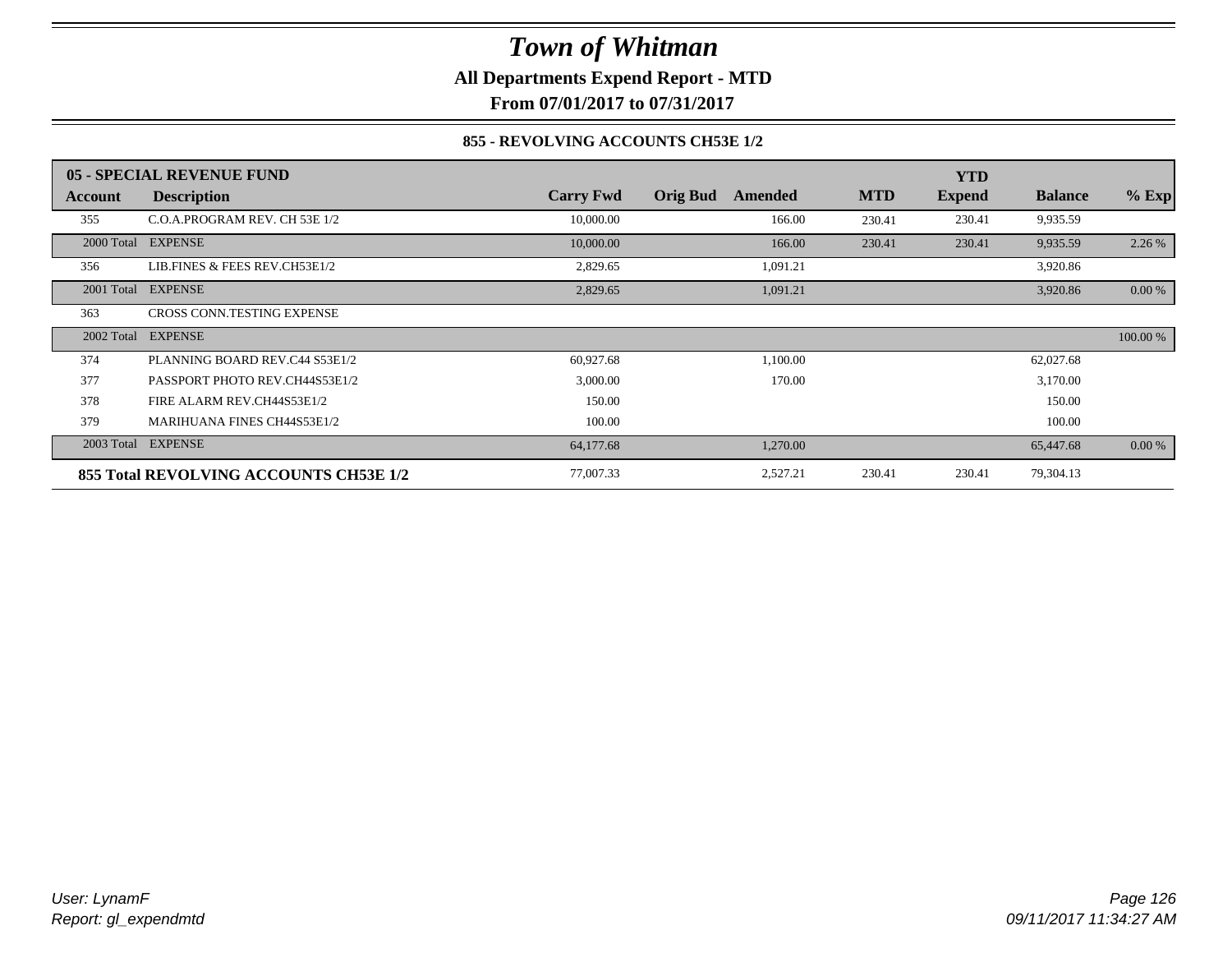**All Departments Expend Report - MTD**

**From 07/01/2017 to 07/31/2017**

#### **857 - REVOLVING ACCOUNTS - MISC.**

|                | 05 - SPECIAL REVENUE FUND            |                  |                     |            | YTD           |                |          |
|----------------|--------------------------------------|------------------|---------------------|------------|---------------|----------------|----------|
| <b>Account</b> | <b>Description</b>                   | <b>Carry Fwd</b> | Orig Bud<br>Amended | <b>MTD</b> | <b>Expend</b> | <b>Balance</b> | $%$ Exp  |
| 376            | WETLANDS PROT.FND.CH43S218A.97       | 38,664.79        | 177.50              |            |               | 38,842.29      |          |
|                | 2023 Total EXPENSE                   | 38,664.79        | 177.50              |            |               | 38,842.29      | $0.00\%$ |
|                | 857 Total REVOLVING ACCOUNTS - MISC. | 38,664.79        | 177.50              |            |               | 38,842.29      |          |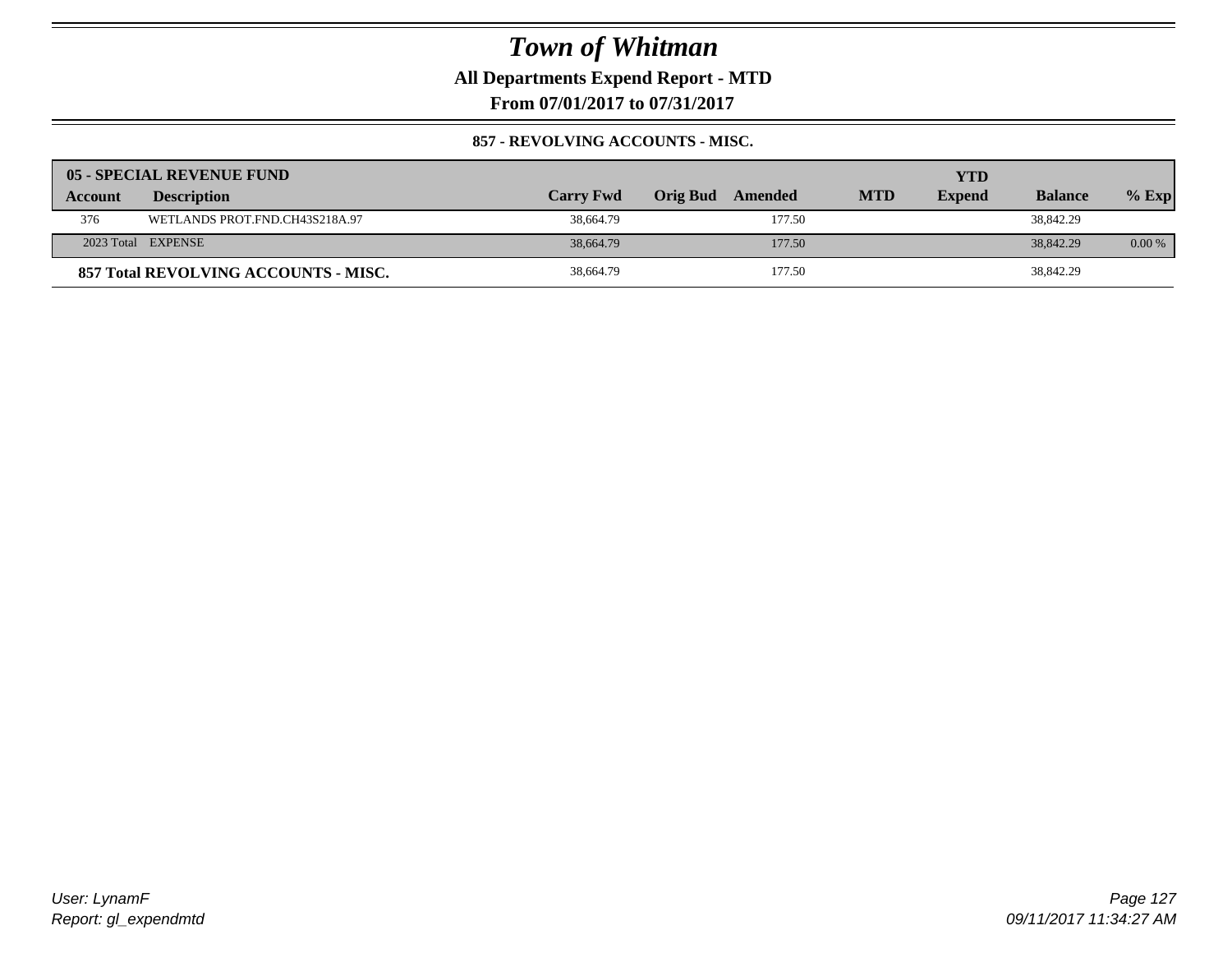**All Departments Expend Report - MTD**

**From 07/01/2017 to 07/31/2017**

#### **858 - APPEALS BD.REVOLVING S53G**

|         | 05 - SPECIAL REVENUE FUND           |                  |                  |            | YTD           |                |            |
|---------|-------------------------------------|------------------|------------------|------------|---------------|----------------|------------|
| Account | <b>Description</b>                  | <b>Carry Fwd</b> | Orig Bud Amended | <b>MTD</b> | <b>Expend</b> | <b>Balance</b> | $%$ Exp    |
| 367     | APPEALS BD.-TWOCAN PROP. S53G       |                  |                  |            |               |                |            |
|         | 2014 Total EXPENSE                  |                  |                  |            |               |                | $100.00\%$ |
|         | 858 Total APPEALS BD.REVOLVING S53G |                  |                  |            |               |                |            |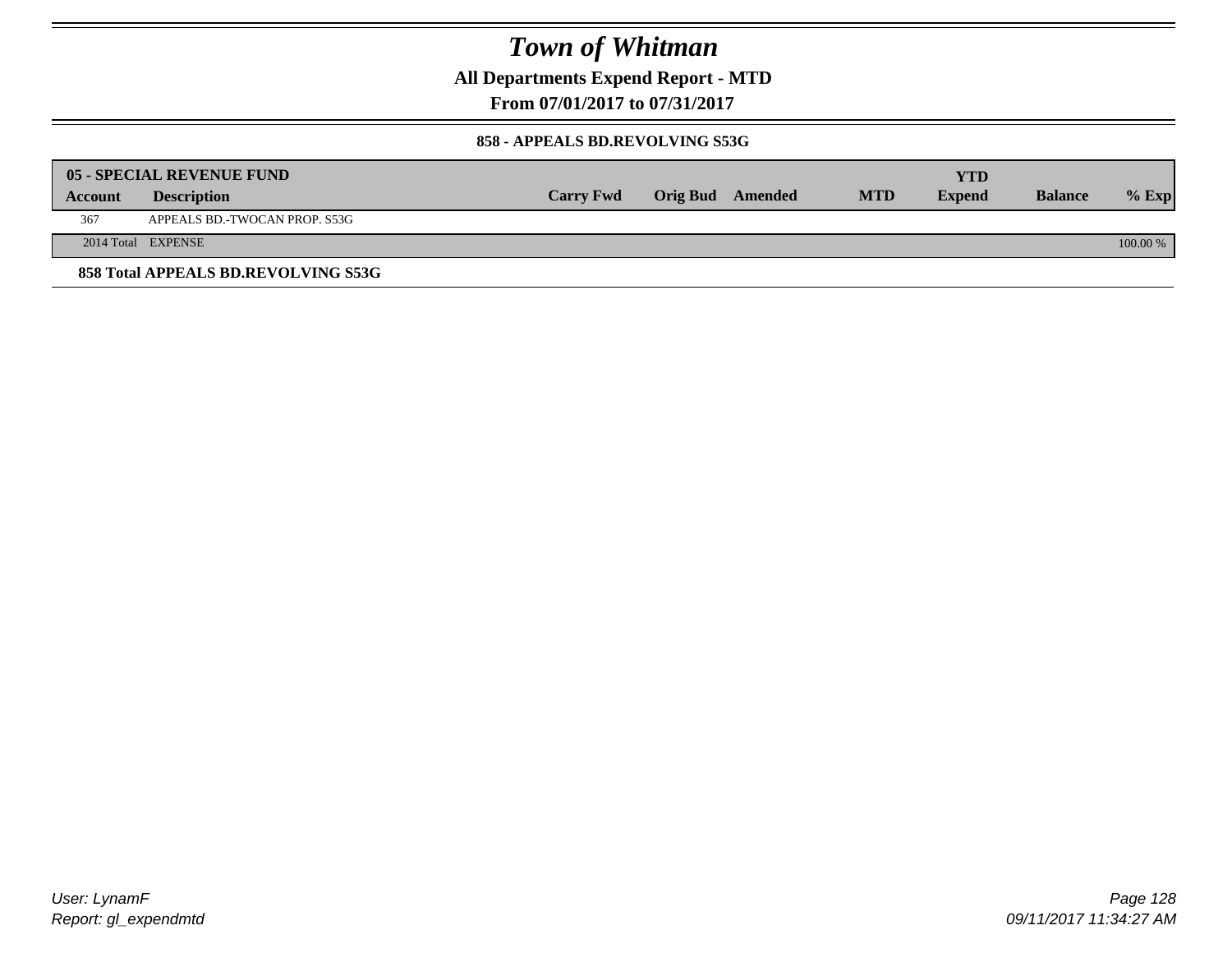**All Departments Expend Report - MTD**

**From 07/01/2017 to 07/31/2017**

#### **862 - RECREATION REVOLVING**

|                | <b>05 - SPECIAL REVENUE FUND</b>   |                  |                  |            | <b>YTD</b>    |                |             |
|----------------|------------------------------------|------------------|------------------|------------|---------------|----------------|-------------|
| <b>Account</b> | <b>Description</b>                 | <b>Carry Fwd</b> | Orig Bud Amended | <b>MTD</b> | <b>Expend</b> | <b>Balance</b> | $%$ Exp     |
| 010            | <b>BASKETBALL</b>                  |                  |                  |            |               |                |             |
|                | 2000 Total EXPENSE                 |                  |                  |            |               |                | $100.00~\%$ |
| 011            | <b>FIELD TRIP</b>                  |                  |                  |            |               |                |             |
|                | 2001 Total EXPENSE                 |                  |                  |            |               |                | 100.00 %    |
| 012            | GOLF                               |                  |                  |            |               |                |             |
|                | 2002 Total EXPENSE                 |                  |                  |            |               |                | 100.00 %    |
| 013            | <b>RECREATION</b>                  | 22,861.71        | 9,599.75         | 9,348.04   | 9,348.04      | 23,113.42      |             |
|                | 2003 Total EXPENSE                 | 22,861.71        | 9,599.75         | 9,348.04   | 9,348.04      | 23,113.42      | 28.79 %     |
| 014            | PRESCHOOL                          |                  |                  |            |               |                |             |
|                | 2004 Total EXPENSE                 |                  |                  |            |               |                | 100.00 %    |
| 015            | <b>TENNIS</b>                      |                  |                  |            |               |                |             |
|                | 2005 Total EXPENSE                 |                  |                  |            |               |                | 100.00 %    |
| 016            | TAI CHI                            |                  |                  |            |               |                |             |
|                | 2006 Total EXPENSE                 |                  |                  |            |               |                | 100.00 %    |
| 017            | WOMENS GYM                         |                  |                  |            |               |                |             |
|                | 2007 Total EXPENSE                 |                  |                  |            |               |                | $100.00~\%$ |
| 018            | <b>FIELD MAINT</b>                 | 1,932.84         | 760.00           | 245.62     | 245.62        | 2,447.22       |             |
|                | 2008 Total EXPENSE                 | 1,932.84         | 760.00           | 245.62     | 245.62        | 2,447.22       | 9.12%       |
| 019            | <b>ARTS &amp; CRAFTS REVOLVING</b> |                  |                  |            |               |                |             |
|                | 2009 Total EXPENSE                 |                  |                  |            |               |                | $100.00~\%$ |
| 020            | FIELD LIGHTING                     | 1.65             |                  |            |               | 1.65           |             |
|                | 2010 Total EXPENSE                 | 1.65             |                  |            |               | 1.65           | $0.00\,\%$  |
| 009            | PLAYGROUND                         |                  |                  |            |               |                |             |
|                | 2013 Total EXPENSE                 |                  |                  |            |               |                | $100.00~\%$ |
| 033            | DANCE PROGRAMS                     |                  |                  |            |               |                |             |
|                | 2014 Total EXPENSE                 |                  |                  |            |               |                | 100.00 %    |
| 056            | GUARANTEE DEP.REFND.-J. KELLEHER   |                  |                  |            |               |                |             |
|                | 2015 Total EXPENSE                 |                  |                  |            |               |                | 100.00 %    |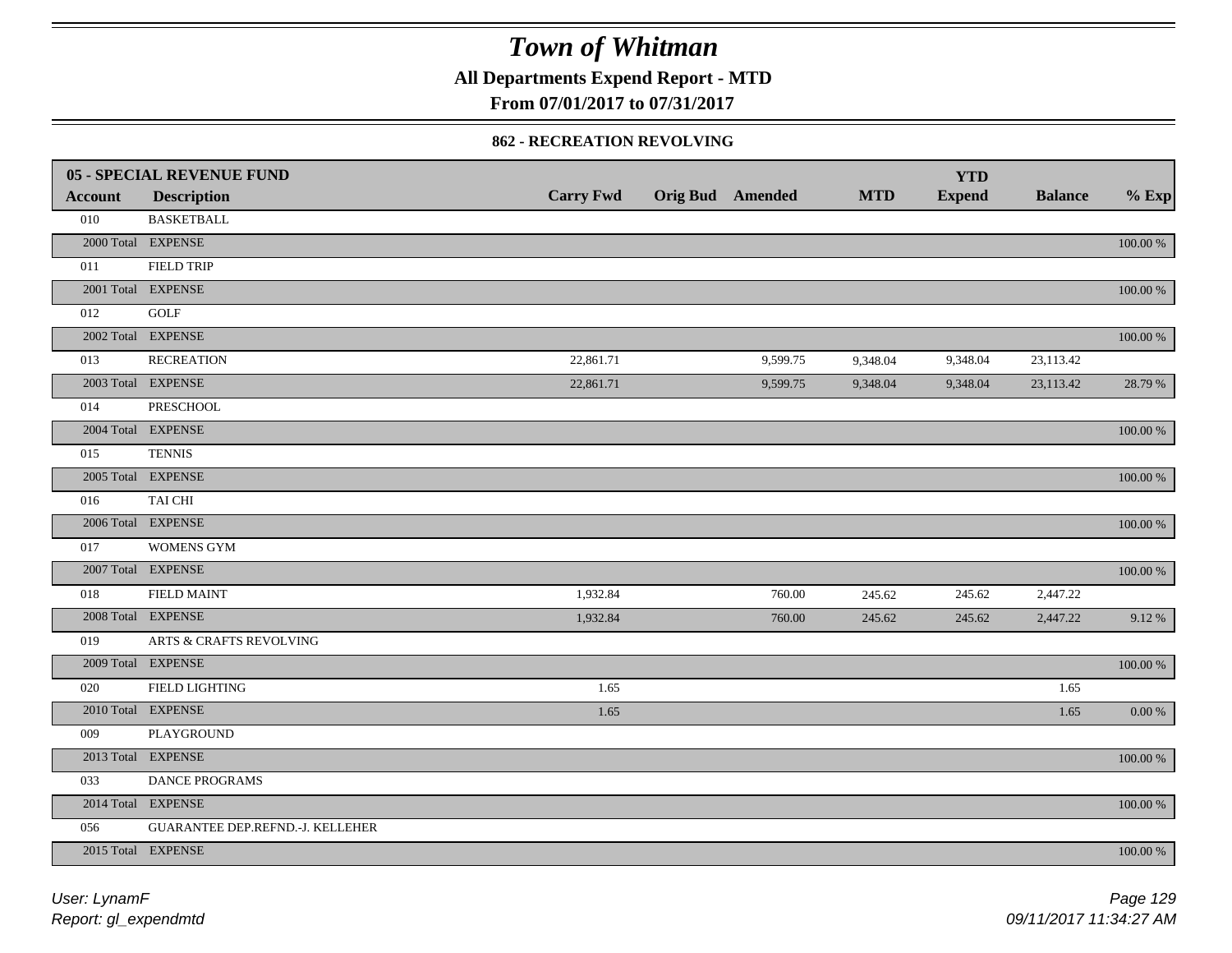**All Departments Expend Report - MTD**

**From 07/01/2017 to 07/31/2017**

#### **862 - RECREATION REVOLVING**

|         | 05 - SPECIAL REVENUE FUND             |                  |                  |           |            | <b>YTD</b>    |                |          |
|---------|---------------------------------------|------------------|------------------|-----------|------------|---------------|----------------|----------|
| Account | <b>Description</b>                    | <b>Carry Fwd</b> | Orig Bud Amended |           | <b>MTD</b> | <b>Expend</b> | <b>Balance</b> | $%$ Exp  |
| 216     | RECREATION-SUMMER PROGRAMS            |                  |                  |           |            |               |                |          |
|         | 2024 Total EXPENSE                    |                  |                  |           |            |               |                | 100.00 % |
| 217     | RECREATION-WINTER PROGRAMS            |                  |                  |           |            |               |                |          |
|         | 2025 Total EXPENSE                    |                  |                  |           |            |               |                | 100.00 % |
|         | <b>862 Total RECREATION REVOLVING</b> | 24,796.20        |                  | 10,359.75 | 9,593.66   | 9,593.66      | 25,562.29      |          |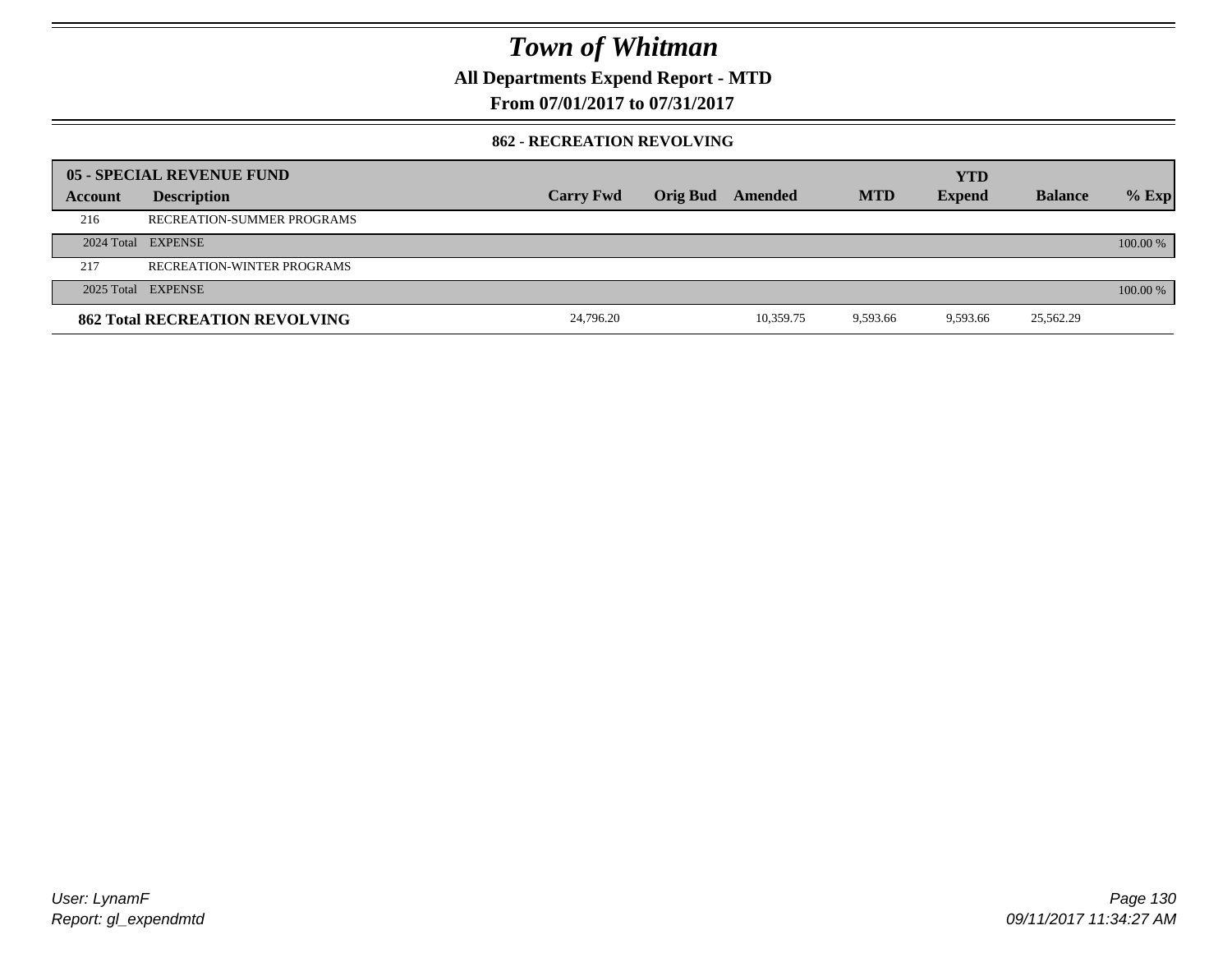### **All Departments Expend Report - MTD**

**From 07/01/2017 to 07/31/2017**

#### **875 - MISCELLANEOUS**

|            | 05 - SPECIAL REVENUE FUND        |                  |                         |            | <b>YTD</b>                      |          |
|------------|----------------------------------|------------------|-------------------------|------------|---------------------------------|----------|
| Account    | <b>Description</b>               | <b>Carry Fwd</b> | <b>Orig Bud</b> Amended | <b>MTD</b> | <b>Expend</b><br><b>Balance</b> | $%$ Exp  |
| 022        | POLICE DEPT.RESTITUTION          | 326.30           | 50.00                   |            | 376.30                          |          |
| 023        | FIRE DEPT. RESTITUTION           |                  |                         |            |                                 |          |
| 025        | <b>DPW - RESTITUTION</b>         | 41.51            |                         |            | 41.51                           |          |
| 047        | <b>LIBRARY RESTITUTION</b>       | 589.67           | 72.50                   |            | 662.17                          |          |
|            | 2000 Total EXPENSE               | 957.48           | 122.50                  |            | 1,079.98                        | 0.00 %   |
| 041        | <b>AMBULANCE REFUNDS</b>         |                  |                         |            |                                 |          |
|            | 2001 Total EXPENSE               |                  |                         |            |                                 | 100.00 % |
| 045        | PARKING TICKET REFUNDS           |                  |                         |            |                                 |          |
|            | 2002 Total EXPENSE               |                  |                         |            |                                 | 100.00 % |
| 049        | <b>INSURANCE PROCEEDS</b>        |                  |                         |            |                                 |          |
| 2003 Total | <b>EXPENSE</b>                   |                  |                         |            |                                 | 100.00 % |
| 259        | LIBRARY AWARD-HEALTH ACCESS 2009 | 28.88            |                         |            | 28.88                           |          |
|            | 2004 Total EXPENSE               | 28.88            |                         |            | 28.88                           | 0.00 %   |
| 262        | FRIENDS OF WHITMAN PARK GRANT    | 196.59           |                         |            | 196.59                          |          |
| 265        | NESTLE MATCH.GR.-WHITMAN PARK    | 15,939.29        |                         |            | 15,939.29                       |          |
|            | 2005 Total EXPENSE               | 16,135.88        |                         |            | 16,135.88                       | 0.00 %   |
| 264        | MAYFL.MUN.HLTH.-WELLNESS GRANT   | 5.72             |                         |            | 5.72                            |          |
|            | 2006 Total EXPENSE               | 5.72             |                         |            | 5.72                            | 0.00 %   |
| 266        | FIRE DEPT-ARSON REWARD PROGRAM   |                  |                         |            |                                 |          |
|            | 2007 Total EXPENSE               |                  |                         |            |                                 | 100.00 % |
|            | <b>875 Total MISCELLANEOUS</b>   | 17,127.96        | 122.50                  |            | 17,250.46                       |          |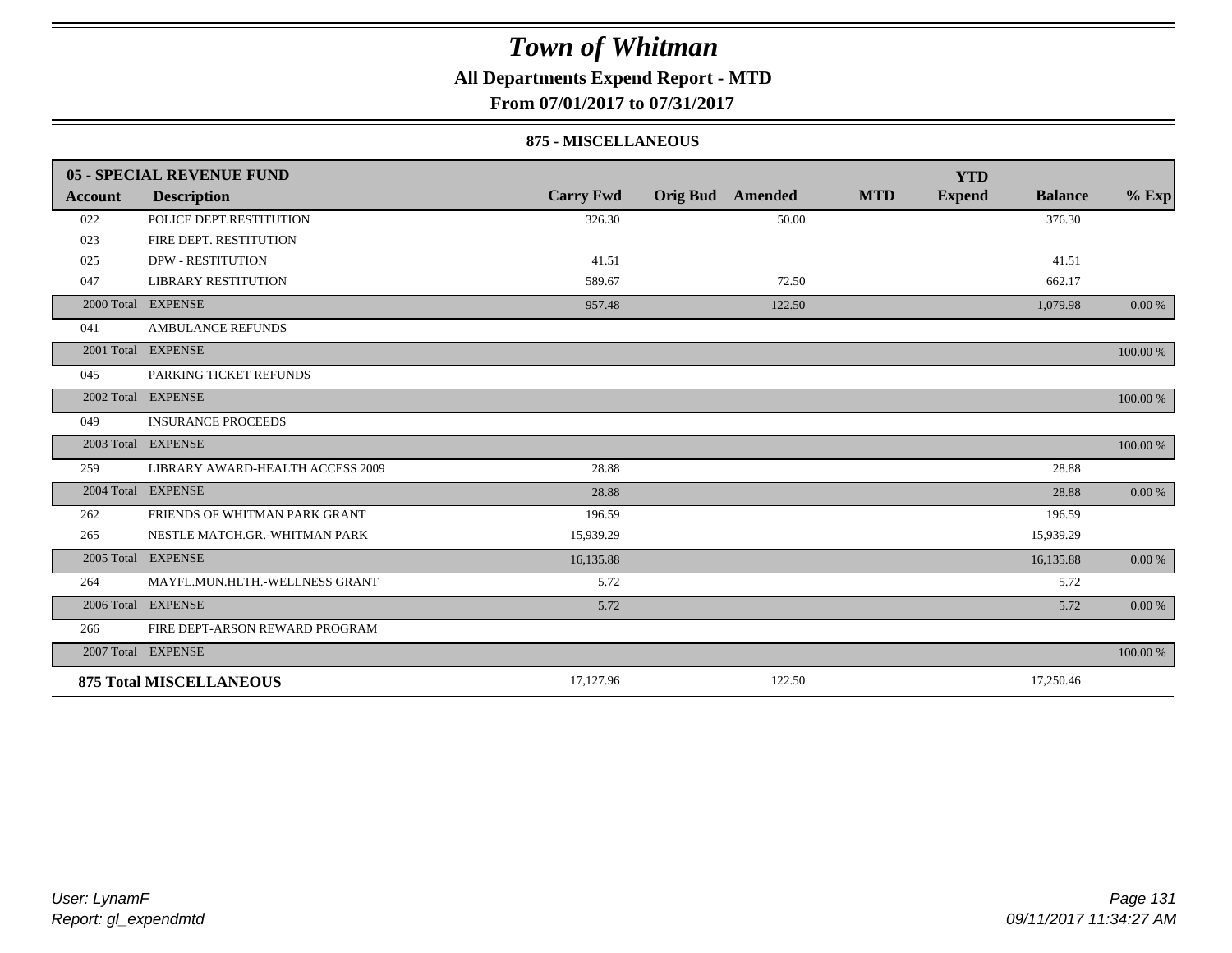### **All Departments Expend Report - MTD**

**From 07/01/2017 to 07/31/2017**

#### **878 - OTHER FINANCING USES**

|         | 05 - SPECIAL REVENUE FUND             |                  |                  |            | YTD           |                |          |
|---------|---------------------------------------|------------------|------------------|------------|---------------|----------------|----------|
| Account | <b>Description</b>                    | <b>Carry Fwd</b> | Orig Bud Amended | <b>MTD</b> | <b>Expend</b> | <b>Balance</b> | $%$ Exp  |
| 400     | <b>GENERAL FUND</b>                   |                  | 821,168.75       | 821.168.75 | 821,168.75    |                |          |
|         | 2100 Total INTERFUND TRANSFERS        |                  | 821,168.75       | 821.168.75 | 821.168.75    |                | 100.00 % |
|         | <b>878 Total OTHER FINANCING USES</b> |                  | 821.168.75       | 821.168.75 | 821,168.75    |                |          |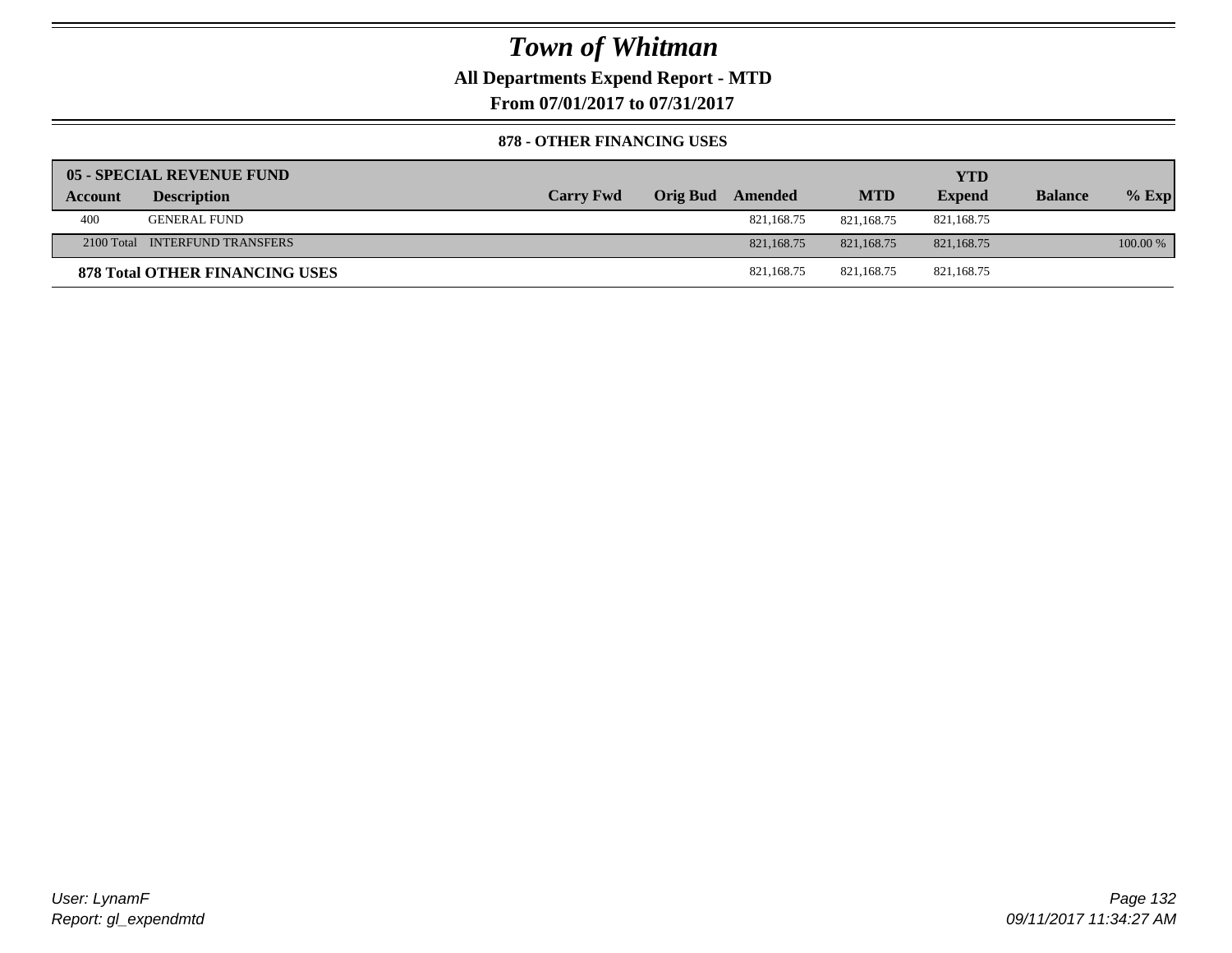**All Departments Expend Report - MTD**

**From 07/01/2017 to 07/31/2017**

#### **880 - FEDERAL GRANTS-TOWN**

|                | 05 - SPECIAL REVENUE FUND              |                  |                         |            | <b>YTD</b>    |                |             |
|----------------|----------------------------------------|------------------|-------------------------|------------|---------------|----------------|-------------|
| <b>Account</b> | <b>Description</b>                     | <b>Carry Fwd</b> | <b>Orig Bud</b> Amended | <b>MTD</b> | <b>Expend</b> | <b>Balance</b> | $%$ Exp     |
| 218            | FED.GRANT-POL. CLICKIT OR TICK         | 12.60            |                         |            |               | 12.60          |             |
| 026            | FED.GRANT-COPS MORE                    |                  |                         |            |               |                |             |
| 057            | FED.GRANT-COPS IN SCHOOL               |                  |                         |            |               |                |             |
| 084            | FED.GRANT-COPS FAST                    |                  |                         |            |               |                |             |
| 086            | FED.EQUIT.SHARING FNDS-DEPT.OF JUSTICE | 0.14             |                         |            |               | 0.14           |             |
|                | 2002 Total EXPENSE                     | 12.74            |                         |            |               | 12.74          | 0.00 %      |
| 075            | LSTA HEALTH INFORMATION GRANT          |                  |                         |            |               |                |             |
| 207            | FED.GRANT THRU ST.- HIGHWAY SAFETY     |                  |                         |            |               |                |             |
|                | 2005 Total EXPENSE                     |                  |                         |            |               |                | 100.00 %    |
| 099            | FED.GRANT TITLE IIIE OCPC              |                  |                         |            |               |                |             |
|                | 2006 Total EXPENSE                     |                  |                         |            |               |                | 100.00 %    |
| 600            | FED.GR.-THRU STATE-CERT FY09           |                  |                         |            |               |                |             |
| 601            | FY05 EMA-CITIZEN CORP/CERT GRA         |                  |                         |            |               |                |             |
| 607            | FED.GR-THRU ST.FFY13EMA-CIT.CORP/CERT  |                  |                         |            |               |                |             |
| 610            | FED.GRNT.-THRU ST.FY14 CIT.CORP.PROG.  |                  |                         |            |               |                |             |
|                | 2007 Total EXPENSE                     |                  |                         |            |               |                | 100.00 %    |
| 602            | LIB.EQUAL ACCESS GRANT                 |                  |                         |            |               |                |             |
| 606            | FY11LIBRARIES FOR JOB SEEKERS GR.      | 27.71            |                         |            |               | 27.71          |             |
| 615            | <b>FAIR GR.-MA HUMANITIES</b>          | 17.02            |                         |            |               | 17.02          |             |
| 616            | LIBRARY-FULL STEAM AHEAD GRANT         |                  |                         |            |               |                |             |
|                | 2008 Total EXPENSE                     | 44.73            |                         |            |               | 44.73          | $0.00 \%$   |
| 603            | FED.GRANT LOCAL PREP.GR.FY05           |                  |                         |            |               |                |             |
| 609            | FED.GRANT LOCAL PREP.GRNT.FY06         |                  |                         |            |               |                |             |
|                | 2009 Total EXPENSE                     |                  |                         |            |               |                | 100.00 %    |
| 604            | FED.GR.-FY04ASST.TO FIREFIGHTE         |                  |                         |            |               |                |             |
|                | 2010 Total EXPENSE                     |                  |                         |            |               |                | $100.00~\%$ |
| 608            | FED.GRANT-(SRAC)HOMELAND SECUR         |                  |                         |            |               |                |             |
| 612            | FED.GRNT-THRU STATE FY11 EMPG          |                  |                         |            |               |                |             |
| 613            | FED.GRNT-THRU STATE FY10 EMPG          |                  |                         |            |               |                |             |
| 614            | FED.GRNT-THRU STATE EMPG               | $-3,220.00$      |                         |            |               | $-3.220.00$    |             |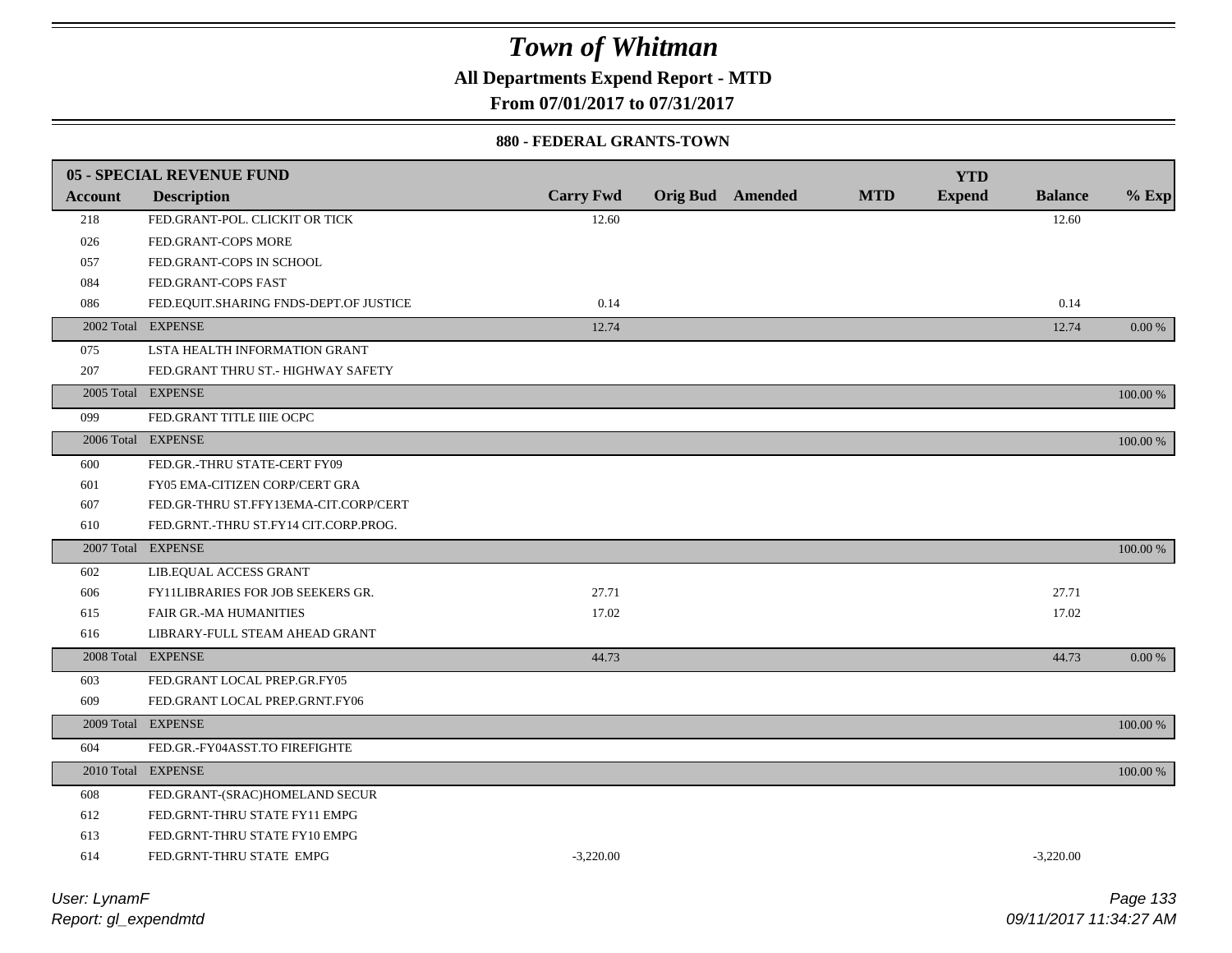### **All Departments Expend Report - MTD**

**From 07/01/2017 to 07/31/2017**

#### **880 - FEDERAL GRANTS-TOWN**

| 05 - SPECIAL REVENUE FUND<br><b>Description</b><br><b>Account</b> | <b>Carry Fwd</b> | Orig Bud<br>Amended | <b>MTD</b> | YTD<br><b>Expend</b> | <b>Balance</b> | $%$ Exp  |
|-------------------------------------------------------------------|------------------|---------------------|------------|----------------------|----------------|----------|
| 2011 Total EXPENSE                                                | $-3.220.00$      |                     |            |                      | $-3.220.00$    | 100.00 % |
| <b>880 Total FEDERAL GRANTS-TOWN</b>                              | $-3,162.53$      |                     |            |                      | $-3,162.53$    |          |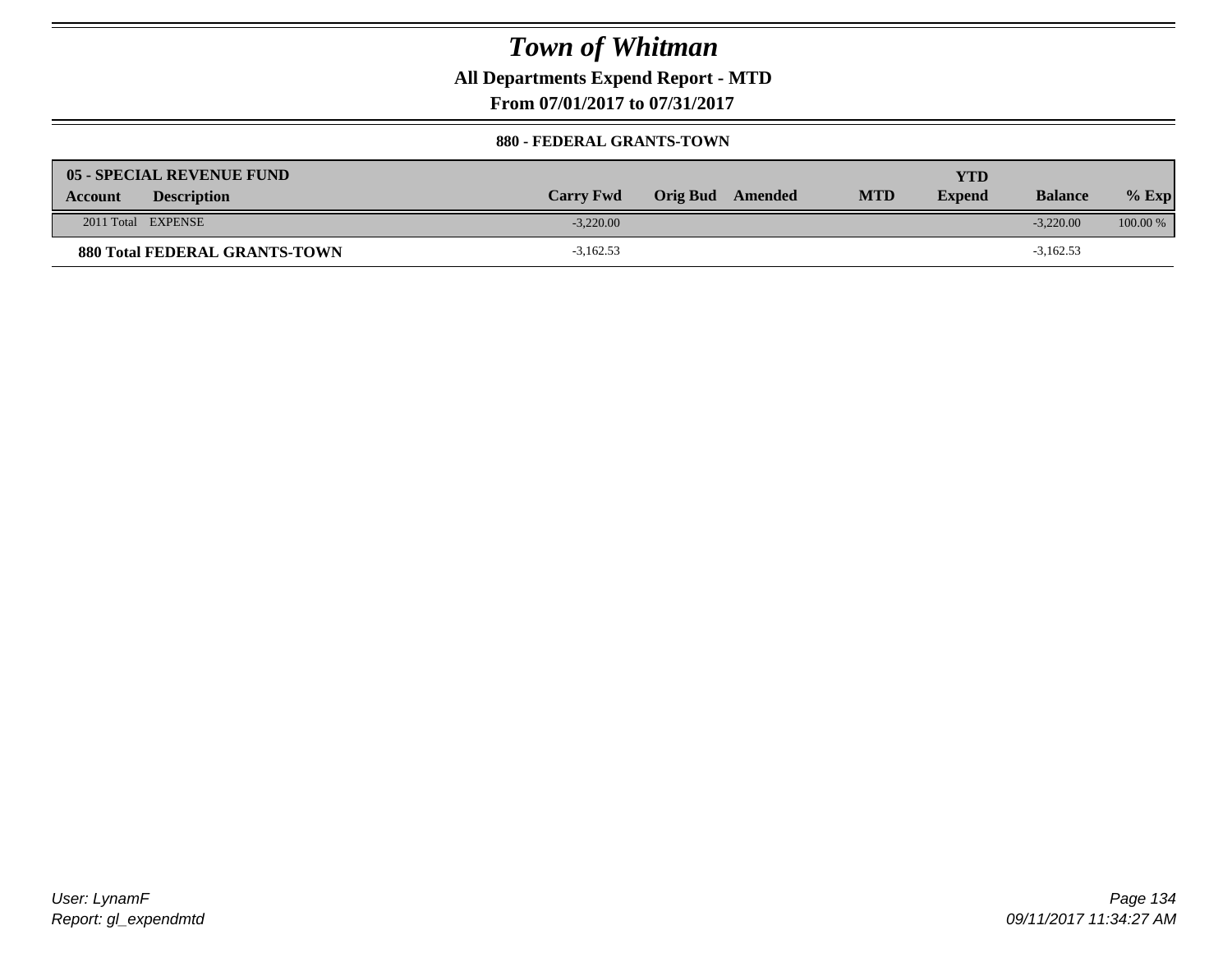**All Departments Expend Report - MTD**

**From 07/01/2017 to 07/31/2017**

#### **881 - FEDERAL REVENUE DIRECT**

|         | <b>05 - SPECIAL REVENUE FUND</b>       |                  |                  |            | <b>YTD</b>    |                |          |
|---------|----------------------------------------|------------------|------------------|------------|---------------|----------------|----------|
| Account | <b>Description</b>                     | <b>Carry Fwd</b> | Orig Bud Amended | <b>MTD</b> | <b>Expend</b> | <b>Balance</b> | $%$ Exp  |
| 086     | FED.EQUIT.SHARING FNDS-DEPT.OF JUSTICE |                  |                  |            |               |                |          |
|         | 2002 Total EXPENSE                     |                  |                  |            |               |                | 100.00 % |
|         | 881 Total FEDERAL REVENUE DIRECT       |                  |                  |            |               |                |          |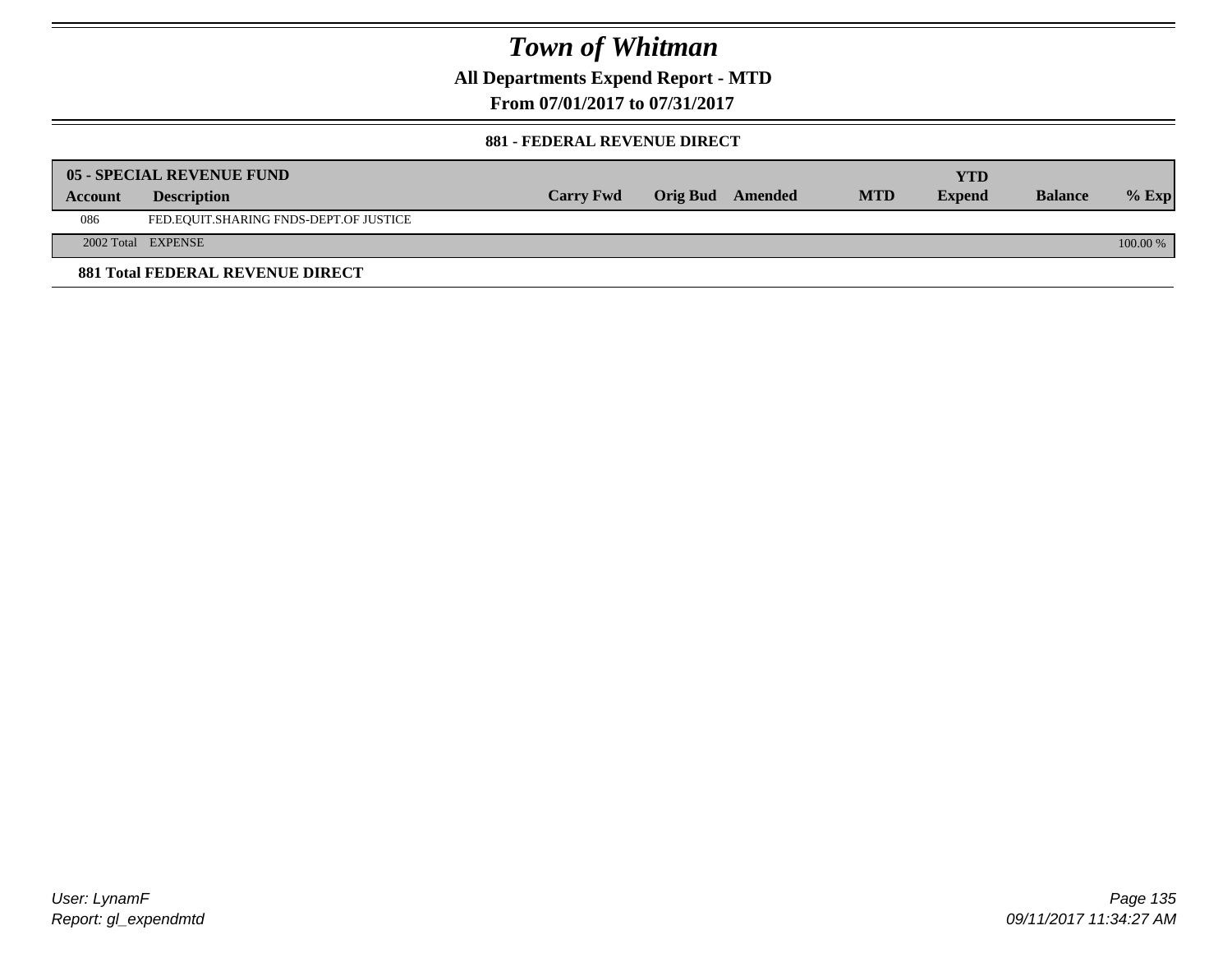**All Departments Expend Report - MTD**

**From 07/01/2017 to 07/31/2017**

#### **882 - STATE GRANTS-TOWN**

|                | 05 - SPECIAL REVENUE FUND         |                  |                         |            | <b>YTD</b>    |                |           |
|----------------|-----------------------------------|------------------|-------------------------|------------|---------------|----------------|-----------|
| <b>Account</b> | <b>Description</b>                | <b>Carry Fwd</b> | <b>Orig Bud</b> Amended | <b>MTD</b> | <b>Expend</b> | <b>Balance</b> | $%$ Exp   |
| 061            | STATE MANDATE - POLLING HOURS     | 24,909.56        |                         |            |               | 24,909.56      |           |
|                | 2000 Total EXPENSE                | 24,909.56        |                         |            |               | 24,909.56      | $0.00 \%$ |
| 069            | <b>CHAPTER 90</b>                 |                  |                         |            |               |                |           |
| 070            | <b>CHAPTER 811</b>                |                  |                         |            |               |                |           |
|                | 2001 Total EXPENSE                |                  |                         |            |               |                | 100.00 %  |
| 065            | WHITMAN CULTURAL COUNCIL          | 6,231.59         |                         | 885.00     | 885.00        | 5,346.59       |           |
|                | 2002 Total EXPENSE                | 6,231.59         |                         | 885.00     | 885.00        | 5,346.59       | 14.20 %   |
| 073            | LIB. INCENTIVE/MUN. EQUAL.        | 2,024.54         |                         | 143.58     | 143.58        | 1,880.96       |           |
|                | 2003 Total EXPENSE                | 2,024.54         |                         | 143.58     | 143.58        | 1,880.96       | 7.09 %    |
| 074            | C.O.A.SERV.INCENT.GR(ELDER AFF    |                  |                         |            |               |                |           |
| 076            | SENIOR CIT.FORMULA GRANT          | 13,466.06        |                         | 435.79     | 435.79        | 13,030.27      |           |
| 197            | <b>OCES NUTRITION GRANT</b>       | 2,330.87         |                         |            |               | 2,330.87       |           |
|                | 2004 Total EXPENSE                | 15,796.93        |                         | 435.79     | 435.79        | 15,361.14      | 2.75 %    |
| 077            | D.A.R.E.                          |                  |                         |            |               |                |           |
| 078            | <b>BULLET-PROOF VESTS</b>         |                  |                         |            |               |                |           |
| 079            | CCJ-POLICE PUBLIC SFTY.EQUIP.     |                  |                         |            |               |                |           |
| 082            | <b>COMMUNITY POLICING</b>         |                  |                         |            |               |                |           |
| 083            | GOV. ALLIANCE AGAINST DRUGS       |                  |                         |            |               |                |           |
|                | 2005 Total EXPENSE                |                  |                         |            |               |                | 100.00 %  |
| 085            | WPAT TITLE 5 PROGRAM              | 12,304.78        |                         |            |               | 12,304.78      |           |
| 194            | SP.REV.WPAT TITLE 5 PROG.LOAN     | 5.00             |                         |            |               | 5.00           |           |
| 325            | ST.GRANT - B.O.H. PHEP FUNDS      | 906.55           |                         | 90.98      | 90.98         | 815.57         |           |
| 326            | ST.GRANT - B.O.H. PHER 3          |                  |                         |            |               |                |           |
| 329            | ST.GR.LOCAL PUB.HLTH.MINI GR.2013 |                  |                         |            |               |                |           |
|                | 2006 Total EXPENSE                | 13,216.33        |                         | 90.98      | 90.98         | 13,125.35      | 0.68%     |
| 087            | MHC-HISTORICAL PROPERTIES         |                  |                         |            |               |                |           |
| 198            | CIVIL WAR MONUMENT                |                  |                         |            |               |                |           |
|                | 2007 Total EXPENSE                |                  |                         |            |               |                | 100.00 %  |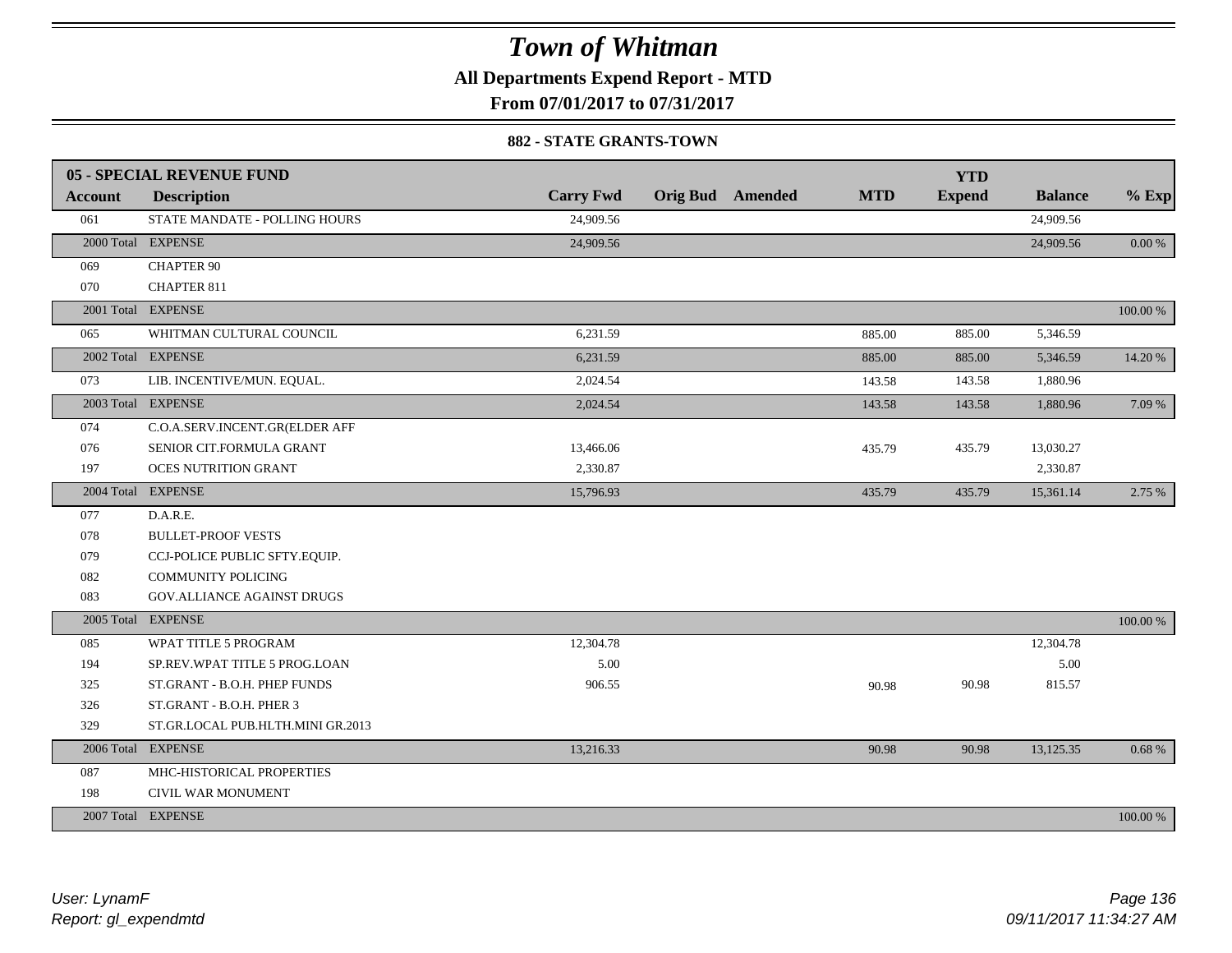**All Departments Expend Report - MTD**

**From 07/01/2017 to 07/31/2017**

#### **882 - STATE GRANTS-TOWN**

|                | 05 - SPECIAL REVENUE FUND          |                  |                            |            | <b>YTD</b>    |                |          |
|----------------|------------------------------------|------------------|----------------------------|------------|---------------|----------------|----------|
| <b>Account</b> | <b>Description</b>                 | <b>Carry Fwd</b> | <b>Orig Bud</b><br>Amended | <b>MTD</b> | <b>Expend</b> | <b>Balance</b> | $%$ Exp  |
| 089            | FIRE DEPT. S.A.F.E. GRANT          | 3,744.84         |                            | 268.10     | 268.10        | 3,476.74       |          |
| 189            | ST.GRANT-CCJ-FIRE EQUIPMENT        |                  |                            |            |               |                |          |
|                | 2008 Total EXPENSE                 | 3,744.84         |                            | 268.10     | 268.10        | 3,476.74       | 7.15 %   |
| 190            | ST.GR-GREEN COMMUNITIES-ENRGY GR.  |                  |                            |            |               |                |          |
| 191            | D.E.P. RECYCLING GRANT             | 2.288.00         |                            |            |               | 2,288.00       |          |
| 192            | COMM.COMPACT-WAGE &CLASS STUDY     | 10,000.00        |                            |            |               | 10,000.00      |          |
| 193            | COMM.COMPACT--SOLAR DEVELPMENT     | 15,000.00        |                            |            |               | 15,000.00      |          |
| 199            | COMM.COMPACT-MFG.SITE DEVELOPMENT  | 15,000.00        |                            | 9,700.00   | 9,700.00      | 5,300.00       |          |
| 2009 Total     | <b>EXPENSE</b>                     | 42,288.00        |                            | 9,700.00   | 9,700.00      | 32,588.00      | 22.93 %  |
| 195            | PLYM.CNTY.GRNT.OPER.SAFE PROM      |                  |                            |            |               |                |          |
|                | 2010 Total EXPENSE                 |                  |                            |            |               |                | 100.00 % |
| 196            | FIRE-PUBLIC SAFETY EQUIPMENT       |                  |                            |            |               |                |          |
|                | 2011 Total EXPENSE                 |                  |                            |            |               |                | 100.00 % |
| 201            | ST.GRANT - FIREFIGHTING EQUIPM     |                  |                            |            |               |                |          |
|                | 2013 Total EXPENSE                 |                  |                            |            |               |                | 100.00 % |
| 202            | ST.GRANT-HOMELAND SECURITY         |                  |                            |            |               |                |          |
| 203            | MDPH-AMB.TASK FORCE GRANT          |                  |                            |            |               |                |          |
|                | 2014 Total EXPENSE                 |                  |                            |            |               |                | 100.00 % |
| 225            | ST.GR.MA.HIST.PRES.PARK LIGHT.     |                  |                            |            |               |                |          |
|                | 2015 Total EXPENSE                 |                  |                            |            |               |                | 100.00 % |
| 227            | ST.GRANT-MC/VFA EMA GRANT          |                  |                            |            |               |                |          |
|                | 2016 Total EXPENSE                 |                  |                            |            |               |                | 100.00 % |
|                | <b>882 Total STATE GRANTS-TOWN</b> | 108,211.79       |                            | 11,523.45  | 11,523.45     | 96,688.34      |          |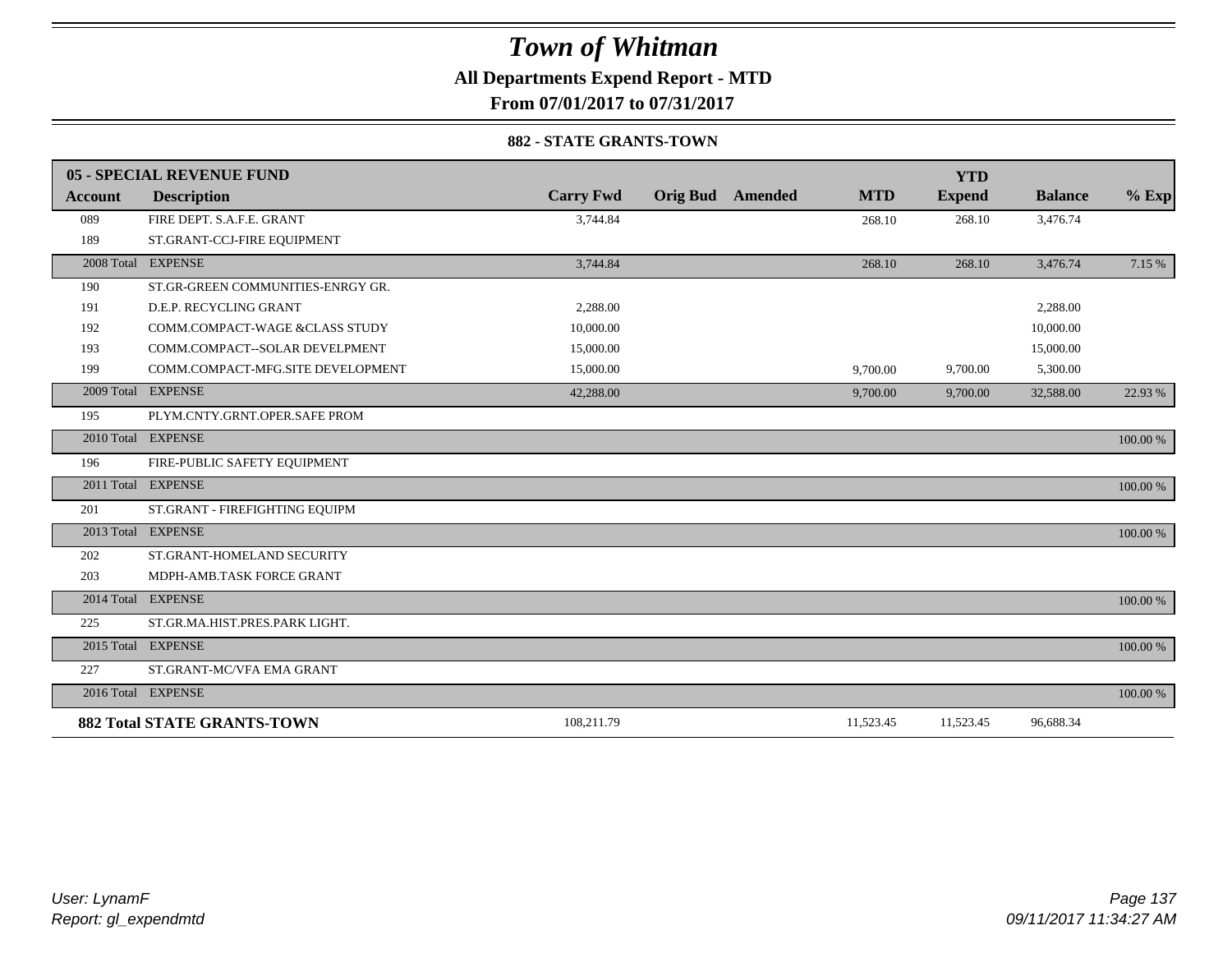### **All Departments Expend Report - MTD**

### **From 07/01/2017 to 07/31/2017**

#### **895 - GIFTS**

|         | <b>05 - SPECIAL REVENUE FUND</b> |                  |                         |            | <b>YTD</b>    |                |            |
|---------|----------------------------------|------------------|-------------------------|------------|---------------|----------------|------------|
| Account | <b>Description</b>               | <b>Carry Fwd</b> | <b>Orig Bud</b> Amended | <b>MTD</b> | <b>Expend</b> | <b>Balance</b> | $%$ Exp    |
| 100     | <b>GIFT-COUNCIL ON AGING</b>     | 21,643.74        |                         |            |               | 21,643.74      |            |
|         | 2000 Total EXPENSE               | 21,643.74        |                         |            |               | 21,643.74      | 0.00 %     |
| 101     | GIFT-RECREATION-POOL             | 26.28            |                         |            |               | 26.28          |            |
|         | 2001 Total EXPENSE               | 26.28            |                         |            |               | 26.28          | $0.00\,\%$ |
| 102     | <b>GIFT-TOWN HALL</b>            | 20.01            |                         |            |               | 20.01          |            |
|         | 2003 Total EXPENSE               | 20.01            |                         |            |               | 20.01          | 0.00 %     |
| 103     | <b>GIFTS-DARE PROGRAM</b>        |                  |                         |            |               |                |            |
|         | 2004 Total EXPENSE               |                  |                         |            |               |                | 100.00 %   |
| 108     | <b>GIFT-FIRE DEPT</b>            | 180.81           |                         |            |               | 180.81         |            |
| 256     | GIFT-EMERGENCY MANAGEMENT        | 615.36           |                         |            |               | 615.36         |            |
|         | 2005 Total EXPENSE               | 796.17           |                         |            |               | 796.17         | $0.00\,\%$ |
| 104     | GIFT-RECREATION COMMISSION       | 20.45            |                         |            |               | 20.45          |            |
|         | 2006 Total EXPENSE               | 20.45            |                         |            |               | 20.45          | $0.00\,\%$ |
| 098     | GIFT-GOLD STAR SIGN PROJECT      | 788.27           |                         |            |               | 788.27         |            |
| 105     | GIFT-HISTORICAL COMMISSION       | 89.52            | 200.00                  |            |               | 289.52         |            |
|         | 2007 Total EXPENSE               | 877.79           | 200.00                  |            |               | 1,077.79       | 0.00 %     |
| 107     | <b>GIFT-LEARN NOT TO BURN</b>    |                  |                         |            |               |                |            |
|         | 2008 Total EXPENSE               |                  |                         |            |               |                | 100.00 %   |
| 160     | GIFT-DARE, CLASSROOM EDUCATION   | 12,370.08        |                         | 2,065.00   | 2,065.00      | 10,305.08      |            |
| 208     | POLICE DEPT.LOJACK GIFT ACCT.    | 1,720.00         |                         |            |               | 1,720.00       |            |
| 238     | GIFT-POLICE DEPT.                |                  |                         |            |               |                |            |
|         | 2009 Total EXPENSE               | 14,090.08        |                         | 2,065.00   | 2,065.00      | 12,025.08      | 14.65 %    |
| 161     | <b>GIFT-YOUTH CENTER</b>         | 39.66            |                         |            |               | 39.66          |            |
|         | 2010 Total EXPENSE               | 39.66            |                         |            |               | 39.66          | 0.00 %     |
| 162     | GIFT-SMALL ANIMAL CONTROL        | 12,466.17        |                         |            |               | 12,466.17      |            |
| 185     | GIFT-SMALL ANIMAL CONT.-CAT US   |                  |                         |            |               |                |            |
|         | 2011 Total EXPENSE               | 12,466.17        |                         |            |               | 12,466.17      | 0.00 %     |
| 163     | GIFT-PLAYGROUND RESTORATION      | 587.65           | 889.36                  |            |               | 1,477.01       |            |
|         | 2013 Total EXPENSE               | 587.65           | 889.36                  |            |               | 1,477.01       | 0.00 %     |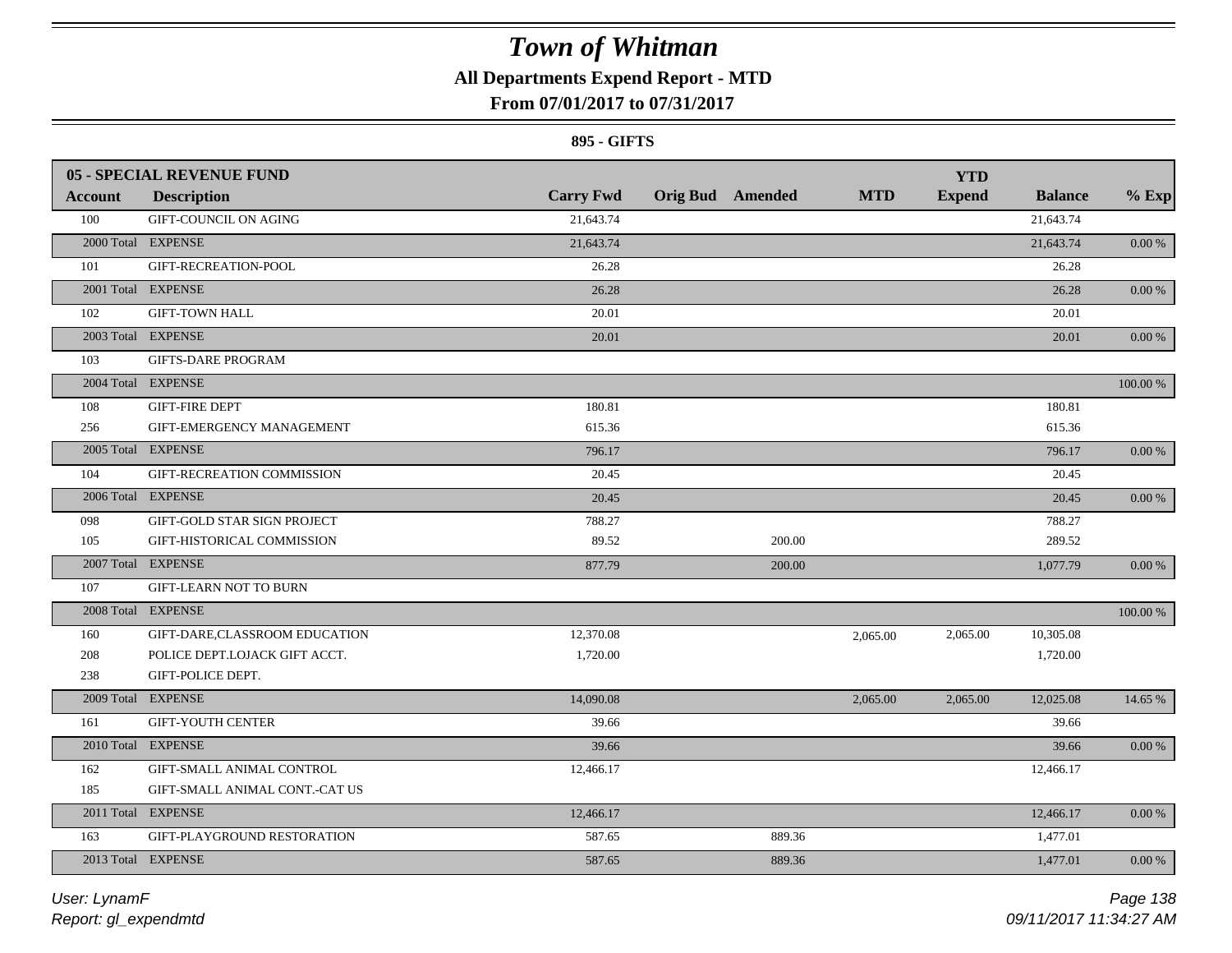### **All Departments Expend Report - MTD**

### **From 07/01/2017 to 07/31/2017**

#### **895 - GIFTS**

|                        | 05 - SPECIAL REVENUE FUND             |                  |                 |            |            | <b>YTD</b>    |                |          |
|------------------------|---------------------------------------|------------------|-----------------|------------|------------|---------------|----------------|----------|
| Account                | <b>Description</b>                    | <b>Carry Fwd</b> | <b>Orig Bud</b> | Amended    | <b>MTD</b> | <b>Expend</b> | <b>Balance</b> | $%$ Exp  |
| 106                    | <b>GIFT-LIBRARY GIFT FUND</b>         | 3,817.10         |                 | 42.94      | 900.00     | 900.00        | 2,960.04       |          |
| 166                    | <b>GIFT-LIBRARY LARGE PRINT BOOKS</b> |                  |                 |            |            |               |                |          |
|                        | 2014 Total EXPENSE                    | 3,817.10         |                 | 42.94      | 900.00     | 900.00        | 2,960.04       | 23.31 %  |
| 164                    | GIFT-RECREATION-BASKETBALL            |                  |                 |            |            |               |                |          |
|                        | 2015 Total EXPENSE                    |                  |                 |            |            |               |                | 100.00 % |
| 165                    | GIFT-R.ROSEN-POOL & BASKETBALL        |                  |                 |            |            |               |                |          |
|                        | 2016 Total EXPENSE                    |                  |                 |            |            |               |                | 100.00 % |
| 168                    | GIFT - NESTLE PLAYGROUND ACCT.        |                  |                 |            |            |               |                |          |
| 2017 Total             | <b>EXPENSE</b>                        |                  |                 |            |            |               |                | 100.00 % |
| 109                    | GIFT-CONSERVATION COMMISSION          | 188.74           |                 |            |            |               | 188.74         |          |
| 205                    | <b>GIFT - PARK RESTORATION</b>        | 25.00            |                 |            |            |               | 25.00          |          |
| 2018 Total             | <b>EXPENSE</b>                        | 213.74           |                 |            |            |               | 213.74         | 0.00 %   |
| 224                    | <b>GIFT - CULTURAL COUNCIL</b>        | 2,628.04         |                 | 219.00     | 150.00     | 150.00        | 2,697.04       |          |
|                        | 2019 Total EXPENSE                    | 2,628.04         |                 | 219.00     | 150.00     | 150.00        | 2,697.04       | 5.26 %   |
| 233                    | GIFT - PUB.LIB.MTCHG.INCENT.GR        | 142.41           |                 |            |            |               | 142.41         |          |
|                        | 2020 Total EXPENSE                    | 142.41           |                 |            |            |               | 142.41         | 0.00 %   |
| 235                    | GIFT - FIRE / HARVARD PILG. HEALTH    |                  |                 |            |            |               |                |          |
|                        | 2021 Total EXPENSE                    |                  |                 |            |            |               |                | 100.00 % |
| <b>895 Total GIFTS</b> |                                       | 57,369.29        |                 | 1,351.30   | 3,115.00   | 3,115.00      | 55,605.59      |          |
|                        | <b>05 Total SPECIAL REVENUE FUND</b>  | 320.014.83       |                 | 835,707.01 | 845,631.27 | 845,631.27    | 310,090.57     |          |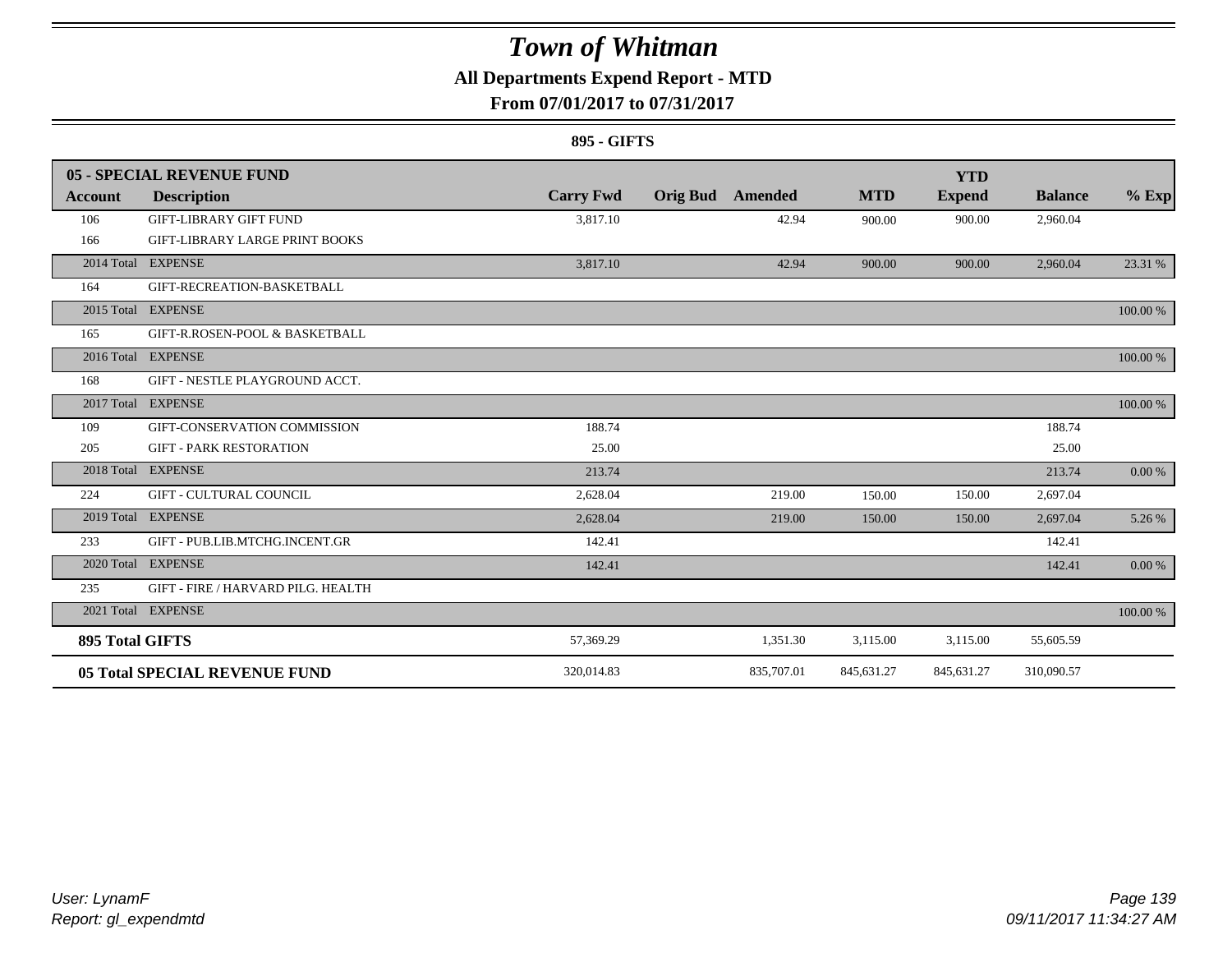**All Departments Expend Report - MTD**

**From 07/01/2017 to 07/31/2017**

#### **710 - RETIREMENT OF DEBT**

|         | <b>06 - CAPITAL PROJECTS FUND</b>   | <b>Carry Fwd</b> | Orig Bud Amended | <b>MTD</b> | <b>YTD</b><br><b>Expend</b> | <b>Balance</b> |            |
|---------|-------------------------------------|------------------|------------------|------------|-----------------------------|----------------|------------|
| Account | <b>Description</b>                  |                  |                  |            |                             |                | $%$ Exp    |
| 922     | MAT.PRIN.-BANS-TH/POL/FIRE STA      |                  |                  |            |                             |                |            |
|         | 2001 Total EXPENSE                  |                  |                  |            |                             |                | $100.00\%$ |
|         | <b>710 Total RETIREMENT OF DEBT</b> |                  |                  |            |                             |                |            |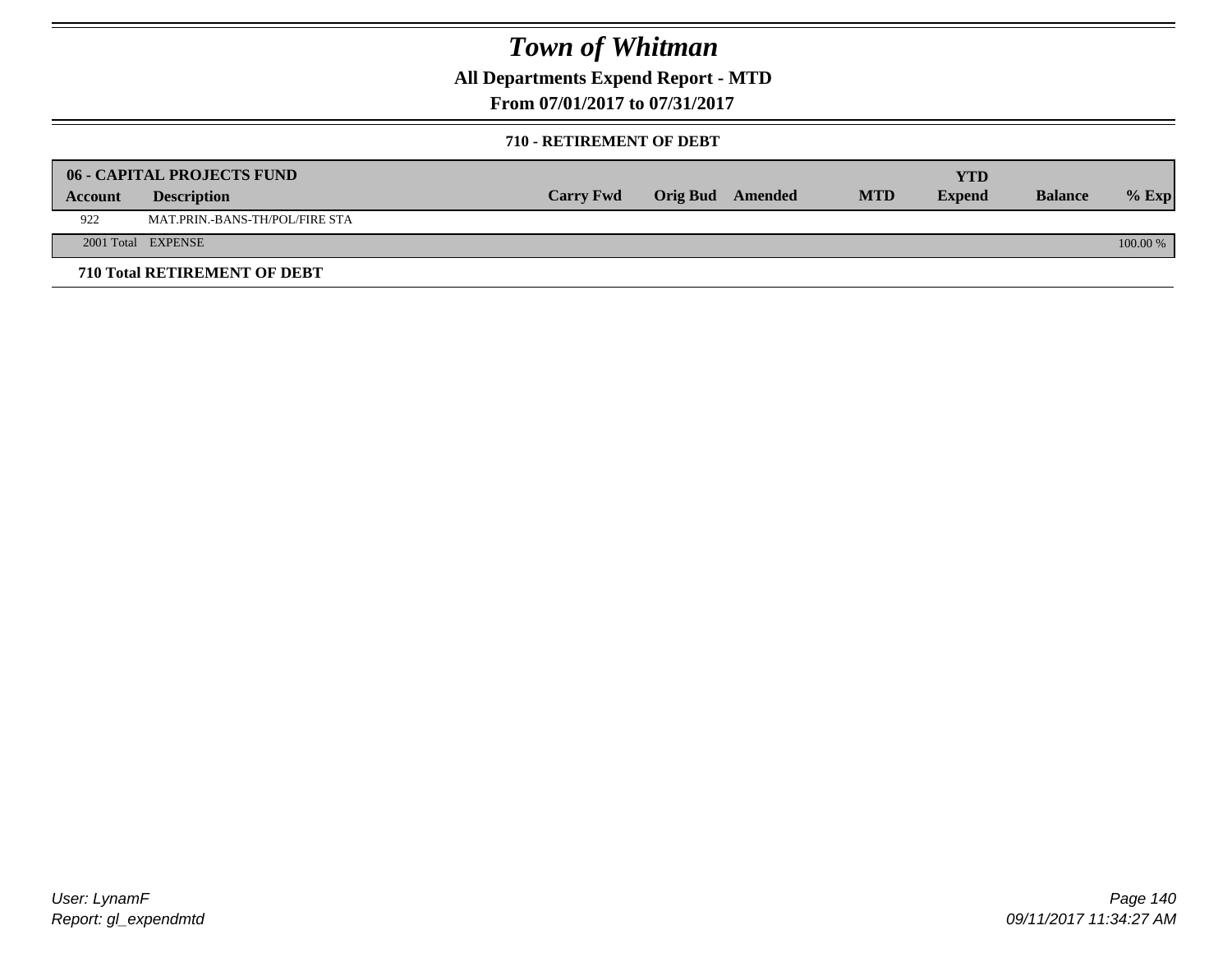### **All Departments Expend Report - MTD**

#### **From 07/01/2017 to 07/31/2017**

#### **930 - CAPITAL PROJECTS**

|         | 06 - CAPITAL PROJECTS FUND                   |                  |                 |         |            | <b>YTD</b>    |                |          |
|---------|----------------------------------------------|------------------|-----------------|---------|------------|---------------|----------------|----------|
| Account | <b>Description</b>                           | <b>Carry Fwd</b> | <b>Orig Bud</b> | Amended | <b>MTD</b> | <b>Expend</b> | <b>Balance</b> | $%$ Exp  |
| 832     | PROJECT MANAGEMENT SERVICES                  |                  |                 |         |            |               |                |          |
| 833     | <b>EQUIPMENT &amp; FURNISHINGS</b>           |                  |                 |         |            |               |                |          |
| 834     | <b>ISSUANCE COSTS</b>                        |                  |                 |         |            |               |                |          |
| 835     | CAP.PROJ.-BUDGET ONLY                        |                  |                 |         |            |               |                |          |
| 836     | <b>FIRE STATION</b>                          |                  |                 |         |            |               |                |          |
| 837     | TOWN HALL - AIR CONDITIONING                 |                  |                 |         |            |               |                |          |
| 839     | POLICE STATION                               |                  |                 |         |            |               |                |          |
|         | 4510 Total A.1STM11/08 CAP.PROJ-BLDGS        |                  |                 |         |            |               |                | 100.00 % |
| 837     | TOWN HALL - AIR CONDITIONING                 |                  |                 |         |            |               |                |          |
|         | 4511 Total A.4 STM11/13 AIR COND.TOWN HALL   |                  |                 |         |            |               |                | 100.00 % |
| 837     | TOWN HALL - AIR CONDITIONING                 | 50,554.03        |                 |         |            |               | 50,554.03      |          |
|         | 4578 Total A.1 STM1/12/15 AIR COND.TOWN HALL | 50,554.03        |                 |         |            |               | 50,554.03      | 0.00 %   |
|         | 930 Total CAPITAL PROJECTS                   | 50,554.03        |                 |         |            |               | 50,554.03      |          |
|         | 06 Total CAPITAL PROJECTS FUND               | 50,554.03        |                 |         |            |               | 50,554.03      |          |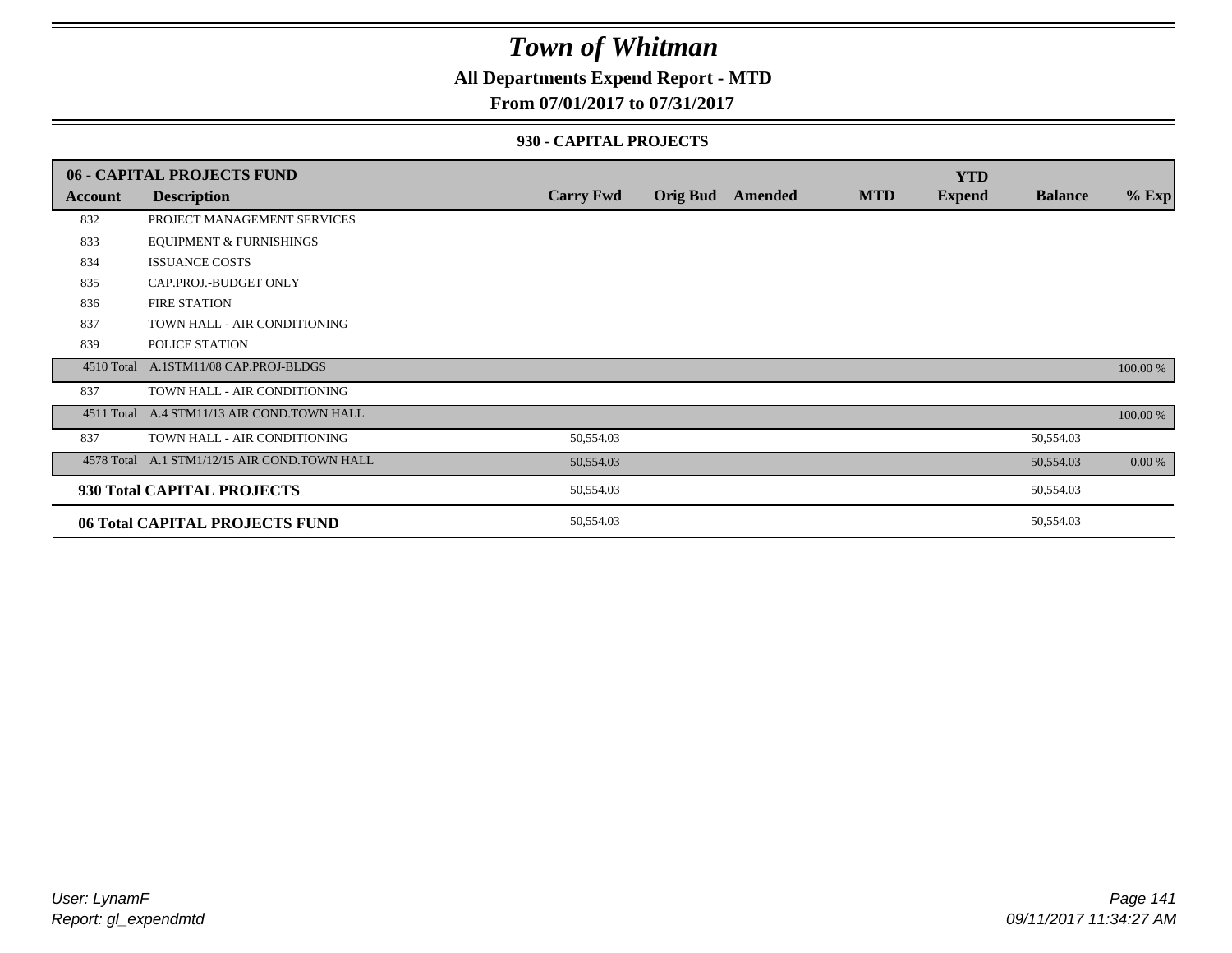**All Departments Expend Report - MTD**

**From 07/01/2017 to 07/31/2017**

#### **403 - DPW - SPECIAL ARTICLES**

|                | 07 - CHAPTER 90 HIGHWAY FUND                        |                  |             |                         |            | <b>YTD</b>    |                |           |
|----------------|-----------------------------------------------------|------------------|-------------|-------------------------|------------|---------------|----------------|-----------|
| <b>Account</b> | <b>Description</b>                                  | <b>Carry Fwd</b> |             | <b>Orig Bud</b> Amended | <b>MTD</b> | <b>Expend</b> | <b>Balance</b> | $%$ Exp   |
| 069            | <b>CHAPTER 90</b>                                   | 642.34           |             |                         |            |               | 642.34         |           |
| 070            | <b>CHAPTER 811</b>                                  |                  |             |                         |            |               |                |           |
|                | 2001 Total EXPENSE                                  | 642.34           |             |                         |            |               | 642.34         | $0.00~\%$ |
| 999            |                                                     |                  |             |                         |            |               |                |           |
|                | 4504 Total A14ATM 5/15 INSTALL TRAFFIC CNTRL.SIGNAL |                  |             |                         |            |               |                | 100.00 %  |
| 999            |                                                     | 213,562.16       |             |                         | 15,959.89  | 15,959.89     | 197,602.27     |           |
|                | 4506 Total A.9ATM5/16 CH.90 REPAIR STS.& S/WALKS    | 213,562.16       |             |                         | 15,959.89  | 15,959.89     | 197,602.27     | 7.47 %    |
| 999            |                                                     |                  |             |                         |            |               |                |           |
|                | 4521 Total WINTER RECOVERY ASSIST.FY15 MDOT         |                  |             |                         |            |               |                | 100.00 %  |
| 999            |                                                     |                  |             |                         |            |               |                |           |
|                | 4522 Total WINTER RAPID REC. PR.fy14-M.D.O.T.       |                  |             |                         |            |               |                | 100.00 %  |
| 999            |                                                     |                  |             |                         |            |               |                |           |
|                | 4525 Total A.25ATM5/13CONSTRUCT STS&SIDEWKS         |                  |             |                         |            |               |                | 100.00 %  |
| 999            |                                                     |                  | 333,217.20  |                         |            |               | 333,217.20     |           |
|                | 4529 Total A31ATM 5/17CH90 REPAIR STS.& S/WALKS     |                  | 333,217.20  |                         |            |               | 333,217.20     | 0.00 %    |
| 999            |                                                     |                  |             |                         |            |               |                |           |
|                | 4531 Total A13 ATM 5/15 CH90 REPAIR STS.& S/WALKS   |                  |             |                         |            |               |                | 100.00 %  |
| 999            |                                                     | 9,921.00         | $-9,921.00$ |                         |            |               |                |           |
|                | 4533 Total A.32ATM5/16 CH90 PUR.6 WHEEL DMP.TRK.    | 9,921.00         | $-9,921.00$ |                         |            |               |                | 100.00 %  |
| 999            |                                                     |                  |             |                         |            |               |                |           |
|                | 4534 Total A.3 STM 11/13 CH90 REPAIR STS.& S/WALKS  |                  |             |                         |            |               |                | 100.00 %  |
| 999            |                                                     |                  |             |                         |            |               |                |           |
|                | 4535 Total A24ATM5/10CH90PUR.PRE-MIX HEATER TRAILER |                  |             |                         |            |               |                | 100.00 %  |
| 999            |                                                     |                  |             |                         |            |               |                |           |
|                | 4537 Total A15 ATM 5/15 CH 90 REPAIR STS.& S/WALKS  |                  |             |                         |            |               |                | 100.00 %  |
|                | <b>403 Total DPW - SPECIAL ARTICLES</b>             | 224,125.50       | 323,296.20  |                         | 15,959.89  | 15,959.89     | 531,461.81     |           |
|                | 07 Total CHAPTER 90 HIGHWAY FUND                    | 224,125.50       | 323,296.20  |                         | 15,959.89  | 15,959.89     | 531,461.81     |           |

*Report: gl\_expendmtd User: LynamF*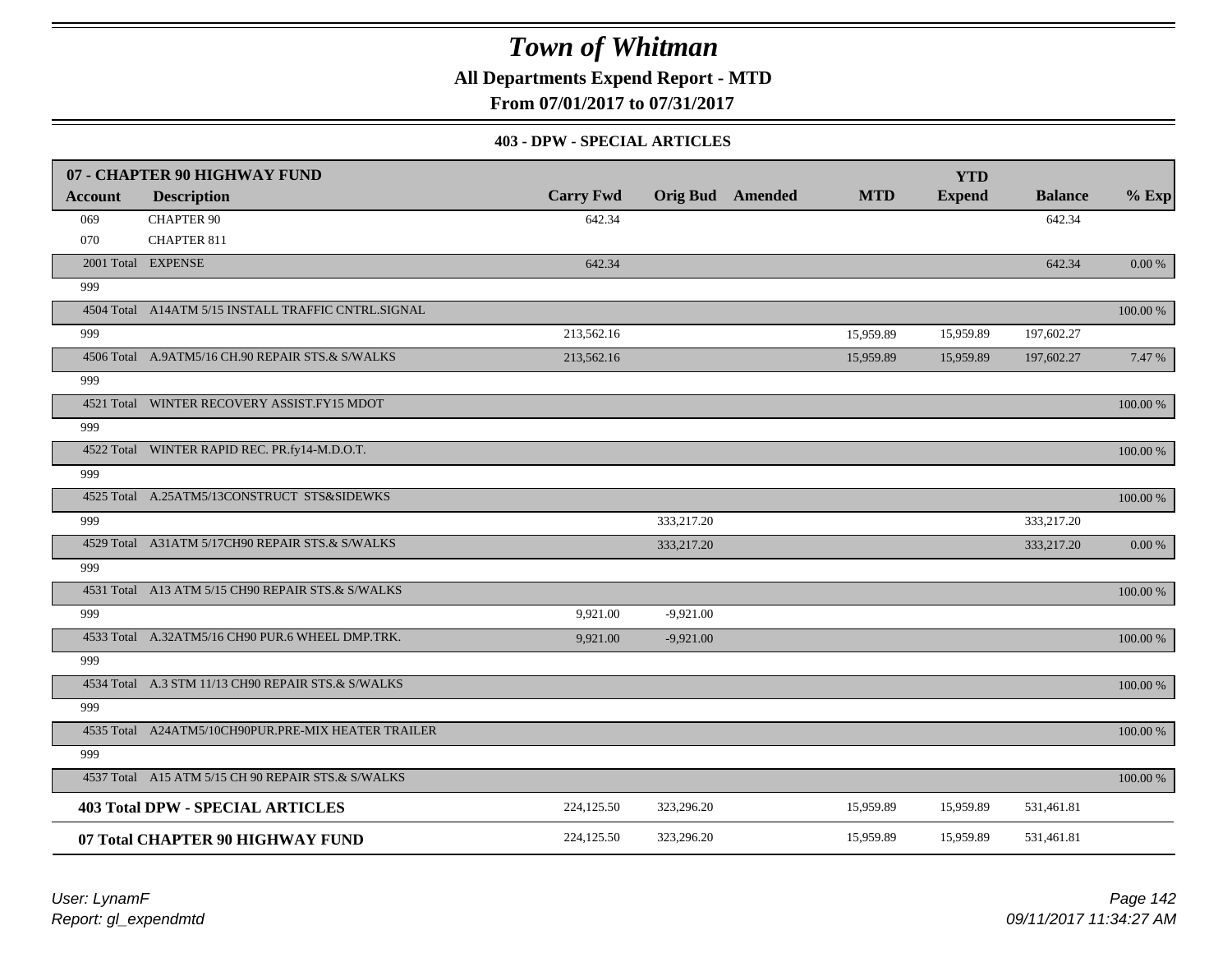### **All Departments Expend Report - MTD**

**From 07/01/2017 to 07/31/2017**

#### **852 - POLICE REVOLVING**

| 09 - AGENCY FUND |                                   |                  |                 |         |            | <b>YTD</b>    |                |            |
|------------------|-----------------------------------|------------------|-----------------|---------|------------|---------------|----------------|------------|
| Account          | <b>Description</b>                | <b>Carry Fwd</b> | <b>Orig Bud</b> | Amended | <b>MTD</b> | <b>Expend</b> | <b>Balance</b> | $%$ Exp    |
| 007              | <b>REGULAR DETAILS</b>            |                  |                 |         | 26,615.50  | 26,615.50     | $-26,615.50$   |            |
|                  | 1000 Total SALARIES               |                  |                 |         | 26,615.50  | 26,615.50     | $-26.615.50$   | $100.00\%$ |
|                  | <b>852 Total POLICE REVOLVING</b> |                  |                 |         | 26,615.50  | 26,615.50     | $-26,615.50$   |            |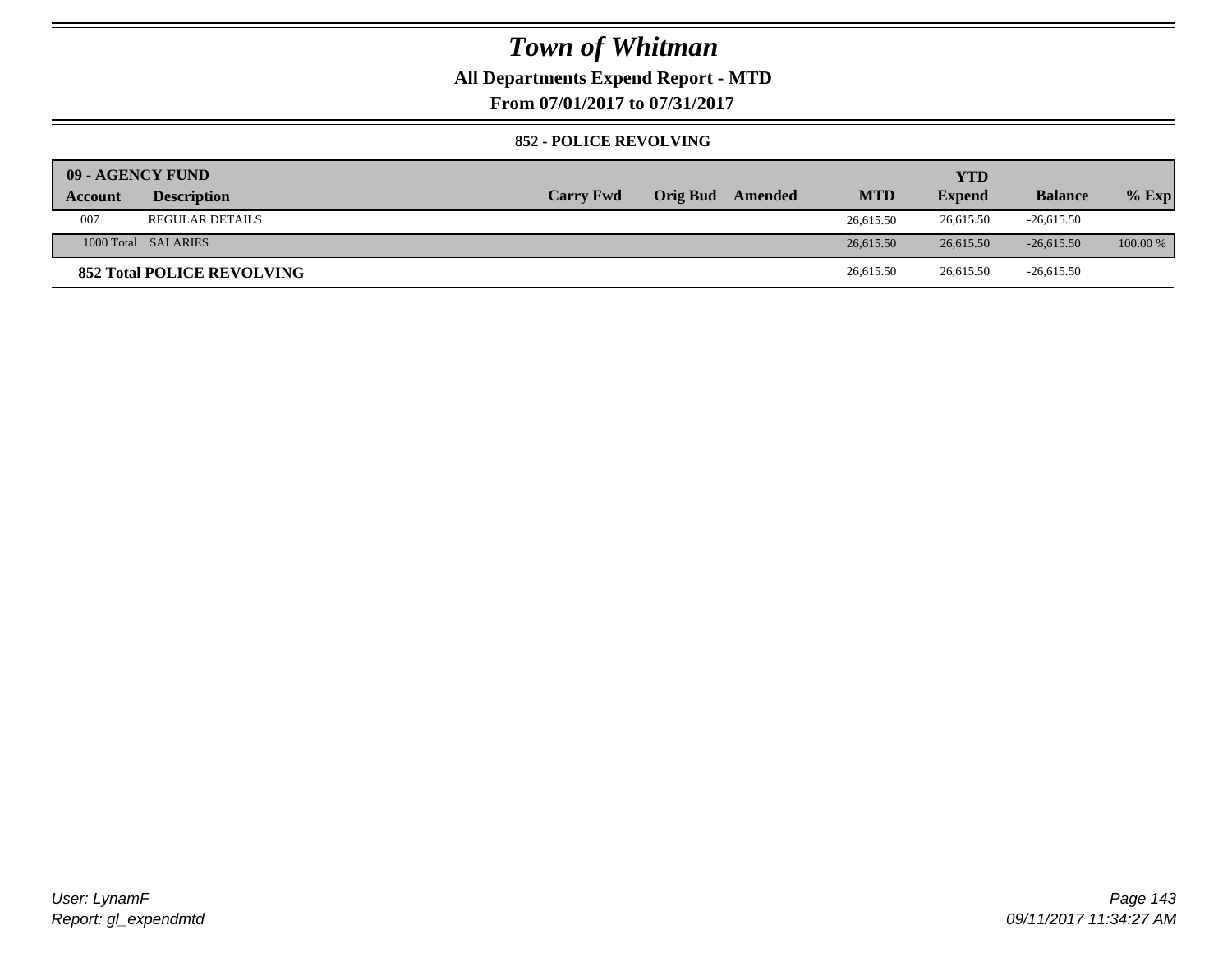**All Departments Expend Report - MTD**

**From 07/01/2017 to 07/31/2017**

#### **853 - PLANNING BOARD REVOLVING CH53G**

| 09 - AGENCY FUND |                                          |                  |                         |            | <b>YTD</b>    |                |          |
|------------------|------------------------------------------|------------------|-------------------------|------------|---------------|----------------|----------|
| <b>Account</b>   | <b>Description</b>                       | <b>Carry Fwd</b> | <b>Orig Bud</b> Amended | <b>MTD</b> | <b>Expend</b> | <b>Balance</b> | $%$ Exp  |
| 359              | PL.BD.REV.WINDSOR EST.C44S53G            |                  |                         |            |               |                |          |
|                  | 2004 Total EXPENSE                       |                  |                         |            |               |                | 100.00 % |
| 360              | PL.BD.REV. DANECCA EST.C44S53G           |                  |                         |            |               |                |          |
|                  | 2005 Total EXPENSE                       |                  |                         |            |               |                | 100.00 % |
| 361              | PL.BD.REV.BUTTERNUT CH44 S53G            |                  |                         |            |               |                |          |
|                  | 2007 Total EXPENSE                       |                  |                         |            |               |                | 100.00 % |
| 362              | PL.BD.REV.OAKDALE FM.I C44S53G           |                  |                         |            |               |                |          |
|                  | 2008 Total EXPENSE                       |                  |                         |            |               |                | 100.00 % |
| 358              | PLANNG.BD.REV.R.R.AVE.CH44S53G           | 1,323.73         |                         |            |               | 1,323.73       |          |
|                  | 2009 Total EXPENSE                       | 1,323.73         |                         |            |               | 1,323.73       | 0.00 %   |
| 365              | PL.BD.RV.VICTORIA EST.CH44S53G           |                  |                         |            |               |                |          |
|                  | 2011 Total EXPENSE                       |                  |                         |            |               |                | 100.00 % |
| 369              | PL.BD.REV.MEADOWBROOK CH44S53G           |                  |                         |            |               |                |          |
|                  | 2016 Total EXPENSE                       |                  |                         |            |               |                | 100.00 % |
| 370              | PL.BD.RV.CATHERINE RD.CH44S53G           |                  |                         |            |               |                |          |
|                  | 2017 Total EXPENSE                       |                  |                         |            |               |                | 100.00 % |
| 371              | PL.BD.RV.J.YOUNG EST.CH44S53G            |                  |                         |            |               |                |          |
|                  | 2018 Total EXPENSE                       |                  |                         |            |               |                | 100.00 % |
| 372              | PL.BD.REV.ERIN ST.EXT.C44S53G            |                  |                         |            |               |                |          |
|                  | 2019 Total EXPENSE                       |                  |                         |            |               |                | 100.00 % |
| 373              | PL.BD.RV.HIGHLND ST.EX.C44S53G           |                  |                         |            |               |                |          |
|                  | 2020 Total EXPENSE                       |                  |                         |            |               |                | 100.00 % |
| 357              | PLANNG.BD.REV.HARV.LN.CH44S53G           |                  |                         |            |               |                |          |
|                  | 2021 Total EXPENSE                       |                  |                         |            |               |                | 100.00 % |
|                  | 853 Total PLANNING BOARD REVOLVING CH53G | 1,323.73         |                         |            |               | 1,323.73       |          |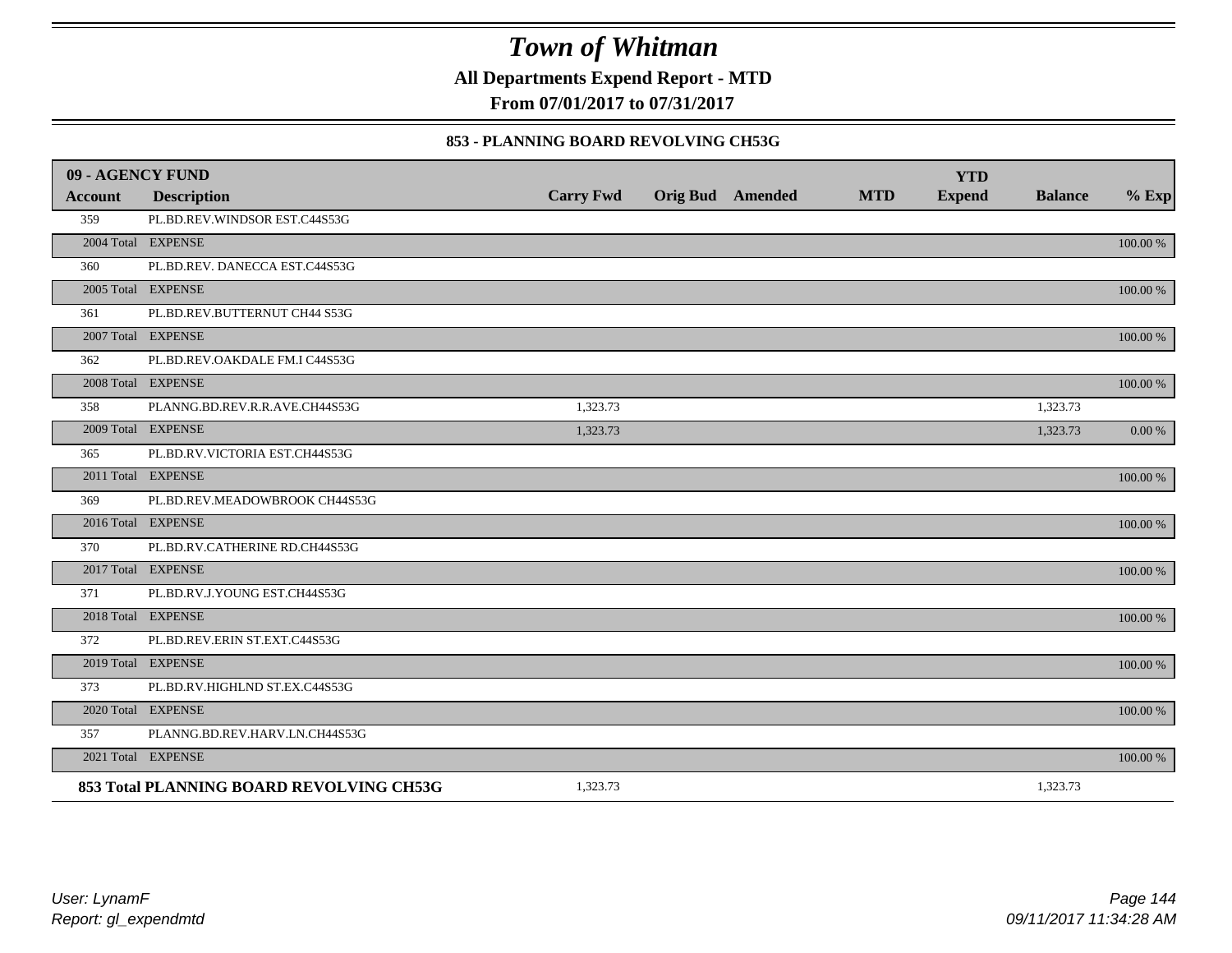## **All Departments Expend Report - MTD**

### **From 07/01/2017 to 07/31/2017**

### **854 - DPW DETAILS**

|         | <b>09 - AGENCY FUND</b> |                  |                         |            | YTD           |                |            |
|---------|-------------------------|------------------|-------------------------|------------|---------------|----------------|------------|
| Account | <b>Description</b>      | <b>Carry Fwd</b> | <b>Orig Bud</b> Amended | <b>MTD</b> | <b>Expend</b> | <b>Balance</b> | $%$ Exp    |
| 007     | REGULAR DETAILS         |                  |                         |            |               |                |            |
|         | 1000 Total SALARIES     |                  |                         |            |               |                | $100.00\%$ |
|         | 854 Total DPW DETAILS   |                  |                         |            |               |                |            |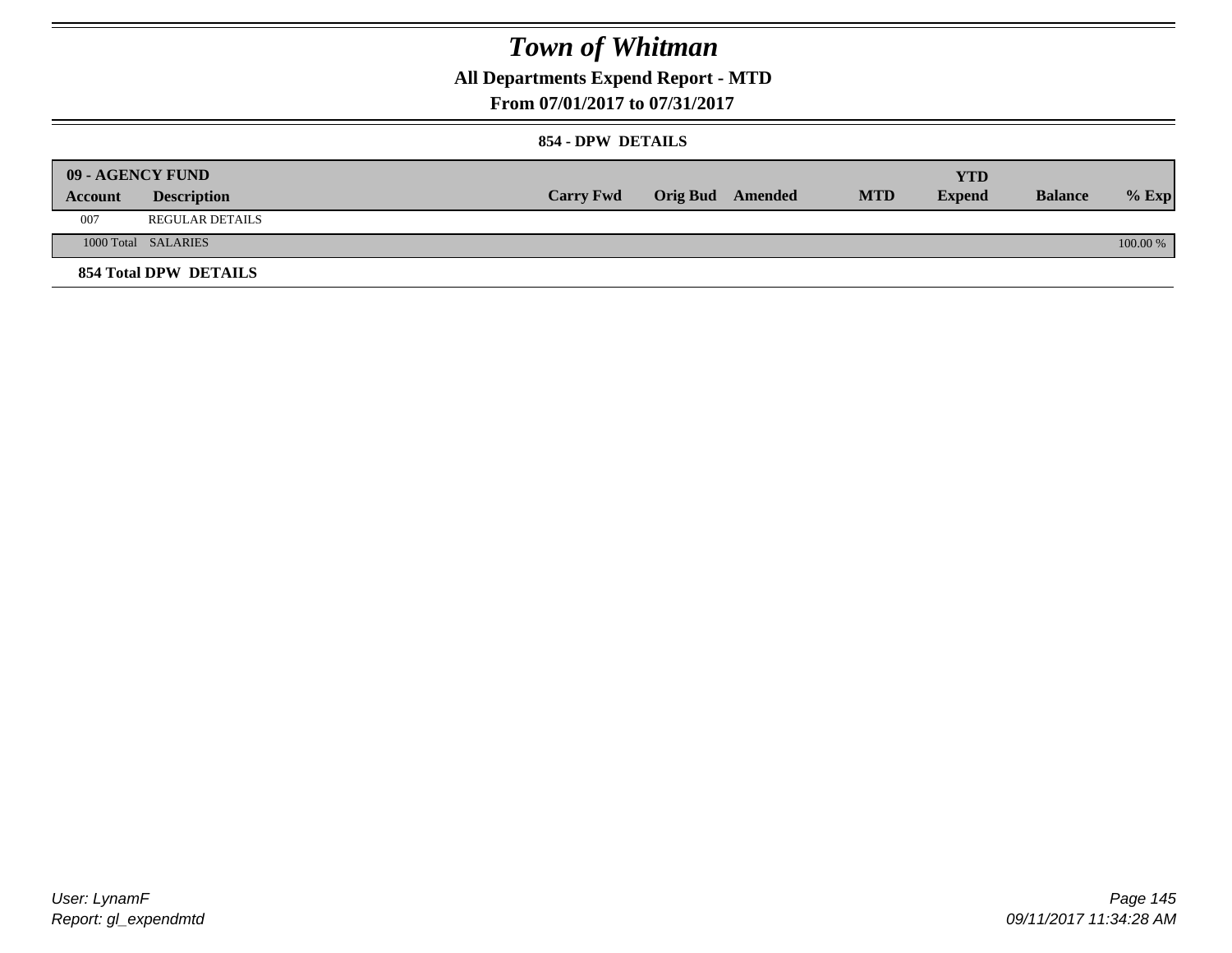## **All Departments Expend Report - MTD**

#### **From 07/01/2017 to 07/31/2017**

#### **856 - FIRE DETAILS**

|         | <b>09 - AGENCY FUND</b> |                  |                         |            | <b>YTD</b>    |                |          |
|---------|-------------------------|------------------|-------------------------|------------|---------------|----------------|----------|
| Account | <b>Description</b>      | <b>Carry Fwd</b> | <b>Orig Bud</b> Amended | <b>MTD</b> | <b>Expend</b> | <b>Balance</b> | $%$ Exp  |
| 007     | <b>REGULAR DETAILS</b>  |                  |                         |            |               |                |          |
|         | 1000 Total SALARIES     |                  |                         |            |               |                | 100.00 % |
|         | 856 Total FIRE DETAILS  |                  |                         |            |               |                |          |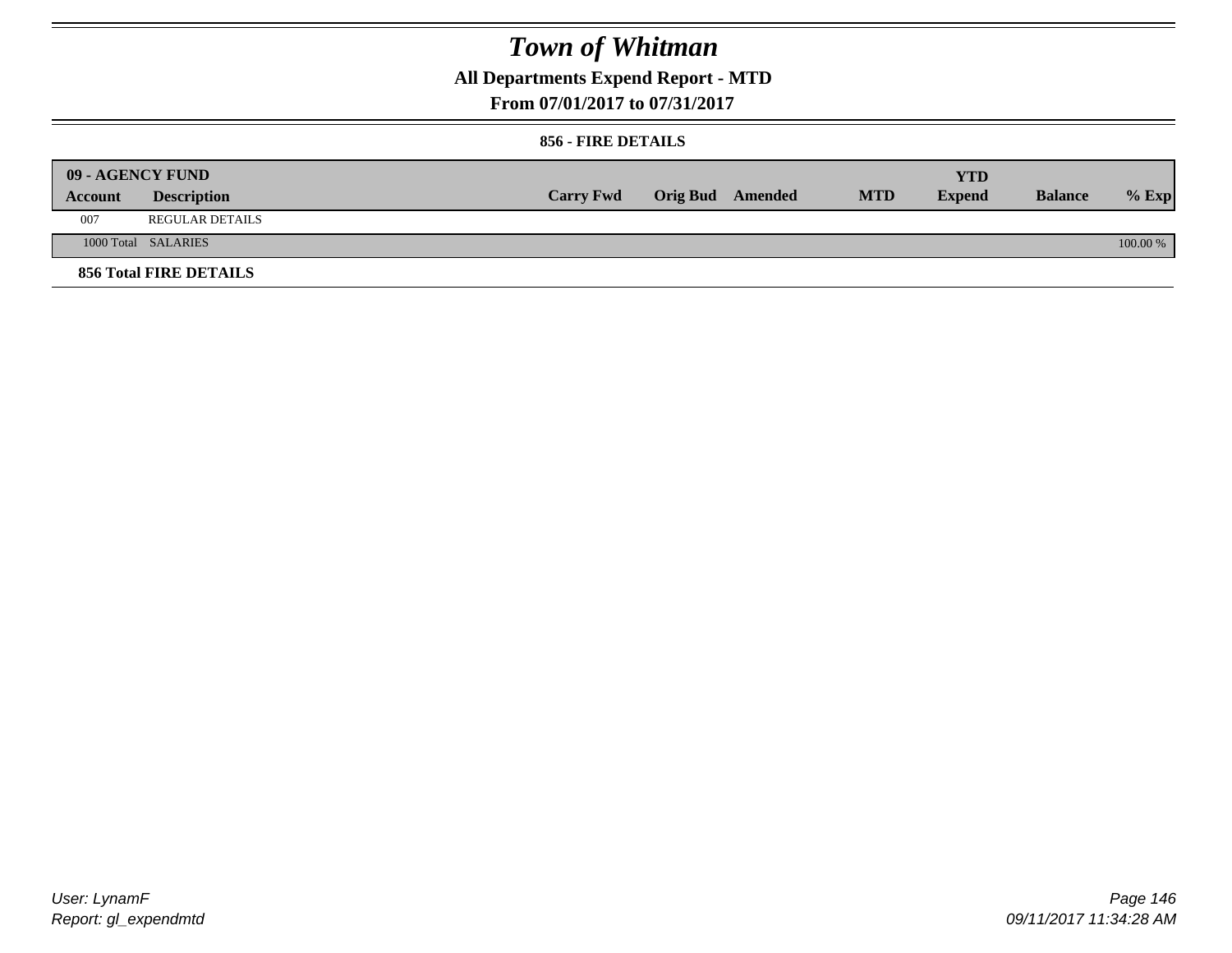**All Departments Expend Report - MTD**

**From 07/01/2017 to 07/31/2017**

#### **858 - APPEALS BD.REVOLVING S53G**

|         | 09 - AGENCY FUND                    |                  |                         |            | <b>YTD</b>    |                |            |
|---------|-------------------------------------|------------------|-------------------------|------------|---------------|----------------|------------|
| Account | <b>Description</b>                  | <b>Carry Fwd</b> | <b>Orig Bud</b> Amended | <b>MTD</b> | <b>Expend</b> | <b>Balance</b> | $%$ Exp    |
| 367     | APPEALS BD.-TWOCAN PROP. S53G       |                  |                         |            |               |                |            |
|         | 2014 Total EXPENSE                  |                  |                         |            |               |                | $100.00\%$ |
|         | 858 Total APPEALS BD.REVOLVING S53G |                  |                         |            |               |                |            |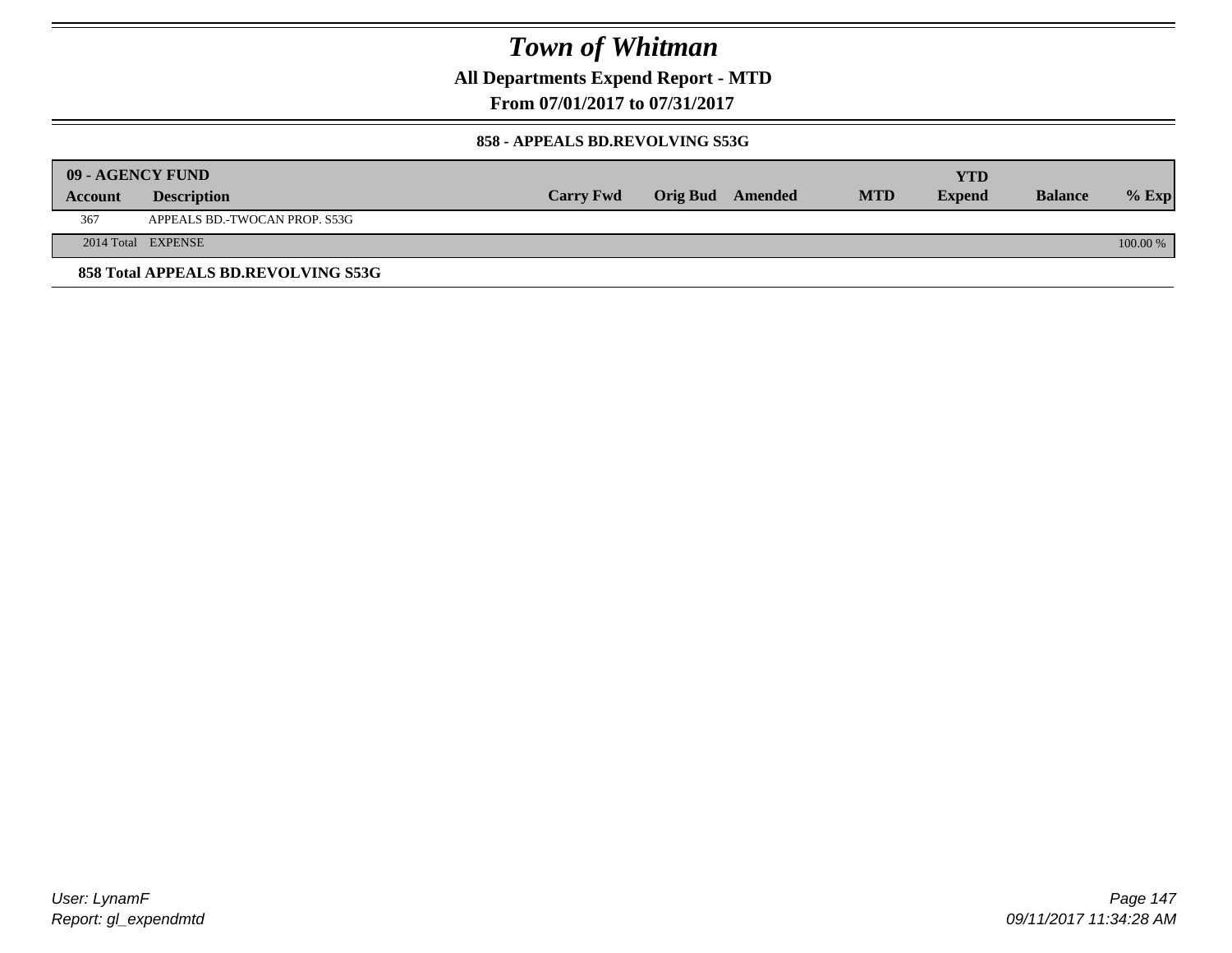## **All Departments Expend Report - MTD**

**From 07/01/2017 to 07/31/2017**

### **870 - AGENCY**

| 09 - AGENCY FUND |                                |                  |                         |            | <b>YTD</b>    |                |             |
|------------------|--------------------------------|------------------|-------------------------|------------|---------------|----------------|-------------|
| Account          | <b>Description</b>             | <b>Carry Fwd</b> | <b>Orig Bud</b> Amended | <b>MTD</b> | <b>Expend</b> | <b>Balance</b> | $%$ Exp     |
| 030              | DEPUTY COLLECTOR'S FEES        |                  |                         | 3,049.00   | 3,049.00      | $-3,049.00$    |             |
|                  | 2000 Total EXPENSE             |                  |                         | 3,049.00   | 3,049.00      | $-3,049.00$    | 100.00 %    |
| 031              | SPORTING LICENSES STATE        |                  |                         |            |               |                |             |
| 032              | DUE TO STATE-GUN PERMITS       |                  |                         |            |               |                |             |
|                  | 2001 Total EXPENSE             |                  |                         |            |               |                | $100.00~\%$ |
| $780\,$          | F.I.C.A. WITHHOLDING           |                  |                         |            |               |                |             |
| 781              | FEDERAL WITHHOLDING            |                  |                         | 69,677.97  | 69,677.97     | $-69,677.97$   |             |
| 782              | STATE WITHHOLDING              |                  |                         | 25,096.17  | 25,096.17     | $-25,096.17$   |             |
| 783              | <b>COUNTY RETIREMENT</b>       |                  |                         |            |               |                |             |
| 785              | MEDICARE TAX WITHHOLDING       |                  |                         | 7,765.00   | 7,765.00      | $-7,765.00$    |             |
| 786              | CREDIT UNION-TOWN              |                  |                         | 30,624.75  | 30,624.75     | $-30,624.75$   |             |
| 788              | DEFERRED COMPENSATION-TOWN     |                  |                         | 16,651.00  | 16,651.00     | $-16,651.00$   |             |
| 790              | COURT ORDERED DEDUCTIONS       |                  |                         |            |               |                |             |
| 791              | <b>DUES-POLICE</b>             |                  |                         |            |               |                |             |
| 792              | <b>DUES-FIRE</b>               |                  |                         |            |               |                |             |
| 793              | <b>DUES-DPW</b>                |                  |                         |            |               |                |             |
| 794              | DUES-T.H.EMPLOYEES UNION       |                  |                         |            |               |                |             |
| 795              | DUES-T.H. EMPLOYEES-VOLUNTARY  |                  |                         |            |               |                |             |
| 796              | <b>INSURANCE 1</b>             |                  |                         | 573.83     | 573.83        | $-573.83$      |             |
| 797              | <b>INSURANCE 2</b>             |                  |                         | 1,705.12   | 1,705.12      | $-1,705.12$    |             |
| 799              | WAGE GARNISHMENTS              |                  |                         |            |               |                |             |
| 800              | BLUE CARE-PREF.PROVIDER OPTION |                  |                         | 6,062.32   | 6,062.32      | $-6,062.32$    |             |
| 801              | MASTER HEALTH PLUS-TOWN        |                  |                         |            |               |                |             |
| 802              | MASTER HEALTH PLUS-PENSION     |                  |                         |            |               |                |             |
| 803              | <b>MEDEX</b>                   |                  |                         | 9,440.74   | 9,440.74      | $-9,440.74$    |             |
| 804              | PILGRIM-TOWN                   |                  |                         | 15,452.25  | 15,452.25     | $-15,452.25$   |             |
| 805              | TEFRA-TOWM                     |                  |                         |            |               |                |             |
| 806              | CARVE OUT GROUPS-MEDICARE      |                  |                         |            |               |                |             |
| 812              | MANDATORY DEFFR'D COMPENSATION |                  |                         |            |               |                |             |
| 813              | DELTA DENTAL PLAN              |                  |                         | 5,651.37   | 5,651.37      | $-5,651.37$    |             |
| 816              | CAFETERIA PLAN-FSA CARD FEE    |                  |                         |            |               |                |             |
| 818              | CAFETERIA BENEFITS-TOWN        |                  |                         | 2,430.06   | 2,430.06      | $-2,430.06$    |             |

*Report: gl\_expendmtd User: LynamF*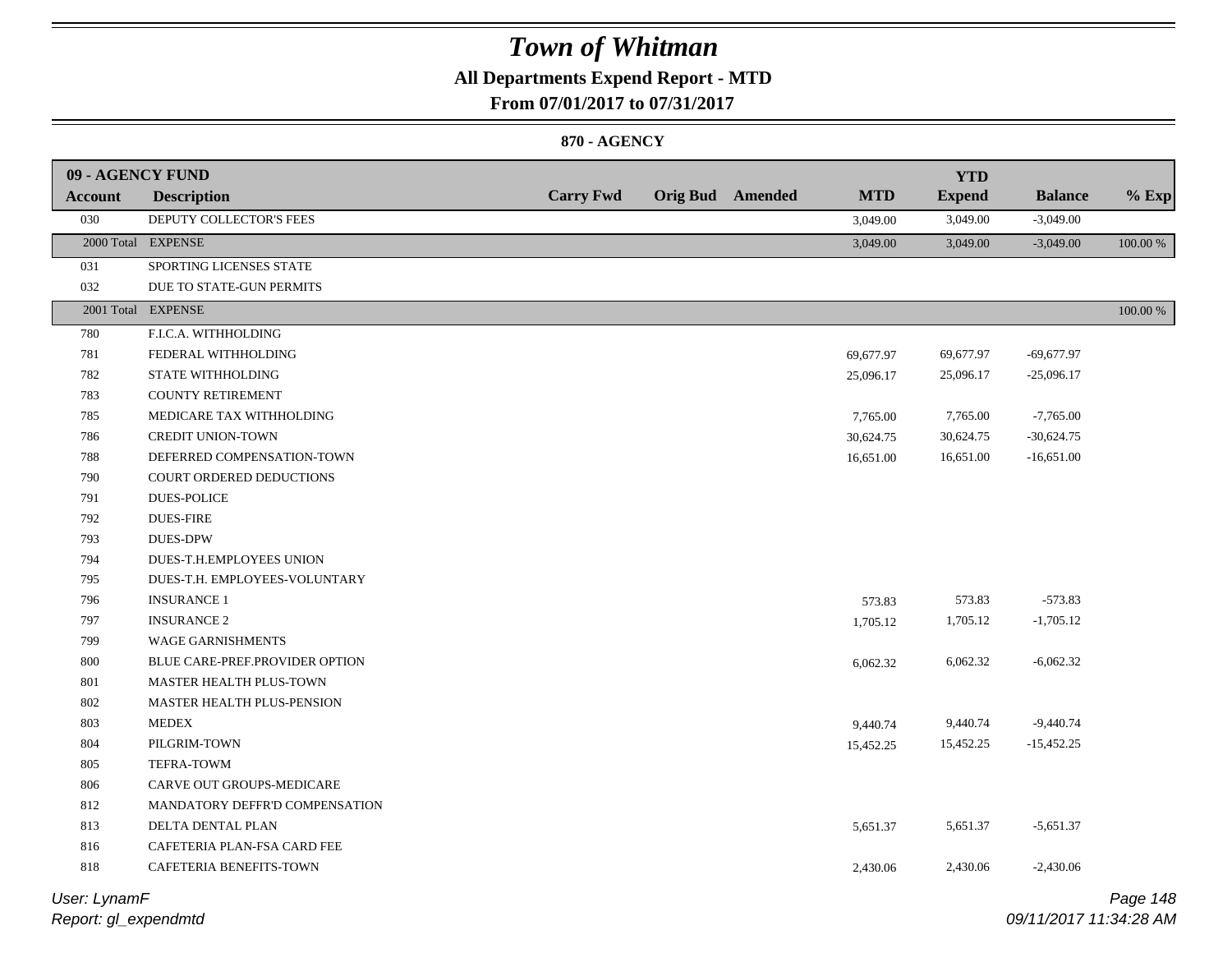## **All Departments Expend Report - MTD**

**From 07/01/2017 to 07/31/2017**

### **870 - AGENCY**

| 09 - AGENCY FUND |                                |                  |                 |         |            | <b>YTD</b>    |                |          |
|------------------|--------------------------------|------------------|-----------------|---------|------------|---------------|----------------|----------|
| Account          | <b>Description</b>             | <b>Carry Fwd</b> | <b>Orig Bud</b> | Amended | <b>MTD</b> | <b>Expend</b> | <b>Balance</b> | $%$ Exp  |
| 819              | <b>TAXABLE FRINGE BENEFITS</b> |                  |                 |         | 153.58     | 153.58        | $-153.58$      |          |
| 821              | NETWORK BLUE                   |                  |                 |         | 30,534.00  | 30,534.00     | $-30,534.00$   |          |
| 823              | <b>HPHC MEDICARE ENHANCE</b>   |                  |                 |         |            |               |                |          |
| 824              | MPA - LEGAL DEFENSE FUND       |                  |                 |         |            |               |                |          |
| 827              | <b>DUES - LIBRARY</b>          |                  |                 |         |            |               |                |          |
| 828              | NETWORK BLUE-RATE SAVER        |                  |                 |         | 6,351.00   | 6,351.00      | $-6,351.00$    |          |
| 829              | HARVARD PILGRIM-RATE SAVER     |                  |                 |         | 214.25     | 214.25        | $-214.25$      |          |
| 881              | DIRECT DEPOSIT-PAYROLL         |                  |                 |         |            |               |                |          |
| 899              | <b>EXCHANGE ACCOUNT</b>        |                  |                 |         |            |               |                |          |
|                  | 2002 Total EXPENSE             |                  |                 |         | 228,383.41 | 228,383.41    | $-228,383.41$  | 100.00 % |
|                  | 870 Total AGENCY               |                  |                 |         | 231,432.41 | 231,432.41    | $-231,432.41$  |          |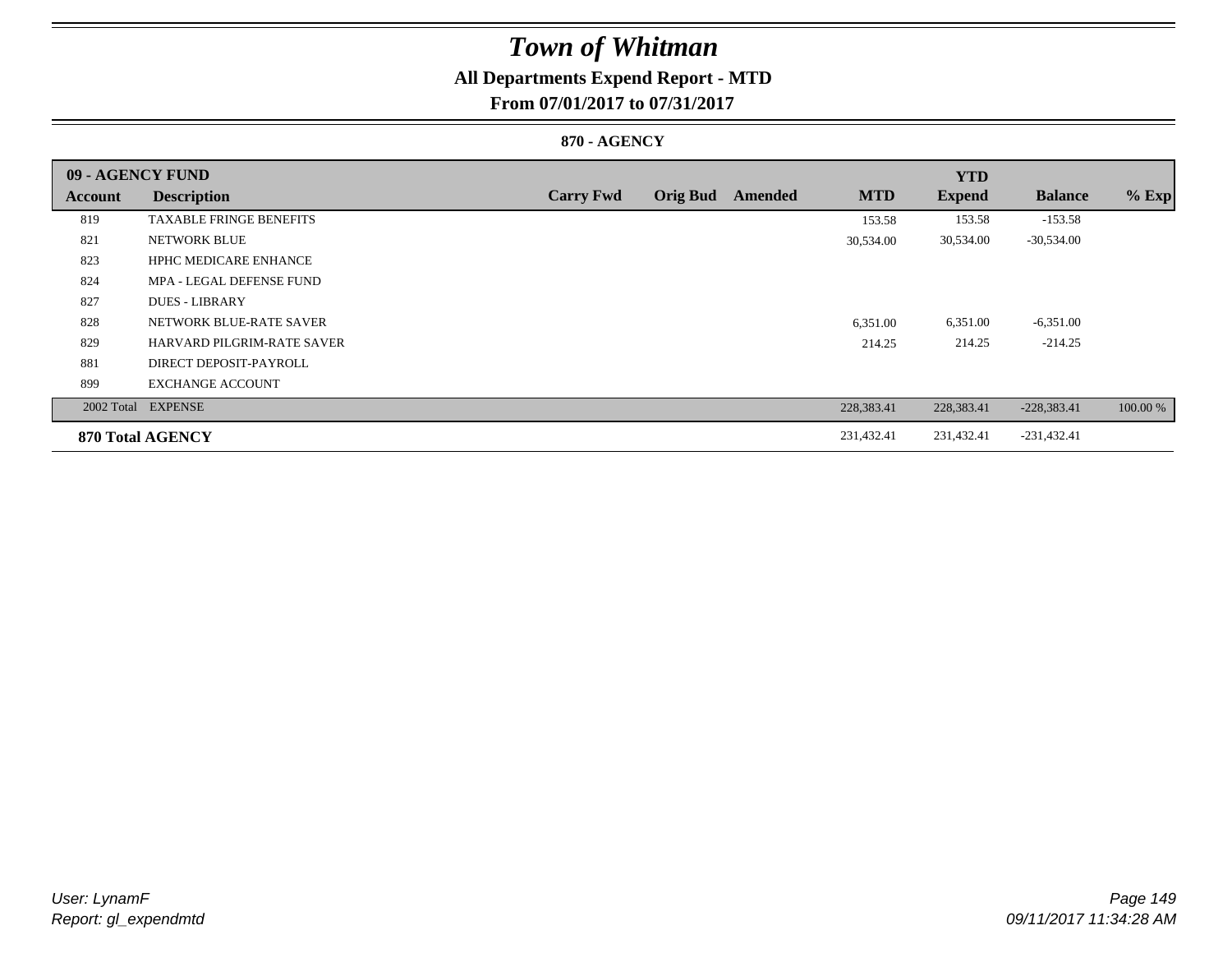### **All Departments Expend Report - MTD**

**From 07/01/2017 to 07/31/2017**

### **980 - PERFORMANCE BONDS**

|         | 09 - AGENCY FUND            |                  |                 |         |            | <b>YTD</b>    |                |          |
|---------|-----------------------------|------------------|-----------------|---------|------------|---------------|----------------|----------|
| Account | <b>Description</b>          | <b>Carry Fwd</b> | <b>Orig Bud</b> | Amended | <b>MTD</b> | <b>Expend</b> | <b>Balance</b> | $%$ Exp  |
| 364     | PLANNING BOARD              |                  |                 |         |            |               |                |          |
|         | 2004 Total EXPENSE          |                  |                 |         |            |               |                | 100.00 % |
|         | 980 Total PERFORMANCE BONDS |                  |                 |         |            |               |                |          |
|         | 09 Total AGENCY FUND        | 1,323.73         |                 |         | 258,047.91 | 258,047.91    | $-256,724.18$  |          |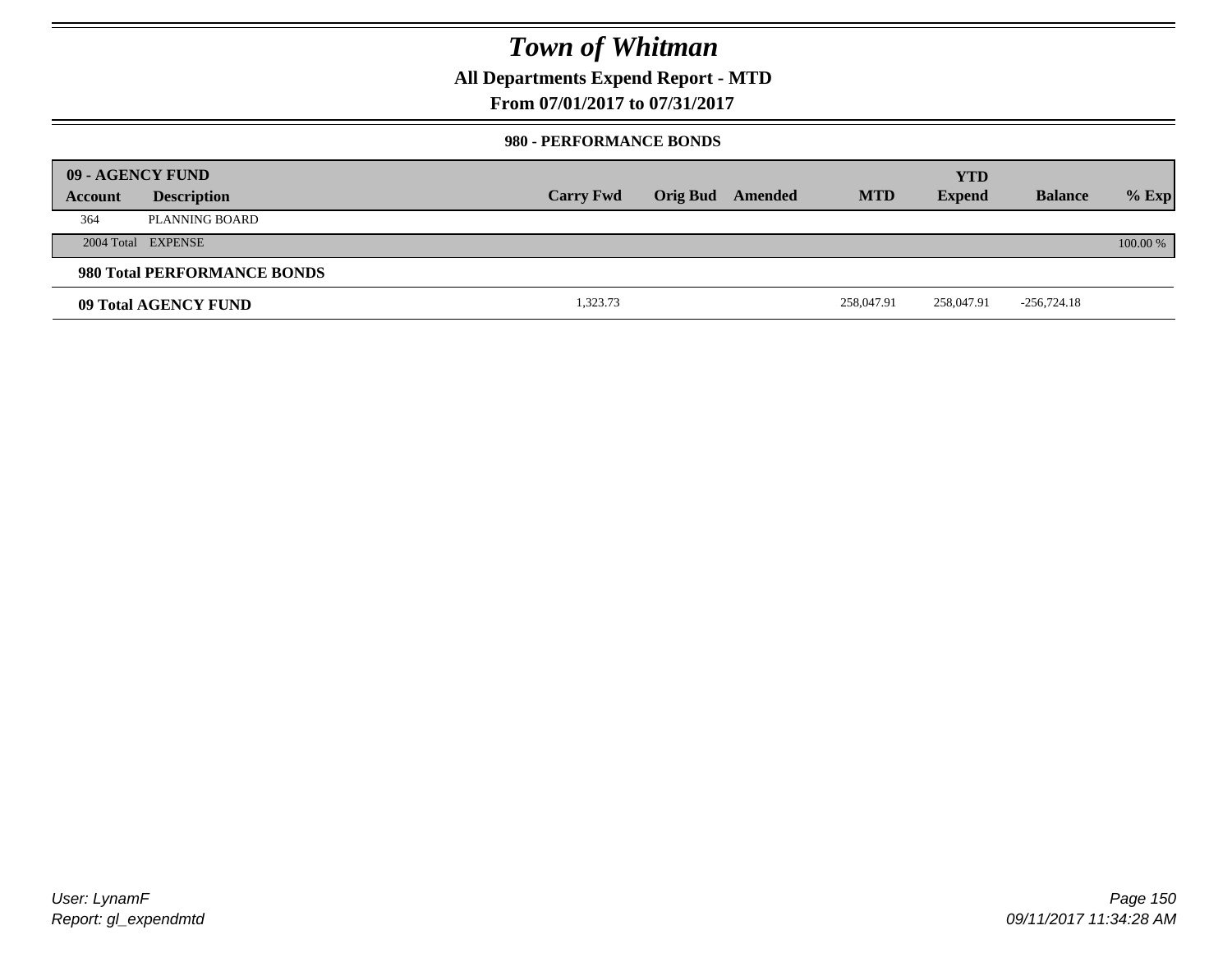## **All Departments Expend Report - MTD**

**From 07/01/2017 to 07/31/2017**

|                | <b>60 - WATER/SEWER ENTERPRISE FUND</b>  |                  |                                       | <b>YTD</b>    |                |          |
|----------------|------------------------------------------|------------------|---------------------------------------|---------------|----------------|----------|
| <b>Account</b> | <b>Description</b>                       | <b>Carry Fwd</b> | <b>Orig Bud</b> Amended<br><b>MTD</b> | <b>Expend</b> | <b>Balance</b> | $%$ Exp  |
| 111            | SALARIES-ADMINSTRATIVE                   | 100,766.00       | 5,813.91                              | 5,813.91      | 94,952.09      |          |
| 112            | <b>SALARIES</b>                          |                  |                                       |               |                |          |
| 113            | DIVISIONAL LABOR-REGULAR                 | 465,472.00       | 24,605.40                             | 24,605.40     | 440,866.60     |          |
| 114            | DIVISIONAL LABOR-O.T.                    |                  | 2,790.12                              | 2,790.12      | $-2,790.12$    |          |
| 116            | <b>CLERICAL</b>                          | 49,031.00        | 2,704.45                              | 2,704.45      | 46,326.55      |          |
| 119            | SALARY-ASSIST.SUPERINTENDENT             |                  |                                       |               |                |          |
| 136            | POLICE DETAILS                           | 18,000.00        | 737.12                                | 737.12        | 17,262.88      |          |
| 144            | EDUCATION INCENTIVE                      |                  |                                       |               |                |          |
| 146            | SALARIES-LONGEVITY                       | 2,950.00         | 425.00                                | 425.00        | 2,525.00       |          |
| 222            | CDL LIC. / STIPEND                       | 1,504.00         | 1,504.00                              | 1,504.00      |                |          |
| 228            | <b>CDL STIPEND - UNION</b>               |                  |                                       |               |                |          |
| 234            | SALARIES - UNUSED SICK & VAC. TIME       |                  |                                       |               |                |          |
|                | 1000 Total SALARIES                      | 637,723.00       | 38,580.00                             | 38,580.00     | 599,143.00     | 6.04 %   |
| 949            | FY2014 ENCUMBRANCES                      |                  |                                       |               |                |          |
|                | 1003 Total SALARIES                      |                  |                                       |               |                | 100.00 % |
| 210            | <b>ELECTRICITY</b>                       | 73,000.00        | 1,874.29                              | 1,874.29      | 71,125.71      |          |
| 212            | <b>GAS (NATURAL)</b>                     | 20,000.00        | 84.26                                 | 84.26         | 19,915.74      |          |
| 230            | <b>WATER PURCHASE</b>                    | 1,400,000.00     |                                       |               | 1,400,000.00   |          |
| 243            | EQUIPMENT MAINTENANCE                    |                  |                                       |               |                |          |
| 309            | <b>TECHNICAL SERVICES</b>                |                  |                                       |               |                |          |
| 340            | <b>TELEPHONE</b>                         | 9,000.00         |                                       |               | 9,000.00       |          |
| 380            | <b>DISPOSAL COSTS</b>                    | 850,000.00       |                                       |               | 850,000.00     |          |
| 381            | PRIOR YEAR USER FEE                      |                  |                                       |               |                |          |
| 420            | <b>OFFICE SUPPLIES</b>                   |                  |                                       |               |                |          |
| 430            | <b>BUILDING MAINTENANCE &amp; REPAIR</b> | 50,000.00        |                                       |               | 50,000.00      |          |
| 481            | <b>GASOLINE</b>                          | 2,500.00         |                                       |               | 2,500.00       |          |
| 530            | <b>CHEMICALS</b>                         | 70,000.00        | 510.00                                | 510.00        | 69,490.00      |          |
| 582            | <b>UNIFORMS</b>                          |                  |                                       |               |                |          |
| 585            | MISCELLANEOUS EXPENSE                    | 15,000.00        |                                       |               | 15,000.00      |          |
| 363            | CROSS CONN.TESTING EXPENSE               | 3,500.00         |                                       |               | 3,500.00       |          |
| 710            | IN STATE TRAVEL                          |                  |                                       |               |                |          |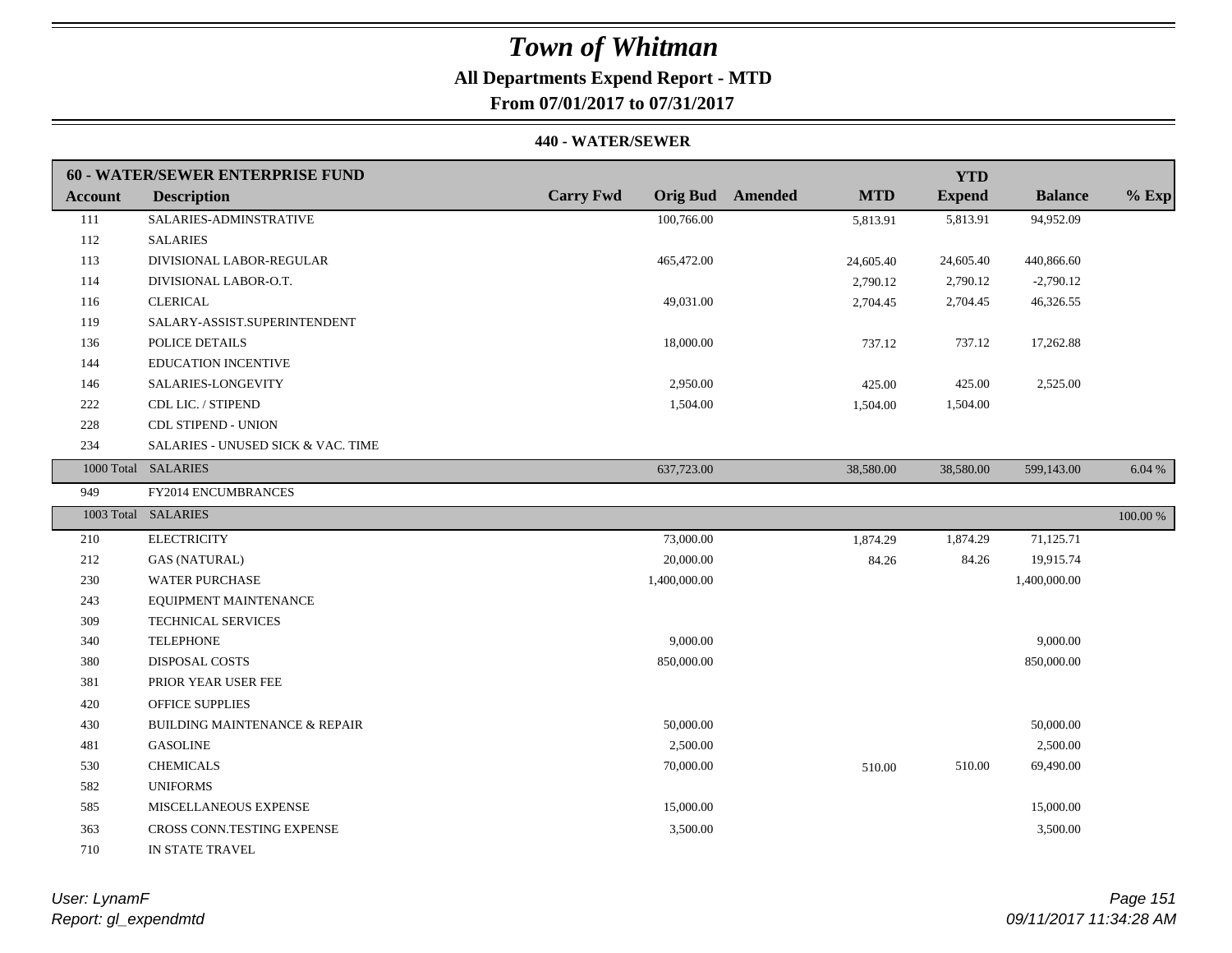## **All Departments Expend Report - MTD**

**From 07/01/2017 to 07/31/2017**

|         | 60 - WATER/SEWER ENTERPRISE FUND     |                  |              |                         |            | <b>YTD</b>    |                |         |
|---------|--------------------------------------|------------------|--------------|-------------------------|------------|---------------|----------------|---------|
| Account | <b>Description</b>                   | <b>Carry Fwd</b> |              | <b>Orig Bud</b> Amended | <b>MTD</b> | <b>Expend</b> | <b>Balance</b> | $%$ Exp |
| 720     | OUT OF STATE TRAVEL                  |                  |              |                         |            |               |                |         |
| 730     | <b>ASSOCIATION DUES</b>              |                  |              |                         |            |               |                |         |
| 734     | AGENCY AND REGISTRATION FEES         |                  |              |                         |            |               |                |         |
| 735     | <b>BANK CHARGES</b>                  |                  | 3,800.00     |                         |            |               | 3,800.00       |         |
| 924     | DEBT MISCELLANEOUS - WATER           |                  | 33,150.00    |                         | 2,168.19   | 2,168.19      | 30,981.81      |         |
| 926     | DEBT MISCELLANEOUS-SEWER             |                  |              |                         |            |               |                |         |
| 777     | <b>BUDGET RESERVE</b>                |                  | 139,345.00   |                         |            |               | 139,345.00     |         |
| 825     | <b>LAND</b>                          |                  |              |                         |            |               |                |         |
| 826     | <b>BUILDINGS</b>                     |                  |              |                         |            |               |                |         |
| 830     | <b>PLANT</b>                         |                  |              |                         |            |               |                |         |
| 840     | SITE IMPROVEMENT                     |                  |              |                         |            |               |                |         |
| 850     | ADDITIONAL EQUIPMENT                 |                  |              |                         |            |               |                |         |
| 875     | REPLACE EQUIPMENT                    |                  |              |                         |            |               |                |         |
| 890     | CAPITAL PROJECT                      |                  |              |                         |            |               |                |         |
| 910     | MAT.PRIN.L.T.DEBT 6/1/2008           |                  |              |                         |            |               |                |         |
| 911     | INT.LONG TERM DEBT WTR/SWR           |                  | 95,060.13    |                         |            |               | 95,060.13      |         |
| 913     | PRIN.-L.T. DEBT WTR.RE-FUNDED 3/8/12 |                  | 45,000.00    |                         |            |               | 45,000.00      |         |
| 914     | PRINCIPAL LONG TERM-WATER            |                  | 300,515.28   |                         | 300,515.28 | 300,515.28    |                |         |
| 915     | INT.LONG TERM DEBT-SEWER             |                  | 7,658.27     |                         | 3,953.29   | 3,953.29      | 3,704.98       |         |
| 916     | <b>INTEREST LONG TERM DEBT</b>       |                  |              |                         |            |               |                |         |
| 919     | <b>INT.LONG TERM DEBT - WATER</b>    |                  | 32,281.60    |                         |            |               | 32,281.60      |         |
| 925     | <b>INTEREST TEMPORARY LOANS</b>      |                  |              |                         |            |               |                |         |
| 942     | SEWER PRIN.-L.T.DEBT 2030            |                  | 24,831.18    |                         | 24,831.18  | 24,831.18     |                |         |
| 944     | PRIN.LONG TERM-WTR/SWR               |                  | 154,653.54   |                         |            |               | 154,653.54     |         |
| 950     | <b>REPAYMENT OF BANS</b>             |                  |              |                         |            |               |                |         |
| 951     | DEBT ISSUANCE EXPENSE                |                  |              |                         |            |               |                |         |
| 955     | REPAYMENT OF GANS-PRINCIPAL          |                  |              |                         |            |               |                |         |
| 957     | MAT.PRIN.-L.T.DEBT 1/15/2013         |                  |              |                         |            |               |                |         |
| 960     | INDIRECT COSTS-TO GENERAL FUND       |                  | 493,199.00   |                         |            |               | 493,199.00     |         |
| 961     | INDIRECT COSTS-TO WATER ENT.FD       |                  |              |                         |            |               |                |         |
|         | 2000 Total EXPENSE                   |                  | 3,822,494.00 |                         | 333,936.49 | 333,936.49    | 3,488,557.51   | 8.73 %  |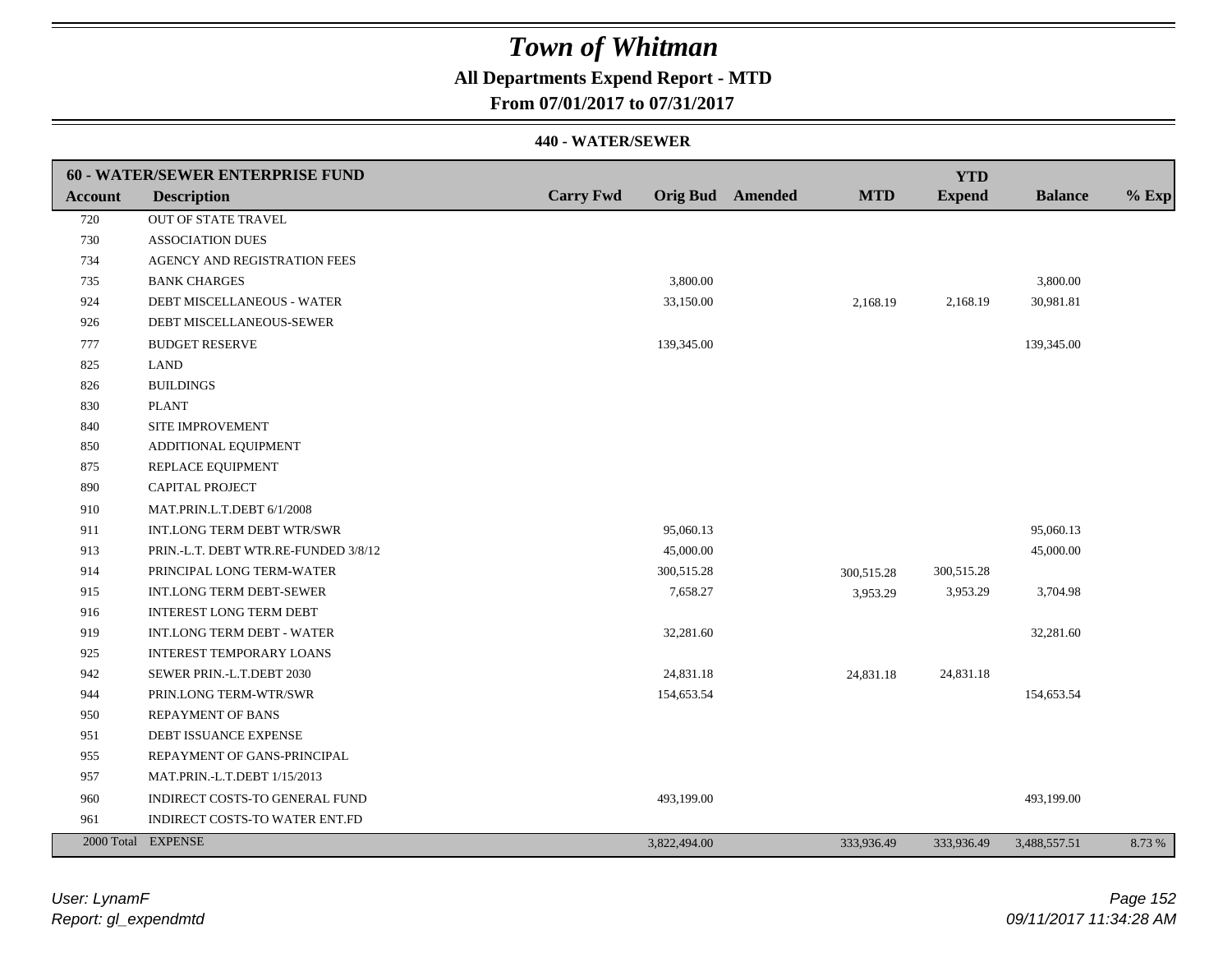## **All Departments Expend Report - MTD**

**From 07/01/2017 to 07/31/2017**

|                | <b>60 - WATER/SEWER ENTERPRISE FUND</b>             |                  |                         |            | <b>YTD</b>    |                |             |
|----------------|-----------------------------------------------------|------------------|-------------------------|------------|---------------|----------------|-------------|
| <b>Account</b> | <b>Description</b>                                  | <b>Carry Fwd</b> | <b>Orig Bud</b> Amended | <b>MTD</b> | <b>Expend</b> | <b>Balance</b> | $%$ Exp     |
| 956            | REPAYMENT OF BANS-PRINCIPAL                         |                  |                         |            |               |                |             |
|                | 2004 Total EXPENSE                                  |                  |                         |            |               |                | 100.00 %    |
| 962            | SEWER BOND REFUNDING EXPENSE                        |                  |                         |            |               |                |             |
|                | 2005 Total EXPENSE                                  |                  |                         |            |               |                | 100.00 %    |
| 311            | <b>COMPUTER SERVICES</b>                            |                  | 12,000.00               | 2,500.00   | 2,500.00      | 9,500.00       |             |
| 344            | <b>POSTAGE</b>                                      |                  |                         | 851.32     | 851.32        | $-851.32$      |             |
|                | 2050 Total DATA PROCESSING AND MAILING              |                  | 12,000.00               | 3,351.32   | 3,351.32      | 8,648.68       | 27.92 %     |
| 272            | <b>EQUIPMENT RENTAL</b>                             |                  |                         |            |               |                |             |
| 317            | <b>WATER TESTING</b>                                |                  |                         | 150.00     | 150.00        | $-150.00$      |             |
| 251            | <b>WATER MAINS</b>                                  |                  |                         | 640.61     | 640.61        | $-640.61$      |             |
| 253            | <b>HYDRANTS</b>                                     |                  |                         |            |               |                |             |
| 254            | <b>METERS</b>                                       |                  |                         | 662.50     | 662.50        | $-662.50$      |             |
| 582            | <b>UNIFORMS</b>                                     |                  |                         |            |               |                |             |
| 585            | MISCELLANEOUS EXPENSE                               |                  | 64,300.00               | 207.00     | 207.00        | 64,093.00      |             |
|                | 2200 Total DIVISIONAL EXPENSE                       |                  | 64,300.00               | 1,660.11   | 1,660.11      | 62,639.89      | 2.58 %      |
| 286            | <b>WATER LEAK DETECTION</b>                         |                  | 8,000.00                |            |               | 8,000.00       |             |
|                | 2201 Total EXPENSE                                  |                  | 8,000.00                |            |               | 8,000.00       | 0.00 %      |
| 999            |                                                     |                  |                         |            |               |                |             |
|                | 4469 Total A.27 ATM 5/13FR.R.E. PUR.JETTER MACHINE  |                  |                         |            |               |                | 100.00 %    |
| 911            | INT.LONG TERM DEBT WTR/SWR                          |                  |                         |            |               |                |             |
| 944            | PRIN.LONG TERM-WTR/SWR                              |                  |                         |            |               |                |             |
| 999            |                                                     |                  |                         |            |               |                |             |
|                | 4472 Total A.6STM5/15DEBT SER.FY16 1ST PMT.BNDS.R.E |                  |                         |            |               |                | $100.00~\%$ |
| 999            |                                                     | 25,000.00        |                         |            |               | 25,000.00      |             |
|                | 4473 Total A10STM5/15ENG.SERV.UNIDIR.FLSH.PR.R.E.   | 25,000.00        |                         |            |               | 25,000.00      | $0.00\ \%$  |
| 999            |                                                     |                  |                         |            |               |                |             |
|                | 4480 Total A31ATM5/16PUR2016CHEV.4W/D PICKUP W/PLOW |                  |                         |            |               |                | 100.00 %    |
| 999            |                                                     |                  |                         |            |               |                |             |
|                | 4482 Total A5STM5/15 DEBT SER.-TEMP.BORROWING-R.E.  |                  |                         |            |               |                | 100.00 %    |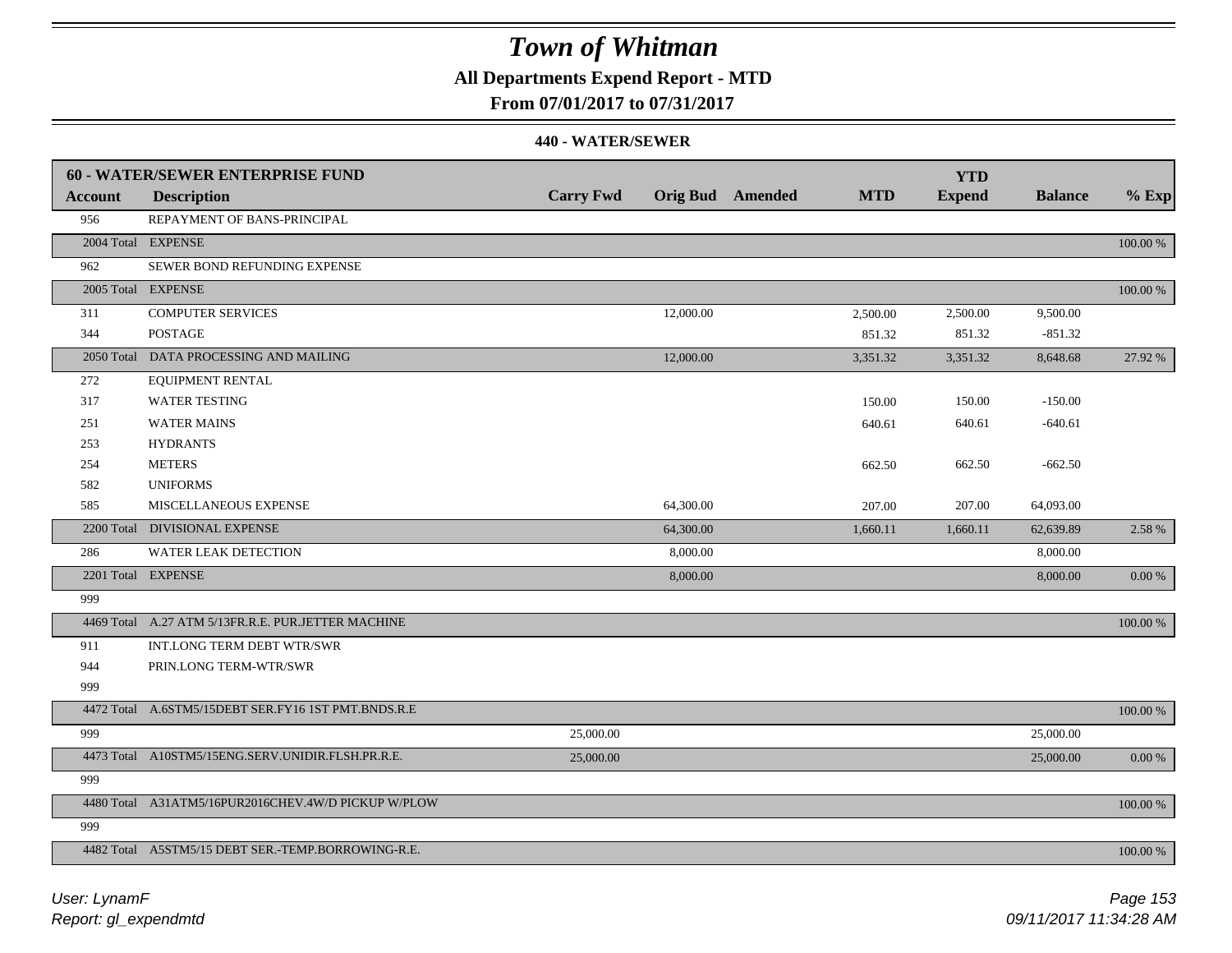## **All Departments Expend Report - MTD**

### **From 07/01/2017 to 07/31/2017**

|         | <b>60 - WATER/SEWER ENTERPRISE FUND</b>              |                  |                         |            | <b>YTD</b>    |                |             |
|---------|------------------------------------------------------|------------------|-------------------------|------------|---------------|----------------|-------------|
| Account | <b>Description</b>                                   | <b>Carry Fwd</b> | <b>Orig Bud</b> Amended | <b>MTD</b> | <b>Expend</b> | <b>Balance</b> | $%$ Exp     |
| 999     |                                                      |                  |                         |            |               |                |             |
|         | 4483 Total A.33ATM5/09RELIN.3500FT.PIPE/REP.MANHOLE  |                  |                         |            |               |                | 100.00 %    |
| 999     |                                                      | 59,587.24        |                         |            |               | 59,587.24      |             |
|         | 4532 Total A.20ATM5/12FR.R.EARN.TO REP.SEW.SYS       | 59,587.24        |                         |            |               | 59,587.24      | 0.00 %      |
| 999     |                                                      |                  |                         |            |               |                |             |
|         | 4538 Total A.31 ATM 5/10 50% PUR.E350 FORD CARGO VAN |                  |                         |            |               |                | 100.00 %    |
| 999     |                                                      | 116,392.00       |                         |            |               | 116,392.00     |             |
|         | 4539 Total A13STM5/15FR.R.E.SEW.SERV.BROCK-PR.YRS    | 116,392.00       |                         |            |               | 116,392.00     | 0.00 %      |
| 999     |                                                      |                  |                         |            |               |                |             |
|         | 4548 Total A.25ATM5/11FR.R.E. TO REP. WSTEWTR PUMPS  |                  |                         |            |               |                | 100.00 %    |
| 999     |                                                      | 1,257.00         |                         |            |               | 1,257.00       |             |
|         | 4560 Total A.30 ATM 5/10 REPAIR WASTEWTR.PUMPS       | 1,257.00         |                         |            |               | 1,257.00       | 0.00 %      |
| 999     |                                                      |                  |                         |            |               |                |             |
|         | 4562 Total A.30ATM5/16 REPLACE TRUCK BODY            |                  |                         |            |               |                | 100.00 %    |
| 999     |                                                      |                  |                         |            |               |                |             |
|         | 4577 Total DPW-SITE WORK & PERMIT/FACILITY IMPROV.   |                  |                         |            |               |                | $100.00~\%$ |
| 999     |                                                      |                  |                         |            |               |                |             |
|         | 4579 Total DEFICIT SPD-EMER.F.MAIN REP.& BY-PASS     |                  |                         |            |               |                | 100.00 %    |
| 999     |                                                      | 20,000.00        |                         |            |               | 20,000.00      |             |
|         | 4606 Total Res.Fnd. Trans.-Engin.Costs Rte.18 & 27   | 20,000.00        |                         |            |               | 20,000.00      | $0.00\,\%$  |
| 999     |                                                      | 420.00           |                         |            |               | 420.00         |             |
|         | 4608 Total A.21ATM5/12 FR.R.EARN.TO LEAK DETECT.     | 420.00           |                         |            |               | 420.00         | 0.00 %      |
| 999     |                                                      |                  |                         |            |               |                |             |
|         | 4609 Total A.21 ATM5/14 FR.R.E.PUR&INST.BACK-UP GEN  |                  |                         |            |               |                | 100.00 %    |
| 999     |                                                      | 5,265.09         |                         |            |               | 5,265.09       |             |
|         | 4610 Total A.22ATM5/14FR.R.E.REP.&REPL.EQ@PUMP STA.  | 5,265.09         |                         |            |               | 5,265.09       | 0.00 %      |
| 999     |                                                      |                  |                         |            |               |                |             |
|         | 4611 Total A2 STM 5/17 PRIOR YEAR BILL               |                  |                         |            |               |                | 100.00 %    |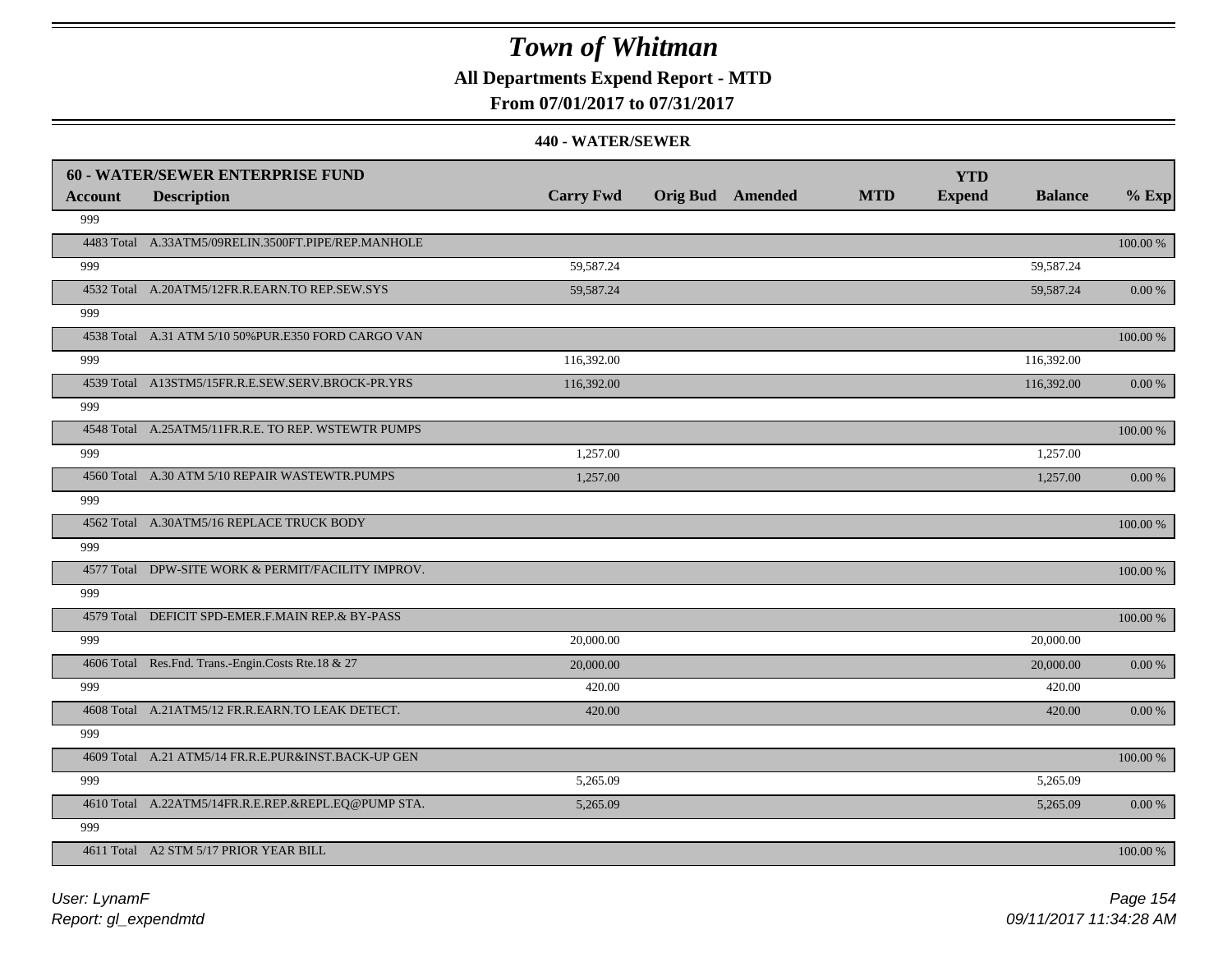## **All Departments Expend Report - MTD**

### **From 07/01/2017 to 07/31/2017**

|         | 60 - WATER/SEWER ENTERPRISE FUND               |                  |              |         |            | <b>YTD</b>    |                |          |
|---------|------------------------------------------------|------------------|--------------|---------|------------|---------------|----------------|----------|
| Account | <b>Description</b>                             | <b>Carry Fwd</b> | Orig Bud     | Amended | <b>MTD</b> | <b>Expend</b> | <b>Balance</b> | $%$ Exp  |
| 999     |                                                |                  |              |         |            |               |                |          |
|         | 4612 Total A.29ATM 5/16 PUR. WATER METERS      |                  |              |         |            |               |                | 100.00 % |
| 999     |                                                |                  |              |         |            |               |                |          |
|         | 4613 Total A.31 ATM 5/06 SENSUS METERS         |                  |              |         |            |               |                | 100.00 % |
| 999     |                                                |                  |              |         |            |               |                |          |
|         | 4614 Total A.30ATM 5/10 WASTEWTR.UPGRADES FY06 |                  |              |         |            |               |                | 100.00 % |
|         | 440 Total WATER/SEWER                          | 227,921.33       | 4,544,517.00 |         | 377,527.92 | 377,527.92    | 4,394,910.41   |          |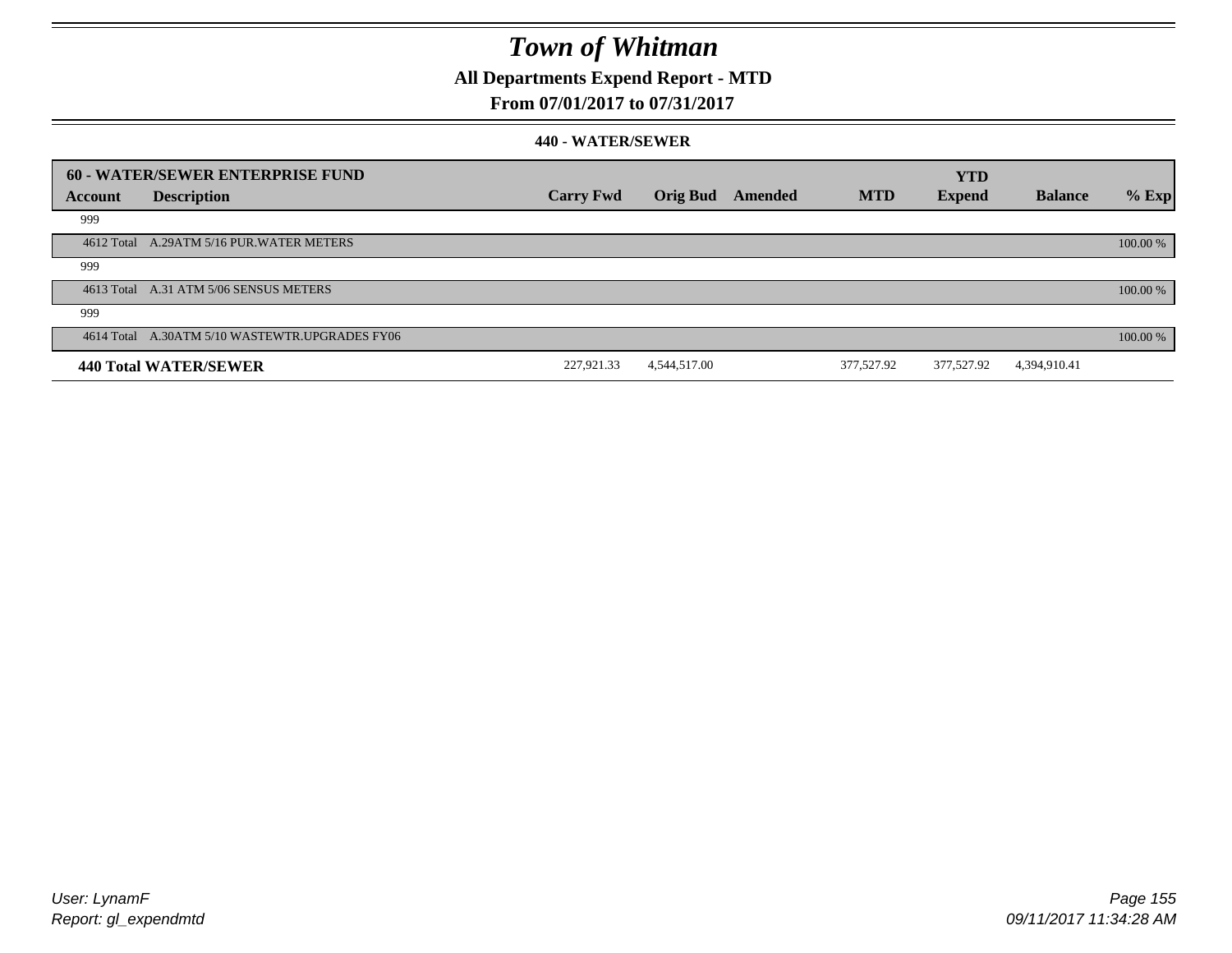**All Departments Expend Report - MTD**

### **From 07/01/2017 to 07/31/2017**

#### **441 - SEWER ENCUMBRANCE**

|                | <b>60 - WATER/SEWER ENTERPRISE FUND</b> |                  |                         |            | <b>YTD</b>    |                |          |
|----------------|-----------------------------------------|------------------|-------------------------|------------|---------------|----------------|----------|
| <b>Account</b> | <b>Description</b>                      | <b>Carry Fwd</b> | <b>Orig Bud</b> Amended | <b>MTD</b> | <b>Expend</b> | <b>Balance</b> | $%$ Exp  |
| 380            | <b>DISPOSAL COSTS</b>                   |                  |                         |            |               |                |          |
|                | 2000 Total EXPENSE                      |                  |                         |            |               |                | 100.00 % |
| 939            | <b>FY2015 ENCUMBRANCES</b>              |                  |                         |            |               |                |          |
| 940            | FY2016 ENCUMBRANCES                     | 850,000.00       |                         |            |               | 850,000.00     |          |
| 943            | <b>FY2012 ENCUMBRANCES</b>              |                  |                         |            |               |                |          |
| 945            | FY2013 ENCUMBRANCES                     |                  |                         |            |               |                |          |
| 946            | <b>FY2010 ENCUMBRANCES</b>              |                  |                         |            |               |                |          |
| 948            | <b>FY07 ENCUMBRANCES</b>                |                  |                         |            |               |                |          |
| 949            | FY2014 ENCUMBRANCES                     |                  |                         |            |               |                |          |
| 953            | <b>FY2009 ENCUMBRANCES</b>              |                  |                         |            |               |                |          |
| 958            | FY2005 ENCUMBRANCES                     |                  |                         |            |               |                |          |
| 959            | <b>FY2006 ENCUMBRANCES</b>              |                  |                         |            |               |                |          |
| 965            | SEWER FY13 DISPOSAL COSTS ENCUMBERED    |                  |                         |            |               |                |          |
| 966            | SEWER FY14 DISPOSAL COSTS ENCUMBERED    |                  |                         |            |               |                |          |
| 967            | SEWER FY15 DISPOSAL COSTS ENCUMBERED    | 259,684.68       |                         |            |               | 259,684.68     |          |
| 941            | FY 2017 ENCUMBRANCES                    | 800,000.00       |                         |            |               | 800,000.00     |          |
|                | 2001 Total EXPENSE                      | 1,909,684.68     |                         |            |               | 1,909,684.68   | 0.00 %   |
| 765            | INDIR.COSTS DUE TO GEN.FD.FY95          |                  |                         |            |               |                |          |
| 766            | INDIR.COSTS DUE TO GEN.FD.FY96          |                  |                         |            |               |                |          |
| 767            | INDIR.COSTS DUE TO GEN.FD FY97          |                  |                         |            |               |                |          |
| 768            | INDIR.COSTS DUE TO GEN.FD.FY98          |                  |                         |            |               |                |          |
| 769            | INDIR.COSTS DUE TO GEN.FD.FY99          |                  |                         |            |               |                |          |
|                | 2002 Total EXPENSE                      |                  |                         |            |               |                | 100.00 % |
| 863            | IND.COSTS FY00 DUE TO GF-PR.YR          |                  |                         |            |               |                |          |
| 869            | INDIR.COSTS DUE TO G.FND-PR.YR          |                  |                         |            |               |                |          |
|                | 2003 Total EXPENSE                      |                  |                         |            |               |                | 100.00 % |
|                | <b>441 Total SEWER ENCUMBRANCE</b>      | 1,909,684.68     |                         |            |               | 1,909,684.68   |          |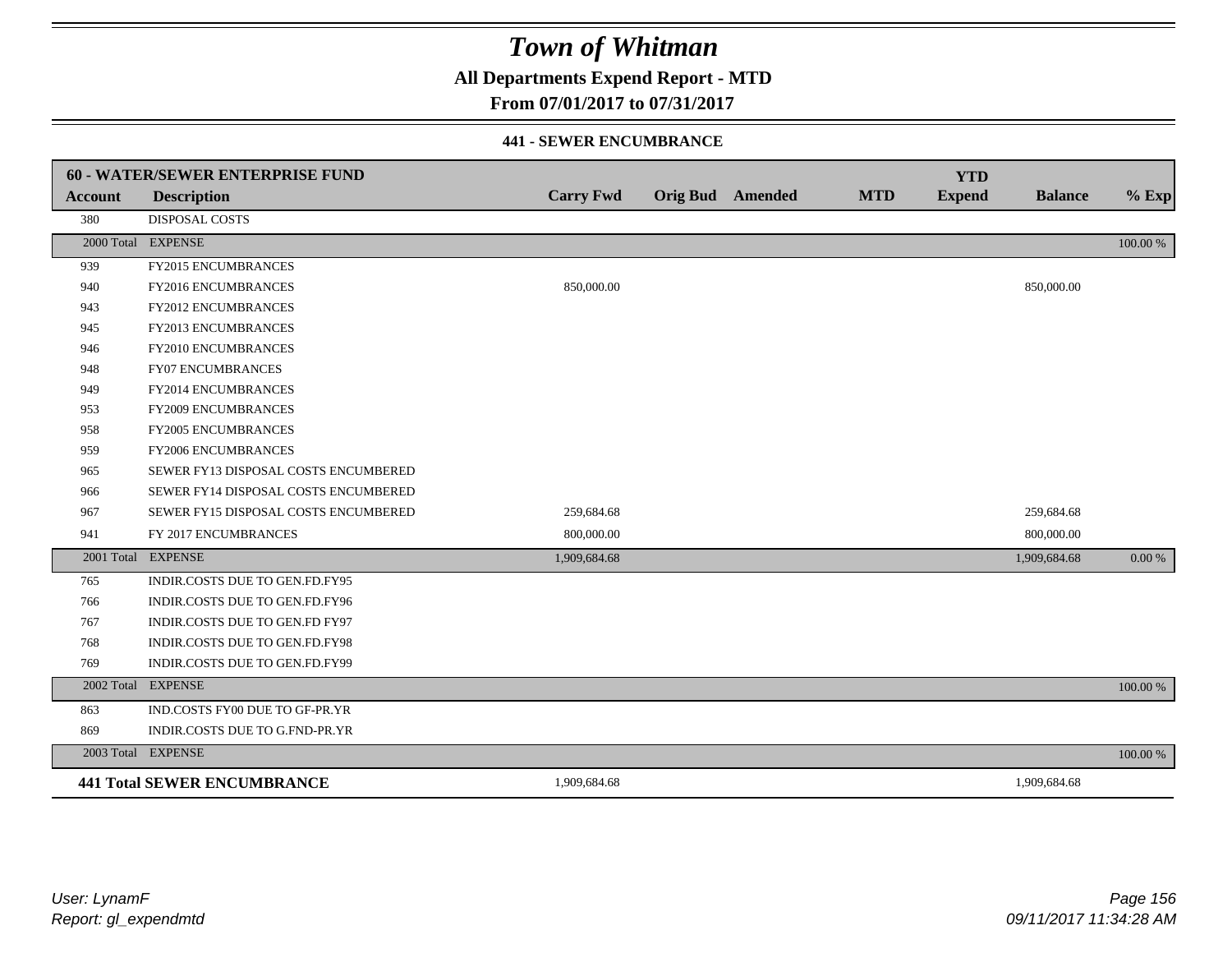**All Departments Expend Report - MTD**

### **From 07/01/2017 to 07/31/2017**

#### **451 - WATER ENCUMBRANCE**

|                | 60 - WATER/SEWER ENTERPRISE FUND   |                  |                 |         |            | <b>YTD</b>    |                |          |
|----------------|------------------------------------|------------------|-----------------|---------|------------|---------------|----------------|----------|
| <b>Account</b> | <b>Description</b>                 | <b>Carry Fwd</b> | <b>Orig Bud</b> | Amended | <b>MTD</b> | <b>Expend</b> | <b>Balance</b> | $%$ Exp  |
| 941            | FY 2017 ENCUMBRANCES               | 60,000.00        |                 |         |            |               | 60,000.00      |          |
|                | 2000 Total EXPENSE                 | 60,000.00        |                 |         |            |               | 60,000.00      | $0.00\%$ |
| 939            | <b>FY2015 ENCUMBRANCES</b>         |                  |                 |         |            |               |                |          |
| 940            | <b>FY2016 ENCUMBRANCES</b>         |                  |                 |         |            |               |                |          |
| 949            | <b>FY2014 ENCUMBRANCES</b>         |                  |                 |         |            |               |                |          |
|                | 2001 Total EXPENSE                 |                  |                 |         |            |               |                | 100.00 % |
|                | <b>451 Total WATER ENCUMBRANCE</b> | 60,000.00        |                 |         |            |               | 60,000.00      |          |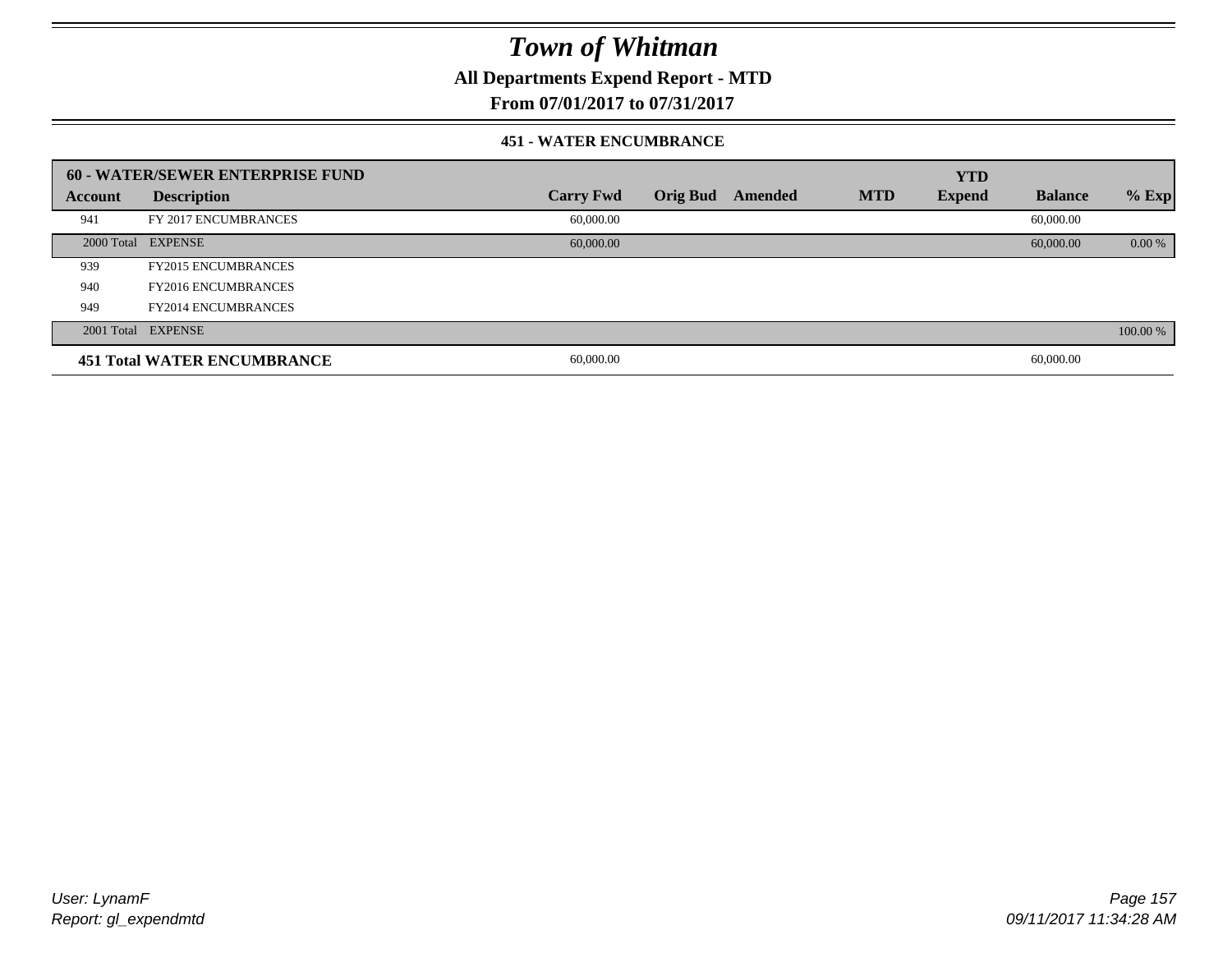## **All Departments Expend Report - MTD**

**From 07/01/2017 to 07/31/2017**

|                 | <b>60 - WATER/SEWER ENTERPRISE FUND</b> |                  |                         |            | YTD           |                |            |
|-----------------|-----------------------------------------|------------------|-------------------------|------------|---------------|----------------|------------|
| Account         | <b>Description</b>                      | <b>Carry Fwd</b> | <b>Orig Bud</b> Amended | <b>MTD</b> | <b>Expend</b> | <b>Balance</b> | $%$ Exp    |
| 005             | <b>TRASH FEE REFUNDS</b>                |                  |                         |            |               |                |            |
| 1997 Total 1997 |                                         |                  |                         |            |               |                | $100.00\%$ |
|                 | <b>850 Total TAX REFUNDS</b>            |                  |                         |            |               |                |            |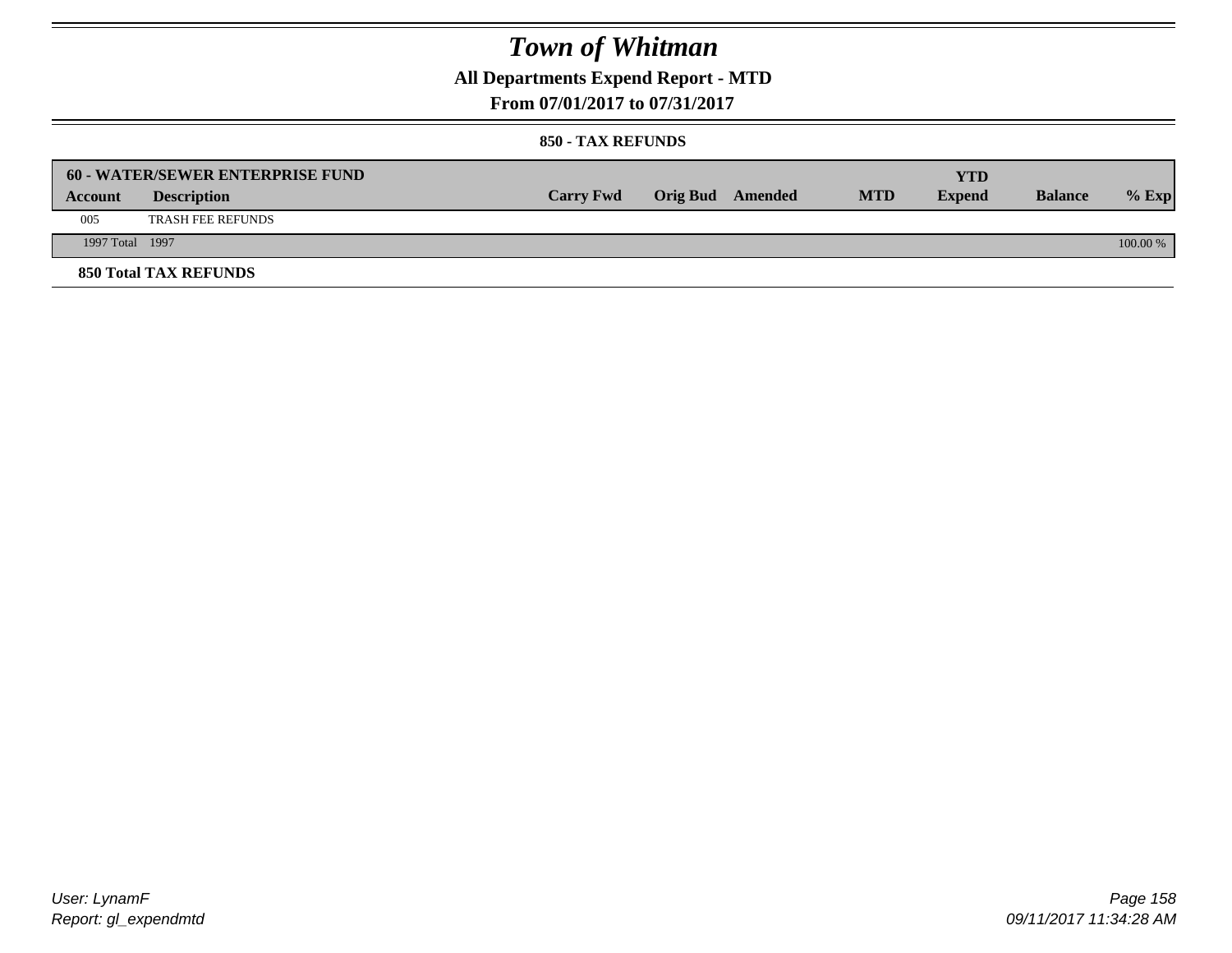## **All Departments Expend Report - MTD**

**From 07/01/2017 to 07/31/2017**

#### **851 - FIRE REVOLVING**

|         | <b>60 - WATER/SEWER ENTERPRISE FUND</b> |                  |                  |            | <b>YTD</b>    |                |            |
|---------|-----------------------------------------|------------------|------------------|------------|---------------|----------------|------------|
| Account | <b>Description</b>                      | <b>Carry Fwd</b> | Orig Bud Amended | <b>MTD</b> | <b>Expend</b> | <b>Balance</b> | $%$ Exp    |
| 008     | SEWER DETAILS                           |                  |                  |            |               |                |            |
|         | 1000 Total SALARIES                     |                  |                  |            |               |                | $100.00\%$ |
|         | <b>851 Total FIRE REVOLVING</b>         |                  |                  |            |               |                |            |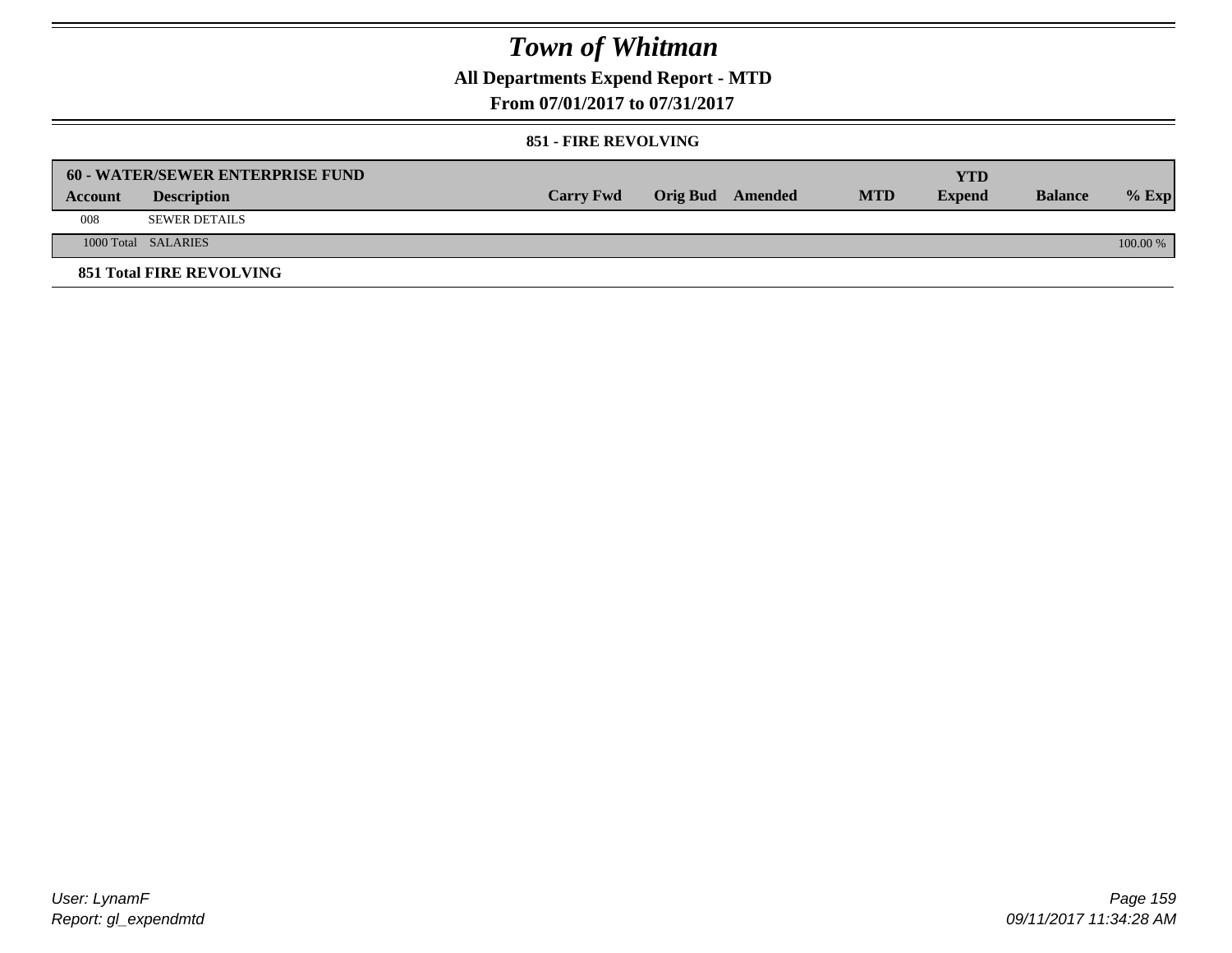**All Departments Expend Report - MTD**

**From 07/01/2017 to 07/31/2017**

#### **852 - POLICE REVOLVING**

|                | 60 - WATER/SEWER ENTERPRISE FUND  |                  |                  |            | YTD           |                |          |
|----------------|-----------------------------------|------------------|------------------|------------|---------------|----------------|----------|
| <b>Account</b> | <b>Description</b>                | <b>Carry Fwd</b> | Orig Bud Amended | <b>MTD</b> | <b>Expend</b> | <b>Balance</b> | $%$ Exp  |
| 008            | <b>SEWER DETAILS</b>              |                  |                  |            |               |                |          |
|                | 1000 Total SALARIES               |                  |                  |            |               |                | 100.00 % |
|                | <b>852 Total POLICE REVOLVING</b> |                  |                  |            |               |                |          |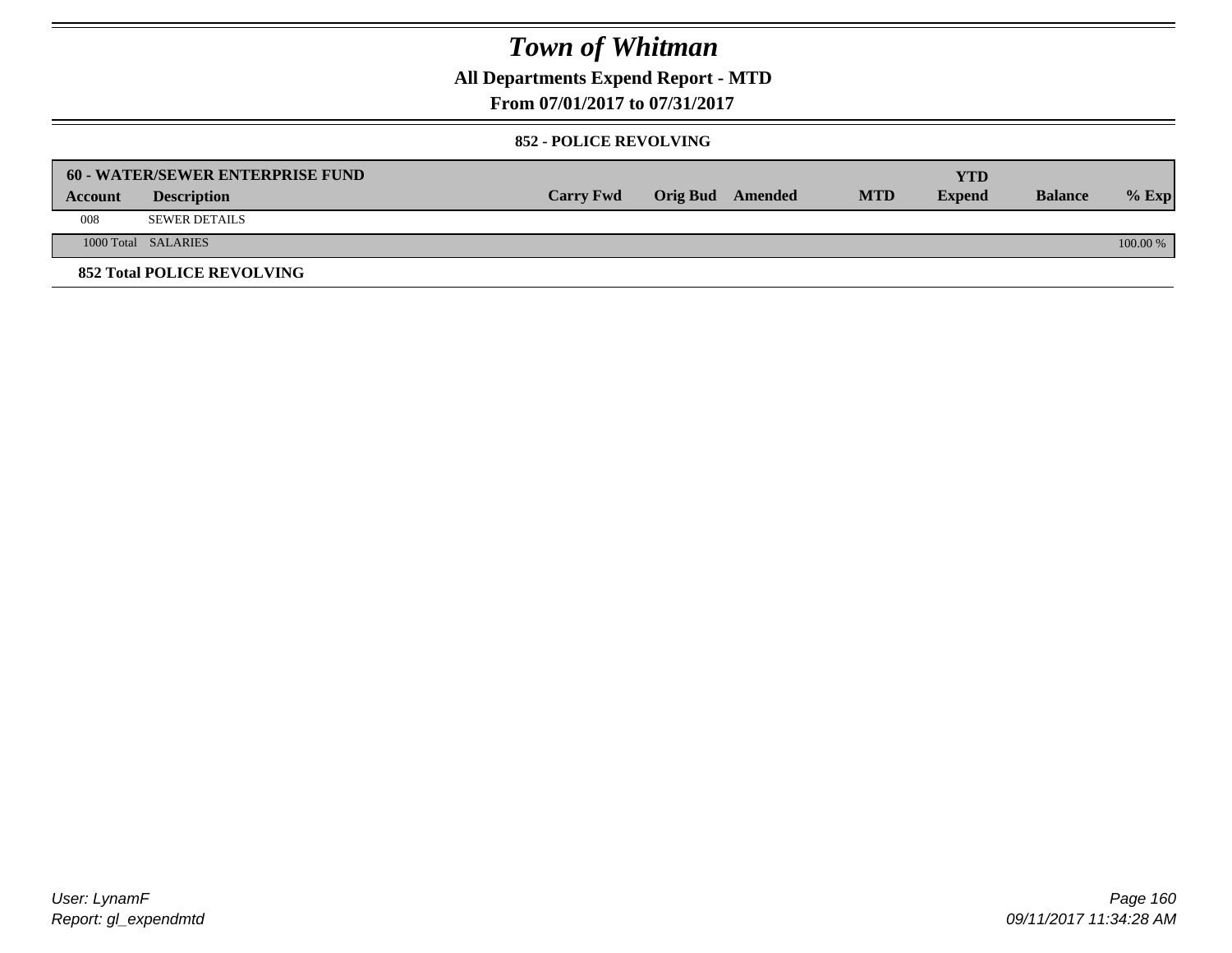## **All Departments Expend Report - MTD**

### **From 07/01/2017 to 07/31/2017**

#### **870 - AGENCY**

|         | <b>60 - WATER/SEWER ENTERPRISE FUND</b> |                  |                 |         |            | <b>YTD</b>    |                |          |
|---------|-----------------------------------------|------------------|-----------------|---------|------------|---------------|----------------|----------|
| Account | <b>Description</b>                      | <b>Carry Fwd</b> | <b>Orig Bud</b> | Amended | <b>MTD</b> | <b>Expend</b> | <b>Balance</b> | $%$ Exp  |
| 027     | <b>GUAR DEPOSIT INTEREST-REFUND</b>     |                  |                 |         |            |               |                |          |
| 029     | <b>GUARANTEED DEPOSITS REFUNDED</b>     |                  |                 |         |            |               |                |          |
| 055     | <b>GUARANTEED DEP.J.TASSINARI</b>       |                  |                 |         |            |               |                |          |
| 056     | <b>GUARANTEE DEP.REFND.-J. KELLEHER</b> |                  |                 |         |            |               |                |          |
| 059     | <b>GUARANTEE DEPOSITS FORFIETED</b>     |                  |                 |         |            |               |                |          |
| 236     | GUAR.DEPOSITS REFUNDED-CONSTR.TECH.     |                  |                 |         |            |               |                |          |
| 237     | <b>GUARENTEE DEPOSITS REFUNDED</b>      |                  |                 |         |            |               |                |          |
| 410     | GUAR.DEP.REFNDED-R. Robertson           |                  |                 |         |            |               |                |          |
|         | 2000 Total EXPENSE                      |                  |                 |         |            |               |                | 100.00 % |
| 899     | <b>EXCHANGE ACCOUNT</b>                 |                  |                 |         |            |               |                |          |
|         | 2002 Total EXPENSE                      |                  |                 |         |            |               |                | 100.00 % |
|         | <b>870 Total AGENCY</b>                 |                  |                 |         |            |               |                |          |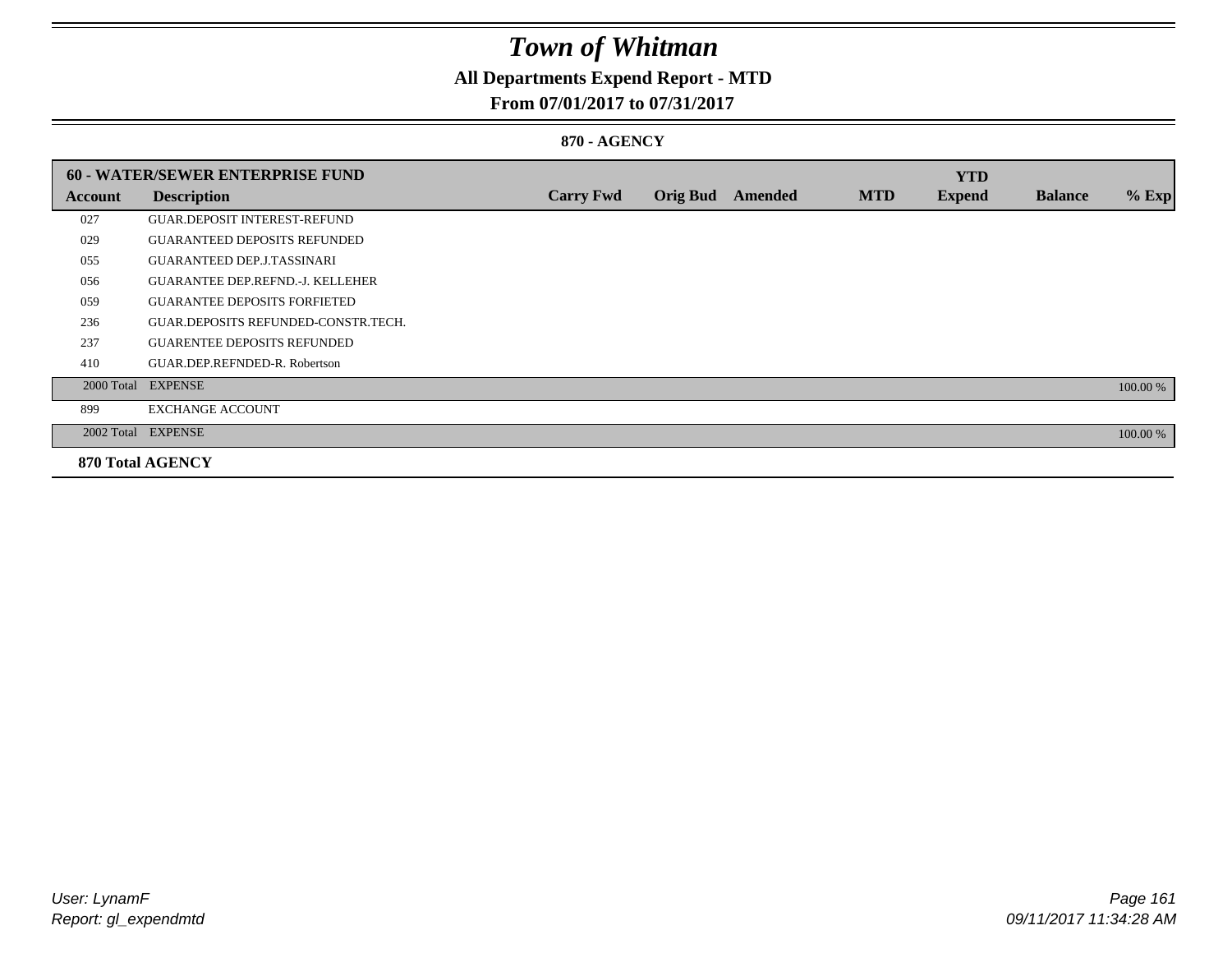**All Departments Expend Report - MTD**

**From 07/01/2017 to 07/31/2017**

#### **873 - USER CHARGES REFUNDS**

|                 | 60 - WATER/SEWER ENTERPRISE FUND |                  |                         |            | <b>YTD</b>    |                |             |
|-----------------|----------------------------------|------------------|-------------------------|------------|---------------|----------------|-------------|
| <b>Account</b>  | <b>Description</b>               | <b>Carry Fwd</b> | <b>Orig Bud</b> Amended | <b>MTD</b> | <b>Expend</b> | <b>Balance</b> | $%$ Exp     |
| 053             | SEWER RATES REFUNDS              |                  |                         |            |               |                |             |
| 1999 Total 1999 |                                  |                  |                         |            |               |                | 100.00 %    |
| 053             | SEWER RATES REFUNDS              |                  |                         |            |               |                |             |
|                 | 2001 Total EXPENSE               |                  |                         |            |               |                | 100.00 %    |
| 053             | SEWER RATES REFUNDS              |                  |                         |            |               |                |             |
|                 | 2002 Total EXPENSE               |                  |                         |            |               |                | 100.00 %    |
| 053             | SEWER RATES REFUNDS              |                  |                         |            |               |                |             |
|                 | 2003 Total EXPENSE               |                  |                         |            |               |                | $100.00~\%$ |
| 053             | SEWER RATES REFUNDS              |                  |                         |            |               |                |             |
| 178             | SEWER LIEN REFUNDS               |                  |                         |            |               |                |             |
|                 | 2004 Total EXPENSE               |                  |                         |            |               |                | 100.00 %    |
| 053             | <b>SEWER RATES REFUNDS</b>       |                  |                         |            |               |                |             |
| 178             | SEWER LIEN REFUNDS               |                  |                         |            |               |                |             |
|                 | 2005 Total EXPENSE               |                  |                         |            |               |                | 100.00 %    |
| 053             | <b>SEWER RATES REFUNDS</b>       |                  |                         |            |               |                |             |
|                 | 2006 Total EXPENSE               |                  |                         |            |               |                | 100.00 %    |
| 053             | <b>SEWER RATES REFUNDS</b>       |                  |                         |            |               |                |             |
| 178             | SEWER LIEN REFUNDS               |                  |                         |            |               |                |             |
|                 | 2007 Total EXPENSE               |                  |                         |            |               |                | 100.00 %    |
| 053             | SEWER RATES REFUNDS              |                  |                         |            |               |                |             |
| 178             | <b>SEWER LIEN REFUNDS</b>        |                  |                         |            |               |                |             |
|                 | 2008 Total EXPENSE               |                  |                         |            |               |                | 100.00 %    |
| 053             | <b>SEWER RATES REFUNDS</b>       |                  |                         |            |               |                |             |
| 178             | <b>SEWER LIEN REFUNDS</b>        |                  |                         |            |               |                |             |
|                 | 2009 Total EXPENSE               |                  |                         |            |               |                | 100.00 %    |
| 053             | SEWER RATES REFUNDS              |                  |                         |            |               |                |             |
| 178             | <b>SEWER LIEN REFUNDS</b>        |                  |                         |            |               |                |             |
|                 | 2010 Total EXPENSE               |                  |                         |            |               |                | 100.00 %    |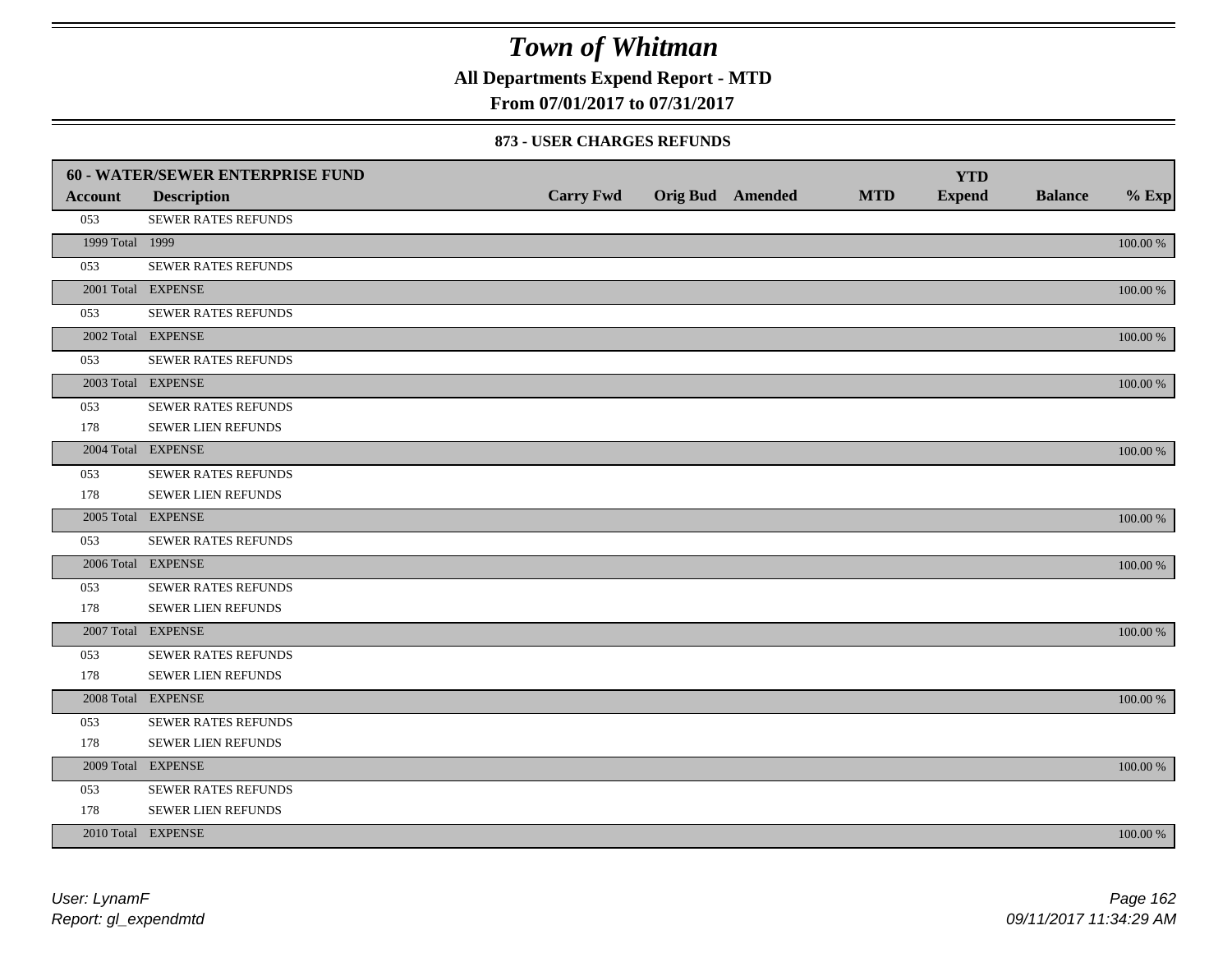**All Departments Expend Report - MTD**

### **From 07/01/2017 to 07/31/2017**

#### **873 - USER CHARGES REFUNDS**

|                | 60 - WATER/SEWER ENTERPRISE FUND |                  |                         |            | <b>YTD</b>    |                |             |
|----------------|----------------------------------|------------------|-------------------------|------------|---------------|----------------|-------------|
| <b>Account</b> | <b>Description</b>               | <b>Carry Fwd</b> | <b>Orig Bud</b> Amended | <b>MTD</b> | <b>Expend</b> | <b>Balance</b> | $%$ Exp     |
| 053            | SEWER RATES REFUNDS              |                  |                         |            |               |                |             |
|                | 2011 Total EXPENSE               |                  |                         |            |               |                | 100.00 %    |
| 053            | SEWER RATES REFUNDS              |                  |                         |            |               |                |             |
| 178            | <b>SEWER LIEN REFUNDS</b>        |                  |                         |            |               |                |             |
|                | 2012 Total EXPENSE               |                  |                         |            |               |                | 100.00 %    |
| 053            | <b>SEWER RATES REFUNDS</b>       |                  |                         |            |               |                |             |
| 173            | <b>WATER LIEN REFUNDS</b>        |                  |                         |            |               |                |             |
| 178            | <b>SEWER LIEN REFUNDS</b>        |                  |                         |            |               |                |             |
|                | 2013 Total EXPENSE               |                  |                         |            |               |                | 100.00 %    |
| 046            | <b>WATER RATES REFUNDS</b>       |                  |                         |            |               |                |             |
| 053            | SEWER RATES REFUNDS              |                  |                         |            |               |                |             |
| 173            | <b>WATER LIEN REFUNDS</b>        |                  |                         |            |               |                |             |
| 178            | SEWER LIEN REFUNDS               |                  |                         |            |               |                |             |
|                | 2014 Total EXPENSE               |                  |                         |            |               |                | 100.00 %    |
| 046            | WATER RATES REFUNDS              |                  |                         |            |               |                |             |
| 053            | SEWER RATES REFUNDS              |                  |                         |            |               |                |             |
| 173            | WATER LIEN REFUNDS               |                  |                         |            |               |                |             |
| 178            | SEWER LIEN REFUNDS               |                  |                         |            |               |                |             |
|                | 2015 Total EXPENSE               |                  |                         |            |               |                | 100.00 %    |
| 046            | WATER RATES REFUNDS              |                  |                         |            |               |                |             |
| 053            | <b>SEWER RATES REFUNDS</b>       |                  |                         |            |               |                |             |
| 173            | <b>WATER LIEN REFUNDS</b>        |                  |                         |            |               |                |             |
| 178            | SEWER LIEN REFUNDS               |                  |                         |            |               |                |             |
|                | 2016 Total EXPENSE               |                  |                         |            |               |                | 100.00 %    |
| 046            | WATER RATES REFUNDS              |                  |                         |            |               |                |             |
| 053            | <b>SEWER RATES REFUNDS</b>       |                  |                         |            |               |                |             |
| 173            | <b>WATER LIEN REFUNDS</b>        |                  |                         |            |               |                |             |
| 178            | <b>SEWER LIEN REFUNDS</b>        |                  |                         |            |               |                |             |
|                | 2017 Total EXPENSE               |                  |                         |            |               |                | $100.00~\%$ |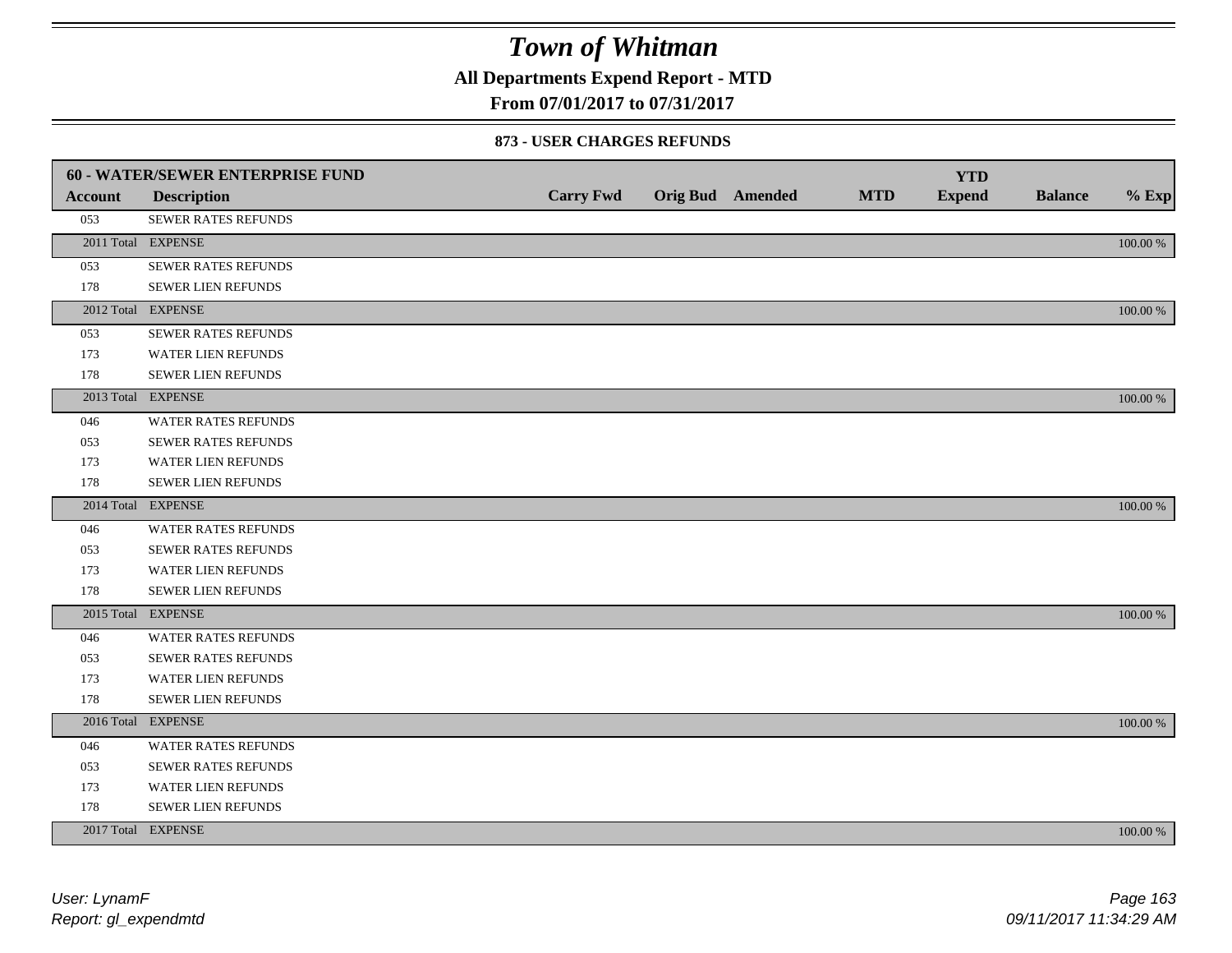### **All Departments Expend Report - MTD**

### **From 07/01/2017 to 07/31/2017**

#### **873 - USER CHARGES REFUNDS**

|         | <b>60 - WATER/SEWER ENTERPRISE FUND</b> |                  |                 |         |            | <b>YTD</b>    |                |          |
|---------|-----------------------------------------|------------------|-----------------|---------|------------|---------------|----------------|----------|
| Account | <b>Description</b>                      | <b>Carry Fwd</b> | <b>Orig Bud</b> | Amended | <b>MTD</b> | <b>Expend</b> | <b>Balance</b> | $%$ Exp  |
| 046     | <b>WATER RATES REFUNDS</b>              |                  |                 |         |            |               |                |          |
| 053     | <b>SEWER RATES REFUNDS</b>              |                  |                 |         |            |               |                |          |
| 173     | <b>WATER LIEN REFUNDS</b>               |                  |                 |         |            |               |                |          |
| 178     | <b>SEWER LIEN REFUNDS</b>               |                  |                 |         |            |               |                |          |
|         | 2018 Total EXPENSE                      |                  |                 |         |            |               |                | 100.00 % |
| 053     | <b>SEWER RATES REFUNDS</b>              |                  |                 |         |            |               |                |          |
|         | 2201 Total EXPENSE                      |                  |                 |         |            |               |                | 100.00 % |
|         | <b>873 Total USER CHARGES REFUNDS</b>   |                  |                 |         |            |               |                |          |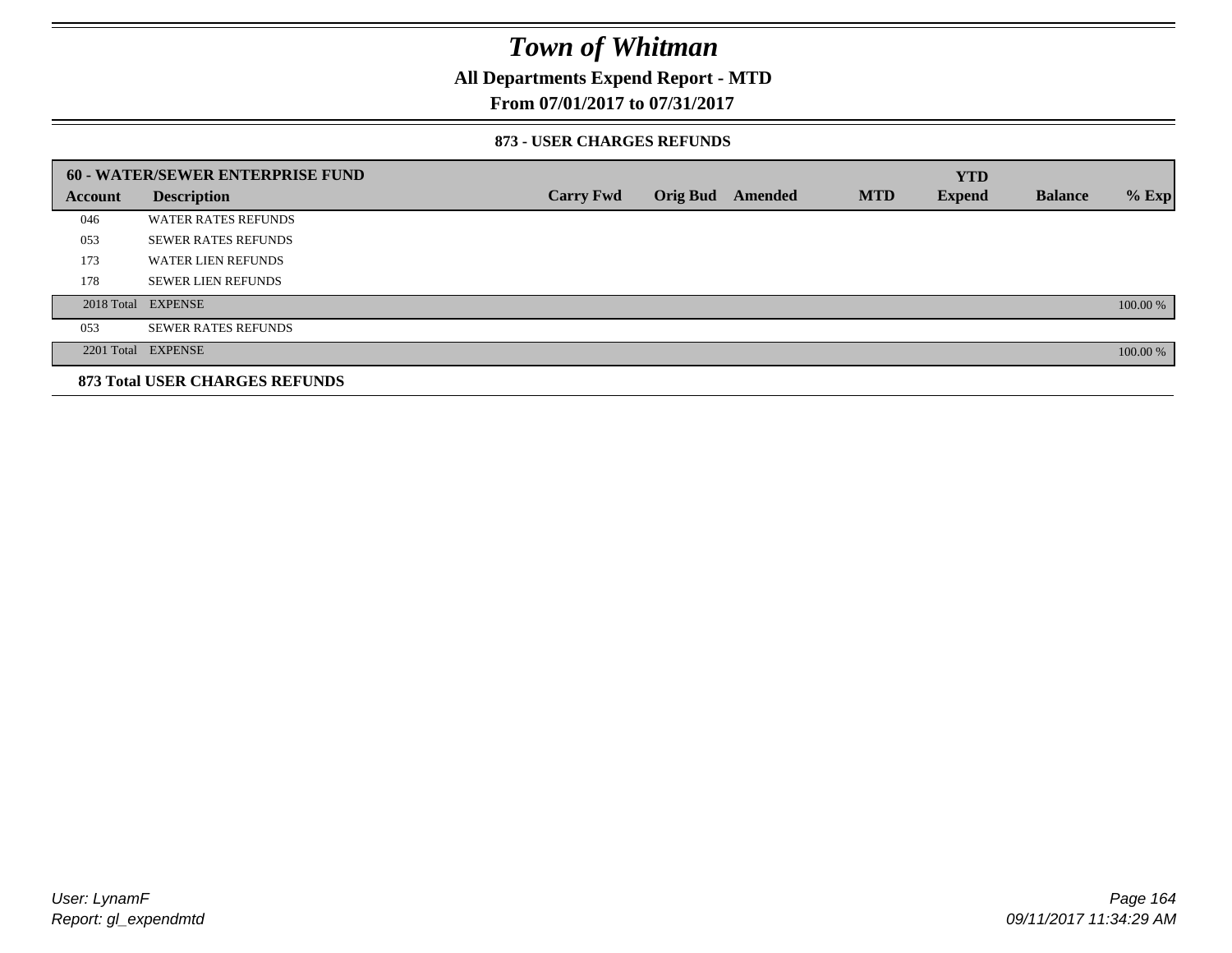## **All Departments Expend Report - MTD**

### **From 07/01/2017 to 07/31/2017**

#### **875 - MISCELLANEOUS**

|         | <b>60 - WATER/SEWER ENTERPRISE FUND</b> |                  |  |                  |            | <b>YTD</b>    |                |            |
|---------|-----------------------------------------|------------------|--|------------------|------------|---------------|----------------|------------|
| Account | <b>Description</b>                      | <b>Carry Fwd</b> |  | Orig Bud Amended | <b>MTD</b> | <b>Expend</b> | <b>Balance</b> | $%$ Exp    |
| 044     | REFUNDS-PRIOR YEARS                     |                  |  |                  |            |               |                |            |
| 080     | WTR/SWR REFUNDS-PEN.&INT.               |                  |  |                  |            |               |                |            |
|         | 2000 Total EXPENSE                      |                  |  |                  |            |               |                | $100.00\%$ |
|         | <b>875 Total MISCELLANEOUS</b>          |                  |  |                  |            |               |                |            |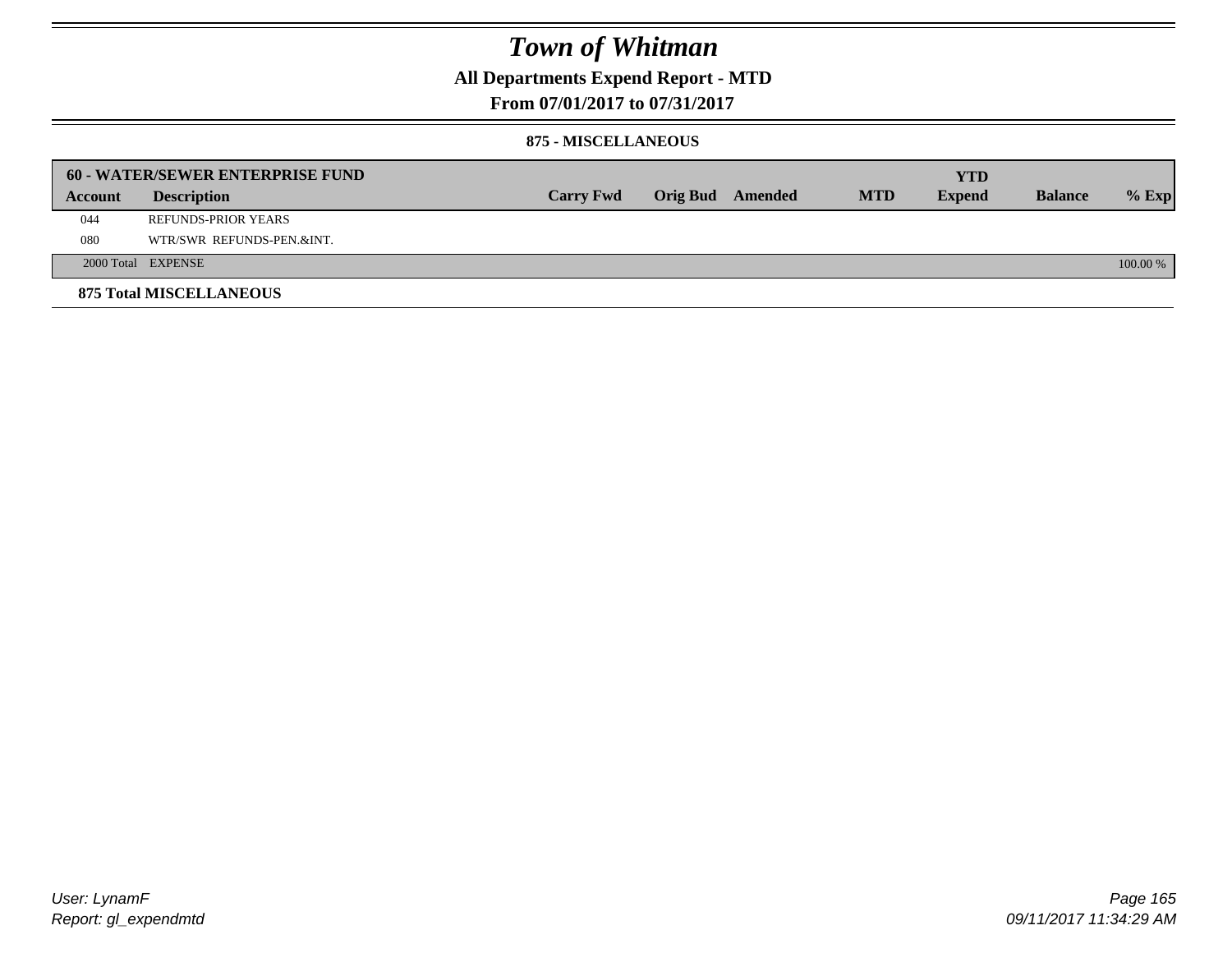**All Departments Expend Report - MTD**

**From 07/01/2017 to 07/31/2017**

#### **878 - OTHER FINANCING USES**

|         | 60 - WATER/SEWER ENTERPRISE FUND     |                  |              |         |            | <b>YTD</b>    |                |          |
|---------|--------------------------------------|------------------|--------------|---------|------------|---------------|----------------|----------|
| Account | <b>Description</b>                   | <b>Carry Fwd</b> | Orig Bud     | Amended | <b>MTD</b> | <b>Expend</b> | <b>Balance</b> | $%$ Exp  |
| 400     | <b>GENERAL FUND</b>                  |                  |              |         |            |               |                |          |
| 401     | WTR/SWR CAPITAL PROJ. FIND           |                  |              |         |            |               |                |          |
|         | 2100 Total INTERFUND TRANSFERS       |                  |              |         |            |               |                | 100.00 % |
|         | 878 Total OTHER FINANCING USES       |                  |              |         |            |               |                |          |
|         | 60 Total WATER/SEWER ENTERPRISE FUND | 2,197,606.01     | 4,544,517.00 |         | 377,527.92 | 377.527.92    | 6,364,595.09   |          |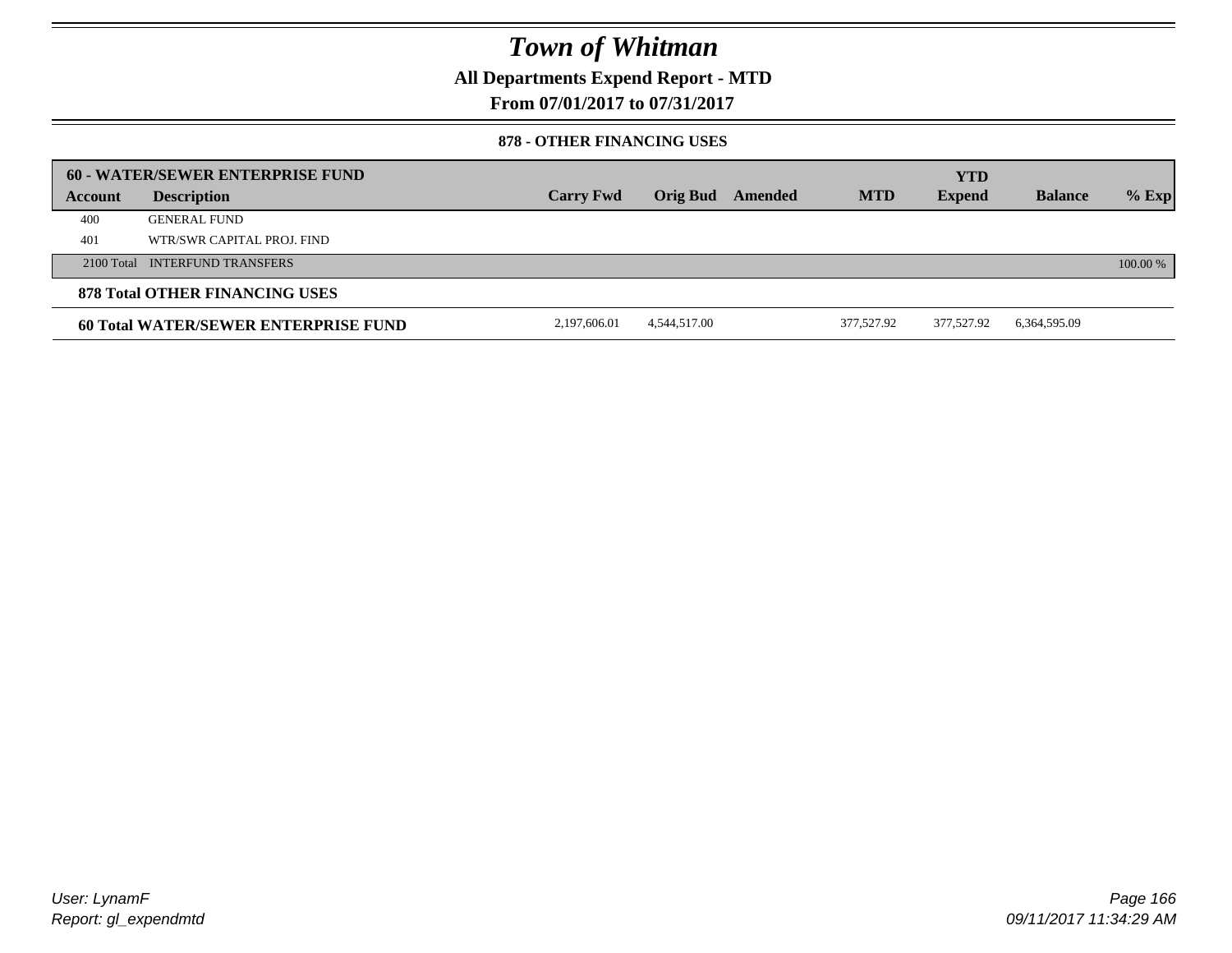**All Departments Expend Report - MTD**

**From 07/01/2017 to 07/31/2017**

#### **878 - OTHER FINANCING USES**

|         | 62 - WATER/SEWER ENT.CAP.PROJ.FUND    |                  |                  |            | <b>YTD</b>    |                |            |
|---------|---------------------------------------|------------------|------------------|------------|---------------|----------------|------------|
| Account | <b>Description</b>                    | <b>Carry Fwd</b> | Orig Bud Amended | <b>MTD</b> | <b>Expend</b> | <b>Balance</b> | $%$ Exp    |
| 950     | <b>REPAYMENT OF BANS</b>              |                  |                  |            |               |                |            |
|         | 2000 Total EXPENSE                    |                  |                  |            |               |                | $100.00\%$ |
|         | <b>878 Total OTHER FINANCING USES</b> |                  |                  |            |               |                |            |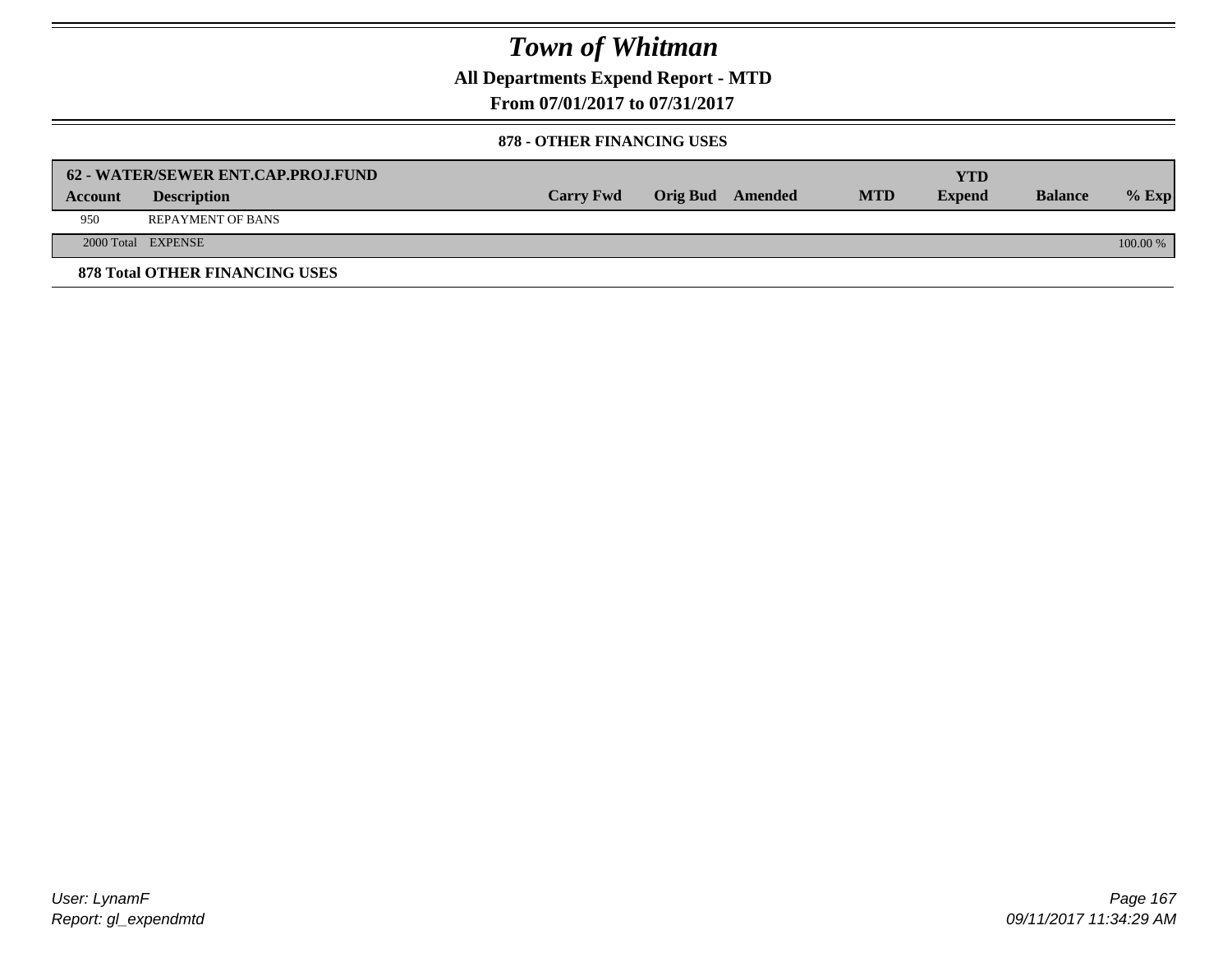### **All Departments Expend Report - MTD**

**From 07/01/2017 to 07/31/2017**

#### **930 - CAPITAL PROJECTS**

|         | 62 - WATER/SEWER ENT.CAP.PROJ.FUND         |                  |                 |         |            | <b>YTD</b>    |                |          |
|---------|--------------------------------------------|------------------|-----------------|---------|------------|---------------|----------------|----------|
| Account | <b>Description</b>                         | <b>Carry Fwd</b> | <b>Orig Bud</b> | Amended | <b>MTD</b> | <b>Expend</b> | <b>Balance</b> | $%$ Exp  |
| 925     | <b>INTEREST TEMPORARY LOANS</b>            |                  |                 |         |            |               |                |          |
|         | 2000 Total EXPENSE                         |                  |                 |         |            |               |                | 100.00 % |
| 999     |                                            | 414,357.84       |                 |         | 54.532.69  | 54,532.69     | 359,825.15     |          |
|         | 4515 Total A.30 ATM5/13 WATER MAIN PROJECT | 414,357.84       |                 |         | 54,532.69  | 54,532.69     | 359,825.15     | 13.16 %  |
|         | 930 Total CAPITAL PROJECTS                 | 414.357.84       |                 |         | 54.532.69  | 54,532.69     | 359.825.15     |          |
|         | 62 Total WATER/SEWER ENT.CAP.PROJ.FUND     | 414,357.84       |                 |         | 54.532.69  | 54,532.69     | 359,825.15     |          |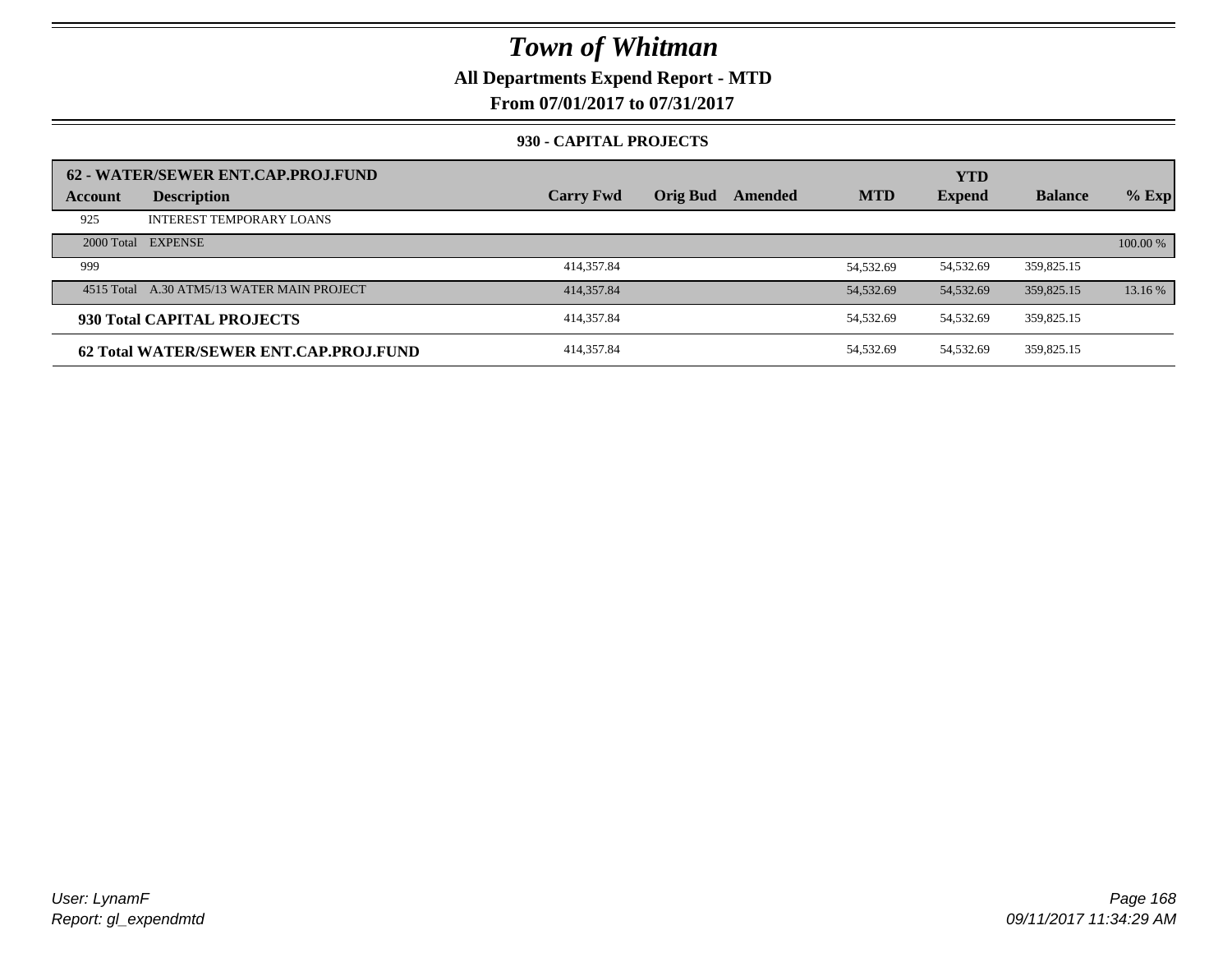**All Departments Expend Report - MTD**

**From 07/01/2017 to 07/31/2017**

#### **878 - OTHER FINANCING USES**

|         | 70 - SEWER ENTERPRISE-REFUNDED                 |                  |                 |         |            | <b>YTD</b>    |                |          |
|---------|------------------------------------------------|------------------|-----------------|---------|------------|---------------|----------------|----------|
| Account | <b>Description</b>                             | <b>Carry Fwd</b> | <b>Orig Bud</b> | Amended | <b>MTD</b> | <b>Expend</b> | <b>Balance</b> | $%$ Exp  |
| 999     |                                                |                  |                 |         |            |               |                |          |
|         | 2000 Total EXPENSE                             |                  |                 |         |            |               |                | 100.00 % |
|         | <b>878 Total OTHER FINANCING USES</b>          |                  |                 |         |            |               |                |          |
|         | <b>70 Total SEWER ENTERPRISE-REFUNDED DEBT</b> |                  |                 |         |            |               |                |          |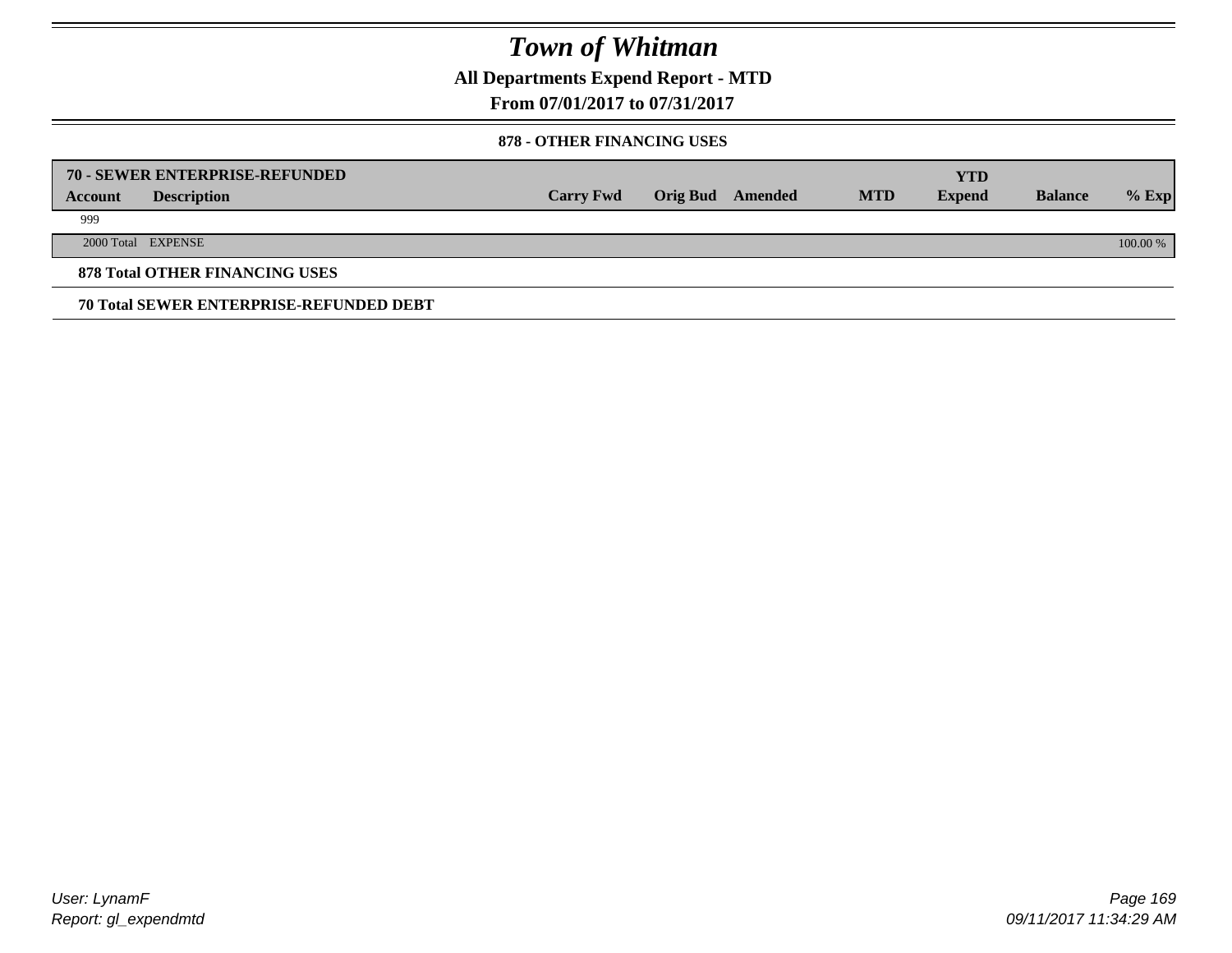### **All Departments Expend Report - MTD**

### **From 07/01/2017 to 07/31/2017**

#### **998 - TRUST FUNDS**

|                | 83 - TRUST FUNDS - EXPENDABLE             |                  |                         |            | <b>YTD</b>    |                |             |
|----------------|-------------------------------------------|------------------|-------------------------|------------|---------------|----------------|-------------|
| <b>Account</b> | <b>Description</b>                        | <b>Carry Fwd</b> | <b>Orig Bud</b> Amended | <b>MTD</b> | <b>Expend</b> | <b>Balance</b> | $%$ Exp     |
| 999            |                                           |                  |                         |            |               |                |             |
|                | 8301 Total WILMOT V. EVERSON RECREATION   |                  |                         |            |               |                | $100.00~\%$ |
| 999            |                                           |                  |                         |            |               |                |             |
|                | 8302 Total ELLEN CONWAY SPELLMAN FUND     |                  |                         |            |               |                | 100.00 %    |
| 999            |                                           |                  |                         |            |               |                |             |
|                | 8303 Total PRESTON GURNEY JEWELL FUND     |                  |                         |            |               |                | $100.00~\%$ |
| 999            |                                           |                  |                         |            |               |                |             |
|                | 8304 Total HELEN L. POOLE SCHOOL FUND     |                  |                         |            |               |                | 100.00 %    |
| 999            |                                           |                  |                         |            |               |                |             |
|                | 8305 Total CHARLES POOLE HIGH SCH.FUND    |                  |                         |            |               |                | 100.00 %    |
| 999            |                                           |                  |                         |            |               |                |             |
|                | 8306 Total CARRIE POOLE HIGH SCH.FUND     |                  |                         |            |               |                | 100.00 %    |
| 999            |                                           |                  |                         |            |               |                |             |
|                | 8307 Total GEOGAN NEEDY FUND              |                  |                         |            |               |                | 100.00 %    |
| 999            |                                           |                  |                         |            |               |                |             |
|                | 8308 Total BENJAMIN & LUCY CHURCHILL FUND |                  |                         |            |               |                | 100.00 %    |
| 999            |                                           |                  |                         |            |               |                |             |
|                | 8309 Total ANNA CLIFFORD HOWARD FUND      |                  |                         |            |               |                | 100.00 %    |
| 999            |                                           |                  |                         |            |               |                |             |
|                | 8310 Total J.C. GILBERT FOUNTAIN FUND     |                  |                         |            |               |                | $100.00~\%$ |
| 999            |                                           |                  |                         |            |               |                |             |
|                | 8311 Total HIGH STREET CEMETERY FUND      |                  |                         |            |               |                | $100.00~\%$ |
| 999            |                                           |                  |                         |            |               |                |             |
|                | 8312 Total MOUNT ZION CEMETERY FUND       |                  |                         |            |               |                | $100.00~\%$ |
| 999            |                                           |                  |                         |            |               |                |             |
|                | 8313 Total WORLD WAR II MEMORIAL FUND     |                  |                         |            |               |                | 100.00 %    |
| 999            |                                           |                  |                         |            |               |                |             |
|                | 8314 Total GAR ARTIFACTS FUND             |                  |                         |            |               |                | 100.00 %    |

*Report: gl\_expendmtd User: LynamF*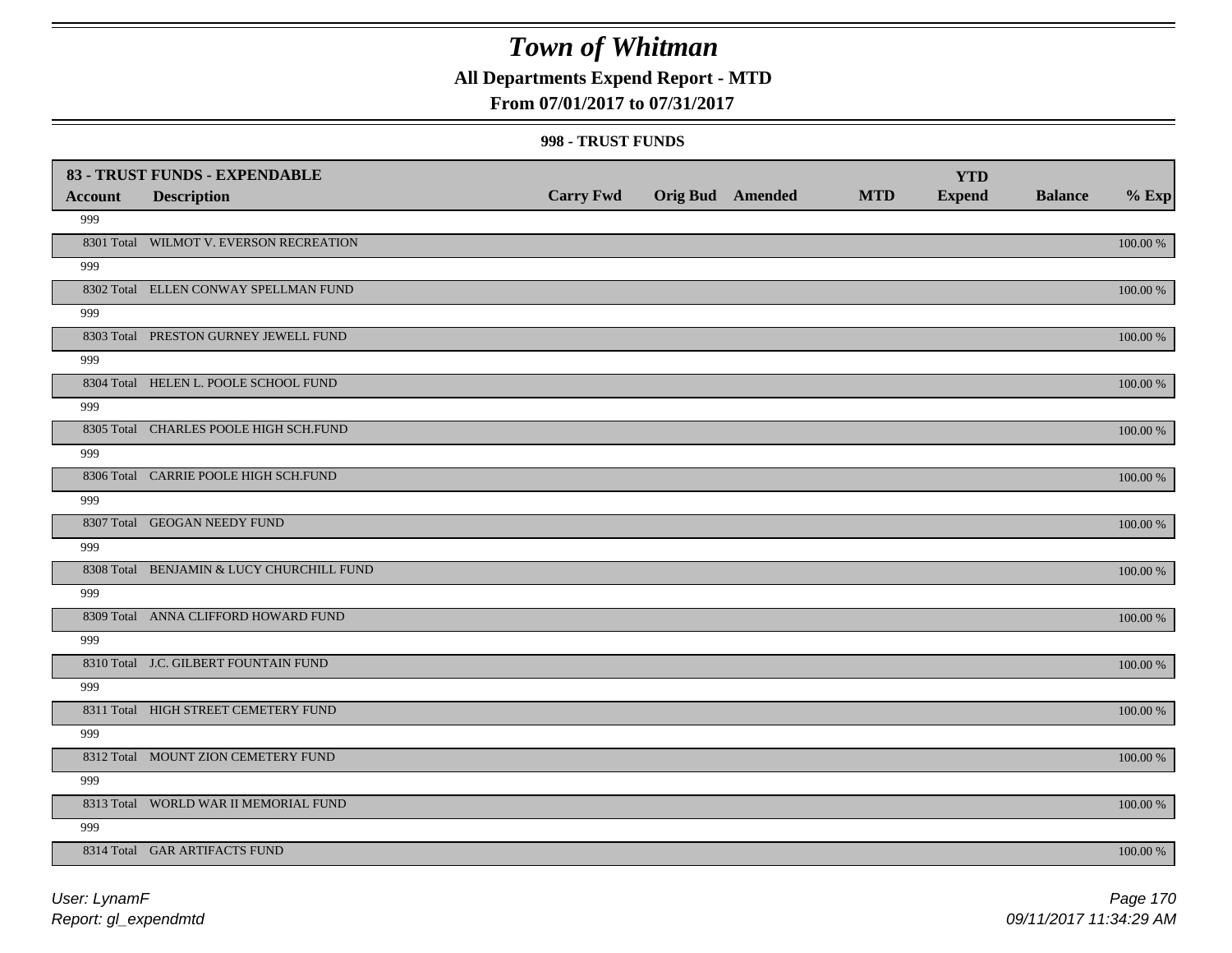### **All Departments Expend Report - MTD**

### **From 07/01/2017 to 07/31/2017**

#### **998 - TRUST FUNDS**

|                | 83 - TRUST FUNDS - EXPENDABLE             |                  |                         |            | <b>YTD</b>    |                |             |
|----------------|-------------------------------------------|------------------|-------------------------|------------|---------------|----------------|-------------|
| <b>Account</b> | <b>Description</b>                        | <b>Carry Fwd</b> | <b>Orig Bud</b> Amended | <b>MTD</b> | <b>Expend</b> | <b>Balance</b> | $%$ Exp     |
| 999            |                                           |                  |                         |            |               |                |             |
|                | 8315 Total BATH HOUSE PROJECT FUND        |                  |                         |            |               |                | $100.00~\%$ |
| 999            |                                           |                  |                         |            |               |                |             |
|                | 8316 Total STABILIZATION FUND             |                  |                         |            |               |                | 100.00 %    |
| 999            |                                           |                  |                         |            |               |                |             |
|                | 8317 Total TOWN HALL RESTORATION FUND     |                  |                         |            |               |                | $100.00~\%$ |
| 999            |                                           |                  |                         |            |               |                |             |
|                | 8318 Total BICENTENNIAL VITALIZATION FUND |                  |                         |            |               |                | 100.00 %    |
| 999            |                                           |                  |                         |            |               |                |             |
|                | 8319 Total CONSERVATION FUND              |                  |                         |            |               |                | 100.00 %    |
| 999            |                                           |                  |                         |            |               |                |             |
|                | 8320 Total M.ANNIS PEARSON LIBRARY FUND   |                  |                         |            |               |                | 100.00 %    |
| 999            |                                           |                  |                         |            |               |                |             |
|                | 8321 Total ABBEY CHAMPNEY LIBRARY FUND    |                  |                         |            |               |                | 100.00 %    |
| 999            |                                           |                  |                         |            |               |                |             |
|                | 8322 Total BURRILL LIB.FND-(EXP.INC.ONLY) |                  |                         |            |               |                | 100.00 %    |
| 999            |                                           |                  |                         |            |               |                |             |
|                | 8323 Total BURRILL LIB.FND-CAP.PROJECTS   |                  |                         |            |               |                | 100.00 %    |
| 999            |                                           |                  |                         |            |               |                |             |
|                | 8324 Total ANNA CLIFFORD LIBRARY FUND     |                  |                         |            |               |                | $100.00~\%$ |
| 999            |                                           |                  |                         |            |               |                |             |
|                | 8325 Total CARRIE E. POOLE LIBRARY FUND   |                  |                         |            |               |                | $100.00~\%$ |
| 999            |                                           |                  |                         |            |               |                |             |
|                | 8326 Total WILLIAM POOLE LIBRARY FUND     |                  |                         |            |               |                | $100.00~\%$ |
| 999            |                                           |                  |                         |            |               |                |             |
|                | 8327 Total CHARLES H. POOLE LIBRARY FUND  |                  |                         |            |               |                | 100.00 %    |
| 999            |                                           |                  |                         |            |               |                |             |
|                | 8328 Total HIRAM POOLE LIBRARY FUND       |                  |                         |            |               |                | 100.00 %    |

*Report: gl\_expendmtd User: LynamF*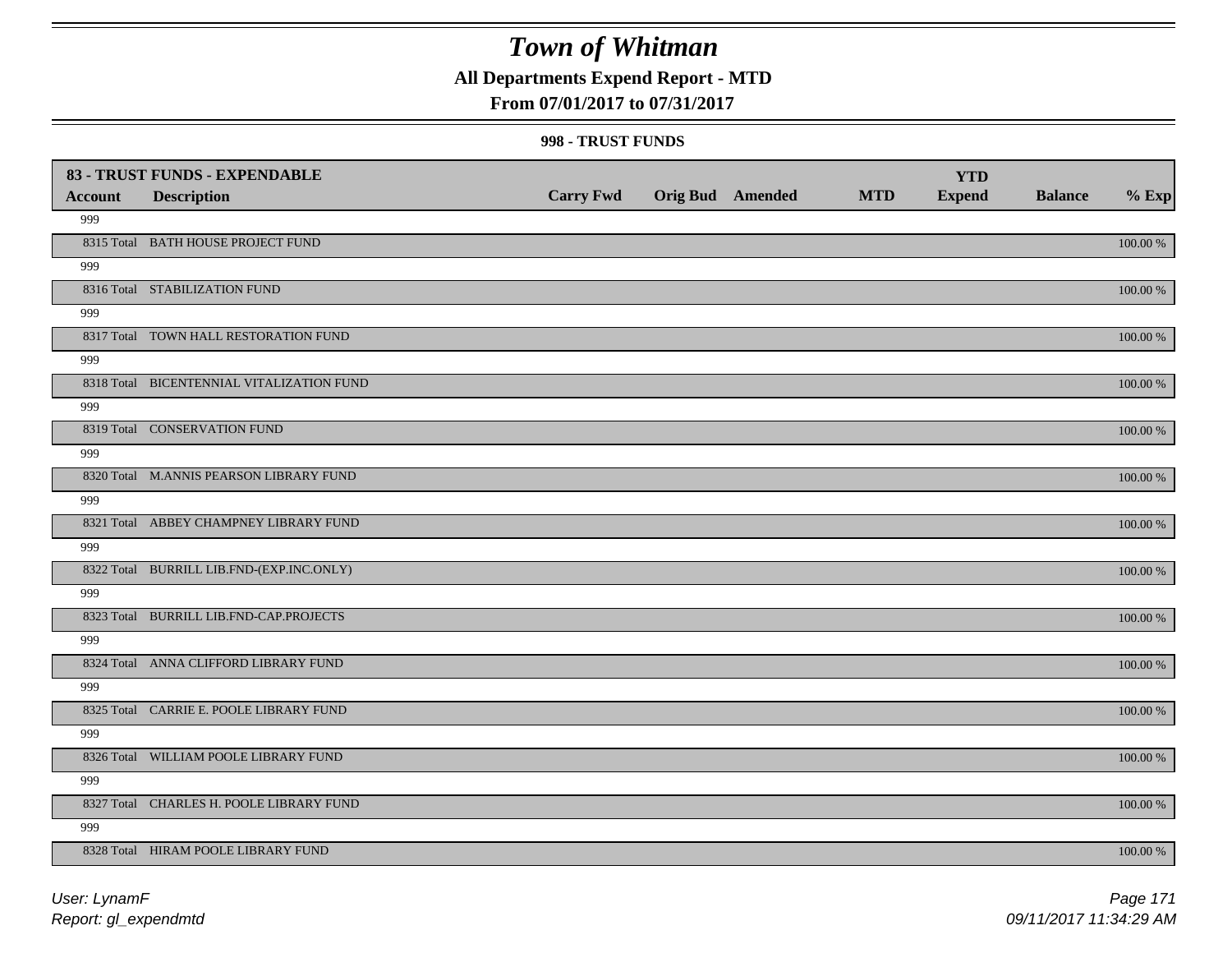### **All Departments Expend Report - MTD**

### **From 07/01/2017 to 07/31/2017**

#### **998 - TRUST FUNDS**

|                | 83 - TRUST FUNDS - EXPENDABLE              |                  |                         |            | <b>YTD</b>    |                |             |
|----------------|--------------------------------------------|------------------|-------------------------|------------|---------------|----------------|-------------|
| <b>Account</b> | <b>Description</b>                         | <b>Carry Fwd</b> | <b>Orig Bud</b> Amended | <b>MTD</b> | <b>Expend</b> | <b>Balance</b> | $%$ Exp     |
| 999            |                                            |                  |                         |            |               |                |             |
|                | 8329 Total MABEL RAND LIBRARY FUND         |                  |                         |            |               |                | 100.00 %    |
| 999            |                                            |                  |                         |            |               |                |             |
|                | 8330 Total LEO F.RYAN LIBRARY TRUST FUND   |                  |                         |            |               |                | 100.00 %    |
| 999            |                                            |                  |                         |            |               |                |             |
|                | 8331 Total ANNA CLIFFORD HOWARD RELIEF     |                  |                         |            |               |                | $100.00~\%$ |
| 999            |                                            |                  |                         |            |               |                |             |
|                | 8332 Total SARAH POOLE LIBRARY FUND        |                  |                         |            |               |                | 100.00 %    |
| 999            |                                            |                  |                         |            |               |                |             |
|                | 8333 Total LYDIA POOLE LIBRARY FUND        |                  |                         |            |               |                | 100.00 %    |
| 999            |                                            |                  |                         |            |               |                |             |
|                | 8334 Total LOUIS SHARP LIBRARY FUND        |                  |                         |            |               |                | 100.00 %    |
| 999            |                                            |                  |                         |            |               |                |             |
|                | 8335 Total DANIEL REED LIBRARY FUND        |                  |                         |            |               |                | 100.00 %    |
| 999            |                                            |                  |                         |            |               |                |             |
|                | 8336 Total C & L BURRILL SCHOLARSHIP FUND  |                  |                         |            |               |                | 100.00 %    |
| 999            |                                            |                  |                         |            |               |                |             |
|                | 8337 Total W.J. & A.C. HOWARD SCHOLARSHIP  |                  |                         |            |               |                | 100.00 %    |
| 999            |                                            |                  |                         |            |               |                |             |
|                | 8338 Total CHARLES POOLE ORGAN FUND        |                  |                         |            |               |                | 100.00 %    |
| 999            |                                            |                  |                         |            |               |                |             |
|                | 8339 Total HELENE POOLE LIBRARY FUND       |                  |                         |            |               |                | $100.00~\%$ |
| 999            |                                            |                  |                         |            |               |                |             |
|                | 8340 Total E.P.FITZGIBBONS PERPETUAL CARE  |                  |                         |            |               |                | $100.00~\%$ |
| 999            |                                            |                  |                         |            |               |                |             |
|                | 8341 Total M.M.FITZGIBBONS, PERPETUAL CARE |                  |                         |            |               |                | 100.00 %    |
| 999            |                                            |                  |                         |            |               |                |             |
|                | 8342 Total SAMUEL HUTCHINSON PERPETUAL C.  |                  |                         |            |               |                | 100.00 %    |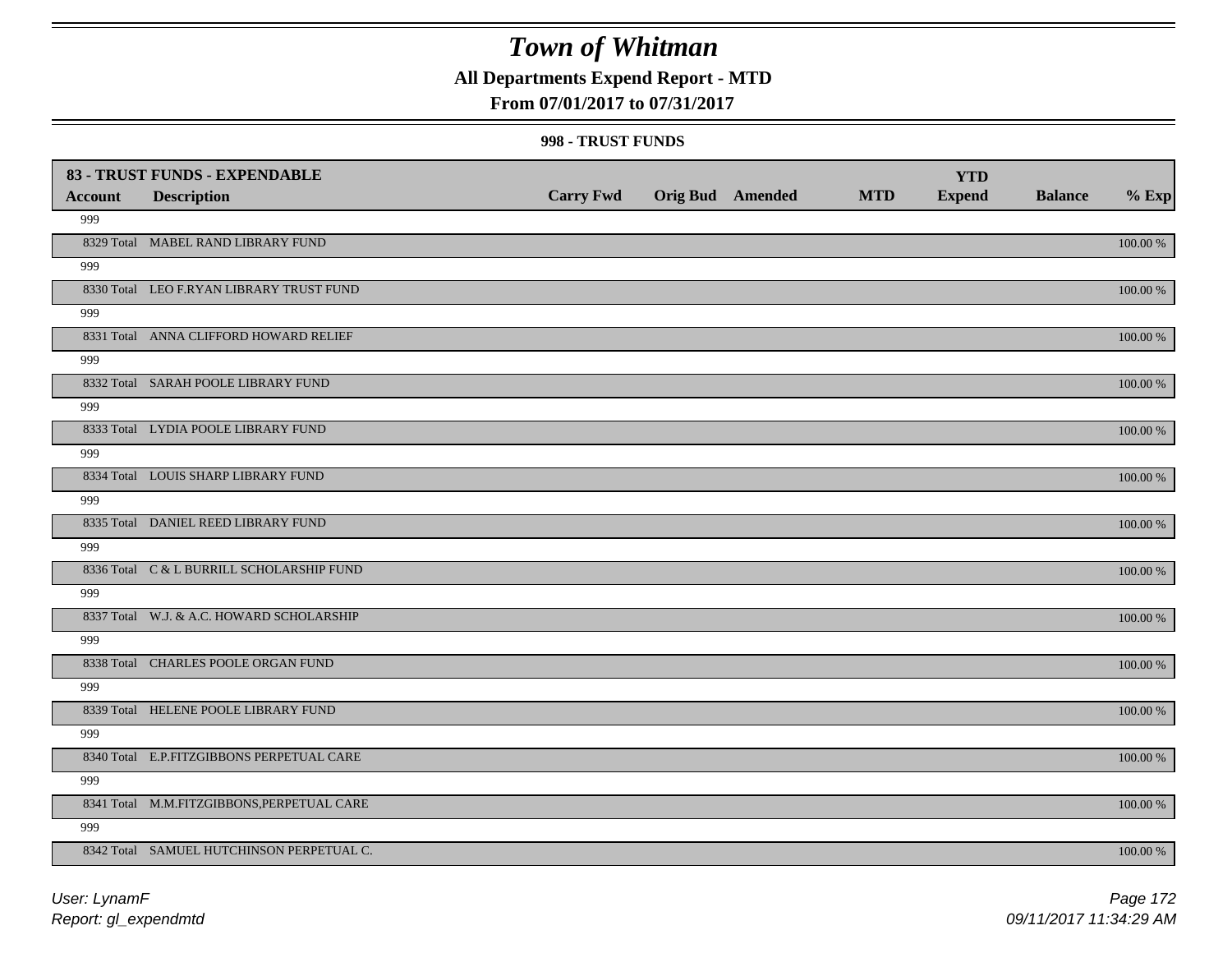## **All Departments Expend Report - MTD**

### **From 07/01/2017 to 07/31/2017**

#### **998 - TRUST FUNDS**

|                | 83 - TRUST FUNDS - EXPENDABLE              |                  |                         |            | <b>YTD</b>    |                |          |
|----------------|--------------------------------------------|------------------|-------------------------|------------|---------------|----------------|----------|
| <b>Account</b> | <b>Description</b>                         | <b>Carry Fwd</b> | <b>Orig Bud</b> Amended | <b>MTD</b> | <b>Expend</b> | <b>Balance</b> | $%$ Exp  |
| 999            |                                            |                  |                         |            |               |                |          |
|                | 8343 Total J.A.&W.A.MURPHY PERPETUAL CARE  |                  |                         |            |               |                | 100.00 % |
| 999            |                                            |                  |                         |            |               |                |          |
|                | 8344 Total LUCIA RYAN, PERPETUAL CARE      |                  |                         |            |               |                | 100.00 % |
| 999            |                                            |                  |                         |            |               |                |          |
|                | 8345 Total JOHN F. GURNEY, PERPETUAL CARE  |                  |                         |            |               |                | 100.00 % |
| 999            |                                            |                  |                         |            |               |                |          |
|                | 8346 Total WILLIAM H. FOGARTY, PERPETUAL C |                  |                         |            |               |                | 100.00 % |
| 999            |                                            |                  |                         |            |               |                |          |
|                | 8348 Total BANDSTAND RESTORATION FUND      |                  |                         |            |               |                | 100.00 % |
| 999            |                                            |                  |                         |            |               |                |          |
|                | 8350 Total MARY E. PIERCE CONSTRUCTION FD  |                  |                         |            |               |                | 100.00 % |
| 999            |                                            |                  |                         |            |               |                |          |
|                | 8351 Total MARY E. PIERCE LIBRARY FUND     |                  |                         |            |               |                | 100.00 % |
| 999            |                                            |                  |                         |            |               |                |          |
|                | 8352 Total CLAIMS TRUST FUND               |                  |                         |            |               |                | 100.00 % |
| 999            |                                            |                  |                         | 1,263.72   | 1,263.72      | $-1,263.72$    |          |
|                | 8353 Total LAW ENFORCEMENT TRUST FUND      |                  |                         | 1,263.72   | 1,263.72      | $-1,263.72$    | 100.00 % |
| 999            |                                            |                  |                         |            |               |                |          |
|                | 8354 Total HENNING W. HANSON BEQUEST-COA   |                  |                         |            |               |                | 100.00 % |
| 999            |                                            |                  |                         |            |               |                |          |
|                | 8355 Total HENNING W.HANSON BEQUEST-LIBR.  |                  |                         |            |               |                | 100.00 % |
| 999            |                                            |                  |                         |            |               |                |          |
|                | 8357 Total B.G.GUERRA LIBRARY TRUST FUND   |                  |                         |            |               |                | 100.00 % |
|                | 998 Total TRUST FUNDS                      |                  |                         | 1,263.72   | 1,263.72      | $-1,263.72$    |          |
|                | 83 Total TRUST FUNDS - EXPENDABLE          |                  |                         | 1,263.72   | 1,263.72      | $-1,263.72$    |          |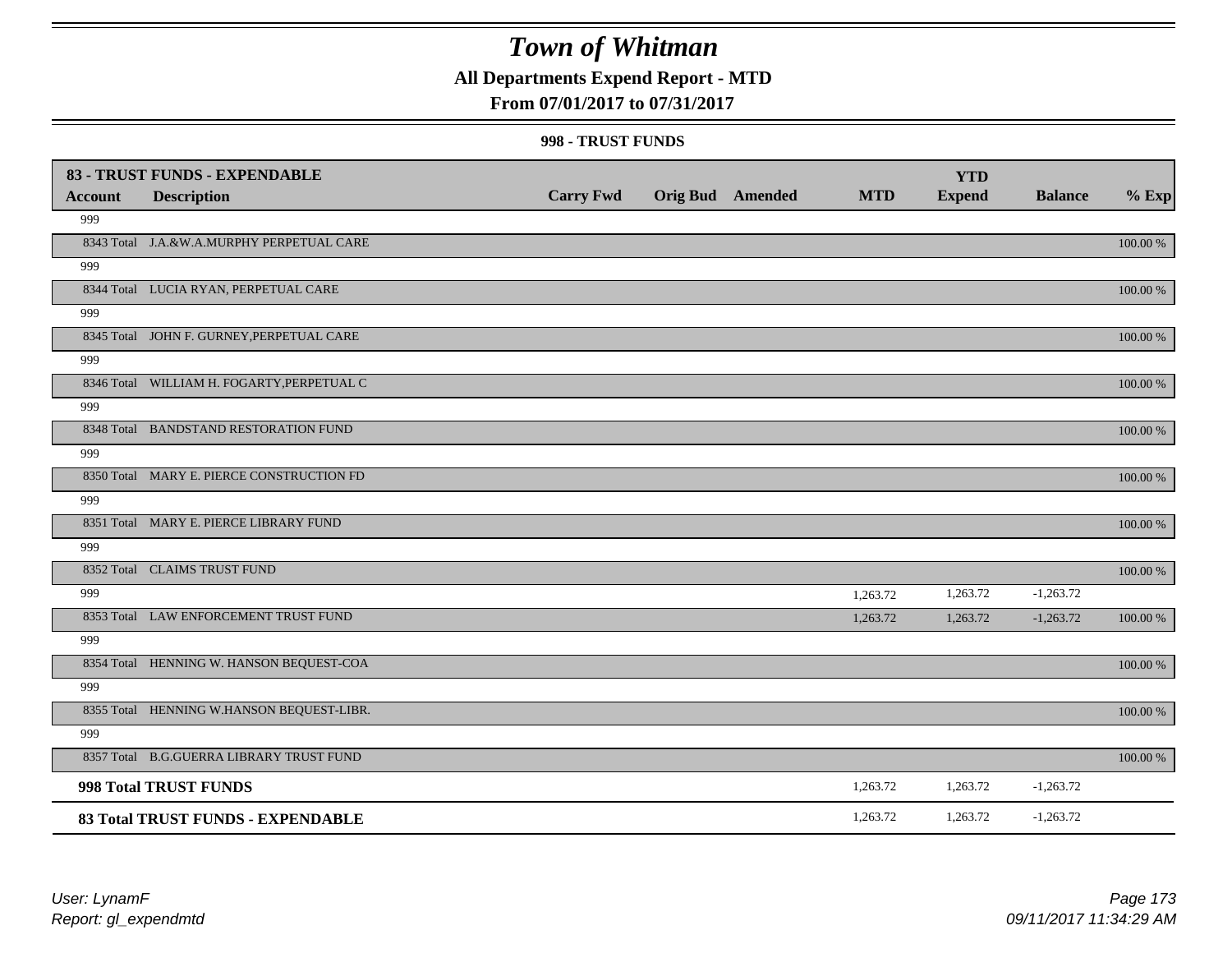**All Departments Expend Report - MTD**

**From 07/01/2017 to 07/31/2017**

#### **820 - STATE ASSESSMENTS**

|                | 91 - GENERAL LEDGER EXPENSE ACCTS  |                  |                         |            | <b>YTD</b>    |                |          |
|----------------|------------------------------------|------------------|-------------------------|------------|---------------|----------------|----------|
| <b>Account</b> | <b>Description</b>                 | <b>Carry Fwd</b> | <b>Orig Bud</b> Amended | <b>MTD</b> | <b>Expend</b> | <b>Balance</b> | $%$ Exp  |
| 631            | <b>SPECIAL EDUCATION</b>           |                  |                         |            |               |                |          |
|                | 2000 Total EXPENSE                 |                  |                         |            |               |                | 100.00 % |
| 634            | MOTOR VEHICLE EXCISE BILLS         |                  |                         |            |               |                |          |
|                | 2001 Total EXPENSE                 |                  |                         |            |               |                | 100.00 % |
| 640            | AIR POLLUTION CONTROL DISTRICT     |                  |                         |            |               |                |          |
|                | 2002 Total EXPENSE                 |                  |                         |            |               |                | 100.00 % |
| 642            | OLD COLONY PLANNING COUNCIL        |                  |                         |            |               |                |          |
|                | 2003 Total EXPENSE                 |                  |                         |            |               |                | 100.00 % |
| 643            | PARKING SURCHARGE                  |                  |                         |            |               |                |          |
|                | 2004 Total EXPENSE                 |                  |                         |            |               |                | 100.00 % |
| 644            | REGIONAL TRANSPORTATION AUTH.      |                  |                         |            |               |                |          |
|                | 2005 Total EXPENSE                 |                  |                         |            |               |                | 100.00 % |
| 645            | RMV NON-RENEWAL SURCHARGE          |                  |                         |            |               |                |          |
|                | 2006 Total EXPENSE                 |                  |                         |            |               |                | 100.00 % |
| 646            | MOSQUITO CONTROL                   |                  |                         |            |               |                |          |
|                | 2007 Total EXPENSE                 |                  |                         |            |               |                | 100.00 % |
| 648            | <b>CRIMINAL JUSTICE TRAINING</b>   |                  |                         |            |               |                |          |
|                | 2008 Total EXPENSE                 |                  |                         |            |               |                | 100.00 % |
| 647            | <b>MBTA</b>                        |                  |                         |            |               |                |          |
|                | 2009 Total EXPENSE                 |                  |                         |            |               |                | 100.00 % |
|                | <b>820 Total STATE ASSESSMENTS</b> |                  |                         |            |               |                |          |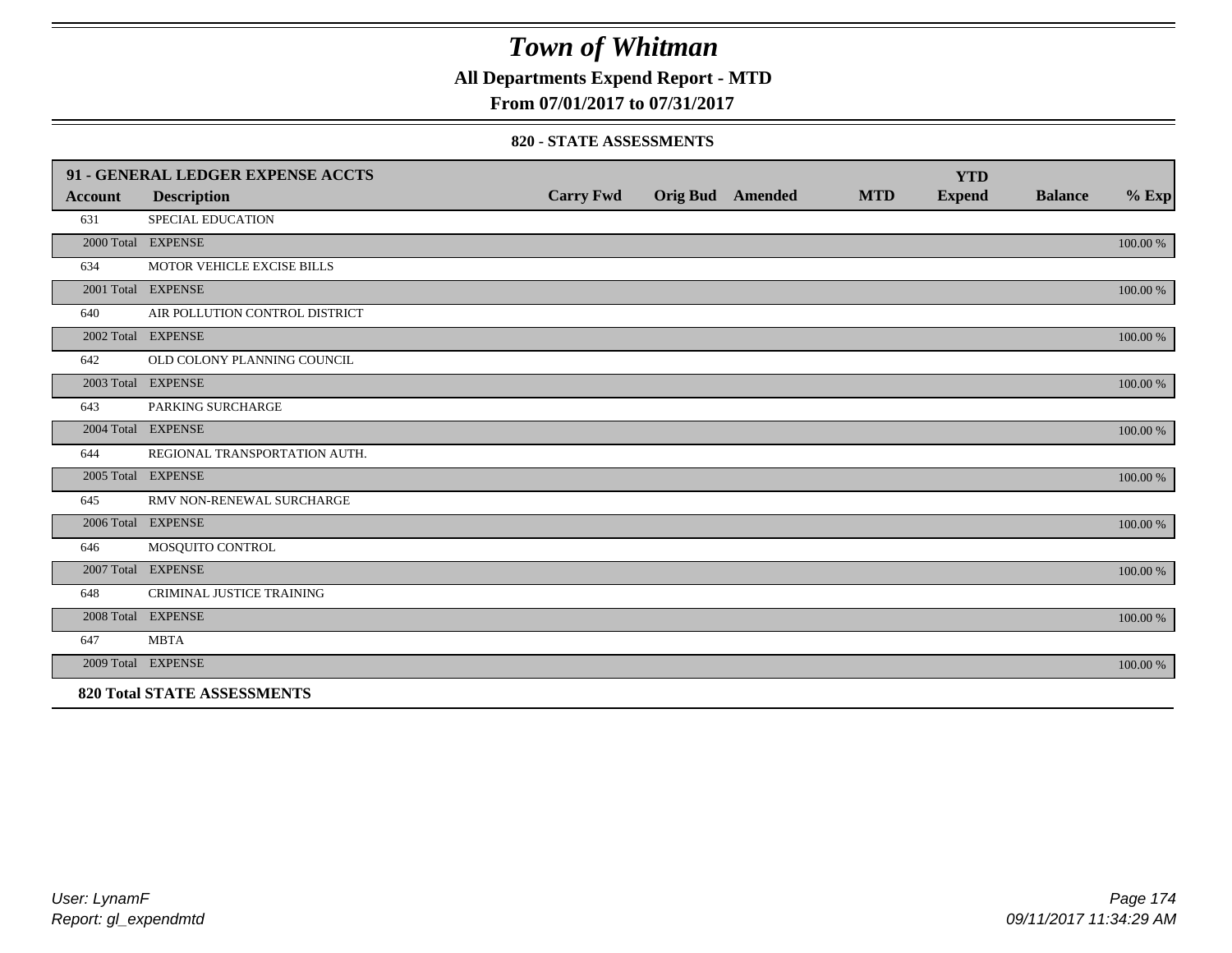**All Departments Expend Report - MTD**

**From 07/01/2017 to 07/31/2017**

#### **830 - COUNTY ASSESSMENT**

|         | 91 - GENERAL LEDGER EXPENSE ACCTS |                  |                  |            | <b>YTD</b>    |                |            |
|---------|-----------------------------------|------------------|------------------|------------|---------------|----------------|------------|
| Account | <b>Description</b>                | <b>Carry Fwd</b> | Orig Bud Amended | <b>MTD</b> | <b>Expend</b> | <b>Balance</b> | $%$ Exp    |
| 622     | <b>COUNTY TAX</b>                 |                  |                  |            |               |                |            |
|         | 2000 Total EXPENSE                |                  |                  |            |               |                | $100.00\%$ |
|         | 830 Total COUNTY ASSESSMENT       |                  |                  |            |               |                |            |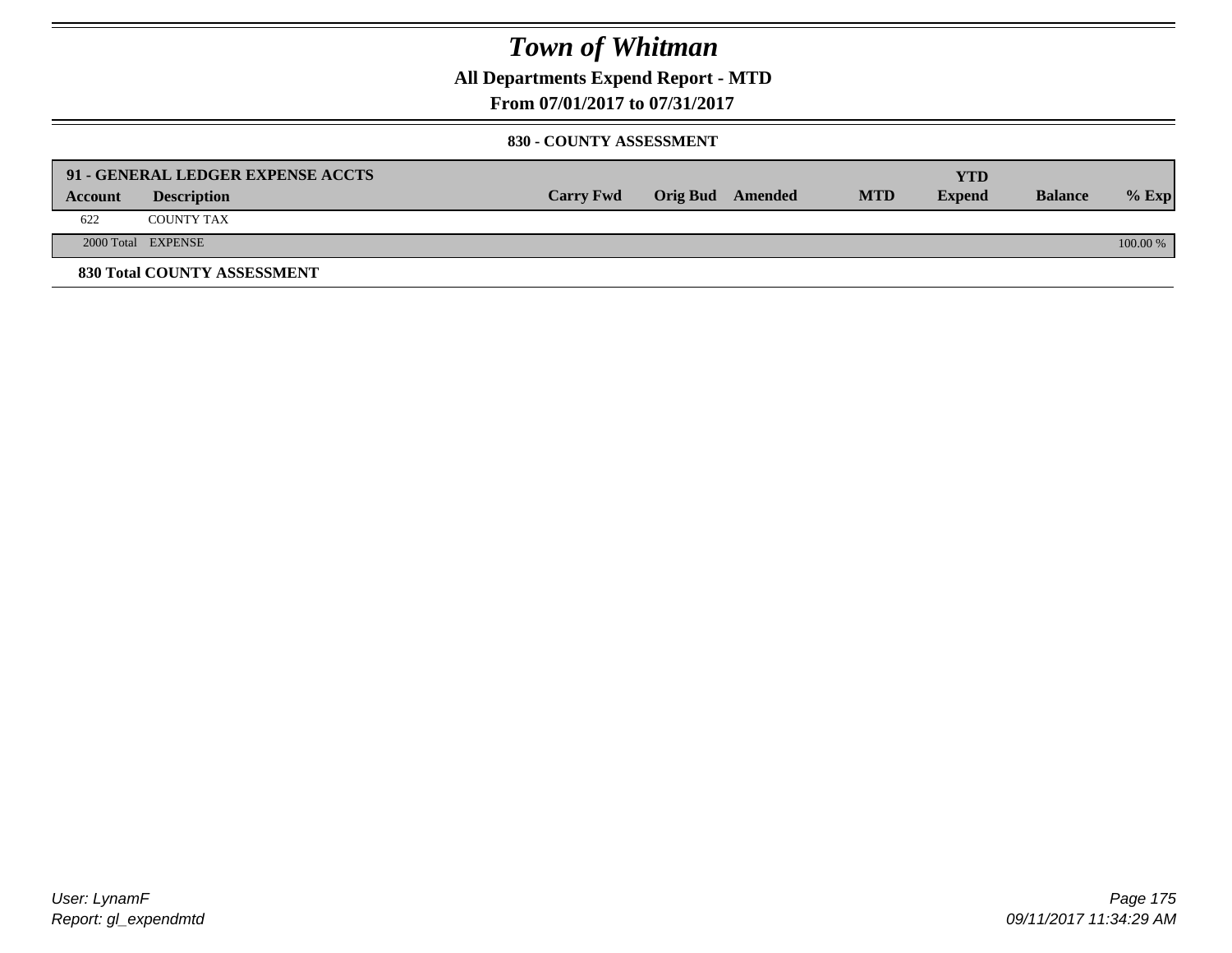## **All Departments Expend Report - MTD**

### **From 07/01/2017 to 07/31/2017**

#### **850 - TAX REFUNDS**

|                 | 91 - GENERAL LEDGER EXPENSE ACCTS |                  |                         |            | <b>YTD</b>    |                |             |
|-----------------|-----------------------------------|------------------|-------------------------|------------|---------------|----------------|-------------|
| Account         | <b>Description</b>                | <b>Carry Fwd</b> | <b>Orig Bud</b> Amended | <b>MTD</b> | <b>Expend</b> | <b>Balance</b> | $%$ Exp     |
| 003             | MOTOR VEHICLE EXCISE              |                  |                         |            |               |                |             |
| 1984 Total 1984 |                                   |                  |                         |            |               |                | 100.00 %    |
| 003             | MOTOR VEHICLE EXCISE              |                  |                         |            |               |                |             |
| 1985 Total 1985 |                                   |                  |                         |            |               |                | 100.00 %    |
| 003             | MOTOR VEHICLE EXCISE              |                  |                         |            |               |                |             |
| 1986 Total 1986 |                                   |                  |                         |            |               |                | $100.00~\%$ |
| 001             | PERSONAL PROPERTY TAX             |                  |                         |            |               |                |             |
| 003             | MOTOR VEHICLE EXCISE              |                  |                         |            |               |                |             |
| 1987 Total 1987 |                                   |                  |                         |            |               |                | 100.00 %    |
| 001             | PERSONAL PROPERTY TAX             |                  |                         |            |               |                |             |
| 003             | MOTOR VEHICLE EXCISE              |                  |                         |            |               |                |             |
| 1988 Total 1988 |                                   |                  |                         |            |               |                | 100.00 %    |
| 002             | REAL ESTATE TAX                   |                  |                         |            |               |                |             |
| 003             | MOTOR VEHICLE EXCISE              |                  |                         |            |               |                |             |
| 1989 Total 1989 |                                   |                  |                         |            |               |                | 100.00 %    |
| 001             | PERSONAL PROPERTY TAX             |                  |                         |            |               |                |             |
| 002             | REAL ESTATE TAX                   |                  |                         |            |               |                |             |
| 003             | MOTOR VEHICLE EXCISE              |                  |                         |            |               |                |             |
| 1990 Total 1990 |                                   |                  |                         |            |               |                | 100.00 %    |
| 001             | PERSONAL PROPERTY TAX             |                  |                         |            |               |                |             |
| 002             | REAL ESTATE TAX                   |                  |                         |            |               |                |             |
| 003             | MOTOR VEHICLE EXCISE              |                  |                         |            |               |                |             |
| 1991 Total 1991 |                                   |                  |                         |            |               |                | 100.00 %    |
| $001\,$         | PERSONAL PROPERTY TAX             |                  |                         |            |               |                |             |
| 003             | MOTOR VEHICLE EXCISE              |                  |                         |            |               |                |             |
| 1992 Total 1992 |                                   |                  |                         |            |               |                | 100.00 %    |
| 001             | PERSONAL PROPERTY TAX             |                  |                         |            |               |                |             |
| 002             | REAL ESTATE TAX                   |                  |                         |            |               |                |             |
| 003             | MOTOR VEHICLE EXCISE              |                  |                         |            |               |                |             |
| 005             | TRASH FEE REFUNDS                 |                  |                         |            |               |                |             |
| User: LynamF    |                                   |                  |                         |            |               |                | Page 176    |
|                 |                                   |                  |                         |            |               |                |             |

*Report: gl\_expendmtd*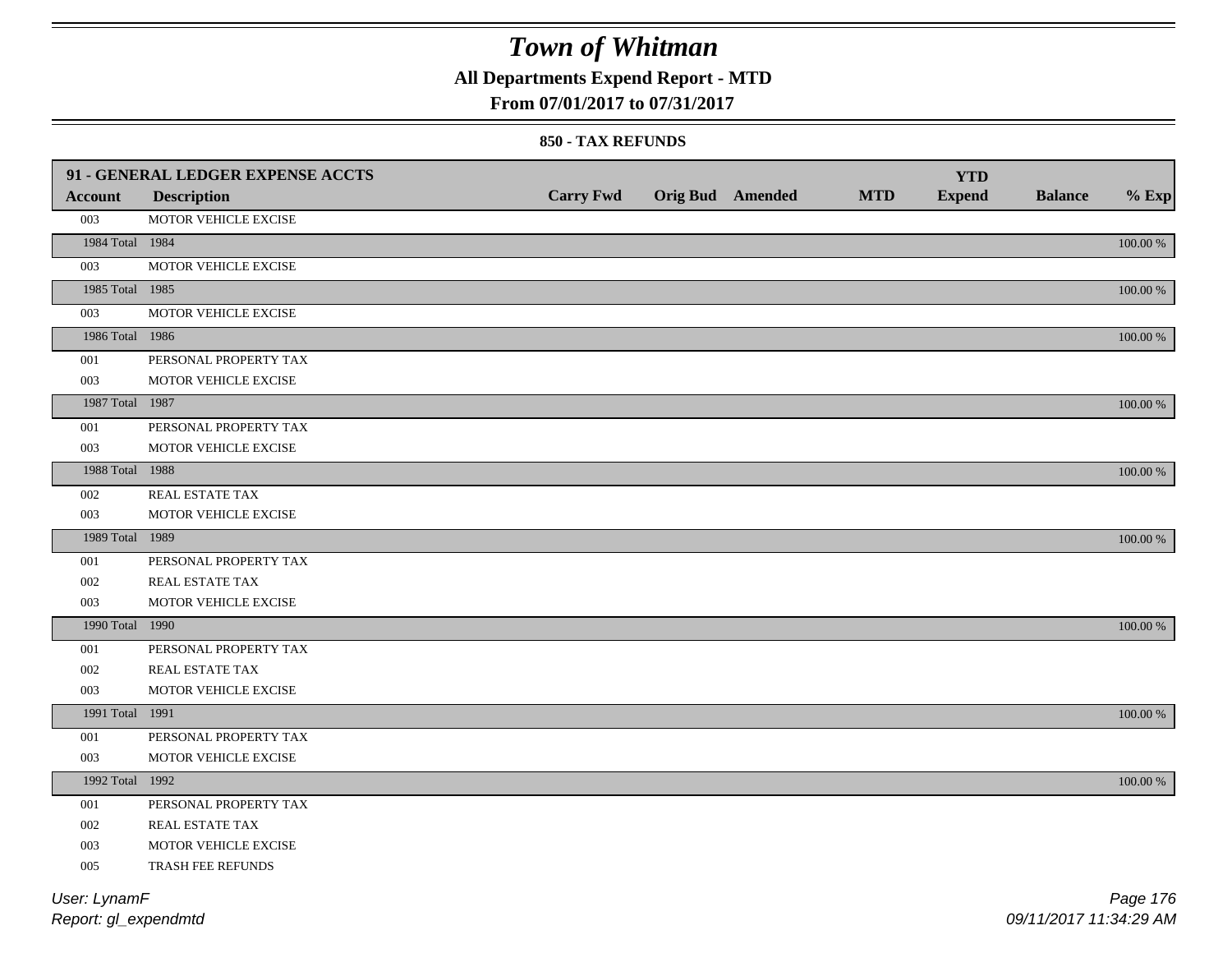## **All Departments Expend Report - MTD**

### **From 07/01/2017 to 07/31/2017**

|                 | 91 - GENERAL LEDGER EXPENSE ACCTS |                  |                         |            | <b>YTD</b>    |                |          |
|-----------------|-----------------------------------|------------------|-------------------------|------------|---------------|----------------|----------|
| Account         | <b>Description</b>                | <b>Carry Fwd</b> | <b>Orig Bud</b> Amended | <b>MTD</b> | <b>Expend</b> | <b>Balance</b> | $%$ Exp  |
| 006             | TRASH LIEN REFUNDS                |                  |                         |            |               |                |          |
| 1993 Total 1993 |                                   |                  |                         |            |               |                | 100.00 % |
| 001             | PERSONAL PROPERTY TAX             |                  |                         |            |               |                |          |
| 002             | <b>REAL ESTATE TAX</b>            |                  |                         |            |               |                |          |
| 003             | MOTOR VEHICLE EXCISE              |                  |                         |            |               |                |          |
| 005             | TRASH FEE REFUNDS                 |                  |                         |            |               |                |          |
| 006             | TRASH LIEN REFUNDS                |                  |                         |            |               |                |          |
| 1994 Total 1994 |                                   |                  |                         |            |               |                | 100.00 % |
| 001             | PERSONAL PROPERTY TAX             |                  |                         |            |               |                |          |
| 002             | REAL ESTATE TAX                   |                  |                         |            |               |                |          |
| 003             | MOTOR VEHICLE EXCISE              |                  |                         |            |               |                |          |
| 1995 Total 1995 |                                   |                  |                         |            |               |                | 100.00 % |
| 001             | PERSONAL PROPERTY TAX             |                  |                         |            |               |                |          |
| 002             | REAL ESTATE TAX                   |                  |                         |            |               |                |          |
| 003             | MOTOR VEHICLE EXCISE              |                  |                         |            |               |                |          |
| 1996 Total 1996 |                                   |                  |                         |            |               |                | 100.00 % |
| 001             | PERSONAL PROPERTY TAX             |                  |                         |            |               |                |          |
| 002             | <b>REAL ESTATE TAX</b>            |                  |                         |            |               |                |          |
| 003             | MOTOR VEHICLE EXCISE              |                  |                         |            |               |                |          |
| 005             | TRASH FEE REFUNDS                 |                  |                         |            |               |                |          |
| 1997 Total 1997 |                                   |                  |                         |            |               |                | 100.00 % |
| 001             | PERSONAL PROPERTY TAX             |                  |                         |            |               |                |          |
| 002             | REAL ESTATE TAX                   |                  |                         |            |               |                |          |
| 003             | MOTOR VEHICLE EXCISE              |                  |                         |            |               |                |          |
| 1998 Total 1998 |                                   |                  |                         |            |               |                | 100.00 % |
| 001             | PERSONAL PROPERTY TAX             |                  |                         |            |               |                |          |
| 002             | REAL ESTATE TAX                   |                  |                         |            |               |                |          |
| 003             | MOTOR VEHICLE EXCISE              |                  |                         |            |               |                |          |
| 1999 Total 1999 |                                   |                  |                         |            |               |                | 100.00 % |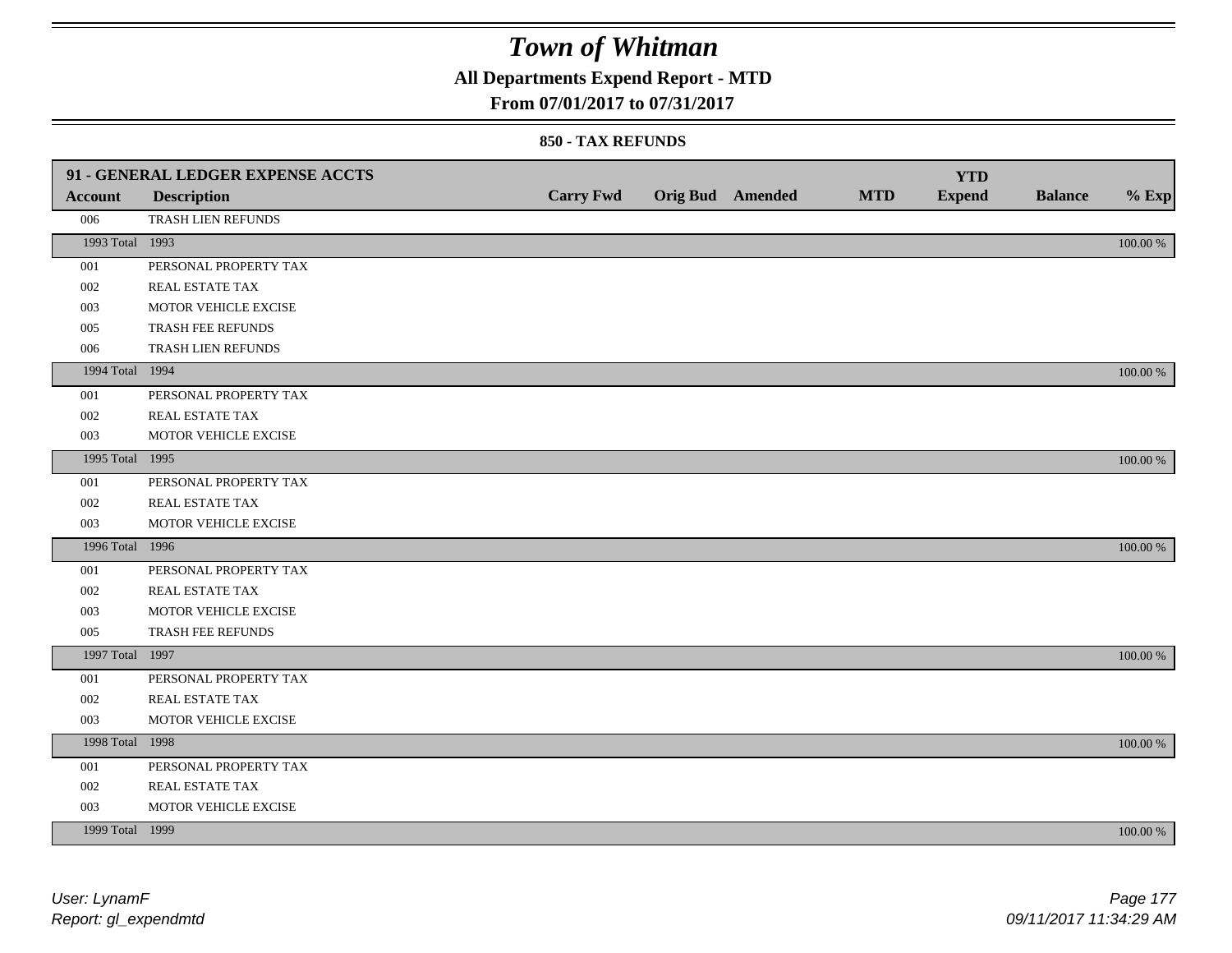## **All Departments Expend Report - MTD**

### **From 07/01/2017 to 07/31/2017**

|                | 91 - GENERAL LEDGER EXPENSE ACCTS |                  |                         |            | <b>YTD</b>    |                |             |
|----------------|-----------------------------------|------------------|-------------------------|------------|---------------|----------------|-------------|
| <b>Account</b> | <b>Description</b>                | <b>Carry Fwd</b> | <b>Orig Bud</b> Amended | <b>MTD</b> | <b>Expend</b> | <b>Balance</b> | $%$ Exp     |
| 001            | PERSONAL PROPERTY TAX             |                  |                         |            |               |                |             |
| 002            | REAL ESTATE TAX                   |                  |                         |            |               |                |             |
| 003            | MOTOR VEHICLE EXCISE              |                  |                         |            |               |                |             |
|                | 2000 Total EXPENSE                |                  |                         |            |               |                | 100.00 %    |
| 001            | PERSONAL PROPERTY TAX             |                  |                         |            |               |                |             |
| 002            | REAL ESTATE TAX                   |                  |                         |            |               |                |             |
| 003            | MOTOR VEHICLE EXCISE              |                  |                         |            |               |                |             |
|                | 2001 Total EXPENSE                |                  |                         |            |               |                | 100.00 %    |
| 001            | PERSONAL PROPERTY TAX             |                  |                         |            |               |                |             |
| 002            | REAL ESTATE TAX                   |                  |                         |            |               |                |             |
| 003            | MOTOR VEHICLE EXCISE              |                  |                         |            |               |                |             |
| 004            | <b>BOAT EXCISE</b>                |                  |                         |            |               |                |             |
|                | 2002 Total EXPENSE                |                  |                         |            |               |                | 100.00 %    |
| 001            | PERSONAL PROPERTY TAX             |                  |                         |            |               |                |             |
| 002            | REAL ESTATE TAX                   |                  |                         |            |               |                |             |
| 003            | MOTOR VEHICLE EXCISE              |                  |                         |            |               |                |             |
| 004            | <b>BOAT EXCISE</b>                |                  |                         |            |               |                |             |
| 006            | TRASH LIEN REFUNDS                |                  |                         |            |               |                |             |
|                | 2003 Total EXPENSE                |                  |                         |            |               |                | 100.00 %    |
| 001            | PERSONAL PROPERTY TAX             |                  |                         |            |               |                |             |
| 002            | REAL ESTATE TAX                   |                  |                         |            |               |                |             |
| 003            | MOTOR VEHICLE EXCISE              |                  |                         |            |               |                |             |
| 004            | <b>BOAT EXCISE</b>                |                  |                         |            |               |                |             |
|                | 2004 Total EXPENSE                |                  |                         |            |               |                | 100.00 %    |
| 001            | PERSONAL PROPERTY TAX             |                  |                         |            |               |                |             |
| 002            | REAL ESTATE TAX                   |                  |                         |            |               |                |             |
| 003            | MOTOR VEHICLE EXCISE              |                  |                         |            |               |                |             |
| 004            | <b>BOAT EXCISE</b>                |                  |                         |            |               |                |             |
|                | 2005 Total EXPENSE                |                  |                         |            |               |                | $100.00~\%$ |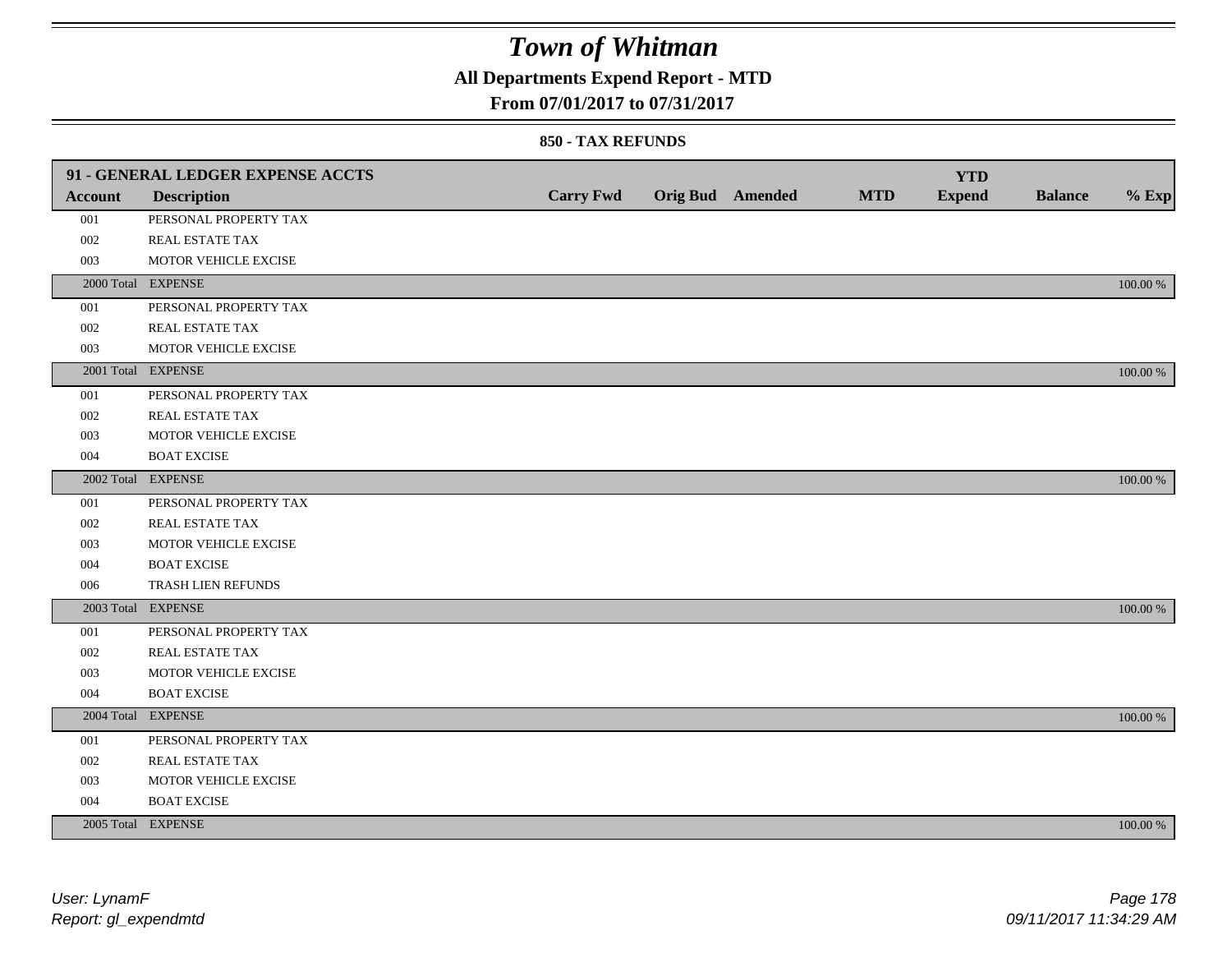## **All Departments Expend Report - MTD**

### **From 07/01/2017 to 07/31/2017**

|                | 91 - GENERAL LEDGER EXPENSE ACCTS |                  |                         |            | <b>YTD</b>    |                |             |
|----------------|-----------------------------------|------------------|-------------------------|------------|---------------|----------------|-------------|
| <b>Account</b> | <b>Description</b>                | <b>Carry Fwd</b> | <b>Orig Bud Amended</b> | <b>MTD</b> | <b>Expend</b> | <b>Balance</b> | $%$ Exp     |
| 001            | PERSONAL PROPERTY TAX             |                  |                         |            |               |                |             |
| 002            | REAL ESTATE TAX                   |                  |                         |            |               |                |             |
| 003            | MOTOR VEHICLE EXCISE              |                  |                         |            |               |                |             |
| 004            | <b>BOAT EXCISE</b>                |                  |                         |            |               |                |             |
|                | 2006 Total EXPENSE                |                  |                         |            |               |                | 100.00 %    |
| 001            | PERSONAL PROPERTY TAX             |                  |                         |            |               |                |             |
| 002            | REAL ESTATE TAX                   |                  |                         |            |               |                |             |
| 003            | MOTOR VEHICLE EXCISE              |                  |                         |            |               |                |             |
| 004            | <b>BOAT EXCISE</b>                |                  |                         |            |               |                |             |
|                | 2007 Total EXPENSE                |                  |                         |            |               |                | 100.00 %    |
| 001            | PERSONAL PROPERTY TAX             |                  |                         |            |               |                |             |
| 002            | REAL ESTATE TAX                   |                  |                         |            |               |                |             |
| 003            | MOTOR VEHICLE EXCISE              |                  |                         |            |               |                |             |
| 004            | <b>BOAT EXCISE</b>                |                  |                         |            |               |                |             |
|                | 2008 Total EXPENSE                |                  |                         |            |               |                | $100.00~\%$ |
| 001            | PERSONAL PROPERTY TAX             |                  |                         |            |               |                |             |
| 002            | REAL ESTATE TAX                   |                  |                         |            |               |                |             |
| 003            | MOTOR VEHICLE EXCISE              |                  |                         |            |               |                |             |
| 004            | <b>BOAT EXCISE</b>                |                  |                         |            |               |                |             |
|                | 2009 Total EXPENSE                |                  |                         |            |               |                | 100.00 %    |
| 001            | PERSONAL PROPERTY TAX             |                  |                         |            |               |                |             |
| 002            | REAL ESTATE TAX                   |                  |                         |            |               |                |             |
| 003            | MOTOR VEHICLE EXCISE              |                  |                         |            |               |                |             |
|                | 2010 Total EXPENSE                |                  |                         |            |               |                | $100.00~\%$ |
| 001            | PERSONAL PROPERTY TAX             |                  |                         |            |               |                |             |
| 002            | REAL ESTATE TAX                   |                  |                         |            |               |                |             |
| 003            | MOTOR VEHICLE EXCISE              |                  |                         |            |               |                |             |
|                | 2011 Total EXPENSE                |                  |                         |            |               |                | $100.00~\%$ |
| 001            | PERSONAL PROPERTY TAX             |                  |                         |            |               |                |             |
| 002            | REAL ESTATE TAX                   |                  |                         |            |               |                |             |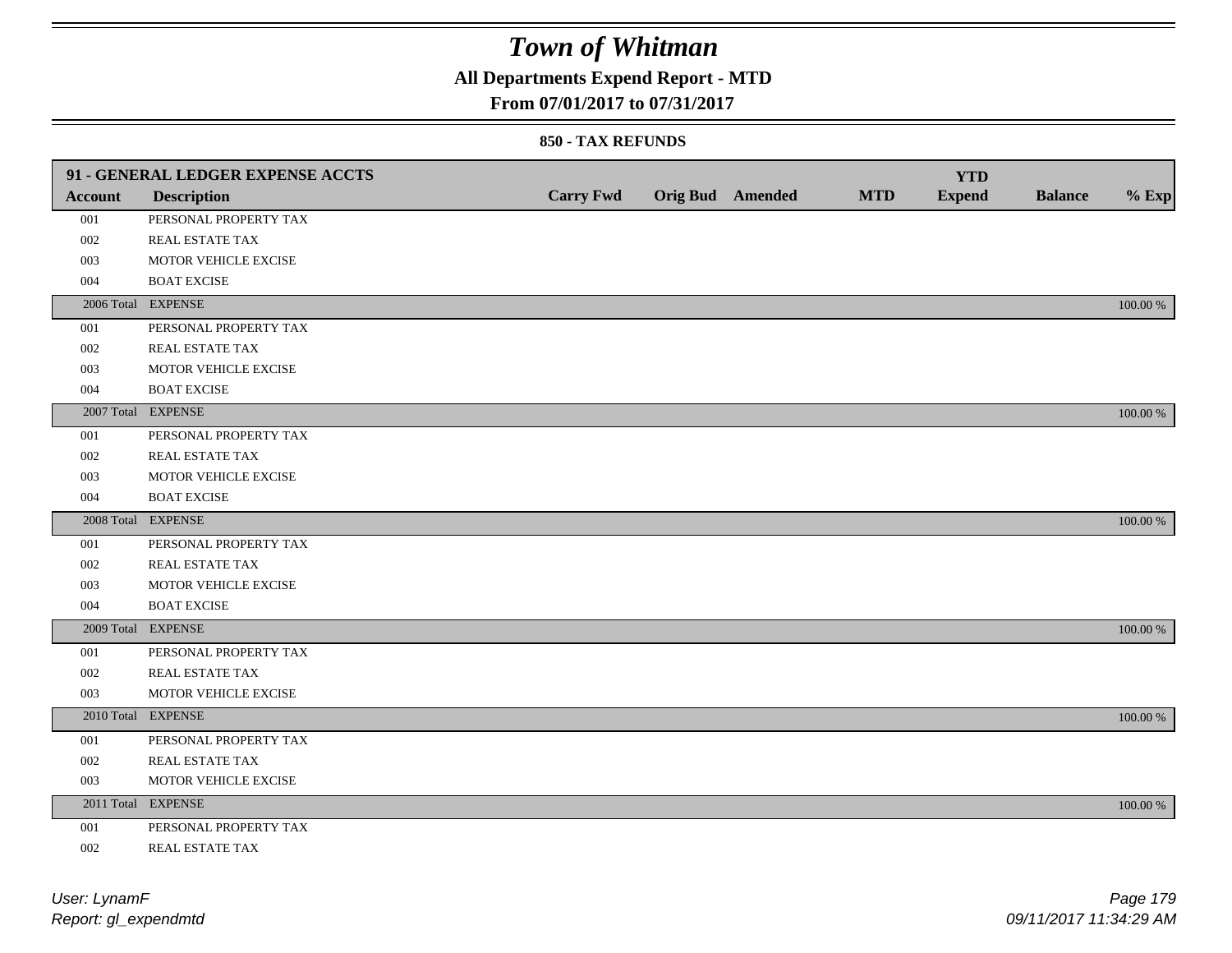## **All Departments Expend Report - MTD**

### **From 07/01/2017 to 07/31/2017**

|                | 91 - GENERAL LEDGER EXPENSE ACCTS |                  |                         |            | <b>YTD</b>    |                |             |
|----------------|-----------------------------------|------------------|-------------------------|------------|---------------|----------------|-------------|
| <b>Account</b> | <b>Description</b>                | <b>Carry Fwd</b> | <b>Orig Bud</b> Amended | <b>MTD</b> | <b>Expend</b> | <b>Balance</b> | $%$ Exp     |
| 003            | MOTOR VEHICLE EXCISE              |                  |                         |            |               |                |             |
|                | 2012 Total EXPENSE                |                  |                         |            |               |                | 100.00 %    |
| 001            | PERSONAL PROPERTY TAX             |                  |                         |            |               |                |             |
| 002            | REAL ESTATE TAX                   |                  |                         |            |               |                |             |
| 003            | MOTOR VEHICLE EXCISE              |                  |                         |            |               |                |             |
| 004            | <b>BOAT EXCISE</b>                |                  |                         |            |               |                |             |
|                | 2013 Total EXPENSE                |                  |                         |            |               |                | 100.00 %    |
| 001            | PERSONAL PROPERTY TAX             |                  |                         |            |               |                |             |
| 002            | <b>REAL ESTATE TAX</b>            |                  |                         |            |               |                |             |
| 003            | MOTOR VEHICLE EXCISE              |                  |                         |            |               |                |             |
| 004            | <b>BOAT EXCISE</b>                |                  |                         |            |               |                |             |
|                | 2014 Total EXPENSE                |                  |                         |            |               |                | 100.00 %    |
| 001            | PERSONAL PROPERTY TAX             |                  |                         |            |               |                |             |
| 002            | REAL ESTATE TAX                   |                  |                         |            |               |                |             |
| 003            | MOTOR VEHICLE EXCISE              |                  |                         |            |               |                |             |
| 004            | <b>BOAT EXCISE</b>                |                  |                         |            |               |                |             |
|                | 2015 Total EXPENSE                |                  |                         |            |               |                | 100.00 %    |
| 001            | PERSONAL PROPERTY TAX             |                  |                         |            |               |                |             |
| 002            | REAL ESTATE TAX                   |                  |                         |            |               |                |             |
| 003            | MOTOR VEHICLE EXCISE              |                  |                         |            |               |                |             |
| 004            | <b>BOAT EXCISE</b>                |                  |                         |            |               |                |             |
|                | 2016 Total EXPENSE                |                  |                         |            |               |                | 100.00 %    |
| 001            | PERSONAL PROPERTY TAX             |                  |                         |            |               |                |             |
| 002            | REAL ESTATE TAX                   |                  |                         |            |               |                |             |
| 003            | MOTOR VEHICLE EXCISE              |                  |                         |            |               |                |             |
| 004            | <b>BOAT EXCISE</b>                |                  |                         |            |               |                |             |
|                | 2017 Total EXPENSE                |                  |                         |            |               |                | $100.00~\%$ |
| $001\,$        | PERSONAL PROPERTY TAX             |                  |                         |            |               |                |             |
| 002            | REAL ESTATE TAX                   |                  |                         |            |               |                |             |
| 003            | MOTOR VEHICLE EXCISE              |                  |                         |            |               |                |             |
|                |                                   |                  |                         |            |               |                |             |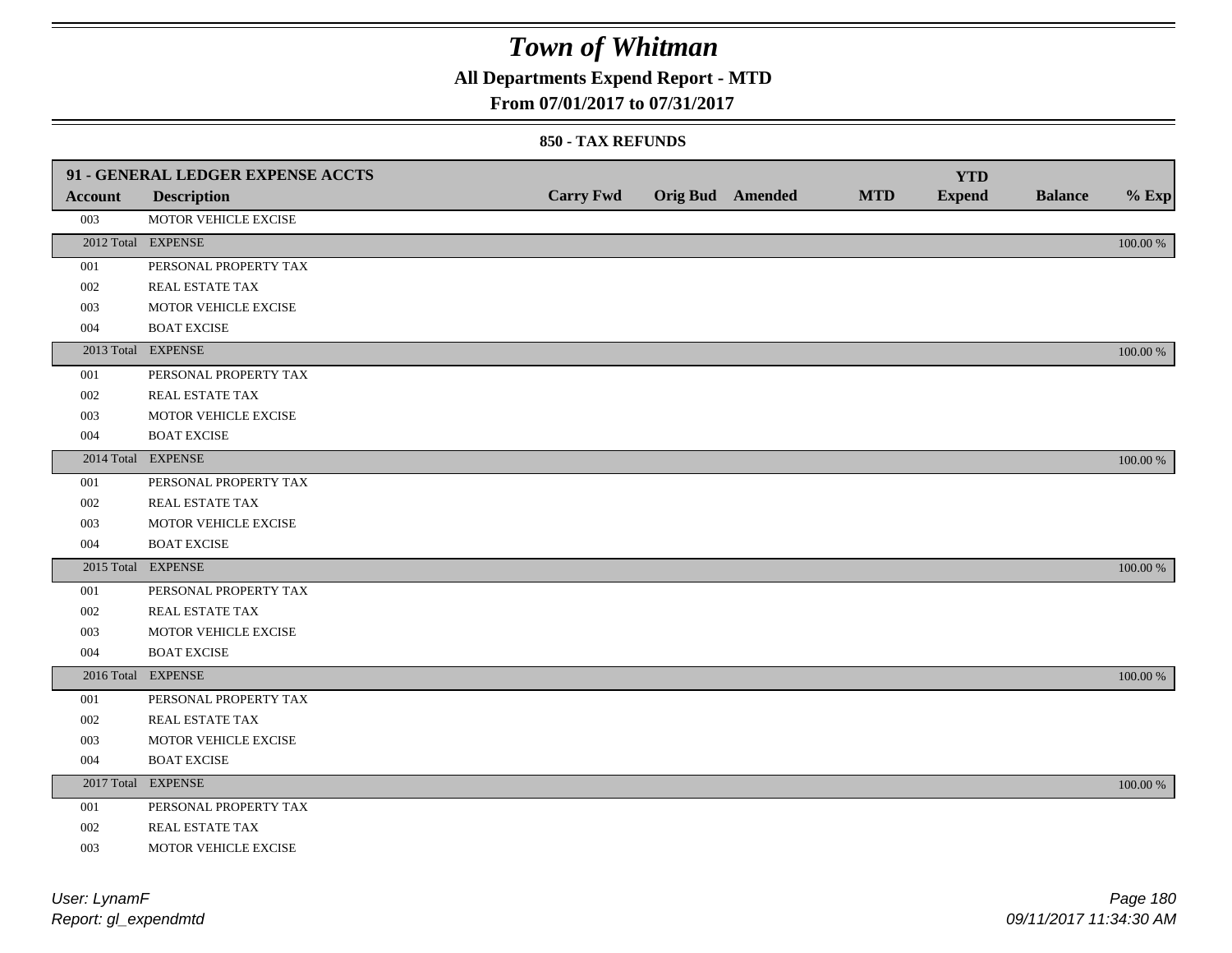## **All Departments Expend Report - MTD**

**From 07/01/2017 to 07/31/2017**

#### **850 - TAX REFUNDS**

|         | 91 - GENERAL LEDGER EXPENSE ACCTS |                  |                  |            | <b>YTD</b>    |                |            |
|---------|-----------------------------------|------------------|------------------|------------|---------------|----------------|------------|
| Account | <b>Description</b>                | <b>Carry Fwd</b> | Orig Bud Amended | <b>MTD</b> | <b>Expend</b> | <b>Balance</b> | $%$ Exp    |
| 004     | <b>BOAT EXCISE</b>                |                  |                  |            |               |                |            |
|         | 2018 Total EXPENSE                |                  |                  |            |               |                | $100.00\%$ |
|         | <b>850 Total TAX REFUNDS</b>      |                  |                  |            |               |                |            |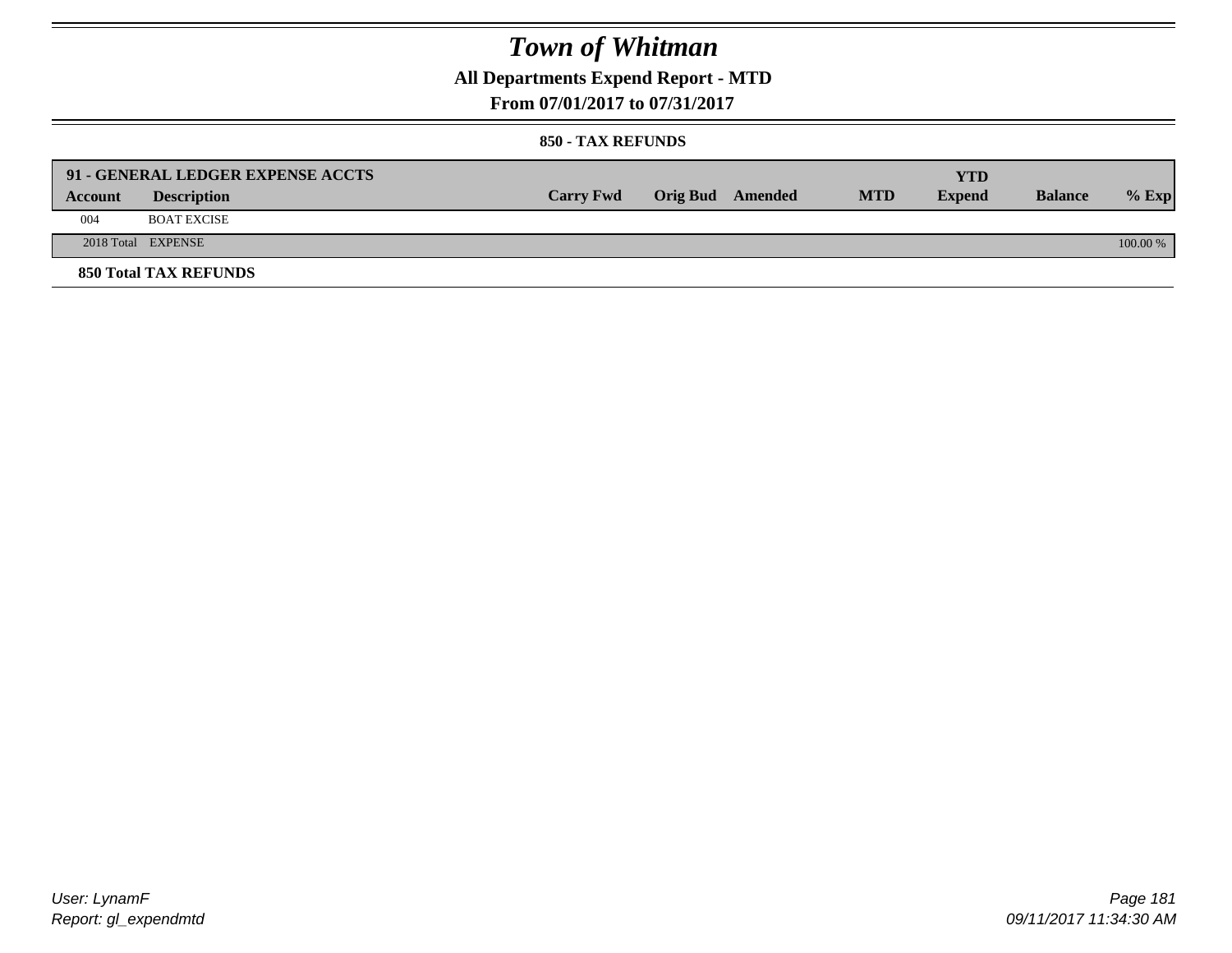## **All Departments Expend Report - MTD**

### **From 07/01/2017 to 07/31/2017**

#### **870 - AGENCY**

|         | 91 - GENERAL LEDGER EXPENSE ACCTS |                  |                         |            | <b>YTD</b>    |                |          |
|---------|-----------------------------------|------------------|-------------------------|------------|---------------|----------------|----------|
| Account | <b>Description</b>                | <b>Carry Fwd</b> | <b>Orig Bud</b> Amended | <b>MTD</b> | <b>Expend</b> | <b>Balance</b> | $%$ Exp  |
| 899     | <b>EXCHANGE ACCOUNT</b>           |                  |                         |            |               |                |          |
|         | 2001 Total EXPENSE                |                  |                         |            |               |                | 100.00 % |
| 028     | MASS.CRUSHING & RECYCLING         |                  |                         |            |               |                |          |
| 033     | <b>DANCE PROGRAMS</b>             |                  |                         |            |               |                |          |
|         | 2012 Total EXPENSE                |                  |                         |            |               |                | 100.00 % |
|         | 870 Total AGENCY                  |                  |                         |            |               |                |          |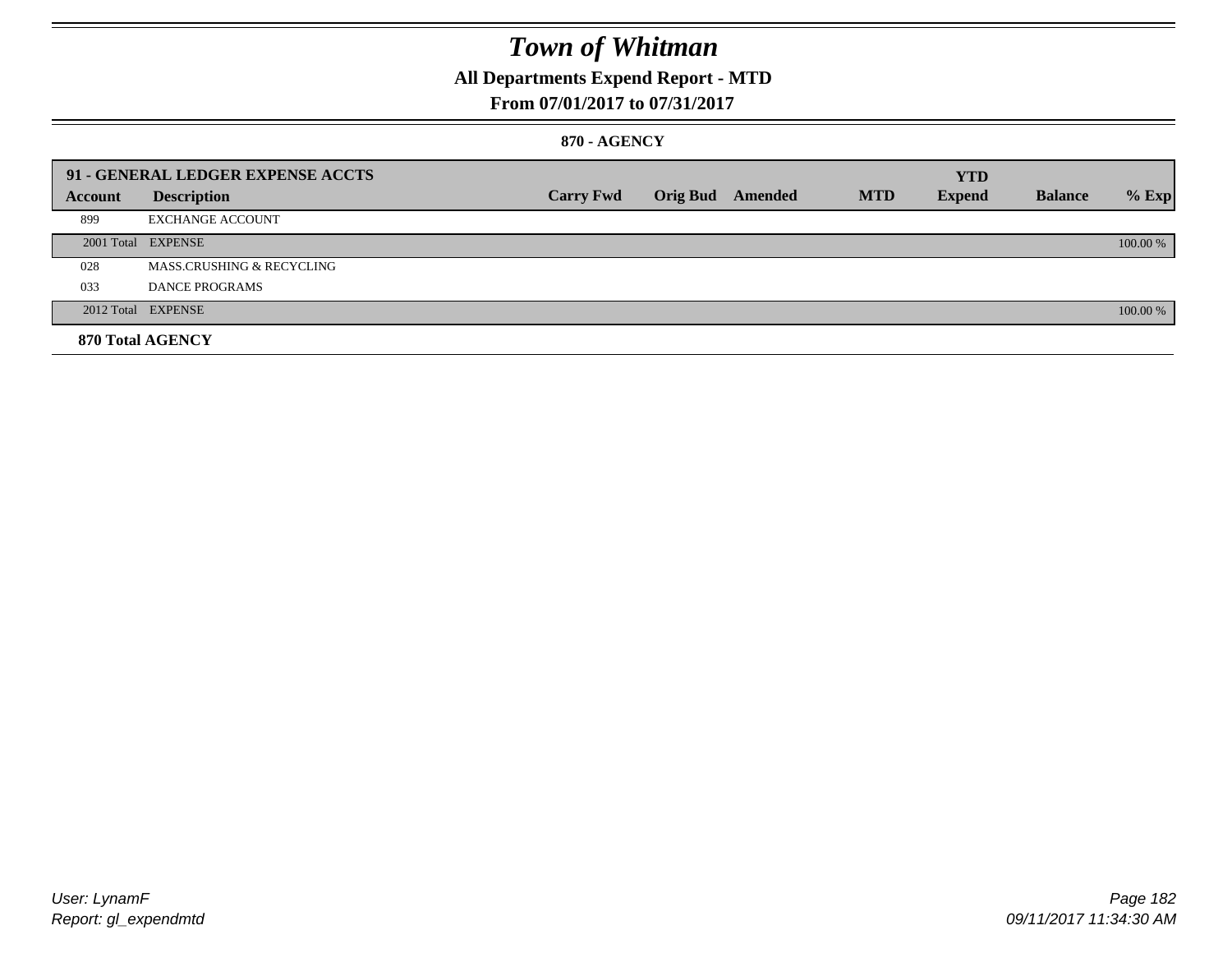**All Departments Expend Report - MTD**

**From 07/01/2017 to 07/31/2017**

#### **873 - USER CHARGES REFUNDS**

|            | 91 - GENERAL LEDGER EXPENSE ACCTS |                  |                         |            | <b>YTD</b>    |                |          |
|------------|-----------------------------------|------------------|-------------------------|------------|---------------|----------------|----------|
| Account    | <b>Description</b>                | <b>Carry Fwd</b> | <b>Orig Bud</b> Amended | <b>MTD</b> | <b>Expend</b> | <b>Balance</b> | $\%$ Exp |
| 006        | <b>TRASH LIEN REFUNDS</b>         |                  |                         |            |               |                |          |
| 021        | <b>2014 TRASH FEE REFUNDS</b>     |                  |                         |            |               |                |          |
|            | 2000 Total EXPENSE                |                  |                         |            |               |                | 100.00 % |
| 006        | TRASH LIEN REFUNDS                |                  |                         |            |               |                |          |
|            | 2012 Total EXPENSE                |                  |                         |            |               |                | 100.00 % |
| 005        | TRASH FEE REFUNDS                 |                  |                         |            |               |                |          |
| 006        | TRASH LIEN REFUNDS                |                  |                         |            |               |                |          |
| 2015 Total | <b>EXPENSE</b>                    |                  |                         |            |               |                | 100.00 % |
| 005        | TRASH FEE REFUNDS                 |                  |                         |            |               |                |          |
| 006        | TRASH LIEN REFUNDS                |                  |                         |            |               |                |          |
|            | 2016 Total EXPENSE                |                  |                         |            |               |                | 100.00 % |
| 005        | <b>TRASH FEE REFUNDS</b>          |                  |                         |            |               |                |          |
| 006        | <b>TRASH LIEN REFUNDS</b>         |                  |                         |            |               |                |          |
| 2017 Total | <b>EXPENSE</b>                    |                  |                         |            |               |                | 100.00 % |
| 005        | TRASH FEE REFUNDS                 |                  |                         |            |               |                |          |
| 006        | TRASH LIEN REFUNDS                |                  |                         |            |               |                |          |
|            | 2018 Total EXPENSE                |                  |                         |            |               |                | 100.00 % |
|            | 873 Total USER CHARGES REFUNDS    |                  |                         |            |               |                |          |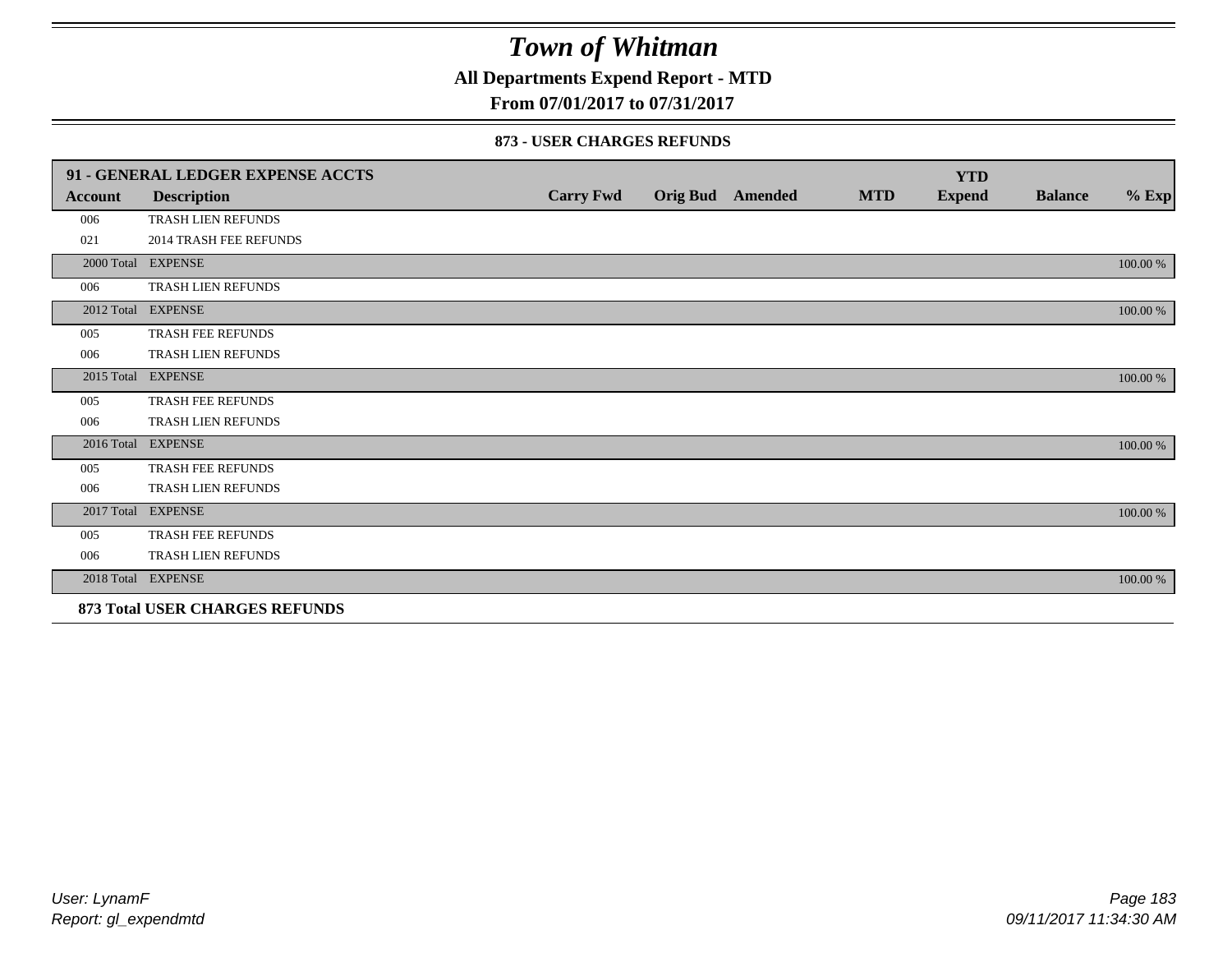**All Departments Expend Report - MTD**

**From 07/01/2017 to 07/31/2017**

#### **875 - MISCELLANEOUS**

|                            | 91 - GENERAL LEDGER EXPENSE ACCTS |                  |                  |            | <b>YTD</b>    |                |          |
|----------------------------|-----------------------------------|------------------|------------------|------------|---------------|----------------|----------|
| <b>Account</b>             | <b>Description</b>                | <b>Carry Fwd</b> | Orig Bud Amended | <b>MTD</b> | <b>Expend</b> | <b>Balance</b> | $%$ Exp  |
| 046                        | WATER RATES REFUNDS               |                  |                  |            |               |                |          |
| 1997 Total 1997            |                                   |                  |                  |            |               |                | 100.00 % |
| 046                        | WATER RATES REFUNDS               |                  |                  |            |               |                |          |
| 1998 Total 1998            |                                   |                  |                  |            |               |                | 100.00 % |
| 046                        | WATER RATES REFUNDS               |                  |                  |            |               |                |          |
| 1999 Total 1999            |                                   |                  |                  |            |               |                | 100.00 % |
| 034                        | PREMIUM SALE OF BONDS             |                  |                  |            |               |                |          |
| 035                        | INTEREST ON SALE OF BONDS         |                  |                  |            |               |                |          |
| 036                        | <b>GRANT ANTICIPATION NOTES</b>   |                  |                  |            |               |                |          |
| 038                        | REVENUE ANTICIPATION NOTES        |                  |                  |            |               |                |          |
| 039                        | <b>BOND ANTICIPATION NOTES</b>    |                  |                  |            |               |                |          |
| 042                        | BOARD OF APPEALS REFUNDS          |                  |                  |            |               |                |          |
| 043                        | BUILDING INSPECTOR REFUNDS        |                  |                  |            |               |                |          |
| 044                        | REFUNDS-PRIOR YEARS               |                  |                  |            |               |                |          |
| 045                        | PARKING TICKET REFUNDS            |                  |                  |            |               |                |          |
| 046                        | WATER RATES REFUNDS               |                  |                  |            |               |                |          |
| 052                        | <b>TAILINGS</b>                   |                  |                  |            |               |                |          |
| 071                        | COLLECTORS OVER/SHORT             |                  |                  |            |               |                |          |
| 080                        | WTR/SWR REFUNDS-PEN.&INT.         |                  |                  |            |               |                |          |
| 081                        | WATER RATES REFUNDS FY95          |                  |                  |            |               |                |          |
| 090                        | MUNICIPAL LIEN REFUNDS            |                  |                  |            |               |                |          |
| 093                        | WATER RATES REFUNDS FY96          |                  |                  |            |               |                |          |
|                            | 2000 Total EXPENSE                |                  |                  |            |               |                | 100.00 % |
| 021                        | 2014 TRASH FEE REFUNDS            |                  |                  |            |               |                |          |
| 025                        | <b>DPW - RESTITUTION</b>          |                  |                  |            |               |                |          |
| 058                        | TRASH FEE REFUNDS FY2000          |                  |                  |            |               |                |          |
| 063                        | TRASH FEE REFUNDS FY02            |                  |                  |            |               |                |          |
| 064                        | TRASH FEE REFUNDS FY2001          |                  |                  |            |               |                |          |
| 091                        | TRASH FEE REFUNDS FY03            |                  |                  |            |               |                |          |
| 092                        | TRASH FEE REFUNDS FY2004          |                  |                  |            |               |                |          |
| 094                        | TRASH LIEN REFUNDS FY2004         |                  |                  |            |               |                |          |
| $11.2.41$ $1.4.42$ $1.4.7$ |                                   |                  |                  |            |               |                | $D = 40$ |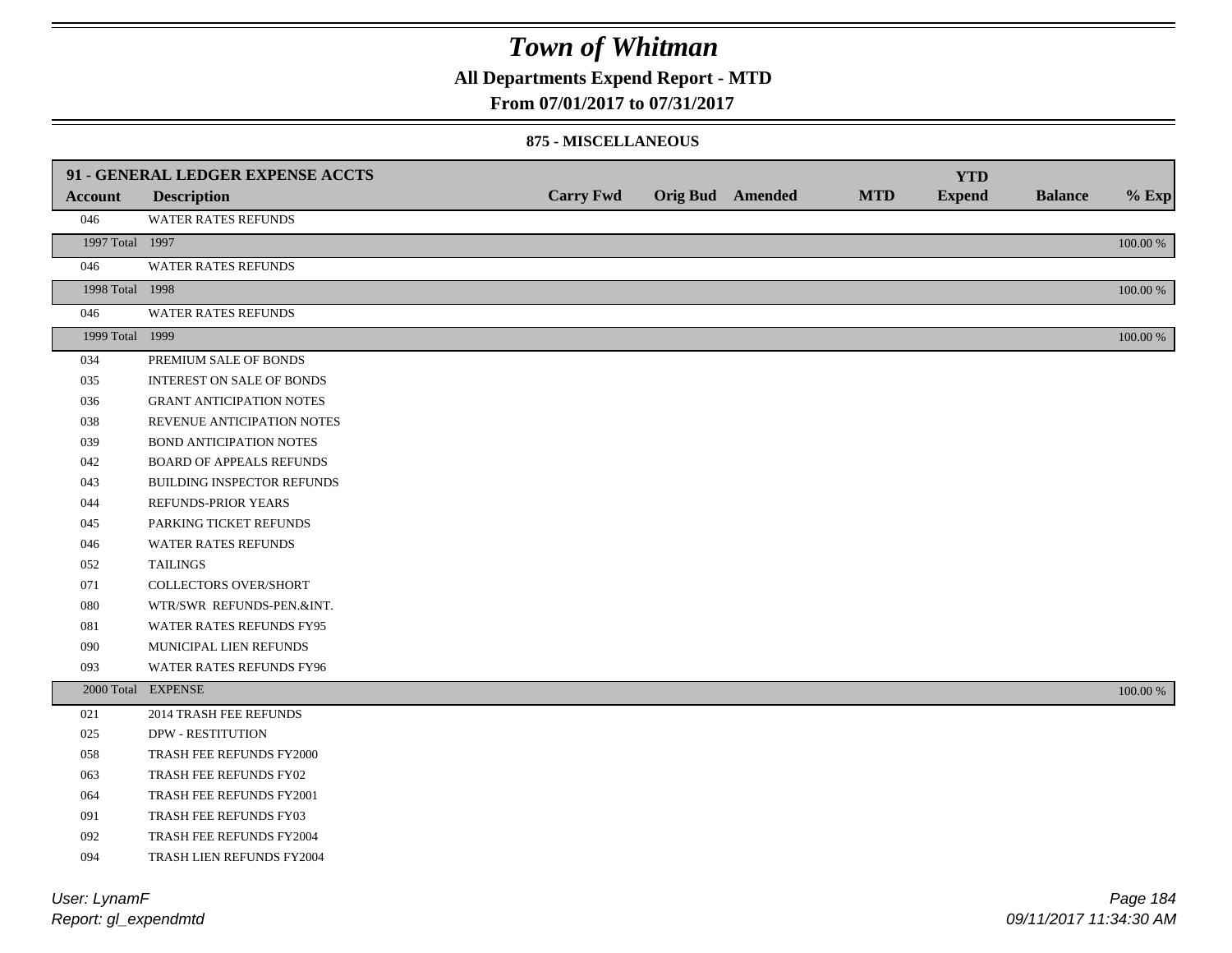### **All Departments Expend Report - MTD**

#### **From 07/01/2017 to 07/31/2017**

#### **875 - MISCELLANEOUS**

|         | 91 - GENERAL LEDGER EXPENSE ACCTS |                  |                         |            | <b>YTD</b>    |                |          |
|---------|-----------------------------------|------------------|-------------------------|------------|---------------|----------------|----------|
| Account | <b>Description</b>                | <b>Carry Fwd</b> | <b>Orig Bud</b> Amended | <b>MTD</b> | <b>Expend</b> | <b>Balance</b> | $%$ Exp  |
| 095     | TRASH LIEN REFUNDS FY95           |                  |                         |            |               |                |          |
| 096     | TRASH LIEN REFUNDS FY96           |                  |                         |            |               |                |          |
| 187     | TRASH LIEN REFUNDS 2005           |                  |                         |            |               |                |          |
| 206     | TRASH FEE REFUNDS 2005            |                  |                         |            |               |                |          |
| 209     | TRASH FEE REFUNDS 2006            |                  |                         |            |               |                |          |
| 223     | TRASH LIEN REFUNDS 2006           |                  |                         |            |               |                |          |
| 226     | TRASH FEE REFUNDS 2007            |                  |                         |            |               |                |          |
| 229     | TRASH LIEN REFUNDS 2007           |                  |                         |            |               |                |          |
| 231     | <b>2008 TRASH FEE REFUNDS</b>     |                  |                         |            |               |                |          |
| 232     | <b>2008 TRASH LIEN REFUNDS</b>    |                  |                         |            |               |                |          |
| 257     | <b>2009 TRASH FEE REFUNDS</b>     |                  |                         |            |               |                |          |
| 258     | <b>2009 TRASH LIEN REFUNDS</b>    |                  |                         |            |               |                |          |
| 260     | 2010 TRASH FEE REFUNDS            |                  |                         |            |               |                |          |
| 261     | 2011 TRASH FEE REFUNDS            |                  |                         |            |               |                |          |
| 263     | <b>2012 TRASH FEE REFUNDS</b>     |                  |                         |            |               |                |          |
| 327     | 2013 TRASH FEE REFUNDS            |                  |                         |            |               |                |          |
| 328     | 2013 TRASH LIEN REFUNDS           |                  |                         |            |               |                |          |
|         | 2001 Total EXPENSE                |                  |                         |            |               |                | 100.00 % |

**875 Total MISCELLANEOUS**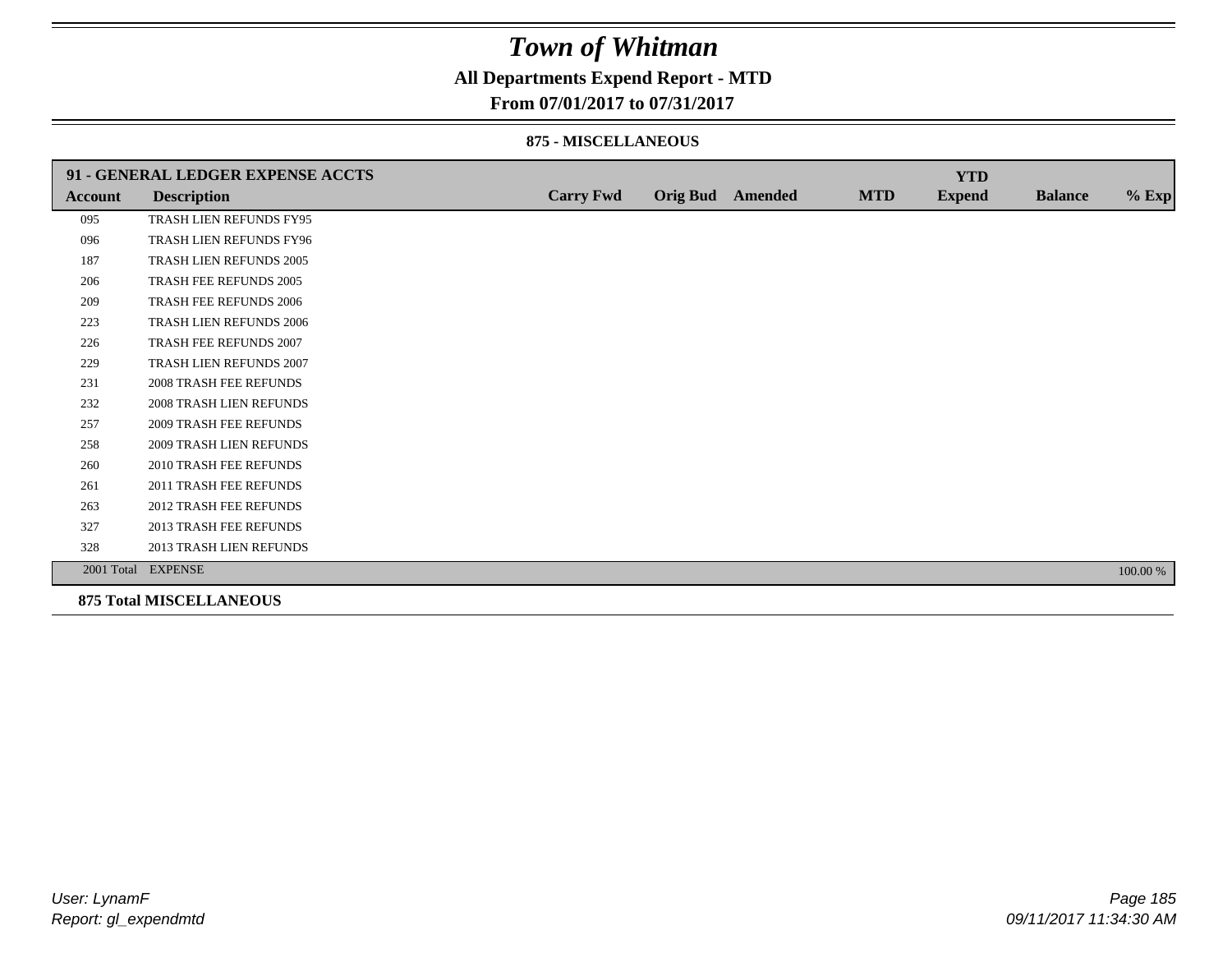## **All Departments Expend Report - MTD**

### **From 07/01/2017 to 07/31/2017**

#### **876 - INVESTMENTS**

|                | 91 - GENERAL LEDGER EXPENSE ACCTS       |                  |                 |         |            | <b>YTD</b>    |                |          |
|----------------|-----------------------------------------|------------------|-----------------|---------|------------|---------------|----------------|----------|
| <b>Account</b> | <b>Description</b>                      | <b>Carry Fwd</b> | <b>Orig Bud</b> | Amended | <b>MTD</b> | <b>Expend</b> | <b>Balance</b> | $%$ Exp  |
| 287            | <b>AUXILIARY POLICE EXPENSE</b>         |                  |                 |         |            |               |                |          |
| 288            | REPURCHASE AGREE NOTES-GENERAL          |                  |                 |         |            |               |                |          |
| 289            | REPUR.AGREE.NOTES-DPW CHAP811           |                  |                 |         |            |               |                |          |
| 290            | <b>INVESTMENT CD'S-GENERAL</b>          |                  |                 |         |            |               |                |          |
| 293            | <b>INVEST.CD'S CHAPTER 90</b>           |                  |                 |         |            |               |                |          |
| 294            | <b>INVEST. CD'S-CHAPTER 811</b>         |                  |                 |         |            |               |                |          |
| 295            | INVEST. CD'S-SCHOOL LUNCH               |                  |                 |         |            |               |                |          |
| 298            | RES. FND. TRAN. TITLE V DEBT ISSUE EXP. |                  |                 |         |            |               |                |          |
| 299            | REPUR.AGREE.NOTES-DPW CHAP.90           |                  |                 |         |            |               |                |          |
|                | 2000 Total EXPENSE                      |                  |                 |         |            |               |                | 100.00 % |
|                | <b>876 Total INVESTMENTS</b>            |                  |                 |         |            |               |                |          |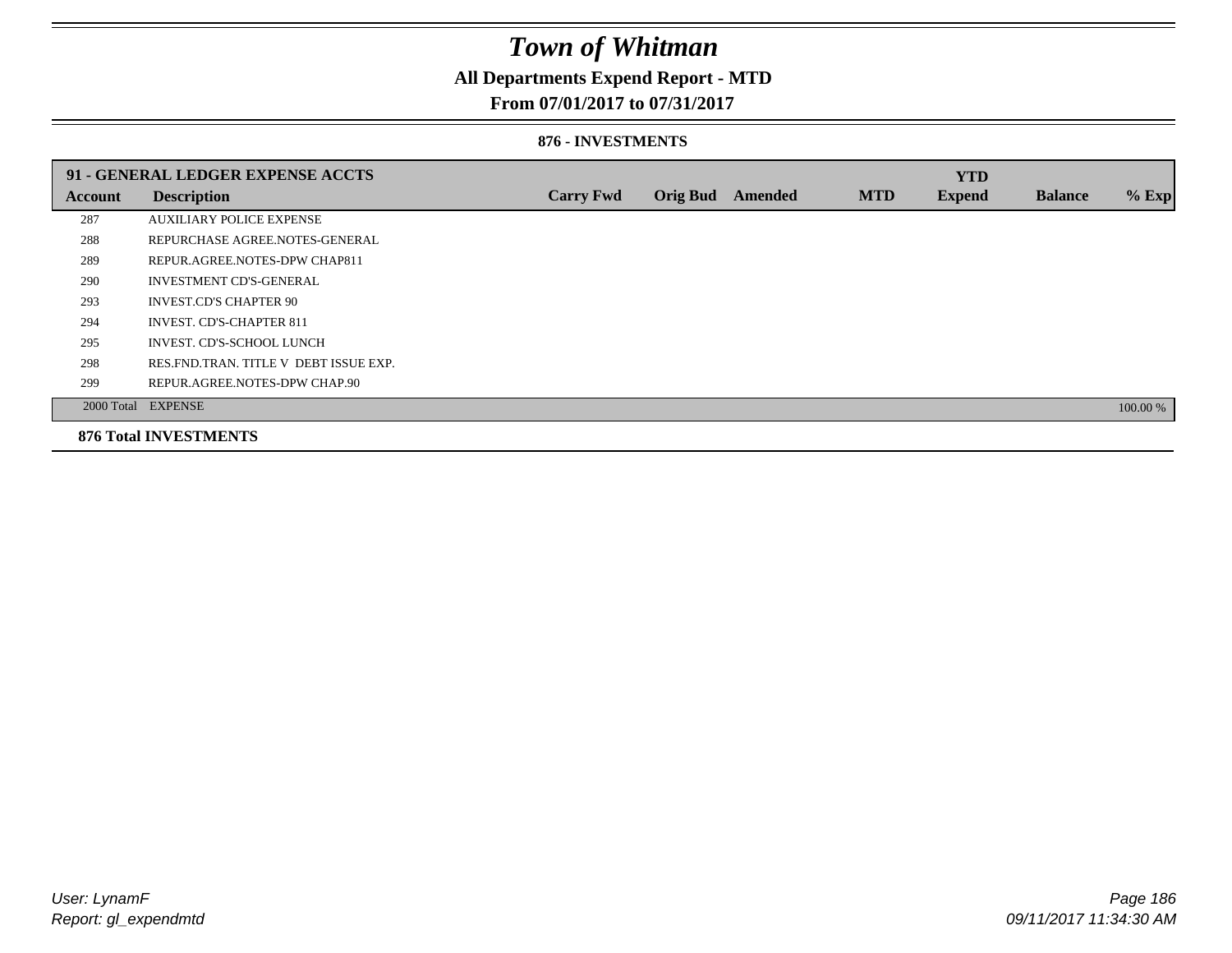**All Departments Expend Report - MTD**

### **From 07/01/2017 to 07/31/2017**

#### **878 - OTHER FINANCING USES**

|            | 91 - GENERAL LEDGER EXPENSE ACCTS     |                  |                 |         |            | <b>YTD</b>    |                |          |
|------------|---------------------------------------|------------------|-----------------|---------|------------|---------------|----------------|----------|
| Account    | <b>Description</b>                    | <b>Carry Fwd</b> | <b>Orig Bud</b> | Amended | <b>MTD</b> | <b>Expend</b> | <b>Balance</b> | $%$ Exp  |
| 409        | <b>REFUNDED BONDS</b>                 |                  |                 |         |            |               |                |          |
| 2000 Total | <b>EXPENSE</b>                        |                  |                 |         |            |               |                | 100.00 % |
| 401        | WTR/SWR CAPITAL PROJ. FIND            |                  |                 |         |            |               |                |          |
| 404        | <b>SPECIAL REVENUE FUND</b>           |                  |                 |         |            |               |                |          |
| 2100 Total | <b>INTERFUND TRANSFERS</b>            |                  |                 |         |            |               |                | 100.00 % |
| 402        | STABILIZATION FUND                    |                  |                 |         |            |               |                |          |
| 2101 Total | <b>INTERFUND TRANSFERS</b>            |                  |                 |         |            |               |                | 100.00 % |
| 403        | <b>CAPITAL PROJECT FUND</b>           |                  |                 |         |            |               |                |          |
|            | 2102 Total INTERFUND TRANSFERS        |                  |                 |         |            |               |                | 100.00 % |
|            | <b>878 Total OTHER FINANCING USES</b> |                  |                 |         |            |               |                |          |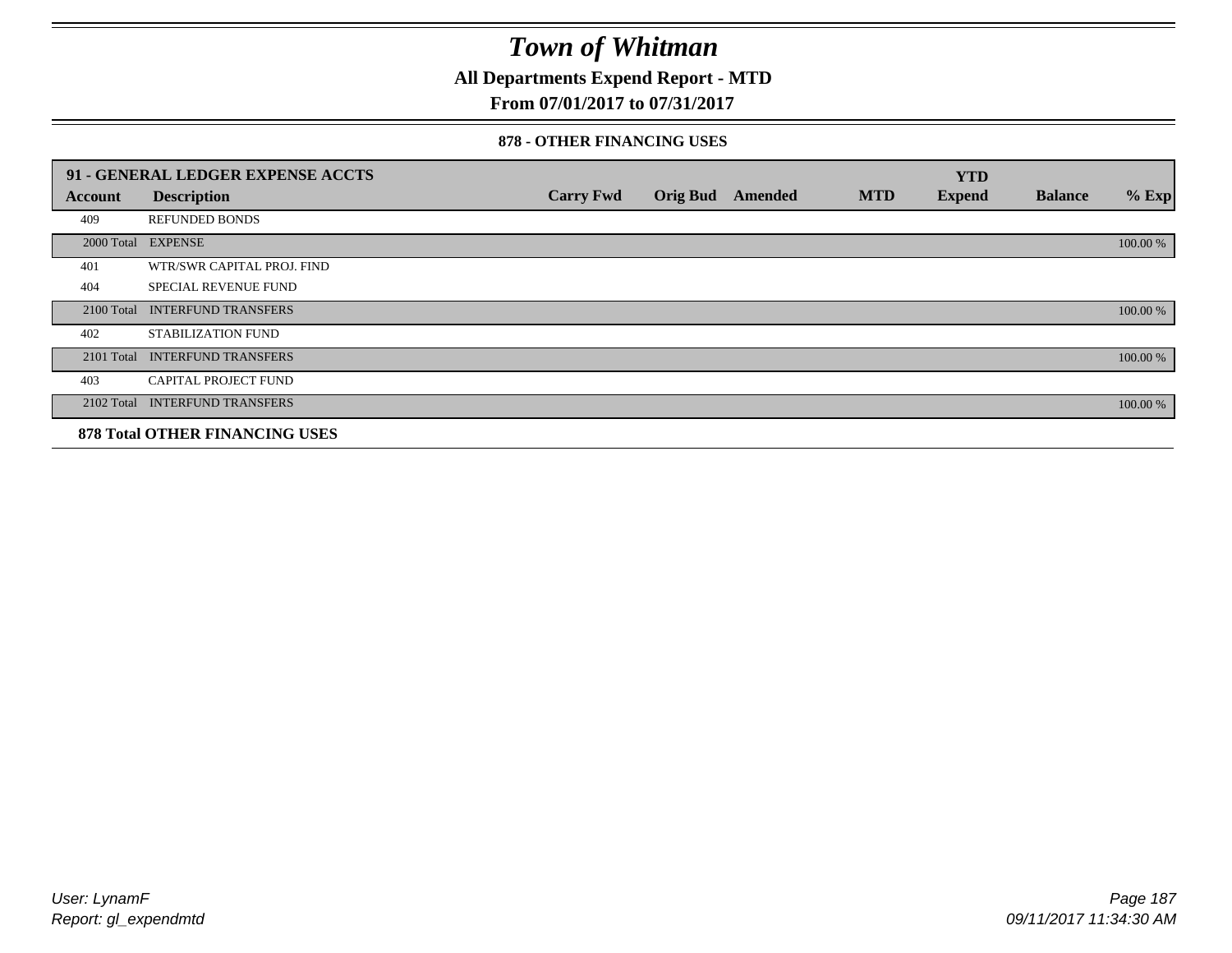**All Departments Expend Report - MTD**

**From 07/01/2017 to 07/31/2017**

### **883 - DARE GRANT DIST.W-H REG.SCHOOL**

|         | 91 - GENERAL LEDGER EXPENSE ACCTS        |                  |          |         |            | <b>YTD</b>    |                |            |
|---------|------------------------------------------|------------------|----------|---------|------------|---------------|----------------|------------|
| Account | <b>Description</b>                       | <b>Carry Fwd</b> | Orig Bud | Amended | <b>MTD</b> | <b>Expend</b> | <b>Balance</b> | $%$ Exp    |
| 112     | <b>SALARIES</b>                          |                  |          |         |            |               |                |            |
| 585     | MISCELLANEOUS EXPENSE                    |                  |          |         |            |               |                |            |
|         | 2000 Total EXPENSE                       |                  |          |         |            |               |                | $100.00\%$ |
|         | 883 Total DARE GRANT DIST.W-H REG.SCHOOL |                  |          |         |            |               |                |            |
|         | 91 Total GENERAL LEDGER EXPENSE ACCTS    |                  |          |         |            |               |                |            |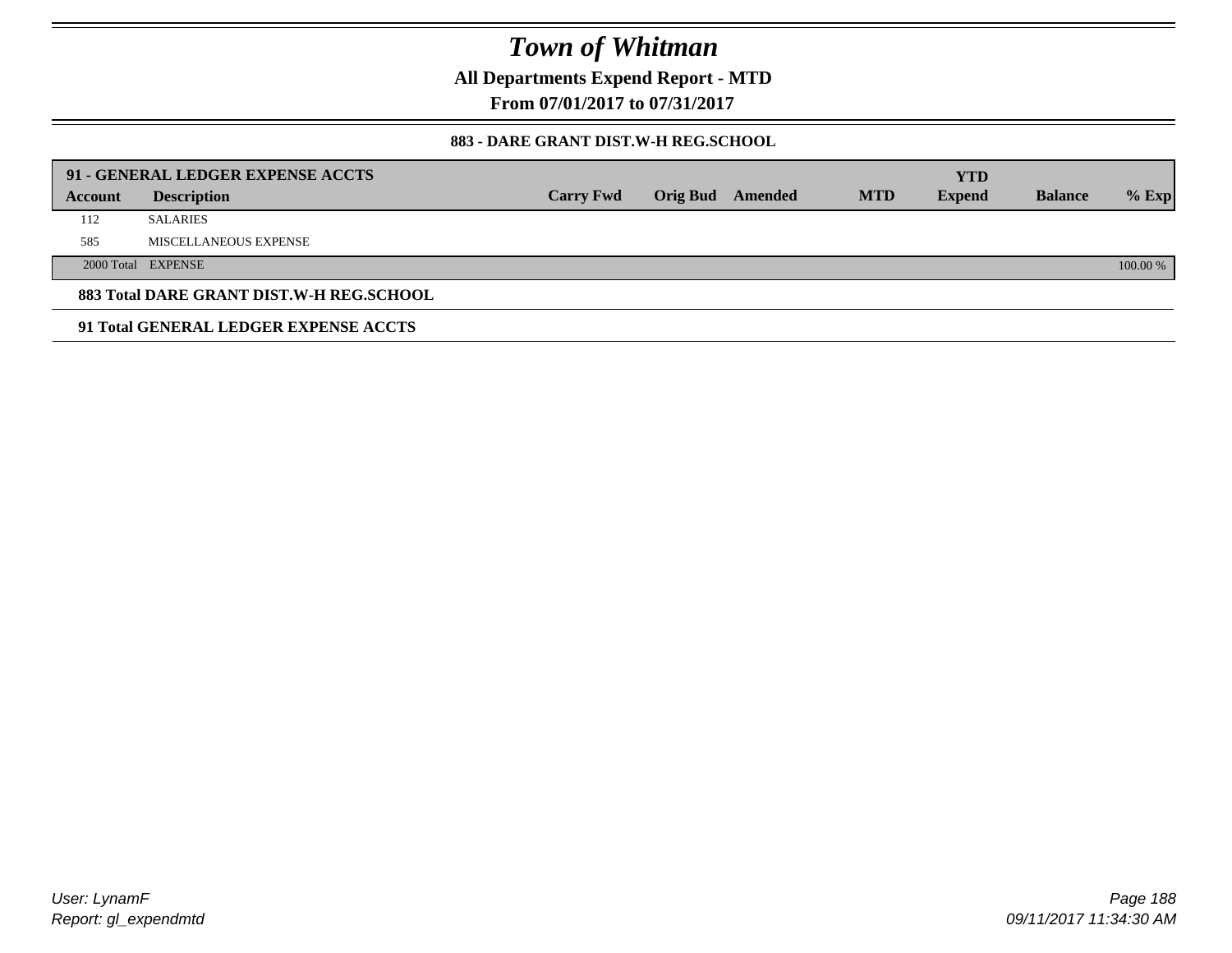**All Departments Expend Report - MTD**

**From 07/01/2017 to 07/31/2017**

#### **878 - OTHER FINANCING USES**

|         | 98 - CABLE ACCESS CORPORATION             |                  |                  |            | <b>YTD</b>    |                |            |
|---------|-------------------------------------------|------------------|------------------|------------|---------------|----------------|------------|
| Account | <b>Description</b>                        | <b>Carry Fwd</b> | Orig Bud Amended | <b>MTD</b> | <b>Expend</b> | <b>Balance</b> | $%$ Exp    |
| 405     | WATER/SEWER ENTERPRISE FUND               |                  |                  |            |               |                |            |
|         | 2104 Total DISTRIBUTION TO CABLE ACCESS C |                  |                  |            |               |                | $100.00\%$ |
|         | <b>878 Total OTHER FINANCING USES</b>     |                  |                  |            |               |                |            |